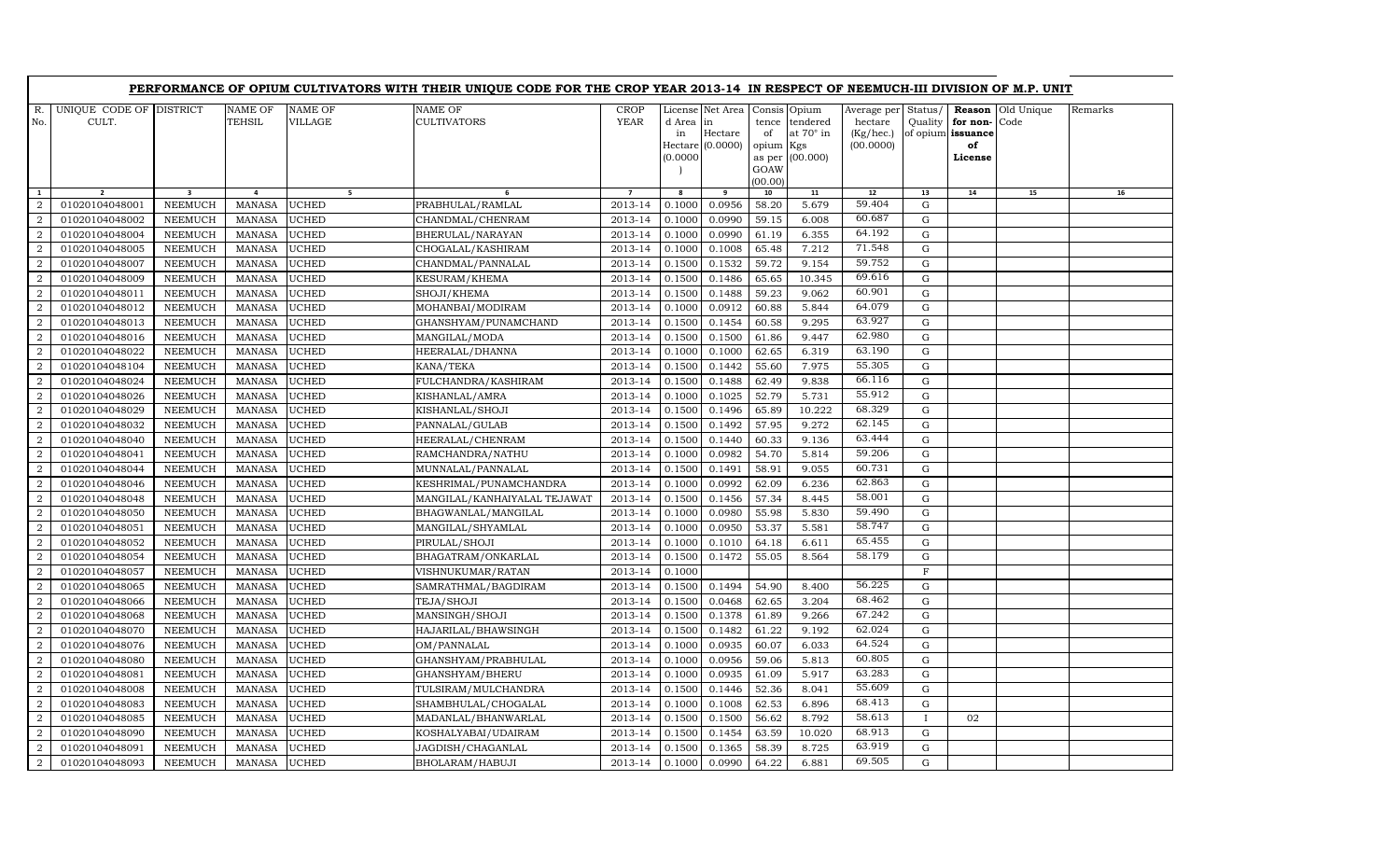| R.             | UNIQUE CODE OF DISTRICT |                | <b>NAME OF</b> | <b>NAME OF</b> | <b>NAME OF</b>                | CROP        |           | License Net Area   Consis   Opium |           |                  | Average per | Status/     | Reason            | Old Unique | Remarks                  |
|----------------|-------------------------|----------------|----------------|----------------|-------------------------------|-------------|-----------|-----------------------------------|-----------|------------------|-------------|-------------|-------------------|------------|--------------------------|
| No.            | CULT.                   |                | <b>TEHSIL</b>  | <b>VILLAGE</b> | <b>CULTIVATORS</b>            | <b>YEAR</b> | d Area in |                                   | tence     | tendered         | hectare     | Quality     | for non-          | Code       |                          |
|                |                         |                |                |                |                               |             | in        | Hectare                           | of        | at $70^\circ$ in | (Kg/hec.)   |             | of opium issuance |            |                          |
|                |                         |                |                |                |                               |             |           | Hectare (0.0000)                  | opium Kgs |                  | (00.0000)   |             | of                |            |                          |
|                |                         |                |                |                |                               |             | (0.0000)  |                                   | GOAW      | as per (00.000)  |             |             | License           |            |                          |
|                |                         |                |                |                |                               |             |           |                                   | (00.00)   |                  |             |             |                   |            |                          |
| $\overline{2}$ | 01020104048095          | <b>NEEMUCH</b> | MANASA         | <b>UCHED</b>   | MANOHARLAL/PANNALAL           | 2013-14     | 0.1000    | 0.1000                            | 63.46     | 6.926            | 69.260      | $\mathbf G$ |                   |            |                          |
| $\overline{2}$ | 01020104048097          | <b>NEEMUCH</b> | <b>MANASA</b>  | <b>UCHED</b>   | PRAHALAD/VARDICHANDRA         | 2013-14     | 0.1500    | 0.1470                            | 58.89     | 8.834            | 60.095      | $\mathbf G$ |                   |            |                          |
| 2              | 01020104048106          | <b>NEEMUCH</b> | <b>MANASA</b>  | <b>UCHED</b>   | LALCHANDRA/HEERALAL           | 2013-14     | 0.1000    | 0.0960                            | 61.15     | 6.237            | 64.969      | G           |                   |            |                          |
| $\overline{2}$ | 01020104048042          | <b>NEEMUCH</b> | <b>MANASA</b>  | <b>UCHED</b>   | JAGDISH/SHOBHARAM             | 2013-14     | 0.1000    | 0.1000                            | 59.68     | 6.411            | 64.110      | $\mathbf G$ |                   |            |                          |
| $\overline{a}$ | 01020104048049          | <b>NEEMUCH</b> | <b>MANASA</b>  | <b>UCHED</b>   | MANGILAL/KANHAIYALAL GOYAL    | 2013-14     | 0.1000    | 0.0960                            | 52.75     | 5.373            | 55.969      | ${\rm G}$   |                   |            |                          |
| 2              | 01020104048045          | <b>NEEMUCH</b> | MANASA         | <b>UCHED</b>   | JAGDISH/HEERALAL              | 2013-14     | 0.1500    | 0.1440                            | 62.05     | 9.627            | 66.854      | $\mathbf G$ |                   |            |                          |
| 2              | 01020104048088          | <b>NEEMUCH</b> | <b>MANASA</b>  | <b>UCHED</b>   | CHANDMAL/BHUWANILAL           | 2013-14     | 0.1500    | 0.1440                            | 66.08     | 9.855            | 68.438      | $\mathbf G$ |                   |            |                          |
| $\overline{2}$ | 01020104048115          | <b>NEEMUCH</b> | <b>MANASA</b>  | <b>UCHED</b>   | LAXMINARAYAN/FULCHAND         | 2013-14     | 0.1000    | 0.0990                            | 60.09     | 6.043            | 61.040      | $\mathbf G$ |                   |            |                          |
| $\overline{2}$ | 01020104048116          | <b>NEEMUCH</b> | <b>MANASA</b>  | <b>UCHED</b>   | CHOTHMAL/FULCHAND             | 2013-14     | 0.1000    | 0.0990                            | 62.06     | 6.401            | 64.657      | $\mathbf G$ |                   |            |                          |
| $\overline{2}$ | 01020104048117          | <b>NEEMUCH</b> | <b>MANASA</b>  | <b>UCHED</b>   | KANWARLAL/FULCHAND            | 2013-14     | 0.1500    | 0.1481                            | 68.62     | 10.832           | 73.140      | $\mathbf G$ |                   |            |                          |
| $\overline{a}$ | 01020104048119          | <b>NEEMUCH</b> | <b>MANASA</b>  | <b>UCHED</b>   | RAJARAM/DHANNALAL             | 2013-14     | 0.1500    | 0.1523                            | 60.82     | 9.827            | 64.524      | ${\rm G}$   |                   |            |                          |
| $\overline{2}$ | 01020104048086          | <b>NEEMUCH</b> | <b>MANASA</b>  | <b>UCHED</b>   | BHAGWAN/BHANWARLAL            | 2013-14     | 0.1500    | 0.1480                            | 56.91     | 8.699            | 58.777      | $\mathbf G$ |                   |            |                          |
| 2              | 01020104048031          | <b>NEEMUCH</b> | <b>MANASA</b>  | <b>UCHED</b>   | DHANNA/GULAB                  | 2013-14     | 0.1500    | 0.1525                            | 55.36     | 9.166            | 60.105      | $\mathbf G$ |                   |            |                          |
| $\overline{2}$ | 01020104048084          | <b>NEEMUCH</b> | <b>MANASA</b>  | <b>UCHED</b>   | LAXMINARAYAN/HEERALAL         | 2013-14     | 0.1000    | 0.1020                            | 63.01     | 6.454            | 63.275      | G           |                   |            |                          |
| $\overline{2}$ | 01020104048073          | <b>NEEMUCH</b> | <b>MANASA</b>  | <b>UCHED</b>   | SHYAMLAL/SHOJI                | 2013-14     | 0.1500    | 0.1482                            | 62.27     | 9.919            | 66.930      | ${\rm G}$   |                   |            |                          |
| $\overline{a}$ | 01020104048114          | <b>NEEMUCH</b> | <b>MANASA</b>  | <b>UCHED</b>   | DEVILAL/BHAGWANLAL            | 2013-14     | 0.1000    | 0.0980                            | 55.94     | 5.762            | 58.796      | ${\rm G}$   |                   |            |                          |
| 2              | 01020104048122          | <b>NEEMUCH</b> | <b>MANASA</b>  | <b>UCHED</b>   | MADANLAL/LAXMAN               | 2013-14     | 0.1000    | 0.1008                            | 62.42     | 6.599            | 65.466      | G           |                   |            |                          |
| 2              | 01020104048058          | <b>NEEMUCH</b> | <b>MANASA</b>  | <b>UCHED</b>   | KANHAIYALAL/BHERULAL          | 2013-14     | 0.1500    | 0.1426                            | 61.40     | 9.666            | 67.784      | $\mathbf G$ |                   |            |                          |
| $\overline{2}$ | 01020104048125          | <b>NEEMUCH</b> | <b>MANASA</b>  | <b>UCHED</b>   | MANNALAL/HEERALAL             | 2013-14     | 0.1000    | 0.1000                            | 61.27     | 6.223            | 62.230      | $\mathbf G$ |                   |            |                          |
| $\overline{2}$ | 01020104048126          | <b>NEEMUCH</b> | <b>MANASA</b>  | <b>UCHED</b>   | RODILAL/KISHANLAL             | 2013-14     | 0.1000    | 0.1008                            | 66.38     | 6.847            | 67.927      | $\mathbf G$ |                   |            |                          |
| $\mathbf{3}$   | 01020104068002          | <b>NEEMUCH</b> | <b>MANASA</b>  | <b>TUMDA</b>   | KAMALSINGH/KISHANSINGH        | 2013-14     | 0.1500    | 0.1404                            | 51.20     | 7.541            | 53.711      | ${\rm G}$   |                   |            |                          |
| 3              | 01020104068006          | NEEMUCH        | <b>MANASA</b>  | TUMDA          | SAJJANSINGH/DEVISINGH         | 2013-14     | 0.1500    | 0.1436                            | 54.36     | 8.084            | 56.295      | ${\rm G}$   |                   |            |                          |
| $\mathbf{3}$   | 01020104068007          | <b>NEEMUCH</b> | <b>MANASA</b>  | TUMDA          | <b>UDAY SINGH/ DEVI SINGH</b> | 2013-14     | 0.1500    | 0.1418                            | 52.51     | 7.134            | 50.310      | G           | 04                |            | <b>ISSUED ON 2016-17</b> |
| 3              | 01020104068011          | <b>NEEMUCH</b> | <b>MANASA</b>  | <b>TUMDA</b>   | MOHANLAL/KHEMCHAND            | 2013-14     | 0.1500    | 0.1500                            | 51.19     | 2.889            | 19.260      | $\mathbf G$ | 04                |            | <b>ISSUED ON 2016-17</b> |
| 3              | 01020104068012          | <b>NEEMUCH</b> | <b>MANASA</b>  | TUMDA          | MADANSINGH/SHIVSINGH          | 2013-14     | 0.1500    | 0.1486                            | 41.59     | 6.019            | 40.505      | $\mathbf G$ | 04                |            | <b>ISSUED ON 2016-17</b> |
| 3              | 01020104068015          | <b>NEEMUCH</b> | <b>MANASA</b>  | TUMDA          | RATAN SINGH/ BHUVANI SINGH    | 2013-14     | 0.1500    | 0.1461                            | 45.53     | 6.843            | 46.838      | G           | 04                |            | <b>ISSUED ON 2016-17</b> |
| 3              | 01020104068017          | <b>NEEMUCH</b> | <b>MANASA</b>  | <b>TUMDA</b>   | MOHANSINGH/ DEVISINGH         | 2013-14     | 0.1000    | 0.0948                            | 47.31     | 4.731            | 49.905      | $\mathbf G$ | 04                |            | <b>ISSUED ON 2016-17</b> |
| 3              | 01020104068019          | <b>NEEMUCH</b> | <b>MANASA</b>  | TUMDA          | BHAWAR SINGH/ BHUWANI SINGH   | 2013-14     | 0.1500    | 0.1490                            | 46.90     | 6.968            | 46.765      | $\mathbf G$ | 04                |            | <b>ISSUED ON 2016-17</b> |
| 3              | 01020104068020          | <b>NEEMUCH</b> | <b>MANASA</b>  | <b>TUMDA</b>   | DULESINGH/BHAVANISINGH        | 2013-14     | 0.1500    |                                   |           |                  |             | $\mathbf F$ |                   |            |                          |
| 3              | 01020104068023          | <b>NEEMUCH</b> | <b>MANASA</b>  | <b>TUMDA</b>   | GITABAI/MANGILAL              | 2013-14     | 0.1000    | 0.0988                            | 58.45     | 5.628            | 56.964      | $\mathbf G$ |                   |            |                          |
| 3              | 01020104068033          | <b>NEEMUCH</b> | <b>MANASA</b>  | TUMDA          | BHOPALSINGH/KISHANSINGH       | 2013-14     | 0.1000    | 0.0956                            | 60.40     | 4.927            | 51.538      | G           |                   |            |                          |
| 3              | 01020104068034          | <b>NEEMUCH</b> | <b>MANASA</b>  | <b>TUMDA</b>   | BHERUSINGH/GOVINDSINGH        | 2013-14     | 0.1500    | 0.1500                            | 56.66     | 8.378            | 55.853      | ${\rm G}$   |                   |            |                          |
| 3              | 01020104068014          | <b>NEEMUCH</b> | MANASA         | TUMDA          | NAJAR BAI/ GOBAR SINGH        | 2013-14     | 0.1500    | 0.1430                            | 55.23     | 6.967            | 48.720      | $\mathbf G$ | 04                |            | <b>ISSUED ON 2016-17</b> |
| 3              | 01020104068005          | <b>NEEMUCH</b> | <b>MANASA</b>  | <b>TUMDA</b>   | KARAN SINGH/ LAL SINGH        | 2013-14     | 0.1000    |                                   |           |                  |             | $\mathbf F$ |                   |            |                          |
| 3              | 01020104078005          | <b>NEEMUCH</b> | <b>MANASA</b>  | <b>SOJAWAS</b> | BHAGATSINGH/BAPUSINGH         | 2013-14     | 0.1000    | 0.0957                            | 57.32     | 6.092            | 63.657      | $\mathbf G$ |                   |            |                          |
| 3              | 01020104078007          | <b>NEEMUCH</b> | <b>MANASA</b>  | SOJAWAS        | BHOPALSINGH/KHUMANSINGH       | 2013-14     | 0.1000    | 0.0961                            | 56.71     | 5.371            | 55.890      | ${\rm G}$   |                   |            |                          |
| 3              | 01020104078009          | <b>NEEMUCH</b> | <b>MANASA</b>  | <b>SOJAWAS</b> | ARJUNSINGH/RAMSINGH           | 2013-14     | 0.1500    | 0.1380                            | 53.09     | 7.417            | 53.746      | ${\rm G}$   |                   |            |                          |
| 3              | 01020104078010          | <b>NEEMUCH</b> | <b>MANASA</b>  | SOJAWAS        | FATEHSINGH/SARTANSINGH        | 2013-14     | 0.1500    | 0.1405                            | 53.65     | 8.048            | 57.281      | ${\rm G}$   |                   |            |                          |
| 3              | 01020104078011          | <b>NEEMUCH</b> | <b>MANASA</b>  | <b>SOJAWAS</b> | DHAPUBAI/CHITARSINGH          | 2013-14     | 0.1500    | 0.1350                            | 52.40     | 7.224            | 53.511      | $\mathbf G$ |                   |            |                          |
| 3              | 01020104078008          | <b>NEEMUCH</b> | <b>MANASA</b>  | <b>SOJAWAS</b> | SAJAJNSINGH/KHUMANSINGH       | 2013-14     | 0.1000    | 0.0900                            | 51.06     | 2.050            | 22.778      | $\mathbf G$ | 04                |            |                          |
| 3              | 01020104078006          | <b>NEEMUCH</b> | MANASA         | <b>SOJAWAS</b> | VINODSINGH/GOBARSINGH         | 2013-14     | 0.1500    | 0.1288                            | 59.70     | 3.488            | 27.081      | G           | 0 <sub>4</sub>    |            | <b>ISSUED ON 2016-17</b> |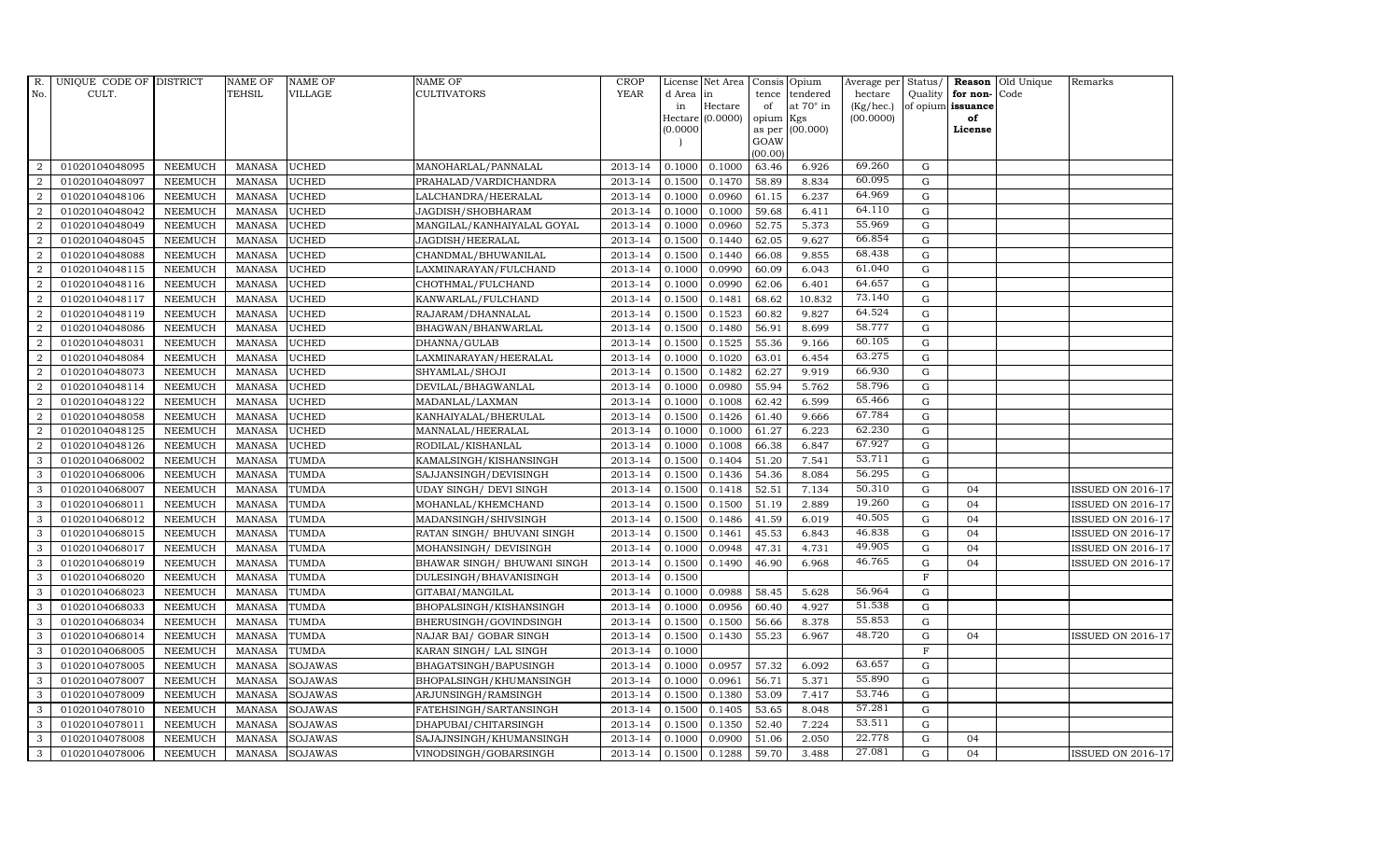| R.             | UNIQUE CODE OF DISTRICT |                | <b>NAME OF</b> | NAME OF            | <b>NAME OF</b>               | <b>CROP</b> |          | License Net Area Consis Opium |                 |                  | Average per Status/    |                   |                      | <b>Reason</b> Old Unique | Remarks                  |
|----------------|-------------------------|----------------|----------------|--------------------|------------------------------|-------------|----------|-------------------------------|-----------------|------------------|------------------------|-------------------|----------------------|--------------------------|--------------------------|
| No.            | CULT.                   |                | <b>TEHSIL</b>  | VILLAGE            | <b>CULTIVATORS</b>           | <b>YEAR</b> | d Area   | in                            | tence           | tendered         | hectare                |                   | Quality for non-Code |                          |                          |
|                |                         |                |                |                    |                              |             | in       | Hectare<br>Hectare (0.0000)   | of<br>opium Kgs | at $70^\circ$ in | (Kg/hec.)<br>(00.0000) | of opium issuance | of                   |                          |                          |
|                |                         |                |                |                    |                              |             | (0.0000) |                               | as per          | (00.000)         |                        |                   | License              |                          |                          |
|                |                         |                |                |                    |                              |             |          |                               | GOAW            |                  |                        |                   |                      |                          |                          |
|                |                         |                |                |                    |                              |             |          |                               | (00.00)         |                  |                        |                   |                      |                          |                          |
| 3              | 01020104078018          | NEEMUCH        | MANASA         | <b>SOJAWAS</b>     | BAPUSINGH/NATHUSINGH         | 2013-14     | 0.1000   | 0.0946                        | 56.30           | 5.550            | 58.668                 | G                 |                      |                          |                          |
| $\overline{2}$ | 01020104062005          | NEEMUCH        | <b>MANASA</b>  | <b>SHESHPURA</b>   | AMBALAL/RODA                 | 2013-14     | 0.1000   | 0.1005                        | 59.38           | 3.308            | 32.915                 | G                 | 04                   |                          |                          |
| $\overline{2}$ | 01020104062023          | NEEMUCH        | <b>MANASA</b>  | <b>SHESHPURA</b>   | SHAMBHULAL/PURALAL           | 2013-14     | 0.1500   | 0.1431                        | 62.81           | 8.937            | 62.453                 | G                 |                      |                          |                          |
| $\overline{2}$ | 01020104062082          | <b>NEEMUCH</b> | <b>MANASA</b>  | <b>SHESHPURA</b>   | NARAYANIBAI/RAMSINGH         | 2013-14     | 0.1000   | 0.0962                        | 54.65           | 3.388            | 35.218                 | $\mathbf G$       | 04                   |                          |                          |
| $\overline{2}$ | 01020104062050          | NEEMUCH        | <b>MANASA</b>  | <b>SHESHPURA</b>   | KISHANLAL/BHUWANILAL         | 2013-14     | 0.1000   | 0.0972                        | 57.07           | 5.862            | 60.309                 | G                 |                      |                          |                          |
| 2              | 01020104062022          | NEEMUCH        | <b>MANASA</b>  | <b>SHESHPURA</b>   | BADRILAL/KANHAIYALAL         | 2013-14     | 0.1000   | 0.0984                        | 56.16           | 6.057            | 61.555                 | G                 |                      |                          |                          |
| 2              | 01020104062027          | <b>NEEMUCH</b> | <b>MANASA</b>  | <b>SHESHPURA</b>   | DHAPUBAI/RAMCHANDRA          | 2013-14     | 0.1000   | 0.0975                        | 66.12           | 6.159            | 63.169                 | $\mathbf{I}$      | 02                   |                          | NAME CHANGE              |
| $\overline{2}$ | 01020104062011          | <b>NEEMUCH</b> | <b>MANASA</b>  | <b>SHESHPURA</b>   | NIRBHAYRAM/BHAGATRAM         | 2013-14     | 0.1500   | 0.1461                        | 56.61           | 8.492            | 58.125                 | G                 |                      |                          |                          |
| $\overline{2}$ | 01020104062071          | <b>NEEMUCH</b> | <b>MANASA</b>  | <b>SHESHPURA</b>   | BADRILAL/RAMPRHALAD          | 2013-14     | 0.1500   | 0.1502                        | 60.62           | 9.197            | 61.232                 | G                 |                      |                          |                          |
| $\overline{2}$ | 01020104062063          | NEEMUCH        | <b>MANASA</b>  | <b>SHESHPURA</b>   | VARDICHANDRA/BHAGATRAM       | 2013-14     | 0.1000   | 0.0930                        | 57.88           | 6.036            | 64.903                 | G                 |                      |                          |                          |
| 2              | 01020104062056          | NEEMUCH        | <b>MANASA</b>  | <b>SHESHPURA</b>   | GOPAL/BAPULAL                | 2013-14     | 0.1000   | 0.1004                        | 60.18           | 5.923            | 58.994                 | G                 |                      |                          |                          |
| $\overline{2}$ | 01020104062053          | NEEMUCH        | <b>MANASA</b>  | <b>SHESHPURA</b>   | CHAGANLAL/BHAGIRATH          | $2013 - 14$ | 0.1500   | 0.1417                        | 59.50           | 8.925            | 62.985                 | G                 |                      |                          |                          |
| 2              | 01020104062081          | NEEMUCH        | <b>MANASA</b>  | <b>SHESHPURA</b>   | HEERA/PURA                   | 2013-14     | 0.1000   | 0.1000                        | 54.80           | 5.770            | 57.700                 | G                 |                      |                          | TRANSFER/KARADIYA        |
| $\overline{2}$ | 01020104062028          | <b>NEEMUCH</b> | <b>MANASA</b>  | <b>SHESHPURA</b>   | DEVILAL/VARDICHANDRA         | 2013-14     | 0.1000   | 0.1000                        | 59.64           | 6.049            | 60.490                 | G                 |                      |                          |                          |
| $\overline{2}$ | 01020104062017          | <b>NEEMUCH</b> | <b>MANASA</b>  | <b>SHESHPURA</b>   | DHAPUBAI/LAXMINARAYAN        | 2013-14     | 0.1000   | 0.0960                        | 55.26           | 5.479            | 57.073                 | G                 |                      |                          | NAME CHANGE              |
| 2              | 01020104062079          | NEEMUCH        | <b>MANASA</b>  | <b>SHESHPURA</b>   | GHISALAL/BAPULAL             | 2013-14     | 0.1000   |                               |                 |                  |                        | $\rm F$           |                      |                          |                          |
| 2              | 01020104062077          | <b>NEEMUCH</b> | <b>MANASA</b>  | <b>SHESHPURA</b>   | GHANSHYAM/DHURA              | 2013-14     | 0.1000   | 0.1004                        | 69.37           | 7.016            | 69.880                 | $\mathbf{I}$      | 02                   |                          |                          |
| 2              | 01020104062067          | <b>NEEMUCH</b> | MANASA         | <b>SHESHPURA</b>   | HEERALAL/BHAGATRAM           | 2013-14     | 0.1500   | 0.1440                        | 59.48           | 9.117            | 63.313                 | G                 |                      |                          |                          |
| $\overline{2}$ | 01020104062012          | NEEMUCH        | <b>MANASA</b>  | <b>SHESHPURA</b>   | MULCHANDRA/KESHURAM          | 2013-14     | 0.1000   | 0.0960                        | 44.47           | 4.822            | 50.229                 | G                 | 04                   |                          | <b>ISSUED ON 2016-17</b> |
| 2              | 01020104062008          | <b>NEEMUCH</b> | <b>MANASA</b>  | <b>SHESHPURA</b>   | SUKHIBAI/VAJERAM             | 2013-14     | 0.1000   | 0.1002                        | 52.79           | 5.302            | 52.914                 | G                 |                      |                          |                          |
| 3              | 01020104073008          | NEEMUCH        | <b>MANASA</b>  | <b>SEMLI ANTRI</b> | JUJHAR SINGH/MEHATAB SINGH   | 2013-14     | 0.1000   | 0.0910                        | 56.28           | 2.838            | 31.187                 | G                 | 04                   |                          |                          |
| 3              | 01020104073009          | NEEMUCH        | <b>MANASA</b>  | <b>SEMLI ANTRI</b> | KASTURI BAI/RATAN            | 2013-14     | 0.1500   | 0.1321                        | 58.98           | 7.735            | 58.554                 | G                 |                      |                          |                          |
| 3              | 01020104073031          | <b>NEEMUCH</b> | <b>MANASA</b>  | <b>SEMLI ANTRI</b> | JAGDISH/BASNTILAL            | 2013-14     | 0.1500   | 0.1310                        | 65.41           | 8.606            | 65.695                 | G                 |                      |                          |                          |
| 3              | 01020104073038          | <b>NEEMUCH</b> | <b>MANASA</b>  | <b>SEMLI ANTRI</b> | RAMDAYAL / BASANTILAL        | 2013-14     | 0.1000   | 0.0858                        | 42.80           | 1.412            | 16.457                 | G                 | 04                   |                          |                          |
| 3              | 01020104073043          | <b>NEEMUCH</b> | <b>MANASA</b>  | <b>SEMLI ANTRI</b> | BABULAL/BASANTILAL           | 2013-14     | 0.1000   | 0.0912                        | 62.72           | 5.690            | 62.390                 | G                 |                      |                          |                          |
| 3              | 01020104073054          | <b>NEEMUCH</b> | <b>MANASA</b>  | <b>SEMLI ANTRI</b> | NITESH / BEJNATH             | 2013-14     | 0.1000   |                               |                 |                  |                        | N                 |                      | 01020104144006           |                          |
| 2              | 01020104056005          | <b>NEEMUCH</b> | <b>MANASA</b>  | <b>SARSI</b>       | RAMESHWAR/GENDMAL            | 2013-14     | 0.1500   |                               |                 |                  |                        | $\mathbf F$       |                      |                          |                          |
| 2              | 01020104056009          | <b>NEEMUCH</b> | <b>MANASA</b>  | SARSI              | KANHAIYALAL/BHUWANIRAM RAWAT | 2013-14     | 0.1500   |                               |                 |                  |                        | $\mathbf F$       |                      |                          |                          |
| 2              | 01020104056006          | NEEMUCH        | <b>MANASA</b>  | <b>SARSI</b>       | KARULAL/BHUWANIRAM RAWAT     | 2013-14     | 0.1500   |                               |                 |                  |                        | $\mathbf F$       |                      |                          |                          |
| $\overline{2}$ | 01020104056008          | <b>NEEMUCH</b> | <b>MANASA</b>  | <b>SARSI</b>       | BANSHILAL/BHUWANIRAM         | 2013-14     | 0.1000   |                               |                 |                  |                        | $\mathbf F$       |                      |                          |                          |
| $\overline{2}$ | 01020104056004          | <b>NEEMUCH</b> | <b>MANASA</b>  | <b>SARSI</b>       | KANHAIYALAL/BHUWANIRAM GAYAR | 2013-14     | 0.1000   | 0.0955                        | 50.85           | 5.107            | 53.476                 | G                 |                      |                          | NAME CHANGE              |
| 2              | 01020104056017          | <b>NEEMUCH</b> | <b>MANASA</b>  | <b>SARSI</b>       | DHANNALAL/BHANWARLAL         | 2013-14     | 0.1500   | 0.1404                        | 55.87           | 4.933            | 35.135                 | G                 | 04                   |                          | <b>ISSUED ON 2016-17</b> |
| 2              | 01020104056027          | NEEMUCH        | <b>MANASA</b>  | <b>SARSI</b>       | BHAGWANLAL/BHANWARLAL        | 2013-14     | 0.1000   | 0.0945                        | 58.05           | 5.283            | 55.905                 | G                 |                      |                          |                          |
| $\overline{2}$ | 01020104056030          | NEEMUCH        | <b>MANASA</b>  | <b>SARSI</b>       | TULSIRAM/PRABHULAL           | 2013-14     | 0.1000   |                               |                 |                  |                        | $\rm F$           |                      |                          |                          |
| $\overline{2}$ | 01020104056033          | <b>NEEMUCH</b> | <b>MANASA</b>  | <b>SARSI</b>       | INDRASINGH/MOHANLAL          | 2013-14     | 0.1000   |                               |                 |                  |                        | $\mathbf F$       |                      |                          | NAME CHANGE              |
| $\overline{2}$ | 01020104056038          | <b>NEEMUCH</b> | <b>MANASA</b>  | <b>SARSI</b>       | JHUMALAL/KHYALIRAM           | 2013-14     | 0.1000   |                               |                 |                  |                        | $\mathbf F$       |                      |                          |                          |
| $\overline{2}$ | 01020104056044          | <b>NEEMUCH</b> | <b>MANASA</b>  | <b>SARSI</b>       | SURAJMAL/RAMLAL              | 2013-14     | 0.1000   |                               |                 |                  |                        | $\mathbf F$       |                      |                          |                          |
| 2              | 01020104056001          | NEEMUCH        | <b>MANASA</b>  | <b>SARSI</b>       | KANWARLAL/BHUWANIRAM         | 2013-14     | 0.1500   |                               |                 |                  |                        | $\mathbf F$       |                      |                          |                          |
| 2              | 01020104056019          | <b>NEEMUCH</b> | <b>MANASA</b>  | <b>SARSI</b>       | OMPRAKASH/MANGILAL           | 2013-14     | 0.1000   | 0.1012                        | 70.47           | 7.067            | 69.832                 | G                 |                      |                          |                          |
| 2              | 01020104056007          | <b>NEEMUCH</b> | <b>MANASA</b>  | <b>SARSI</b>       | RAMNARAYAN/CHGANIBAI         | 2013-14     | 0.1500   |                               |                 |                  |                        | $\mathbf F$       |                      |                          |                          |
| $\overline{a}$ | 01020104056022          | NEEMUCH        | <b>MANASA</b>  | <b>SARSI</b>       | RAMSINGH/NANALAL             | 2013-14     | 0.1000   |                               |                 |                  |                        | F                 |                      |                          |                          |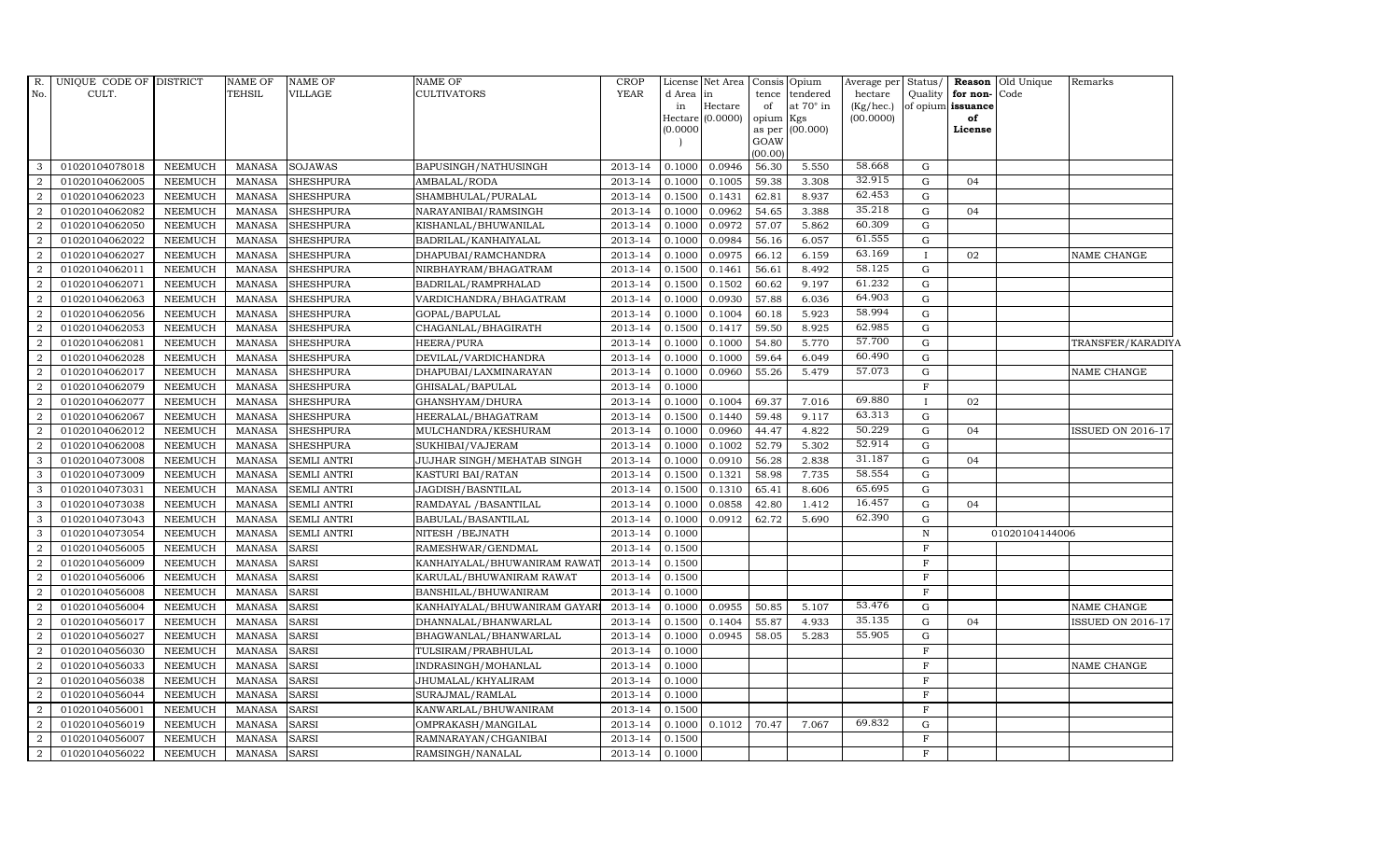| R.             | UNIQUE CODE OF DISTRICT |                | <b>NAME OF</b> | <b>NAME OF</b>      | <b>NAME OF</b>                 | CROP    |           | License Net Area   Consis   Opium |           |                  | Average per | Status/      | Reason            | Old Unique | Remarks                  |
|----------------|-------------------------|----------------|----------------|---------------------|--------------------------------|---------|-----------|-----------------------------------|-----------|------------------|-------------|--------------|-------------------|------------|--------------------------|
| No.            | CULT.                   |                | <b>TEHSIL</b>  | <b>VILLAGE</b>      | <b>CULTIVATORS</b>             | YEAR    | d Area in |                                   | tence     | tendered         | hectare     | Quality      | for non-          | Code       |                          |
|                |                         |                |                |                     |                                |         | in        | Hectare                           | of        | at $70^\circ$ in | (Kg/hec.)   |              | of opium issuance |            |                          |
|                |                         |                |                |                     |                                |         |           | Hectare (0.0000)                  | opium Kgs |                  | (00.0000)   |              | of<br>License     |            |                          |
|                |                         |                |                |                     |                                |         | (0.0000)  |                                   | GOAW      | as per (00.000)  |             |              |                   |            |                          |
|                |                         |                |                |                     |                                |         |           |                                   | (00.00)   |                  |             |              |                   |            |                          |
| $\overline{2}$ | 01020104060011          | <b>NEEMUCH</b> | MANASA         | <b>SANDIYA</b>      | DINESHCHANDRA/MANGILAL         | 2013-14 | 0.1000    | 0.0990                            | 40.32     | 2.690            | 27.172      | $\mathbf G$  | 04                |            |                          |
| $\overline{2}$ | 01020104060012          | <b>NEEMUCH</b> | MANASA         | <b>SANDIYA</b>      | MUKANDAS/KISHANDAS             | 2013-14 | 0.1000    | 0.0960                            | 59.52     | 6.131            | 63.865      | $\mathbf G$  |                   |            |                          |
| 2              | 01020104060018          | <b>NEEMUCH</b> | <b>MANASA</b>  | <b>SANDIYA</b>      | NIHALCHAND/NANDLAL             | 2013-14 | 0.1000    | 0.0902                            | 59.54     | 6.031            | 66.863      | G            |                   |            |                          |
| $\overline{2}$ | 01020104060029          | <b>NEEMUCH</b> | <b>MANASA</b>  | <b>SANDIYA</b>      | JHANAKBAI/BHAWANISHANKAR       | 2013-14 | 0.1500    | 0.1528                            | 57.28     | 9.247            | 60.517      | $\mathbf G$  |                   |            |                          |
| $\overline{a}$ | 01020104060065          | <b>NEEMUCH</b> | <b>MANASA</b>  | <b>SANDIYA</b>      | MOHANLAL/CHATARBAI             | 2013-14 | 0.1000    | 0.0990                            | 37.87     | 2.613            | 26.394      | $\mathbf G$  | 04                |            |                          |
| $\overline{2}$ | 01020104060033          | <b>NEEMUCH</b> | MANASA         | <b>SANDIYA</b>      | KANHAIYALAL/KACHRU             | 2013-14 | 0.1500    | 0.1484                            | 48.08     | 3.592            | 24.205      | $\mathbf G$  | 04                |            |                          |
| 3              | 01020104064004          | <b>NEEMUCH</b> | <b>MANASA</b>  | <b>SAMIYA</b>       | NAGUSINGH/RATANLAL             | 2013-14 | 0.1500    | 0.1431                            | 54.26     | 8.193            | 57.254      | $\mathbf G$  |                   |            |                          |
| 3              | 01020104064011          | <b>NEEMUCH</b> | <b>MANASA</b>  | <b>SAMIYA</b>       | BHERULAL/NANDRAM               | 2013-14 | 0.1000    | 0.0912                            | 56.89     | 5.055            | 55.428      | $\mathbf G$  |                   |            |                          |
| 3              | 01020104064014          | <b>NEEMUCH</b> | <b>MANASA</b>  | <b>SAMIYA</b>       | MANGILAL/ KUKA JI              | 2013-14 | 0.1500    | 0.1420                            | 54.24     | 7.911            | 55.711      | $\mathbf G$  |                   |            |                          |
| 3              | 01020104064007          | <b>NEEMUCH</b> | <b>MANASA</b>  | <b>SAMIYA</b>       | BAGDIRAM/BHAVARLAL             | 2013-14 | 0.1000    | 0.0918                            | 59.66     | 5.651            | 61.558      | $\mathbf G$  |                   |            |                          |
| 3              | 01020104064002          | <b>NEEMUCH</b> | <b>MANASA</b>  | <b>SAMIYA</b>       | SHOBARAM/SHANKARLAL            | 2013-14 | 0.1000    | 0.0917                            | 57.65     | 5.040            | 54.962      | ${\rm G}$    |                   |            |                          |
| 3              | 01020104064010          | <b>NEEMUCH</b> | <b>MANASA</b>  | <b>SAMIYA</b>       | RATANLAL/AMRA JI               | 2013-14 | 0.1000    | 0.0948                            | 52.67     | 5.147            | 54.293      | G            |                   |            |                          |
| 3              | 01020104080006          | <b>NEEMUCH</b> | <b>MANASA</b>  | <b>RUPAWAS</b>      | MANGILAL/RAMLAL                | 2013-14 | 0.1000    | 0.0931                            | 56.44     | 5.757            | 61.837      | $\mathbf G$  |                   |            |                          |
| 3              | 01020104080014          | <b>NEEMUCH</b> | <b>MANASA</b>  | <b>RUPAWAS</b>      | BADRILAL/SEVA                  | 2013-14 | 0.1500    | 0.1364                            | 46.81     | 6.594            | 48.343      | G            | 04                |            | <b>ISSUED ON 2016-17</b> |
| 3              | 01020104080017          | <b>NEEMUCH</b> | <b>MANASA</b>  | <b>RUPAWAS</b>      | BHAGIRATH/KARULAL              | 2013-14 | 0.1500    | 0.1348                            | 53.51     | 7.683            | 56.996      | G            |                   |            |                          |
| 3              | 01020104080028          | <b>NEEMUCH</b> | <b>MANASA</b>  | <b>RUPAWAS</b>      | SALIGRAM/ DHANRAJ              | 2013-14 | 0.1500    | 0.1352                            | 54.43     | 7.317            | 54.120      | $\mathbf G$  |                   |            |                          |
| 3              | 01020104080012          | <b>NEEMUCH</b> | <b>MANASA</b>  | <b>RUPAWAS</b>      | HIRALAL/ KARULAL               | 2013-14 | 0.1500    | 0.1386                            | 60.89     | 9.403            | 67.843      | G            |                   |            |                          |
| 3              | 01020104080030          | <b>NEEMUCH</b> | MANASA         | <b>RUPAWAS</b>      | SUNDARLAL/RAMLAL               | 2013-14 | 0.1000    | 0.0946                            | 50.71     | 4.962            | 52.452      | $\mathbf G$  |                   |            |                          |
| 3              | 01020104080013          | <b>NEEMUCH</b> | <b>MANASA</b>  | <b>RUPAWAS</b>      | BHURIBAI/MOHANLAL              | 2013-14 | 0.1000    | 0.0930                            | 57.79     | 5.837            | 62.763      | $\mathbf G$  |                   |            |                          |
| 3              | 01020104080021          | <b>NEEMUCH</b> | <b>MANASA</b>  | <b>RUPAWAS</b>      | SHIVNARAYAN/MOHANLAL           | 2013-14 | 0.1500    |                                   |           |                  |             | $\mathbf F$  |                   |            |                          |
| $\mathbf{3}$   | 01020104085002          | <b>NEEMUCH</b> | <b>MANASA</b>  | <b>RAISINGHPURA</b> | KAMLABAI/BAPUSINGH             | 2013-14 | 0.1500    | 0.1410                            | 51.02     | 7.223            | 51.227      | $\mathbf G$  |                   |            |                          |
| 3              | 01020104085009          | <b>NEEMUCH</b> | <b>MANASA</b>  | <b>RAISINGHPURA</b> | NAHAR SINGH/ DEVI SINGH        | 2013-14 | 0.1500    | 0.0611                            | 57.58     | 3.570            | 58.429      | ${\rm G}$    |                   |            |                          |
| $\mathbf{3}$   | 01020104085012          | <b>NEEMUCH</b> | MANASA         | <b>RAISINGHPURA</b> | BHERULAL/BHAGVAN               | 2013-14 | 0.1500    | 0.1388                            | 56.87     | 7.182            | 51.744      | G            |                   |            |                          |
| 3              | 01020104085015          | <b>NEEMUCH</b> | <b>MANASA</b>  | <b>RAISINGHPURA</b> | BHARAT SINGH/ RUP SINGH        | 2013-14 | 0.1500    | 0.1383                            | 55.66     | 8.246            | 59.624      | $\mathbf{I}$ | 02                |            |                          |
| 3              | 01020104085026          | <b>NEEMUCH</b> | <b>MANASA</b>  | RAISINGHPURA        | BALVANT SINGH/ AMAR SINGH      | 2013-14 | 0.1500    | 0.1379                            | 50.25     | 7.164            | 51.951      | $\mathbf G$  |                   |            |                          |
| 3              | 01020104085031          | <b>NEEMUCH</b> | <b>MANASA</b>  | RAISINGHPURA        | KANHYALAL/AMAR                 | 2013-14 | 0.1500    | 0.1397                            | 53.27     | 7.412            | 53.057      | G            |                   |            |                          |
| 3              | 01020104085003          | <b>NEEMUCH</b> | <b>MANASA</b>  | <b>RAISINGHPURA</b> | BHAVARSINGH/MOTISINGH          | 2013-14 | 0.1000    | 0.0998                            | 52.67     | 5.380            | 53.908      | $\mathbf{I}$ | 02                |            |                          |
| 3              | 01020104085035          | <b>NEEMUCH</b> | <b>MANASA</b>  | <b>RAISINGHPURA</b> | UDAYSINGH/BHAVARSINGH          | 2013-14 | 0.1000    | 0.1006                            | 47.22     | 4.783            | 47.545      | $\mathbf G$  | 04                |            | <b>ISSUED ON 2016-17</b> |
| 3              | 01020104085033          | <b>NEEMUCH</b> | <b>MANASA</b>  | <b>RAISINGHPURA</b> | TUFANSINGH/BHOPALSINGH D.P. MO | 2013-14 | 0.1500    | 0.1492                            | 47.17     | 7.089            | 47.513      | $\mathbf G$  | 04                |            | <b>ISSUED ON 2016-17</b> |
| 3              | 01020104085050          | <b>NEEMUCH</b> | <b>MANASA</b>  | <b>RAISINGHPURA</b> | RUPSINGH/BHERUSINGH            | 2013-14 | 0.1000    |                                   |           |                  |             | $\mathbf F$  |                   |            |                          |
| 3              | 01020104085052          | <b>NEEMUCH</b> | <b>MANASA</b>  | <b>RAISINGHPURA</b> | DHAPUBAI/BHAVARSINGH           | 2013-14 | 0.1000    |                                   |           |                  |             | $_{\rm F}$   |                   |            |                          |
| 3              | 01020104085008          | <b>NEEMUCH</b> | <b>MANASA</b>  | <b>RAISINGHPURA</b> | DEVISINGH/BHUVANISINGH         | 2013-14 | 0.1000    | 0.0960                            | 53.25     | 5.393            | 56.177      |              | 02                |            |                          |
| 3              | 01020104085065          | <b>NEEMUCH</b> | <b>MANASA</b>  | <b>RAISINGHPURA</b> | KACHRI BAI/ PARTHE SINGH       | 2013-14 | 0.1000    | 0.1000                            | 54.50     | 5.481            | 54.810      | $\mathbf{I}$ | 02                |            |                          |
| 3              | 01020104085010          | <b>NEEMUCH</b> | <b>MANASA</b>  | <b>RAISINGHPURA</b> | NANI BAI/ RAM SINGH            | 2013-14 | 0.1500    | 0.1444                            | 58.72     | 8.540            | 59.141      | $\mathbf G$  |                   |            |                          |
| 3              | 01020104085011          | <b>NEEMUCH</b> | <b>MANASA</b>  | <b>RAISINGHPURA</b> | SARJU BAI/ BHERU SINGH         | 2013-14 | 0.1000    | 0.0446                            | 54.92     | 2.432            | 54.529      | $\mathbf G$  |                   |            |                          |
| 3              | 01020104085017          | <b>NEEMUCH</b> | <b>MANASA</b>  | <b>RAISINGHPURA</b> | SAJJANBAI/BHERUSINGH           | 2013-14 | 0.1500    | 0.1433                            | 53.57     | 7.967            | 55.597      |              | 02                |            |                          |
| 3              | 01020104086004          | <b>NEEMUCH</b> | <b>MANASA</b>  | <b>PRATAPPURA</b>   | SHARDABAI/KISHANLAL            | 2013-14 | 0.1500    | 0.1466                            | 58.03     | 8.854            | 60.396      | ${\rm G}$    |                   |            |                          |
| 3              | 01020104086005          | <b>NEEMUCH</b> | <b>MANASA</b>  | PRATAPPURA          | MANGI BAI/BHAWARLAL            | 2013-14 | 0.1000    | 0.0936                            | 56.67     | 5.829            | 62.276      | ${\rm G}$    |                   |            |                          |
| 3              | 01020104086006          | <b>NEEMUCH</b> | <b>MANASA</b>  | PRATAPPURA          | JAGDISH/BHERULAL               | 2013-14 | 0.1500    | 0.1407                            | 61.05     | 9.149            | 65.025      | $\mathbf G$  |                   |            |                          |
| 3              | 01020104086012          | <b>NEEMUCH</b> | <b>MANASA</b>  | <b>PRATAPPURA</b>   | BANSHILAL/ONKARLAL             | 2013-14 | 0.1500    | 0.1450                            | 61.82     | 8.929            | 61.579      | $\mathbf G$  |                   |            |                          |
| 3              | 01020104086013          | <b>NEEMUCH</b> |                | MANASA PRATAPPURA   | BALKRISHNA/NANDLAL             | 2013-14 | 0.1500    | 0.1410                            | 62.83     | 9.353            | 66.333      | G            |                   |            |                          |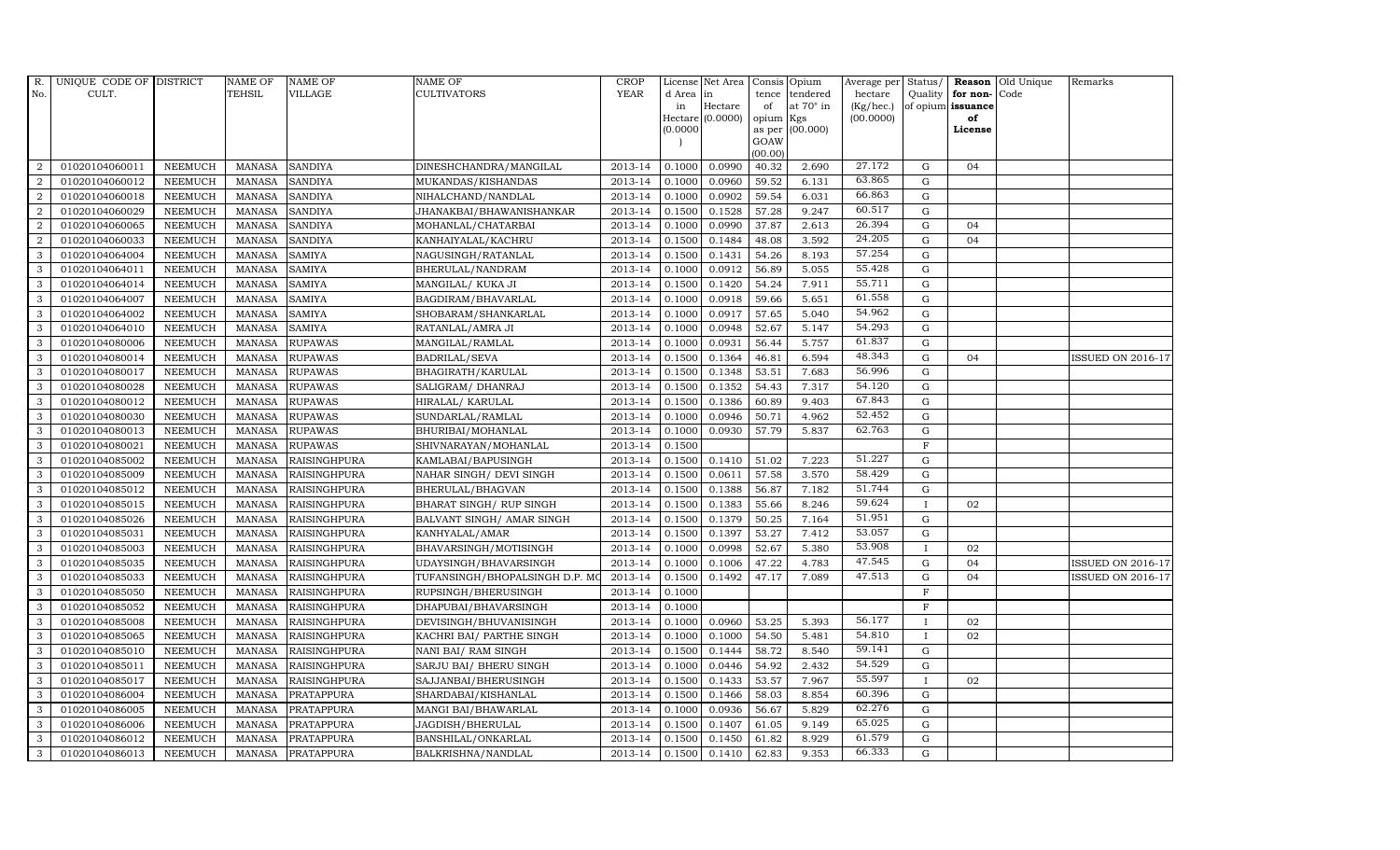| R.               | UNIQUE CODE OF DISTRICT |                | <b>NAME OF</b> | <b>NAME OF</b>    | <b>NAME OF</b>               | <b>CROP</b> |          | License Net Area |           | Consis Opium    | Average per | Status/     | <b>Reason</b>     | Old Unique | Remarks                  |
|------------------|-------------------------|----------------|----------------|-------------------|------------------------------|-------------|----------|------------------|-----------|-----------------|-------------|-------------|-------------------|------------|--------------------------|
| No.              | CULT.                   |                | <b>TEHSIL</b>  | VILLAGE           | <b>CULTIVATORS</b>           | <b>YEAR</b> | d Area   | in               | tence     | tendered        | hectare     | Quality     | for non-          | Code       |                          |
|                  |                         |                |                |                   |                              |             | in       | Hectare          | of        | at 70° in       | (Kg/hec.)   |             | of opium issuance |            |                          |
|                  |                         |                |                |                   |                              |             |          | Hectare (0.0000) | opium Kgs |                 | (00.0000)   |             | of                |            |                          |
|                  |                         |                |                |                   |                              |             | (0.0000) |                  | GOAW      | as per (00.000) |             |             | License           |            |                          |
|                  |                         |                |                |                   |                              |             |          |                  | (00.00)   |                 |             |             |                   |            |                          |
| 3                | 01020104086015          | <b>NEEMUCH</b> | MANASA         | PRATAPPURA        | SHYAMLAL/ONKARLAL            | 2013-14     | 0.1500   | 0.1406           | 60.28     | 9.154           | 65.107      | G           |                   |            |                          |
| 3                | 01020104086020          | <b>NEEMUCH</b> | <b>MANASA</b>  | PRATAPPURA        | JASVANTLAL/NANDLAL           | 2013-14     | 0.1500   | 0.1372           | 61.42     | 9.073           | 66.130      | ${\rm G}$   |                   |            |                          |
| 3                | 01020104086025          | <b>NEEMUCH</b> | <b>MANASA</b>  | PRATAPPURA        | DURGASHANKAR/BHAWARLAL       | 2013-14     | 0.1500   | 0.1443           | 60.70     | 8.966           | 62.134      | G           |                   |            |                          |
| 3                | 01020104086028          | <b>NEEMUCH</b> | <b>MANASA</b>  | PRATAPPURA        | DASHRATH/GOPAL               | 2013-14     | 0.1000   | 0.0874           | 54.39     | 5.089           | 58.227      | $\mathbf G$ |                   |            |                          |
| 3                | 01020104086029          | <b>NEEMUCH</b> | <b>MANASA</b>  | PRATAPPURA        | BAPULAL/GOPAL                | 2013-14     | 0.1500   | 0.1404           | 49.90     | 7.514           | 53.519      | ${\rm G}$   |                   |            |                          |
| 3                | 01020104086032          | <b>NEEMUCH</b> | <b>MANASA</b>  | PRATAPPURA        | JHAMAKLAL/GOUTAMLAL          | 2013-14     | 0.1500   | 0.1394           | 60.76     | 8.732           | 62.640      | $\mathbf G$ |                   |            |                          |
| 3                | 01020104086033          | <b>NEEMUCH</b> | <b>MANASA</b>  | PRATAPPURA        | MADANLAL/RATANLAL            | 2013-14     | 0.1500   | 0.1419           | 56.31     | 8.181           | 57.653      | G           |                   |            |                          |
| 3                | 01020104086042          | <b>NEEMUCH</b> | <b>MANASA</b>  | PRATAPPURA        | SARDAR SINGH./DUNGAR SINGH   | 2013-14     | 0.1500   | 0.1444           | 48.69     | 8.465           | 58.622      | $\mathbf G$ |                   |            |                          |
| 3                | 01020104086045          | <b>NEEMUCH</b> | <b>MANASA</b>  | PRATAPPURA        | SALAGRAM/NANURAM             | 2013-14     | 0.1500   | 0.1398           | 57.85     | 8.711           | 62.310      | G           |                   |            |                          |
| 3                | 01020104086047          | <b>NEEMUCH</b> | <b>MANASA</b>  | PRATAPPURA        | RAMESHCHANDR/MOHANLAL        | 2013-14     | 0.1500   | 0.1400           | 62.62     | 8.910           | 63.643      | ${\rm G}$   |                   |            |                          |
| 3                | 01020104086023          | <b>NEEMUCH</b> | <b>MANASA</b>  | PRATAPPURA        | BHAWARLAL/SALAGRAM           | 2013-14     | 0.1500   | 0.1406           | 55.94     | 8.583           | 61.046      | G           |                   |            |                          |
| 3                | 01020104086052          | <b>NEEMUCH</b> | <b>MANASA</b>  | PRATAPPURA        | AMBALAL/HIRALAL              | 2013-14     | 0.1500   | 0.1410           | 58.69     | 8.912           | 63.206      | G           |                   |            |                          |
| 3                | 01020104086054          | <b>NEEMUCH</b> | <b>MANASA</b>  | PRATAPPURA        | AMBALAL/GAMER                | 2013-14     | 0.1500   |                  |           |                 |             | $\mathbf F$ |                   |            |                          |
| 3                | 01020104086026          | <b>NEEMUCH</b> | <b>MANASA</b>  | <b>PRATAPPURA</b> | BHAGIRATH/MANGUDAS           | 2013-14     | 0.1000   | 0.0968           | 54.51     | 5.560           | 57.438      | $\mathbf G$ |                   |            |                          |
| 3                | 01020104086018          | <b>NEEMUCH</b> | <b>MANASA</b>  | PRATAPPURA        | TARACHAND/BHAWARLAL          | 2013-14     | 0.1500   | 0.1428           | 58.23     | 8.626           | 60.406      | ${\rm G}$   |                   |            |                          |
| $\mathbf{3}$     | 01020104086057          | <b>NEEMUCH</b> | <b>MANASA</b>  | PRATAPPURA        | RAMESHCHANDR/LAXMINARAYAN    | 2013-14     | 0.1500   | 0.1435           | 53.99     | 7.798           | 54.341      | ${\rm G}$   |                   |            |                          |
| 3                | 01020104086030          | <b>NEEMUCH</b> | <b>MANASA</b>  | PRATAPPURA        | PARASRAM/JAGANNATH           | 2013-14     | 0.1500   | 0.1404           | 60.74     | 9.146           | 65.142      | G           |                   |            |                          |
| 3                | 01020104086043          | <b>NEEMUCH</b> | <b>MANASA</b>  | PRATAPPURA        | BHAVRIBAI/DEVILAL            | 2013-14     | 0.1500   | 0.1500           | 52.84     | 8.477           | 56.513      | $\mathbf G$ |                   |            |                          |
| 3                | 01020104086060          | <b>NEEMUCH</b> | <b>MANASA</b>  | <b>PRATAPPURA</b> | AMBALAL/ONKARLAL             | 2013-14     | 0.1500   | 0.1481           | 61.78     | 9.488           | 64.065      | $\mathbf G$ |                   |            |                          |
| 2                | 01020104051011          | <b>NEEMUCH</b> | <b>MANASA</b>  | PIPLIYA RAOJI     | CHATARBHUJ/MATHURALAL        | 2013-14     | 0.1500   | 0.1470           | 51.63     | 7.663           | 52.129      | G           |                   |            |                          |
| $\overline{2}$   | 01020104051017          | <b>NEEMUCH</b> | <b>MANASA</b>  | PIPLIYA RAOJI     | SHYAMLAL/SHIVNARAYAN         | 2013-14     | 0.1000   | 0.1000           | 54.15     | 5.639           | 56.390      | $\mathbf G$ |                   |            |                          |
| $\overline{2}$   | 01020104051024          | <b>NEEMUCH</b> | <b>MANASA</b>  | PIPLIYA RAOJI     | GOTULAL/KASHIRAM             | 2013-14     | 0.1000   | 0.0992           | 48.74     | 2.729           | 27.510      | ${\rm G}$   | 04                |            | <b>ISSUED ON 2016-17</b> |
| $\overline{2}$   | 01020104051025          | <b>NEEMUCH</b> | <b>MANASA</b>  | PIPLIYA RAOJI     | KACHRU/DHANNA                | 2013-14     | 0.1500   | 0.1439           | 48.75     | 7.765           | 53.961      | G           |                   |            |                          |
| $\overline{2}$   | 01020104051028          | <b>NEEMUCH</b> | <b>MANASA</b>  | PIPLIYA RAOJI     | AMRA/DALLA                   | 2013-14     | 0.1000   | 0.0996           | 57.01     | 5.929           | 59.528      | ${\rm G}$   |                   |            |                          |
| $\overline{a}$   | 01020104051029          | <b>NEEMUCH</b> | <b>MANASA</b>  | PIPLIYA RAOJI     | BACHHIBAI/MANGU              | 2013-14     | 0.1500   | 0.1488           | 63.92     | 9.661           | 64.926      | ${\rm G}$   |                   |            |                          |
| $\overline{2}$   | 01020104051037          | <b>NEEMUCH</b> | <b>MANASA</b>  | PIPLIYA RAOJI     | GANESHLAL/PANNALAL           | 2013-14     | 0.1000   | 0.0975           | 57.51     | 5.948           | 61.005      | ${\rm G}$   |                   |            |                          |
| $\overline{2}$   | 01020104051081          | <b>NEEMUCH</b> | <b>MANASA</b>  | PIPLIYA RAOJI     | PRAHALAD/GANESHLAL           | 2013-14     | 0.1000   | 0.0975           | 57.73     | 6.053           | 62.082      | $\mathbf G$ |                   |            |                          |
| $\overline{2}$   | 01020104051044          | <b>NEEMUCH</b> | <b>MANASA</b>  | PIPLIYA RAOJI     | MANJUKUMARI/RANJEETSINGH URF | 2013-14     | 0.1500   | 0.1482           | 62.35     | 9.130           | 61.606      | $\mathbf G$ |                   |            |                          |
| $\overline{2}$   | 01020104051045          | <b>NEEMUCH</b> | <b>MANASA</b>  | PIPLIYA RAOJI     | RAMSINGH/NANDSINGH           | 2013-14     | 0.1000   | 0.0990           | 51.68     | 5.183           | 52.354      | $\mathbf G$ |                   |            |                          |
| $\overline{2}$   | 01020104051049          | <b>NEEMUCH</b> | <b>MANASA</b>  | PIPLIYA RAOJI     | BHIMA/KISHNA                 | 2013-14     | 0.1000   | 0.1008           | 54.68     | 5.944           | 58.968      | G           |                   |            |                          |
| $\overline{2}$   | 01020104051063          | <b>NEEMUCH</b> | <b>MANASA</b>  | PIPLIYA RAOJI     | DHANRAJ/LALA                 | 2013-14     | 0.1500   |                  |           |                 |             | $\rm F$     |                   |            |                          |
| $\overline{2}$   | 01020104051067          | <b>NEEMUCH</b> | <b>MANASA</b>  | PIPLIYA RAOJI     | DINESHKUMAR/GANESHRAM        | 2013-14     | 0.1500   | 0.1505           | 56.85     | 9.161           | 60.870      | ${\rm G}$   |                   |            |                          |
| $\overline{2}$   | 01020104051071          | NEEMUCH        | <b>MANASA</b>  | PIPLIYA RAOJI     | RAJESHKUMAR/MANOHARLAL       | 2013-14     | 0.1000   | 0.0993           | 58.47     | 5.989           | 60.312      | ${\rm G}$   |                   |            |                          |
| 2                | 01020104051073          | <b>NEEMUCH</b> | <b>MANASA</b>  | PIPLIYA RAOJI     | SHYAMLAL/KARULAL             | 2013-14     | 0.1000   | 0.0957           | 51.85     | 5.237           | 54.723      | $\mathbf G$ |                   |            |                          |
| 2                | 01020104051074          | <b>NEEMUCH</b> | <b>MANASA</b>  | PIPLIYA RAOJI     | HIMMATSINGH/BHERUSINGH       | 2013-14     | 0.1000   | 0.1001           | 58.32     | 5.890           | 58.841      | $\mathbf G$ |                   |            |                          |
| $\overline{2}$   | 01020104051079          | <b>NEEMUCH</b> | <b>MANASA</b>  | PIPLIYA RAOJI     | SAMRATHSINGH/KALYANSINGH     | 2013-14     | 0.1500   | 0.1443           | 59.54     | 9.280           | 64.310      | ${\rm G}$   |                   |            |                          |
| $\overline{2}$   | 01020104051080          | <b>NEEMUCH</b> | <b>MANASA</b>  | PIPLIYA RAOJI     | SHANTILAL/CHATARBHUJ         | 2013-14     | 0.1000   | 0.1000           | 62.00     | 6.554           | 65.540      | ${\rm G}$   |                   |            |                          |
| $\boldsymbol{2}$ | 01020104051082          | <b>NEEMUCH</b> | <b>MANASA</b>  | PIPLIYA RAOJI     | SABUBAI/BIHARI               | 2013-14     | 0.1500   | 0.1498           | 61.08     | 9.345           | 62.383      | ${\rm G}$   |                   |            |                          |
| 2                | 01020104051084          | <b>NEEMUCH</b> | <b>MANASA</b>  | PIPLIYA RAOJI     | RAJMAL/GORA                  | 2013-14     | 0.1500   | 0.1530           | 59.81     | 9.553           | 62.438      | ${\rm G}$   |                   |            |                          |
| 2                | 01020104051086          | <b>NEEMUCH</b> | <b>MANASA</b>  | PIPLIYA RAOJI     | SURAJMAL/NATHU               | 2013-14     | 0.1000   | 0.0990           | 60.39     | 5.961           | 60.212      | $\mathbf G$ |                   |            |                          |
| $\overline{2}$   | 01020104051087          | <b>NEEMUCH</b> | MANASA         | PIPLIYA RAOJI     | CHAGANLAL/UDA                | 2013-14     | 0.1500   | 0.1457           | 63.48     | 10.048          | 68.964      | G           |                   |            |                          |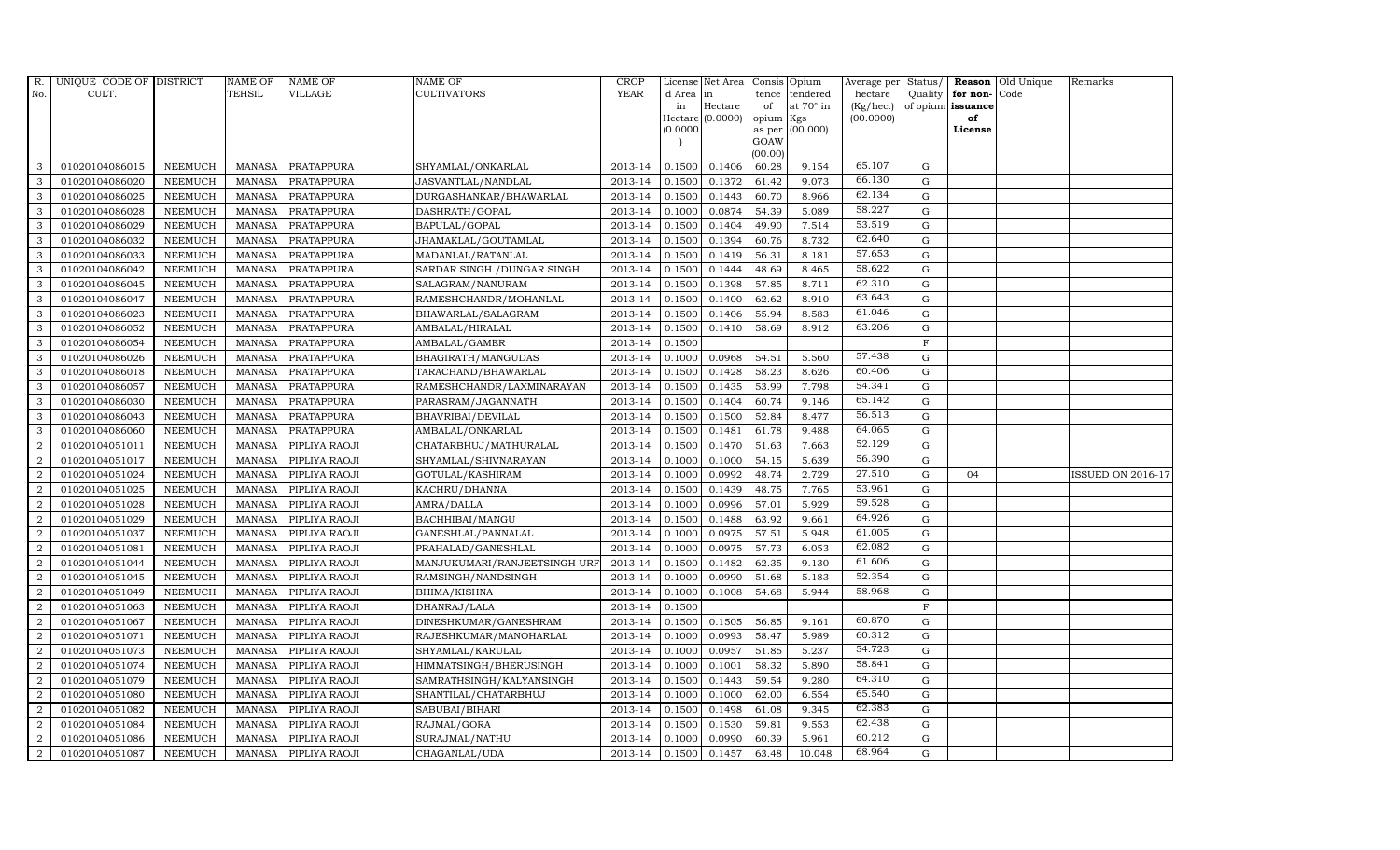| $R_{\cdot}$      | UNIQUE CODE OF DISTRICT |                | <b>NAME OF</b> | <b>NAME OF</b> | <b>NAME OF</b>           | CROP    |           | License Net Area   Consis   Opium |           |                  | Average per Status/ |              |                   | <b>Reason</b> Old Unique | Remarks                  |
|------------------|-------------------------|----------------|----------------|----------------|--------------------------|---------|-----------|-----------------------------------|-----------|------------------|---------------------|--------------|-------------------|--------------------------|--------------------------|
| No.              | CULT.                   |                | <b>TEHSIL</b>  | VILLAGE        | <b>CULTIVATORS</b>       | YEAR    | d Area in |                                   |           | tence tendered   | hectare             | Quality      | for non-          | Code                     |                          |
|                  |                         |                |                |                |                          |         | in        | Hectare                           | of        | at $70^\circ$ in | (Kg/hec.)           |              | of opium issuance |                          |                          |
|                  |                         |                |                |                |                          |         |           | $Hectare (0.0000)$                | opium Kgs |                  | (00.0000)           |              | of<br>License     |                          |                          |
|                  |                         |                |                |                |                          |         | (0.0000)  |                                   | GOAW      | as per (00.000)  |                     |              |                   |                          |                          |
|                  |                         |                |                |                |                          |         |           |                                   | (00.00)   |                  |                     |              |                   |                          |                          |
| 2                | 01020104051088          | <b>NEEMUCH</b> | MANASA         | PIPLIYA RAOJI  | KESHARBAI/KISHANLAL      | 2013-14 | 0.1000    | 0.0989                            | 64.18     | 6.638            | 67.118              | G            |                   |                          |                          |
| 2                | 01020104051091          | <b>NEEMUCH</b> | <b>MANASA</b>  | PIPLIYA RAOJI  | <b>BHONA/HEERA</b>       | 2013-14 | 0.1000    | 0.0999                            | 61.34     | 6.537            | 65.435              | $\mathbf G$  |                   |                          |                          |
| 2                | 01020104051092          | <b>NEEMUCH</b> | <b>MANASA</b>  | PIPLIYA RAOJI  | RATAN/HEERA              | 2013-14 | 0.1500    | 0.1540                            | 61.73     | 9.683            | 62.877              | G            |                   |                          |                          |
| $\boldsymbol{2}$ | 01020104051094          | <b>NEEMUCH</b> | MANASA         | PIPLIYA RAOJI  | GANGARAM/HEERA           | 2013-14 | 0.1500    | 0.1517                            | 62.60     | 9.748            | 64.258              | G            |                   |                          |                          |
| $\overline{2}$   | 01020104051095          | <b>NEEMUCH</b> | <b>MANASA</b>  | PIPLIYA RAOJI  | KESHYA/BHAWSINGH         | 2013-14 | 0.1500    | 0.1500                            | 59.83     | 9.145            | 60.967              | ${\bf G}$    |                   |                          |                          |
| 2                | 01020104051098          | <b>NEEMUCH</b> | <b>MANASA</b>  | PIPLIYA RAOJI  | SHYAMLAL/NATHU           | 2013-14 | 0.1500    | 0.1443                            | 59.59     | 8.802            | 60.998              | $\mathbf G$  |                   |                          |                          |
| 2                | 01020104051099          | <b>NEEMUCH</b> | MANASA         | PIPLIYA RAOJI  | SABUBAI/GORULAL          | 2013-14 | 0.1000    | 0.1011                            | 61.15     | 6.368            | 62.987              | ${\bf G}$    |                   |                          |                          |
| 2                | 01020104051100          | <b>NEEMUCH</b> | <b>MANASA</b>  | PIPLIYA RAOJI  | RODILAL/MANGILAL         | 2013-14 | 0.1500    | 0.1481                            | 64.53     | 9.928            | 67.036              | ${\rm G}$    |                   |                          |                          |
| 2                | 01020104051101          | <b>NEEMUCH</b> | <b>MANASA</b>  | PIPLIYA RAOJI  | BIHARI/UDA               | 2013-14 | 0.1500    | 0.1480                            | 58.97     | 9.578            | 64.716              | $\mathbf G$  |                   |                          |                          |
| 2                | 01020104051104          | <b>NEEMUCH</b> | <b>MANASA</b>  | PIPLIYA RAOJI  | RADHESHYAM/MANGILAL      | 2013-14 | 0.1000    | 0.0500                            | 59.70     | 3.284            | 65.680              | ${\rm G}$    |                   |                          |                          |
| $\overline{2}$   | 01020104051105          | <b>NEEMUCH</b> | <b>MANASA</b>  | PIPLIYA RAOJI  | CHATARBHUJ/PRABHULAL     | 2013-14 | 0.1000    | 0.1015                            | 56.25     | 5.810            | 57.241              | G            |                   |                          |                          |
| 2                | 01020104051114          | <b>NEEMUCH</b> | <b>MANASA</b>  | PIPLIYA RAOJI  | CHOGALAL/BHERA           | 2013-14 | 0.1000    | 0.1007                            | 59.45     | 6.038            | 59.960              | $\mathbf G$  |                   |                          |                          |
| 2                | 01020104051115          | <b>NEEMUCH</b> | <b>MANASA</b>  | PIPLIYA RAOJI  | GANPAT/KESHURAM          | 2013-14 | 0.1000    | 0.0990                            | 64.63     | 6.722            | 67.899              | $\bf{I}$     | 02                |                          |                          |
| $\overline{2}$   | 01020104051124          | <b>NEEMUCH</b> | <b>MANASA</b>  | PIPLIYA RAOJI  | GANGABAI/NANURAM         | 2013-14 | 0.1000    | 0.1038                            | 40.91     | 4.336            | 41.773              | G            | 04                |                          | <b>ISSUED ON 2016-17</b> |
| $\overline{2}$   | 01020104051125          | <b>NEEMUCH</b> | <b>MANASA</b>  | PIPLIYA RAOJI  | BHAGWATIBAI/RAMGOPAL     | 2013-14 | 0.1000    | 0.0990                            | 52.95     | 5.257            | 53.101              | $\mathbf G$  |                   |                          |                          |
| $\overline{2}$   | 01020104051132          | <b>NEEMUCH</b> | <b>MANASA</b>  | PIPLIYA RAOJI  | MOHANLAL/FATEHLAL        | 2013-14 | 0.1000    | 0.0990                            | 50.57     | 5.678            | 57.354              | G            |                   |                          |                          |
| 2                | 01020104051153          | <b>NEEMUCH</b> | <b>MANASA</b>  | PIPLIYA RAOJI  | CHATRA/BHAWSINGH         | 2013-14 | 0.1000    | 0.0986                            | 57.98     | 6.278            | 63.671              | $\mathbf G$  |                   |                          |                          |
| 2                | 01020104051155          | <b>NEEMUCH</b> | <b>MANASA</b>  | PIPLIYA RAOJI  | TAMMUBAI/GIRDHARI        | 2013-14 | 0.1500    | 0.1416                            | 62.97     | 8.996            | 63.531              | $\mathbf G$  |                   |                          |                          |
| $\overline{2}$   | 01020104051157          | <b>NEEMUCH</b> | <b>MANASA</b>  | PIPLIYA RAOJI  | GANGARAM/BHAVSINGH       | 2013-14 | 0.1000    | 0.0990                            | 65.13     | 6.894            | 69.636              | $\mathbf G$  |                   |                          |                          |
| 2                | 01020104051161          | <b>NEEMUCH</b> | <b>MANASA</b>  | PIPLIYA RAOJI  | BANSHILAL/BALUJI         | 2013-14 | 0.1000    | 0.1009                            | 59.69     | 6.225            | 61.695              | $\mathbf G$  |                   |                          |                          |
| 2                | 01020104051162          | <b>NEEMUCH</b> | <b>MANASA</b>  | PIPLIYA RAOJI  | HEMA/HEERA               | 2013-14 | 0.1000    | 0.1026                            | 61.30     | 6.664            | 64.951              | $\mathbf G$  |                   |                          |                          |
| $\overline{2}$   | 01020104051043          | <b>NEEMUCH</b> | <b>MANASA</b>  | PIPLIYA RAOJI  | BAGDU/HEMA               | 2013-14 | 0.1500    | 0.1480                            | 47.73     | 7.875            | 53.209              | ${\rm G}$    |                   |                          |                          |
| $\overline{2}$   | 01020104051077          | <b>NEEMUCH</b> | <b>MANASA</b>  | PIPLIYA RAOJI  | RADHESHYAM/SHANKARJI     | 2013-14 | 0.1000    | 0.0984                            | 54.54     | 5.898            | 59.939              | G            |                   |                          |                          |
| $\overline{2}$   | 01020104051030          | <b>NEEMUCH</b> | <b>MANASA</b>  | PIPLIYA RAOJI  | GENDKUNWAR/SAJJANSINGH   | 2013-14 | 0.1000    | 0.0990                            | 49.94     | 5.101            | 51.525              | $\mathbf G$  |                   |                          |                          |
| $\overline{a}$   | 01020104051083          | <b>NEEMUCH</b> | <b>MANASA</b>  | PIPLIYA RAOJI  | MANNALAL/CHATRA          | 2013-14 | 0.1000    | 0.0988                            | 59.76     | 6.258            | 63.340              | ${\rm G}$    |                   |                          |                          |
| 2                | 01020104051112          | <b>NEEMUCH</b> | <b>MANASA</b>  | PIPLIYA RAOJI  | MANGILAL/HEERALAL        | 2013-14 | 0.1000    | 0.1034                            | 49.05     | 4.786            | 46.286              | $\mathbf G$  | 04                |                          | <b>ISSUED ON 2016-17</b> |
| $\boldsymbol{2}$ | 01020104051168          | <b>NEEMUCH</b> | <b>MANASA</b>  | PIPLIYA RAOJI  | SHYAMLAL/KISHNA          | 2013-14 | 0.1000    | 0.0975                            | 56.06     | 5.878            | 60.287              | $\mathbf G$  |                   |                          |                          |
| 2                | 01020104051173          | <b>NEEMUCH</b> | <b>MANASA</b>  | PIPLIYA RAOJI  | LAXMANSINGH/BHAVSINGH    | 2013-14 | 0.1000    | 0.1026                            | 61.66     | 6.571            | 64.045              | $\mathbf G$  |                   |                          |                          |
| 2                | 01020104051013          | <b>NEEMUCH</b> | <b>MANASA</b>  | PIPLIYA RAOJI  | GHISIBAI/DAMARLAL        | 2013-14 | 0.1000    | 0.0990                            | 56.66     | 6.038            | 60.990              | $\mathbf G$  |                   |                          |                          |
| $\overline{2}$   | 01020104051003          | <b>NEEMUCH</b> | <b>MANASA</b>  | PIPLIYA RAOJI  | AMBALAL/FAKIRCHANDRA     | 2013-14 | 0.1000    | 0.0961                            | 54.14     | 5.747            | 59.802              | $\mathbf G$  |                   |                          |                          |
| $\overline{2}$   | 01020104051169          | <b>NEEMUCH</b> | <b>MANASA</b>  | PIPLIYA RAOJI  | CHATRA/KISHNA            | 2013-14 | 0.1000    | 0.1018                            | 46.86     | 4.994            | 49.057              | G            | 04                |                          | <b>ISSUED ON 2016-17</b> |
| $\overline{2}$   | 01020104051085          | <b>NEEMUCH</b> | <b>MANASA</b>  | PIPLIYA RAOJI  | CHOUSARBAI/GABBA         | 2013-14 | 0.1500    | 0.1440                            | 63.18     | 9.612            | 66.750              | $\mathbf G$  |                   |                          |                          |
| $\overline{2}$   | 01020104051122          | <b>NEEMUCH</b> | <b>MANASA</b>  | PIPLIYA RAOJI  | RAMESHCHANDRA/RAMNARAYAN | 2013-14 | 0.1000    | 0.0970                            | 67.18     | 6.574            | 67.773              | ${\rm G}$    |                   |                          |                          |
| $\overline{1}$   | 01020104027045          | <b>NEEMUCH</b> | <b>MANASA</b>  | PARDA-I        | RADHESHYAM / RAMCHANDR   | 2013-14 | 0.1000    | 0.0999                            | 52.16     | 2.712            | 27.147              | $\mathbf G$  | 04                |                          | <b>ISSUED ON 2016-17</b> |
|                  | 01020104027002          | <b>NEEMUCH</b> | <b>MANASA</b>  | PARDA-I        | BALMUKUND/GABUR          | 2013-14 | 0.1000    | 0.0975                            | 42.80     | 3.705            | 38.000              | G            | 04                |                          | <b>ISSUED ON 2016-17</b> |
| $\overline{1}$   | 01020104027005          | <b>NEEMUCH</b> | <b>MANASA</b>  | PARDA-I        | DHAPUBAI/BABRU           | 2013-14 | 0.1500    | 0.1505                            | 50.20     | 7.143            | 47.462              | ${\rm G}$    | 04                |                          | ISSUED ON 2016-17        |
| $\overline{1}$   | 01020104027006          | <b>NEEMUCH</b> | <b>MANASA</b>  | PARDA-I        | SURAJ BAI/BHERULAL       | 2013-14 | 0.1000    | 0.0990                            | 45.99     | 3.035            | 30.657              | $\mathbf{I}$ | 02                |                          |                          |
| $\overline{1}$   | 01020104027011          | <b>NEEMUCH</b> | <b>MANASA</b>  | PARDA-I        | GANSHYAM/SALAGRAM        | 2013-14 | 0.1500    | 0.1442                            | 48.61     | 5.840            | 40.499              | ${\rm G}$    | 04                |                          | ISSUED ON 2016-17        |
| $\overline{1}$   | 01020104027022          | <b>NEEMUCH</b> | <b>MANASA</b>  | PARDA-I        | PRABHULAL/GHASI          | 2013-14 | 0.1500    | 0.1424                            | 48.67     | 6.480            | 45.506              | $\mathbf G$  | 04                |                          | <b>ISSUED ON 2016-17</b> |
| $\mathbf{1}$     | 01020104027055          | <b>NEEMUCH</b> | <b>MANASA</b>  | PARDA-I        | BHAVARLAL/KISHANA        | 2013-14 | 0.1000    |                                   |           |                  |                     | $\mathbf{F}$ |                   |                          |                          |
| $\mathbf{1}$     | 01020104027056          | <b>NEEMUCH</b> | MANASA PARDA-I |                | SEVARAM/MANNA            | 2013-14 | 0.1500    | 0.1479                            | 55.45     | 4.325            | 29.243              | G            | 0 <sub>4</sub>    |                          | ISSUED ON 2016-17        |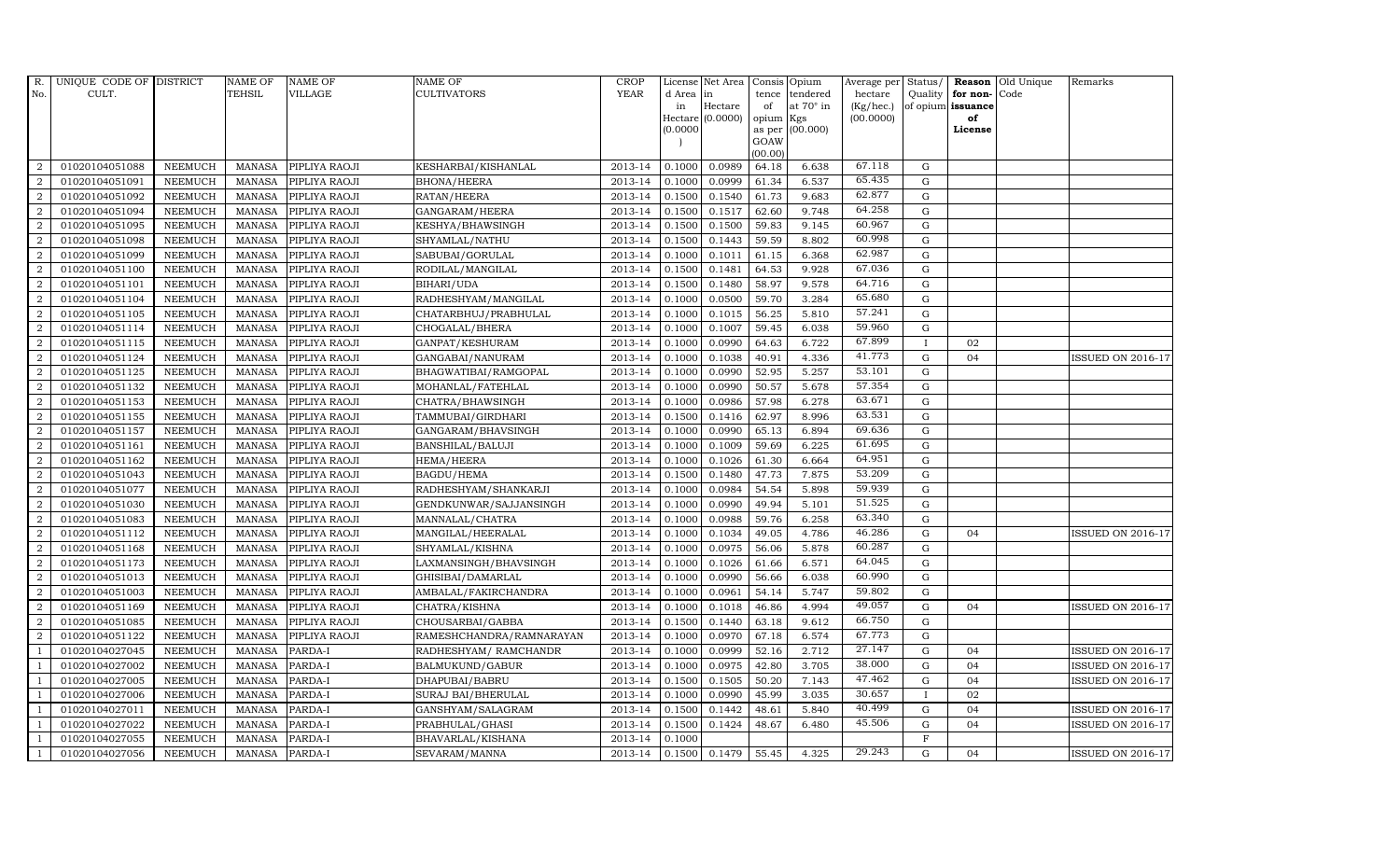| R.             | UNIQUE CODE OF DISTRICT |                 | <b>NAME OF</b> | <b>NAME OF</b>                        | <b>NAME OF</b>                         | CROP        |           | License Net Area Consis Opium |         |                        |                 |              |                              | Average per Status/ <b>Reason</b> Old Unique | Remarks                      |  |
|----------------|-------------------------|-----------------|----------------|---------------------------------------|----------------------------------------|-------------|-----------|-------------------------------|---------|------------------------|-----------------|--------------|------------------------------|----------------------------------------------|------------------------------|--|
| No.            | CULT.                   |                 | <b>TEHSIL</b>  | <b>VILLAGE</b>                        | <b>CULTIVATORS</b>                     | YEAR        | d Area in |                               | tence   | tendered               | hectare         |              | Quality <b>for non-</b> Code |                                              |                              |  |
|                |                         |                 |                |                                       |                                        |             | in        | Hectare                       | of      | at 70° in              | $(Kg/$ hec. $)$ |              | of opium <b>issuance</b>     |                                              |                              |  |
|                |                         |                 |                |                                       |                                        |             | (0.0000)  | Hectare (0.0000)              | opium   | Kgs<br>as per (00.000) | (00.0000)       |              | of<br>License                |                                              |                              |  |
|                |                         |                 |                |                                       |                                        |             |           |                               | GOAW    |                        |                 |              |                              |                                              |                              |  |
|                |                         |                 |                |                                       |                                        |             |           |                               | (00.00) |                        |                 |              |                              |                                              |                              |  |
|                | 01020104027068          | NEEMUCH         | <b>MANASA</b>  | PARDA-I                               | KARULAL/BHAGIRATH                      | 2013-14     | 0.1000    | 0.0936                        | 50.64   | 4.138                  | 44.209          | G            | 04                           |                                              | <b>ISSUED ON 2016-17</b>     |  |
|                | 01020104027071          | NEEMUCH         | <b>MANASA</b>  | PARDA-I                               | GIRJASHANKAR/BHERULAL                  | 2013-14     | 0.1500    |                               |         |                        |                 | $\mathbf{F}$ |                              |                                              |                              |  |
|                | 01020104027082          | <b>NEEMUCH</b>  | <b>MANASA</b>  | PARDA-I                               | KANHEYALAL/HIRALAL                     | 2013-14     | 0.1500    | 0.1480                        | 57.93   | 4.370                  | 29.527          | G            | 04                           |                                              | <b>ISSUED ON 2016-17</b>     |  |
| $\overline{1}$ | 01020104027001          | <b>NEEMUCH</b>  | <b>MANASA</b>  | PARDA-I                               | KESHURAM/GOKUL                         | 2013-14     | 0.1000    |                               |         |                        |                 | $\mathbf F$  |                              |                                              |                              |  |
| -1             | 01020104027156          | NEEMUCH         | <b>MANASA</b>  | PARDA-I                               | SUNDERLAL/ NANALAL                     | 2013-14     | 0.1000    | 0.0990                        | 55.30   | 5.380                  | 54.343          | ${\rm G}$    |                              |                                              |                              |  |
| $\overline{1}$ | 01020104027157          | NEEMUCH         | <b>MANASA</b>  | PARDA-I                               | TULSIBAI/MOHANLAL                      | $2013 - 14$ | 0.1500    |                               |         |                        |                 | $\mathbf F$  |                              |                                              |                              |  |
| $\overline{1}$ | 01020104027089          | NEEMUCH         | <b>MANASA</b>  | PARDA-I                               | NIRMAL/KACHRUMAL                       | 2013-14     | 0.1000    | 0.0990                        | 61.79   | 6.144                  | 62.061          | G            |                              |                                              |                              |  |
|                | 01020104027211          | <b>NEEMUCH</b>  | <b>MANASA</b>  | PARDA-I                               | SHANTILAL/ UDAYRAM                     | 2013-14     | 0.1000    | 0.0960                        | 54.84   | 5.468                  | 56.958          | $\mathbf G$  |                              |                                              |                              |  |
|                | 01020104027094          | <b>NEEMUCH</b>  | MANASA         | PARDA-I                               | DHAPUBAI/GANGARAM                      | 2013-14     | 0.1500    |                               |         |                        |                 | $\mathbf F$  |                              |                                              |                              |  |
|                | 01020104027164          | NEEMUCH         | <b>MANASA</b>  | PARDA-I                               | KACHRULAL/ RUPA                        | 2013-14     | 0.1500    |                               |         |                        |                 | $\mathbf{F}$ |                              |                                              |                              |  |
| -1             | 01020104027066          | NEEMUCH         | <b>MANASA</b>  | PARDA-I                               | KAILASH/PRABHULAL                      | 2013-14     | 0.1500    | 0.1483                        | 55.63   | 8.217                  | 55.408          | G            |                              |                                              |                              |  |
| 3              | 01020104084069          | NEEMUCH         | <b>MANASA</b>  | <b>NALKHEDA</b>                       | AMBALAL/DEVILAL                        | 2013-14     | 0.1000    | 0.0973                        | 48.00   | 5.006                  | 51.449          | G            |                              |                                              |                              |  |
| 3              | 01020104084063          | NEEMUCH         | <b>MANASA</b>  | <b>NALKHEDA</b>                       | BAJJIBAI/RAMNARAYN                     | 2013-14     | 0.1500    | 0.0971                        | 63.31   | 6.792                  | 69.949          | G            |                              |                                              |                              |  |
| 3              | 01020104084070          | NEEMUCH         | <b>MANASA</b>  | <b>NALKHEDA</b>                       | BAPU LAL/ RAMCHANDRA                   | 2013-14     | 0.1000    | 0.0956                        | 60.88   | 6.131                  | 64.132          | G            |                              |                                              |                              |  |
| 3              | 01020104084058          | NEEMUCH         | <b>MANASA</b>  | <b>NALKHEDA</b>                       | RAMNIWAS/BHANWARLAL                    | 2013-14     | 0.1500    | 0.0743                        | 59.07   | 4.278                  | 57.577          | ${\rm G}$    |                              |                                              |                              |  |
| $\mathbf{3}$   | 01020104084030          | NEEMUCH         | <b>MANASA</b>  | <b>NALKHEDA</b>                       | BHANWARLAL/KESHRIMAL                   | 2013-14     | 0.1000    | 0.0870                        | 49.35   | 4.949                  | 56.885          | G            |                              |                                              |                              |  |
| 3              | 01020104084052          | NEEMUCH         | <b>MANASA</b>  | <b>NALKHEDA</b>                       | DEVILAL/ BHAWARLAL                     | 2013-14     | 0.1500    | 0.1453                        | 52.22   | 8.012                  | 55.141          | G            |                              |                                              |                              |  |
| 3              | 01020104084020          | NEEMUCH         | <b>MANASA</b>  | <b>NALKHEDA</b>                       | <b>GAMERI BAI/ NARAYAN</b>             | 2013-14     | 0.1500    | 0.1469                        | 52.69   | 8.031                  | 54.670          | G            |                              |                                              |                              |  |
| 3              | 01020104084011          | <b>NEEMUCH</b>  | <b>MANASA</b>  | <b>NALKHEDA</b>                       | HARISHANKAR/ BHAWAR                    | 2013-14     | 0.1500    | 0.1320                        | 49.33   | 7.456                  | 56.485          | G            |                              |                                              |                              |  |
| 3              | 01020104084002          | <b>NEEMUCH</b>  | <b>MANASA</b>  | <b>NALKHEDA</b>                       | INDARMAL/ NANDLAL                      | 2013-14     | 0.1500    | 0.1363                        | 58.09   | 8.033                  | 58.936          | ${\rm G}$    |                              |                                              |                              |  |
| $\mathbf{3}$   | 01020104084047          | NEEMUCH         | <b>MANASA</b>  | <b>NALKHEDA</b>                       | ISHAVARLAL/ BHAWARLAL                  | 2013-14     | 0.1500    | 0.1118                        | 60.93   | 3.656                  | 32.701          | G            | 04                           |                                              | ISSUED ON 2016-17            |  |
| 3              | 01020104084056          | NEEMUCH         | <b>MANASA</b>  | <b>NALKHEDA</b>                       | KAVARLAL/RAMNARAYAN                    | 2013-14     | 0.1500    | 0.0886                        | 60.23   | 5.920                  | 66.817          | ${\rm G}$    |                              |                                              |                              |  |
| 3              | 01020104084065          | NEEMUCH         | <b>MANASA</b>  | <b>NALKHEDA</b>                       | MANGILAL/ BAPULAL                      | 2013-14     | 0.1500    | 0.1495                        | 50.13   | 7.641                  | 51.110          | G            |                              |                                              |                              |  |
| 3              | 01020104084072          | NEEMUCH         | <b>MANASA</b>  | <b>NALKHEDA</b>                       | MOHAN LAL/ RAM CHAND                   | 2013-14     | 0.1000    | 0.0976                        | 49.88   | 5.722                  | 58.627          | G            |                              |                                              |                              |  |
| 3              | 01020104084007          | <b>NEEMUCH</b>  | <b>MANASA</b>  | <b>NALKHEDA</b>                       | MOHANLAL/ PARASRAM                     | 2013-14     | 0.1500    | 0.1402                        | 54.50   | 7.941                  | 56.641          | G            |                              |                                              |                              |  |
| $\mathbf{3}$   | 01020104084042          | NEEMUCH         | <b>MANASA</b>  | <b>NALKHEDA</b>                       | NIRBHAYRAM/BHUVANIRAM                  | 2013-14     | 0.1500    |                               |         |                        |                 | $\mathbf F$  |                              |                                              |                              |  |
| 3              | 01020104084048          | ${\tt NEEMUCH}$ | <b>MANASA</b>  | NALKHEDA                              | RADHESHYAM/RAMCHANDRA                  | 2013-14     | 0.1000    | 0.0965                        | 58.54   | 5.954                  | 61.699          | G            |                              |                                              |                              |  |
| $\mathbf{3}$   | 01020104084008          | NEEMUCH         | <b>MANASA</b>  | <b>NALKHEDA</b>                       | RAMDAYAL/BHAWARLAL                     | 2013-14     | 0.1000    | 0.0914                        | 49.11   | 4.932                  | 53.961          | G            |                              |                                              |                              |  |
| 3              | 01020104084057          | NEEMUCH         | <b>MANASA</b>  | <b>NALKHEDA</b>                       | RATANLAL/DOULATRAM                     | 2013-14     | 0.1000    | 0.0963                        | 54.70   | 5.579                  | 57.934          | G            |                              |                                              |                              |  |
| 3              | 01020104084039          | <b>NEEMUCH</b>  | <b>MANASA</b>  | <b>NALKHEDA</b>                       | SUDHABAI/SATYANARAYAN                  | 2013-14     | 0.1000    |                               |         |                        |                 | $\mathbf{F}$ |                              |                                              |                              |  |
| 3              | 01020104084012          | NEEMUCH         | <b>MANASA</b>  | <b>NALKHEDA</b>                       | SHANKARLAL/PYARCHAND                   | 2013-14     | 0.1000    | 0.0968                        | 55.41   | 3.333                  | 34.432          | G            | 04                           |                                              | <b>ISSUED ON 2016-17</b>     |  |
| 3              | 01020104084067          | NEEMUCH         | <b>MANASA</b>  | <b>NALKHEDA</b>                       | SHANTI BAI/ RAMESHWAR                  | 2013-14     | 0.1500    | 0.0982                        | 48.35   | 5.187                  | 52.821          | G            |                              |                                              |                              |  |
| $\mathbf{3}$   | 01020104084038          | NEEMUCH         | <b>MANASA</b>  | <b>NALKHEDA</b>                       | UDAYRAM/BHAWANIRAM                     | 2013-14     | 0.1000    | 0.0434                        | 65.71   | 3.210                  | 73.963          | G            |                              |                                              |                              |  |
| 3              | 01020104044001          | NEEMUCH         | <b>MANASA</b>  | MOKHAMPURA (MAHAGA KESHURAM/SEVA      |                                        | 2013-14     | 0.1000    |                               |         |                        |                 | ${\bf N}$    |                              |                                              |                              |  |
| 3              | 01020104044012          | <b>NEEMUCH</b>  | <b>MANASA</b>  | MOKHAMPURA (MAHAGA MOHANLAL/KASHIRAM  |                                        | 2013-14     | 0.1000    | 0.0972                        | 50.21   | 5.580                  | 57.407          | $\mathbf G$  |                              |                                              | TRANSFER/DHAKANI             |  |
| $\mathbf{3}$   | 01020104044014          | NEEMUCH         | <b>MANASA</b>  |                                       | MOKHAMPURA (MAHAGA FULCHANDRA/GHASIRAM | 2013-14     | 0.1000    | 0.0995                        | 51.29   | 5.657                  | 56.854          | G            |                              |                                              | NAME CHANGE/TRANSFER/DHAKANI |  |
| $\mathbf{3}$   | 01020104044028          | NEEMUCH         | <b>MANASA</b>  | MOKHAMPURA (MAHAGA GHISALAL/AMRITRAM  |                                        | 2013-14     | 0.1000    | 0.0992                        | 48.45   | 5.129                  | 51.704          | G            |                              |                                              |                              |  |
| $\mathbf{3}$   | 01020104044040          | NEEMUCH         | <b>MANASA</b>  | MOKHAMPURA (MAHAGA GANGARAM/RAMNIWAS  |                                        | $2013 - 14$ | 0.1500    | 0.1490                        | 53.25   | 7.828                  | 52.537          | ${\rm G}$    |                              |                                              |                              |  |
| 3              | 01020104044049          | NEEMUCH         | <b>MANASA</b>  | MOKHAMPURA (MAHAGA RAMDAYAL/KARULAL   |                                        | 2013-14     | 0.1500    | 0.1450                        | 58.74   | 8.903                  | 61.400          | G            |                              |                                              |                              |  |
| 3              | 01020104044051          | <b>NEEMUCH</b>  | <b>MANASA</b>  | MOKHAMPURA (MAHAGA HEERALAL/JAGANNATH |                                        | 2013-14     | 0.1500    | 0.1288                        | 53.66   | 7.819                  | 60.707          | G            |                              |                                              |                              |  |
| $\overline{2}$ | 01020104009027          | NEEMUCH         | MANASA         | <b>MALKHEDA</b>                       | MANGILAL/NAVLA                         | 2013-14     | 0.1000    | 0.0999                        | 56.07   | 1.053                  | 10.541          |              | 02                           |                                              |                              |  |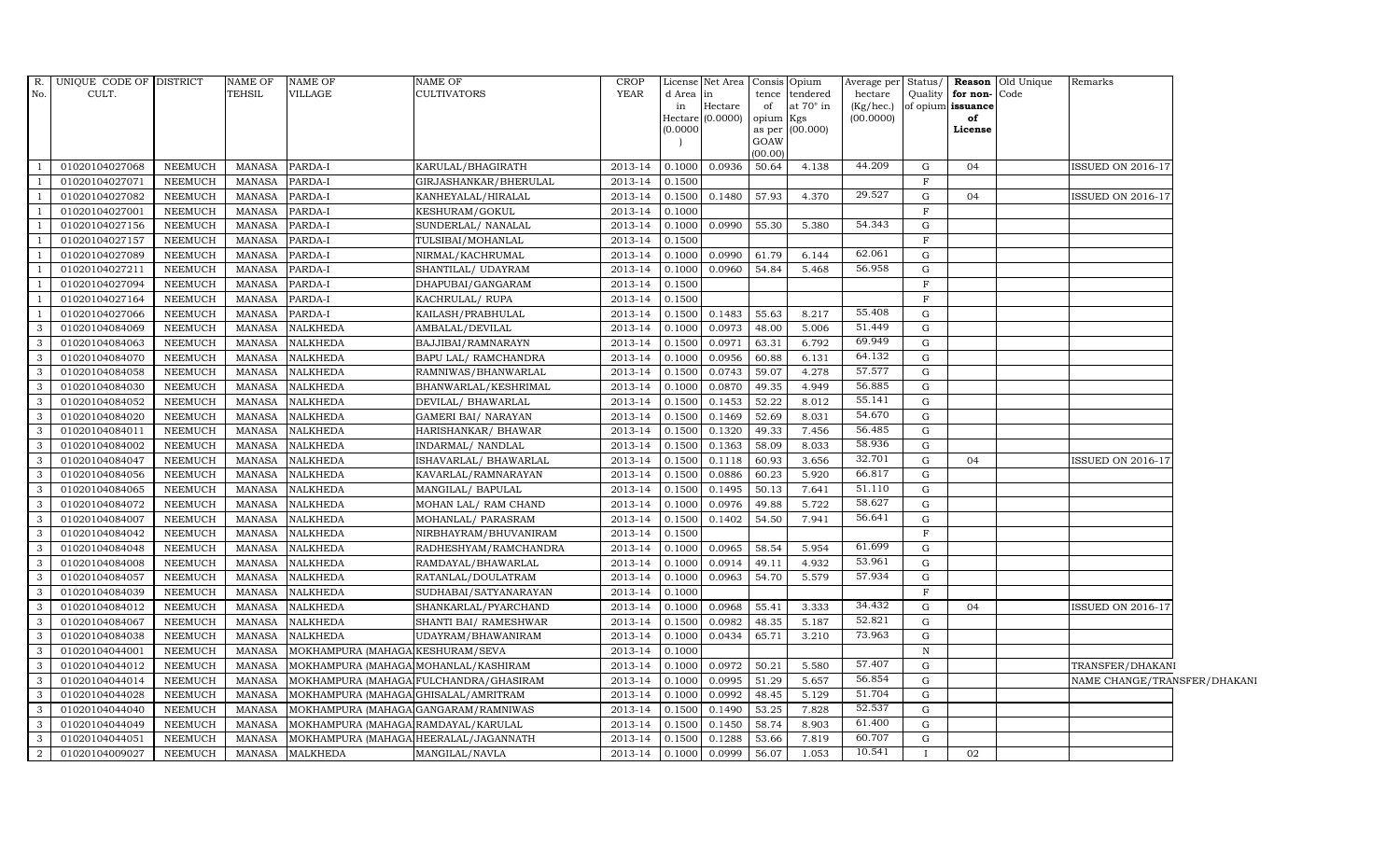| R.             | UNIQUE CODE OF DISTRICT |                | <b>NAME OF</b> | <b>NAME OF</b>  | <b>NAME OF</b>               | CROP        |           | License Net Area | Consis         | Opium            | Average per Status/ |              |                   | <b>Reason</b> Old Unique | Remarks         |
|----------------|-------------------------|----------------|----------------|-----------------|------------------------------|-------------|-----------|------------------|----------------|------------------|---------------------|--------------|-------------------|--------------------------|-----------------|
| No.            | CULT.                   |                | <b>TEHSIL</b>  | <b>VILLAGE</b>  | <b>CULTIVATORS</b>           | <b>YEAR</b> | d Area in |                  | tence          | tendered         | hectare             | Quality      | for non-Code      |                          |                 |
|                |                         |                |                |                 |                              |             | in        | Hectare          | of             | at $70^\circ$ in | (Kg/hec.)           |              | of opium issuance |                          |                 |
|                |                         |                |                |                 |                              |             | 0.0000    | Hectare (0.0000) | opium          | Kgs<br>(00.000)  | (00.0000)           |              | of<br>License     |                          |                 |
|                |                         |                |                |                 |                              |             |           |                  | as per<br>GOAW |                  |                     |              |                   |                          |                 |
|                |                         |                |                |                 |                              |             |           |                  | (00.00)        |                  |                     |              |                   |                          |                 |
| $\overline{2}$ | 01020104009050          | <b>NEEMUCH</b> | <b>MANASA</b>  | <b>MALKHEDA</b> | LACHUBAI/DEEPA               | 2013-14     | 0.1500    | 0.1470           | 46.25          | 2.240            | 15.238              | $\mathbf I$  | 02                |                          |                 |
| $\overline{2}$ | 01020104009072          | <b>NEEMUCH</b> | <b>MANASA</b>  | <b>MALKHEDA</b> | RUKHMANIBAI/KANHAIYALAL      | 2013-14     | 0.1000    | 0.0990           | 59.10          | 5.665            | 57.222              | G            |                   |                          | TRANSFER/ BAWDA |
| 2              | 01020104009073          | <b>NEEMUCH</b> | <b>MANASA</b>  | <b>MALKHEDA</b> | BHANWARIBAI NANDA            | 2013-14     | 0.1000    | 0.1035           | 56.63          | 5.614            | 54.242              | $\mathbf{I}$ | 02                |                          |                 |
| $\overline{2}$ | 01020104009023          | <b>NEEMUCH</b> | <b>MANASA</b>  | <b>MALKHEDA</b> | DHAPUBAI/BHAWSINGH           | 2013-14     | 0.1500    | 0.1500           | 61.58          | 3.255            | 21.700              | $\mathbf{I}$ | 02                |                          |                 |
| $\overline{2}$ | 01020104009051          | <b>NEEMUCH</b> | <b>MANASA</b>  | <b>MALKHEDA</b> | SURAJMAL/MANGU               | 2013-14     | 0.1000    | 0.0999           | 51.66          | 1.666            | 16.677              | $\mathbf{I}$ | 02                |                          |                 |
| $\overline{a}$ | 01020104047122          | <b>NEEMUCH</b> | <b>MANASA</b>  | MAHAGARH-II     | PRABHULAL/KACHRU             | 2013-14     | 0.1000    |                  |                |                  |                     | $\mathbf F$  |                   |                          |                 |
| $\overline{a}$ | 01020104047123          | <b>NEEMUCH</b> | <b>MANASA</b>  | MAHAGARH-II     | OMPRAKASH/DAYASHANKAR        | 2013-14     | 0.1500    | 0.1414           | 53.09          | 6.651            | 47.037              | G            | 04                |                          |                 |
| 2              | 01020104047125          | <b>NEEMUCH</b> | <b>MANASA</b>  | MAHAGARH-II     | AJABNOOR/IBRAHIM             | 2013-14     | 0.1500    | 0.1170           | 56.68          | 7.134            | 60.974              | G            |                   |                          |                 |
| $\overline{2}$ | 01020104047126          | <b>NEEMUCH</b> | <b>MANASA</b>  | MAHAGARH-II     | SHABBIRHUSSAIN/VAJIRMOHANNAD | 2013-14     | 0.1500    |                  |                |                  |                     | $\mathbf F$  |                   |                          |                 |
| $\overline{2}$ | 01020104047129          | <b>NEEMUCH</b> | <b>MANASA</b>  | MAHAGARH-II     | MARIYAMBAI/SULEMAN           | 2013-14     | 0.1000    |                  |                |                  |                     | F            |                   |                          |                 |
| $\overline{a}$ | 01020104047130          | <b>NEEMUCH</b> | <b>MANASA</b>  | MAHAGARH-II     | LAXMINARAYAN/MANGILAL        | 2013-14     | 0.1500    | 0.1480           | 54.97          | 8.057            | 54.439              |              | 02                |                          |                 |
| $\overline{a}$ | 01020104047131          | <b>NEEMUCH</b> | <b>MANASA</b>  | MAHAGARH-II     | MOHANLAL/RAMNARAYAN CHOTA    | 2013-14     | 0.1500    | 0.1416           | 56.86          | 7.928            | 55.989              | G            |                   |                          |                 |
| 2              | 01020104047134          | <b>NEEMUCH</b> | <b>MANASA</b>  | MAHAGARH-II     | SHAMBHU/KACHRULAL            | 2013-14     | 0.1000    | 0.0960           | 54.84          | 5.711            | 59.490              | G            |                   |                          |                 |
| $\overline{2}$ | 01020104047135          | <b>NEEMUCH</b> | <b>MANASA</b>  | MAHAGARH-II     | RAJARAM / RAMNARAYAN         | 2013-14     | 0.1500    | 0.1410           | 56.68          | 7.870            | 55.816              | G            |                   |                          |                 |
| $\overline{2}$ | 01020104047136          | <b>NEEMUCH</b> | <b>MANASA</b>  | MAHAGARH-II     | IQBALHUSSAIN/SHABBIR         | 2013-14     | 0.1000    |                  |                |                  |                     | $\mathbf F$  |                   |                          |                 |
| 2              | 01020104047141          | <b>NEEMUCH</b> | <b>MANASA</b>  | MAHAGARH-II     | LAL MOHAMMAD/VALI MOHAMMAD   | 2013-14     | 0.1000    | 0.0977           | 52.45          | 5.844            | 59.816              | G            |                   |                          |                 |
| 2              | 01020104047149          | <b>NEEMUCH</b> | <b>MANASA</b>  | MAHAGARH-II     | KARULAL/BHANWARLAL           | 2013-14     | 0.1000    | 0.1020           | 57.88          | 5.970            | 58.529              | G            |                   |                          |                 |
| $\overline{a}$ | 01020104047150          | <b>NEEMUCH</b> | <b>MANASA</b>  | MAHAGARH-II     | NABINOOR/VAJIRKHAN           | 2013-14     | 0.1500    | 0.1480           | 64.58          | 10.074           | 68.068              | G            |                   |                          |                 |
| $\overline{2}$ | 01020104047151          | <b>NEEMUCH</b> | <b>MANASA</b>  | MAHAGARH-II     | RAISMOHAMMAD/IMAMBAKSH       | 2013-14     | 0.1500    | 0.1352           | 61.38          | 8.725            | 64.534              | $\mathbf G$  |                   |                          |                 |
| $\overline{2}$ | 01020104047157          | NEEMUCH        | <b>MANASA</b>  | MAHAGARH-II     | BHERULAL/ONKARLAL            | 2013-14     | 0.1500    | 0.1487           | 54.35          | 7.989            | 53.726              | ${\bf G}$    |                   |                          |                 |
| 2              | 01020104047159          | <b>NEEMUCH</b> | <b>MANASA</b>  | MAHAGARH-II     | NANHEKHAN/NATHUKHAN          | 2013-14     | 0.1500    | 0.1168           | 58.05          | 6.817            | 58.365              | G            |                   |                          |                 |
| 2              | 01020104047201          | <b>NEEMUCH</b> | <b>MANASA</b>  | MAHAGARH-II     | ASHOKKUMAR/SHIVLAL           | 2013-14     | 0.1000    | 0.0975           | 56.53          | 3.109            | 31.887              | $\mathbf{I}$ | 02                |                          | NAME CHANGE     |
| $\overline{2}$ | 01020104047202          | <b>NEEMUCH</b> | <b>MANASA</b>  | MAHAGARH-II     | RADHESHYAM/SHANKARLAL        | 2013-14     | 0.1000    | 0.0955           | 53.22          | 5.025            | 52.618              | G            |                   |                          |                 |
| 2              | 01020104047226          | <b>NEEMUCH</b> | <b>MANASA</b>  | MAHAGARH-II     | GOVINDRAM/KANHAIYALAL        | 2013-14     | 0.1500    | 0.1260           | 57.51          | 7.378            | 58.556              | G            |                   |                          |                 |
| $\overline{2}$ | 01020104047230          | <b>NEEMUCH</b> | <b>MANASA</b>  | MAHAGARH-II     | KANHAIYALAL/KARUJI           | 2013-14     | 0.1500    |                  |                |                  |                     | $\mathbf{F}$ |                   |                          |                 |
| 2              | 01020104047228          | <b>NEEMUCH</b> | <b>MANASA</b>  | MAHAGARH-II     | MANGILAL/NANURAM BALAI       | 2013-14     | 0.1000    | 0.1000           | 57.30          | 5.984            | 59.840              | $\mathbf I$  | 02                |                          |                 |
| 2              | 01020104047233          | <b>NEEMUCH</b> | <b>MANASA</b>  | MAHAGARH-II     | RAMRATAN/KALURAM             | 2013-14     | 0.1500    | 0.1500           | 65.77          | 9.762            | 65.080              | G            |                   |                          |                 |
| $\overline{a}$ | 01020104047242          | <b>NEEMUCH</b> | <b>MANASA</b>  | MAHAGARH-II     | OMPRAKASH/KHIMAJI            | 2013-14     | 0.1500    | 0.1480           | 56.82          | 8.750            | 59.122              | $\mathbf I$  | 02                |                          |                 |
| $\overline{2}$ | 01020104047107          | <b>NEEMUCH</b> | <b>MANASA</b>  | MAHAGARH-II     | MOHANLAL/RAMNARAYAN BADA     | 2013-14     | 0.1000    | 0.0987           | 54.07          | 2.225            | 22.543              | G            | 04                |                          |                 |
| $\overline{2}$ | 01020104047133          | <b>NEEMUCH</b> | <b>MANASA</b>  | MAHAGARH-II     | RAJMAL/RAMCHANDRA            | 2013-14     | 0.1500    | 0.1482           | 58.72          | 8.984            | 60.621              | G            |                   |                          |                 |
| $\overline{a}$ | 01020104047038          | <b>NEEMUCH</b> | <b>MANASA</b>  | MAHAGARH-II     | SHANTIBAI/RAMSUKH            | 2013-14     | 0.1500    | 0.1496           | 61.53          | 8.518            | 56.939              | G            |                   |                          |                 |
| $\overline{2}$ | 01020104047172          | <b>NEEMUCH</b> | <b>MANASA</b>  | MAHAGARH-II     | BADRILAL/PANNALAL            | 2013-14     | 0.1500    | 0.1504           | 57.00          | 8.762            | 58.258              | G            |                   |                          |                 |
| $\overline{a}$ | 01020104047235          | <b>NEEMUCH</b> | <b>MANASA</b>  | MAHAGARH-II     | NANDUBAI/RAMESHWAR           | 2013-14     | 0.1000    | 0.1020           | 56.15          | 6.128            | 60.078              | G            |                   |                          |                 |
| $\overline{2}$ | 01020104047205          | <b>NEEMUCH</b> | <b>MANASA</b>  | MAHAGARH-II     | SAJJANBAI/RAMCHANDRA         | 2013-14     | 0.1500    | 0.1455           | 56.77          | 8.370            | 57.526              | $\mathbf G$  |                   |                          |                 |
| 2              | 01020104047132          | <b>NEEMUCH</b> | <b>MANASA</b>  | MAHAGARH-II     | DEVILAL/RAMNARAYAN           | 2013-14     | 0.1500    | 0.1400           | 56.50          | 7.918            | 56.557              | G            |                   |                          |                 |
| $\overline{a}$ | 01020104047139          | <b>NEEMUCH</b> | <b>MANASA</b>  | MAHAGARH-II     | NARBADABAI/DEVILAL           | 2013-14     | 0.1500    | 0.1480           | 56.28          | 8.667            | 58.561              | G            |                   |                          |                 |
| 2              | 01020104047234          | <b>NEEMUCH</b> | <b>MANASA</b>  | MAHAGARH-II     | RAMNIWAS/LAXMINARAYAN        | 2013-14     | 0.1000    | 0.0500           | 61.18          | 2.832            | 56.640              | G            |                   |                          |                 |
| $\overline{a}$ | 01020104047167          | <b>NEEMUCH</b> | <b>MANASA</b>  | MAHAGARH-II     | KALURAM/RAMNATH              | $2013 - 14$ | 0.1000    | 0.1001           | 54.77          | 5.540            | 55.345              | $\mathbf{I}$ | 02                |                          |                 |
| $\overline{2}$ | 01020104047002          | <b>NEEMUCH</b> | <b>MANASA</b>  | MAHAGARH-I      | NASIBANBAI/IBRAHIM KHAN      | 2013-14     | 0.1000    | 0.0897           | 57.98          | 5.367            | 59.833              | G            |                   |                          |                 |
| 2              | 01020104047004          | <b>NEEMUCH</b> | <b>MANASA</b>  | MAHAGARH-I      | SHAMBHULAL/MANGILAL          | 2013-14     | 0.1500    | 0.1461           | 54.84          | 8.069            | 55.229              | G            |                   |                          |                 |
| $\overline{a}$ | 01020104047008          | NEEMUCH        | MANASA         | MAHAGARH-I      | BHERULAL/GOPAL               | 2013-14     | 0.1500    | 0.1475           | 57.59          | 8.573            | 58.122              | G            |                   |                          |                 |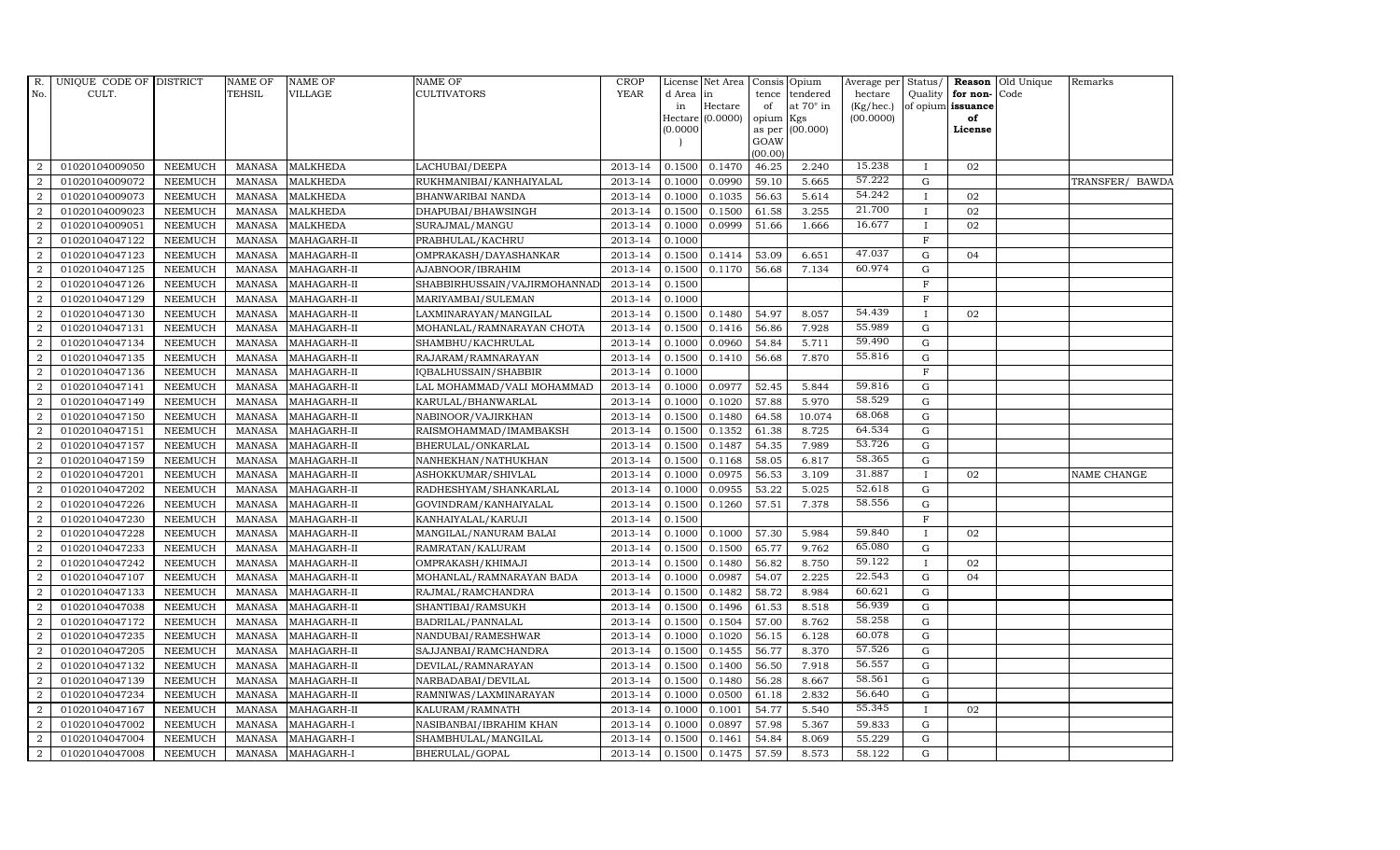| R.             | UNIQUE CODE OF DISTRICT |                | <b>NAME OF</b> | <b>NAME OF</b> | <b>NAME OF</b>             | CROP        |            | License Net Area |                | Consis Opium     | Average per     | Status/      | Reason            | Old Unique | Remarks                  |
|----------------|-------------------------|----------------|----------------|----------------|----------------------------|-------------|------------|------------------|----------------|------------------|-----------------|--------------|-------------------|------------|--------------------------|
| No.            | CULT.                   |                | TEHSIL         | <b>VILLAGE</b> | <b>CULTIVATORS</b>         | <b>YEAR</b> | d Area lin |                  | tence          | tendered         | hectare         | Quality      | for non-          | Code       |                          |
|                |                         |                |                |                |                            |             | in         | Hectare          | of             | at $70^\circ$ in | $(Kg/$ hec. $)$ |              | of opium issuance |            |                          |
|                |                         |                |                |                |                            |             | (0.0000)   | Hectare (0.0000) | opium Kgs      | (00.000)         | (00.0000)       |              | of<br>License     |            |                          |
|                |                         |                |                |                |                            |             |            |                  | as per<br>GOAW |                  |                 |              |                   |            |                          |
|                |                         |                |                |                |                            |             |            |                  | (00.00)        |                  |                 |              |                   |            |                          |
| 2              | 01020104047010          | <b>NEEMUCH</b> | MANASA         | MAHAGARH-I     | GANESHRAM/SHIVLAL          | 2013-14     | 0.1000     | 0.1001           | 56.29          | 5.492            | 54.865          | G            |                   |            | NAME CHANGE              |
| $\overline{2}$ | 01020104047011          | <b>NEEMUCH</b> | <b>MANASA</b>  | MAHAGARH-I     | JAGDISH/FAKIRCHANDRA       | 2013-14     | 0.1500     |                  |                |                  |                 | $\rm F$      |                   |            |                          |
| 2              | 01020104047015          | <b>NEEMUCH</b> | <b>MANASA</b>  | MAHAGARH-I     | RANSINGH/BHOPALSINGH       | 2013-14     | 0.1500     |                  |                |                  |                 | $\mathbf F$  |                   |            |                          |
| $\overline{2}$ | 01020104047025          | <b>NEEMUCH</b> | <b>MANASA</b>  | MAHAGARH-I     | KALURAM/SALAGRAM           | 2013-14     | 0.1500     |                  |                |                  |                 | $\mathbf F$  |                   |            |                          |
| $\overline{2}$ | 01020104047033          | <b>NEEMUCH</b> | <b>MANASA</b>  | MAHAGARH-I     | <b>BADRILAL/NATHU TELI</b> | 2013-14     | 0.1500     | 0.1435           | 59.42          | 8.540            | 59.512          | $\mathbf G$  |                   |            |                          |
| 2              | 01020104047041          | <b>NEEMUCH</b> | <b>MANASA</b>  | MAHAGARH-I     | DAMARLAL/BHUWANI           | 2013-14     | 0.1500     | 0.1419           | 51.36          | 7.242            | 51.036          | $\mathbf G$  |                   |            |                          |
| $\overline{2}$ | 01020104047211          | <b>NEEMUCH</b> | MANASA         | MAHAGARH-I     | BHAGWATIBAI/KANHAIYALAL    | 2013-14     | 0.1500     | 0.0900           | 61.04          | 5.572            | 61.911          | ${\rm G}$    |                   |            |                          |
| $\overline{a}$ | 01020104047046          | <b>NEEMUCH</b> | <b>MANASA</b>  | MAHAGARH-I     | SHIVNARAYAN/PRABHULAL      | 2013-14     | 0.1500     | 0.1400           | 56.05          | 7.351            | 52.507          | G            |                   |            |                          |
| $\overline{2}$ | 01020104047057          | <b>NEEMUCH</b> | <b>MANASA</b>  | MAHAGARH-I     | SHIVSHANKAR/BHERU BAKSH    | 2013-14     | 0.1000     |                  |                |                  |                 | $\mathbf F$  |                   |            |                          |
| $\overline{2}$ | 01020104047063          | NEEMUCH        | <b>MANASA</b>  | MAHAGARH-I     | SHARIF KHAN/NANHE KHAN     | 2013-14     | 0.1500     |                  |                |                  |                 | $\mathbf F$  |                   |            |                          |
| $\overline{2}$ | 01020104047068          | <b>NEEMUCH</b> | <b>MANASA</b>  | MAHAGARH-I     | RAJAK MOHAMMAD/KALE KHAN   | 2013-14     | 0.1500     |                  |                |                  |                 | $\mathbf F$  |                   |            |                          |
| $\overline{2}$ | 01020104047069          | <b>NEEMUCH</b> | MANASA         | MAHAGARH-I     | YUSUF MONAMMAD/LAL MOHAMMA | 2013-14     | 0.1500     |                  |                |                  |                 | $\mathbf F$  |                   |            |                          |
| $\overline{2}$ | 01020104047071          | <b>NEEMUCH</b> | MANASA         | MAHAGARH-I     | AHMADNOOR/MOHAMMAD         | 2013-14     | 0.1500     | 0.1410           | 63.23          | 9.286            | 65.858          | G            |                   |            |                          |
| 2              | 01020104047076          | <b>NEEMUCH</b> | <b>MANASA</b>  | MAHAGARH-I     | KALLUKHAN/NANHEKHAN        | 2013-14     | 0.1000     | 0.0988           | 63.50          | 7.076            | 71.619          | $\mathbf G$  |                   |            |                          |
| $\overline{2}$ | 01020104047078          | <b>NEEMUCH</b> | <b>MANASA</b>  | MAHAGARH-I     | OMPRAKASH/CHAMPALAL        | 2013-14     | 0.1000     | 0.0925           | 53.30          | 2.170            | 23.459          | $\mathbf G$  | 04                |            |                          |
| $\overline{2}$ | 01020104047085          | <b>NEEMUCH</b> | <b>MANASA</b>  | MAHAGARH-I     | GHANSHYAM/CHAMPALAL        | 2013-14     | 0.1000     | 0.0990           | 50.69          | 2.563            | 25.889          | ${\rm G}$    | 04                |            | <b>ISSUED ON 2016-17</b> |
| $\overline{2}$ | 01020104047087          | <b>NEEMUCH</b> | <b>MANASA</b>  | MAHAGARH-I     | RAMESHWAR/BHERULAL         | 2013-14     | 0.1000     | 0.1000           | 52.48          | 5.345            | 53.450          | G            |                   |            |                          |
| $\overline{a}$ | 01020104047089          | <b>NEEMUCH</b> | <b>MANASA</b>  | MAHAGARH-I     | PRAKASHCHANDRA/UDAJI       | 2013-14     | 0.1500     | 0.1152           | 65.94          | 8.544            | 74.167          | $\mathbf G$  |                   |            |                          |
| $\overline{a}$ | 01020104047090          | <b>NEEMUCH</b> | <b>MANASA</b>  | MAHAGARH-I     | MUNNALAL/RATANLAL          | 2013-14     | 0.1500     | 0.1170           | 44.38          | 3.639            | 31.103          | $\mathbf G$  | 04                |            | <b>ISSUED ON 2016-17</b> |
| $\overline{2}$ | 01020104047091          | <b>NEEMUCH</b> | <b>MANASA</b>  | MAHAGARH-I     | BAPULAL/RAMNARAYAN         | 2013-14     | 0.1000     | 0.0924           | 56.80          | 5.355            | 57.955          | G            |                   |            |                          |
| $\overline{a}$ | 01020104047093          | <b>NEEMUCH</b> | <b>MANASA</b>  | MAHAGARH-I     | ABDULKARIM/JAKIR           | 2013-14     | 0.1500     | 0.1404           | 54.45          | 8.315            | 59.224          | $\mathbf I$  | 02                |            |                          |
| 2              | 01020104047100          | NEEMUCH        | <b>MANASA</b>  | MAHAGARH-I     | BANSHILAL/KANWARLAL        | 2013-14     | 0.1500     | 0.1400           | 64.56          | 8.863            | 63.307          | $\mathbf G$  |                   |            |                          |
| $\overline{2}$ | 01020104047102          | <b>NEEMUCH</b> | MANASA         | MAHAGARH-I     | SATYANARAYAN/KANHAIYALAL   | 2013-14     | 0.1000     |                  |                |                  |                 | $\mathbf F$  |                   |            |                          |
| 2              | 01020104047108          | <b>NEEMUCH</b> | <b>MANASA</b>  | MAHAGARH-I     | RAJMAL/LAXMINARAYAN        | 2013-14     | 0.1000     | 0.1020           | 54.61          | 5.570            | 54.608          | $\mathbf{I}$ | 02                |            |                          |
| 2              | 01020104047113          | NEEMUCH        | <b>MANASA</b>  | MAHAGARH-I     | GHISALAL/KANHAIYALAL       | 2013-14     | 0.1500     |                  |                |                  |                 | $\mathbf F$  |                   |            |                          |
| $\overline{2}$ | 01020104047209          | <b>NEEMUCH</b> | <b>MANASA</b>  | MAHAGARH-I     | RUPCHANDRA/SHANKARLAL      | 2013-14     | 0.1500     | 0.1500           | 59.10          | 8.966            | 59.773          | $\mathbf G$  |                   |            |                          |
| 2              | 01020104047214          | <b>NEEMUCH</b> | <b>MANASA</b>  | MAHAGARH-I     | DEVILAL/BHERULAL           | 2013-14     | 0.1000     | 0.0980           | 48.98          | 5.185            | 52.908          | ${\rm G}$    |                   |            |                          |
| $\overline{a}$ | 01020104047215          | <b>NEEMUCH</b> | <b>MANASA</b>  | MAHAGARH-I     | DHANSINGH/GOKULSINGH       | 2013-14     | 0.1000     | 0.1002           | 52.55          | 3.018            | 30.120          | $\mathbf G$  | 04                |            |                          |
| $\overline{2}$ | 01020104047220          | <b>NEEMUCH</b> | MANASA         | MAHAGARH-I     | MUNNALAL/SHANKARLAL        | 2013-14     | 0.1500     | 0.1287           | 57.57          | 7.887            | 61.282          | ${\rm G}$    |                   |            |                          |
| $\overline{2}$ | 01020104047001          | NEEMUCH        | <b>MANASA</b>  | MAHAGARH-I     | PARASRAM/KANWARLAL         | 2013-14     | 0.1000     |                  |                |                  |                 | $\mathbf F$  |                   |            |                          |
| $\overline{2}$ | 01020104047119          | <b>NEEMUCH</b> | <b>MANASA</b>  | MAHAGARH-I     | BALARAM/ONKARLAL           | 2013-14     | 0.1500     | 0.1451           | 52.23          | 8.155            | 56.203          | G            |                   |            |                          |
| $\overline{2}$ | 01020104047237          | <b>NEEMUCH</b> | <b>MANASA</b>  | MAHAGARH-I     | GHANSHYAM/JAGANNATH        | 2013-14     | 0.1500     | 0.1452           | 37.49          | 3.377            | 23.258          | $\mathbf{I}$ | 02                |            |                          |
| 2              | 01020104047037          | <b>NEEMUCH</b> | <b>MANASA</b>  | MAHAGARH-I     | MANGIBAI/RAMNARAYAN        | $2013 - 14$ | 0.1000     | 0.1000           | 40.82          | 3.586            | 35.860          | $\mathbf G$  | 04                |            | <b>ISSUED ON 2016-17</b> |
| $\overline{2}$ | 01020104047092          | <b>NEEMUCH</b> | MANASA         | MAHAGARH-I     | MOHANLAL/HEERALAL          | 2013-14     | 0.1000     | 0.0945           | 50.29          | 2.601            | 27.524          | $\mathbf G$  | 04                |            |                          |
| 2              | 01020104047009          | <b>NEEMUCH</b> | <b>MANASA</b>  | MAHAGARH-I     | RAMPRASAD/RAMLAL           | 2013-14     | 0.1500     | 0.1500           | 58.40          | 8.785            | 58.567          | $\mathbf G$  |                   |            |                          |
| 2              | 01020104047075          | <b>NEEMUCH</b> | <b>MANASA</b>  | MAHAGARH-I     | ABDUL KARIM/VAJIR MOHAMMAD | 2013-14     | 0.1500     |                  |                |                  |                 | F            |                   |            |                          |
| 2              | 01020104047047          | <b>NEEMUCH</b> | <b>MANASA</b>  | MAHAGARH-I     | ISHAKH MOHAMMAD/VAJIR KHAN | 2013-14     | 0.1500     |                  |                |                  |                 | $\rm F$      |                   |            |                          |
| $\mathbf{3}$   | 01020104083002          | <b>NEEMUCH</b> | <b>MANASA</b>  | LUMDI          | KARULAL/KAWARLAL           | 2013-14     | 0.1500     | 0.1395           | 54.75          | 8.306            | 59.541          | $\mathbf G$  |                   |            |                          |
| 3              | 01020104083018          | <b>NEEMUCH</b> | <b>MANASA</b>  | <b>LUMDI</b>   | BHAGVANLAL/RAMKISHAN       | 2013-14     | 0.1000     | 0.0980           | 54.76          | 5.320            | 54.286          | $\mathbf{I}$ | 02                |            |                          |
| 3              | 01020104083038          | <b>NEEMUCH</b> | <b>MANASA</b>  | <b>LUMDI</b>   | AMRATLAL/MANGILAL          | 2013-14     | 0.1500     | 0.1222           | 59.85          | 7.840            | 64.157          | $\mathbf{I}$ | 02                |            |                          |
|                |                         |                |                |                |                            |             |            |                  |                |                  |                 |              |                   |            |                          |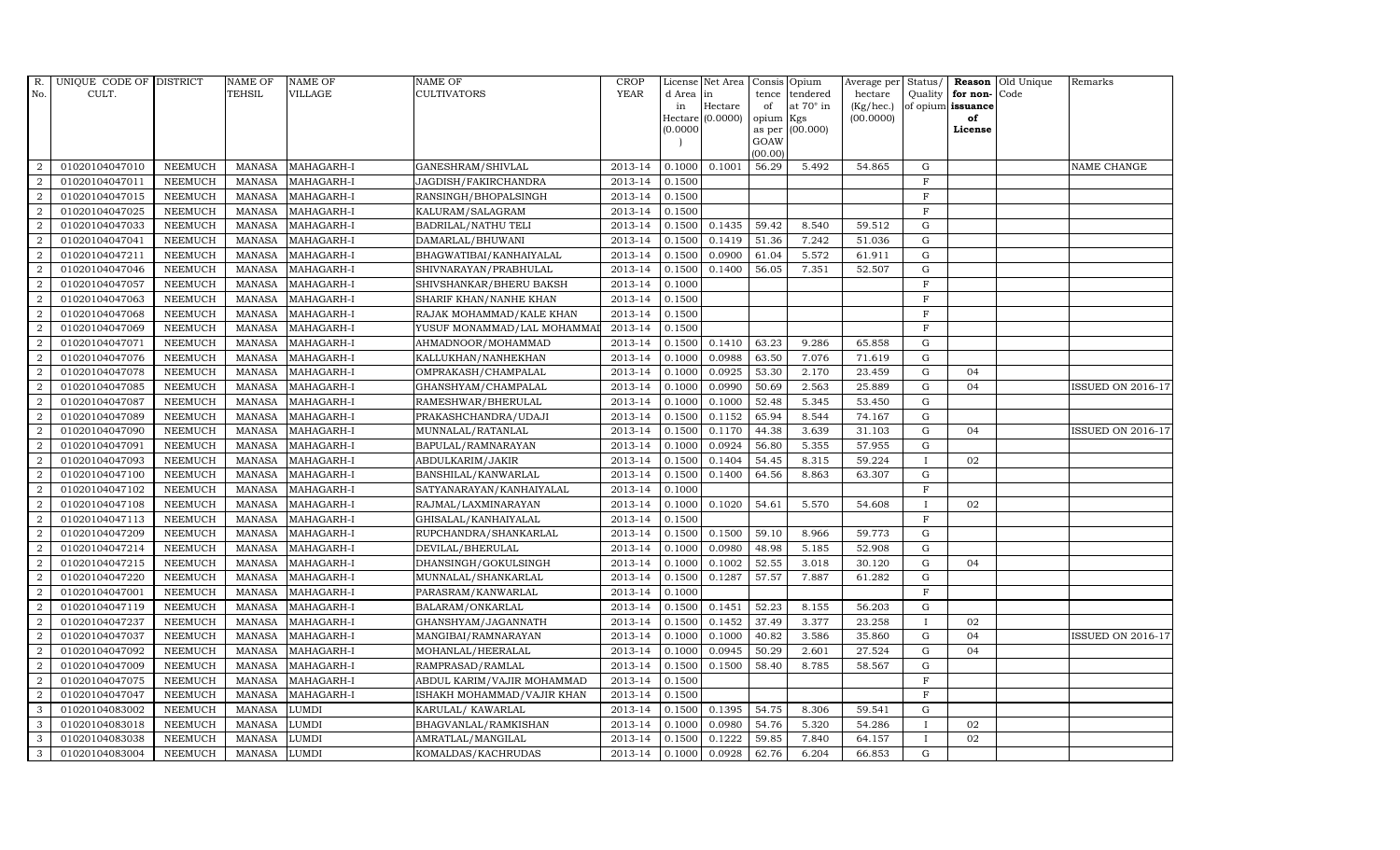| R.           | UNIQUE CODE OF DISTRICT |                | <b>NAME OF</b> | <b>NAME OF</b> | <b>NAME OF</b>              | <b>CROP</b> |          | License Net Area |           | Consis Opium     | Average per | Status/      | Reason            | Old Unique     | Remarks                  |
|--------------|-------------------------|----------------|----------------|----------------|-----------------------------|-------------|----------|------------------|-----------|------------------|-------------|--------------|-------------------|----------------|--------------------------|
| No.          | CULT.                   |                | <b>TEHSIL</b>  | <b>VILLAGE</b> | <b>CULTIVATORS</b>          | <b>YEAR</b> | d Area   | in               | tence     | tendered         | hectare     | Quality      | for non-          | Code           |                          |
|              |                         |                |                |                |                             |             | in       | Hectare          | of        | at $70^\circ$ in | (Kg/hec.)   |              | of opium issuance |                |                          |
|              |                         |                |                |                |                             |             |          | Hectare (0.0000) | opium Kgs |                  | (00.0000)   |              | of                |                |                          |
|              |                         |                |                |                |                             |             | (0.0000) |                  | GOAW      | as per (00.000)  |             |              | License           |                |                          |
|              |                         |                |                |                |                             |             |          |                  | (00.00)   |                  |             |              |                   |                |                          |
| 3            | 01020104083023          | <b>NEEMUCH</b> | MANASA         | <b>LUMDI</b>   | MOHANBAI/BHANWARLAL         | 2013-14     | 0.1000   | 0.0945           | 51.85     | 4.978            | 52.677      | ${\rm G}$    |                   |                |                          |
| 3            | 01020104083017          | <b>NEEMUCH</b> | <b>MANASA</b>  | <b>LUMDI</b>   | DEVILAL/RAMCHANDRA          | 2013-14     | 0.1500   | 0.1476           | 57.54     | 9.478            | 64.214      | $\mathbf G$  |                   | 01020104095027 |                          |
| 3            | 01020104083026          | <b>NEEMUCH</b> | <b>MANASA</b>  | <b>LUMDI</b>   | DURGABAI RAMCHANDRA         | 2013-14     | 0.1500   | 0.1404           | 57.46     | 8.988            | 64.017      | G            |                   | 01020104095075 |                          |
| 3            | 01020104046002          | <b>NEEMUCH</b> | <b>MANASA</b>  | <b>LODKIYA</b> | MANGILAL/FAKIRCHANDRA CHOTA | 2013-14     | 0.1500   | 0.1440           | 47.47     | 6.408            | 44.500      | $\mathbf G$  | 0 <sub>4</sub>    |                | <b>ISSUED ON 2016-17</b> |
| 3            | 01020104046004          | <b>NEEMUCH</b> | <b>MANASA</b>  | <b>LODKIYA</b> | RADHESHYAM/BHERA            | 2013-14     | 0.1000   | 0.0957           | 53.08     | 5.482            | 57.283      | ${\rm G}$    |                   |                |                          |
| $\mathbf{3}$ | 01020104046006          | <b>NEEMUCH</b> | MANASA         | <b>LODKIYA</b> | KAMLABAI/MEGHRAJ            | 2013-14     | 0.1500   | 0.1397           | 50.93     | 7.443            | 53.278      | $\mathbf G$  |                   |                |                          |
| 3            | 01020104046007          | <b>NEEMUCH</b> | <b>MANASA</b>  | <b>LODKIYA</b> | GYARASIBAI/VARDA            | 2013-14     | 0.1500   | 0.1326           | 45.91     | 4.709            | 35.513      | $\mathbf G$  | 04                |                | <b>ISSUED ON 2016-17</b> |
| 3            | 01020104046016          | <b>NEEMUCH</b> | <b>MANASA</b>  | <b>LODKIYA</b> | RADHIBAI/HEERALAL           | 2013-14     | 0.1000   | 0.0990           | 58.20     | 5.753            | 58.111      | $\mathbf G$  |                   |                |                          |
| 3            | 01020104046020          | <b>NEEMUCH</b> | <b>MANASA</b>  | <b>LODKIYA</b> | VARDICHANDRA/NANDA          | 2013-14     | 0.1000   | 0.1000           | 59.25     | 5.392            | 53.920      | $\mathbf G$  |                   |                |                          |
| 3            | 01020104046103          | <b>NEEMUCH</b> | <b>MANASA</b>  | <b>LODKIYA</b> | MANGILAL/BHUWANIRAM         | 2013-14     | 0.1500   | 0.1485           | 52.44     | 7.941            | 53.475      | ${\rm G}$    |                   |                |                          |
| 3            | 01020104046029          | <b>NEEMUCH</b> | <b>MANASA</b>  | <b>LODKIYA</b> | RAMCHANDRA/SHALA            | 2013-14     | 0.1000   | 0.0840           | 56.50     | 4.633            | 55.155      | ${\rm G}$    |                   |                |                          |
| 3            | 01020104046105          | <b>NEEMUCH</b> | <b>MANASA</b>  | <b>LODKIYA</b> | RAMESHCHANDRA/SALAGRAM      | 2013-14     | 0.1500   | 0.1500           | 59.78     | 8.984            | 59.893      | $\mathbf G$  |                   |                |                          |
| 3            | 01020104046035          | <b>NEEMUCH</b> | <b>MANASA</b>  | <b>LODKIYA</b> | RAMIBAI/NANDA               | 2013-14     | 0.1000   | 0.0990           | 46.19     | 4.599            | 46.455      | $\mathbf G$  | 04                |                | <b>ISSUED ON 2016-17</b> |
| 3            | 01020104046033          | <b>NEEMUCH</b> | <b>MANASA</b>  | <b>LODKIYA</b> | DEVILAL/BHANWARLAL          | 2013-14     | 0.1000   | 0.0907           | 53.72     | 5.311            | 58.556      | G            |                   |                |                          |
| 3            | 01020104046038          | <b>NEEMUCH</b> | <b>MANASA</b>  | <b>LODKIYA</b> | DEVILAL/LAXMINARAYAN        | 2013-14     | 0.1500   | 0.1368           | 56.55     | 7.505            | 54.861      | G            |                   |                |                          |
| 3            | 01020104046039          | <b>NEEMUCH</b> | <b>MANASA</b>  | <b>LODKIYA</b> | SHANKARLAL/BHERULAL         | 2013-14     | 0.1000   | 0.0990           | 52.97     | 5.395            | 54.495      | ${\rm G}$    |                   |                |                          |
| 3            | 01020104046043          | <b>NEEMUCH</b> | <b>MANASA</b>  | <b>LODKIYA</b> | JAGDISHCHANDRA/BHERULAL     | 2013-14     | 0.1500   | 0.1480           | 55.74     | 8.313            | 56.169      | G            |                   |                |                          |
| 3            | 01020104046044          | <b>NEEMUCH</b> | MANASA         | <b>LODKIYA</b> | BAGDIRAM/NANDLAL            | 2013-14     | 0.1500   | 0.1420           | 57.94     | 8.186            | 57.648      | G            |                   |                |                          |
| 3            | 01020104046047          | <b>NEEMUCH</b> | <b>MANASA</b>  | <b>LODKIYA</b> | DEVILAL/NANURAM             | 2013-14     | 0.1500   | 0.1449           | 54.28     | 7.475            | 51.587      | $\mathbf G$  |                   |                |                          |
| 3            | 01020104046048          | <b>NEEMUCH</b> | <b>MANASA</b>  | <b>LODKIYA</b> | NALINIRANJAN/SHYAMSUNDER    | 2013-14     | 0.1500   | 0.1436           | 60.61     | 8.130            | 56.616      | $\mathbf G$  |                   |                |                          |
| $\mathbf{3}$ | 01020104046049          | <b>NEEMUCH</b> | <b>MANASA</b>  | <b>LODKIYA</b> | MADANLAL/BHANWARLAL         | 2013-14     | 0.1000   | 0.1003           | 59.07     | 5.207            | 51.914      | ${\rm G}$    |                   |                |                          |
| 3            | 01020104046052          | <b>NEEMUCH</b> | <b>MANASA</b>  | <b>LODKIYA</b> | BAGDIRAM/MANSINGH           | 2013-14     | 0.1000   | 0.0957           | 51.64     | 5.157            | 53.887      | ${\rm G}$    |                   |                |                          |
| $\mathbf{3}$ | 01020104046053          | <b>NEEMUCH</b> | <b>MANASA</b>  | <b>LODKIYA</b> | MADANLAL/NANDLAL            | 2013-14     | 0.1500   | 0.1485           | 53.87     | 8.281            | 55.764      | G            |                   |                |                          |
| 3            | 01020104046056          | <b>NEEMUCH</b> | <b>MANASA</b>  | <b>LODKIYA</b> | CHAGANLAL/HEERALAL          | 2013-14     | 0.1500   | 0.1480           | 51.82     | 3.028            | 20.459      | $\mathbf G$  | 04                |                | <b>ISSUED ON 2016-17</b> |
| 3            | 01020104046058          | <b>NEEMUCH</b> | <b>MANASA</b>  | <b>LODKIYA</b> | HULASMAL/HEERALAL           | 2013-14     | 0.1500   | 0.1492           | 49.93     | 6.833            | 45.798      | $\mathbf G$  | 04                |                | <b>ISSUED ON 2016-17</b> |
| 3            | 01020104046063          | <b>NEEMUCH</b> | <b>MANASA</b>  | <b>LODKIYA</b> | KAILASHCHANDRA/FAKIRCHANDRA | 2013-14     | 0.1000   | 0.1008           | 59.84     | 5.941            | 58.938      | G            |                   |                |                          |
| 3            | 01020104046064          | <b>NEEMUCH</b> | <b>MANASA</b>  | <b>LODKIYA</b> | VISHNULAL/BHANWARLAL        | 2013-14     | 0.1000   | 0.0975           | 54.35     | 4.775            | 48.974      | $\mathbf{I}$ | 02                |                |                          |
| 3            | 01020104046065          | <b>NEEMUCH</b> | <b>MANASA</b>  | <b>LODKIYA</b> | SUNIL/SHYAMSUNDER           | 2013-14     | 0.1000   | 0.0992           | 56.70     | 4.941            | 49.808      | $\mathbf G$  | 04                |                | <b>ISSUED ON 2016-17</b> |
| 3            | 01020104046067          | <b>NEEMUCH</b> | <b>MANASA</b>  | <b>LODKIYA</b> | RATANLAL/BAGDIRAM           | 2013-14     | 0.1000   | 0.0990           | 54.01     | 4.876            | 49.253      | $\mathbf G$  | 04                |                | <b>ISSUED ON 2016-17</b> |
| 3            | 01020104046077          | <b>NEEMUCH</b> | <b>MANASA</b>  | <b>LODKIYA</b> | BANSHILAL/KESHURAM          | 2013-14     | 0.1000   | 0.0963           | 45.68     | 1.638            | 17.009      | $\mathbf G$  | 04                |                |                          |
| 3            | 01020104046078          | <b>NEEMUCH</b> | <b>MANASA</b>  | <b>LODKIYA</b> | BHAGWANLAL/BAPULAL          | 2013-14     | 0.1000   | 0.0952           | 50.90     | 4.552            | 47.815      | G            | 04                |                | <b>ISSUED ON 2016-17</b> |
| 3            | 01020104046104          | <b>NEEMUCH</b> | <b>MANASA</b>  | <b>LODKIYA</b> | RATANLAL/BHAGWAN            | 2013-14     | 0.1000   | 0.0975           | 56.24     | 5.753            | 59.005      | ${\rm G}$    |                   |                | NAME CHANGE              |
| 3            | 01020104046082          | <b>NEEMUCH</b> | MANASA         | <b>LODKIYA</b> | RUKMANIBAI/LALURAM          | 2013-14     | 0.1500   | 0.1500           | 52.58     | 7.857            | 52.380      | $\mathbf G$  |                   |                |                          |
| 3            | 01020104046086          | <b>NEEMUCH</b> | <b>MANASA</b>  | <b>LODKIYA</b> | KISHANLAL/BHERA             | 2013-14     | 0.1000   | 0.0975           | 50.69     | 4.482            | 45.969      | $\mathbf G$  | 04                |                | <b>ISSUED ON 2016-17</b> |
| 3            | 01020104046093          | <b>NEEMUCH</b> | <b>MANASA</b>  | <b>LODKIYA</b> | RADHESHYAM/NATHULAL         | 2013-14     | 0.1500   | 0.1435           | 58.05     | 3.889            | 27.101      | $\mathbf G$  | 04                |                | <b>ISSUED ON 2016-17</b> |
| 3            | 01020104046036          | <b>NEEMUCH</b> | <b>MANASA</b>  | <b>LODKIYA</b> | LAXMINARAYAN/NANURAM        | 2013-14     | 0.1500   | 0.1386           | 63.37     | 8.618            | 62.179      | $\mathbf G$  |                   |                |                          |
| 3            | 01020104046100          | <b>NEEMUCH</b> | <b>MANASA</b>  | <b>LODKIYA</b> | BHANWARLAL/KISHANLAL        | 2013-14     | 0.1000   | 0.0936           | 61.92     | 5.944            | 63.504      | ${\rm G}$    |                   |                |                          |
| 3            | 01020104046097          | <b>NEEMUCH</b> | <b>MANASA</b>  | <b>LODKIYA</b> | SHYAMABAI/MOHANLAL          | 2013-14     | 0.1000   | 0.0990           | 58.11     | 5.537            | 55.929      | $\mathbf G$  |                   |                |                          |
| 3            | 01020104046001          | <b>NEEMUCH</b> | <b>MANASA</b>  | <b>LODKIYA</b> | BAGDIRAM/SALAGRAM           | 2013-14     | 0.1500   | 0.1497           | 55.11     | 7.967            | 53.220      | $\mathbf G$  |                   |                |                          |
| 3            | 01020104046087          | <b>NEEMUCH</b> | <b>MANASA</b>  | <b>LODKIYA</b> | PRAHALAD/MOHANLAL           | 2013-14     | 0.1000   | 0.0966           | 54.54     | 5.205            | 53.882      | $\mathbf G$  |                   |                |                          |
| 3            | 01020104046071          | <b>NEEMUCH</b> | MANASA LODKIYA |                | RUKMANBAI/KACHRU            | 2013-14     | 0.1000   | 0.0990           | 54.87     | 5.338            | 53.919      | G            |                   |                |                          |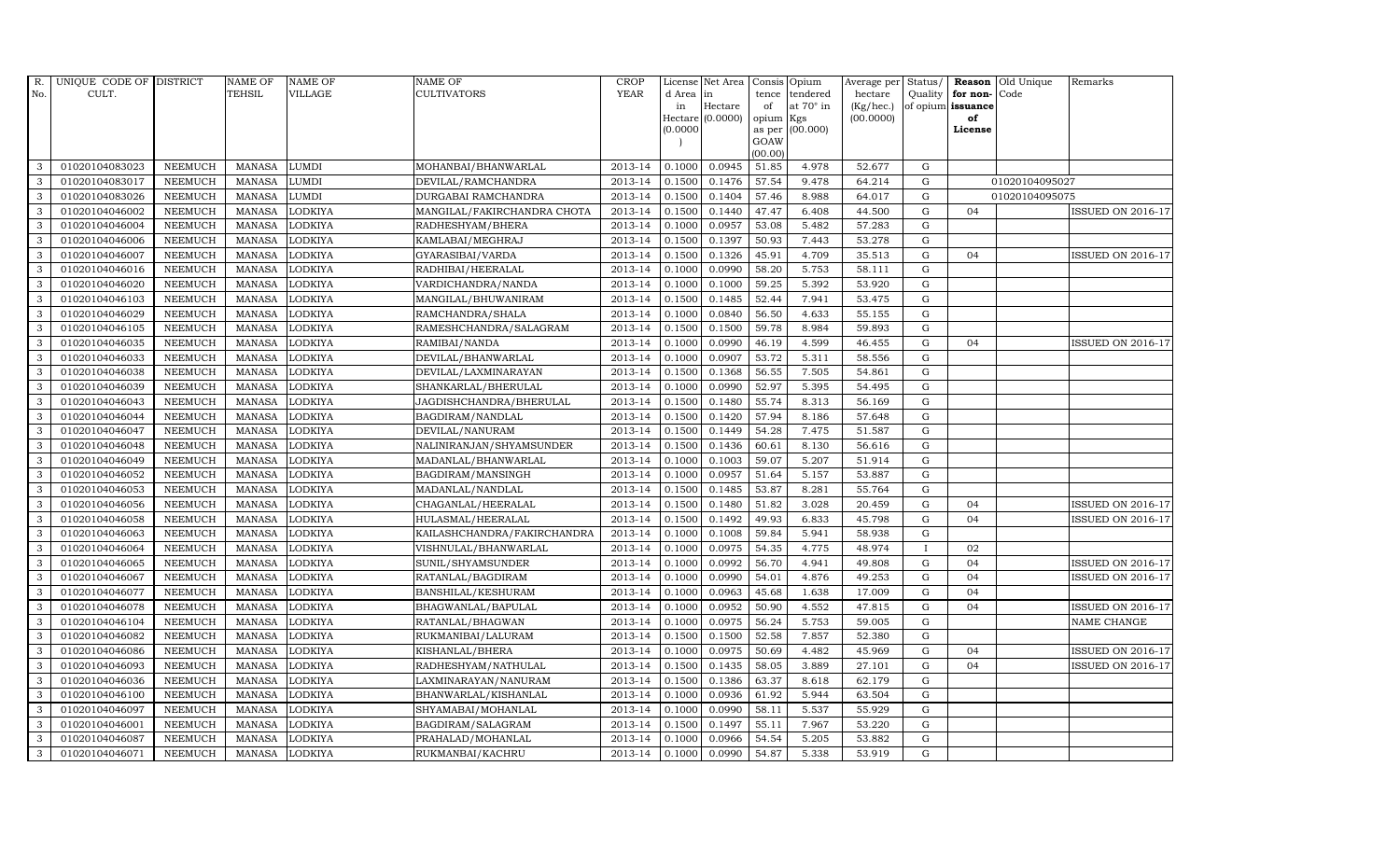| R.           | UNIQUE CODE OF DISTRICT |                | <b>NAME OF</b> | <b>NAME OF</b> | NAME OF                        | <b>CROP</b> |           | License Net Area | Consis Opium   |                  | Average per Status/ |                |                   | <b>Reason</b> Old Unique | Remarks                  |
|--------------|-------------------------|----------------|----------------|----------------|--------------------------------|-------------|-----------|------------------|----------------|------------------|---------------------|----------------|-------------------|--------------------------|--------------------------|
| No.          | CULT.                   |                | TEHSIL         | <b>VILLAGE</b> | <b>CULTIVATORS</b>             | <b>YEAR</b> | d Area in |                  | tence          | tendered         | hectare             |                | Quality for non-  | Code                     |                          |
|              |                         |                |                |                |                                |             | in        | Hectare          | of             | at $70^\circ$ in | (Kg/hec.)           |                | of opium issuance |                          |                          |
|              |                         |                |                |                |                                |             |           | Hectare (0.0000) | opium          | Kgs              | (00.0000)           |                | of                |                          |                          |
|              |                         |                |                |                |                                |             | (0.0000)  |                  | as per<br>GOAW | (00.000)         |                     |                | License           |                          |                          |
|              |                         |                |                |                |                                |             |           |                  | (00.00)        |                  |                     |                |                   |                          |                          |
| 3            | 01020104046106          | <b>NEEMUCH</b> | MANASA         | <b>LODKIYA</b> | MANGILAL/KANHAIYALAL           | 2013-14     | 0.1500    | 0.1485           | 44.07          | 6.667            | 44.896              | G              | 04                |                          | NAME CHANGE              |
| 3            | 01020104046102          | <b>NEEMUCH</b> | <b>MANASA</b>  | <b>LODKIYA</b> | RAMPRAHALAD/BADRILAL           | 2013-14     | 0.1000    | 0.0984           | 55.34          | 5.194            | 52.785              | $\mathbf G$    |                   |                          |                          |
| 3            | 01020104063049          | <b>NEEMUCH</b> | <b>MANASA</b>  | <b>KUNDLA</b>  | BALU/NANURAM                   | 2013-14     | 0.1500    | 0.1463           | 46.27          | 7.192            | 49.159              | G              | 04                |                          | <b>ISSUED ON 2016-17</b> |
| 3            | 01020104063121          | <b>NEEMUCH</b> | <b>MANASA</b>  | <b>KUNDLA</b>  | BAPULAL/RAMLAL CHHOTA          | 2013-14     | 0.1500    | 0.1418           | 56.75          | 8.642            | 60.945              | G              |                   |                          |                          |
| 3            | 01020104063086          | <b>NEEMUCH</b> | <b>MANASA</b>  | <b>KUNDLA</b>  | BAPULAL/RAMLAL BADA            | 2013-14     | 0.1000    | 0.0922           | 51.83          | 5.190            | 56.291              | G              |                   |                          |                          |
| 3            | 01020104063158          | <b>NEEMUCH</b> | <b>MANASA</b>  | KUNDLA         | BHAGIRATH / KACHRU             | 2013-14     | 0.1000    | 0.0424           | 54.79          | 2.536            | 59.811              | G              |                   |                          |                          |
| 3            | 01020104063137          | <b>NEEMUCH</b> | <b>MANASA</b>  | <b>KUNDLA</b>  | <b>BHAGU BAI/AMARA</b>         | 2013-14     | 0.1000    |                  |                |                  |                     | $\mathbf F$    |                   |                          |                          |
| 3            | 01020104063109          | <b>NEEMUCH</b> | <b>MANASA</b>  | <b>KUNDLA</b>  | BHANWARI BAI/MOHANLAL          | 2013-14     | 0.1500    | 0.1496           | 59.88          | 9.812            | 65.588              | G              |                   |                          |                          |
| 3            | 01020104063031          | <b>NEEMUCH</b> | <b>MANASA</b>  | <b>KUNDLA</b>  | BHONIBAI/KACHRULAL             | 2013-14     | 0.1000    |                  |                |                  |                     | $\mathbf F$    |                   |                          |                          |
| 3            | 01020104063014          | <b>NEEMUCH</b> | <b>MANASA</b>  | <b>KUNDLA</b>  | BAPULAL/KACHRU CHOTA           | 2013-14     | 0.1000    | 0.0914           | 53.96          | 4.949            | 54.147              | G              |                   |                          |                          |
| 3            | 01020104063088          | <b>NEEMUCH</b> | <b>MANASA</b>  | <b>KUNDLA</b>  | CHANDRIBAI/MANGILAL            | 2013-14     | 0.1500    | 0.1463           | 51.90          | 7.948            | 54.327              | G              |                   |                          |                          |
| 3            | 01020104063009          | <b>NEEMUCH</b> | <b>MANASA</b>  | <b>KUNDLA</b>  | DEVILAL/BHAWARLAL              | 2013-14     | 0.1500    | 0.1109           | 53.05          | 6.313            | 56.925              | G              |                   |                          |                          |
| 3            | 01020104063048          | <b>NEEMUCH</b> | <b>MANASA</b>  | <b>KUNDLA</b>  | DEVILAL/NARAYAN                | 2013-14     | 0.1500    |                  |                |                  |                     | $\mathbf F$    |                   |                          |                          |
| 3            | 01020104063016          | <b>NEEMUCH</b> | <b>MANASA</b>  | <b>KUNDLA</b>  | GANGARAM/GOPAL                 | 2013-14     | 0.1500    | 0.1460           | 51.70          | 8.671            | 59.390              | G              |                   |                          |                          |
| 3            | 01020104063064          | <b>NEEMUCH</b> | <b>MANASA</b>  | <b>KUNDLA</b>  | GANGARAM/PARTHA                | 2013-14     | 0.1000    |                  |                |                  |                     | $\overline{F}$ |                   |                          |                          |
| $\mathbf{3}$ | 01020104063042          | <b>NEEMUCH</b> | <b>MANASA</b>  | <b>KUNDLA</b>  | GATTUBAI/MANGILAL              | 2013-14     | 0.1500    | 0.1394           | 51.41          | 6.500            | 46.628              | G              | 04                |                          | <b>ISSUED ON 2016-17</b> |
| 3            | 01020104063084          | <b>NEEMUCH</b> | <b>MANASA</b>  | <b>KUNDLA</b>  | GHANSHYAM/BAPULAL              | 2013-14     | 0.1000    | 0.0912           | 53.92          | 5.431            | 59.550              | G              |                   |                          |                          |
| 3            | 01020104063043          | <b>NEEMUCH</b> | <b>MANASA</b>  | <b>KUNDLA</b>  | GOBAR SINGH/SHANKARLAL         | 2013-14     | 0.1500    | 0.1419           | 65.25          | 9.890            | 69.697              | $\mathbf G$    |                   |                          |                          |
| 3            | 01020104063090          | <b>NEEMUCH</b> | <b>MANASA</b>  | <b>KUNDLA</b>  | JAGDISH/SHANKARLAL             | 2013-14     | 0.1000    | 0.0935           | 51.33          | 5.089            | 54.428              | G              |                   |                          |                          |
| 3            | 01020104063010          | <b>NEEMUCH</b> | <b>MANASA</b>  | <b>KUNDLA</b>  | KANKU BAI/AMARA JI             | 2013-14     | 0.1000    | 0.0934           | 38.36          | 4.006            | 42.891              | G              | 04                |                          |                          |
| 3            | 01020104063129          | <b>NEEMUCH</b> | <b>MANASA</b>  | KUNDLA         | KARULAL/KANWARLAL              | 2013-14     | 0.1000    | 0.0909           | 54.55          | 5.104            | 56.150              | G              |                   |                          |                          |
| 3            | 01020104063023          | <b>NEEMUCH</b> | <b>MANASA</b>  | <b>KUNDLA</b>  | KANWARLAL/KALU                 | 2013-14     | 0.1500    |                  |                |                  |                     | $\mathbf{F}$   |                   |                          |                          |
| 3            | 01020104063061          | <b>NEEMUCH</b> | MANASA         | <b>KUNDLA</b>  | LAXMAN/BHERULAL                | 2013-14     | 0.1500    | 0.1364           | 53.63          | 7.769            | 56.957              | G              |                   |                          |                          |
| 3            | 01020104063123          | <b>NEEMUCH</b> | <b>MANASA</b>  | <b>KUNDLA</b>  | MANGILAL/ PYARA                | 2013-14     | 0.1500    | 0.1450           | 45.45          | 5.857            | 40.393              | G              | 04                |                          | <b>ISSUED ON 2016-17</b> |
| 3            | 01020104063089          | <b>NEEMUCH</b> | <b>MANASA</b>  | KUNDLA         | NANDU BAI/NANDRAM              | 2013-14     | 0.1000    | 0.0943           | 46.85          | 4.892            | 51.877              | G              |                   |                          |                          |
| 3            | 01020104063091          | <b>NEEMUCH</b> | <b>MANASA</b>  | KUNDLA         | NARAYAN BAI/DHURA              | 2013-14     | 0.1000    | 0.1000           | 46.77          | 4.697            | 46.970              | G              | 04                |                          | ISSUED ON 2016-17        |
| 3            | 01020104063060          | <b>NEEMUCH</b> | <b>MANASA</b>  | <b>KUNDLA</b>  | NARAYAN SINGH/BHERULAL         | 2013-14     | 0.1000    | 0.0899           | 53.65          | 5.150            | 57.286              | G              |                   |                          |                          |
| 3            | 01020104063026          | <b>NEEMUCH</b> | <b>MANASA</b>  | KUNDLA         | ONKARLAL/PURA                  | 2013-14     | 0.1000    | 0.0945           | 45.10          | 4.394            | 46.497              | G              | 04                |                          | <b>ISSUED ON 2016-17</b> |
| 3            | 01020104063112          | <b>NEEMUCH</b> | <b>MANASA</b>  | <b>KUNDLA</b>  | OMPRAKASH/RODSINGH D.P. NATHII | 2013-14     | 0.1500    | 0.1421           | 54.33          | 8.219            | 57.840              | $\mathbf G$    |                   |                          |                          |
| 3            | 01020104063035          | <b>NEEMUCH</b> | <b>MANASA</b>  | <b>KUNDLA</b>  | PARVATI BAI/BAPULAL            | 2013-14     | 0.1000    | 0.0945           | 53.99          | 5.453            | 57.704              | G              |                   |                          |                          |
| 3            | 01020104063126          | <b>NEEMUCH</b> | <b>MANASA</b>  | KUNDLA         | RADHESHYAM/ NARAYAN            | 2013-14     | 0.1500    | 0.1360           | 56.24          | 7.600            | 55.882              | G              |                   |                          |                          |
| 3            | 01020104063017          | <b>NEEMUCH</b> | <b>MANASA</b>  | <b>KUNDLA</b>  | RAM KUNWAR/HIRA                | 2013-14     | 0.1500    | 0.1439           | 52.26          | 7.667            | 53.280              | G              |                   |                          |                          |
| 3            | 01020104063076          | <b>NEEMUCH</b> | <b>MANASA</b>  | <b>KUNDLA</b>  | RAM SINGH/KISHANLAL            | 2013-14     | 0.1000    | 0.0956           | 50.52          | 4.857            | 50.805              | G              | 04                |                          | <b>ISSUED ON 2016-17</b> |
| 3            | 01020104063001          | <b>NEEMUCH</b> | <b>MANASA</b>  | <b>KUNDLA</b>  | RAMLAL/BHUVANA                 | 2013-14     | 0.1500    | 0.1407           | 50.14          | 7.399            | 52.587              | G              |                   |                          |                          |
| 3            | 01020104063055          | <b>NEEMUCH</b> | <b>MANASA</b>  | KUNDLA         | RATAN/LAXMAN CHOTA             | 2013-14     | 0.1500    | 0.1357           | 53.42          | 7.547            | 55.615              | G              |                   |                          |                          |
| 3            | 01020104063007          | <b>NEEMUCH</b> | <b>MANASA</b>  | KUNDLA         | ROD SINGH/NATHU SINGH          | 2013-14     | 0.1000    | 0.0928           | 51.77          | 4.889            | 52.683              | G              |                   |                          |                          |
| 3            | 01020104063058          | <b>NEEMUCH</b> | <b>MANASA</b>  | <b>KUNDLA</b>  | RODMAL/KACHRU LAL              | 2013-14     | 0.1500    | 0.1394           | 51.62          | 7.566            | 54.275              | G              |                   |                          |                          |
| 3            | 01020104063154          | <b>NEEMUCH</b> | <b>MANASA</b>  | <b>KUNDLA</b>  | SHAMBHULAL/HIRALAL             | 2013-14     | 0.1500    | 0.0655           | 59.94          | 3.913            | 59.740              | G              |                   |                          |                          |
| 3            | 01020104063025          | <b>NEEMUCH</b> | <b>MANASA</b>  | <b>KUNDLA</b>  | SHIVNARAYAN/RAMLAL             | 2013-14     | 0.1000    | 0.0912           | 56.65          | 5.746            | 63.004              | G              |                   |                          |                          |
| 3            | 01020104063018          | <b>NEEMUCH</b> | <b>MANASA</b>  | <b>KUNDLA</b>  | SONI BAI/ BHANWAR LAL          | 2013-14     | 0.1500    | 0.1462           | 55.85          | 8.505            | 58.174              | G              |                   |                          |                          |
| 3            | 01020104063159          | <b>NEEMUCH</b> | MANASA         | <b>KUNDLA</b>  | TAKUBAI NANURAM                | 2013-14     | 0.1000    | 0.0976           | 53.58          | 3.865            | 39.600              | G              | 04                |                          | <b>ISSUED ON 2016-17</b> |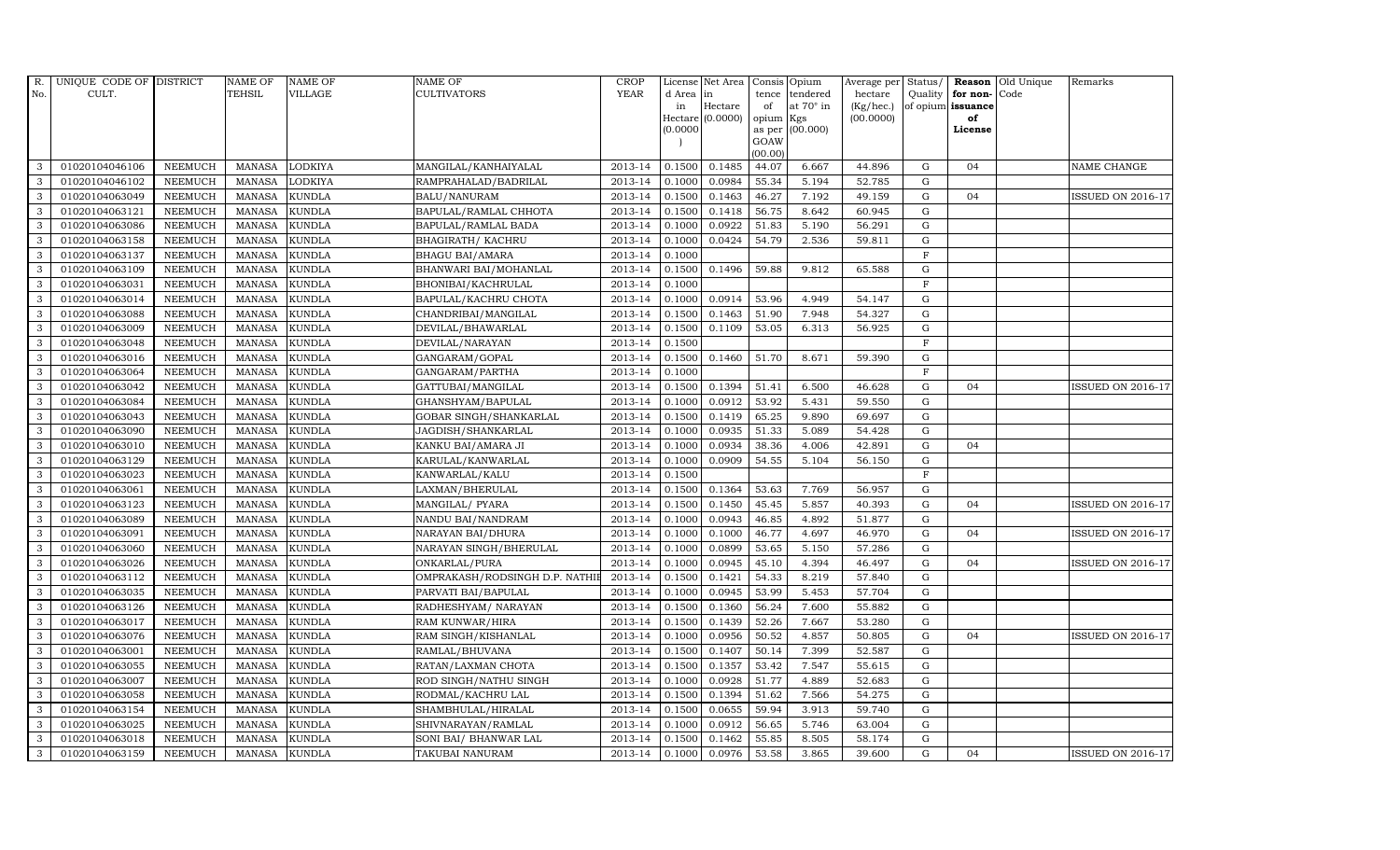| R.                       | UNIQUE CODE OF DISTRICT |                | <b>NAME OF</b> | <b>NAME OF</b>     | <b>NAME OF</b>             | <b>CROP</b> |           | License Net Area |           | Consis Opium    | Average per | Status/     |                   | <b>Reason</b> Old Unique | Remarks                  |
|--------------------------|-------------------------|----------------|----------------|--------------------|----------------------------|-------------|-----------|------------------|-----------|-----------------|-------------|-------------|-------------------|--------------------------|--------------------------|
| No.                      | CULT.                   |                | <b>TEHSIL</b>  | <b>VILLAGE</b>     | <b>CULTIVATORS</b>         | <b>YEAR</b> | d Area in |                  |           | tence tendered  | hectare     | Quality     | for non-          | Code                     |                          |
|                          |                         |                |                |                    |                            |             | in        | Hectare          | of        | at 70° in       | (Kg/hec.)   |             | of opium issuance |                          |                          |
|                          |                         |                |                |                    |                            |             | (0.0000)  | Hectare (0.0000) | opium Kgs | as per (00.000) | (00.0000)   |             | of<br>License     |                          |                          |
|                          |                         |                |                |                    |                            |             |           |                  | GOAW      |                 |             |             |                   |                          |                          |
|                          |                         |                |                |                    |                            |             |           |                  | (00.00)   |                 |             |             |                   |                          |                          |
|                          | 01020104022001          | <b>NEEMUCH</b> | MANASA         | KULTHANA BUJURG    | BHANWARLAL/HAJARILAL       | 2013-14     | 0.1500    | 0.1429           | 58.14     | 8.239           | 57.656      | G           |                   |                          |                          |
| - 1                      | 01020104022002          | <b>NEEMUCH</b> | <b>MANASA</b>  | KULTHANA BUJURG    | SHRILAL/HAJARILAL          | 2013-14     | 0.1500    |                  |           |                 |             | F           |                   |                          |                          |
| $\overline{1}$           | 01020104022006          | <b>NEEMUCH</b> | <b>MANASA</b>  | KULTHANA BUJURG    | BANSHILAL/AMARCHAND        | 2013-14     | 0.1500    |                  |           |                 |             | $_{\rm F}$  |                   |                          |                          |
|                          | 01020104022010          | <b>NEEMUCH</b> | <b>MANASA</b>  | KULTHANA BUJURG    | GOPAL/KANHEYALAL           | 2013-14     | 0.1500    | 0.1514           | 58.49     | 8.865           | 58.554      | G           |                   |                          |                          |
| $\overline{\phantom{0}}$ | 01020104022027          | <b>NEEMUCH</b> | <b>MANASA</b>  | KULTHANA BUJURG    | MUKESH/ KANHEYALAL         | 2013-14     | 0.1500    | 0.1515           | 55.93     | 8.477           | 55.954      | G           |                   |                          |                          |
| $\overline{1}$           | 01020104022012          | <b>NEEMUCH</b> | <b>MANASA</b>  | KULTHANA BUJURG    | MOTILAL/JAIRAM             | 2013-14     | 0.1500    | 0.0743           | 64.62     | 5.105           | 68.708      | G           |                   |                          |                          |
| $\overline{1}$           | 01020104022004          | <b>NEEMUCH</b> | <b>MANASA</b>  | KULTHANA BUJURG    | LABHCHAND/GHISALAL         | 2013-14     | 0.1500    |                  |           |                 |             | $\mathbf F$ |                   |                          |                          |
| $\overline{1}$           | 01020104022017          | <b>NEEMUCH</b> | <b>MANASA</b>  | KULTHANA BUJURG    | RAMESH/PRITHVIRAJ          | 2013-14     | 0.1500    | 0.1265           | 59.16     | 7.758           | 61.328      | G           |                   |                          |                          |
|                          | 01020104022018          | <b>NEEMUCH</b> | <b>MANASA</b>  | KULTHANA BUJURG    | PARMANAND / PYARCHAND      | 2013-14     | 0.1500    |                  |           |                 |             | $\mathbf F$ |                   |                          |                          |
|                          | 01020104022019          | <b>NEEMUCH</b> | <b>MANASA</b>  | KULTHANA BUJURG    | NANDLAL/JAYRAM             | 2013-14     | 0.1500    | 0.1400           | 59.98     | 8.586           | 61.329      | ${\rm G}$   |                   |                          |                          |
| $\overline{1}$           | 01020104022020          | <b>NEEMUCH</b> | <b>MANASA</b>  | KULTHANA BUJURG    | NARAYAN/NANALAL            | 2013-14     | 0.1500    | 0.1424           | 59.88     | 8.589           | 60.316      | G           |                   |                          | TRANSFER/ CHOWAKDI       |
| 3                        | 01020104094003          | <b>NEEMUCH</b> | <b>MANASA</b>  | KHUSHALPURA        | BHAWARLAL/AMARA            | 2013-14     | 0.1000    | 0.0990           | 50.29     | 5.108           | 51.596      | G           |                   |                          |                          |
| $\mathbf{3}$             | 01020104094006          | <b>NEEMUCH</b> | <b>MANASA</b>  | <b>KHUSHALPURA</b> | RAMCHANDRA/RAMLAL          | 2013-14     | 0.1000    | 0.0988           | 36.71     | 3.645           | 36.893      | G           | 04                |                          | ISSUED ON 2016-17        |
| 3                        | 01020104094012          | <b>NEEMUCH</b> | <b>MANASA</b>  | KHUSHALPURA        | MANSINGH/RAJARAM           | 2013-14     | 0.1500    | 0.1343           | 42.44     | 5.754           | 42.844      | ${\rm G}$   | 04                |                          | <b>ISSUED ON 2016-17</b> |
| 3                        | 01020104094010          | <b>NEEMUCH</b> | <b>MANASA</b>  | KHUSHALPURA        | RAMLAL/NANURAM             | 2013-14     | 0.1000    | 0.0974           | 52.83     | 5.879           | 60.359      | ${\rm G}$   |                   |                          |                          |
| 3                        | 01020104094015          | <b>NEEMUCH</b> | <b>MANASA</b>  | <b>KHUSHALPURA</b> | DALU/AMRA                  | 2013-14     | 0.1500    | 0.1417           | 50.45     | 7.085           | 50.000      | G           | 04                |                          | ISSUED ON 2016-17        |
| 3                        | 01020104094023          | <b>NEEMUCH</b> | <b>MANASA</b>  | KHUSHALPURA        | HULASI BAI/BHERA           | 2013-14     | 0.1000    |                  |           |                 |             | $\mathbf F$ |                   |                          | NAMECHANGE               |
| $\mathbf{3}$             | 01020104094035          | <b>NEEMUCH</b> | <b>MANASA</b>  | KHUSHALPURA        | LALURAM/NARAYAN            | 2013-14     | 0.1500    | 0.1385           | 57.35     | 8.553           | 61.755      | G           |                   |                          |                          |
| $\mathbf{3}$             | 01020104094036          | <b>NEEMUCH</b> | <b>MANASA</b>  | <b>KHUSHALPURA</b> | GHISIBAI/MANGILAL          | 2013-14     | 0.1000    | 0.0907           | 46.09     | 4.148           | 45.733      | G           | 04                |                          | <b>ISSUED ON 2016-17</b> |
| 3                        | 01020104081027          | <b>NEEMUCH</b> | <b>MANASA</b>  | KHETPALIA          | BHANVARLAL/RAMLAL          | 2013-14     | 0.1000    | 0.0961           | 37.39     | 1.506           | 15.671      | ${\rm G}$   | 04                |                          |                          |
| 3                        | 01020104081004          | <b>NEEMUCH</b> | <b>MANASA</b>  | KHETPALIA          | KESHRIMAL/DHANRAJ          | 2013-14     | 0.1000    | 0.0969           | 54.47     | 3.875           | 39.990      | G           | 04                |                          | <b>ISSUED ON 2016-17</b> |
| 3                        | 01020104081009          | <b>NEEMUCH</b> | <b>MANASA</b>  | <b>KHETPALIA</b>   | LALSINGH/PANNALAL          | 2013-14     | 0.1000    | 0.0990           | 43.27     | 4.414           | 44.586      | G           | 04                |                          | ISSUED ON 2016-17        |
| $\mathbf{3}$             | 01020104081012          | <b>NEEMUCH</b> | <b>MANASA</b>  | KHETPALIA          | MOHANLAL/RAMLAL            | 2013-14     | 0.1000    | 0.0961           | 39.15     | 3.188           | 33.174      | G           | 04                |                          |                          |
| 3                        | 01020104081006          | <b>NEEMUCH</b> | <b>MANASA</b>  | <b>KHETPALIA</b>   | RAMDAYAL / BAPULAL         | 2013-14     | 0.1000    | 0.0980           | 49.52     | 2.002           | 20.429      | G           | 04                |                          |                          |
| 3                        | 01020104081015          | <b>NEEMUCH</b> | <b>MANASA</b>  | <b>KHETPALIA</b>   | RAMPRASAD/DEVILAL          | 2013-14     | 0.1000    | 0.0949           | 55.66     | 4.652           | 49.020      | G           | 04                |                          | ISSUED ON 2016-17        |
| 3                        | 01020104081011          | <b>NEEMUCH</b> | <b>MANASA</b>  | <b>KHETPALIA</b>   | RANGLAL/KACHRU             | 2013-14     | 0.1500    | 0.1420           | 50.89     | 2.559           | 18.021      | G           | 04                |                          |                          |
| 3                        | 01020104081034          | <b>NEEMUCH</b> | <b>MANASA</b>  | <b>KHETPALIA</b>   | SHAMBHULAL/RAMLAL          | 2013-14     | 0.1000    | 0.0959           | 54.26     | 5.224           | 54.473      | G           |                   |                          |                          |
| $\mathbf{3}$             | 01020104081017          | <b>NEEMUCH</b> | <b>MANASA</b>  | KHETPALIA          | SHAMBHULAL/SEVA            | 2013-14     | 0.1000    | 0.0946           | 54.52     | 5.063           | 53.520      | G           |                   |                          |                          |
| 3                        | 01020104087034          | <b>NEEMUCH</b> | <b>MANASA</b>  | <b>KHEMPURA</b>    | BHANWARLAL/RAMLAL          | 2013-14     | 0.1500    |                  |           |                 |             | $\rm F$     |                   |                          |                          |
| 3                        | 01020104087021          | <b>NEEMUCH</b> | <b>MANASA</b>  | <b>KHEMPURA</b>    | BHARAT SINGH/ LAL SINGH    | 2013-14     | 0.1000    |                  |           |                 |             | $\mathbf F$ |                   |                          |                          |
| $\mathbf{3}$             | 01020104087002          | <b>NEEMUCH</b> | <b>MANASA</b>  | <b>KHEMPURA</b>    | BHAWAR SINGH / BHERU SINGH | 2013-14     | 0.1500    | 0.1407           | 34.65     | 3.663           | 26.034      | G           | 04                |                          | ISSUED ON 2016-17        |
| $\mathbf{3}$             | 01020104087023          | <b>NEEMUCH</b> | <b>MANASA</b>  | <b>KHEMPURA</b>    | DASHRATHSINGH/KALU SINGH   | 2013-14     | 0.1500    |                  |           |                 |             | $_{\rm F}$  | 01                |                          |                          |
| $\mathbf{3}$             | 01020104087030          | <b>NEEMUCH</b> | <b>MANASA</b>  | <b>KHEMPURA</b>    | DEVILAL/NANDA              | 2013-14     | 0.1500    | 0.1450           | 38.50     | 3.300           | 22.759      | G           | 04                |                          | <b>ISSUED ON 2016-17</b> |
| 3                        | 01020104087001          | <b>NEEMUCH</b> | <b>MANASA</b>  | <b>KHEMPURA</b>    | HARISINGH/KACHRUSINGH      | 2013-14     | 0.1000    | 0.0970           | 47.27     | 2.512           | 25.897      | G           | 04                |                          |                          |
| 3                        | 01020104087014          | <b>NEEMUCH</b> | <b>MANASA</b>  | <b>KHEMPURA</b>    | ISHVARSINGH/BHERUSINGH     | 2013-14     | 0.1500    | 0.1417           | 60.88     | 4.009           | 28.292      | G           | 04                |                          | ISSUED ON 2016-17        |
| $\mathbf{3}$             | 01020104087012          | <b>NEEMUCH</b> | <b>MANASA</b>  | <b>KHEMPURA</b>    | KUSHAL BAI/ PRABHUSINGH    | 2013-14     | 0.1500    | 0.1371           | 54.34     | 3.128           | 22.815      | G           | 04                |                          |                          |
| 3                        | 01020104087016          | <b>NEEMUCH</b> | <b>MANASA</b>  | <b>KHEMPURA</b>    | MADANLAL/RAMLAL            | 2013-14     | 0.1500    | 0.1377           | 47.98     | 6.669           | 48.431      | G           | 04                |                          | <b>ISSUED ON 2016-17</b> |
| $\mathbf{3}$             | 01020104087006          | <b>NEEMUCH</b> | <b>MANASA</b>  | <b>KHEMPURA</b>    | MAN SINGH/KISHOR SINGH     | $2013 - 14$ | 0.1000    | 0.0956           | 51.60     | 4.998           | 52.280      | G           |                   |                          |                          |
| 3                        | 01020104087007          | <b>NEEMUCH</b> | <b>MANASA</b>  | <b>KHEMPURA</b>    | SATYANARAYAN/ MANGILAL     | 2013-14     | 0.1500    | 0.1453           | 49.20     | 2.868           | 19.738      | G           | 04                |                          |                          |
| 3                        | 01020104087020          | <b>NEEMUCH</b> | <b>MANASA</b>  | <b>KHEMPURA</b>    | SUKHIBAI/BABULAL           | 2013-14     | 0.1500    | 0.1419           | 63.58     | 3.570           | 25.159      | G           | 04                |                          |                          |
| 3                        | 01020104087018          | <b>NEEMUCH</b> | MANASA         | <b>KHEMPURA</b>    | VINOD SINGH/ DEVI SINGH    | 2013-14     | 0.1500    |                  |           |                 |             | F           |                   |                          |                          |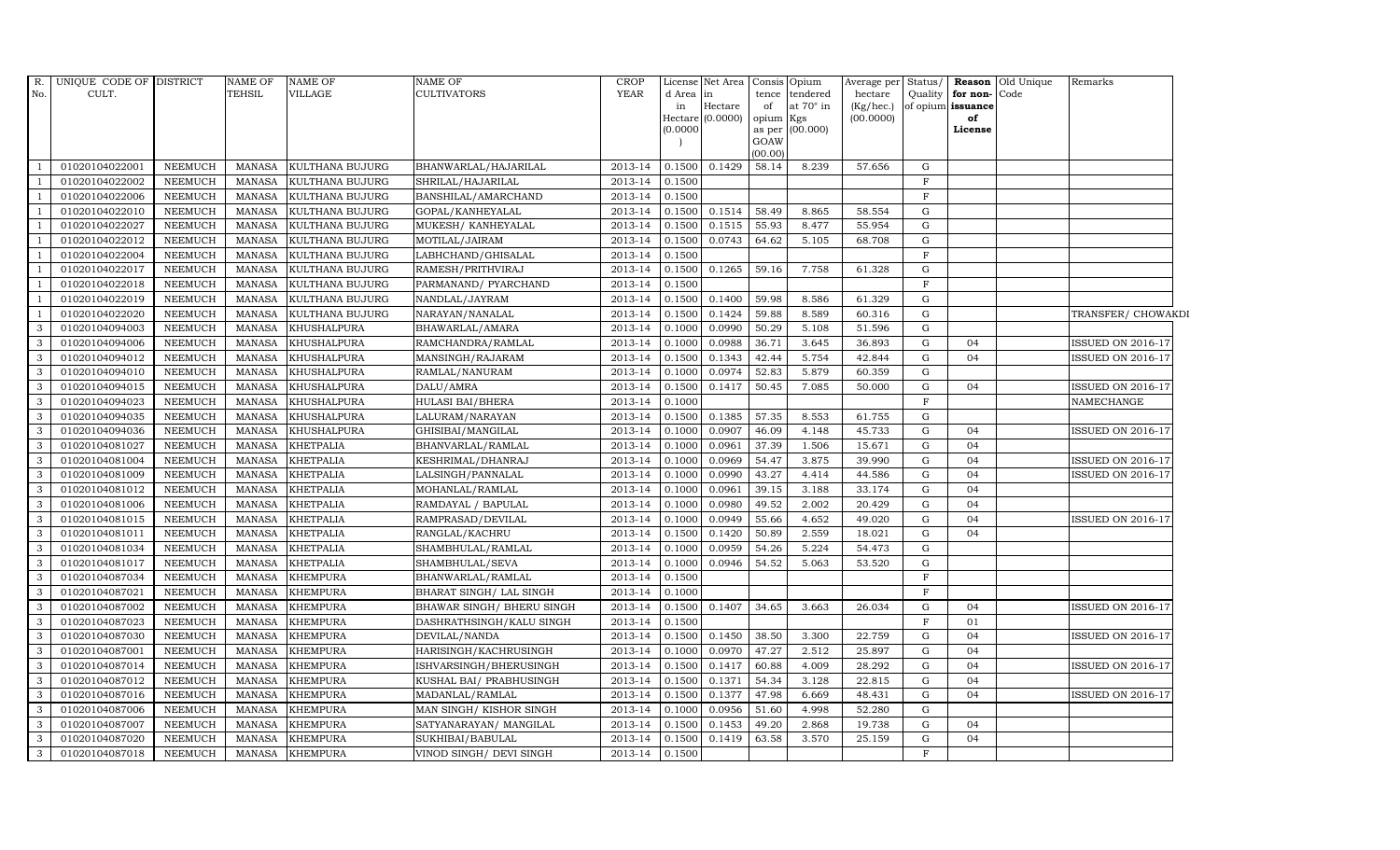| R.             | UNIQUE CODE OF DISTRICT |                | <b>NAME OF</b> | <b>NAME OF</b> | <b>NAME OF</b>                | <b>CROP</b> |          | License Net Area   |         | Consis Opium     | Average per | Status/      |                      | Reason Old Unique | Remarks                  |
|----------------|-------------------------|----------------|----------------|----------------|-------------------------------|-------------|----------|--------------------|---------|------------------|-------------|--------------|----------------------|-------------------|--------------------------|
| No.            | CULT.                   |                | <b>TEHSIL</b>  | VILLAGE        | <b>CULTIVATORS</b>            | <b>YEAR</b> | d Area   | in                 | tence   | tendered         | hectare     |              | Quality $ $ for non- | Code              |                          |
|                |                         |                |                |                |                               |             | in       | Hectare            | of      | at $70^\circ$ in | (Kg/hec.)   |              | of opium issuance    |                   |                          |
|                |                         |                |                |                |                               |             |          | Hectare $(0.0000)$ | opium   | Kgs              | (00.0000)   |              | of<br>License        |                   |                          |
|                |                         |                |                |                |                               |             | (0.0000) |                    | GOAW    | as per (00.000)  |             |              |                      |                   |                          |
|                |                         |                |                |                |                               |             |          |                    | (00.00) |                  |             |              |                      |                   |                          |
|                | 01020104010120          | <b>NEEMUCH</b> | MANASA         | <b>KHEDLI</b>  | BHULIBAI/BOTLAL               | 2013-14     | 0.1500   | 0.1386             | 59.75   | 8.954            | 64.603      | G            |                      |                   |                          |
| -1             | 01020104010051          | <b>NEEMUCH</b> | MANASA         | <b>KHEDLI</b>  | PRAKASH CHANDR/ MANGILAL      | 2013-14     | 0.1500   | 0.1434             | 57.29   | 9.371            | 65.349      | ${\rm G}$    |                      |                   |                          |
|                | 01020104010041          | <b>NEEMUCH</b> | <b>MANASA</b>  | <b>KHEDLI</b>  | SHAMBHUSINGH/DEVISINGH        | 2013-14     | 0.1500   | 0.1508             | 55.74   | 9.332            | 61.883      | G            |                      |                   |                          |
|                | 01020104010001          | <b>NEEMUCH</b> | MANASA         | <b>KHEDLI</b>  | RAMSINGH/KISHORESINGH         | 2013-14     | 0.1000   | 0.0990             | 57.10   | 6.371            | 64.354      | G            |                      |                   |                          |
| $\overline{1}$ | 01020104010003          | <b>NEEMUCH</b> | <b>MANASA</b>  | <b>KHEDLI</b>  | LALURAM/NARAYAN               | 2013-14     | 0.1500   | 0.1490             | 59.17   | 9.695            | 65.067      | G            |                      |                   |                          |
| $\overline{1}$ | 01020104010005          | <b>NEEMUCH</b> | MANASA         | <b>KHEDLI</b>  | YASHODABAI/BHONIRAM           | 2013-14     | 0.1000   | 0.1020             | 63.13   | 7.197            | 70.559      | G            |                      |                   |                          |
| $\overline{1}$ | 01020104010006          | <b>NEEMUCH</b> | <b>MANASA</b>  | <b>KHEDLI</b>  | NATHULAL/GOKUL                | 2013-14     | 0.1500   | 0.1490             | 61.20   | 10.115           | 67.886      | ${\rm G}$    |                      |                   |                          |
| $\overline{1}$ | 01020104010008          | <b>NEEMUCH</b> | <b>MANASA</b>  | <b>KHEDLI</b>  | MOHANSINGH/RATANSINGH         | 2013-14     | 0.1500   | 0.1456             | 57.48   | 9.419            | 64.691      | ${\rm G}$    |                      |                   | NAME CHANGE              |
|                | 01020104010009          | <b>NEEMUCH</b> | <b>MANASA</b>  | <b>KHEDLI</b>  | RADHESHYAM PYARCHAND          | 2013-14     | 0.1000   | 0.0600             | 53.21   | 3.261            | 54.350      | $\mathbf G$  |                      |                   |                          |
|                | 01020104010284          | <b>NEEMUCH</b> | <b>MANASA</b>  | <b>KHEDLI</b>  | SHYALU BAI/ PRABHULAL         | 2013-14     | 0.1500   | 0.1493             | 60.55   | 10.319           | 69.116      | $\mathbf G$  |                      |                   |                          |
| $\overline{1}$ | 01020104010290          | <b>NEEMUCH</b> | <b>MANASA</b>  | <b>KHEDLI</b>  | KAWARLAL/ MODA                | 2013-14     | 0.1500   | 0.1468             | 48.14   | 7.475            | 50.920      | G            | 04                   |                   | ISSUED ON 2016-17        |
| $\overline{1}$ | 01020104010017          | <b>NEEMUCH</b> | <b>MANASA</b>  | <b>KHEDLI</b>  | RAM SINGH/NATHU SINGH         | 2013-14     | 0.1500   | 0.1480             | 52.85   | 8.584            | 58.000      | G            |                      |                   |                          |
| $\overline{1}$ | 01020104010018          | <b>NEEMUCH</b> | <b>MANASA</b>  | <b>KHEDLI</b>  | DULESINGH/NATHUSINGH          | 2013-14     | 0.1500   | 0.1421             | 51.32   | 7.749            | 54.532      | $\mathbf G$  |                      |                   |                          |
|                | 01020104010019          | <b>NEEMUCH</b> | <b>MANASA</b>  | <b>KHEDLI</b>  | RUKMANIBAI/GORILAL            | 2013-14     | 0.1500   | 0.1516             | 59.56   | 9.572            | 63.140      | G            |                      |                   |                          |
| $\overline{1}$ | 01020104010021          | <b>NEEMUCH</b> | <b>MANASA</b>  | <b>KHEDLI</b>  | SUGANBAI/ARJUNSINGH           | 2013-14     | 0.1500   | 0.1469             | 54.49   | 9.217            | 62.743      | G            |                      |                   |                          |
| -1             | 01020104010022          | <b>NEEMUCH</b> | <b>MANASA</b>  | <b>KHEDLI</b>  | GHISALAL/DUDHA                | 2013-14     | 0.1500   | 0.1456             | 62.33   | 10.284           | 70.632      | G            |                      |                   |                          |
|                | 01020104010023          | <b>NEEMUCH</b> | <b>MANASA</b>  | <b>KHEDLI</b>  | SHAMBHURAM/GANGARAM           | 2013-14     | 0.1500   | 0.1512             | 61.42   | 9.950            | 65.807      | G            |                      |                   |                          |
| $\overline{1}$ | 01020104010026          | <b>NEEMUCH</b> | MANASA         | <b>KHEDLI</b>  | BHANWARLAL/MODA               | 2013-14     | 0.1500   | 0.0624             | 56.92   | 3.570            | 57.212      | G            |                      |                   |                          |
|                | 01020104010029          | <b>NEEMUCH</b> | <b>MANASA</b>  | <b>KHEDLI</b>  | GITA BAI/ TARACHAND           | 2013-14     | 0.1000   | 0.0996             | 50.46   | 5.594            | 56.165      | G            |                      |                   |                          |
|                | 01020104010031          | <b>NEEMUCH</b> | <b>MANASA</b>  | <b>KHEDLI</b>  | VIJAYSINGH/RAMSINGH URF NAHAR | 2013-14     | 0.1500   | 0.1472             | 62.62   | 10.091           | 68.553      | G            |                      |                   |                          |
| -1             | 01020104010289          | <b>NEEMUCH</b> | <b>MANASA</b>  | <b>KHEDLI</b>  | MADANKUWAR/AMAR SINGH         | 2013-14     | 0.1500   | 0.1500             | 48.31   | 7.923            | 52.820      | G            |                      |                   |                          |
| $\overline{1}$ | 01020104010036          | <b>NEEMUCH</b> | <b>MANASA</b>  | <b>KHEDLI</b>  | BADRINATH/NATHUNATH           | 2013-14     | 0.1000   | 0.1014             | 53.46   | 5.713            | 56.341      | G            |                      |                   |                          |
| $\overline{1}$ | 01020104010037          | <b>NEEMUCH</b> | MANASA         | <b>KHEDLI</b>  | JUJHARSINGH/PRITHVISINGH      | 2013-14     | 0.1500   |                    |         |                  |             | $\mathbf F$  |                      |                   |                          |
|                | 01020104010039          | <b>NEEMUCH</b> | <b>MANASA</b>  | <b>KHEDLI</b>  | MADANSINGH/PRITHVISINGH       | 2013-14     | 0.1500   | 0.1520             | 42.70   | 6.930            | 45.592      | $\mathbf G$  | 04                   |                   | ISSUED ON 2016-17        |
|                | 01020104010043          | <b>NEEMUCH</b> | <b>MANASA</b>  | <b>KHEDLI</b>  | MANGUSINGH/HAMERSINGH         | 2013-14     | 0.1500   | 0.0928             | 61.48   | 6.095            | 65.679      | ${\rm G}$    |                      |                   |                          |
| $\overline{1}$ | 01020104010046          | <b>NEEMUCH</b> | <b>MANASA</b>  | <b>KHEDLI</b>  | MULCHAND/MOHANLAL             | 2013-14     | 0.1500   | 0.0452             | 61.45   | 3.468            | 76.726      | G            |                      |                   |                          |
| $\overline{1}$ | 01020104010048          | <b>NEEMUCH</b> | <b>MANASA</b>  | <b>KHEDLI</b>  | SURESH/BHAWANILAL             | 2013-14     | 0.1000   | 0.1020             | 59.60   | 6.539            | 64.108      | G            |                      |                   |                          |
| $\overline{1}$ | 01020104010049          | <b>NEEMUCH</b> | MANASA         | <b>KHEDLI</b>  | HARISINGH/JORAWARSINGH        | 2013-14     | 0.1500   | 0.1511             | 55.96   | 8.906            | 58.941      | G            |                      |                   |                          |
| $\overline{1}$ | 01020104010056          | <b>NEEMUCH</b> | <b>MANASA</b>  | <b>KHEDLI</b>  | RESHAMKUNWAR/HARISINGH        | 2013-14     | 0.1500   | 0.1500             | 56.70   | 9.177            | 61.180      | $\mathbf G$  |                      |                   |                          |
|                | 01020104010057          | <b>NEEMUCH</b> | <b>MANASA</b>  | <b>KHEDLI</b>  | PRATAPSINGH/MADHOSINGH        | 2013-14     | 0.1000   | 0.0988             | 57.12   | 5.777            | 58.472      | $\mathbf{I}$ | 02                   |                   |                          |
| $\overline{1}$ | 01020104010063          | <b>NEEMUCH</b> | <b>MANASA</b>  | <b>KHEDLI</b>  | MANOJ/MADANLAL                | 2013-14     | 0.1000   | 0.1000             | 57.72   | 6.226            | 62.260      | G            |                      |                   |                          |
|                | 01020104010065          | <b>NEEMUCH</b> | <b>MANASA</b>  | <b>KHEDLI</b>  | SUNDER/BHANWARLAL             | 2013-14     | 0.1500   | 0.0900             | 61.10   | 5.752            | 63.911      | G            |                      |                   |                          |
| $\overline{1}$ | 01020104010075          | <b>NEEMUCH</b> | MANASA         | <b>KHEDLI</b>  | MOHANLAL/PYARA MEGHWAL        | 2013-14     | 0.1500   | 0.1408             | 60.68   | 9.397            | 66.740      | ${\rm G}$    |                      |                   |                          |
| $\overline{1}$ | 01020104010076          | <b>NEEMUCH</b> | <b>MANASA</b>  | <b>KHEDLI</b>  | SOHANLAL/LALURAM              | 2013-14     | 0.1500   | 0.1519             | 40.87   | 4.577            | 30.132      | $\mathbf G$  | 04                   |                   | <b>ISSUED ON 2016-17</b> |
|                | 01020104010077          | <b>NEEMUCH</b> | <b>MANASA</b>  | <b>KHEDLI</b>  | BAPUSINGH/DHULSINGH           | 2013-14     | 0.1500   | 0.1479             | 50.70   | 8.141            | 55.044      | $\mathbf G$  |                      |                   |                          |
| $\overline{1}$ | 01020104010080          | <b>NEEMUCH</b> | <b>MANASA</b>  | <b>KHEDLI</b>  | NANALAL/KALU DHOBI            | 2013-14     | 0.1500   | 0.1500             | 62.15   | 10.059           | 67.060      | G            |                      |                   |                          |
| $\overline{1}$ | 01020104010091          | <b>NEEMUCH</b> | <b>MANASA</b>  | <b>KHEDLI</b>  | HEERABAI/VIJAYRAM             | 2013-14     | 0.1500   | 0.1450             | 57.91   | 9.390            | 64.759      | ${\rm G}$    |                      |                   |                          |
| $\overline{1}$ | 01020104010095          | <b>NEEMUCH</b> | <b>MANASA</b>  | <b>KHEDLI</b>  | GISHIBAI/NANALAL              | 2013-14     | 0.1500   | 0.1480             | 56.18   | 8.892            | 60.081      | ${\rm G}$    |                      |                   |                          |
| $\overline{1}$ | 01020104010099          | <b>NEEMUCH</b> | <b>MANASA</b>  | <b>KHEDLI</b>  | RAMCHANDRA/SHANKARLALJI       | 2013-14     | 0.1500   | 0.1463             | 59.84   | 9.874            | 67.491      | G            |                      |                   |                          |
|                | 01020104010106          | <b>NEEMUCH</b> | <b>MANASA</b>  | <b>KHEDLI</b>  | RAJKUMAR/SUKHLAL              | 2013-14     | 0.1500   | 0.0508             | 57.95   | 3.055            | 60.138      | $\mathbf G$  |                      |                   |                          |
| $\mathbf{1}$   | 01020104010108          | <b>NEEMUCH</b> | MANASA KHEDLI  |                | CHUNNILAL/HUKHMA              | 2013-14     | 0.1000   | 0.1020             | 58.97   | 6.141            | 60.206      | G            |                      |                   |                          |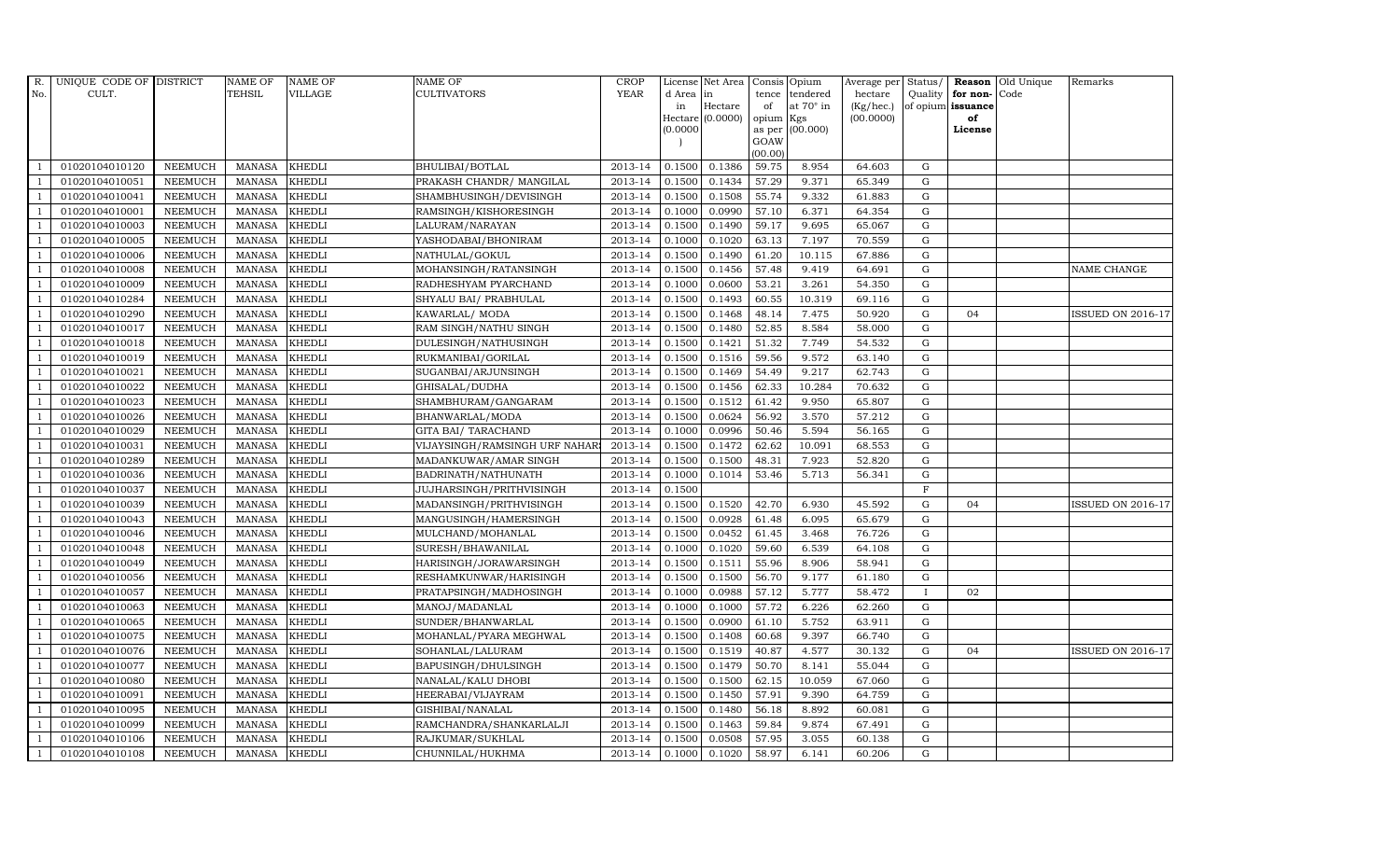| R.             | UNIQUE CODE OF DISTRICT |                | <b>NAME OF</b> | <b>NAME OF</b>   | <b>NAME OF</b>              | CROP        |           | License Net Area   Consis   Opium |           |                  | Average per | Status/     | Reason            | Old Unique     | Remarks                  |
|----------------|-------------------------|----------------|----------------|------------------|-----------------------------|-------------|-----------|-----------------------------------|-----------|------------------|-------------|-------------|-------------------|----------------|--------------------------|
| No.            | CULT.                   |                | <b>TEHSIL</b>  | <b>VILLAGE</b>   | <b>CULTIVATORS</b>          | <b>YEAR</b> | d Area in |                                   | tence     | tendered         | hectare     | Quality     | for non-          | Code           |                          |
|                |                         |                |                |                  |                             |             | in        | Hectare                           | of        | at $70^\circ$ in | (Kg/hec.)   |             | of opium issuance |                |                          |
|                |                         |                |                |                  |                             |             |           | Hectare (0.0000)                  | opium Kgs |                  | (00.0000)   |             | of                |                |                          |
|                |                         |                |                |                  |                             |             | (0.0000)  |                                   | GOAW      | as per (00.000)  |             |             | License           |                |                          |
|                |                         |                |                |                  |                             |             |           |                                   | (00.00)   |                  |             |             |                   |                |                          |
|                | 01020104010291          | <b>NEEMUCH</b> | MANASA         | <b>KHEDLI</b>    | NARAYAN/ HUKMAA             | 2013-14     | 0.1500    | 0.1450                            | 59.81     | 9.681            | 66.766      | $\mathbf G$ |                   |                |                          |
| -1             | 01020104010114          | <b>NEEMUCH</b> | <b>MANASA</b>  | <b>KHEDLI</b>    | BHANWARLAL/BHERULAL         | 2013-14     | 0.1000    | 0.1015                            | 54.97     | 5.929            | 58.414      | $\mathbf G$ |                   |                |                          |
|                | 01020104010115          | <b>NEEMUCH</b> | <b>MANASA</b>  | <b>KHEDLI</b>    | DEVA/GANGARAM               | 2013-14     | 0.1500    | 0.1485                            | 59.41     | 9.726            | 65.495      | G           |                   |                |                          |
|                | 01020104010116          | <b>NEEMUCH</b> | <b>MANASA</b>  | <b>KHEDLI</b>    | RODA/HEMA                   | 2013-14     | 0.1000    |                                   |           |                  |             | $\mathbf F$ |                   |                |                          |
| $\overline{1}$ | 01020104010124          | <b>NEEMUCH</b> | <b>MANASA</b>  | <b>KHEDLI</b>    | TULSIRAM/MODIRAM            | 2013-14     | 0.1500    | 0.1417                            | 57.89     | 9.552            | 67.410      | ${\rm G}$   |                   |                |                          |
| $\overline{1}$ | 01020104010125          | <b>NEEMUCH</b> | MANASA         | <b>KHEDLI</b>    | NATHULAL/MODIRAM            | 2013-14     | 0.1500    | 0.0560                            | 57.21     | 3.367            | 60.125      | $\mathbf G$ |                   |                |                          |
| $\overline{1}$ | 01020104010187          | <b>NEEMUCH</b> | <b>MANASA</b>  | <b>KHEDLI</b>    | NATHULAL/KALU               | 2013-14     | 0.1500    | 0.1480                            | 57.04     | 8.939            | 60.399      | $\mathbf G$ |                   |                |                          |
| $\overline{1}$ | 01020104010188          | <b>NEEMUCH</b> | <b>MANASA</b>  | <b>KHEDLI</b>    | GANGARAM/GOBAR              | 2013-14     | 0.1000    | 0.0990                            | 61.35     | 6.740            | 68.081      | $\mathbf G$ |                   |                |                          |
|                | 01020104010012          | <b>NEEMUCH</b> | <b>MANASA</b>  | <b>KHEDLI</b>    | UDAIRAM/MADHO               | 2013-14     | 0.1000    | 0.0988                            | 58.14     | 6.055            | 61.285      | $\mathbf G$ |                   |                |                          |
|                | 01020104010279          | <b>NEEMUCH</b> | <b>MANASA</b>  | <b>KHEDLI</b>    | GANGA BAI/GULABCHAND        | 2013-14     | 0.1500    | 0.1426                            | 57.24     | 8.725            | 61.185      | ${\rm G}$   |                   |                |                          |
| $\overline{1}$ | 01020104010281          | <b>NEEMUCH</b> | <b>MANASA</b>  | <b>KHEDLI</b>    | RAMCHANDR/GOBARLAL          | 2013-14     | 0.1500    | 0.1496                            | 54.03     | 8.575            | 57.320      | ${\rm G}$   |                   |                |                          |
| $\overline{1}$ | 01020104010283          | <b>NEEMUCH</b> | <b>MANASA</b>  | <b>KHEDLI</b>    | BHANWAR LAL/ KANHAIYA LAL   | 2013-14     | 0.1500    | 0.1440                            | 61.23     | 9.596            | 66.639      | ${\rm G}$   |                   |                |                          |
| $\overline{1}$ | 01020104010013          | <b>NEEMUCH</b> | <b>MANASA</b>  | <b>KHEDLI</b>    | NATHULAL / DUDHA            | 2013-14     | 0.1500    | 0.1485                            | 57.57     | 9.293            | 62.579      | $\mathbf G$ |                   |                |                          |
|                | 01020104010038          | <b>NEEMUCH</b> | <b>MANASA</b>  | <b>KHEDLI</b>    | PURANSINGH/VIJAYSINGH       | 2013-14     | 0.1500    | 0.1479                            | 67.72     | 11.067           | 74.828      | G           |                   |                |                          |
| $\overline{1}$ | 01020104010287          | <b>NEEMUCH</b> | <b>MANASA</b>  | <b>KHEDLI</b>    | RODA/ DEVA                  | 2013-14     | 0.1500    | 0.1508                            | 60.75     | 9.998            | 66.300      | G           |                   |                |                          |
| -1             | 01020104010025          | <b>NEEMUCH</b> | <b>MANASA</b>  | <b>KHEDLI</b>    | GANGABAI/PARBHULAL          | 2013-14     | 0.1500    | 0.1443                            | 57.22     | 9.057            | 62.765      | ${\rm G}$   |                   |                |                          |
|                | 01020104010011          | <b>NEEMUCH</b> | <b>MANASA</b>  | <b>KHEDLI</b>    | JAMANASHANKAR/ PRABHULAL    | 2013-14     | 0.1500    | 0.1452                            | 50.11     | 7.882            | 54.284      | ${\rm G}$   |                   |                |                          |
| $\overline{1}$ | 01020104010010          | <b>NEEMUCH</b> | <b>MANASA</b>  | <b>KHEDLI</b>    | RAMCHANDR/ SUNDERLAL        | 2013-14     | 0.1500    | 0.1490                            | 54.34     | 8.656            | 58.094      | G           |                   |                |                          |
|                | 01020104010292          | <b>NEEMUCH</b> | <b>MANASA</b>  | <b>KHEDLI</b>    | VAJJIBAI/HARIRAM            | 2013-14     | 0.1500    | 0.1429                            | 47.28     | 7.470            | 52.274      | $\mathbf G$ |                   | 01020104026530 |                          |
| 3              | 01020104075001          | <b>NEEMUCH</b> | <b>MANASA</b>  | <b>KHEDI</b>     | SUNDARBAI/KAVARLAL          | 2013-14     | 0.1500    | 0.1443                            | 41.50     | 5.863            | 40.631      | $\mathbf G$ | 04                |                | <b>ISSUED ON 2016-17</b> |
| $\mathbf{3}$   | 01020104075022          | <b>NEEMUCH</b> | <b>MANASA</b>  | <b>KHEDI</b>     | VAKHTRAM/NATHURAM           | 2013-14     | 0.1000    | 0.0980                            | 38.12     | 3.736            | 38.122      | ${\rm G}$   | 04                |                |                          |
| 3              | 01020104075035          | NEEMUCH        | <b>MANASA</b>  | <b>KHEDI</b>     | ONKAR/JETRAM                | 2013-14     | 0.1500    | 0.1407                            | 41.61     | 6.004            | 42.672      | ${\rm G}$   | 04                |                | <b>ISSUED ON 2016-17</b> |
| $\mathbf{3}$   | 01020104075040          | <b>NEEMUCH</b> | <b>MANASA</b>  | <b>KHEDI</b>     | SUKHLAL/RAMLAL BADA         | 2013-14     | 0.1000    | 0.0918                            | 51.33     | 4.278            | 46.601      | G           | 04                |                | <b>ISSUED ON 2016-17</b> |
| 3              | 01020104075012          | <b>NEEMUCH</b> | <b>MANASA</b>  | <b>KHEDI</b>     | SUKHLAL/RAMLAL CHOTA        | 2013-14     | 0.1500    | 0.1342                            | 49.83     | 6.717            | 50.052      | $\mathbf G$ | 04                |                |                          |
| 3              | 01020104075011          | <b>NEEMUCH</b> | <b>MANASA</b>  | <b>KHEDI</b>     | BHARATRAM / BAPULAL         | 2013-14     | 0.1500    | 0.1152                            | 57.69     | 6.774            | 58.802      | $\mathbf G$ |                   |                |                          |
| 3              | 01020104075043          | <b>NEEMUCH</b> | <b>MANASA</b>  | <b>KHEDI</b>     | UDAILAL/DEVRAM              | 2013-14     | 0.1500    | 0.1446                            | 43.17     | 6.408            | 44.315      | G           | 04                |                | <b>ISSUED ON 2016-17</b> |
| -1             | 01020104031010          | <b>NEEMUCH</b> | <b>MANASA</b>  | <b>KHEDAMODI</b> | HARIRAM/ RODMAL URF RODILAL | 2013-14     | 0.1000    | 0.0967                            | 55.68     | 5.982            | 61.861      | ${\rm G}$   |                   |                |                          |
| $\overline{1}$ | 01020104031013          | <b>NEEMUCH</b> | <b>MANASA</b>  | <b>KHEDAMODI</b> | JAMNASHANKAR/KHEMRAJ        | 2013-14     | 0.1500    | 0.1508                            | 46.76     | 7.495            | 49.702      | $\mathbf G$ | 04                |                | <b>ISSUED ON 2016-17</b> |
| $\overline{1}$ | 01020104031022          | <b>NEEMUCH</b> | <b>MANASA</b>  | <b>KHEDAMODI</b> | BHURALAL/CHUNNILAL          | 2013-14     | 0.1000    | 0.1015                            | 53.26     | 5.775            | 56.897      | $\mathbf G$ |                   |                |                          |
|                | 01020104031011          | <b>NEEMUCH</b> | <b>MANASA</b>  | <b>KHEDAMODI</b> | BHANWARIBAI/MANGILAL        | 2013-14     | 0.1000    | 0.0942                            | 46.03     | 4.333            | 45.998      | $\mathbf G$ | 04                |                | <b>ISSUED ON 2016-17</b> |
| $\overline{1}$ | 01020104031012          | <b>NEEMUCH</b> | <b>MANASA</b>  | <b>KHEDAMODI</b> | RADHESHYAM / NARAYAN KHATI  | 2013-14     | 0.1500    | 0.1411                            | 48.88     | 7.150            | 50.673      | G           | 04                |                | <b>ISSUED ON 2016-17</b> |
|                | 01020104031015          | <b>NEEMUCH</b> | <b>MANASA</b>  | <b>KHEDAMODI</b> | JAYSINGH/KALYANSINGH        | 2013-14     | 0.1500    | 0.1520                            | 49.56     | 7.859            | 51.704      | ${\rm G}$   |                   |                |                          |
| $\overline{1}$ | 01020104031027          | <b>NEEMUCH</b> | <b>MANASA</b>  | <b>KHEDAMODI</b> | SURESH/YAMUNASHANKAR        | 2013-14     | 0.1000    | 0.1003                            | 50.65     | 5.116            | 51.007      | ${\rm G}$   |                   |                |                          |
| 3              | 01020104066026          | <b>NEEMUCH</b> | <b>MANASA</b>  | <b>KHANKHEDI</b> | BANSHILAL/SHIVNARAYAN       | 2013-14     | 0.1500    | 0.1500                            | 64.05     | 9.525            | 63.500      | $\mathbf G$ |                   |                |                          |
| 3              | 01020104066088          | <b>NEEMUCH</b> | <b>MANASA</b>  | <b>KHANKHEDI</b> | BAGDIRAM/NARAYAN            | 2013-14     | 0.1000    |                                   |           |                  |             | $\mathbf F$ |                   |                |                          |
| 3              | 01020104066106          | <b>NEEMUCH</b> | <b>MANASA</b>  | <b>KHANKHEDI</b> | <b>BALARAM/ NARAYAN</b>     | 2013-14     | 0.1500    | 0.1500                            | 57.59     | 8.713            | 58.087      | G           |                   |                |                          |
| 3              | 01020104066007          | <b>NEEMUCH</b> | <b>MANASA</b>  | <b>KHANKHEDI</b> | BALMUKUND/FAKIRCHAND        | 2013-14     | 0.1500    | 0.1446                            | 57.40     | 8.372            | 57.898      | ${\rm G}$   |                   |                |                          |
| 3              | 01020104066099          | <b>NEEMUCH</b> | <b>MANASA</b>  | <b>KHANKHEDI</b> | BANSHILAL/CHAMPALAL         | 2013-14     | 0.1500    | 0.1441                            | 56.96     | 8.422            | 58.446      | $\mathbf G$ |                   |                |                          |
| 3              | 01020104066057          | <b>NEEMUCH</b> | <b>MANASA</b>  | <b>KHANKHEDI</b> | BANSHILAL/DEVILAL           | 2013-14     | 0.1500    | 0.1353                            | 58.50     | 8.056            | 59.542      | $\mathbf G$ |                   |                |                          |
| 3              | 01020104066074          | <b>NEEMUCH</b> | <b>MANASA</b>  | <b>KHANKHEDI</b> | BANSHILAL/LAXMINARAYAN      | 2013-14     | 0.1500    | 0.1418                            | 55.44     | 8.134            | 57.362      | $\mathbf G$ |                   |                |                          |
| 3              | 01020104066009          | <b>NEEMUCH</b> |                | MANASA KHANKHEDI | BANSHILAL/NARAYAN           | 2013-14     | 0.1500    | 0.1469                            | 51.57     | 4.988            | 33.955      | G           | 04                |                | <b>ISSUED ON 2016-17</b> |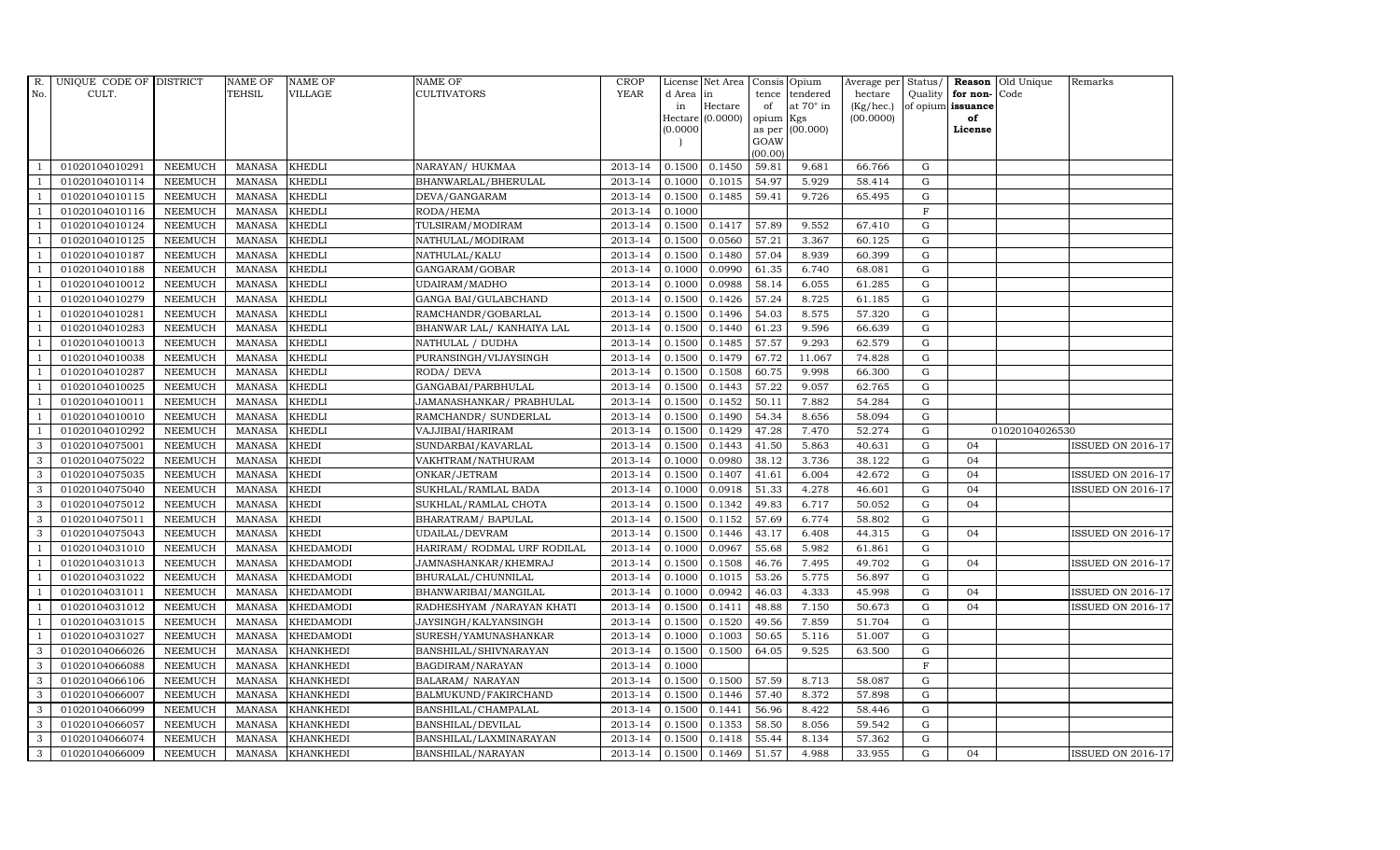| R.  | UNIQUE CODE OF DISTRICT |                | <b>NAME OF</b> | <b>NAME OF</b>   | <b>NAME OF</b>          | <b>CROP</b> |           | License Net Area            | Consis Opium |                         | Average per            | Status/      |                         | <b>Reason</b> Old Unique | Remarks                  |
|-----|-------------------------|----------------|----------------|------------------|-------------------------|-------------|-----------|-----------------------------|--------------|-------------------------|------------------------|--------------|-------------------------|--------------------------|--------------------------|
| No. | CULT.                   |                | <b>TEHSIL</b>  | <b>VILLAGE</b>   | <b>CULTIVATORS</b>      | <b>YEAR</b> | d Area in |                             | tence        | tendered                | hectare                | Quality      | for non-                | Code                     |                          |
|     |                         |                |                |                  |                         |             | in        | Hectare<br>Hectare (0.0000) | of<br>opium  | at $70^\circ$ in<br>Kgs | (Kg/hec.)<br>(00.0000) |              | of opium issuance<br>of |                          |                          |
|     |                         |                |                |                  |                         |             | (0.0000)  |                             |              | as per (00.000)         |                        |              | License                 |                          |                          |
|     |                         |                |                |                  |                         |             |           |                             | GOAW         |                         |                        |              |                         |                          |                          |
|     |                         |                |                |                  |                         |             |           |                             | (00.00)      |                         |                        |              |                         |                          |                          |
| 3   | 01020104066139          | <b>NEEMUCH</b> | <b>MANASA</b>  | <b>KHANKHEDI</b> | BAPULAL/KANHYALAL       | 2013-14     | 0.1500    | 0.1206                      | 58.54        | 6.899                   | 57.206                 | G            |                         |                          |                          |
| 3   | 01020104066008          | <b>NEEMUCH</b> | <b>MANASA</b>  | <b>KHANKHEDI</b> | BHAGATRAM/KACHRU        | 2013-14     | 0.1500    | 0.1500                      | 63.49        | 9.687                   | 64.580                 | G            |                         |                          |                          |
| 3   | 01020104066176          | <b>NEEMUCH</b> | <b>MANASA</b>  | <b>KHANKHEDI</b> | BHAGIRATH / BADRILAL    | 2013-14     | 0.1500    | 0.1372                      | 59.84        | 8.420                   | 61.370                 | G            |                         |                          | TRANSFER/VASNIYA         |
| 3   | 01020104066002          | <b>NEEMUCH</b> | <b>MANASA</b>  | <b>KHANKHEDI</b> | BHERU LAL/ KANI RAM     | 2013-14     | 0.1500    | 0.1411                      | 55.68        | 8.288                   | 58.738                 | G            |                         |                          |                          |
| 3   | 01020104066150          | <b>NEEMUCH</b> | <b>MANASA</b>  | <b>KHANKHEDI</b> | BIHARIDAS/NARAYANDAS    | 2013-14     | 0.1500    | 0.1470                      | 58.76        | 8.814                   | 59.959                 | G            |                         |                          |                          |
| 3   | 01020104066064          | <b>NEEMUCH</b> | <b>MANASA</b>  | <b>KHANKHEDI</b> | CHAMPALAL/GANPAT        | 2013-14     | 0.1500    | 0.1104                      | 56.30        | 6.418                   | 58.134                 | G            |                         |                          |                          |
| 3   | 01020104066052          | <b>NEEMUCH</b> | <b>MANASA</b>  | <b>KHANKHEDI</b> | DEVICHAND/CHUNNILAL     | 2013-14     | 0.1500    | 0.0765                      | 56.03        | 4.266                   | 55.765                 | G            |                         |                          |                          |
| 3   | 01020104066180          | <b>NEEMUCH</b> | <b>MANASA</b>  | <b>KHANKHEDI</b> | DHAPU BAI/KANHEYALAL    | 2013-14     | 0.1000    | 0.0940                      | 47.53        | 3.993                   | 42.479                 | G            | 04                      |                          | <b>ISSUED ON 2016-17</b> |
| 3   | 01020104066037          | <b>NEEMUCH</b> | <b>MANASA</b>  | KHANKHEDI        | DINESH/KANHYALAL        | 2013-14     | 0.1000    | 0.0950                      | 60.91        | 6.021                   | 63.379                 | $\mathbf{G}$ |                         |                          |                          |
| 3   | 01020104066077          | <b>NEEMUCH</b> | <b>MANASA</b>  | KHANKHEDI        | DINESH/SHIVPRASAD       | 2013-14     | 0.1500    | 0.1415                      | 55.91        | 8.027                   | 56.728                 | G            |                         |                          |                          |
| 3   | 01020104066105          | <b>NEEMUCH</b> | <b>MANASA</b>  | <b>KHANKHEDI</b> | GORISHANKAR/KARULAL     | 2013-14     | 0.1000    | 0.0956                      | 61.48        | 6.403                   | 66.977                 | G            |                         |                          |                          |
| 3   | 01020104091105          | <b>NEEMUCH</b> | <b>MANASA</b>  | <b>KHANKHEDI</b> | GENDMAL/NANDA           | 2013-14     | 0.1000    | 0.0956                      | 56.93        | 5.400                   | 56.485                 | G            |                         |                          |                          |
| 3   | 01020104066103          | <b>NEEMUCH</b> | <b>MANASA</b>  | <b>KHANKHEDI</b> | GOPAL/MOHANLAL VYAS     | 2013-14     | 0.1500    | 0.1502                      | 55.23        | 8.308                   | 55.313                 | G            |                         |                          |                          |
| 3   | 01020104066062          | <b>NEEMUCH</b> | <b>MANASA</b>  | KHANKHEDI        | GOVINDRAM/GANPAT        | 2013-14     | 0.1500    | 0.1320                      | 56.43        | 7.288                   | 55.212                 | $\mathbf{G}$ |                         |                          |                          |
| 3   | 01020104066067          | <b>NEEMUCH</b> | <b>MANASA</b>  | <b>KHANKHEDI</b> | HARISHANKAR/NARAYAN     | 2013-14     | 0.1000    | 0.0975                      | 58.73        | 5.949                   | 61.015                 | G            |                         |                          |                          |
| 3   | 01020104066063          | <b>NEEMUCH</b> | <b>MANASA</b>  | <b>KHANKHEDI</b> | HIRALAL/GANPAT          | 2013-14     | 0.1500    | 0.1334                      | 60.01        | 8.136                   | 60.990                 | G            |                         |                          |                          |
| 3   | 01020104066084          | <b>NEEMUCH</b> | <b>MANASA</b>  | <b>KHANKHEDI</b> | JUGALKISHOR/FAKIRCHAND  | 2013-14     | 0.1500    | 0.1480                      | 48.24        | 7.208                   | 48.703                 | G            | 04                      |                          | ISSUED ON 2016-17        |
| 3   | 01020104066121          | <b>NEEMUCH</b> | <b>MANASA</b>  | <b>KHANKHEDI</b> | KANHYALAL/KARUJI        | 2013-14     | 0.1500    | 0.0630                      | 63.43        | 4.268                   | 67.746                 | G            |                         |                          |                          |
| 3   | 01020104066054          | <b>NEEMUCH</b> | <b>MANASA</b>  | <b>KHANKHEDI</b> | KANHYALAL/RAMRATAN      | 2013-14     | 0.1000    | 0.0980                      | 60.23        | 6.186                   | 63.122                 | G            |                         |                          |                          |
| 3   | 01020104066128          | <b>NEEMUCH</b> | <b>MANASA</b>  | <b>KHANKHEDI</b> | KANHYALAL/SHIVLAL       | 2013-14     | 0.1000    |                             |              |                         |                        | $\mathbf{F}$ |                         |                          |                          |
| 3   | 01020104066061          | <b>NEEMUCH</b> | <b>MANASA</b>  | <b>KHANKHEDI</b> | KAVARLAL/DHANRAJ        | 2013-14     | 0.1000    | 0.0968                      | 52.99        | 2.907                   | 30.031                 | $\mathbf{I}$ | 02                      |                          |                          |
| 3   | 01020104066013          | <b>NEEMUCH</b> | <b>MANASA</b>  | <b>KHANKHEDI</b> | KAVARLAL/SITARAM        | 2013-14     | 0.1500    |                             |              |                         |                        | F            |                         |                          |                          |
| 3   | 01020104066127          | <b>NEEMUCH</b> | <b>MANASA</b>  | <b>KHANKHEDI</b> | KAVERIBAI/MATHURADAS    | 2013-14     | 0.1500    | 0.1458                      | 53.79        | 8.168                   | 56.022                 | G            |                         |                          |                          |
| 3   | 01020104066102          | <b>NEEMUCH</b> | <b>MANASA</b>  | <b>KHANKHEDI</b> | KELASH/KRISHNKANT       | 2013-14     | 0.1500    | 0.0184                      | 72.12        | 1.401                   | 76.141                 | G            |                         |                          |                          |
| 3   | 01020104066017          | <b>NEEMUCH</b> | <b>MANASA</b>  | KHANKHEDI        | KELASH/NARAYAN          | 2013-14     | 0.1000    | 0.0984                      | 58.57        | 6.167                   | 62.673                 | G            |                         |                          |                          |
| 3   | 01020104066055          | <b>NEEMUCH</b> | <b>MANASA</b>  | <b>KHANKHEDI</b> | KELASH/RADHESHYAM       | 2013-14     | 0.1500    | 0.1480                      | 55.08        | 8.270                   | 55.878                 | G            |                         |                          |                          |
| 3   | 01020104066043          | <b>NEEMUCH</b> | <b>MANASA</b>  | <b>KHANKHEDI</b> | SUMITRABAI/KISHANLAL    | 2013-14     | 0.1500    | 0.1443                      | 59.05        | 8.714                   | 60.388                 | G            |                         |                          |                          |
| 3   | 01020104066066          | <b>NEEMUCH</b> | <b>MANASA</b>  | <b>KHANKHEDI</b> | KISHANLAL/NARAYAN       | 2013-14     | 0.1000    | 0.0957                      | 58.92        | 5.926                   | 61.923                 | G            |                         |                          |                          |
| 3   | 01020104066140          | <b>NEEMUCH</b> | <b>MANASA</b>  | <b>KHANKHEDI</b> | KISHOR/RADHAKISHAN      | 2013-14     | 0.1000    | 0.0988                      | 57.57        | 5.987                   | 60.597                 | G            |                         |                          |                          |
| 3   | 01020104066027          | <b>NEEMUCH</b> | <b>MANASA</b>  | KHANKHEDI        | LAXMICHAND/BADRILAL     | 2013-14     | 0.1000    | 0.1000                      | 60.91        | 6.326                   | 63.260                 | G            |                         |                          |                          |
| 3   | 01020104066010          | <b>NEEMUCH</b> | <b>MANASA</b>  | <b>KHANKHEDI</b> | LAXMINARAYAN/UDAYLAL    | 2013-14     | 0.1500    | 0.0600                      | 55.05        | 3.618                   | 60.300                 | G            |                         |                          |                          |
| 3   | 01020104066042          | <b>NEEMUCH</b> | <b>MANASA</b>  | <b>KHANKHEDI</b> | LAXMINARAYAN/MATHURADAS | 2013-14     | 0.1500    | 0.1380                      | 61.96        | 7.993                   | 57.920                 | G            |                         |                          |                          |
| 3   | 01020104066114          | <b>NEEMUCH</b> | <b>MANASA</b>  | KHANKHEDI        | LILABAI/BADRILAL        | 2013-14     | 0.1500    | 0.1500                      | 58.54        | 8.998                   | 59.987                 | G            |                         |                          |                          |
| 3   | 01020104066044          | <b>NEEMUCH</b> | <b>MANASA</b>  | KHANKHEDI        | MADAN/MOHANLAL          | 2013-14     | 0.1500    |                             |              |                         |                        | $\rm F$      |                         |                          |                          |
| 3   | 01020104066033          | <b>NEEMUCH</b> | <b>MANASA</b>  | KHANKHEDI        | MADANLAL/SATYANARAYAN   | 2013-14     | 0.1500    | 0.1450                      | 65.41        | 9.709                   | 66.959                 | G            |                         |                          | NAME CHANGE              |
| 3   | 01020104066097          | <b>NEEMUCH</b> | <b>MANASA</b>  | KHANKHEDI        | MANGILAL/BHERULAL       | 2013-14     | 0.1500    | 0.1411                      | 47.34        | 3.280                   | 23.246                 | $\mathbf{G}$ | 04                      |                          |                          |
| 3   | 01020104066175          | <b>NEEMUCH</b> | <b>MANASA</b>  | KHANKHEDI        | BAGDIRAM/NANALAL        | 2013-14     | 0.1500    | 0.1392                      | 61.05        | 8.748                   | 62.845                 | G            |                         |                          | TRANSFER/KUNDWASA        |
| 3   | 01020104066075          | <b>NEEMUCH</b> | <b>MANASA</b>  | <b>KHANKHEDI</b> | MANGILAL/RAMCHANDRA     | 2013-14     | 0.1500    | 0.1050                      | 68.19        | 7.287                   | 69.400                 | G            |                         |                          |                          |
| 3   | 01020104066135          | <b>NEEMUCH</b> | <b>MANASA</b>  | <b>KHANKHEDI</b> | KANHYALAL/UDAYRAM       | 2013-14     | 0.1000    |                             |              |                         |                        | F            |                         |                          |                          |
| 3   | 01020104066073          | <b>NEEMUCH</b> | <b>MANASA</b>  | KHANKHEDI        | MOHANLAL/ NANDRAM       | 2013-14     | 0.1500    | 0.1458                      | 51.80        | 7.689                   | 52.737                 | G            |                         |                          |                          |
| 3   | 01020104066006          | <b>NEEMUCH</b> | MANASA         | <b>KHANKHEDI</b> | MOHANLAL/KACHRU         | 2013-14     | 0.1500    | 0.1488                      | 60.03        | 9.056                   | 60.860                 | G            |                         |                          |                          |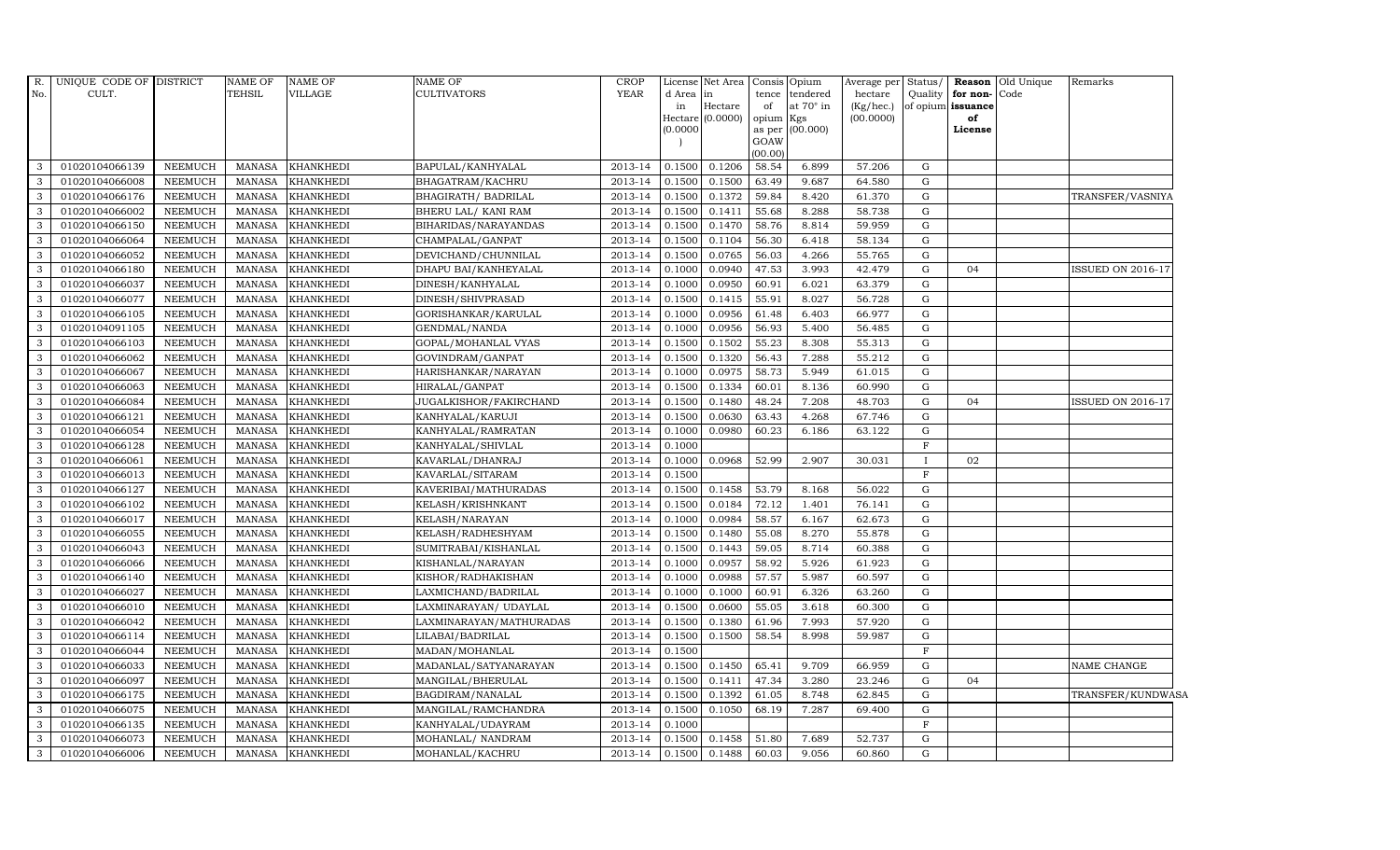| R.  | UNIQUE CODE OF DISTRICT |                | <b>NAME OF</b> | <b>NAME OF</b>   | <b>NAME OF</b>               | <b>CROP</b> |          | License Net Area   |           | Consis Opium    | Average per | Status/      | Reason            | Old Unique | Remarks                  |
|-----|-------------------------|----------------|----------------|------------------|------------------------------|-------------|----------|--------------------|-----------|-----------------|-------------|--------------|-------------------|------------|--------------------------|
| No. | CULT.                   |                | <b>TEHSIL</b>  | VILLAGE          | <b>CULTIVATORS</b>           | <b>YEAR</b> | d Area   | in                 | tence     | tendered        | hectare     | Quality      | for non-          | Code       |                          |
|     |                         |                |                |                  |                              |             | in       | Hectare            | of        | at 70° in       | (Kg/hec.)   |              | of opium issuance |            |                          |
|     |                         |                |                |                  |                              |             | (0.0000) | $Hectare (0.0000)$ | opium Kgs | as per (00.000) | (00.0000)   |              | of<br>License     |            |                          |
|     |                         |                |                |                  |                              |             |          |                    | GOAW      |                 |             |              |                   |            |                          |
|     |                         |                |                |                  |                              |             |          |                    | (00.00)   |                 |             |              |                   |            |                          |
| 3   | 01020104066100          | <b>NEEMUCH</b> | MANASA         | <b>KHANKHEDI</b> | MOHANLAL/RAMCHANDRA          | 2013-14     | 0.1500   | 0.1500             | 56.65     | 8.611           | 57.407      | G            |                   |            |                          |
| 3   | 01020104066153          | <b>NEEMUCH</b> | <b>MANASA</b>  | <b>KHANKHEDI</b> | NANDKISHOR/KISHANLAL         | 2013-14     | 0.1500   | 0.1449             | 66.64     | 10.101          | 69.710      | ${\rm G}$    |                   |            |                          |
| 3   | 01020104066001          | <b>NEEMUCH</b> | <b>MANASA</b>  | <b>KHANKHEDI</b> | NARAYAN/KANIRAM              | 2013-14     | 0.1500   | 0.1500             | 59.00     | 9.280           | 61.867      | G            |                   |            |                          |
| 3   | 01020104066141          | <b>NEEMUCH</b> | <b>MANASA</b>  | <b>KHANKHEDI</b> | PARVATIBAI/NATHULAL          | 2013-14     | 0.1000   | 0.0980             | 56.28     | 6.062           | 61.857      | $\mathbf G$  |                   |            |                          |
| 3   | 01020104066076          | <b>NEEMUCH</b> | <b>MANASA</b>  | <b>KHANKHEDI</b> | PRABHU LAL/FAKIR CHAND       | 2013-14     | 0.1000   | 0.1000             | 52.75     | 5.350           | 53.500      | ${\rm G}$    |                   |            |                          |
| 3   | 01020104066038          | <b>NEEMUCH</b> | <b>MANASA</b>  | <b>KHANKHEDI</b> | PRAHLAD/KAVARLAL             | 2013-14     | 0.1500   | 0.1475             | 57.03     | 8.522           | 57.776      | $\mathbf G$  |                   |            |                          |
| 3   | 01020104066041          | <b>NEEMUCH</b> | <b>MANASA</b>  | KHANKHEDI        | PRAHLADDAS/MATHURADAS        | 2013-14     | 0.1500   | 0.1309             | 54.37     | 7.891           | 60.283      | ${\rm G}$    |                   |            |                          |
| 3   | 01020104066107          | <b>NEEMUCH</b> | <b>MANASA</b>  | <b>KHANKHEDI</b> | SURESHDAS/VISHNUDAS POTRA KA | 2013-14     | 0.1000   | 0.0995             | 53.02     | 5.552           | 55.799      | $\mathbf G$  |                   |            | NAMECHANGE               |
| 3   | 01020104066029          | <b>NEEMUCH</b> | <b>MANASA</b>  | <b>KHANKHEDI</b> | RADHESHYAM/MOTILAL           | 2013-14     | 0.1500   | 0.1404             | 58.40     | 8.351           | 59.480      | G            |                   |            |                          |
| 3   | 01020104066143          | <b>NEEMUCH</b> | <b>MANASA</b>  | <b>KHANKHEDI</b> | RADHESHYAM/PRABHULAL         | 2013-14     | 0.1500   | 0.1500             | 59.68     | 8.961           | 59.740      | ${\rm G}$    |                   |            |                          |
| 3   | 01020104066079          | <b>NEEMUCH</b> | <b>MANASA</b>  | <b>KHANKHEDI</b> | RAJESH/JUGALKISHOR           | 2013-14     | 0.1500   | 0.1476             | 50.23     | 7.542           | 51.098      | ${\rm G}$    |                   |            |                          |
| 3   | 01020104066080          | <b>NEEMUCH</b> | <b>MANASA</b>  | <b>KHANKHEDI</b> | RAKESH/JUGALKISHOR           | 2013-14     | 0.1500   | 0.1372             | 54.70     | 7.783           | 56.727      | $\mathbf G$  |                   |            |                          |
| 3   | 01020104066011          | <b>NEEMUCH</b> | <b>MANASA</b>  | <b>KHANKHEDI</b> | RAMCHANDR/DHANNA JI          | 2013-14     | 0.1000   | 0.0990             | 51.44     | 5.048           | 50.990      | $\mathbf G$  | 04                |            | <b>ISSUED ON 2016-17</b> |
| 3   | 01020104066048          | <b>NEEMUCH</b> | <b>MANASA</b>  | <b>KHANKHEDI</b> | RAMCHANDR/HIRALAL            | 2013-14     | 0.1000   | 0.1000             | 58.39     | 5.956           | 59.560      | $\mathbf G$  |                   |            |                          |
| 3   | 01020104066058          | <b>NEEMUCH</b> | <b>MANASA</b>  | <b>KHANKHEDI</b> | RAMESH/DEVILAL               | 2013-14     | 0.1000   | 0.0924             | 59.10     | 5.488           | 59.394      | ${\rm G}$    |                   |            |                          |
| 3   | 01020104066081          | <b>NEEMUCH</b> | <b>MANASA</b>  | <b>KHANKHEDI</b> | SANTOSH/BAPULAL              | 2013-14     | 0.1500   | 0.1458             | 51.67     | 8.053           | 55.233      | ${\rm G}$    |                   |            |                          |
| 3   | 01020104066034          | <b>NEEMUCH</b> | <b>MANASA</b>  | <b>KHANKHEDI</b> | SATYANARAYN/SITARAM          | 2013-14     | 0.1500   | 0.1482             | 63.68     | 9.889           | 66.727      | G            |                   |            |                          |
| 3   | 01020104066071          | <b>NEEMUCH</b> | <b>MANASA</b>  | <b>KHANKHEDI</b> | SHAMBHULAL/MOHANLAL          | 2013-14     | 0.1500   | 0.1425             | 60.00     | 8.537           | 59.909      | $\mathbf G$  |                   |            | NAME CHANGE              |
| 3   | 01020104066178          | <b>NEEMUCH</b> | <b>MANASA</b>  | <b>KHANKHEDI</b> | SHANTIBAI/SUNDERLAL          | 2013-14     | 0.1000   | 0.0980             | 59.16     | 6.026           | 61.490      | $\mathbf G$  |                   |            |                          |
| 3   | 01020104066032          | <b>NEEMUCH</b> | <b>MANASA</b>  | <b>KHANKHEDI</b> | SHANTILAL/KASHIRAM           | 2013-14     | 0.1500   | 0.1418             | 60.34     | 8.913           | 62.856      | ${\rm G}$    |                   |            |                          |
| 3   | 01020104066083          | <b>NEEMUCH</b> | <b>MANASA</b>  | <b>KHANKHEDI</b> | SHIVPRASAD/FAKIRCHANDRA      | 2013-14     | 0.1500   |                    |           |                 |             | $\mathbf F$  |                   |            |                          |
| 3   | 01020104066047          | <b>NEEMUCH</b> | <b>MANASA</b>  | KHANKHEDI        | SURESH/HIRALAL               | 2013-14     | 0.1000   | 0.1000             | 55.01     | 5.595           | 55.950      | ${\rm G}$    |                   |            |                          |
| 3   | 01020104066078          | <b>NEEMUCH</b> | <b>MANASA</b>  | <b>KHANKHEDI</b> | SURESH/SHIVPRASAD            | 2013-14     | 0.1500   |                    |           |                 |             | $\mathbf F$  |                   |            |                          |
| 3   | 01020104066126          | <b>NEEMUCH</b> | <b>MANASA</b>  | <b>KHANKHEDI</b> | TULSIRAM/RADHU               | 2013-14     | 0.1500   | 0.1480             | 58.44     | 8.983           | 60.696      | $\mathbf G$  |                   |            |                          |
| 3   | 01020104091072          | <b>NEEMUCH</b> | <b>MANASA</b>  | <b>KHAJURI</b>   | AMBALAL/CHUNNILAL            | 2013-14     | 0.1500   | 0.1452             | 59.54     | 8.735           | 60.158      | $\mathbf G$  |                   |            |                          |
| 3   | 01020104091012          | <b>NEEMUCH</b> | <b>MANASA</b>  | <b>KHAJURI</b>   | <b>BADAM BAI/ BABRU</b>      | 2013-14     | 0.1500   | 0.1475             | 42.36     | 6.330           | 42.915      | ${\rm G}$    | 04                |            |                          |
| 3   | 01020104091030          | <b>NEEMUCH</b> | <b>MANASA</b>  | <b>KHAJURI</b>   | <b>BAGDIRAM/ BABRU</b>       | 2013-14     | 0.1000   | 0.0977             | 49.72     | 5.228           | 53.511      | ${\rm G}$    |                   |            |                          |
| 3   | 01020104091122          | <b>NEEMUCH</b> | <b>MANASA</b>  | <b>KHAJURI</b>   | BANSHILAL/ BHAWARLAL         | 2013-14     | 0.1500   | 0.1394             | 54.26     | 7.651           | 54.885      | $\mathbf G$  |                   |            |                          |
| 3   | 01020104091033          | <b>NEEMUCH</b> | <b>MANASA</b>  | <b>KHAJURI</b>   | BANSHILAL/BHUVANILAL         | 2013-14     | 0.1500   | 0.1463             | 58.85     | 8.920           | 60.971      | $\mathbf G$  |                   |            |                          |
| 3   | 01020104091103          | <b>NEEMUCH</b> | <b>MANASA</b>  | <b>KHAJURI</b>   | BANSHILAL/RAMPRATAP          | 2013-14     | 0.1000   | 0.0968             | 60.68     | 6.094           | 62.955      | $\mathbf G$  |                   |            |                          |
| 3   | 01020104091054          | <b>NEEMUCH</b> | <b>MANASA</b>  | <b>KHAJURI</b>   | BAPU SINGH/ DHUL SINGH       | 2013-14     | 0.1500   | 0.1425             | 49.72     | 7.025           | 49.298      | $\mathbf{I}$ | 02                |            |                          |
| 3   | 01020104091066          | <b>NEEMUCH</b> | <b>MANASA</b>  | <b>KHAJURI</b>   | BAPULAL/ BHUVANILAL          | 2013-14     | 0.1500   | 0.1500             | 56.12     | 8.634           | 57.560      | ${\rm G}$    |                   |            |                          |
| 3   | 01020104091040          | <b>NEEMUCH</b> | <b>MANASA</b>  | <b>KHAJURI</b>   | BHAWARLAL/TULSHIRAM          | 2013-14     | 0.1500   | 0.1463             | 60.94     | 8.984           | 61.408      | ${\rm G}$    |                   |            |                          |
| 3   | 01020104091083          | <b>NEEMUCH</b> | <b>MANASA</b>  | <b>KHAJURI</b>   | CHENRAM/KALURAM              | 2013-14     | 0.1500   | 0.1500             | 49.68     | 7.509           | 50.060      | $\mathbf G$  | 04                |            | <b>ISSUED ON 2016-17</b> |
| 3   | 01020104091101          | <b>NEEMUCH</b> | <b>MANASA</b>  | <b>KHAJURI</b>   | DURGASHANKAR/HARLAL          | 2013-14     | 0.1500   | 0.1388             | 52.95     | 7.413           | 53.408      | $\mathbf G$  |                   |            |                          |
| 3   | 01020104091022          | <b>NEEMUCH</b> | <b>MANASA</b>  | KHAJURI          | DEVILAL/RAMPRATAP            | 2013-14     | 0.1500   | 0.1408             | 59.61     | 8.533           | 60.604      | ${\rm G}$    |                   |            |                          |
| 3   | 01020104091093          | <b>NEEMUCH</b> | <b>MANASA</b>  | <b>KHAJURI</b>   | DHARMENDRA/MANGILAL          | 2013-14     | 0.1500   | 0.1494             | 63.20     | 9.679           | 64.786      | ${\rm G}$    |                   |            |                          |
| 3   | 01020104091003          | <b>NEEMUCH</b> | <b>MANASA</b>  | <b>KHAJURI</b>   | MANGILAL/FAKIRCHAND          | 2013-14     | 0.1500   | 0.1386             | 66.22     | 9.876           | 71.255      | ${\rm G}$    |                   |            |                          |
| 3   | 01020104091011          | <b>NEEMUCH</b> | <b>MANASA</b>  | <b>KHAJURI</b>   | GANGARAM/DHANNAJI            | 2013-14     | 0.1500   | 0.1446             | 50.28     | 6.745           | 46.646      | G            | 04                |            | <b>ISSUED ON 2016-17</b> |
| 3   | 01020104091079          | <b>NEEMUCH</b> | <b>MANASA</b>  | <b>KHAJURI</b>   | GHISALAL/UDA                 | 2013-14     | 0.1500   | 0.1159             | 48.76     | 5.754           | 49.646      | $\mathbf G$  | 04                |            | <b>ISSUED ON 2016-17</b> |
| 3   | 01020104091045          | <b>NEEMUCH</b> | MANASA         | <b>KHAJURI</b>   | HARISHCHAND/BANSHILAL        | 2013-14     | 0.1500   | 0.1495             | 58.61     | 9.478           | 63.398      | G            |                   |            |                          |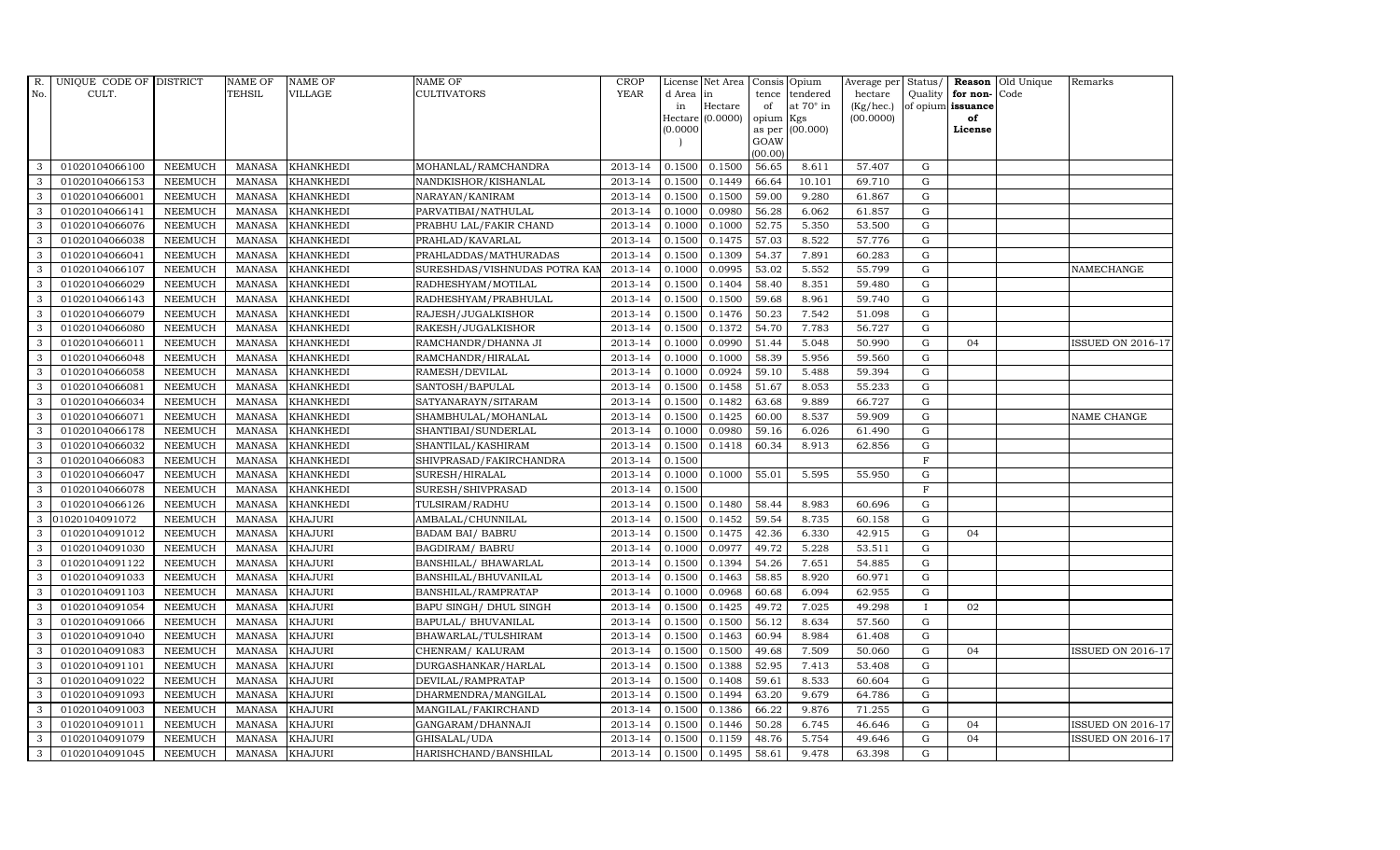| R.           | UNIQUE CODE OF DISTRICT |                | <b>NAME OF</b> | <b>NAME OF</b>     | <b>NAME OF</b>                 | CROP    |           | License Net Area   Consis   Opium |           |                  | Average per | Status/      | Reason            | Old Unique | Remarks                  |
|--------------|-------------------------|----------------|----------------|--------------------|--------------------------------|---------|-----------|-----------------------------------|-----------|------------------|-------------|--------------|-------------------|------------|--------------------------|
| No.          | CULT.                   |                | <b>TEHSIL</b>  | <b>VILLAGE</b>     | <b>CULTIVATORS</b>             | YEAR    | d Area in |                                   | tence     | tendered         | hectare     | Quality      | for non-          | Code       |                          |
|              |                         |                |                |                    |                                |         | in        | Hectare                           | of        | at $70^\circ$ in | (Kg/hec.)   |              | of opium issuance |            |                          |
|              |                         |                |                |                    |                                |         |           | Hectare (0.0000)                  | opium Kgs |                  | (00.0000)   |              | of                |            |                          |
|              |                         |                |                |                    |                                |         | (0.0000)  |                                   | GOAW      | as per (00.000)  |             |              | License           |            |                          |
|              |                         |                |                |                    |                                |         |           |                                   | (00.00)   |                  |             |              |                   |            |                          |
| 3            | 01020104091058          | <b>NEEMUCH</b> | MANASA         | <b>KHAJURI</b>     | HARLAL/ KACHRU                 | 2013-14 | 0.1000    | 0.0925                            | 52.64     | 4.956            | 53.578      | $\mathbf G$  |                   |            |                          |
| 3            | 01020104091043          | <b>NEEMUCH</b> | MANASA         | <b>KHAJURI</b>     | JAMUNALAL/ NANDLAL             | 2013-14 | 0.1000    | 0.1023                            | 58.06     | 6.071            | 59.345      | $\mathbf G$  |                   |            |                          |
| 3            | 01020104091004          | <b>NEEMUCH</b> | <b>MANASA</b>  | <b>KHAJURI</b>     | KACHRULAL/SHANKARLAL           | 2013-14 | 0.1500    | 0.1484                            | 59.83     | 9.069            | 61.112      | G            |                   |            |                          |
| 3            | 01020104091064          | <b>NEEMUCH</b> | <b>MANASA</b>  | <b>KHAJURI</b>     | KAILASHCHAND/MOHANLAL          | 2013-14 | 0.1500    | 0.1343                            | 52.29     | 7.724            | 57.513      | $\mathbf G$  |                   |            |                          |
| 3            | 01020104091053          | <b>NEEMUCH</b> | <b>MANASA</b>  | <b>KHAJURI</b>     | GOVINDKUNWAR/KALUSINGH         | 2013-14 | 0.1000    | 0.0927                            | 53.11     | 5.599            | 60.399      | ${\rm G}$    |                   |            |                          |
| $\mathbf{3}$ | 01020104091009          | <b>NEEMUCH</b> | MANASA         | <b>KHAJURI</b>     | KANHYALAL/NIRBHAYRAM           | 2013-14 | 0.1500    | 0.1425                            | 63.40     | 9.347            | 65.593      | $\mathbf G$  |                   |            |                          |
| 3            | 01020104091019          | <b>NEEMUCH</b> | <b>MANASA</b>  | <b>KHAJURI</b>     | KHIMA/NANURAM                  | 2013-14 | 0.1000    | 0.0975                            | 55.66     | 5.749            | 58.964      | $\mathbf G$  |                   |            |                          |
| 3            | 01020104091077          | <b>NEEMUCH</b> | <b>MANASA</b>  | <b>KHAJURI</b>     | LABHCHANDR/ HARLAL             | 2013-14 | 0.1500    | 0.1498                            | 62.38     | 9.553            | 63.772      | $\mathbf G$  |                   |            |                          |
| 3            | 01020104091052          | <b>NEEMUCH</b> | <b>MANASA</b>  | <b>KHAJURI</b>     | MANOHAR/HARISHCHANDRA          | 2013-14 | 0.1500    | 0.1495                            | 61.13     | 9.414            | 62.970      | $\mathbf G$  |                   |            |                          |
| 3            | 01020104091082          | <b>NEEMUCH</b> | <b>MANASA</b>  | <b>KHAJURI</b>     | RAKESH/MANGILAL                | 2013-14 | 0.1000    | 0.0994                            | 63.69     | 6.869            | 69.105      | ${\rm G}$    |                   |            |                          |
| $\mathbf{3}$ | 01020104091055          | <b>NEEMUCH</b> | <b>MANASA</b>  | <b>KHAJURI</b>     | MATHURALAL/MANGILAL            | 2013-14 | 0.1500    | 0.1470                            | 57.29     | 8.806            | 59.905      | ${\rm G}$    |                   |            |                          |
| 3            | 01020104091098          | <b>NEEMUCH</b> | <b>MANASA</b>  | <b>KHAJURI</b>     | MODIRAM/GULAB                  | 2013-14 | 0.1000    | 0.0960                            | 44.60     | 4.371            | 45.531      | $\mathbf{I}$ | 02                |            |                          |
| 3            | 01020104091016          | <b>NEEMUCH</b> | <b>MANASA</b>  | <b>KHAJURI</b>     | MULCHAND/BANSHILAL             | 2013-14 | 0.1000    | 0.0950                            | 61.54     | 6.444            | 67.832      | $\mathbf G$  |                   |            |                          |
| 3            | 01020104091070          | <b>NEEMUCH</b> | <b>MANASA</b>  | <b>KHAJURI</b>     | MULCHAND/RATANLAL              | 2013-14 | 0.1500    | 0.1407                            | 60.23     | 8.708            | 61.891      | G            |                   |            |                          |
| 3            | 01020104091071          | <b>NEEMUCH</b> | <b>MANASA</b>  | <b>KHAJURI</b>     | MULCHAND/TULSIRAM              | 2013-14 | 0.1500    | 0.1404                            | 51.70     | 7.474            | 53.234      | G            |                   |            |                          |
| 3            | 01020104091023          | <b>NEEMUCH</b> | <b>MANASA</b>  | <b>KHAJURI</b>     | NAJRI BAI/ BHAGWAN             | 2013-14 | 0.1000    | 0.0945                            | 51.19     | 4.834            | 51.153      | ${\rm G}$    |                   |            |                          |
| 3            | 01020104091015          | <b>NEEMUCH</b> | MANASA         | <b>KHAJURI</b>     | NANDLAL/ BHERULAL              | 2013-14 | 0.1500    | 0.1480                            | 49.42     | 7.448            | 50.324      | G            | 04                |            | <b>ISSUED ON 2016-17</b> |
| 3            | 01020104091051          | <b>NEEMUCH</b> | MANASA         | <b>KHAJURI</b>     | NANDLAL/ MANGILAL              | 2013-14 | 0.1500    | 0.1519                            | 52.77     | 8.202            | 53.996      | G            |                   |            |                          |
| 3            | 01020104091027          | <b>NEEMUCH</b> | <b>MANASA</b>  | <b>KHAJURI</b>     | NANDLAL/CHOTELAL               | 2013-14 | 0.1500    | 0.1411                            | 61.06     | 9.360            | 66.336      | $\mathbf G$  |                   |            |                          |
| 3            | 01020104091010          | <b>NEEMUCH</b> | <b>MANASA</b>  | <b>KHAJURI</b>     | ONKARLAL/NIRBHAYRAM            | 2013-14 | 0.1500    | 0.1480                            | 61.70     | 9.634            | 65.095      | $\mathbf G$  |                   |            |                          |
| $\mathbf{3}$ | 01020104091061          | <b>NEEMUCH</b> | <b>MANASA</b>  | <b>KHAJURI</b>     | PRABHULAL/BHAWAR               | 2013-14 | 0.1500    | 0.1382                            | 49.78     | 6.927            | 50.123      | ${\rm G}$    | 04                |            | <b>ISSUED ON 2016-17</b> |
| 3            | 01020104091057          | <b>NEEMUCH</b> | <b>MANASA</b>  | <b>KHAJURI</b>     | PRABHULAL/KACHRU               | 2013-14 | 0.1500    | 0.1395                            | 57.83     | 8.113            | 58.158      | $\mathbf G$  |                   |            |                          |
| $\mathbf{3}$ | 01020104091050          | <b>NEEMUCH</b> | MANASA         | <b>KHAJURI</b>     | PRABHULAL/RATANLAL             | 2013-14 | 0.1500    | 0.1485                            | 50.34     | 7.235            | 48.721      | G            | 04                |            | <b>ISSUED ON 2016-17</b> |
| 3            | 01020104091074          | <b>NEEMUCH</b> | <b>MANASA</b>  | <b>KHAJURI</b>     | PRAKASHCHANDR/ KACHRU          | 2013-14 | 0.1500    | 0.1407                            | 56.96     | 8.259            | 58.699      | $\mathbf G$  |                   |            |                          |
| 3            | 01020104091047          | <b>NEEMUCH</b> | <b>MANASA</b>  | <b>KHAJURI</b>     | RATAN/PRATAP                   | 2013-14 | 0.1500    | 0.1476                            | 61.79     | 9.639            | 65.305      | ${\rm G}$    |                   |            |                          |
| 3            | 01020104091110          | <b>NEEMUCH</b> | <b>MANASA</b>  | <b>KHAJURI</b>     | PUSHKAR / LAXMINARAYAN         | 2013-14 | 0.1500    | 0.1460                            | 55.90     | 8.553            | 58.582      | G            |                   |            |                          |
| 3            | 01020104091105          | <b>NEEMUCH</b> | <b>MANASA</b>  | <b>KHAJURI</b>     | RAGHUVIR/ BASANTILAL           | 2013-14 | 0.1500    | 0.1472                            | 59.67     | 3.844            | 26.114      | ${\rm G}$    | 04                |            | <b>ISSUED ON 2016-17</b> |
| 3            | 01020104091085          | <b>NEEMUCH</b> | MANASA         | <b>KHAJURI</b>     | RAJARAM/ BABRU                 | 2013-14 | 0.1500    | 0.1387                            | 40.39     | 5.614            | 40.476      | $\mathbf G$  | 04                |            |                          |
| 3            | 01020104091029          | <b>NEEMUCH</b> | <b>MANASA</b>  | <b>KHAJURI</b>     | RAM CHAND/ RATAN LAL           | 2013-14 | 0.1500    | 0.1392                            | 62.20     | 8.957            | 64.346      | $\mathbf G$  |                   |            |                          |
| 3            | 01020104091041          | <b>NEEMUCH</b> | <b>MANASA</b>  | <b>KHAJURI</b>     | RAMKISHAN/MAANGILAL            | 2013-14 | 0.1500    | 0.1450                            | 65.61     | 9.176            | 63.283      | $\mathbf G$  |                   |            |                          |
| 3            | 01020104091099          | <b>NEEMUCH</b> | <b>MANASA</b>  | <b>KHAJURI</b>     | RAMNARAYAN/ BHAWARLAL          | 2013-14 | 0.1500    | 0.1485                            | 60.36     | 9.399            | 63.293      | G            |                   |            |                          |
| 3            | 01020104091095          | <b>NEEMUCH</b> | <b>MANASA</b>  | <b>KHAJURI</b>     | RAMPRASAD/GHISHALAL D.P. BHUV. | 2013-14 | 0.1500    | 0.1458                            | 56.96     | 8.634            | 59.218      | ${\rm G}$    |                   |            |                          |
| 3            | 01020104091060          | <b>NEEMUCH</b> | MANASA         | <b>KHAJURI</b>     | RAMPRASAD/NANDLAL              | 2013-14 | 0.1500    | 0.1420                            | 51.04     | 7.743            | 54.528      | $\mathbf G$  |                   |            |                          |
| 3            | 01020104091076          | <b>NEEMUCH</b> | <b>MANASA</b>  | <b>KHAJURI</b>     | NANDUBAI/SALAGRAM              | 2013-14 | 0.1500    | 0.1422                            | 42.89     | 6.280            | 44.163      | $\mathbf G$  | 04                |            |                          |
| 3            | 01020104091001          | <b>NEEMUCH</b> | <b>MANASA</b>  | <b>KHAJURI</b>     | SHIVNARAYAN/BHAVARLAL          | 2013-14 | 0.1500    | 0.1408                            | 53.03     | 7.500            | 53.267      | $\mathbf G$  |                   |            |                          |
| 3            | 01020104091124          | <b>NEEMUCH</b> | <b>MANASA</b>  | <b>KHAJURI</b>     | SUNDER BAI/ KHEMRAJ            | 2013-14 | 0.1000    | 0.0990                            | 41.54     | 3.361            | 33.949      | $\mathbf I$  | 02                |            |                          |
| 3            | 01020104091036          | <b>NEEMUCH</b> | <b>MANASA</b>  | <b>KHAJURI</b>     | SURESHCHANDR/ KANHEYALAL       | 2013-14 | 0.1500    | 0.1464                            | 61.23     | 8.835            | 60.348      | $\mathbf G$  |                   |            |                          |
| 3            | 01020104091017          | <b>NEEMUCH</b> | <b>MANASA</b>  | <b>KHAJURI</b>     | GANGABAI/UDDA                  | 2013-14 | 0.1500    | 0.1440                            | 44.48     | 6.653            | 46.201      | $\mathbf G$  | 04                |            | <b>ISSUED ON 2016-17</b> |
| $\mathbf{1}$ | 01020104026124          | <b>NEEMUCH</b> | <b>MANASA</b>  | KANJARDA-II        | MODIRAM/MYACHAND               | 2013-14 | 0.1500    |                                   |           |                  |             | $\mathbf F$  |                   |            |                          |
|              | 01020104026127          | <b>NEEMUCH</b> | <b>MANASA</b>  | KANJARDA-II        | AMARCHAND/MOHANLAL             | 2013-14 | 0.1500    | 0.1487                            | 61.38     | 9.803            | 65.925      | $\mathbf G$  |                   |            |                          |
| $\mathbf{1}$ | 01020104026123          | <b>NEEMUCH</b> |                | MANASA KANJARDA-II | AMARTIBAI/MANGILAL             | 2013-14 | 0.1500    | 0.0738                            | 60.93     | 4.822            | 65.339      | G            |                   |            |                          |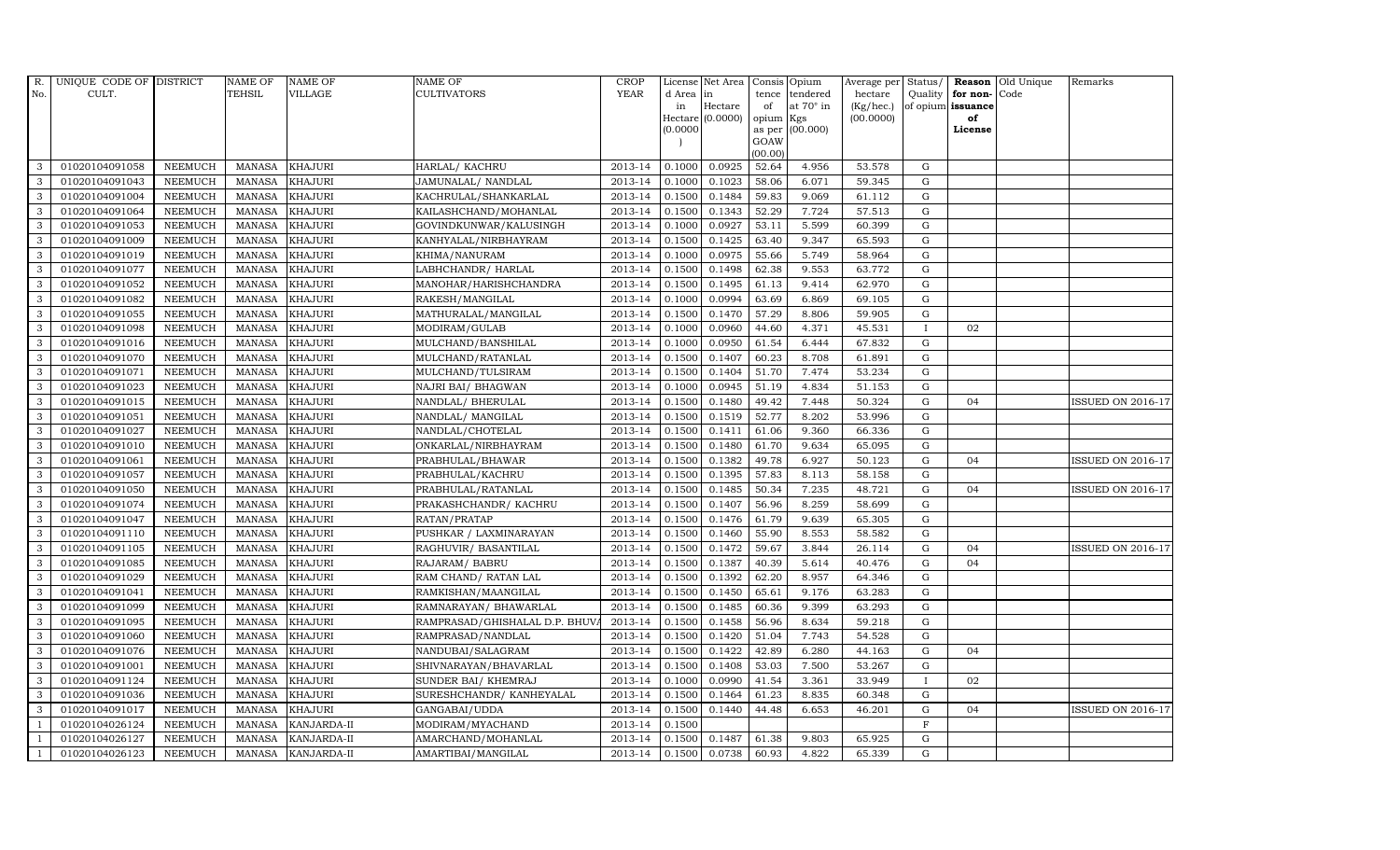| <b>YEAR</b><br>TEHSIL<br><b>VILLAGE</b><br><b>CULTIVATORS</b><br>No.<br>CULT.<br>d Area in<br>tendered<br>hectare<br>Quality $ $ for non-<br>Code<br>tence<br>at $70^\circ$ in<br>Hectare<br>(Kg/hec.)<br>of opium issuance<br>in<br>of<br>Hectare $(0.0000)$<br>opium Kgs<br>(00.0000)<br>of<br>as per (00.000)<br>(0.0000)<br>License<br>GOAW<br>(00.00)<br>0.1481<br>65.793<br>01020104026120<br>2013-14<br>0.1500<br>61.01<br>9.744<br>G<br><b>NEEMUCH</b><br>MANASA<br><b>KANJARDA-II</b><br>BANSHILAL/GOPI<br>01020104026317<br>2013-14<br>0.1485<br>57.30<br>9.037<br>G<br><b>NEEMUCH</b><br>MANASA<br><b>KANJARDA-II</b><br>BANSHILAL/LALURAM<br>0.1500<br>60.855<br>-1<br>BHAGIRATH/KHEMRAJ<br>2013-14<br>0.0780<br>54.99<br>01020104026141<br><b>NEEMUCH</b><br><b>MANASA</b><br>KANJARDA-II<br>0.1500<br>4.297<br>55.090<br>G<br>0.1445<br>01020104026517<br><b>NEEMUCH</b><br>MANASA<br>KANJARDA-II<br>BHANWARLAL/NANDA<br>2013-14<br>0.1500<br>56.26<br>8.149<br>56.394<br>G<br>01020104026212<br><b>NEEMUCH</b><br><b>MANASA</b><br>KANJARDA-II<br>CHATRIBAI/GHISALAL<br>2013-14<br>0.1500<br>0.1435<br>10.226<br>71.261<br>G<br>$\overline{1}$<br><b>NEEMUCH</b><br>2013-14<br>0.1500<br>66.71<br>F<br>01020104026288<br>MANASA<br>KANJARDA-II<br>DEVIKISHAN/POKHARLAL<br>$\overline{1}$<br>2013-14<br>0.1010<br>${\bf G}$<br>01020104026119<br><b>NEEMUCH</b><br>MANASA<br>KANJARDA-II<br>GANGARAM/HEERA<br>0.1500<br>7.317<br>72.446<br>$\overline{1}$<br>01020104026245<br><b>NEEMUCH</b><br>2013-14<br>0.1525<br>66.26<br>10.007<br>${\rm G}$<br>$\overline{1}$<br><b>MANASA</b><br>KANJARDA-II<br>GHISALAL/KALU<br>0.1500<br>65.620<br><b>NEEMUCH</b><br>MANASA<br>2013-14<br>0.1488<br>G<br>01020104026168<br>KANJARDA-II<br>GHISALAL/NARAYAN<br>0.1500<br>59.87<br>8.684<br>58.360<br>${\rm G}$<br>01020104026153<br><b>MANASA</b><br>KANJARDA-II<br>GORILAL/ JADAVCHAND<br>2013-14<br>0.1500<br>0.1451<br>55.41<br>8.180<br>56.375<br><b>NEEMUCH</b><br><b>NEEMUCH</b><br>2013-14<br>0.1500<br>0.1512<br>51.82<br>8.961<br>59.266<br>G<br>01020104026126<br><b>MANASA</b><br>KANJARDA-II<br>HARKU BAI/ BHANWAR LAL<br>$\overline{1}$<br>01020104026183<br>2013-14<br>0.1488<br>57.92<br>9.502<br>63.858<br>G<br><b>NEEMUCH</b><br>MANASA<br>KANJARDA-II<br>JAGANNATH/CHAGAN<br>0.1500<br>$\overline{1}$<br>01020104026129<br><b>NEEMUCH</b><br>KANJARDA-II<br>JANIBAI/NANDLAL<br>2013-14<br>0.1500<br>0.1485<br>57.69<br>9.130<br>G<br>$\overline{1}$<br>MANASA<br>61.481<br>01020104026142<br><b>NEEMUCH</b><br>MANASA<br>KANJARDA-II<br>KAILASHCHANDR/DOLATRAM<br>2013-14<br>0.1500<br>0.1496<br>59.01<br>8.381<br>56.023<br>G<br>01020104026310<br><b>NEEMUCH</b><br>MANASA<br>KANJARDA-II<br>2013-14<br>0.1500<br>0.0996<br>53.48<br>5.976<br>60.000<br>G<br>KANHAIYALAL/NARAYAN<br>$\overline{1}$<br>01020104026157<br><b>NEEMUCH</b><br>MANASA<br>2013-14<br>0.1000<br>0.1003<br>54.64<br>5.495<br>54.786<br>KANJARDA-II<br>SITARAM/KISHANLAL<br>02<br>-1<br>$\bf{I}$<br>01020104026195<br><b>NEEMUCH</b><br>MANASA<br>KANJARDA-II<br>2013-14<br>0.1500<br>0.1480<br>58.23<br>8.626<br>58.284<br>G<br>LALURAM/RAMA<br>01020104026210<br><b>NEEMUCH</b><br><b>KANJARDA-II</b><br>MANGILAL/GORILAL<br>2013-14<br>0.1500<br>0.1502<br>58.23<br>10.161<br>67.650<br>MANASA<br>G<br>$\overline{1}$<br>01020104026131<br><b>NEEMUCH</b><br>MANASA<br>KANJARDA-II<br>MANGILAL/JAGANNATH<br>2013-14<br>0.1500<br>0.0700<br>60.48<br>4.233<br>60.471<br>G<br>2013-14<br>0.1520<br>57.09<br>8.926<br>01020104026144<br><b>NEEMUCH</b><br><b>MANASA</b><br>KANJARDA-II<br>MANGILAL/KHEMAJI<br>0.1500 | Average per Status/<br><b>Reason</b> Old Unique<br>Remarks |
|------------------------------------------------------------------------------------------------------------------------------------------------------------------------------------------------------------------------------------------------------------------------------------------------------------------------------------------------------------------------------------------------------------------------------------------------------------------------------------------------------------------------------------------------------------------------------------------------------------------------------------------------------------------------------------------------------------------------------------------------------------------------------------------------------------------------------------------------------------------------------------------------------------------------------------------------------------------------------------------------------------------------------------------------------------------------------------------------------------------------------------------------------------------------------------------------------------------------------------------------------------------------------------------------------------------------------------------------------------------------------------------------------------------------------------------------------------------------------------------------------------------------------------------------------------------------------------------------------------------------------------------------------------------------------------------------------------------------------------------------------------------------------------------------------------------------------------------------------------------------------------------------------------------------------------------------------------------------------------------------------------------------------------------------------------------------------------------------------------------------------------------------------------------------------------------------------------------------------------------------------------------------------------------------------------------------------------------------------------------------------------------------------------------------------------------------------------------------------------------------------------------------------------------------------------------------------------------------------------------------------------------------------------------------------------------------------------------------------------------------------------------------------------------------------------------------------------------------------------------------------------------------------------------------------------------------------------------------------------------------------------------------------------------------------------------------------------------------------------------------------------------------------------------------------------------------------------------------------------------------------------------------------------------------------------------------------------------------------------------------------------------------------------------------------------------------------------------------------------------------------------------------------------------------------------------------------------------------------------------------|------------------------------------------------------------|
|                                                                                                                                                                                                                                                                                                                                                                                                                                                                                                                                                                                                                                                                                                                                                                                                                                                                                                                                                                                                                                                                                                                                                                                                                                                                                                                                                                                                                                                                                                                                                                                                                                                                                                                                                                                                                                                                                                                                                                                                                                                                                                                                                                                                                                                                                                                                                                                                                                                                                                                                                                                                                                                                                                                                                                                                                                                                                                                                                                                                                                                                                                                                                                                                                                                                                                                                                                                                                                                                                                                                                                                                                        |                                                            |
|                                                                                                                                                                                                                                                                                                                                                                                                                                                                                                                                                                                                                                                                                                                                                                                                                                                                                                                                                                                                                                                                                                                                                                                                                                                                                                                                                                                                                                                                                                                                                                                                                                                                                                                                                                                                                                                                                                                                                                                                                                                                                                                                                                                                                                                                                                                                                                                                                                                                                                                                                                                                                                                                                                                                                                                                                                                                                                                                                                                                                                                                                                                                                                                                                                                                                                                                                                                                                                                                                                                                                                                                                        |                                                            |
|                                                                                                                                                                                                                                                                                                                                                                                                                                                                                                                                                                                                                                                                                                                                                                                                                                                                                                                                                                                                                                                                                                                                                                                                                                                                                                                                                                                                                                                                                                                                                                                                                                                                                                                                                                                                                                                                                                                                                                                                                                                                                                                                                                                                                                                                                                                                                                                                                                                                                                                                                                                                                                                                                                                                                                                                                                                                                                                                                                                                                                                                                                                                                                                                                                                                                                                                                                                                                                                                                                                                                                                                                        |                                                            |
|                                                                                                                                                                                                                                                                                                                                                                                                                                                                                                                                                                                                                                                                                                                                                                                                                                                                                                                                                                                                                                                                                                                                                                                                                                                                                                                                                                                                                                                                                                                                                                                                                                                                                                                                                                                                                                                                                                                                                                                                                                                                                                                                                                                                                                                                                                                                                                                                                                                                                                                                                                                                                                                                                                                                                                                                                                                                                                                                                                                                                                                                                                                                                                                                                                                                                                                                                                                                                                                                                                                                                                                                                        |                                                            |
|                                                                                                                                                                                                                                                                                                                                                                                                                                                                                                                                                                                                                                                                                                                                                                                                                                                                                                                                                                                                                                                                                                                                                                                                                                                                                                                                                                                                                                                                                                                                                                                                                                                                                                                                                                                                                                                                                                                                                                                                                                                                                                                                                                                                                                                                                                                                                                                                                                                                                                                                                                                                                                                                                                                                                                                                                                                                                                                                                                                                                                                                                                                                                                                                                                                                                                                                                                                                                                                                                                                                                                                                                        |                                                            |
|                                                                                                                                                                                                                                                                                                                                                                                                                                                                                                                                                                                                                                                                                                                                                                                                                                                                                                                                                                                                                                                                                                                                                                                                                                                                                                                                                                                                                                                                                                                                                                                                                                                                                                                                                                                                                                                                                                                                                                                                                                                                                                                                                                                                                                                                                                                                                                                                                                                                                                                                                                                                                                                                                                                                                                                                                                                                                                                                                                                                                                                                                                                                                                                                                                                                                                                                                                                                                                                                                                                                                                                                                        |                                                            |
|                                                                                                                                                                                                                                                                                                                                                                                                                                                                                                                                                                                                                                                                                                                                                                                                                                                                                                                                                                                                                                                                                                                                                                                                                                                                                                                                                                                                                                                                                                                                                                                                                                                                                                                                                                                                                                                                                                                                                                                                                                                                                                                                                                                                                                                                                                                                                                                                                                                                                                                                                                                                                                                                                                                                                                                                                                                                                                                                                                                                                                                                                                                                                                                                                                                                                                                                                                                                                                                                                                                                                                                                                        |                                                            |
|                                                                                                                                                                                                                                                                                                                                                                                                                                                                                                                                                                                                                                                                                                                                                                                                                                                                                                                                                                                                                                                                                                                                                                                                                                                                                                                                                                                                                                                                                                                                                                                                                                                                                                                                                                                                                                                                                                                                                                                                                                                                                                                                                                                                                                                                                                                                                                                                                                                                                                                                                                                                                                                                                                                                                                                                                                                                                                                                                                                                                                                                                                                                                                                                                                                                                                                                                                                                                                                                                                                                                                                                                        |                                                            |
|                                                                                                                                                                                                                                                                                                                                                                                                                                                                                                                                                                                                                                                                                                                                                                                                                                                                                                                                                                                                                                                                                                                                                                                                                                                                                                                                                                                                                                                                                                                                                                                                                                                                                                                                                                                                                                                                                                                                                                                                                                                                                                                                                                                                                                                                                                                                                                                                                                                                                                                                                                                                                                                                                                                                                                                                                                                                                                                                                                                                                                                                                                                                                                                                                                                                                                                                                                                                                                                                                                                                                                                                                        |                                                            |
|                                                                                                                                                                                                                                                                                                                                                                                                                                                                                                                                                                                                                                                                                                                                                                                                                                                                                                                                                                                                                                                                                                                                                                                                                                                                                                                                                                                                                                                                                                                                                                                                                                                                                                                                                                                                                                                                                                                                                                                                                                                                                                                                                                                                                                                                                                                                                                                                                                                                                                                                                                                                                                                                                                                                                                                                                                                                                                                                                                                                                                                                                                                                                                                                                                                                                                                                                                                                                                                                                                                                                                                                                        |                                                            |
|                                                                                                                                                                                                                                                                                                                                                                                                                                                                                                                                                                                                                                                                                                                                                                                                                                                                                                                                                                                                                                                                                                                                                                                                                                                                                                                                                                                                                                                                                                                                                                                                                                                                                                                                                                                                                                                                                                                                                                                                                                                                                                                                                                                                                                                                                                                                                                                                                                                                                                                                                                                                                                                                                                                                                                                                                                                                                                                                                                                                                                                                                                                                                                                                                                                                                                                                                                                                                                                                                                                                                                                                                        |                                                            |
|                                                                                                                                                                                                                                                                                                                                                                                                                                                                                                                                                                                                                                                                                                                                                                                                                                                                                                                                                                                                                                                                                                                                                                                                                                                                                                                                                                                                                                                                                                                                                                                                                                                                                                                                                                                                                                                                                                                                                                                                                                                                                                                                                                                                                                                                                                                                                                                                                                                                                                                                                                                                                                                                                                                                                                                                                                                                                                                                                                                                                                                                                                                                                                                                                                                                                                                                                                                                                                                                                                                                                                                                                        |                                                            |
|                                                                                                                                                                                                                                                                                                                                                                                                                                                                                                                                                                                                                                                                                                                                                                                                                                                                                                                                                                                                                                                                                                                                                                                                                                                                                                                                                                                                                                                                                                                                                                                                                                                                                                                                                                                                                                                                                                                                                                                                                                                                                                                                                                                                                                                                                                                                                                                                                                                                                                                                                                                                                                                                                                                                                                                                                                                                                                                                                                                                                                                                                                                                                                                                                                                                                                                                                                                                                                                                                                                                                                                                                        |                                                            |
|                                                                                                                                                                                                                                                                                                                                                                                                                                                                                                                                                                                                                                                                                                                                                                                                                                                                                                                                                                                                                                                                                                                                                                                                                                                                                                                                                                                                                                                                                                                                                                                                                                                                                                                                                                                                                                                                                                                                                                                                                                                                                                                                                                                                                                                                                                                                                                                                                                                                                                                                                                                                                                                                                                                                                                                                                                                                                                                                                                                                                                                                                                                                                                                                                                                                                                                                                                                                                                                                                                                                                                                                                        |                                                            |
|                                                                                                                                                                                                                                                                                                                                                                                                                                                                                                                                                                                                                                                                                                                                                                                                                                                                                                                                                                                                                                                                                                                                                                                                                                                                                                                                                                                                                                                                                                                                                                                                                                                                                                                                                                                                                                                                                                                                                                                                                                                                                                                                                                                                                                                                                                                                                                                                                                                                                                                                                                                                                                                                                                                                                                                                                                                                                                                                                                                                                                                                                                                                                                                                                                                                                                                                                                                                                                                                                                                                                                                                                        |                                                            |
|                                                                                                                                                                                                                                                                                                                                                                                                                                                                                                                                                                                                                                                                                                                                                                                                                                                                                                                                                                                                                                                                                                                                                                                                                                                                                                                                                                                                                                                                                                                                                                                                                                                                                                                                                                                                                                                                                                                                                                                                                                                                                                                                                                                                                                                                                                                                                                                                                                                                                                                                                                                                                                                                                                                                                                                                                                                                                                                                                                                                                                                                                                                                                                                                                                                                                                                                                                                                                                                                                                                                                                                                                        |                                                            |
|                                                                                                                                                                                                                                                                                                                                                                                                                                                                                                                                                                                                                                                                                                                                                                                                                                                                                                                                                                                                                                                                                                                                                                                                                                                                                                                                                                                                                                                                                                                                                                                                                                                                                                                                                                                                                                                                                                                                                                                                                                                                                                                                                                                                                                                                                                                                                                                                                                                                                                                                                                                                                                                                                                                                                                                                                                                                                                                                                                                                                                                                                                                                                                                                                                                                                                                                                                                                                                                                                                                                                                                                                        |                                                            |
|                                                                                                                                                                                                                                                                                                                                                                                                                                                                                                                                                                                                                                                                                                                                                                                                                                                                                                                                                                                                                                                                                                                                                                                                                                                                                                                                                                                                                                                                                                                                                                                                                                                                                                                                                                                                                                                                                                                                                                                                                                                                                                                                                                                                                                                                                                                                                                                                                                                                                                                                                                                                                                                                                                                                                                                                                                                                                                                                                                                                                                                                                                                                                                                                                                                                                                                                                                                                                                                                                                                                                                                                                        |                                                            |
|                                                                                                                                                                                                                                                                                                                                                                                                                                                                                                                                                                                                                                                                                                                                                                                                                                                                                                                                                                                                                                                                                                                                                                                                                                                                                                                                                                                                                                                                                                                                                                                                                                                                                                                                                                                                                                                                                                                                                                                                                                                                                                                                                                                                                                                                                                                                                                                                                                                                                                                                                                                                                                                                                                                                                                                                                                                                                                                                                                                                                                                                                                                                                                                                                                                                                                                                                                                                                                                                                                                                                                                                                        |                                                            |
|                                                                                                                                                                                                                                                                                                                                                                                                                                                                                                                                                                                                                                                                                                                                                                                                                                                                                                                                                                                                                                                                                                                                                                                                                                                                                                                                                                                                                                                                                                                                                                                                                                                                                                                                                                                                                                                                                                                                                                                                                                                                                                                                                                                                                                                                                                                                                                                                                                                                                                                                                                                                                                                                                                                                                                                                                                                                                                                                                                                                                                                                                                                                                                                                                                                                                                                                                                                                                                                                                                                                                                                                                        |                                                            |
|                                                                                                                                                                                                                                                                                                                                                                                                                                                                                                                                                                                                                                                                                                                                                                                                                                                                                                                                                                                                                                                                                                                                                                                                                                                                                                                                                                                                                                                                                                                                                                                                                                                                                                                                                                                                                                                                                                                                                                                                                                                                                                                                                                                                                                                                                                                                                                                                                                                                                                                                                                                                                                                                                                                                                                                                                                                                                                                                                                                                                                                                                                                                                                                                                                                                                                                                                                                                                                                                                                                                                                                                                        |                                                            |
|                                                                                                                                                                                                                                                                                                                                                                                                                                                                                                                                                                                                                                                                                                                                                                                                                                                                                                                                                                                                                                                                                                                                                                                                                                                                                                                                                                                                                                                                                                                                                                                                                                                                                                                                                                                                                                                                                                                                                                                                                                                                                                                                                                                                                                                                                                                                                                                                                                                                                                                                                                                                                                                                                                                                                                                                                                                                                                                                                                                                                                                                                                                                                                                                                                                                                                                                                                                                                                                                                                                                                                                                                        |                                                            |
|                                                                                                                                                                                                                                                                                                                                                                                                                                                                                                                                                                                                                                                                                                                                                                                                                                                                                                                                                                                                                                                                                                                                                                                                                                                                                                                                                                                                                                                                                                                                                                                                                                                                                                                                                                                                                                                                                                                                                                                                                                                                                                                                                                                                                                                                                                                                                                                                                                                                                                                                                                                                                                                                                                                                                                                                                                                                                                                                                                                                                                                                                                                                                                                                                                                                                                                                                                                                                                                                                                                                                                                                                        |                                                            |
|                                                                                                                                                                                                                                                                                                                                                                                                                                                                                                                                                                                                                                                                                                                                                                                                                                                                                                                                                                                                                                                                                                                                                                                                                                                                                                                                                                                                                                                                                                                                                                                                                                                                                                                                                                                                                                                                                                                                                                                                                                                                                                                                                                                                                                                                                                                                                                                                                                                                                                                                                                                                                                                                                                                                                                                                                                                                                                                                                                                                                                                                                                                                                                                                                                                                                                                                                                                                                                                                                                                                                                                                                        |                                                            |
|                                                                                                                                                                                                                                                                                                                                                                                                                                                                                                                                                                                                                                                                                                                                                                                                                                                                                                                                                                                                                                                                                                                                                                                                                                                                                                                                                                                                                                                                                                                                                                                                                                                                                                                                                                                                                                                                                                                                                                                                                                                                                                                                                                                                                                                                                                                                                                                                                                                                                                                                                                                                                                                                                                                                                                                                                                                                                                                                                                                                                                                                                                                                                                                                                                                                                                                                                                                                                                                                                                                                                                                                                        | G<br>58.724                                                |
| 0.1520<br>01020104026121<br><b>NEEMUCH</b><br><b>MANASA</b><br>KANJARDA-II<br>2013-14<br>0.1500<br>60.25<br>9.544<br>62.789<br>G<br>MEGHRAJ/PRITHVIRAJ<br>-1                                                                                                                                                                                                                                                                                                                                                                                                                                                                                                                                                                                                                                                                                                                                                                                                                                                                                                                                                                                                                                                                                                                                                                                                                                                                                                                                                                                                                                                                                                                                                                                                                                                                                                                                                                                                                                                                                                                                                                                                                                                                                                                                                                                                                                                                                                                                                                                                                                                                                                                                                                                                                                                                                                                                                                                                                                                                                                                                                                                                                                                                                                                                                                                                                                                                                                                                                                                                                                                           |                                                            |
| 01020104026180<br>MANASA<br>KANJARDA-II<br>2013-14<br>0.1000<br>0.0960<br>44.15<br>4.718<br>49.146<br>G<br><b>NEEMUCH</b><br>HUDI BAI/ SHANTILAL<br>04<br>$\overline{1}$                                                                                                                                                                                                                                                                                                                                                                                                                                                                                                                                                                                                                                                                                                                                                                                                                                                                                                                                                                                                                                                                                                                                                                                                                                                                                                                                                                                                                                                                                                                                                                                                                                                                                                                                                                                                                                                                                                                                                                                                                                                                                                                                                                                                                                                                                                                                                                                                                                                                                                                                                                                                                                                                                                                                                                                                                                                                                                                                                                                                                                                                                                                                                                                                                                                                                                                                                                                                                                               | <b>ISSUED ON 2016-17</b>                                   |
| 2013-14<br>$\mathbf F$<br>01020104026130<br><b>NEEMUCH</b><br>0.1000<br>MANASA<br><b>KANJARDA-II</b><br>BHIMRAJ/JALAM<br>$\overline{1}$                                                                                                                                                                                                                                                                                                                                                                                                                                                                                                                                                                                                                                                                                                                                                                                                                                                                                                                                                                                                                                                                                                                                                                                                                                                                                                                                                                                                                                                                                                                                                                                                                                                                                                                                                                                                                                                                                                                                                                                                                                                                                                                                                                                                                                                                                                                                                                                                                                                                                                                                                                                                                                                                                                                                                                                                                                                                                                                                                                                                                                                                                                                                                                                                                                                                                                                                                                                                                                                                                |                                                            |
| 01020104026146<br>2013-14<br><b>NEEMUCH</b><br><b>MANASA</b><br>KANJARDA-II<br>MOTILAL/BALU<br>0.1500<br>0.0730<br>4.909<br>67.247<br>$\mathbf G$                                                                                                                                                                                                                                                                                                                                                                                                                                                                                                                                                                                                                                                                                                                                                                                                                                                                                                                                                                                                                                                                                                                                                                                                                                                                                                                                                                                                                                                                                                                                                                                                                                                                                                                                                                                                                                                                                                                                                                                                                                                                                                                                                                                                                                                                                                                                                                                                                                                                                                                                                                                                                                                                                                                                                                                                                                                                                                                                                                                                                                                                                                                                                                                                                                                                                                                                                                                                                                                                      |                                                            |
| $\mbox{MANASA}$<br>2013-14<br>$\mathbf{F}$<br>01020104026216<br><b>NEEMUCH</b><br>KANJARDA-II<br>NANALAL/DOULA<br>0.1500<br>60.61                                                                                                                                                                                                                                                                                                                                                                                                                                                                                                                                                                                                                                                                                                                                                                                                                                                                                                                                                                                                                                                                                                                                                                                                                                                                                                                                                                                                                                                                                                                                                                                                                                                                                                                                                                                                                                                                                                                                                                                                                                                                                                                                                                                                                                                                                                                                                                                                                                                                                                                                                                                                                                                                                                                                                                                                                                                                                                                                                                                                                                                                                                                                                                                                                                                                                                                                                                                                                                                                                      |                                                            |
| 01020104026260<br><b>NEEMUCH</b><br><b>MANASA</b><br>NANALAL/MODA CHOUDHARY<br>2013-14<br>0.1500 0.1480<br>9.519<br>G<br><b>KANJARDA-II</b><br>64.318<br>- 1                                                                                                                                                                                                                                                                                                                                                                                                                                                                                                                                                                                                                                                                                                                                                                                                                                                                                                                                                                                                                                                                                                                                                                                                                                                                                                                                                                                                                                                                                                                                                                                                                                                                                                                                                                                                                                                                                                                                                                                                                                                                                                                                                                                                                                                                                                                                                                                                                                                                                                                                                                                                                                                                                                                                                                                                                                                                                                                                                                                                                                                                                                                                                                                                                                                                                                                                                                                                                                                           |                                                            |
| 0.1238<br>01020104026223<br><b>NEEMUCH</b><br><b>MANASA</b><br>KANJARDA-II<br>GHANSHYAM/NANDLAL<br>2013-14<br>0.1500<br>62.10<br>6.822<br>55.105<br>G<br>$\overline{1}$                                                                                                                                                                                                                                                                                                                                                                                                                                                                                                                                                                                                                                                                                                                                                                                                                                                                                                                                                                                                                                                                                                                                                                                                                                                                                                                                                                                                                                                                                                                                                                                                                                                                                                                                                                                                                                                                                                                                                                                                                                                                                                                                                                                                                                                                                                                                                                                                                                                                                                                                                                                                                                                                                                                                                                                                                                                                                                                                                                                                                                                                                                                                                                                                                                                                                                                                                                                                                                                |                                                            |
| 2013-14<br>0.1444<br>01020104026246<br><b>NEEMUCH</b><br>MANASA<br><b>KANJARDA-II</b><br>NANDUBAI/SEVARAM<br>0.1500<br>50.59<br>8.697<br>60.229<br>G<br>$\overline{1}$                                                                                                                                                                                                                                                                                                                                                                                                                                                                                                                                                                                                                                                                                                                                                                                                                                                                                                                                                                                                                                                                                                                                                                                                                                                                                                                                                                                                                                                                                                                                                                                                                                                                                                                                                                                                                                                                                                                                                                                                                                                                                                                                                                                                                                                                                                                                                                                                                                                                                                                                                                                                                                                                                                                                                                                                                                                                                                                                                                                                                                                                                                                                                                                                                                                                                                                                                                                                                                                 |                                                            |
| $\mathbf G$<br>01020104026215<br><b>NEEMUCH</b><br>MANASA<br>KANJARDA-II<br>NANIBAI/NANDLAL<br>2013-14<br>0.1500<br>0.1481<br>56.84<br>8.500<br>57.394<br>$\overline{1}$                                                                                                                                                                                                                                                                                                                                                                                                                                                                                                                                                                                                                                                                                                                                                                                                                                                                                                                                                                                                                                                                                                                                                                                                                                                                                                                                                                                                                                                                                                                                                                                                                                                                                                                                                                                                                                                                                                                                                                                                                                                                                                                                                                                                                                                                                                                                                                                                                                                                                                                                                                                                                                                                                                                                                                                                                                                                                                                                                                                                                                                                                                                                                                                                                                                                                                                                                                                                                                               |                                                            |
| 01020104026233<br><b>NEEMUCH</b><br>MANASA<br>KANJARDA-II<br>2013-14<br>0.1500<br>0.1476<br>57.43<br>8.824<br>59.783<br>G<br>NARAYAN/GORILAL                                                                                                                                                                                                                                                                                                                                                                                                                                                                                                                                                                                                                                                                                                                                                                                                                                                                                                                                                                                                                                                                                                                                                                                                                                                                                                                                                                                                                                                                                                                                                                                                                                                                                                                                                                                                                                                                                                                                                                                                                                                                                                                                                                                                                                                                                                                                                                                                                                                                                                                                                                                                                                                                                                                                                                                                                                                                                                                                                                                                                                                                                                                                                                                                                                                                                                                                                                                                                                                                           |                                                            |
| 0.1494<br>01020104026323<br><b>NEEMUCH</b><br>MANASA<br>KANJARDA-II<br>2013-14<br>0.1500<br>55.90<br>9.741<br>65.201<br>G<br>NATHULAL/GENDMAL<br>$\overline{1}$                                                                                                                                                                                                                                                                                                                                                                                                                                                                                                                                                                                                                                                                                                                                                                                                                                                                                                                                                                                                                                                                                                                                                                                                                                                                                                                                                                                                                                                                                                                                                                                                                                                                                                                                                                                                                                                                                                                                                                                                                                                                                                                                                                                                                                                                                                                                                                                                                                                                                                                                                                                                                                                                                                                                                                                                                                                                                                                                                                                                                                                                                                                                                                                                                                                                                                                                                                                                                                                        |                                                            |
| 01020104026222<br>MANASA<br>2013-14<br>0.0998<br>59.55<br>5.544<br><b>NEEMUCH</b><br>KANJARDA-II<br>NATHULAL/KASHIRAM<br>0.1500<br>55.551<br>G                                                                                                                                                                                                                                                                                                                                                                                                                                                                                                                                                                                                                                                                                                                                                                                                                                                                                                                                                                                                                                                                                                                                                                                                                                                                                                                                                                                                                                                                                                                                                                                                                                                                                                                                                                                                                                                                                                                                                                                                                                                                                                                                                                                                                                                                                                                                                                                                                                                                                                                                                                                                                                                                                                                                                                                                                                                                                                                                                                                                                                                                                                                                                                                                                                                                                                                                                                                                                                                                         |                                                            |
| 01020104026137<br><b>NEEMUCH</b><br>2013-14<br>0.1500<br>0.1494<br>53.16<br>8.335<br>55.790<br>G<br>MANASA<br>KANJARDA-II<br>NATHULAL/KISHANA<br>$\overline{1}$                                                                                                                                                                                                                                                                                                                                                                                                                                                                                                                                                                                                                                                                                                                                                                                                                                                                                                                                                                                                                                                                                                                                                                                                                                                                                                                                                                                                                                                                                                                                                                                                                                                                                                                                                                                                                                                                                                                                                                                                                                                                                                                                                                                                                                                                                                                                                                                                                                                                                                                                                                                                                                                                                                                                                                                                                                                                                                                                                                                                                                                                                                                                                                                                                                                                                                                                                                                                                                                        |                                                            |
| 2013-14<br>0.1500<br>52.99<br>$\mathbf G$<br>01020104026117<br><b>NEEMUCH</b><br><b>MANASA</b><br><b>KANJARDA-II</b><br>ONKARLAL/NATHULAL<br>0.1500<br>9.038<br>60.253<br>$\overline{1}$                                                                                                                                                                                                                                                                                                                                                                                                                                                                                                                                                                                                                                                                                                                                                                                                                                                                                                                                                                                                                                                                                                                                                                                                                                                                                                                                                                                                                                                                                                                                                                                                                                                                                                                                                                                                                                                                                                                                                                                                                                                                                                                                                                                                                                                                                                                                                                                                                                                                                                                                                                                                                                                                                                                                                                                                                                                                                                                                                                                                                                                                                                                                                                                                                                                                                                                                                                                                                               |                                                            |
| 01020104026473<br><b>NEEMUCH</b><br><b>MANASA</b><br>KANJARDA-II<br>2013-14<br>$\mathbf{F}$<br>PRABHULAL/HIRA<br>0.1500<br>58.80                                                                                                                                                                                                                                                                                                                                                                                                                                                                                                                                                                                                                                                                                                                                                                                                                                                                                                                                                                                                                                                                                                                                                                                                                                                                                                                                                                                                                                                                                                                                                                                                                                                                                                                                                                                                                                                                                                                                                                                                                                                                                                                                                                                                                                                                                                                                                                                                                                                                                                                                                                                                                                                                                                                                                                                                                                                                                                                                                                                                                                                                                                                                                                                                                                                                                                                                                                                                                                                                                       |                                                            |
| 0.1500<br>$\mathbf{F}$<br>01020104026268<br><b>NEEMUCH</b><br>MANASA<br>KANJARDA-II<br>PRAHLAD/RAMSUKH<br>2013-14<br>$\overline{1}$                                                                                                                                                                                                                                                                                                                                                                                                                                                                                                                                                                                                                                                                                                                                                                                                                                                                                                                                                                                                                                                                                                                                                                                                                                                                                                                                                                                                                                                                                                                                                                                                                                                                                                                                                                                                                                                                                                                                                                                                                                                                                                                                                                                                                                                                                                                                                                                                                                                                                                                                                                                                                                                                                                                                                                                                                                                                                                                                                                                                                                                                                                                                                                                                                                                                                                                                                                                                                                                                                    |                                                            |
| 01020104026188<br>2013-14<br>0.1500<br>0.1495<br><b>NEEMUCH</b><br>MANASA<br>KANJARDA-II<br>PYARCHAND/UDAJI<br>9.059<br>60.595<br>G<br>$\overline{1}$                                                                                                                                                                                                                                                                                                                                                                                                                                                                                                                                                                                                                                                                                                                                                                                                                                                                                                                                                                                                                                                                                                                                                                                                                                                                                                                                                                                                                                                                                                                                                                                                                                                                                                                                                                                                                                                                                                                                                                                                                                                                                                                                                                                                                                                                                                                                                                                                                                                                                                                                                                                                                                                                                                                                                                                                                                                                                                                                                                                                                                                                                                                                                                                                                                                                                                                                                                                                                                                                  |                                                            |
| 01020104026309<br>NEEMUCH<br>2013-14<br>0.1500<br>0.1500<br>58.18<br>9.711<br>64.740<br>G<br>MANASA<br>KANJARDA-II<br>RADHESHYAM/NANALAL<br>$\overline{1}$                                                                                                                                                                                                                                                                                                                                                                                                                                                                                                                                                                                                                                                                                                                                                                                                                                                                                                                                                                                                                                                                                                                                                                                                                                                                                                                                                                                                                                                                                                                                                                                                                                                                                                                                                                                                                                                                                                                                                                                                                                                                                                                                                                                                                                                                                                                                                                                                                                                                                                                                                                                                                                                                                                                                                                                                                                                                                                                                                                                                                                                                                                                                                                                                                                                                                                                                                                                                                                                             |                                                            |
| 01020104026306<br>2013-14<br>0.1491<br>53.508<br>G<br><b>NEEMUCH</b><br><b>MANASA</b><br>KANJARDA-II<br>CHANDIBAI/RAMCHANDRA<br>0.1500<br>63.47<br>7.978<br>$\overline{1}$                                                                                                                                                                                                                                                                                                                                                                                                                                                                                                                                                                                                                                                                                                                                                                                                                                                                                                                                                                                                                                                                                                                                                                                                                                                                                                                                                                                                                                                                                                                                                                                                                                                                                                                                                                                                                                                                                                                                                                                                                                                                                                                                                                                                                                                                                                                                                                                                                                                                                                                                                                                                                                                                                                                                                                                                                                                                                                                                                                                                                                                                                                                                                                                                                                                                                                                                                                                                                                             |                                                            |
| 01020104026176<br><b>NEEMUCH</b><br><b>MANASA</b><br>KANJARDA-II<br>RAMLAL/PYARA<br>2013-14<br>0.1500<br>0.1508<br>51.76<br>9.032<br>59.894<br>$\mathbf G$                                                                                                                                                                                                                                                                                                                                                                                                                                                                                                                                                                                                                                                                                                                                                                                                                                                                                                                                                                                                                                                                                                                                                                                                                                                                                                                                                                                                                                                                                                                                                                                                                                                                                                                                                                                                                                                                                                                                                                                                                                                                                                                                                                                                                                                                                                                                                                                                                                                                                                                                                                                                                                                                                                                                                                                                                                                                                                                                                                                                                                                                                                                                                                                                                                                                                                                                                                                                                                                             |                                                            |
| 01020104026490<br><b>NEEMUCH</b><br>MANASA KANJARDA-II<br>2013-14<br>0.1000<br>58.98<br>$\mathbf F$<br>$\mathbf{1}$<br>RAMESHCHAND/KACHRULAL                                                                                                                                                                                                                                                                                                                                                                                                                                                                                                                                                                                                                                                                                                                                                                                                                                                                                                                                                                                                                                                                                                                                                                                                                                                                                                                                                                                                                                                                                                                                                                                                                                                                                                                                                                                                                                                                                                                                                                                                                                                                                                                                                                                                                                                                                                                                                                                                                                                                                                                                                                                                                                                                                                                                                                                                                                                                                                                                                                                                                                                                                                                                                                                                                                                                                                                                                                                                                                                                           |                                                            |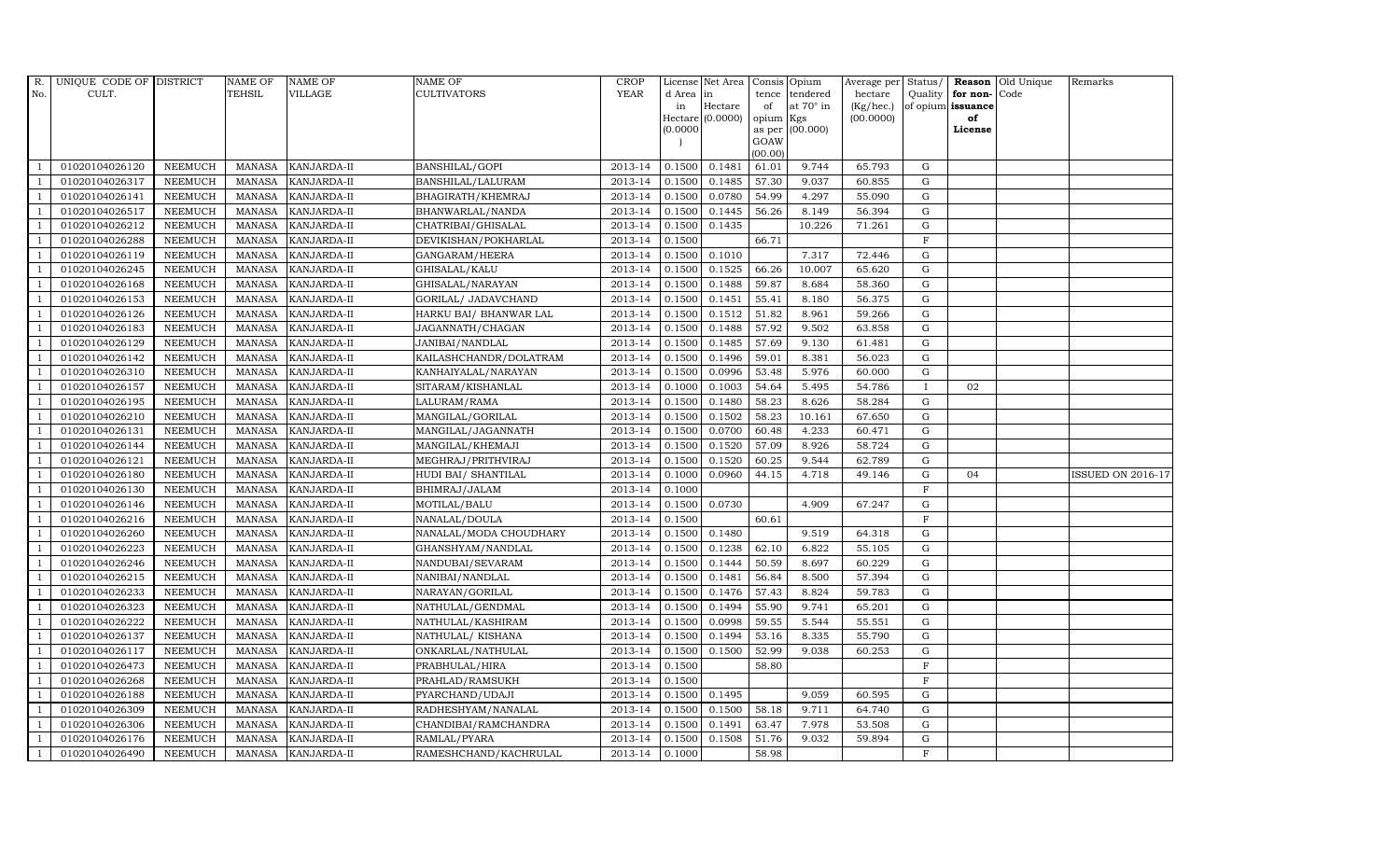| $R_{\cdot}$    | UNIQUE CODE OF DISTRICT |                | <b>NAME OF</b> | <b>NAME OF</b>     | <b>NAME OF</b>               | CROP        |           | License Net Area Consis Opium |           |                  |           |             |                   | Average per Status/ <b>Reason</b> Old Unique | Remarks                  |
|----------------|-------------------------|----------------|----------------|--------------------|------------------------------|-------------|-----------|-------------------------------|-----------|------------------|-----------|-------------|-------------------|----------------------------------------------|--------------------------|
| No.            | CULT.                   |                | <b>TEHSIL</b>  | <b>VILLAGE</b>     | <b>CULTIVATORS</b>           | <b>YEAR</b> | d Area in |                               |           | tence tendered   | hectare   | Quality     | for non-          | Code                                         |                          |
|                |                         |                |                |                    |                              |             | in        | Hectare                       | of        | at $70^\circ$ in | (Kg/hec.) |             | of opium issuance |                                              |                          |
|                |                         |                |                |                    |                              |             |           | Hectare (0.0000)              | opium Kgs |                  | (00.0000) |             | of                |                                              |                          |
|                |                         |                |                |                    |                              |             | (0.0000)  |                               | GOAW      | as per (00.000)  |           |             | License           |                                              |                          |
|                |                         |                |                |                    |                              |             |           |                               | (00.00)   |                  |           |             |                   |                                              |                          |
|                | 01020104026287          | <b>NEEMUCH</b> | MANASA         | <b>KANJARDA-II</b> | RAMESHCHANDR/MOTILAL         | 2013-14     | 0.1500    | 0.0506                        |           | 3.264            | 64.506    | $\mathbf G$ |                   |                                              |                          |
| -1             | 01020104026266          | <b>NEEMUCH</b> | MANASA         | KANJARDA-II        | RATANLAL/MADHOLAL            | 2013-14     | 0.1500    | 0.1498                        | 62.09     | 7.955            | 53.104    | ${\rm G}$   |                   |                                              |                          |
|                | 01020104026201          | <b>NEEMUCH</b> | <b>MANASA</b>  | KANJARDA-II        | SHANKARLAL/ MODA             | 2013-14     | 0.1500    | 0.1449                        | 52.53     | 9.137            | 63.057    | G           |                   |                                              |                          |
|                | 01020104026220          | <b>NEEMUCH</b> | MANASA         | KANJARDA-II        | SHANTILAL/BHAWARLAL          | 2013-14     | 0.1500    |                               | 57.21     |                  |           | $\mathbf G$ |                   |                                              |                          |
| $\overline{1}$ | 01020104026138          | <b>NEEMUCH</b> | <b>MANASA</b>  | KANJARDA-II        | SUKHLAL/RAMLAL               | 2013-14     | 0.1500    |                               |           |                  |           | $\rm F$     |                   |                                              |                          |
| $\overline{1}$ | 01020104026145          | <b>NEEMUCH</b> | <b>MANASA</b>  | KANJARDA-II        | MURLI/GOPI                   | 2013-14     | 0.1500    | 0.1473                        |           | 7.708            | 52.329    | $\mathbf G$ |                   |                                              |                          |
| $\overline{1}$ | 01020104026262          | <b>NEEMUCH</b> | MANASA         | KANJARDA-II        | PRATHVIRAJ / BHURALAL        | 2013-14     | 0.1500    | 0.1500                        | 48.92     | 10.165           | 67.767    | ${\bf G}$   |                   |                                              |                          |
| $\overline{1}$ | 01020104026169          | <b>NEEMUCH</b> | <b>MANASA</b>  | KANJARDA-II        | ANIBAI/NANDLAL               | 2013-14     | 0.1500    | 0.1502                        | 58.08     | 9.359            | 62.310    | $\mathbf G$ |                   |                                              |                          |
|                | 01020104026229          | <b>NEEMUCH</b> | MANASA         | KANJARDA-II        | DEVILAL/ KAWARLAL            | 2013-14     | 0.1500    | 0.1507                        | 63.89     | 9.766            | 64.804    | $\mathbf G$ |                   |                                              |                          |
|                | 01020104026231          | <b>NEEMUCH</b> | <b>MANASA</b>  | KANJARDA-II        | NANALAL/ BABRU               | 2013-14     | 0.1500    | 0.1436                        | 47.50     | 6.996            | 48.719    | ${\rm G}$   | 04                |                                              | <b>ISSUED ON 2016-17</b> |
| $\mathbf{1}$   | 01020104026242          | <b>NEEMUCH</b> | <b>MANASA</b>  | KANJARDA-II        | GHISALAL/ NANURAM            | 2013-14     | 0.1500    | 0.1470                        | 57.99     | 8.740            | 59.456    | ${\rm G}$   |                   |                                              |                          |
| $\overline{1}$ | 01020104026243          | <b>NEEMUCH</b> | MANASA         | KANJARDA-II        | GHISALAL/ MEGHARAJ           | 2013-14     | 0.1500    |                               |           |                  |           | $\mathbf F$ |                   |                                              |                          |
| $\overline{1}$ | 01020104026247          | <b>NEEMUCH</b> | <b>MANASA</b>  | KANJARDA-II        | SURESHCHAND/MANGILAL         | 2013-14     | 0.1500    | 0.1403                        | 55.60     | 8.404            | 59.900    | $\mathbf G$ |                   |                                              |                          |
|                | 01020104026252          | <b>NEEMUCH</b> | MANASA         | KANJARDA-II        | PANNALAL/AMARCHAND           | 2013-14     | 0.1500    | 0.1504                        | 48.69     | 7.881            | 52.400    | G           |                   |                                              |                          |
| $\overline{1}$ | 01020104026276          | <b>NEEMUCH</b> | MANASA         | KANJARDA-II        | GENDI BAI/ BHAWARLAL         | 2013-14     | 0.1500    | 0.1516                        | 55.12     | 8.299            | 54.743    | G           |                   |                                              |                          |
| -1             | 01020104026305          | <b>NEEMUCH</b> | <b>MANASA</b>  | KANJARDA-II        | VARDICHAND/MEGHRAJ           | 2013-14     | 0.1500    |                               |           |                  |           | $\rm F$     |                   |                                              |                          |
| $\overline{1}$ | 01020104026322          | <b>NEEMUCH</b> | MANASA         | KANJARDA-II        | RUGHNATH/NARAYAN             | 2013-14     | 0.1500    |                               |           |                  |           | $\mathbf F$ |                   |                                              |                          |
| $\overline{1}$ | 01020104026167          | <b>NEEMUCH</b> | MANASA         | KANJARDA-II        | KANHAIYALAL/NARAYAN          | 2013-14     | 0.1500    | 0.1481                        | 58.31     | 9.296            | 62.768    | $\mathbf I$ | 02                |                                              |                          |
|                | 01020104026491          | <b>NEEMUCH</b> | MANASA         | KANJARDA-II        | TULSIRAM/KISHANLAL           | 2013-14     | 0.1500    |                               |           |                  |           | $\mathbf F$ |                   |                                              |                          |
|                | 01020104026493          | <b>NEEMUCH</b> | <b>MANASA</b>  | KANJARDA-II        | <b>BALU/ BHERULAL</b>        | 2013-14     | 0.1500    | 0.1471                        | 57.99     | 9.080            | 61.727    | $\mathbf G$ |                   |                                              |                          |
| -1             | 01020104026133          | <b>NEEMUCH</b> | <b>MANASA</b>  | KANJARDA-II        | PRABHULAL/NARAYAN            | 2013-14     | 0.1500    | 0.0750                        | 55.92     | 4.066            | 54.213    | G           |                   |                                              |                          |
| $\overline{1}$ | 01020104026147          | <b>NEEMUCH</b> | MANASA         | KANJARDA-II        | NANDKISHOR/KACHRULAL         | 2013-14     | 0.1000    | 0.0980                        | 51.87     | 5.869            | 59.888    | ${\rm G}$   |                   |                                              |                          |
| $\overline{1}$ | 01020104026152          | <b>NEEMUCH</b> | MANASA         | <b>KANJARDA-II</b> | BHURALAL/AMARCHAND           | 2013-14     | 0.1500    | 0.1507                        | 59.94     | 9.522            | 63.185    | G           |                   |                                              |                          |
|                | 01020104026191          | <b>NEEMUCH</b> | <b>MANASA</b>  | KANJARDA-II        | GORILAL/ GANGARAM            | 2013-14     | 0.1500    | 0.1433                        | 56.80     | 8.901            | 62.114    | $\mathbf G$ |                   |                                              |                          |
|                | 01020104026211          | <b>NEEMUCH</b> | <b>MANASA</b>  | KANJARDA-II        | GHISALAL/ HARLAL             | 2013-14     | 0.1500    | 0.1500                        | 59.63     | 10.043           | 66.953    | ${\rm G}$   |                   |                                              |                          |
| -1             | 01020104026235          | <b>NEEMUCH</b> | <b>MANASA</b>  | KANJARDA-II        | DEVILAL/ GORILAL             | 2013-14     | 0.1000    | 0.0989                        | 48.74     | 5.556            | 56.178    | G           |                   |                                              |                          |
| -1             | 01020104026541          | <b>NEEMUCH</b> | <b>MANASA</b>  | KANJARDA-II        | CHANDRI BAI / GORILAL        | 2013-14     | 0.1500    | 0.1500                        | 51.36     | 7.799            | 51.993    | ${\rm G}$   |                   |                                              |                          |
| $\overline{1}$ | 01020104026163          | <b>NEEMUCH</b> | MANASA         | <b>KANJARDA-II</b> | JANIBAI/RATANLAL             | 2013-14     | 0.1500    | 0.1445                        | 51.08     | 8.224            | 56.913    | G           |                   |                                              |                          |
| $\overline{1}$ | 01020104026140          | <b>NEEMUCH</b> | MANASA         | KANJARDA-II        | ABDUL SATTAR/ MOHAMMAD HUSAI | 2013-14     | 0.1500    | 0.1480                        | 58.38     | 8.924            | 60.297    | $\mathbf G$ |                   |                                              |                          |
|                | 01020104026228          | <b>NEEMUCH</b> | <b>MANASA</b>  | KANJARDA-II        | BADRILAL/GANGARAM            | 2013-14     | 0.1000    | 0.0989                        | 48.48     | 5.312            | 53.711    | G           |                   |                                              |                          |
| $\overline{1}$ | 01020104026149          | <b>NEEMUCH</b> | MANASA         | KANJARDA-II        | BANSILAL/GOBARLAL            | 2013-14     | 0.1500    | 0.1463                        | 51.42     | 7.720            | 52.768    | G           |                   |                                              |                          |
|                | 01020104026308          | <b>NEEMUCH</b> | MANASA         | KANJARDA-II        | BASANTILAL/MADHAVLAL         | 2013-14     | 0.1500    | 0.1500                        | 65.08     | 9.678            | 64.520    | ${\rm G}$   |                   |                                              |                          |
| $\overline{1}$ | 01020104026174          | <b>NEEMUCH</b> | MANASA         | KANJARDA-II        | BHERULAL/NARAYAN             | 2013-14     | 0.1500    | 0.1488                        | 59.10     | 9.870            | 66.331    | $\mathbf G$ |                   |                                              |                          |
| $\overline{1}$ | 01020104026299          | <b>NEEMUCH</b> | <b>MANASA</b>  | <b>KANJARDA-II</b> | DEU BAI/ KACHRU              | 2013-14     | 0.1500    | 0.1428                        | 55.42     | 8.622            | 60.378    | $\mathbf G$ |                   |                                              |                          |
|                | 01020104026332          | <b>NEEMUCH</b> | <b>MANASA</b>  | KANJARDA-II        | GANGABAI/KAJODIMAL           | 2013-14     | 0.1500    | 0.1468                        | 50.70     | 7.648            | 52.098    | $\mathbf G$ |                   |                                              |                          |
| $\overline{1}$ | 01020104026239          | <b>NEEMUCH</b> | <b>MANASA</b>  | KANJARDA-II        | HARIRAM/ MOTILAL             | 2013-14     | 0.1500    |                               |           |                  |           | $\mathbf F$ |                   |                                              |                          |
| $\overline{1}$ | 01020104026196          | <b>NEEMUCH</b> | <b>MANASA</b>  | KANJARDA-II        | LAHARMAL/ PYARCHAND          | 2013-14     | 0.1500    | 0.1440                        | 59.54     | 9.543            | 66.271    | G           |                   |                                              |                          |
| 1              | 01020104026198          | <b>NEEMUCH</b> | MANASA         | KANJARDA-II        | MANGILAL/MADHAVLAL           | 2013-14     | 0.1500    | 0.1496                        | 65.28     | 9.652            | 64.519    | $\mathbf G$ |                   |                                              |                          |
| 1              | 01020104026148          | <b>NEEMUCH</b> | <b>MANASA</b>  | KANJARDA-II        | MADHO/ KAWARLAL              | 2013-14     | 0.1500    | 0.1479                        | 52.09     | 8.394            | 56.755    | G           |                   |                                              |                          |
|                | 01020104026316          | <b>NEEMUCH</b> | <b>MANASA</b>  | KANJARDA-II        | MOHANLAL/KANHAIYALAL         | 2013-14     | 0.1500    | 0.1517                        | 53.79     | 8.499            | 56.025    | $\mathbf G$ |                   |                                              |                          |
| $\mathbf{1}$   | 01020104026207          | <b>NEEMUCH</b> |                | MANASA KANJARDA-II | <b>BHORI BAI/ MOTI</b>       | 2013-14     | 0.1500    | 0.1428                        | 57.25     | 8.399            | 58.817    | G           |                   |                                              |                          |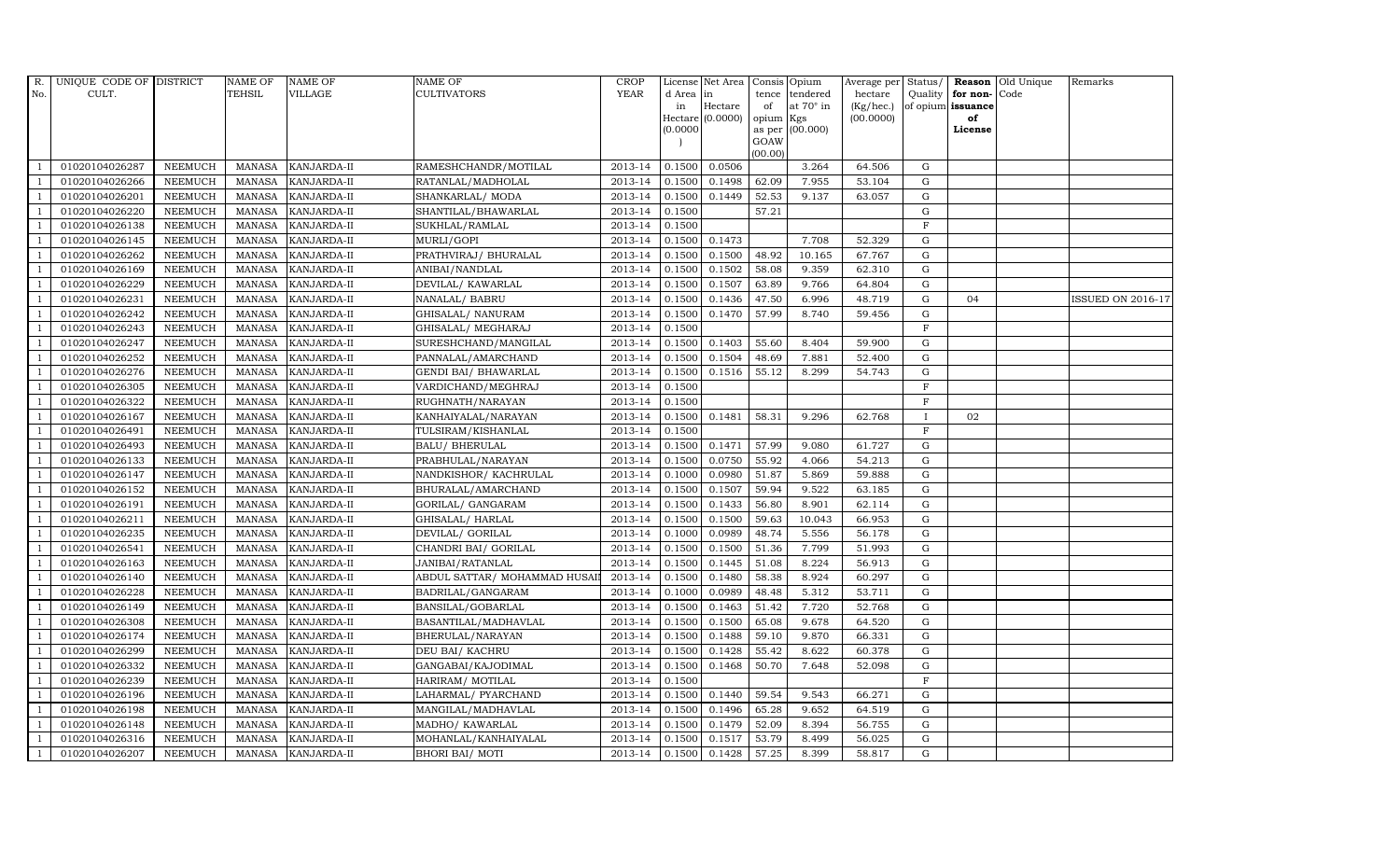| R.             | UNIQUE CODE OF DISTRICT |                | <b>NAME OF</b> | <b>NAME OF</b>     | <b>NAME OF</b>          | CROP        |           | License Net Area Consis Opium |           |                  | Average per Status/ |             |                   | <b>Reason</b> Old Unique | Remarks                  |
|----------------|-------------------------|----------------|----------------|--------------------|-------------------------|-------------|-----------|-------------------------------|-----------|------------------|---------------------|-------------|-------------------|--------------------------|--------------------------|
| No.            | CULT.                   |                | <b>TEHSIL</b>  | <b>VILLAGE</b>     | <b>CULTIVATORS</b>      | <b>YEAR</b> | d Area in |                               |           | tence tendered   | hectare             | Quality     | for non-          | Code                     |                          |
|                |                         |                |                |                    |                         |             | in        | Hectare                       | of        | at $70^\circ$ in | (Kg/hec.)           |             | of opium issuance |                          |                          |
|                |                         |                |                |                    |                         |             |           | Hectare (0.0000)              | opium Kgs |                  | (00.0000)           |             | of                |                          |                          |
|                |                         |                |                |                    |                         |             | (0.0000)  |                               | GOAW      | as per (00.000)  |                     |             | License           |                          |                          |
|                |                         |                |                |                    |                         |             |           |                               | (00.00)   |                  |                     |             |                   |                          |                          |
|                | 01020104026184          | <b>NEEMUCH</b> | MANASA         | <b>KANJARDA-II</b> | MOTYABAI/MEGHRAJ        | 2013-14     | 0.1500    | 0.1505                        | 55.57     | 8.875            | 58.970              | ${\rm G}$   |                   |                          |                          |
| -1             | 01020104026311          | <b>NEEMUCH</b> | MANASA         | <b>KANJARDA-II</b> | PARKASHCHAND/MADHAVLAL  | 2013-14     | 0.1500    | 0.1500                        | 53.17     | 8.553            | 57.020              | $\mathbf G$ |                   |                          |                          |
|                | 01020104026264          | <b>NEEMUCH</b> | <b>MANASA</b>  | KANJARDA-II        | PRAKASH/ GOBAR          | 2013-14     | 0.1500    |                               |           |                  |                     | $\mathbf F$ |                   |                          |                          |
|                | 01020104026213          | <b>NEEMUCH</b> | MANASA         | KANJARDA-II        | RADHESHYAM/GORILAL      | 2013-14     | 0.1500    | 0.1382                        | 59.68     | 8.347            | 60.398              | $\mathbf G$ |                   |                          |                          |
| $\overline{1}$ | 01020104026312          | <b>NEEMUCH</b> | <b>MANASA</b>  | KANJARDA-II        | RAMPRASAD/NANALAL       | 2013-14     | 0.1500    | 0.1482                        | 58.56     | 8.817            | 59.494              | ${\rm G}$   |                   |                          |                          |
| $\overline{1}$ | 01020104026494          | <b>NEEMUCH</b> | <b>MANASA</b>  | KANJARDA-II        | SUNIL KUMAR RAGUNATH    | 2013-14     | 0.1500    |                               |           |                  |                     | $\mathbf F$ |                   |                          |                          |
| $\overline{1}$ | 01020104026192          | <b>NEEMUCH</b> | <b>MANASA</b>  | KANJARDA-II        | GHISIBAI/GHISALAL       | 2013-14     | 0.1500    | 0.1470                        | 63.43     | 9.478            | 64.476              | $\mathbf G$ |                   |                          |                          |
| $\overline{1}$ | 01020104026136          | <b>NEEMUCH</b> | <b>MANASA</b>  | KANJARDA-II        | KASHIBAI/MATHURALAL     | 2013-14     | 0.1500    | 0.0500                        | 58.53     | 3.027            | 60.540              | $\mathbf G$ |                   |                          |                          |
|                | 01020104026519          | <b>NEEMUCH</b> | <b>MANASA</b>  | KANJARDA-II        | RAMCHANDRA/DOULTRAM     | 2013-14     | 0.1000    | 0.0980                        | 57.65     | 6.004            | 61.265              | $\mathbf G$ |                   |                          |                          |
|                | 01020104026521          | <b>NEEMUCH</b> | <b>MANASA</b>  | KANJARDA-II        | CHAGANLAL/PYARCHAND     | 2013-14     | 0.1500    |                               |           |                  |                     | $\mathbf F$ |                   |                          |                          |
| $\overline{1}$ | 01020104026261          | <b>NEEMUCH</b> | <b>MANASA</b>  | KANJARDA-II        | BHANWARLAL/NANDA        | 2013-14     | 0.1500    | 0.1460                        | 55.06     | 8.190            | 56.096              | G           |                   |                          |                          |
| $\overline{1}$ | 01020104026520          | <b>NEEMUCH</b> | MANASA         | KANJARDA-II        | BASANTILAL/UDAYRAM      | 2013-14     | 0.1500    | 0.1370                        | 43.27     | 6.317            | 46.109              | ${\rm G}$   | 04                |                          | <b>ISSUED ON 2016-17</b> |
| $\overline{1}$ | 01020104026522          | <b>NEEMUCH</b> | <b>MANASA</b>  | KANJARDA-II        | BHAGUBAI/HARIRAM        | 2013-14     | 0.1500    | 0.1500                        | 55.46     | 8.327            | 55.513              | $\mathbf G$ |                   |                          |                          |
|                | 01020104026161          | <b>NEEMUCH</b> | <b>MANASA</b>  | KANJARDA-II        | CHAGANLAL/BHANWARLAL    | 2013-14     | 0.1500    |                               |           |                  |                     | F           |                   |                          |                          |
| $\overline{1}$ | 01020104026525          | <b>NEEMUCH</b> | <b>MANASA</b>  | KANJARDA-II        | MAHESH/MANGILAL         | 2013-14     | 0.1500    |                               |           |                  |                     | $_{\rm F}$  |                   |                          |                          |
| $\overline{1}$ | 01020104026526          | <b>NEEMUCH</b> | <b>MANASA</b>  | KANJARDA-II        | RAMESHCHAND/HARLAL      | 2013-14     | 0.1500    |                               |           |                  |                     | $\rm F$     |                   |                          |                          |
|                | 01020104026527          | <b>NEEMUCH</b> | MANASA         | KANJARDA-II        | RAMLAL/BADRILAL         | 2013-14     | 0.1500    | 0.0499                        | 60.53     | 3.243            | 64.990              | $\mathbf G$ |                   |                          |                          |
| $\overline{1}$ | 01020104026528          | <b>NEEMUCH</b> | MANASA         | KANJARDA-II        | PRABHULAL/SUNDERLAL     | 2013-14     | 0.1500    |                               |           |                  |                     | $\mathbf F$ |                   |                          |                          |
|                | 01020104026529          | <b>NEEMUCH</b> | <b>MANASA</b>  | KANJARDA-II        | DHAPUBAI/NANALAL        | 2013-14     | 0.1500    |                               |           |                  |                     | F           |                   |                          |                          |
|                | 01020104026017          | <b>NEEMUCH</b> | <b>MANASA</b>  | KANJARDA-I         | NANDUBAI/MOTILAL        | 2013-14     | 0.1500    | 0.1248                        | 57.17     | 6.918            | 55.433              | $\mathbf G$ |                   |                          |                          |
| -1             | 01020104026531          | <b>NEEMUCH</b> | <b>MANASA</b>  | KANJARDA-I         | RAMESH/SHOBHALAL        | 2013-14     | 0.1500    | 0.1458                        | 46.28     | 6.750            | 46.296              | ${\rm G}$   | 04                |                          |                          |
|                | 01020104026532          | NEEMUCH        | <b>MANASA</b>  | KANJARDA-I         | KHEMRAJ/NANALAL         | 2013-14     | 0.1500    |                               |           |                  |                     | $\mathbf F$ |                   |                          |                          |
| $\overline{1}$ | 01020104026505          | <b>NEEMUCH</b> | MANASA         | KANJARDA-I         | RAMLAL/MATHURALAL       | 2013-14     | 0.1500    |                               |           |                  |                     | $\rm F$     |                   |                          | NAME CHANGE              |
|                | 01020104026506          | <b>NEEMUCH</b> | <b>MANASA</b>  | KANJARDA-I         | NANDU BAI/ PYARCHAND    | 2013-14     | 0.1500    | 0.1298                        | 56.78     | 7.941            | 61.179              | $\mathbf G$ |                   |                          |                          |
|                | 01020104026507          | <b>NEEMUCH</b> | <b>MANASA</b>  | KANJARDA-I         | MODIRAM/ NARAYAN        | 2013-14     | 0.1500    |                               |           |                  |                     | $\mathbf F$ |                   |                          |                          |
| - 1            | 01020104026109          | <b>NEEMUCH</b> | <b>MANASA</b>  | KANJARDA-I         | LAXMAN/GORILAL          | 2013-14     | 0.1500    |                               |           |                  |                     | $_{\rm F}$  |                   |                          |                          |
| $\overline{1}$ | 01020104026002          | <b>NEEMUCH</b> | <b>MANASA</b>  | KANJARDA-I         | MODIRAM/DEVA            | 2013-14     | 0.1500    | 0.1517                        | 56.62     | 8.388            | 55.293              | ${\rm G}$   |                   |                          |                          |
| $\overline{1}$ | 01020104026005          | <b>NEEMUCH</b> | MANASA         | KANJARDA-I         | SITABAI/MANGILAL        | 2013-14     | 0.1500    | 0.1500                        | 59.15     | 9.025            | 60.167              | $\mathbf G$ |                   |                          |                          |
| $\overline{1}$ | 01020104026006          | <b>NEEMUCH</b> | <b>MANASA</b>  | KANJARDA-I         | BABULAL/BANSHILAL       | 2013-14     | 0.1000    | 0.1010                        | 56.32     | 5.793            | 57.356              | $\mathbf G$ |                   |                          |                          |
|                | 01020104026007          | <b>NEEMUCH</b> | <b>MANASA</b>  | KANJARDA-I         | RAMSUKH/LALU            | 2013-14     | 0.1500    |                               |           |                  |                     | $\mathbf F$ |                   |                          |                          |
| $\overline{1}$ | 01020104026010          | <b>NEEMUCH</b> | <b>MANASA</b>  | <b>KANJARDA-I</b>  | RAMESHCHAND/CHUNNILAL   | 2013-14     | 0.1500    |                               |           |                  |                     | $\rm F$     |                   |                          |                          |
|                | 01020104026014          | <b>NEEMUCH</b> | <b>MANASA</b>  | KANJARDA-I         | AMARCHAND/CHHAGANLAL    | 2013-14     | 0.1500    | 0.1500                        | 58.96     | 9.282            | 61.880              | ${\rm G}$   |                   |                          |                          |
| $\overline{1}$ | 01020104026016          | <b>NEEMUCH</b> | MANASA         | KANJARDA-I         | JHAMAKLAL/PRITHVIRAJ    | 2013-14     | 0.1000    | 0.0516                        | 59.72     | 3.105            | 60.174              | $\mathbf G$ |                   |                          |                          |
| $\overline{1}$ | 01020104026019          | <b>NEEMUCH</b> | <b>MANASA</b>  | KANJARDA-I         | RADHESHYAM / RATANLAL   | 2013-14     | 0.1500    | 0.1515                        | 61.48     | 9.398            | 62.033              | $\mathbf G$ |                   |                          |                          |
|                | 01020104026022          | <b>NEEMUCH</b> | <b>MANASA</b>  | KANJARDA-I         | SHANKARLAL/CHHAGANLAL   | 2013-14     | 0.1000    | 0.1012                        | 55.67     | 5.615            | 55.484              | $\mathbf G$ |                   |                          |                          |
| $\overline{1}$ | 01020104026028          | <b>NEEMUCH</b> | <b>MANASA</b>  | KANJARDA-I         | BHANWARLAL/NARAYAN      | 2013-14     | 0.1500    | 0.1496                        | 62.09     | 9.172            | 61.310              | ${\rm G}$   |                   |                          |                          |
| $\overline{1}$ | 01020104026030          | <b>NEEMUCH</b> | <b>MANASA</b>  | KANJARDA-I         | SUNDERLAL/SHIVLAL       | 2013-14     | 0.1000    |                               |           |                  |                     | $\mathbf F$ |                   |                          |                          |
| $\overline{1}$ | 01020104026033          | <b>NEEMUCH</b> | <b>MANASA</b>  | KANJARDA-I         | MANGILAL/GOPI           | 2013-14     | 0.1500    |                               |           |                  |                     | $\mathbf F$ |                   |                          |                          |
| $\overline{1}$ | 01020104026037          | <b>NEEMUCH</b> | <b>MANASA</b>  | KANJARDA-I         | <b>GIRJA BAI/ BABRU</b> | 2013-14     | 0.1500    | 0.1510                        | 59.85     | 9.499            | 62.907              | $\mathbf G$ |                   |                          |                          |
|                | 01020104026038          | <b>NEEMUCH</b> | <b>MANASA</b>  | KANJARDA-I         | AMRITRAM/LALURAM        | 2013-14     | 0.1500    |                               |           |                  |                     | $\mathbf F$ |                   |                          |                          |
| $\mathbf{1}$   | 01020104026039          | <b>NEEMUCH</b> |                | MANASA KANJARDA-I  | PREMSHANKAR/LAXMAN      | 2013-14     |           | $0.1500$ 0.1500               | 52.80     | 8.425            | 56.167              | G           |                   |                          |                          |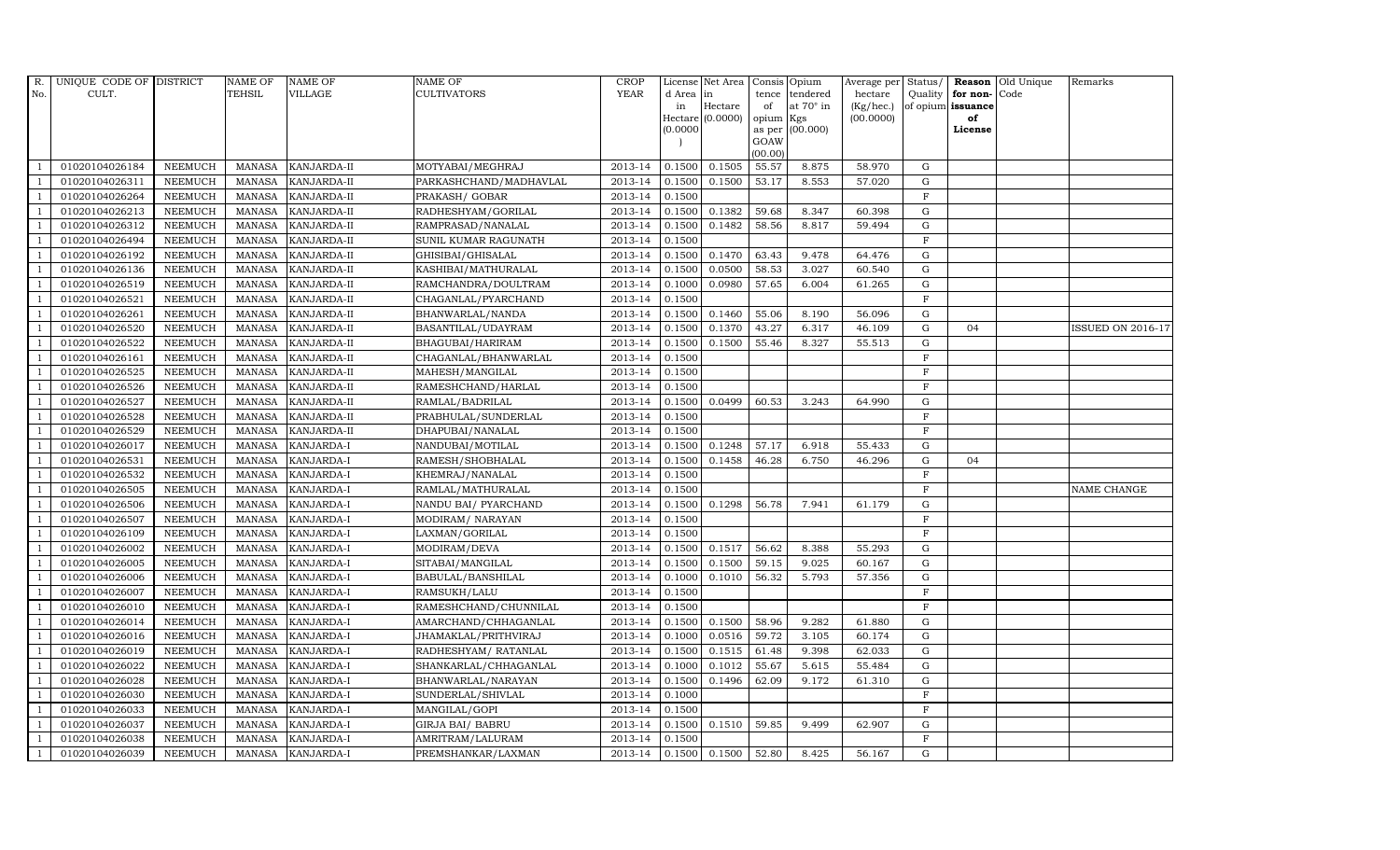| R.             | UNIQUE CODE OF DISTRICT |                | <b>NAME OF</b> | <b>NAME OF</b>    | <b>NAME OF</b>             | <b>CROP</b> |           | License Net Area   |           | Consis Opium     | Average per Status/ |              |                      | <b>Reason</b> Old Unique | Remarks |
|----------------|-------------------------|----------------|----------------|-------------------|----------------------------|-------------|-----------|--------------------|-----------|------------------|---------------------|--------------|----------------------|--------------------------|---------|
| No.            | CULT.                   |                | <b>TEHSIL</b>  | VILLAGE           | <b>CULTIVATORS</b>         | <b>YEAR</b> | d Area in |                    | tence     | tendered         | hectare             |              | Quality $ $ for non- | Code                     |         |
|                |                         |                |                |                   |                            |             | in        | Hectare            | of        | at $70^\circ$ in | (Kg/hec.)           |              | of opium issuance    |                          |         |
|                |                         |                |                |                   |                            |             |           | Hectare $(0.0000)$ | opium Kgs |                  | (00.0000)           |              | of                   |                          |         |
|                |                         |                |                |                   |                            |             | (0.0000)  |                    | GOAW      | as per (00.000)  |                     |              | License              |                          |         |
|                |                         |                |                |                   |                            |             |           |                    | (00.00)   |                  |                     |              |                      |                          |         |
|                | 01020104026040          | <b>NEEMUCH</b> | MANASA         | <b>KANJARDA-I</b> | GORILAL/KANHEYALAL         | 2013-14     | 0.1500    |                    |           |                  |                     | $\mathbf F$  |                      |                          |         |
| -1             | 01020104026041          | <b>NEEMUCH</b> | MANASA         | KANJARDA-I        | LAXMAN/ RAMSUKH            | 2013-14     | 0.1500    | 0.1476             | 52.81     | 7.952            | 53.875              | $\mathbf G$  |                      |                          |         |
|                | 01020104026042          | <b>NEEMUCH</b> | <b>MANASA</b>  | KANJARDA-I        | RAJARAM/JAGANNATH          | 2013-14     | 0.1000    | 0.1000             | 54.26     | 5.620            | 56.200              | G            |                      |                          |         |
|                | 01020104026043          | <b>NEEMUCH</b> | MANASA         | KANJARDA-I        | BABULAL/RAMNARAYAN         | 2013-14     | 0.1500    |                    |           |                  |                     | $\mathbf F$  |                      |                          |         |
| $\overline{1}$ | 01020104026044          | <b>NEEMUCH</b> | <b>MANASA</b>  | KANJARDA-I        | RAMCHANDR/ PYARCHANDR      | 2013-14     | 0.1500    | 0.1452             | 60.96     | 9.222            | 63.512              | G            |                      |                          |         |
| $\overline{1}$ | 01020104026009          | <b>NEEMUCH</b> | MANASA         | KANJARDA-I        | SOKINKUMAR/RAMNARAYAN      | 2013-14     | 0.1500    |                    |           |                  |                     | F            |                      |                          |         |
| $\overline{1}$ | 01020104026054          | <b>NEEMUCH</b> | MANASA         | KANJARDA-I        | AMOLAKSINGH/NANDLAL        | 2013-14     | 0.1500    | 0.1500             | 58.80     | 9.030            | 60.200              | ${\rm G}$    |                      |                          |         |
| $\overline{1}$ | 01020104026055          | <b>NEEMUCH</b> | <b>MANASA</b>  | KANJARDA-I        | SHAMBHU NATH/ SHANKAR NATH | 2013-14     | 0.1500    | 0.1526             | 56.95     | 8.624            | 56.514              | ${\rm G}$    |                      |                          |         |
|                | 01020104026058          | <b>NEEMUCH</b> | MANASA         | <b>KANJARDA-I</b> | NARAYANIBAI/MANGILAL       | 2013-14     | 0.1500    | 0.1513             | 59.95     | 8.975            | 59.319              | $\mathbf G$  |                      |                          |         |
|                | 01020104026065          | <b>NEEMUCH</b> | <b>MANASA</b>  | KANJARDA-I        | SUNDER BAI/ BANSHILAL      | 2013-14     | 0.1500    |                    |           |                  |                     | $\mathbf F$  |                      |                          |         |
| $\overline{1}$ | 01020104026070          | <b>NEEMUCH</b> | <b>MANASA</b>  | KANJARDA-I        | SUNDERLAL/DEVA             | 2013-14     | 0.1500    | 0.1456             | 55.47     | 8.566            | 58.832              | G            |                      |                          |         |
| $\overline{1}$ | 01020104026072          | <b>NEEMUCH</b> | MANASA         | <b>KANJARDA-I</b> | KANHEYALAL/ RAMSUKH        | 2013-14     | 0.1500    | 0.1000             | 50.37     | 5.116            | 51.160              | G            |                      |                          |         |
| $\overline{1}$ | 01020104026074          | <b>NEEMUCH</b> | <b>MANASA</b>  | KANJARDA-I        | BANSILAL/SUKHLAL           | 2013-14     | 0.1500    | 0.0974             | 59.96     | 6.030            | 61.910              | $\mathbf G$  |                      |                          |         |
|                | 01020104026076          | <b>NEEMUCH</b> | MANASA         | KANJARDA-I        | RAMNARAYAN/SHIVRAM         | 2013-14     | 0.1500    |                    |           |                  |                     | $\mathbf{F}$ |                      |                          |         |
| $\overline{1}$ | 01020104026085          | <b>NEEMUCH</b> | MANASA         | KANJARDA-I        | MOTILAL/BHAWARLAL          | 2013-14     | 0.1500    |                    |           |                  |                     | $_{\rm F}$   |                      |                          |         |
| $\overline{1}$ | 01020104026089          | <b>NEEMUCH</b> | MANASA         | KANJARDA-I        | DEVKISHAN/GORILAL          | 2013-14     | 0.1500    | 0.1397             | 52.77     | 8.021            | 57.416              | G            |                      |                          |         |
|                | 01020104026090          | <b>NEEMUCH</b> | MANASA         | KANJARDA-I        | HARIRAM/ KANHEYALAL        | 2013-14     | 0.1500    | 0.1488             | 53.14     | 8.100            | 54.435              | G            |                      |                          |         |
| $\overline{1}$ | 01020104026094          | <b>NEEMUCH</b> | MANASA         | <b>KANJARDA-I</b> | PUKHRAJ/ CHUNNILAL         | 2013-14     | 0.1500    | 0.1496             | 66.17     | 10.606           | 70.896              | G            |                      |                          |         |
|                | 01020104026095          | <b>NEEMUCH</b> | MANASA         | KANJARDA-I        | RAMCHAND/SEVARAM           | 2013-14     | 0.1500    | 0.1498             | 57.12     | 9.041            | 60.354              | G            |                      |                          |         |
|                | 01020104026100          | <b>NEEMUCH</b> | <b>MANASA</b>  | KANJARDA-I        | BABULAL/RAMKISHAN          | 2013-14     | 0.1500    | 0.1482             | 61.73     | 9.815            | 66.228              | G            |                      |                          |         |
| -1             | 01020104026096          | <b>NEEMUCH</b> | <b>MANASA</b>  | KANJARDA-I        | SURAMAL/NARAYAN            | 2013-14     | 0.1500    | 0.1508             | 62.03     | 9.446            | 62.639              | G            |                      |                          |         |
|                | 01020104026097          | <b>NEEMUCH</b> | MANASA         | KANJARDA-I        | PRAKASH/SEVARAM            | 2013-14     | 0.1500    | 0.1496             | 58.37     | 9.231            | 61.705              | G            |                      |                          |         |
| $\overline{1}$ | 01020104026098          | <b>NEEMUCH</b> | MANASA         | <b>KANJARDA-I</b> | RAMESH/KISHANLAL           | 2013-14     | 0.1500    | 0.1500             | 55.18     | 8.837            | 58.913              | G            |                      |                          |         |
|                | 01020104026103          | <b>NEEMUCH</b> | <b>MANASA</b>  | KANJARDA-I        | RAMLAL/MANGILAL            | 2013-14     | 0.1500    |                    |           |                  |                     | $\mathbf F$  |                      |                          |         |
|                | 01020104026105          | <b>NEEMUCH</b> | <b>MANASA</b>  | KANJARDA-I        | HARISH/PREMCHAND           | 2013-14     | 0.1500    |                    |           |                  |                     | $\mathbf{F}$ |                      |                          |         |
| -1             | 01020104026106          | <b>NEEMUCH</b> | <b>MANASA</b>  | KANJARDA-I        | PRABHULAL/PRITHVIRAJ       | 2013-14     | 0.1500    | 0.1504             | 56.79     | 8.567            | 56.961              | G            |                      |                          |         |
| $\overline{1}$ | 01020104026110          | <b>NEEMUCH</b> | <b>MANASA</b>  | KANJARDA-I        | BABULAL/NANALAL            | 2013-14     | 0.1500    | 0.1521             | 58.05     | 8.898            | 58.501              | G            |                      |                          |         |
| $\overline{1}$ | 01020104026114          | <b>NEEMUCH</b> | MANASA         | <b>KANJARDA-I</b> | OMPRAKASH/RAMCHANDRA       | 2013-14     | 0.1500    | 0.1485             | 57.08     | 8.847            | 59.576              | G            |                      |                          |         |
| $\overline{1}$ | 01020104026257          | <b>NEEMUCH</b> | MANASA         | KANJARDA-I        | <b>GORILAL/ DOLAJI</b>     | 2013-14     | 0.1000    | 0.0966             | 57.81     | 5.715            | 59.161              | $\mathbf G$  |                      |                          |         |
|                | 01020104026300          | <b>NEEMUCH</b> | MANASA         | KANJARDA-I        | JAGANNATH/PYARCHANDRA      | 2013-14     | 0.1500    | 0.1510             | 56.66     | 8.604            | 56.980              | G            |                      |                          |         |
| $\overline{1}$ | 01020104026301          | <b>NEEMUCH</b> | MANASA         | KANJARDA-I        | HEERALAL/NANALAL           | 2013-14     | 0.1500    |                    |           |                  |                     | $\mathbf F$  |                      |                          |         |
|                | 01020104026302          | <b>NEEMUCH</b> | MANASA         | KANJARDA-I        | BADRILAL/BHANWARLAL        | 2013-14     | 0.1000    | 0.0988             | 59.35     | 6.054            | 61.275              | G            |                      |                          |         |
| $\overline{1}$ | 01020104026328          | <b>NEEMUCH</b> | MANASA         | KANJARDA-I        | GOPAL/ BHURALAL            | 2013-14     | 0.1500    | 0.1512             | 59.71     | 9.008            | 59.577              | G            |                      |                          |         |
| $\overline{1}$ | 01020104026330          | <b>NEEMUCH</b> | <b>MANASA</b>  | KANJARDA-I        | SHOBALAL/JAGANNATH         | 2013-14     | 0.1500    |                    |           |                  |                     | $\rm F$      |                      |                          |         |
|                | 01020104026082          | <b>NEEMUCH</b> | <b>MANASA</b>  | KANJARDA-I        | GOPAL/SITARAM              | 2013-14     | 0.1500    | 0.1485             | 54.80     | 7.719            | 51.980              | $\mathbf G$  |                      |                          |         |
| $\overline{1}$ | 01020104026051          | <b>NEEMUCH</b> | MANASA         | KANJARDA-I        | MOHANLAL/NANDLAL           | 2013-14     | 0.1500    |                    |           |                  |                     | $\mathbf F$  |                      |                          |         |
|                | 01020104026290          | <b>NEEMUCH</b> | <b>MANASA</b>  | KANJARDA-I        | BHURALAL/GORILAL           | 2013-14     | 0.1500    | 0.1500             | 59.87     | 9.400            | 62.667              | G            |                      |                          |         |
| $\overline{1}$ | 01020104026061          | <b>NEEMUCH</b> | MANASA         | KANJARDA-I        | MADANLAL/NANALAL           | 2013-14     | 0.1500    | 0.1502             | 57.47     | 8.694            | 57.883              | G            |                      |                          |         |
| $\overline{1}$ | 01020104026012          | <b>NEEMUCH</b> | <b>MANASA</b>  | KANJARDA-I        | KALABAI/DAMARSILAL         | 2013-14     | 0.1500    | 0.1500             | 62.08     | 9.223            | 61.487              | G            |                      |                          |         |
|                | 01020104026091          | <b>NEEMUCH</b> | <b>MANASA</b>  | KANJARDA-I        | NANDKISHORE/ONKAR          | 2013-14     | 0.1500    | 0.1066             | 63.27     | 7.140            | 66.979              | $\mathbf G$  |                      |                          |         |
| $\overline{1}$ | 01020104026111          | <b>NEEMUCH</b> |                | MANASA KANJARDA-I | NANDLAL/MANGILAL           | 2013-14     | 0.1500    | 0.1498             | 56.66     | 8.653            | 57.764              | G            |                      |                          |         |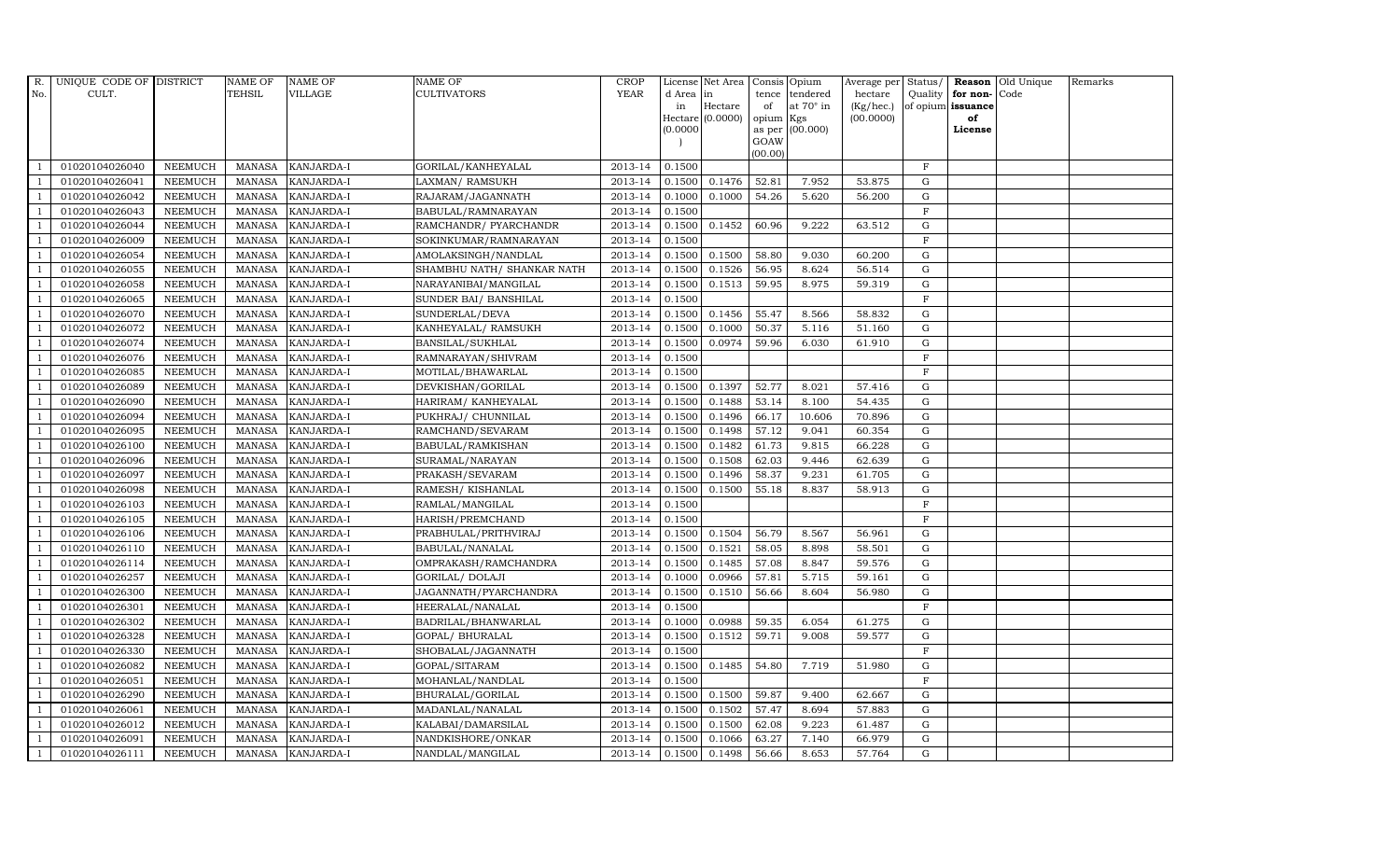| CULT.<br><b>TEHSIL</b><br>VILLAGE<br>CULTIVATORS<br>No.<br>d Area in<br>tence<br>tendered<br>hectare<br>Quality<br>for non-Code<br>at 70° in<br>(Kg/hec.)<br>Hectare<br>of opium issuance<br>of<br>in<br>Hectare (0.0000)<br>(00.0000)<br>opium<br>of<br>Kgs<br>(0.0000)<br>as per (00.000)<br>License<br>GOAW<br>(00.00)<br>$\mathbf{F}$<br>01020104026112<br><b>NEEMUCH</b><br>2013-14<br>0.1500<br><b>MANASA</b><br><b>KANJARDA-I</b><br>NANIBAI/RAMESHWAR<br>$\mathbf F$<br>01020104026077<br><b>NEEMUCH</b><br>2013-14<br>0.1500<br><b>MANASA</b><br>KANJARDA-I<br><b>JANI BAI/DEVILAL</b><br>$\overline{1}$<br>01020104026500<br><b>MANASA</b><br><b>KANJARDA-I</b><br>JAGDISH/BHURALAL<br>2013-14<br>0.0986<br>56.86<br>5.743<br>58.245<br><b>NEEMUCH</b><br>0.1000<br>G<br><b>NEEMUCH</b><br><b>KANJARDA-I</b><br>2013-14<br>0.1500<br>0.1520<br>57.61<br>8.633<br>56.796<br>G<br>01020104026503<br><b>MANASA</b><br>RAMESH/MANGILAL<br>01020104026509<br><b>NEEMUCH</b><br><b>MANASA</b><br>KANJARDA-I<br>DASHRATH / MANGILAL<br>2013-14<br>0.1000<br>0.0990<br>54.81<br>5.411<br>54.657<br>${\rm G}$<br>$\overline{1}$<br><b>NEEMUCH</b><br><b>MANASA</b><br>2013-14<br>0.1500<br>0.0748<br>60.92<br>4.682<br>62.594<br>${\rm G}$<br>01020104026080<br>KANJARDA-I<br>BADRILAL/BHERULAL<br>$\overline{1}$<br>01020104026334<br>2013-14<br>0.1500<br>F<br><b>NEEMUCH</b><br><b>MANASA</b><br>KANJARDA-I<br>DEVILAL/NARAYAN<br>$\overline{1}$<br>01020104026023<br><b>NEEMUCH</b><br>2013-14<br>0.1000<br>0.1008<br>56.80<br>5.850<br>58.036<br>$\mathbf G$<br>$\overline{1}$<br><b>MANASA</b><br>KANJARDA-I<br>TEJMAL / GORILAL<br>01020104026063<br><b>NEEMUCH</b><br><b>MANASA</b><br>KANJARDA-I<br>2013-14<br>0.1500<br>0.1456<br>55.09<br>8.232<br>56.538<br>$\mathbf G$<br>CHHAGANI BAI/ BHAWARLAL<br>2013-14<br>$\mathbf F$<br>01020104026045<br><b>NEEMUCH</b><br><b>MANASA</b><br>KANJARDA-I<br>JANI BAI/ GULABCHAND<br>0.1500<br>55.21<br>01020104026069<br><b>NEEMUCH</b><br><b>MANASA</b><br>KANCHAN BAI/ BHURALAL<br>2013-14<br>0.1000<br>0.0996<br>5.560<br>55.823<br>${\rm G}$<br>KANJARDA-I<br>$\overline{1}$<br>F<br>01020104026511<br><b>NEEMUCH</b><br><b>MANASA</b><br>KANJARDA-I<br>2013-14<br>0.1500<br>GOPAL/ GANGARAM<br>$\mathbf F$<br>01020104026515<br><b>NEEMUCH</b><br><b>MANASA</b><br>KANJARDA-I<br>KHEMRAJ/HIRA<br>2013-14<br>0.1500<br>$\overline{1}$<br>01020104026533<br><b>NEEMUCH</b><br><b>MANASA</b><br><b>KANJARDA-I</b><br>VARDICHANDRA/NANURAM<br>2013-14<br>0.1500<br>0.1492<br>48.61<br>7.340<br>49.196<br>$\mathbf G$<br>04<br>01020104026534<br><b>MANASA</b><br>2013-14<br>0.1500<br>0.1502<br>54.94<br>8.547<br>$\mathbf G$<br><b>NEEMUCH</b><br>KANJARDA-I<br>JAGDISH/PRABHULAL<br>56.904<br>$\mathbf F$<br>01020104026535<br><b>NEEMUCH</b><br><b>MANASA</b><br>KANJARDA-I<br>SHANKARLAL/GORILAL<br>2013-14<br>0.1500<br>$\overline{1}$<br>2013-14<br>0.0800<br>53.81<br>01020104026536<br><b>NEEMUCH</b><br><b>MANASA</b><br>KANJARDA-I<br>DEVILAL / NANALAL<br>0.1500<br>4.474<br>55.925<br>G<br>-1<br>01020104026537<br>2013-14<br>0.1500<br>0.1472<br>57.40<br>8.594<br>58.383<br><b>NEEMUCH</b><br><b>MANASA</b><br>KANJARDA-I<br>SHOKINKUMAR/MODIRAM<br>G<br>$\overline{1}$<br>01020104026032<br><b>MANASA</b><br>RAMLAL/KANHAIYALAL<br>2013-14<br>0.1500<br>0.1485<br>61.33<br>9.988<br>67.259<br>$\mathbf G$<br><b>NEEMUCH</b><br>KANJARDA-I<br>$\mathbf F$<br>$\overline{1}$<br>01020104026538<br><b>NEEMUCH</b><br><b>MANASA</b><br>KANJARDA-I<br><b>MOHAN NANURAM</b><br>2013-14<br>0.1500<br>01020104007022<br>0.1000<br>0.0902<br>51.06<br>02<br>3<br>01020104065009<br><b>NEEMUCH</b><br><b>MANASA</b><br>KADI ANTRI<br>MANGILAL/RATANLAL<br>2013-14<br>5.018<br>55.632<br>I<br>01020104065013<br>2013-14<br>0.0984<br>42.21<br>4.480<br>45.528<br>${\rm G}$<br>3<br><b>NEEMUCH</b><br><b>MANASA</b><br>KADI ANTRI<br>MANOHAR/TEJRAM<br>0.1000<br>04<br>0.0909<br>3<br>01020104065016<br><b>NEEMUCH</b><br>2013-14<br>0.1000<br>52.99<br>4.565<br>50.220<br>02<br><b>MANASA</b><br>KADI ANTRI<br>MADANLAL/NARAYAN<br>3<br>01020104065022<br><b>NEEMUCH</b><br><b>MANASA</b><br>KADI ANTRI<br>2013-14<br>0.1000<br>0.0990<br>44.61<br>4.525<br>45.707<br>$\mathbf G$<br>04<br>GANGA BAI/NONDRAM<br>3<br>49.29<br>01020104065024<br><b>NEEMUCH</b><br><b>MANASA</b><br>KADI ANTRI<br>BHAGATRAM/RATANLAL<br>2013-14<br>0.1000<br>0.0914<br>4.830<br>52.845<br>02<br>3<br>KADI ANTRI<br>2013-14<br>0.1000<br>0.0988<br>47.85<br>4.792<br>48.502<br>${\rm G}$<br>04<br>01020104065039<br><b>NEEMUCH</b><br><b>MANASA</b><br>NANIBAI/RAMESH<br>01020104065023<br><b>NEEMUCH</b><br><b>MANASA</b><br><b>KADI ANTRI</b><br>GOPAL/RAMLAL<br>2013-14<br>0.1500<br>0.1442<br>52.96<br>8.126<br>56.352<br>3<br>G<br>$\mathbf{3}$<br>2013-14<br>0.0975<br>46.55<br>01020104065049<br><b>NEEMUCH</b><br>KARULAL/KHEMRAJ<br>0.1000<br>4.515<br>46.308<br>G<br><b>MANASA</b><br><b>KADI ANTRI</b><br>04<br>01020104017002<br>2013-14<br>0.1500<br>0.1359<br>53.28<br>6.561<br>48.278<br>$\mathbf G$<br>04<br>$\overline{2}$<br><b>NEEMUCH</b><br><b>MANASA</b><br>JAMUNIYA RAOJI<br>KANHEYALAL/ KISHANLAL<br>2<br>01020104017004<br><b>NEEMUCH</b><br><b>MANASA</b><br>MANGILAL/ MOTILAL<br>2013-14<br>0.1500<br>0.1449<br>58.33<br>33.582<br>$\mathbf G$<br><b>JAMUNIYA RAOJI</b><br>4.866<br>04<br>55.24<br>$\overline{a}$<br>0.1495<br><b>NEEMUCH</b><br><b>MANASA</b><br>LEELABAI/NIRMALKUMAR<br>2013-14<br>0.1500<br>7.813<br>52.261<br>${\rm G}$<br>01020104017007<br>JAMUNIYA RAOJI<br>$\overline{2}$<br>01020104017010<br><b>NEEMUCH</b><br><b>MANASA</b><br>2013-14<br>0.1500<br>0.1476<br>59.15<br>8.940<br>60.569<br>${\rm G}$<br>JAMUNIYA RAOJI<br><b>GENDI BAI/PARTHA</b><br>2<br>2013-14<br>0.1500<br>0.1398<br>52.29<br>G<br>01020104017015<br><b>NEEMUCH</b><br><b>MANASA</b><br>7.634<br>54.607<br>JAMUNIYA RAOJI<br>LACHHIRAM/SHANKAR<br>$2013 - 14$<br>$\mathbf F$<br>$\overline{a}$<br>01020104017017<br><b>NEEMUCH</b><br><b>MANASA</b><br>0.1000<br><b>JAMUNIYA RAOJI</b><br>SHANTILAL/RATANLAL<br>2<br>01020104017018<br><b>NEEMUCH</b><br><b>MANASA</b><br>2013-14<br>0.1000<br>0.1000<br>52.47<br>4.295<br>42.950<br>$\mathbf G$<br><b>JAMUNIYA RAOJI</b><br>BHURBAI/NANDA<br>04<br>$\overline{a}$<br><b>NEEMUCH</b><br>0.1000<br>F<br>01020104017021<br><b>MANASA</b><br><b>JAMUNIYA RAOJI</b><br>GHISALAL/CHIMAN<br>2013-14<br>$\overline{a}$<br>01020104017022<br><b>NEEMUCH</b><br><b>MANASA</b><br>JAMUNIYA RAOJI<br>BASANTILAL/GABURLAL<br>2013-14<br>0.1000<br>0.0988<br>55.12<br>5.221<br>52.844<br>${\rm G}$<br>$\overline{a}$<br>01020104017023<br>2013-14<br>0.1500<br>F<br><b>NEEMUCH</b><br><b>MANASA</b><br>JAMUNIYA RAOJI<br>MANGIBAI/BHANWARSINGH<br>01020104017028<br>55.83<br>$\overline{a}$<br><b>NEEMUCH</b><br><b>MANASA</b><br>PARMANAND/DURGA SHANKAR<br>2013-14<br>0.1500<br>0.1434<br>7.705<br>53.731<br>G<br><b>JAMUNIYA RAOJI</b><br>$\overline{2}$<br>01020104017030<br><b>MANASA</b><br>KHEMRAJ / NANURAM<br>2013-14<br>0.1500<br>0.1508<br>63.78<br>10.095<br>66.943<br>$\mathbf G$<br><b>NEEMUCH</b><br><b>JAMUNIYA RAOJI</b><br>55.27<br>$\overline{a}$<br>01020104017031<br><b>NEEMUCH</b><br>MANASA<br>ROSHANLAL/GABURLAL<br>2013-14<br>0.1000<br>0.0988<br>5.219<br>52.824<br>G<br>08<br><b>JAMUNIYA RAOJI</b> | R. | UNIQUE CODE OF DISTRICT | <b>NAME OF</b> | <b>NAME OF</b> | NAME OF | <b>CROP</b> | License Net Area | Consis Opium | Average per | Status/ | Reason Old Unique | Remarks                  |
|-----------------------------------------------------------------------------------------------------------------------------------------------------------------------------------------------------------------------------------------------------------------------------------------------------------------------------------------------------------------------------------------------------------------------------------------------------------------------------------------------------------------------------------------------------------------------------------------------------------------------------------------------------------------------------------------------------------------------------------------------------------------------------------------------------------------------------------------------------------------------------------------------------------------------------------------------------------------------------------------------------------------------------------------------------------------------------------------------------------------------------------------------------------------------------------------------------------------------------------------------------------------------------------------------------------------------------------------------------------------------------------------------------------------------------------------------------------------------------------------------------------------------------------------------------------------------------------------------------------------------------------------------------------------------------------------------------------------------------------------------------------------------------------------------------------------------------------------------------------------------------------------------------------------------------------------------------------------------------------------------------------------------------------------------------------------------------------------------------------------------------------------------------------------------------------------------------------------------------------------------------------------------------------------------------------------------------------------------------------------------------------------------------------------------------------------------------------------------------------------------------------------------------------------------------------------------------------------------------------------------------------------------------------------------------------------------------------------------------------------------------------------------------------------------------------------------------------------------------------------------------------------------------------------------------------------------------------------------------------------------------------------------------------------------------------------------------------------------------------------------------------------------------------------------------------------------------------------------------------------------------------------------------------------------------------------------------------------------------------------------------------------------------------------------------------------------------------------------------------------------------------------------------------------------------------------------------------------------------------------------------------------------------------------------------------------------------------------------------------------------------------------------------------------------------------------------------------------------------------------------------------------------------------------------------------------------------------------------------------------------------------------------------------------------------------------------------------------------------------------------------------------------------------------------------------------------------------------------------------------------------------------------------------------------------------------------------------------------------------------------------------------------------------------------------------------------------------------------------------------------------------------------------------------------------------------------------------------------------------------------------------------------------------------------------------------------------------------------------------------------------------------------------------------------------------------------------------------------------------------------------------------------------------------------------------------------------------------------------------------------------------------------------------------------------------------------------------------------------------------------------------------------------------------------------------------------------------------------------------------------------------------------------------------------------------------------------------------------------------------------------------------------------------------------------------------------------------------------------------------------------------------------------------------------------------------------------------------------------------------------------------------------------------------------------------------------------------------------------------------------------------------------------------------------------------------------------------------------------------------------------------------------------------------------------------------------------------------------------------------------------------------------------------------------------------------------------------------------------------------------------------------------------------------------------------------------------------------------------------------------------------------------------------------------------------------------------------------------------------------------------------------------------------------------------------------------------------------------------------------------------------------------------------------------------------------------------------------------------------------------------------------------------------------------------------------------------------------------------------------------------------------------------------------------------------------------------------------------------------------------------------------------------------------------------------------------------------------------------------------------------------------------------------------------------------------------------------------------------------------------------------------------------------------------------------------------------------------------------------------------------------------------------------------------------------------------------------|----|-------------------------|----------------|----------------|---------|-------------|------------------|--------------|-------------|---------|-------------------|--------------------------|
|                                                                                                                                                                                                                                                                                                                                                                                                                                                                                                                                                                                                                                                                                                                                                                                                                                                                                                                                                                                                                                                                                                                                                                                                                                                                                                                                                                                                                                                                                                                                                                                                                                                                                                                                                                                                                                                                                                                                                                                                                                                                                                                                                                                                                                                                                                                                                                                                                                                                                                                                                                                                                                                                                                                                                                                                                                                                                                                                                                                                                                                                                                                                                                                                                                                                                                                                                                                                                                                                                                                                                                                                                                                                                                                                                                                                                                                                                                                                                                                                                                                                                                                                                                                                                                                                                                                                                                                                                                                                                                                                                                                                                                                                                                                                                                                                                                                                                                                                                                                                                                                                                                                                                                                                                                                                                                                                                                                                                                                                                                                                                                                                                                                                                                                                                                                                                                                                                                                                                                                                                                                                                                                                                                                                                                                                                                                                                                                                                                                                                                                                                                                                                                                                                                                                                                                                                                                                                                                                                                                                                                                                                                                                                                                                                                                                                                                                   |    |                         |                |                |         | <b>YEAR</b> |                  |              |             |         |                   |                          |
|                                                                                                                                                                                                                                                                                                                                                                                                                                                                                                                                                                                                                                                                                                                                                                                                                                                                                                                                                                                                                                                                                                                                                                                                                                                                                                                                                                                                                                                                                                                                                                                                                                                                                                                                                                                                                                                                                                                                                                                                                                                                                                                                                                                                                                                                                                                                                                                                                                                                                                                                                                                                                                                                                                                                                                                                                                                                                                                                                                                                                                                                                                                                                                                                                                                                                                                                                                                                                                                                                                                                                                                                                                                                                                                                                                                                                                                                                                                                                                                                                                                                                                                                                                                                                                                                                                                                                                                                                                                                                                                                                                                                                                                                                                                                                                                                                                                                                                                                                                                                                                                                                                                                                                                                                                                                                                                                                                                                                                                                                                                                                                                                                                                                                                                                                                                                                                                                                                                                                                                                                                                                                                                                                                                                                                                                                                                                                                                                                                                                                                                                                                                                                                                                                                                                                                                                                                                                                                                                                                                                                                                                                                                                                                                                                                                                                                                                   |    |                         |                |                |         |             |                  |              |             |         |                   |                          |
|                                                                                                                                                                                                                                                                                                                                                                                                                                                                                                                                                                                                                                                                                                                                                                                                                                                                                                                                                                                                                                                                                                                                                                                                                                                                                                                                                                                                                                                                                                                                                                                                                                                                                                                                                                                                                                                                                                                                                                                                                                                                                                                                                                                                                                                                                                                                                                                                                                                                                                                                                                                                                                                                                                                                                                                                                                                                                                                                                                                                                                                                                                                                                                                                                                                                                                                                                                                                                                                                                                                                                                                                                                                                                                                                                                                                                                                                                                                                                                                                                                                                                                                                                                                                                                                                                                                                                                                                                                                                                                                                                                                                                                                                                                                                                                                                                                                                                                                                                                                                                                                                                                                                                                                                                                                                                                                                                                                                                                                                                                                                                                                                                                                                                                                                                                                                                                                                                                                                                                                                                                                                                                                                                                                                                                                                                                                                                                                                                                                                                                                                                                                                                                                                                                                                                                                                                                                                                                                                                                                                                                                                                                                                                                                                                                                                                                                                   |    |                         |                |                |         |             |                  |              |             |         |                   |                          |
|                                                                                                                                                                                                                                                                                                                                                                                                                                                                                                                                                                                                                                                                                                                                                                                                                                                                                                                                                                                                                                                                                                                                                                                                                                                                                                                                                                                                                                                                                                                                                                                                                                                                                                                                                                                                                                                                                                                                                                                                                                                                                                                                                                                                                                                                                                                                                                                                                                                                                                                                                                                                                                                                                                                                                                                                                                                                                                                                                                                                                                                                                                                                                                                                                                                                                                                                                                                                                                                                                                                                                                                                                                                                                                                                                                                                                                                                                                                                                                                                                                                                                                                                                                                                                                                                                                                                                                                                                                                                                                                                                                                                                                                                                                                                                                                                                                                                                                                                                                                                                                                                                                                                                                                                                                                                                                                                                                                                                                                                                                                                                                                                                                                                                                                                                                                                                                                                                                                                                                                                                                                                                                                                                                                                                                                                                                                                                                                                                                                                                                                                                                                                                                                                                                                                                                                                                                                                                                                                                                                                                                                                                                                                                                                                                                                                                                                                   |    |                         |                |                |         |             |                  |              |             |         |                   |                          |
|                                                                                                                                                                                                                                                                                                                                                                                                                                                                                                                                                                                                                                                                                                                                                                                                                                                                                                                                                                                                                                                                                                                                                                                                                                                                                                                                                                                                                                                                                                                                                                                                                                                                                                                                                                                                                                                                                                                                                                                                                                                                                                                                                                                                                                                                                                                                                                                                                                                                                                                                                                                                                                                                                                                                                                                                                                                                                                                                                                                                                                                                                                                                                                                                                                                                                                                                                                                                                                                                                                                                                                                                                                                                                                                                                                                                                                                                                                                                                                                                                                                                                                                                                                                                                                                                                                                                                                                                                                                                                                                                                                                                                                                                                                                                                                                                                                                                                                                                                                                                                                                                                                                                                                                                                                                                                                                                                                                                                                                                                                                                                                                                                                                                                                                                                                                                                                                                                                                                                                                                                                                                                                                                                                                                                                                                                                                                                                                                                                                                                                                                                                                                                                                                                                                                                                                                                                                                                                                                                                                                                                                                                                                                                                                                                                                                                                                                   |    |                         |                |                |         |             |                  |              |             |         |                   |                          |
|                                                                                                                                                                                                                                                                                                                                                                                                                                                                                                                                                                                                                                                                                                                                                                                                                                                                                                                                                                                                                                                                                                                                                                                                                                                                                                                                                                                                                                                                                                                                                                                                                                                                                                                                                                                                                                                                                                                                                                                                                                                                                                                                                                                                                                                                                                                                                                                                                                                                                                                                                                                                                                                                                                                                                                                                                                                                                                                                                                                                                                                                                                                                                                                                                                                                                                                                                                                                                                                                                                                                                                                                                                                                                                                                                                                                                                                                                                                                                                                                                                                                                                                                                                                                                                                                                                                                                                                                                                                                                                                                                                                                                                                                                                                                                                                                                                                                                                                                                                                                                                                                                                                                                                                                                                                                                                                                                                                                                                                                                                                                                                                                                                                                                                                                                                                                                                                                                                                                                                                                                                                                                                                                                                                                                                                                                                                                                                                                                                                                                                                                                                                                                                                                                                                                                                                                                                                                                                                                                                                                                                                                                                                                                                                                                                                                                                                                   |    |                         |                |                |         |             |                  |              |             |         |                   |                          |
|                                                                                                                                                                                                                                                                                                                                                                                                                                                                                                                                                                                                                                                                                                                                                                                                                                                                                                                                                                                                                                                                                                                                                                                                                                                                                                                                                                                                                                                                                                                                                                                                                                                                                                                                                                                                                                                                                                                                                                                                                                                                                                                                                                                                                                                                                                                                                                                                                                                                                                                                                                                                                                                                                                                                                                                                                                                                                                                                                                                                                                                                                                                                                                                                                                                                                                                                                                                                                                                                                                                                                                                                                                                                                                                                                                                                                                                                                                                                                                                                                                                                                                                                                                                                                                                                                                                                                                                                                                                                                                                                                                                                                                                                                                                                                                                                                                                                                                                                                                                                                                                                                                                                                                                                                                                                                                                                                                                                                                                                                                                                                                                                                                                                                                                                                                                                                                                                                                                                                                                                                                                                                                                                                                                                                                                                                                                                                                                                                                                                                                                                                                                                                                                                                                                                                                                                                                                                                                                                                                                                                                                                                                                                                                                                                                                                                                                                   |    |                         |                |                |         |             |                  |              |             |         |                   |                          |
|                                                                                                                                                                                                                                                                                                                                                                                                                                                                                                                                                                                                                                                                                                                                                                                                                                                                                                                                                                                                                                                                                                                                                                                                                                                                                                                                                                                                                                                                                                                                                                                                                                                                                                                                                                                                                                                                                                                                                                                                                                                                                                                                                                                                                                                                                                                                                                                                                                                                                                                                                                                                                                                                                                                                                                                                                                                                                                                                                                                                                                                                                                                                                                                                                                                                                                                                                                                                                                                                                                                                                                                                                                                                                                                                                                                                                                                                                                                                                                                                                                                                                                                                                                                                                                                                                                                                                                                                                                                                                                                                                                                                                                                                                                                                                                                                                                                                                                                                                                                                                                                                                                                                                                                                                                                                                                                                                                                                                                                                                                                                                                                                                                                                                                                                                                                                                                                                                                                                                                                                                                                                                                                                                                                                                                                                                                                                                                                                                                                                                                                                                                                                                                                                                                                                                                                                                                                                                                                                                                                                                                                                                                                                                                                                                                                                                                                                   |    |                         |                |                |         |             |                  |              |             |         |                   |                          |
|                                                                                                                                                                                                                                                                                                                                                                                                                                                                                                                                                                                                                                                                                                                                                                                                                                                                                                                                                                                                                                                                                                                                                                                                                                                                                                                                                                                                                                                                                                                                                                                                                                                                                                                                                                                                                                                                                                                                                                                                                                                                                                                                                                                                                                                                                                                                                                                                                                                                                                                                                                                                                                                                                                                                                                                                                                                                                                                                                                                                                                                                                                                                                                                                                                                                                                                                                                                                                                                                                                                                                                                                                                                                                                                                                                                                                                                                                                                                                                                                                                                                                                                                                                                                                                                                                                                                                                                                                                                                                                                                                                                                                                                                                                                                                                                                                                                                                                                                                                                                                                                                                                                                                                                                                                                                                                                                                                                                                                                                                                                                                                                                                                                                                                                                                                                                                                                                                                                                                                                                                                                                                                                                                                                                                                                                                                                                                                                                                                                                                                                                                                                                                                                                                                                                                                                                                                                                                                                                                                                                                                                                                                                                                                                                                                                                                                                                   |    |                         |                |                |         |             |                  |              |             |         |                   |                          |
|                                                                                                                                                                                                                                                                                                                                                                                                                                                                                                                                                                                                                                                                                                                                                                                                                                                                                                                                                                                                                                                                                                                                                                                                                                                                                                                                                                                                                                                                                                                                                                                                                                                                                                                                                                                                                                                                                                                                                                                                                                                                                                                                                                                                                                                                                                                                                                                                                                                                                                                                                                                                                                                                                                                                                                                                                                                                                                                                                                                                                                                                                                                                                                                                                                                                                                                                                                                                                                                                                                                                                                                                                                                                                                                                                                                                                                                                                                                                                                                                                                                                                                                                                                                                                                                                                                                                                                                                                                                                                                                                                                                                                                                                                                                                                                                                                                                                                                                                                                                                                                                                                                                                                                                                                                                                                                                                                                                                                                                                                                                                                                                                                                                                                                                                                                                                                                                                                                                                                                                                                                                                                                                                                                                                                                                                                                                                                                                                                                                                                                                                                                                                                                                                                                                                                                                                                                                                                                                                                                                                                                                                                                                                                                                                                                                                                                                                   |    |                         |                |                |         |             |                  |              |             |         |                   |                          |
|                                                                                                                                                                                                                                                                                                                                                                                                                                                                                                                                                                                                                                                                                                                                                                                                                                                                                                                                                                                                                                                                                                                                                                                                                                                                                                                                                                                                                                                                                                                                                                                                                                                                                                                                                                                                                                                                                                                                                                                                                                                                                                                                                                                                                                                                                                                                                                                                                                                                                                                                                                                                                                                                                                                                                                                                                                                                                                                                                                                                                                                                                                                                                                                                                                                                                                                                                                                                                                                                                                                                                                                                                                                                                                                                                                                                                                                                                                                                                                                                                                                                                                                                                                                                                                                                                                                                                                                                                                                                                                                                                                                                                                                                                                                                                                                                                                                                                                                                                                                                                                                                                                                                                                                                                                                                                                                                                                                                                                                                                                                                                                                                                                                                                                                                                                                                                                                                                                                                                                                                                                                                                                                                                                                                                                                                                                                                                                                                                                                                                                                                                                                                                                                                                                                                                                                                                                                                                                                                                                                                                                                                                                                                                                                                                                                                                                                                   |    |                         |                |                |         |             |                  |              |             |         |                   |                          |
|                                                                                                                                                                                                                                                                                                                                                                                                                                                                                                                                                                                                                                                                                                                                                                                                                                                                                                                                                                                                                                                                                                                                                                                                                                                                                                                                                                                                                                                                                                                                                                                                                                                                                                                                                                                                                                                                                                                                                                                                                                                                                                                                                                                                                                                                                                                                                                                                                                                                                                                                                                                                                                                                                                                                                                                                                                                                                                                                                                                                                                                                                                                                                                                                                                                                                                                                                                                                                                                                                                                                                                                                                                                                                                                                                                                                                                                                                                                                                                                                                                                                                                                                                                                                                                                                                                                                                                                                                                                                                                                                                                                                                                                                                                                                                                                                                                                                                                                                                                                                                                                                                                                                                                                                                                                                                                                                                                                                                                                                                                                                                                                                                                                                                                                                                                                                                                                                                                                                                                                                                                                                                                                                                                                                                                                                                                                                                                                                                                                                                                                                                                                                                                                                                                                                                                                                                                                                                                                                                                                                                                                                                                                                                                                                                                                                                                                                   |    |                         |                |                |         |             |                  |              |             |         |                   |                          |
|                                                                                                                                                                                                                                                                                                                                                                                                                                                                                                                                                                                                                                                                                                                                                                                                                                                                                                                                                                                                                                                                                                                                                                                                                                                                                                                                                                                                                                                                                                                                                                                                                                                                                                                                                                                                                                                                                                                                                                                                                                                                                                                                                                                                                                                                                                                                                                                                                                                                                                                                                                                                                                                                                                                                                                                                                                                                                                                                                                                                                                                                                                                                                                                                                                                                                                                                                                                                                                                                                                                                                                                                                                                                                                                                                                                                                                                                                                                                                                                                                                                                                                                                                                                                                                                                                                                                                                                                                                                                                                                                                                                                                                                                                                                                                                                                                                                                                                                                                                                                                                                                                                                                                                                                                                                                                                                                                                                                                                                                                                                                                                                                                                                                                                                                                                                                                                                                                                                                                                                                                                                                                                                                                                                                                                                                                                                                                                                                                                                                                                                                                                                                                                                                                                                                                                                                                                                                                                                                                                                                                                                                                                                                                                                                                                                                                                                                   |    |                         |                |                |         |             |                  |              |             |         |                   |                          |
|                                                                                                                                                                                                                                                                                                                                                                                                                                                                                                                                                                                                                                                                                                                                                                                                                                                                                                                                                                                                                                                                                                                                                                                                                                                                                                                                                                                                                                                                                                                                                                                                                                                                                                                                                                                                                                                                                                                                                                                                                                                                                                                                                                                                                                                                                                                                                                                                                                                                                                                                                                                                                                                                                                                                                                                                                                                                                                                                                                                                                                                                                                                                                                                                                                                                                                                                                                                                                                                                                                                                                                                                                                                                                                                                                                                                                                                                                                                                                                                                                                                                                                                                                                                                                                                                                                                                                                                                                                                                                                                                                                                                                                                                                                                                                                                                                                                                                                                                                                                                                                                                                                                                                                                                                                                                                                                                                                                                                                                                                                                                                                                                                                                                                                                                                                                                                                                                                                                                                                                                                                                                                                                                                                                                                                                                                                                                                                                                                                                                                                                                                                                                                                                                                                                                                                                                                                                                                                                                                                                                                                                                                                                                                                                                                                                                                                                                   |    |                         |                |                |         |             |                  |              |             |         |                   |                          |
|                                                                                                                                                                                                                                                                                                                                                                                                                                                                                                                                                                                                                                                                                                                                                                                                                                                                                                                                                                                                                                                                                                                                                                                                                                                                                                                                                                                                                                                                                                                                                                                                                                                                                                                                                                                                                                                                                                                                                                                                                                                                                                                                                                                                                                                                                                                                                                                                                                                                                                                                                                                                                                                                                                                                                                                                                                                                                                                                                                                                                                                                                                                                                                                                                                                                                                                                                                                                                                                                                                                                                                                                                                                                                                                                                                                                                                                                                                                                                                                                                                                                                                                                                                                                                                                                                                                                                                                                                                                                                                                                                                                                                                                                                                                                                                                                                                                                                                                                                                                                                                                                                                                                                                                                                                                                                                                                                                                                                                                                                                                                                                                                                                                                                                                                                                                                                                                                                                                                                                                                                                                                                                                                                                                                                                                                                                                                                                                                                                                                                                                                                                                                                                                                                                                                                                                                                                                                                                                                                                                                                                                                                                                                                                                                                                                                                                                                   |    |                         |                |                |         |             |                  |              |             |         |                   |                          |
|                                                                                                                                                                                                                                                                                                                                                                                                                                                                                                                                                                                                                                                                                                                                                                                                                                                                                                                                                                                                                                                                                                                                                                                                                                                                                                                                                                                                                                                                                                                                                                                                                                                                                                                                                                                                                                                                                                                                                                                                                                                                                                                                                                                                                                                                                                                                                                                                                                                                                                                                                                                                                                                                                                                                                                                                                                                                                                                                                                                                                                                                                                                                                                                                                                                                                                                                                                                                                                                                                                                                                                                                                                                                                                                                                                                                                                                                                                                                                                                                                                                                                                                                                                                                                                                                                                                                                                                                                                                                                                                                                                                                                                                                                                                                                                                                                                                                                                                                                                                                                                                                                                                                                                                                                                                                                                                                                                                                                                                                                                                                                                                                                                                                                                                                                                                                                                                                                                                                                                                                                                                                                                                                                                                                                                                                                                                                                                                                                                                                                                                                                                                                                                                                                                                                                                                                                                                                                                                                                                                                                                                                                                                                                                                                                                                                                                                                   |    |                         |                |                |         |             |                  |              |             |         |                   |                          |
|                                                                                                                                                                                                                                                                                                                                                                                                                                                                                                                                                                                                                                                                                                                                                                                                                                                                                                                                                                                                                                                                                                                                                                                                                                                                                                                                                                                                                                                                                                                                                                                                                                                                                                                                                                                                                                                                                                                                                                                                                                                                                                                                                                                                                                                                                                                                                                                                                                                                                                                                                                                                                                                                                                                                                                                                                                                                                                                                                                                                                                                                                                                                                                                                                                                                                                                                                                                                                                                                                                                                                                                                                                                                                                                                                                                                                                                                                                                                                                                                                                                                                                                                                                                                                                                                                                                                                                                                                                                                                                                                                                                                                                                                                                                                                                                                                                                                                                                                                                                                                                                                                                                                                                                                                                                                                                                                                                                                                                                                                                                                                                                                                                                                                                                                                                                                                                                                                                                                                                                                                                                                                                                                                                                                                                                                                                                                                                                                                                                                                                                                                                                                                                                                                                                                                                                                                                                                                                                                                                                                                                                                                                                                                                                                                                                                                                                                   |    |                         |                |                |         |             |                  |              |             |         |                   |                          |
|                                                                                                                                                                                                                                                                                                                                                                                                                                                                                                                                                                                                                                                                                                                                                                                                                                                                                                                                                                                                                                                                                                                                                                                                                                                                                                                                                                                                                                                                                                                                                                                                                                                                                                                                                                                                                                                                                                                                                                                                                                                                                                                                                                                                                                                                                                                                                                                                                                                                                                                                                                                                                                                                                                                                                                                                                                                                                                                                                                                                                                                                                                                                                                                                                                                                                                                                                                                                                                                                                                                                                                                                                                                                                                                                                                                                                                                                                                                                                                                                                                                                                                                                                                                                                                                                                                                                                                                                                                                                                                                                                                                                                                                                                                                                                                                                                                                                                                                                                                                                                                                                                                                                                                                                                                                                                                                                                                                                                                                                                                                                                                                                                                                                                                                                                                                                                                                                                                                                                                                                                                                                                                                                                                                                                                                                                                                                                                                                                                                                                                                                                                                                                                                                                                                                                                                                                                                                                                                                                                                                                                                                                                                                                                                                                                                                                                                                   |    |                         |                |                |         |             |                  |              |             |         |                   |                          |
|                                                                                                                                                                                                                                                                                                                                                                                                                                                                                                                                                                                                                                                                                                                                                                                                                                                                                                                                                                                                                                                                                                                                                                                                                                                                                                                                                                                                                                                                                                                                                                                                                                                                                                                                                                                                                                                                                                                                                                                                                                                                                                                                                                                                                                                                                                                                                                                                                                                                                                                                                                                                                                                                                                                                                                                                                                                                                                                                                                                                                                                                                                                                                                                                                                                                                                                                                                                                                                                                                                                                                                                                                                                                                                                                                                                                                                                                                                                                                                                                                                                                                                                                                                                                                                                                                                                                                                                                                                                                                                                                                                                                                                                                                                                                                                                                                                                                                                                                                                                                                                                                                                                                                                                                                                                                                                                                                                                                                                                                                                                                                                                                                                                                                                                                                                                                                                                                                                                                                                                                                                                                                                                                                                                                                                                                                                                                                                                                                                                                                                                                                                                                                                                                                                                                                                                                                                                                                                                                                                                                                                                                                                                                                                                                                                                                                                                                   |    |                         |                |                |         |             |                  |              |             |         |                   | <b>ISSUED ON 2016-17</b> |
|                                                                                                                                                                                                                                                                                                                                                                                                                                                                                                                                                                                                                                                                                                                                                                                                                                                                                                                                                                                                                                                                                                                                                                                                                                                                                                                                                                                                                                                                                                                                                                                                                                                                                                                                                                                                                                                                                                                                                                                                                                                                                                                                                                                                                                                                                                                                                                                                                                                                                                                                                                                                                                                                                                                                                                                                                                                                                                                                                                                                                                                                                                                                                                                                                                                                                                                                                                                                                                                                                                                                                                                                                                                                                                                                                                                                                                                                                                                                                                                                                                                                                                                                                                                                                                                                                                                                                                                                                                                                                                                                                                                                                                                                                                                                                                                                                                                                                                                                                                                                                                                                                                                                                                                                                                                                                                                                                                                                                                                                                                                                                                                                                                                                                                                                                                                                                                                                                                                                                                                                                                                                                                                                                                                                                                                                                                                                                                                                                                                                                                                                                                                                                                                                                                                                                                                                                                                                                                                                                                                                                                                                                                                                                                                                                                                                                                                                   |    |                         |                |                |         |             |                  |              |             |         |                   |                          |
|                                                                                                                                                                                                                                                                                                                                                                                                                                                                                                                                                                                                                                                                                                                                                                                                                                                                                                                                                                                                                                                                                                                                                                                                                                                                                                                                                                                                                                                                                                                                                                                                                                                                                                                                                                                                                                                                                                                                                                                                                                                                                                                                                                                                                                                                                                                                                                                                                                                                                                                                                                                                                                                                                                                                                                                                                                                                                                                                                                                                                                                                                                                                                                                                                                                                                                                                                                                                                                                                                                                                                                                                                                                                                                                                                                                                                                                                                                                                                                                                                                                                                                                                                                                                                                                                                                                                                                                                                                                                                                                                                                                                                                                                                                                                                                                                                                                                                                                                                                                                                                                                                                                                                                                                                                                                                                                                                                                                                                                                                                                                                                                                                                                                                                                                                                                                                                                                                                                                                                                                                                                                                                                                                                                                                                                                                                                                                                                                                                                                                                                                                                                                                                                                                                                                                                                                                                                                                                                                                                                                                                                                                                                                                                                                                                                                                                                                   |    |                         |                |                |         |             |                  |              |             |         |                   |                          |
|                                                                                                                                                                                                                                                                                                                                                                                                                                                                                                                                                                                                                                                                                                                                                                                                                                                                                                                                                                                                                                                                                                                                                                                                                                                                                                                                                                                                                                                                                                                                                                                                                                                                                                                                                                                                                                                                                                                                                                                                                                                                                                                                                                                                                                                                                                                                                                                                                                                                                                                                                                                                                                                                                                                                                                                                                                                                                                                                                                                                                                                                                                                                                                                                                                                                                                                                                                                                                                                                                                                                                                                                                                                                                                                                                                                                                                                                                                                                                                                                                                                                                                                                                                                                                                                                                                                                                                                                                                                                                                                                                                                                                                                                                                                                                                                                                                                                                                                                                                                                                                                                                                                                                                                                                                                                                                                                                                                                                                                                                                                                                                                                                                                                                                                                                                                                                                                                                                                                                                                                                                                                                                                                                                                                                                                                                                                                                                                                                                                                                                                                                                                                                                                                                                                                                                                                                                                                                                                                                                                                                                                                                                                                                                                                                                                                                                                                   |    |                         |                |                |         |             |                  |              |             |         |                   |                          |
|                                                                                                                                                                                                                                                                                                                                                                                                                                                                                                                                                                                                                                                                                                                                                                                                                                                                                                                                                                                                                                                                                                                                                                                                                                                                                                                                                                                                                                                                                                                                                                                                                                                                                                                                                                                                                                                                                                                                                                                                                                                                                                                                                                                                                                                                                                                                                                                                                                                                                                                                                                                                                                                                                                                                                                                                                                                                                                                                                                                                                                                                                                                                                                                                                                                                                                                                                                                                                                                                                                                                                                                                                                                                                                                                                                                                                                                                                                                                                                                                                                                                                                                                                                                                                                                                                                                                                                                                                                                                                                                                                                                                                                                                                                                                                                                                                                                                                                                                                                                                                                                                                                                                                                                                                                                                                                                                                                                                                                                                                                                                                                                                                                                                                                                                                                                                                                                                                                                                                                                                                                                                                                                                                                                                                                                                                                                                                                                                                                                                                                                                                                                                                                                                                                                                                                                                                                                                                                                                                                                                                                                                                                                                                                                                                                                                                                                                   |    |                         |                |                |         |             |                  |              |             |         |                   |                          |
|                                                                                                                                                                                                                                                                                                                                                                                                                                                                                                                                                                                                                                                                                                                                                                                                                                                                                                                                                                                                                                                                                                                                                                                                                                                                                                                                                                                                                                                                                                                                                                                                                                                                                                                                                                                                                                                                                                                                                                                                                                                                                                                                                                                                                                                                                                                                                                                                                                                                                                                                                                                                                                                                                                                                                                                                                                                                                                                                                                                                                                                                                                                                                                                                                                                                                                                                                                                                                                                                                                                                                                                                                                                                                                                                                                                                                                                                                                                                                                                                                                                                                                                                                                                                                                                                                                                                                                                                                                                                                                                                                                                                                                                                                                                                                                                                                                                                                                                                                                                                                                                                                                                                                                                                                                                                                                                                                                                                                                                                                                                                                                                                                                                                                                                                                                                                                                                                                                                                                                                                                                                                                                                                                                                                                                                                                                                                                                                                                                                                                                                                                                                                                                                                                                                                                                                                                                                                                                                                                                                                                                                                                                                                                                                                                                                                                                                                   |    |                         |                |                |         |             |                  |              |             |         |                   |                          |
|                                                                                                                                                                                                                                                                                                                                                                                                                                                                                                                                                                                                                                                                                                                                                                                                                                                                                                                                                                                                                                                                                                                                                                                                                                                                                                                                                                                                                                                                                                                                                                                                                                                                                                                                                                                                                                                                                                                                                                                                                                                                                                                                                                                                                                                                                                                                                                                                                                                                                                                                                                                                                                                                                                                                                                                                                                                                                                                                                                                                                                                                                                                                                                                                                                                                                                                                                                                                                                                                                                                                                                                                                                                                                                                                                                                                                                                                                                                                                                                                                                                                                                                                                                                                                                                                                                                                                                                                                                                                                                                                                                                                                                                                                                                                                                                                                                                                                                                                                                                                                                                                                                                                                                                                                                                                                                                                                                                                                                                                                                                                                                                                                                                                                                                                                                                                                                                                                                                                                                                                                                                                                                                                                                                                                                                                                                                                                                                                                                                                                                                                                                                                                                                                                                                                                                                                                                                                                                                                                                                                                                                                                                                                                                                                                                                                                                                                   |    |                         |                |                |         |             |                  |              |             |         |                   |                          |
|                                                                                                                                                                                                                                                                                                                                                                                                                                                                                                                                                                                                                                                                                                                                                                                                                                                                                                                                                                                                                                                                                                                                                                                                                                                                                                                                                                                                                                                                                                                                                                                                                                                                                                                                                                                                                                                                                                                                                                                                                                                                                                                                                                                                                                                                                                                                                                                                                                                                                                                                                                                                                                                                                                                                                                                                                                                                                                                                                                                                                                                                                                                                                                                                                                                                                                                                                                                                                                                                                                                                                                                                                                                                                                                                                                                                                                                                                                                                                                                                                                                                                                                                                                                                                                                                                                                                                                                                                                                                                                                                                                                                                                                                                                                                                                                                                                                                                                                                                                                                                                                                                                                                                                                                                                                                                                                                                                                                                                                                                                                                                                                                                                                                                                                                                                                                                                                                                                                                                                                                                                                                                                                                                                                                                                                                                                                                                                                                                                                                                                                                                                                                                                                                                                                                                                                                                                                                                                                                                                                                                                                                                                                                                                                                                                                                                                                                   |    |                         |                |                |         |             |                  |              |             |         |                   |                          |
|                                                                                                                                                                                                                                                                                                                                                                                                                                                                                                                                                                                                                                                                                                                                                                                                                                                                                                                                                                                                                                                                                                                                                                                                                                                                                                                                                                                                                                                                                                                                                                                                                                                                                                                                                                                                                                                                                                                                                                                                                                                                                                                                                                                                                                                                                                                                                                                                                                                                                                                                                                                                                                                                                                                                                                                                                                                                                                                                                                                                                                                                                                                                                                                                                                                                                                                                                                                                                                                                                                                                                                                                                                                                                                                                                                                                                                                                                                                                                                                                                                                                                                                                                                                                                                                                                                                                                                                                                                                                                                                                                                                                                                                                                                                                                                                                                                                                                                                                                                                                                                                                                                                                                                                                                                                                                                                                                                                                                                                                                                                                                                                                                                                                                                                                                                                                                                                                                                                                                                                                                                                                                                                                                                                                                                                                                                                                                                                                                                                                                                                                                                                                                                                                                                                                                                                                                                                                                                                                                                                                                                                                                                                                                                                                                                                                                                                                   |    |                         |                |                |         |             |                  |              |             |         |                   | <b>ISSUED ON 2016-17</b> |
|                                                                                                                                                                                                                                                                                                                                                                                                                                                                                                                                                                                                                                                                                                                                                                                                                                                                                                                                                                                                                                                                                                                                                                                                                                                                                                                                                                                                                                                                                                                                                                                                                                                                                                                                                                                                                                                                                                                                                                                                                                                                                                                                                                                                                                                                                                                                                                                                                                                                                                                                                                                                                                                                                                                                                                                                                                                                                                                                                                                                                                                                                                                                                                                                                                                                                                                                                                                                                                                                                                                                                                                                                                                                                                                                                                                                                                                                                                                                                                                                                                                                                                                                                                                                                                                                                                                                                                                                                                                                                                                                                                                                                                                                                                                                                                                                                                                                                                                                                                                                                                                                                                                                                                                                                                                                                                                                                                                                                                                                                                                                                                                                                                                                                                                                                                                                                                                                                                                                                                                                                                                                                                                                                                                                                                                                                                                                                                                                                                                                                                                                                                                                                                                                                                                                                                                                                                                                                                                                                                                                                                                                                                                                                                                                                                                                                                                                   |    |                         |                |                |         |             |                  |              |             |         |                   |                          |
|                                                                                                                                                                                                                                                                                                                                                                                                                                                                                                                                                                                                                                                                                                                                                                                                                                                                                                                                                                                                                                                                                                                                                                                                                                                                                                                                                                                                                                                                                                                                                                                                                                                                                                                                                                                                                                                                                                                                                                                                                                                                                                                                                                                                                                                                                                                                                                                                                                                                                                                                                                                                                                                                                                                                                                                                                                                                                                                                                                                                                                                                                                                                                                                                                                                                                                                                                                                                                                                                                                                                                                                                                                                                                                                                                                                                                                                                                                                                                                                                                                                                                                                                                                                                                                                                                                                                                                                                                                                                                                                                                                                                                                                                                                                                                                                                                                                                                                                                                                                                                                                                                                                                                                                                                                                                                                                                                                                                                                                                                                                                                                                                                                                                                                                                                                                                                                                                                                                                                                                                                                                                                                                                                                                                                                                                                                                                                                                                                                                                                                                                                                                                                                                                                                                                                                                                                                                                                                                                                                                                                                                                                                                                                                                                                                                                                                                                   |    |                         |                |                |         |             |                  |              |             |         |                   | <b>ISSUED ON 2016-17</b> |
|                                                                                                                                                                                                                                                                                                                                                                                                                                                                                                                                                                                                                                                                                                                                                                                                                                                                                                                                                                                                                                                                                                                                                                                                                                                                                                                                                                                                                                                                                                                                                                                                                                                                                                                                                                                                                                                                                                                                                                                                                                                                                                                                                                                                                                                                                                                                                                                                                                                                                                                                                                                                                                                                                                                                                                                                                                                                                                                                                                                                                                                                                                                                                                                                                                                                                                                                                                                                                                                                                                                                                                                                                                                                                                                                                                                                                                                                                                                                                                                                                                                                                                                                                                                                                                                                                                                                                                                                                                                                                                                                                                                                                                                                                                                                                                                                                                                                                                                                                                                                                                                                                                                                                                                                                                                                                                                                                                                                                                                                                                                                                                                                                                                                                                                                                                                                                                                                                                                                                                                                                                                                                                                                                                                                                                                                                                                                                                                                                                                                                                                                                                                                                                                                                                                                                                                                                                                                                                                                                                                                                                                                                                                                                                                                                                                                                                                                   |    |                         |                |                |         |             |                  |              |             |         |                   |                          |
|                                                                                                                                                                                                                                                                                                                                                                                                                                                                                                                                                                                                                                                                                                                                                                                                                                                                                                                                                                                                                                                                                                                                                                                                                                                                                                                                                                                                                                                                                                                                                                                                                                                                                                                                                                                                                                                                                                                                                                                                                                                                                                                                                                                                                                                                                                                                                                                                                                                                                                                                                                                                                                                                                                                                                                                                                                                                                                                                                                                                                                                                                                                                                                                                                                                                                                                                                                                                                                                                                                                                                                                                                                                                                                                                                                                                                                                                                                                                                                                                                                                                                                                                                                                                                                                                                                                                                                                                                                                                                                                                                                                                                                                                                                                                                                                                                                                                                                                                                                                                                                                                                                                                                                                                                                                                                                                                                                                                                                                                                                                                                                                                                                                                                                                                                                                                                                                                                                                                                                                                                                                                                                                                                                                                                                                                                                                                                                                                                                                                                                                                                                                                                                                                                                                                                                                                                                                                                                                                                                                                                                                                                                                                                                                                                                                                                                                                   |    |                         |                |                |         |             |                  |              |             |         |                   | <b>ISSUED ON 2016-17</b> |
|                                                                                                                                                                                                                                                                                                                                                                                                                                                                                                                                                                                                                                                                                                                                                                                                                                                                                                                                                                                                                                                                                                                                                                                                                                                                                                                                                                                                                                                                                                                                                                                                                                                                                                                                                                                                                                                                                                                                                                                                                                                                                                                                                                                                                                                                                                                                                                                                                                                                                                                                                                                                                                                                                                                                                                                                                                                                                                                                                                                                                                                                                                                                                                                                                                                                                                                                                                                                                                                                                                                                                                                                                                                                                                                                                                                                                                                                                                                                                                                                                                                                                                                                                                                                                                                                                                                                                                                                                                                                                                                                                                                                                                                                                                                                                                                                                                                                                                                                                                                                                                                                                                                                                                                                                                                                                                                                                                                                                                                                                                                                                                                                                                                                                                                                                                                                                                                                                                                                                                                                                                                                                                                                                                                                                                                                                                                                                                                                                                                                                                                                                                                                                                                                                                                                                                                                                                                                                                                                                                                                                                                                                                                                                                                                                                                                                                                                   |    |                         |                |                |         |             |                  |              |             |         |                   |                          |
|                                                                                                                                                                                                                                                                                                                                                                                                                                                                                                                                                                                                                                                                                                                                                                                                                                                                                                                                                                                                                                                                                                                                                                                                                                                                                                                                                                                                                                                                                                                                                                                                                                                                                                                                                                                                                                                                                                                                                                                                                                                                                                                                                                                                                                                                                                                                                                                                                                                                                                                                                                                                                                                                                                                                                                                                                                                                                                                                                                                                                                                                                                                                                                                                                                                                                                                                                                                                                                                                                                                                                                                                                                                                                                                                                                                                                                                                                                                                                                                                                                                                                                                                                                                                                                                                                                                                                                                                                                                                                                                                                                                                                                                                                                                                                                                                                                                                                                                                                                                                                                                                                                                                                                                                                                                                                                                                                                                                                                                                                                                                                                                                                                                                                                                                                                                                                                                                                                                                                                                                                                                                                                                                                                                                                                                                                                                                                                                                                                                                                                                                                                                                                                                                                                                                                                                                                                                                                                                                                                                                                                                                                                                                                                                                                                                                                                                                   |    |                         |                |                |         |             |                  |              |             |         |                   | <b>ISSUED ON 2016-17</b> |
|                                                                                                                                                                                                                                                                                                                                                                                                                                                                                                                                                                                                                                                                                                                                                                                                                                                                                                                                                                                                                                                                                                                                                                                                                                                                                                                                                                                                                                                                                                                                                                                                                                                                                                                                                                                                                                                                                                                                                                                                                                                                                                                                                                                                                                                                                                                                                                                                                                                                                                                                                                                                                                                                                                                                                                                                                                                                                                                                                                                                                                                                                                                                                                                                                                                                                                                                                                                                                                                                                                                                                                                                                                                                                                                                                                                                                                                                                                                                                                                                                                                                                                                                                                                                                                                                                                                                                                                                                                                                                                                                                                                                                                                                                                                                                                                                                                                                                                                                                                                                                                                                                                                                                                                                                                                                                                                                                                                                                                                                                                                                                                                                                                                                                                                                                                                                                                                                                                                                                                                                                                                                                                                                                                                                                                                                                                                                                                                                                                                                                                                                                                                                                                                                                                                                                                                                                                                                                                                                                                                                                                                                                                                                                                                                                                                                                                                                   |    |                         |                |                |         |             |                  |              |             |         |                   | <b>ISSUED ON 2016-17</b> |
|                                                                                                                                                                                                                                                                                                                                                                                                                                                                                                                                                                                                                                                                                                                                                                                                                                                                                                                                                                                                                                                                                                                                                                                                                                                                                                                                                                                                                                                                                                                                                                                                                                                                                                                                                                                                                                                                                                                                                                                                                                                                                                                                                                                                                                                                                                                                                                                                                                                                                                                                                                                                                                                                                                                                                                                                                                                                                                                                                                                                                                                                                                                                                                                                                                                                                                                                                                                                                                                                                                                                                                                                                                                                                                                                                                                                                                                                                                                                                                                                                                                                                                                                                                                                                                                                                                                                                                                                                                                                                                                                                                                                                                                                                                                                                                                                                                                                                                                                                                                                                                                                                                                                                                                                                                                                                                                                                                                                                                                                                                                                                                                                                                                                                                                                                                                                                                                                                                                                                                                                                                                                                                                                                                                                                                                                                                                                                                                                                                                                                                                                                                                                                                                                                                                                                                                                                                                                                                                                                                                                                                                                                                                                                                                                                                                                                                                                   |    |                         |                |                |         |             |                  |              |             |         |                   |                          |
|                                                                                                                                                                                                                                                                                                                                                                                                                                                                                                                                                                                                                                                                                                                                                                                                                                                                                                                                                                                                                                                                                                                                                                                                                                                                                                                                                                                                                                                                                                                                                                                                                                                                                                                                                                                                                                                                                                                                                                                                                                                                                                                                                                                                                                                                                                                                                                                                                                                                                                                                                                                                                                                                                                                                                                                                                                                                                                                                                                                                                                                                                                                                                                                                                                                                                                                                                                                                                                                                                                                                                                                                                                                                                                                                                                                                                                                                                                                                                                                                                                                                                                                                                                                                                                                                                                                                                                                                                                                                                                                                                                                                                                                                                                                                                                                                                                                                                                                                                                                                                                                                                                                                                                                                                                                                                                                                                                                                                                                                                                                                                                                                                                                                                                                                                                                                                                                                                                                                                                                                                                                                                                                                                                                                                                                                                                                                                                                                                                                                                                                                                                                                                                                                                                                                                                                                                                                                                                                                                                                                                                                                                                                                                                                                                                                                                                                                   |    |                         |                |                |         |             |                  |              |             |         |                   |                          |
|                                                                                                                                                                                                                                                                                                                                                                                                                                                                                                                                                                                                                                                                                                                                                                                                                                                                                                                                                                                                                                                                                                                                                                                                                                                                                                                                                                                                                                                                                                                                                                                                                                                                                                                                                                                                                                                                                                                                                                                                                                                                                                                                                                                                                                                                                                                                                                                                                                                                                                                                                                                                                                                                                                                                                                                                                                                                                                                                                                                                                                                                                                                                                                                                                                                                                                                                                                                                                                                                                                                                                                                                                                                                                                                                                                                                                                                                                                                                                                                                                                                                                                                                                                                                                                                                                                                                                                                                                                                                                                                                                                                                                                                                                                                                                                                                                                                                                                                                                                                                                                                                                                                                                                                                                                                                                                                                                                                                                                                                                                                                                                                                                                                                                                                                                                                                                                                                                                                                                                                                                                                                                                                                                                                                                                                                                                                                                                                                                                                                                                                                                                                                                                                                                                                                                                                                                                                                                                                                                                                                                                                                                                                                                                                                                                                                                                                                   |    |                         |                |                |         |             |                  |              |             |         |                   |                          |
|                                                                                                                                                                                                                                                                                                                                                                                                                                                                                                                                                                                                                                                                                                                                                                                                                                                                                                                                                                                                                                                                                                                                                                                                                                                                                                                                                                                                                                                                                                                                                                                                                                                                                                                                                                                                                                                                                                                                                                                                                                                                                                                                                                                                                                                                                                                                                                                                                                                                                                                                                                                                                                                                                                                                                                                                                                                                                                                                                                                                                                                                                                                                                                                                                                                                                                                                                                                                                                                                                                                                                                                                                                                                                                                                                                                                                                                                                                                                                                                                                                                                                                                                                                                                                                                                                                                                                                                                                                                                                                                                                                                                                                                                                                                                                                                                                                                                                                                                                                                                                                                                                                                                                                                                                                                                                                                                                                                                                                                                                                                                                                                                                                                                                                                                                                                                                                                                                                                                                                                                                                                                                                                                                                                                                                                                                                                                                                                                                                                                                                                                                                                                                                                                                                                                                                                                                                                                                                                                                                                                                                                                                                                                                                                                                                                                                                                                   |    |                         |                |                |         |             |                  |              |             |         |                   |                          |
|                                                                                                                                                                                                                                                                                                                                                                                                                                                                                                                                                                                                                                                                                                                                                                                                                                                                                                                                                                                                                                                                                                                                                                                                                                                                                                                                                                                                                                                                                                                                                                                                                                                                                                                                                                                                                                                                                                                                                                                                                                                                                                                                                                                                                                                                                                                                                                                                                                                                                                                                                                                                                                                                                                                                                                                                                                                                                                                                                                                                                                                                                                                                                                                                                                                                                                                                                                                                                                                                                                                                                                                                                                                                                                                                                                                                                                                                                                                                                                                                                                                                                                                                                                                                                                                                                                                                                                                                                                                                                                                                                                                                                                                                                                                                                                                                                                                                                                                                                                                                                                                                                                                                                                                                                                                                                                                                                                                                                                                                                                                                                                                                                                                                                                                                                                                                                                                                                                                                                                                                                                                                                                                                                                                                                                                                                                                                                                                                                                                                                                                                                                                                                                                                                                                                                                                                                                                                                                                                                                                                                                                                                                                                                                                                                                                                                                                                   |    |                         |                |                |         |             |                  |              |             |         |                   |                          |
|                                                                                                                                                                                                                                                                                                                                                                                                                                                                                                                                                                                                                                                                                                                                                                                                                                                                                                                                                                                                                                                                                                                                                                                                                                                                                                                                                                                                                                                                                                                                                                                                                                                                                                                                                                                                                                                                                                                                                                                                                                                                                                                                                                                                                                                                                                                                                                                                                                                                                                                                                                                                                                                                                                                                                                                                                                                                                                                                                                                                                                                                                                                                                                                                                                                                                                                                                                                                                                                                                                                                                                                                                                                                                                                                                                                                                                                                                                                                                                                                                                                                                                                                                                                                                                                                                                                                                                                                                                                                                                                                                                                                                                                                                                                                                                                                                                                                                                                                                                                                                                                                                                                                                                                                                                                                                                                                                                                                                                                                                                                                                                                                                                                                                                                                                                                                                                                                                                                                                                                                                                                                                                                                                                                                                                                                                                                                                                                                                                                                                                                                                                                                                                                                                                                                                                                                                                                                                                                                                                                                                                                                                                                                                                                                                                                                                                                                   |    |                         |                |                |         |             |                  |              |             |         |                   | <b>ISSUED ON 2016-17</b> |
|                                                                                                                                                                                                                                                                                                                                                                                                                                                                                                                                                                                                                                                                                                                                                                                                                                                                                                                                                                                                                                                                                                                                                                                                                                                                                                                                                                                                                                                                                                                                                                                                                                                                                                                                                                                                                                                                                                                                                                                                                                                                                                                                                                                                                                                                                                                                                                                                                                                                                                                                                                                                                                                                                                                                                                                                                                                                                                                                                                                                                                                                                                                                                                                                                                                                                                                                                                                                                                                                                                                                                                                                                                                                                                                                                                                                                                                                                                                                                                                                                                                                                                                                                                                                                                                                                                                                                                                                                                                                                                                                                                                                                                                                                                                                                                                                                                                                                                                                                                                                                                                                                                                                                                                                                                                                                                                                                                                                                                                                                                                                                                                                                                                                                                                                                                                                                                                                                                                                                                                                                                                                                                                                                                                                                                                                                                                                                                                                                                                                                                                                                                                                                                                                                                                                                                                                                                                                                                                                                                                                                                                                                                                                                                                                                                                                                                                                   |    |                         |                |                |         |             |                  |              |             |         |                   |                          |
|                                                                                                                                                                                                                                                                                                                                                                                                                                                                                                                                                                                                                                                                                                                                                                                                                                                                                                                                                                                                                                                                                                                                                                                                                                                                                                                                                                                                                                                                                                                                                                                                                                                                                                                                                                                                                                                                                                                                                                                                                                                                                                                                                                                                                                                                                                                                                                                                                                                                                                                                                                                                                                                                                                                                                                                                                                                                                                                                                                                                                                                                                                                                                                                                                                                                                                                                                                                                                                                                                                                                                                                                                                                                                                                                                                                                                                                                                                                                                                                                                                                                                                                                                                                                                                                                                                                                                                                                                                                                                                                                                                                                                                                                                                                                                                                                                                                                                                                                                                                                                                                                                                                                                                                                                                                                                                                                                                                                                                                                                                                                                                                                                                                                                                                                                                                                                                                                                                                                                                                                                                                                                                                                                                                                                                                                                                                                                                                                                                                                                                                                                                                                                                                                                                                                                                                                                                                                                                                                                                                                                                                                                                                                                                                                                                                                                                                                   |    |                         |                |                |         |             |                  |              |             |         |                   |                          |
|                                                                                                                                                                                                                                                                                                                                                                                                                                                                                                                                                                                                                                                                                                                                                                                                                                                                                                                                                                                                                                                                                                                                                                                                                                                                                                                                                                                                                                                                                                                                                                                                                                                                                                                                                                                                                                                                                                                                                                                                                                                                                                                                                                                                                                                                                                                                                                                                                                                                                                                                                                                                                                                                                                                                                                                                                                                                                                                                                                                                                                                                                                                                                                                                                                                                                                                                                                                                                                                                                                                                                                                                                                                                                                                                                                                                                                                                                                                                                                                                                                                                                                                                                                                                                                                                                                                                                                                                                                                                                                                                                                                                                                                                                                                                                                                                                                                                                                                                                                                                                                                                                                                                                                                                                                                                                                                                                                                                                                                                                                                                                                                                                                                                                                                                                                                                                                                                                                                                                                                                                                                                                                                                                                                                                                                                                                                                                                                                                                                                                                                                                                                                                                                                                                                                                                                                                                                                                                                                                                                                                                                                                                                                                                                                                                                                                                                                   |    |                         |                |                |         |             |                  |              |             |         |                   |                          |
|                                                                                                                                                                                                                                                                                                                                                                                                                                                                                                                                                                                                                                                                                                                                                                                                                                                                                                                                                                                                                                                                                                                                                                                                                                                                                                                                                                                                                                                                                                                                                                                                                                                                                                                                                                                                                                                                                                                                                                                                                                                                                                                                                                                                                                                                                                                                                                                                                                                                                                                                                                                                                                                                                                                                                                                                                                                                                                                                                                                                                                                                                                                                                                                                                                                                                                                                                                                                                                                                                                                                                                                                                                                                                                                                                                                                                                                                                                                                                                                                                                                                                                                                                                                                                                                                                                                                                                                                                                                                                                                                                                                                                                                                                                                                                                                                                                                                                                                                                                                                                                                                                                                                                                                                                                                                                                                                                                                                                                                                                                                                                                                                                                                                                                                                                                                                                                                                                                                                                                                                                                                                                                                                                                                                                                                                                                                                                                                                                                                                                                                                                                                                                                                                                                                                                                                                                                                                                                                                                                                                                                                                                                                                                                                                                                                                                                                                   |    |                         |                |                |         |             |                  |              |             |         |                   |                          |
|                                                                                                                                                                                                                                                                                                                                                                                                                                                                                                                                                                                                                                                                                                                                                                                                                                                                                                                                                                                                                                                                                                                                                                                                                                                                                                                                                                                                                                                                                                                                                                                                                                                                                                                                                                                                                                                                                                                                                                                                                                                                                                                                                                                                                                                                                                                                                                                                                                                                                                                                                                                                                                                                                                                                                                                                                                                                                                                                                                                                                                                                                                                                                                                                                                                                                                                                                                                                                                                                                                                                                                                                                                                                                                                                                                                                                                                                                                                                                                                                                                                                                                                                                                                                                                                                                                                                                                                                                                                                                                                                                                                                                                                                                                                                                                                                                                                                                                                                                                                                                                                                                                                                                                                                                                                                                                                                                                                                                                                                                                                                                                                                                                                                                                                                                                                                                                                                                                                                                                                                                                                                                                                                                                                                                                                                                                                                                                                                                                                                                                                                                                                                                                                                                                                                                                                                                                                                                                                                                                                                                                                                                                                                                                                                                                                                                                                                   |    |                         |                |                |         |             |                  |              |             |         |                   |                          |
|                                                                                                                                                                                                                                                                                                                                                                                                                                                                                                                                                                                                                                                                                                                                                                                                                                                                                                                                                                                                                                                                                                                                                                                                                                                                                                                                                                                                                                                                                                                                                                                                                                                                                                                                                                                                                                                                                                                                                                                                                                                                                                                                                                                                                                                                                                                                                                                                                                                                                                                                                                                                                                                                                                                                                                                                                                                                                                                                                                                                                                                                                                                                                                                                                                                                                                                                                                                                                                                                                                                                                                                                                                                                                                                                                                                                                                                                                                                                                                                                                                                                                                                                                                                                                                                                                                                                                                                                                                                                                                                                                                                                                                                                                                                                                                                                                                                                                                                                                                                                                                                                                                                                                                                                                                                                                                                                                                                                                                                                                                                                                                                                                                                                                                                                                                                                                                                                                                                                                                                                                                                                                                                                                                                                                                                                                                                                                                                                                                                                                                                                                                                                                                                                                                                                                                                                                                                                                                                                                                                                                                                                                                                                                                                                                                                                                                                                   |    |                         |                |                |         |             |                  |              |             |         |                   |                          |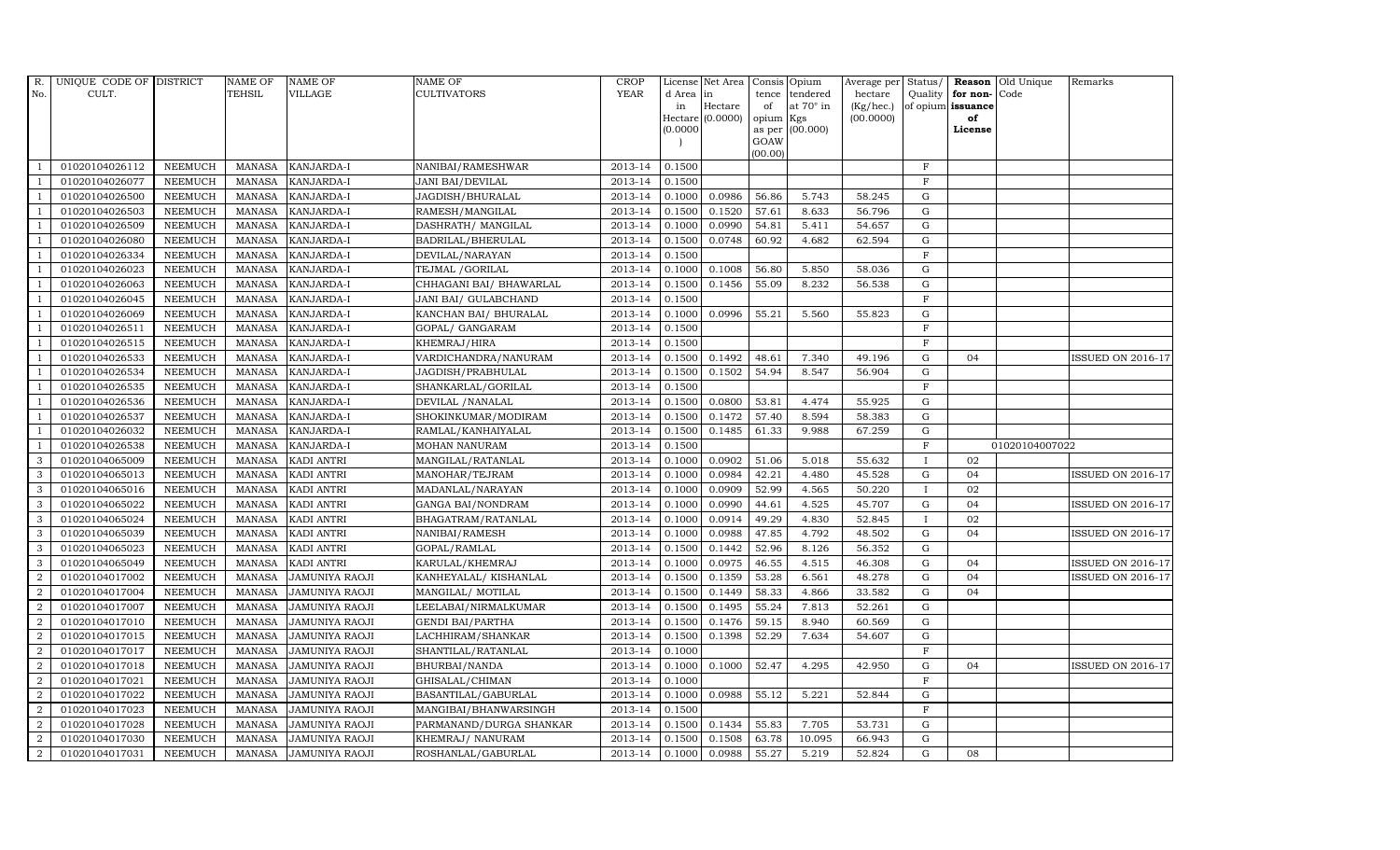| R.             | UNIQUE CODE OF DISTRICT |                | <b>NAME OF</b> | <b>NAME OF</b>        | NAME OF                   | <b>CROP</b> |           | License Net Area   |         | Consis Opium           | Average per Status/ |              |                   | <b>Reason</b> Old Unique | Remarks                  |
|----------------|-------------------------|----------------|----------------|-----------------------|---------------------------|-------------|-----------|--------------------|---------|------------------------|---------------------|--------------|-------------------|--------------------------|--------------------------|
| No.            | CULT.                   |                | <b>TEHSIL</b>  | VILLAGE               | CULTIVATORS               | <b>YEAR</b> | d Area in |                    | tence   | tendered               | hectare             |              | Quality for non-  | Code                     |                          |
|                |                         |                |                |                       |                           |             | in        | Hectare            | of      | at $70^\circ$ in       | (Kg/hec.)           |              | of opium issuance |                          |                          |
|                |                         |                |                |                       |                           |             | (0.0000)  | Hectare $(0.0000)$ | opium   | Kgs<br>as per (00.000) | (00.0000)           |              | of<br>License     |                          |                          |
|                |                         |                |                |                       |                           |             |           |                    | GOAW    |                        |                     |              |                   |                          |                          |
|                |                         |                |                |                       |                           |             |           |                    | (00.00) |                        |                     |              |                   |                          |                          |
| 2              | 01020104017040          | <b>NEEMUCH</b> | MANASA         | <b>JAMUNIYA RAOJI</b> | GYANCHAND/KISHANLAL       | 2013-14     | 0.1500    | 0.1452             | 58.81   | 6.679                  | 45.999              | G            | 04                |                          |                          |
| $\overline{2}$ | 01020104017041          | <b>NEEMUCH</b> | MANASA         | <b>JAMUNIYA RAOJI</b> | HANGAMIBAI/MANGILAL       | 2013-14     | 0.1000    |                    |         |                        |                     | $\mathbf F$  |                   |                          |                          |
| 2              | 01020104017042          | <b>NEEMUCH</b> | <b>MANASA</b>  | <b>JAMUNIYA RAOJI</b> | MATHRI BAI/UDAYRAM        | 2013-14     | 0.1500    | 0.1470             | 58.54   | 8.104                  | 55.129              | G            |                   |                          |                          |
| $\overline{2}$ | 01020104017044          | <b>NEEMUCH</b> | <b>MANASA</b>  | <b>JAMUNIYA RAOJI</b> | GORALAL/LALA              | 2013-14     | 0.1500    | 0.1462             | 59.92   | 9.356                  | 63.995              | G            |                   |                          |                          |
| $\overline{2}$ | 01020104017046          | <b>NEEMUCH</b> | <b>MANASA</b>  | JAMUNIYA RAOJI        | KAILASH/NANDA             | 2013-14     | 0.1000    | 0.0957             | 61.20   | 4.538                  | 47.419              | G            | 04                |                          | <b>ISSUED ON 2016-17</b> |
| $\overline{2}$ | 01020104017050          | <b>NEEMUCH</b> | <b>MANASA</b>  | JAMUNIYA RAOJI        | MOTILAL/ GOURISHANKAR     | 2013-14     | 0.1000    | 0.0950             | 56.85   | 5.376                  | 56.589              | G            |                   |                          |                          |
| $\overline{2}$ | 01020104017055          | <b>NEEMUCH</b> | <b>MANASA</b>  | JAMUNIYA RAOJI        | SAMRATHMAL/RAMCHANDR      | 2013-14     | 0.1000    |                    |         |                        |                     | $\mathbf F$  |                   |                          |                          |
| $\overline{2}$ | 01020104017061          | <b>NEEMUCH</b> | <b>MANASA</b>  | <b>JAMUNIYA RAOJI</b> | NANDUBAI/AMRA             | 2013-14     | 0.1000    |                    |         |                        |                     | $\mathbf{F}$ |                   |                          |                          |
| $\overline{2}$ | 01020104017069          | <b>NEEMUCH</b> | <b>MANASA</b>  | <b>JAMUNIYA RAOJI</b> | HEERALAL/ NARAYAN         | 2013-14     | 0.1000    |                    |         |                        |                     | $\mathbf{F}$ |                   |                          |                          |
| $\overline{2}$ | 01020104017105          | <b>NEEMUCH</b> | <b>MANASA</b>  | JAMUNIYA RAOJI        | UDAYLAL/MANGILAL/KACHHAVA | 2013-14     | 0.1500    | 0.1488             | 62.79   | 9.445                  | 63.474              | G            |                   |                          |                          |
| $\overline{2}$ | 01020104017048          | <b>NEEMUCH</b> | <b>MANASA</b>  | JAMUNIYA RAOJI        | INDR SINGH/ SITARAM       | 2013-14     | 0.1500    | 0.1512             | 54.10   | 8.123                  | 53.724              | G            |                   |                          |                          |
| $\overline{2}$ | 01020104017113          | <b>NEEMUCH</b> | <b>MANASA</b>  | <b>JAMUNIYA RAOJI</b> | RAMCHANDRA/BHAGIRATH      | 2013-14     | 0.1000    |                    |         |                        |                     | $\mathbf{F}$ |                   |                          |                          |
| $\overline{2}$ | 01020104017114          | <b>NEEMUCH</b> | <b>MANASA</b>  | <b>JAMUNIYA RAOJI</b> | SUDHEER KUMAR/SHANTILAL   | 2013-14     | 0.1000    | 0.0957             | 59.49   | 3.578                  | 37.388              | $\mathbf G$  | 04                |                          | <b>ISSUED ON 2016-17</b> |
| $\overline{2}$ | 01020104017118          | <b>NEEMUCH</b> | <b>MANASA</b>  | <b>JAMUNIYA RAOJI</b> | UMAA BAI/ DHANRAJ         | 2013-14     | 0.1000    | 0.0950             | 55.51   | 5.131                  | 54.011              | G            |                   |                          |                          |
| $\overline{2}$ | 01020104017119          | <b>NEEMUCH</b> | <b>MANASA</b>  | JAMUNIYA RAOJI        | DURGA/NANURAM             | 2013-14     | 0.1000    | 0.0975             | 55.15   | 5.523                  | 56.646              | G            |                   |                          |                          |
| 3              | 01020104082009          | <b>NEEMUCH</b> | <b>MANASA</b>  | <b>JALINER</b>        | BABUGIR/SUNDARGIR         | 2013-14     | 0.1500    | 0.1475             | 53.83   | 8.151                  | 55.261              | G            |                   |                          |                          |
| 3              | 01020104082013          | <b>NEEMUCH</b> | <b>MANASA</b>  | <b>JALINER</b>        | BAGDULAL/KISHANLAL        | 2013-14     | 0.1500    | 0.1421             | 55.72   | 7.753                  | 54.560              | G            |                   |                          |                          |
| 3              | 01020104082088          | <b>NEEMUCH</b> | MANASA         | <b>JALINER</b>        | <b>BAPULAL/ GIRDHARI</b>  | 2013-14     | 0.1500    | 0.1492             | 40.96   | 6.735                  | 45.141              | G            | 04                |                          | ISSUED ON 2016-17        |
| 3              | 01020104082045          | <b>NEEMUCH</b> | <b>MANASA</b>  | <b>JALINER</b>        | BHAGVANIBAI/RATAN         | 2013-14     | 0.1500    | 0.1440             | 47.98   | 2.200                  | 15.278              | G            | 04                |                          |                          |
| 3              | 01020104082014          | <b>NEEMUCH</b> | <b>MANASA</b>  | <b>JALINER</b>        | BHERULAL/ GOPI            | 2013-14     | 0.1000    | 0.1000             | 55.00   | 5.508                  | 55.080              | G            |                   |                          |                          |
| 3              | 01020104082130          | <b>NEEMUCH</b> | <b>MANASA</b>  | <b>JALINER</b>        | <b>BHONI BAI/ BAGDU</b>   | 2013-14     | 0.1500    | 0.1395             | 52.12   | 7.803                  | 55.935              | G            |                   |                          |                          |
| 3              | 01020104082125          | <b>NEEMUCH</b> | <b>MANASA</b>  | <b>JALINER</b>        | GANESH GIR/ MOHAN GIR     | 2013-14     | 0.1500    | 0.1460             | 55.36   | 7.893                  | 54.062              | G            |                   |                          |                          |
| $\mathbf{3}$   | 01020104082164          | <b>NEEMUCH</b> | <b>MANASA</b>  | <b>JALINER</b>        | GORDHAN/ LAXMINARAYAN     | 2013-14     | 0.1500    | 0.1459             | 50.10   | 7.494                  | 51.364              | G            |                   |                          |                          |
| 3              | 01020104082039          | <b>NEEMUCH</b> | <b>MANASA</b>  | <b>JALINER</b>        | INDR SINGH/ PYARCHAND     | 2013-14     | 0.1000    | 0.0992             | 60.11   | 5.985                  | 60.333              | $\mathbf G$  |                   |                          |                          |
| 3              | 01020104082004          | <b>NEEMUCH</b> | <b>MANASA</b>  | <b>JALINER</b>        | KANKU BAI/ NANDA          | 2013-14     | 0.1500    | 0.1452             | 53.62   | 7.852                  | 54.077              | G            |                   |                          |                          |
| 3              | 01020104082030          | <b>NEEMUCH</b> | <b>MANASA</b>  | <b>JALINER</b>        | KARULAL/ KUKA JI          | 2013-14     | 0.1500    | 0.1299             | 65.82   | 8.726                  | 67.175              | G            |                   |                          |                          |
| 3              | 01020104082061          | <b>NEEMUCH</b> | <b>MANASA</b>  | <b>JALINER</b>        | KAWARLAL/ MEGHRAJ         | 2013-14     | 0.1000    | 0.1000             | 55.40   | 5.770                  | 57.700              | G            |                   |                          |                          |
| 3              | 01020104082036          | <b>NEEMUCH</b> | <b>MANASA</b>  | <b>JALINER</b>        | MAN SINGH/ GIRDHARI       | 2013-14     | 0.1500    | 0.1450             | 53.15   | 7.995                  | 55.138              | G            |                   |                          |                          |
| 3              | 01020104082020          | <b>NEEMUCH</b> | <b>MANASA</b>  | <b>JALINER</b>        | MANGILAL/KANIRAM          | 2013-14     | 0.1500    | 0.1457             | 61.79   | 8.765                  | 60.158              | $\mathbf G$  |                   |                          |                          |
| 3              | 01020104082120          | <b>NEEMUCH</b> | <b>MANASA</b>  | <b>JALINER</b>        | MANOHARLAL/ HEMRAJ        | 2013-14     | 0.1000    | 0.1000             | 59.39   | 6.083                  | 60.830              | G            |                   |                          |                          |
| 3              | 01020104082162          | <b>NEEMUCH</b> | <b>MANASA</b>  | <b>JALINER</b>        | MOHANLAL/ RATANLAL        | 2013-14     | 0.1500    | 0.1469             | 56.22   | 8.899                  | 60.579              | G            |                   |                          |                          |
| 3              | 01020104082114          | <b>NEEMUCH</b> | <b>MANASA</b>  | <b>JALINER</b>        | NANDU BAI/ GANESHRAM      | 2013-14     | 0.1500    | 0.1446             | 63.91   | 8.929                  | 61.750              | G            |                   |                          |                          |
| 3              | 01020104082010          | <b>NEEMUCH</b> | <b>MANASA</b>  | <b>JALINER</b>        | PRABHULAL/NANA            | 2013-14     | 0.1500    | 0.1460             | 53.40   | 8.346                  | 57.164              | G            |                   |                          |                          |
| 3              | 01020104082031          | <b>NEEMUCH</b> | <b>MANASA</b>  | <b>JALINER</b>        | PRABHULAL/BHAVAR          | 2013-14     | 0.1500    | 0.1358             | 64.01   | 8.020                  | 59.057              | $\mathbf G$  |                   |                          |                          |
| 3              | 01020104082050          | <b>NEEMUCH</b> | <b>MANASA</b>  | <b>JALINER</b>        | PRABHULAL/LAXMAN          | 2013-14     | 0.1500    | 0.1423             | 51.91   | 7.979                  | 56.072              | $\mathbf G$  |                   |                          |                          |
| 3              | 01020104082083          | <b>NEEMUCH</b> | <b>MANASA</b>  | <b>JALINER</b>        | PRAKASH/KANIRAM           | 2013-14     | 0.1000    | 0.0978             | 63.73   | 6.373                  | 65.164              | G            |                   |                          |                          |
| 3              | 01020104082023          | <b>NEEMUCH</b> | <b>MANASA</b>  | <b>JALINER</b>        | RADHESHYAM/BHERULAL       | 2013-14     | 0.1500    | 0.1480             | 52.58   | 7.707                  | 52.074              | ${\rm G}$    |                   |                          |                          |
| $\mathbf{3}$   | 01020104082113          | <b>NEEMUCH</b> | <b>MANASA</b>  | <b>JALINER</b>        | RAMGIR/ NAND GIR          | 2013-14     | 0.1500    | 0.1485             | 56.46   | 8.437                  | 56.815              | G            |                   |                          |                          |
| 3              | 01020104082012          | <b>NEEMUCH</b> | <b>MANASA</b>  | <b>JALINER</b>        | RAMLAL/HIRA               | 2013-14     | 0.1500    | 0.1403             | 52.89   | 8.258                  | 58.860              | G            |                   |                          |                          |
| 3              | 01020104082015          | <b>NEEMUCH</b> | <b>MANASA</b>  | <b>JALINER</b>        | RAMLAL/ NANURAM           | 2013-14     | 0.1000    | 0.0929             | 48.86   | 5.333                  | 57.406              | $\mathbf G$  |                   |                          |                          |
| 3              | 01020104082128          | <b>NEEMUCH</b> | MANASA         | <b>JALINER</b>        | RAY SINGH/ NANURAM        | 2013-14     | 0.1500    | 0.1465             | 49.29   | 7.084                  | 48.355              | G            | 04                |                          |                          |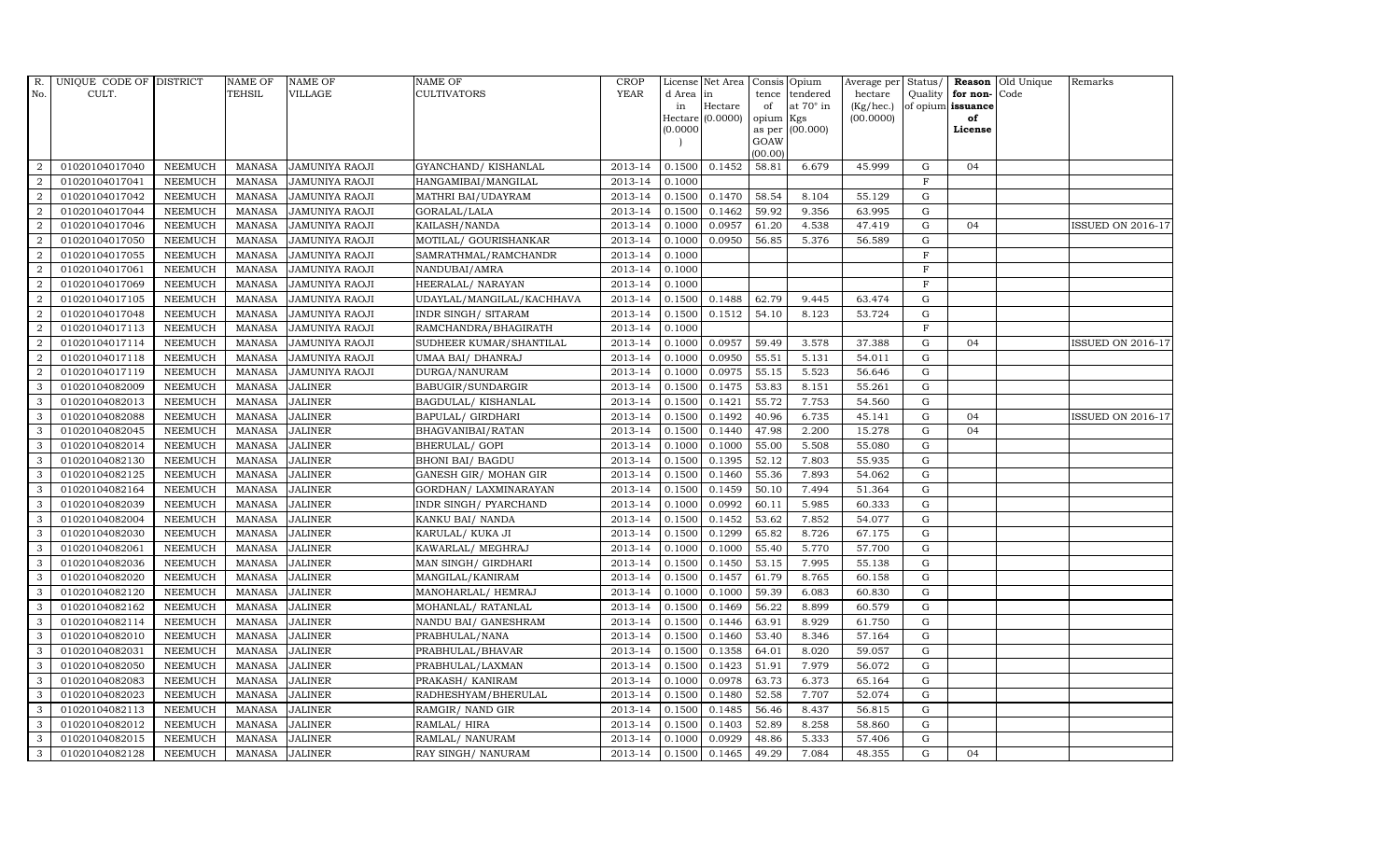| R.               | UNIQUE CODE OF DISTRICT |                | <b>NAME OF</b> | <b>NAME OF</b>          | <b>NAME OF</b>          | CROP        |           | License Net Area   Consis   Opium |           |                  | Average per Status/ |              |                   | <b>Reason</b> Old Unique | Remarks                  |
|------------------|-------------------------|----------------|----------------|-------------------------|-------------------------|-------------|-----------|-----------------------------------|-----------|------------------|---------------------|--------------|-------------------|--------------------------|--------------------------|
| No.              | CULT.                   |                | TEHSIL         | VILLAGE                 | <b>CULTIVATORS</b>      | <b>YEAR</b> | d Area in |                                   |           | tence tendered   | hectare             | Quality      | for non-          | Code                     |                          |
|                  |                         |                |                |                         |                         |             | in        | Hectare                           | of        | at $70^\circ$ in | (Kg/hec.)           |              | of opium issuance |                          |                          |
|                  |                         |                |                |                         |                         |             |           | $Hectare (0.0000)$                | opium Kgs |                  | (00.0000)           |              | of<br>License     |                          |                          |
|                  |                         |                |                |                         |                         |             | (0.0000)  |                                   | GOAW      | as per (00.000)  |                     |              |                   |                          |                          |
|                  |                         |                |                |                         |                         |             |           |                                   | (00.00)   |                  |                     |              |                   |                          |                          |
| 3                | 01020104082001          | <b>NEEMUCH</b> | MANASA         | <b>JALINER</b>          | SHAMBHU GIR/ SOHAN GIR  | 2013-14     | 0.1500    | 0.1465                            | 55.29     | 8.041            | 54.887              | G            |                   |                          |                          |
| 3                | 01020104082084          | <b>NEEMUCH</b> | <b>MANASA</b>  | <b>JALINER</b>          | SHIVRAM/GOPAL           | 2013-14     | 0.1000    | 0.0967                            | 38.39     | 4.031            | 41.686              | ${\rm G}$    | 04                |                          | <b>ISSUED ON 2016-17</b> |
| 2                | 01020104049001          | <b>NEEMUCH</b> | <b>MANASA</b>  | HATHIPURA MANASA        | BANSHILAL/CHENRAM       | 2013-14     | 0.1500    | 0.1452                            | 59.06     | 8.884            | 61.185              | G            |                   |                          |                          |
| $\overline{2}$   | 01020104049005          | <b>NEEMUCH</b> | <b>MANASA</b>  | HATHIPURA MANASA        | CHAMPALAL/CHENRAM       | 2013-14     | 0.1000    | 0.1000                            | 57.53     | 6.106            | 61.060              | $\mathbf G$  |                   |                          |                          |
| $\overline{2}$   | 01020104049006          | <b>NEEMUCH</b> | <b>MANASA</b>  | HATHIPURA MANASA        | SHAMBHU/BHANWARLAL      | 2013-14     | 0.1500    | 0.1434                            | 60.49     | 8.987            | 62.671              | ${\bf G}$    |                   |                          |                          |
| $\overline{2}$   | 01020104049009          | <b>NEEMUCH</b> | <b>MANASA</b>  | HATHIPURA MANASA        | CHAGANLAL/BADRILAL      | 2013-14     | 0.1500    | 0.1460                            | 61.07     | 9.204            | 63.041              | $\mathbf G$  |                   |                          |                          |
| 2                | 01020104049018          | <b>NEEMUCH</b> | <b>MANASA</b>  | HATHIPURA MANASA        | RAJMAL/KHETA            | 2013-14     | 0.1500    | 0.1470                            | 64.90     | 10.013           | 68.116              | ${\bf G}$    |                   |                          |                          |
| 2                | 01020104049023          | <b>NEEMUCH</b> | <b>MANASA</b>  | HATHIPURA MANASA        | DINESH/SHANTILAL        | 2013-14     | 0.1500    | 0.1470                            | 54.50     | 8.362            | 56.884              | $\mathbf G$  |                   |                          |                          |
| 2                | 01020104049021          | <b>NEEMUCH</b> | <b>MANASA</b>  | <b>HATHIPURA MANASA</b> | CHAMPALAL/MANNALAL      | 2013-14     | 0.1000    | 0.0974                            | 62.47     | 6.604            | 67.803              | G            |                   |                          |                          |
| 2                | 01020104049003          | <b>NEEMUCH</b> | <b>MANASA</b>  | HATHIPURA MANASA        | NOJIBAI/NAGGA           | 2013-14     | 0.1500    | 0.1500                            | 66.83     | 10.282           | 68.547              | ${\rm G}$    |                   |                          |                          |
| $\overline{2}$   | 01020104049013          | <b>NEEMUCH</b> | <b>MANASA</b>  | HATHIPURA MANASA        | GABBALAL/NAGGA          | 2013-14     | 0.1500    | 0.1496                            | 64.18     | 9.801            | 65.515              | G            |                   |                          |                          |
| 2                | 01020104049025          | <b>NEEMUCH</b> | <b>MANASA</b>  | HATHIPURA MANASA        | HEERALAL/PRATAP         | 2013-14     | 0.1500    | 0.1500                            | 64.50     | 9.850            | 65.667              | $\mathbf G$  |                   |                          |                          |
| 2                | 01020104049026          | <b>NEEMUCH</b> | <b>MANASA</b>  | HATHIPURA MANASA        | SURAJMAL/BHAVSINGH      | 2013-14     | 0.1000    | 0.1020                            | 61.50     | 6.695            | 65.637              | G            |                   |                          |                          |
| $\overline{2}$   | 01020104049007          | <b>NEEMUCH</b> | <b>MANASA</b>  | <b>HATHIPURA MANASA</b> | KALURAM/BADRILAL        | 2013-14     | 0.1000    | 0.0972                            | 60.27     | 5.932            | 61.029              | $\mathbf G$  |                   |                          |                          |
| $\overline{2}$   | 01020104049016          | <b>NEEMUCH</b> | <b>MANASA</b>  | HATHIPURA MANASA        | GOPAL/HARIRAM           | 2013-14     | 0.1500    | 0.1500                            | 55.66     | 8.794            | 58.627              | $\mathbf G$  |                   |                          |                          |
| $\overline{2}$   | 01020104049017          | <b>NEEMUCH</b> | <b>MANASA</b>  | HATHIPURA MANASA        | RODILAL/KHETA           | 2013-14     | 0.1500    | 0.1518                            | 60.07     | 9.371            | 61.733              | G            |                   |                          |                          |
| $\overline{2}$   | 01020104049019          | <b>NEEMUCH</b> | <b>MANASA</b>  | HATHIPURA MANASA        | BADAMBAI/GANGARAM       | 2013-14     | 0.1000    | 0.0989                            | 67.62     | 6.984            | 70.617              | $\mathbf G$  |                   |                          |                          |
| $\overline{2}$   | 01020104049027          | <b>NEEMUCH</b> | <b>MANASA</b>  | HATHIPURA MANASA        | BAHADUR/MANSINGH        | 2013-14     | 0.1000    | 0.0992                            | 59.92     | 6.189            | 62.389              | $\mathbf G$  |                   |                          |                          |
| $\overline{2}$   | 01020104049028          | <b>NEEMUCH</b> | <b>MANASA</b>  | HATHIPURA MANASA        | HALIBAI/CHATARSINGH     | 2013-14     | 0.1000    | 0.1000                            | 59.96     | 6.210            | 62.100              | $\mathbf G$  |                   |                          |                          |
| $\overline{2}$   | 01020104049024          | <b>NEEMUCH</b> | <b>MANASA</b>  | HATHIPURA MANASA        | CHOUSARBAI/KHETA        | 2013-14     | 0.1000    | 0.1000                            | 61.14     | 6.376            | 63.760              | $\mathbf G$  |                   |                          |                          |
| $\overline{2}$   | 01020104049030          | <b>NEEMUCH</b> | <b>MANASA</b>  | HATHIPURA MANASA        | KARULAL/ KESHURAM       | 2013-14     | 0.1500    | 0.1416                            | 63.31     | 9.587            | 67.705              | $\mathbf G$  |                   |                          |                          |
| $\overline{2}$   | 01020104049029          | <b>NEEMUCH</b> | <b>MANASA</b>  | HATHIPURA MANASA        | DASHRATH / ONKARLAL     | 2013-14     | 0.1500    | 0.1424                            | 59.06     | 9.002            | 63.216              | ${\rm G}$    |                   |                          |                          |
| $\overline{2}$   | 01020104049031          | <b>NEEMUCH</b> | <b>MANASA</b>  | HATHIPURA MANASA        | HEMIBAI/MANGILAL        | 2013-14     | 0.1000    | 0.1005                            | 66.28     | 6.704            | 66.706              | G            |                   |                          |                          |
| $\overline{2}$   | 01020104039002          | <b>NEEMUCH</b> | <b>MANASA</b>  | <b>HASPURA</b>          | MATHURI/HARLAL          | 2013-14     | 0.1000    | 0.0990                            | 58.15     | 5.941            | 60.010              | $\mathbf G$  |                   |                          |                          |
| $\boldsymbol{2}$ | 01020104039008          | <b>NEEMUCH</b> | <b>MANASA</b>  | <b>HASPURA</b>          | RAMSUKH/DEVILAL         | 2013-14     | 0.1500    | 0.1492                            |           | 9.324            | 62.493              | ${\rm G}$    |                   |                          |                          |
| $\overline{2}$   | 01020104039009          | <b>NEEMUCH</b> | <b>MANASA</b>  | <b>HASPURA</b>          | RAMLAL/BHOLERAM         | 2013-14     | 0.1000    |                                   |           |                  |                     | $\mathbf F$  |                   |                          |                          |
| $\overline{2}$   | 01020104039010          | <b>NEEMUCH</b> | <b>MANASA</b>  | <b>HASPURA</b>          | DALURAM/CHUNNILAL       | 2013-14     | 0.1500    | 0.1452                            | 53.39     | 8.295            | 57.128              | ${\rm G}$    |                   |                          |                          |
| $\overline{2}$   | 01020104039012          | <b>NEEMUCH</b> | <b>MANASA</b>  | <b>HASPURA</b>          | NANDLAL/UDA             | 2013-14     | 0.1500    |                                   |           |                  |                     | $\mathbf F$  |                   |                          |                          |
| $\overline{2}$   | 01020104039020          | <b>NEEMUCH</b> | <b>MANASA</b>  | <b>HASPURA</b>          | GOVERDHANLAL/SHANKARLAL | 2013-14     | 0.1500    | 0.1462                            |           | 8.446            | 57.770              | $\mathbf G$  |                   |                          |                          |
| $\overline{2}$   | 01020104039031          | <b>NEEMUCH</b> | <b>MANASA</b>  | <b>HASPURA</b>          | BAGDIRAM/RAMA           | 2013-14     | 0.1500    |                                   |           |                  |                     | $\mathbf F$  |                   |                          |                          |
| $\overline{2}$   | 01020104039035          | <b>NEEMUCH</b> | <b>MANASA</b>  | <b>HASPURA</b>          | RAMCHANDRA/NARAYAN      | 2013-14     | 0.1500    | 0.1369                            | 58.79     | 7.094            | 51.819              | G            |                   |                          |                          |
| $\overline{2}$   | 01020104039036          | <b>NEEMUCH</b> | <b>MANASA</b>  | <b>HASPURA</b>          | BHUWANA/GENDA           | 2013-14     | 0.1000    | 0.0999                            |           | 5.720            | 57.257              | $\mathbf{I}$ | 02                |                          |                          |
| $\overline{2}$   | 01020104039021          | <b>NEEMUCH</b> | <b>MANASA</b>  | <b>HASPURA</b>          | GEETABAI/BHANWARLAL     | 2013-14     | 0.1000    |                                   |           |                  |                     | $\mathbf{F}$ |                   |                          |                          |
| $\overline{2}$   | 01020104039044          | <b>NEEMUCH</b> | <b>MANASA</b>  | <b>HASPURA</b>          | MOHANLAL/KALU           | 2013-14     | 0.1500    | 0.1470                            | 65.06     | 9.857            | 67.054              | $\mathbf G$  |                   |                          |                          |
| $\overline{2}$   | 01020104039074          | <b>NEEMUCH</b> | <b>MANASA</b>  | <b>HASPURA</b>          | FULCHANDRA/BHANWARLAL   | 2013-14     | 0.1500    | 0.1500                            | 63.42     | 10.166           | 67.773              | $\mathbf G$  |                   |                          |                          |
| $\overline{2}$   | 01020104039075          | <b>NEEMUCH</b> | <b>MANASA</b>  | <b>HASPURA</b>          | RAMPRASAD/DEVRAM        | 2013-14     | 0.1000    | 0.1025                            | 51.67     | 7.002            | 68.312              | ${\rm G}$    |                   |                          |                          |
| $\overline{2}$   | 01020104039078          | <b>NEEMUCH</b> | <b>MANASA</b>  | <b>HASPURA</b>          | AMRITRAM/GHASIRAM       | 2013-14     | 0.1500    | 0.1500                            |           | 8.673            | 57.820              | ${\rm G}$    |                   |                          |                          |
| $\boldsymbol{2}$ | 01020104039079          | <b>NEEMUCH</b> | <b>MANASA</b>  | <b>HASPURA</b>          | SURESHCHANDRA/MOHANLAL  | 2013-14     | 0.1500    | 0.1520                            | 67.45     | 10.010           | 65.855              | ${\rm G}$    |                   |                          |                          |
| $\overline{2}$   | 01020104039013          | <b>NEEMUCH</b> | <b>MANASA</b>  | <b>HASPURA</b>          | AVANTIBAI/DEVILAL       | 2013-14     | 0.1000    |                                   |           |                  |                     | $\mathbf F$  |                   |                          |                          |
| $\overline{2}$   | 01020104039080          | <b>NEEMUCH</b> | <b>MANASA</b>  | <b>HASPURA</b>          | MANGILAL/UDA            | 2013-14     | 0.1500    | 0.1508                            | 61.43     | 8.717            | 57.805              | $\mathbf G$  |                   |                          |                          |
| $\overline{2}$   | 01020104039028          | <b>NEEMUCH</b> |                | MANASA HASPURA          | HARLAL/ONKAR            | 2013-14     | 0.1000    |                                   |           |                  |                     | $\mathbf{F}$ |                   |                          | <b>NAME CHANGE</b>       |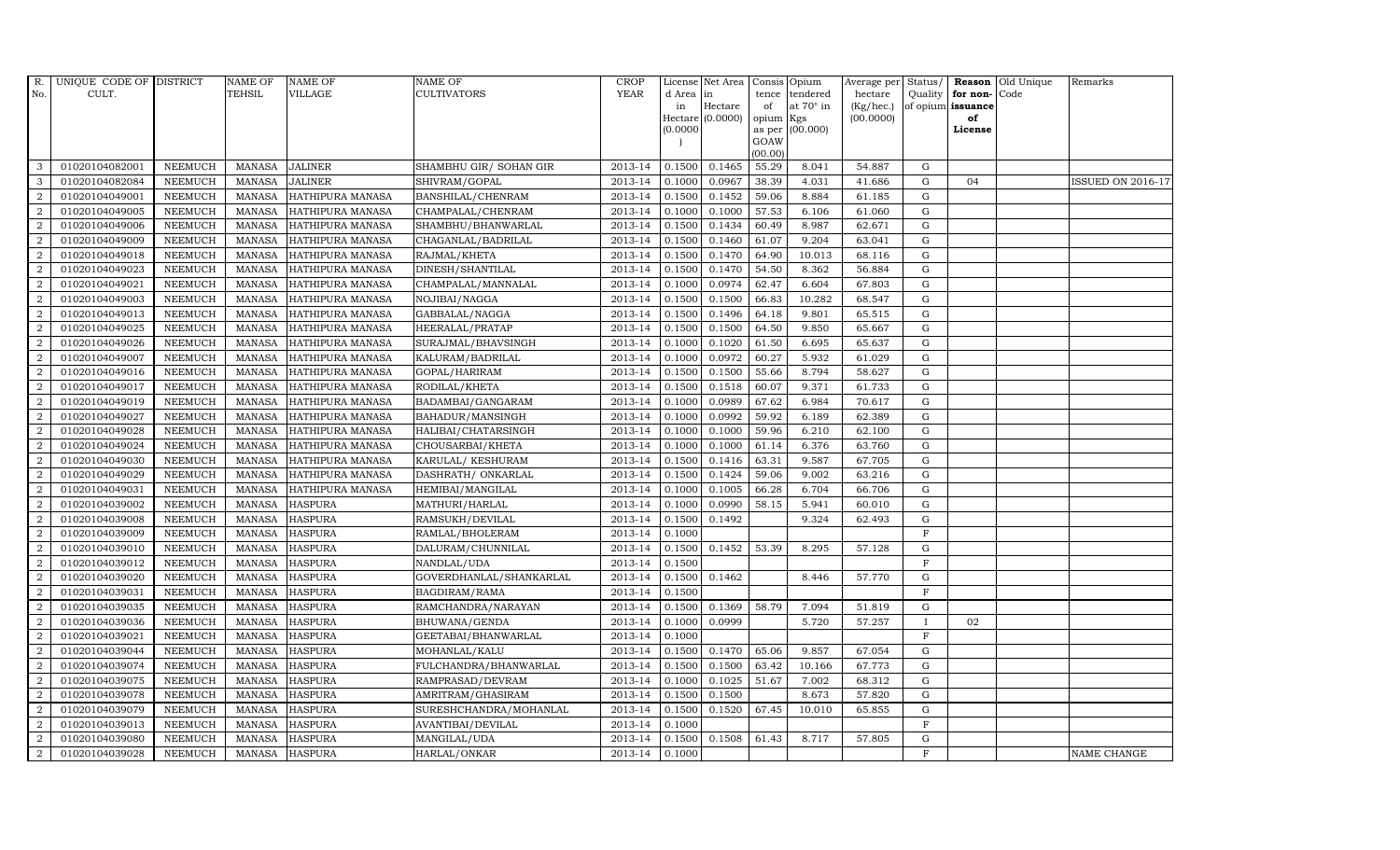| R.               | UNIQUE CODE OF DISTRICT |                | <b>NAME OF</b> | <b>NAME OF</b>       | <b>NAME OF</b>             | CROP        |           | License Net Area   Consis   Opium |           |                  | Average per | Status/      | Reason            | Old Unique | Remarks                      |
|------------------|-------------------------|----------------|----------------|----------------------|----------------------------|-------------|-----------|-----------------------------------|-----------|------------------|-------------|--------------|-------------------|------------|------------------------------|
| No.              | CULT.                   |                | <b>TEHSIL</b>  | VILLAGE              | <b>CULTIVATORS</b>         | <b>YEAR</b> | d Area in |                                   | tence     | tendered         | hectare     | Quality      | for non-          | Code       |                              |
|                  |                         |                |                |                      |                            |             | in        | Hectare                           | of        | at $70^\circ$ in | (Kg/hec.)   |              | of opium issuance |            |                              |
|                  |                         |                |                |                      |                            |             |           | Hectare (0.0000)                  | opium Kgs |                  | (00.0000)   |              | of                |            |                              |
|                  |                         |                |                |                      |                            |             | (0.0000)  |                                   | GOAW      | as per (00.000)  |             |              | License           |            |                              |
|                  |                         |                |                |                      |                            |             |           |                                   | (00.00)   |                  |             |              |                   |            |                              |
| $\overline{2}$   | 01020104039082          | <b>NEEMUCH</b> | MANASA         | <b>HASPURA</b>       | KANWARLAL/DEVILAL          | 2013-14     | 0.1000    |                                   |           |                  |             | $\mathbf F$  |                   |            |                              |
| 2                | 01020104039091          | <b>NEEMUCH</b> | <b>MANASA</b>  | <b>HASPURA</b>       | KASHIRAM/HEERALAL          | 2013-14     | 0.1000    |                                   |           |                  |             | $\mathbf F$  |                   |            |                              |
| $\overline{2}$   | 01020104039095          | <b>NEEMUCH</b> | <b>MANASA</b>  | <b>HASPURA</b>       | KARULAL/PYARA              | 2013-14     | 0.1000    | 0.0995                            | 65.94     | 4.803            | 48.271      | G            | 04                |            | <b>ISSUED ON 2016-17</b>     |
| $\overline{2}$   | 01020104039096          | <b>NEEMUCH</b> | <b>MANASA</b>  | <b>HASPURA</b>       | DEVILAL/RAMLAL             | 2013-14     | 0.1500    | 0.1444                            | 66.80     | 6.791            | 47.029      |              | 02                |            |                              |
| $\overline{a}$   | 01020104039099          | <b>NEEMUCH</b> | <b>MANASA</b>  | <b>HASPURA</b>       | KANHAIYALAL/DEVILAL        | 2013-14     | 0.1000    | 0.0990                            |           | 6.453            | 65.182      | ${\rm G}$    |                   |            |                              |
| $\overline{a}$   | 01020104039103          | <b>NEEMUCH</b> | <b>MANASA</b>  | <b>HASPURA</b>       | SHANTIBAI/MOTILAL          | 2013-14     | 0.1500    | 0.1500                            | 55.21     | 8.905            | 59.367      | ${\rm G}$    |                   |            |                              |
| 2                | 01020104039030          | <b>NEEMUCH</b> | <b>MANASA</b>  | <b>HASPURA</b>       | HARISHANKAR/CHATARBHUJ     | 2013-14     | 0.1000    | 0.0964                            |           | 5.434            | 56.369      | ${\rm G}$    |                   |            | NAME CHANGE                  |
| 2                | 01020104039111          | <b>NEEMUCH</b> | <b>MANASA</b>  | <b>HASPURA</b>       | RAMKISHAN/PRITHAVIRAJ      | 2013-14     | 0.1000    | 0.0992                            | 64.65     | 5.354            | 53.972      | $\mathbf G$  |                   |            | TRANSFER/BANI                |
| $\boldsymbol{2}$ | 01020104039032          | <b>NEEMUCH</b> | <b>MANASA</b>  | <b>HASPURA</b>       | DHANNA/BHAGWAN             | 2013-14     | 0.1000    |                                   |           |                  |             | F            |                   |            |                              |
| 2                | 01020104039059          | <b>NEEMUCH</b> | <b>MANASA</b>  | <b>HASPURA</b>       | BHERULAL/RATANLAL          | 2013-14     | 0.1000    |                                   |           |                  |             | $\rm F$      |                   |            |                              |
| $\overline{a}$   | 01020104039113          | <b>NEEMUCH</b> | <b>MANASA</b>  | <b>HASPURA</b>       | BHAGIRATH/KISHANLAL        | 2013-14     | 0.1000    | 0.0960                            |           | 4.790            | 49.896      | $\mathbf G$  | 04                |            | <b>ISSUED ON 2016-17</b>     |
| $\overline{a}$   | 01020104039023          | <b>NEEMUCH</b> | MANASA         | <b>HASPURA</b>       | BALRAM/KASHIRAM            | 2013-14     | 0.1000    | 0.0930                            | 51.17     | 3.929            | 42.247      | $\mathbf{I}$ | 02                |            |                              |
| 2                | 01020104039001          | <b>NEEMUCH</b> | MANASA         | <b>HASPURA</b>       | DAKHIBAI/CHUNNILAL         | 2013-14     | 0.1500    |                                   |           |                  |             | $_{\rm F}$   |                   |            |                              |
| $\overline{2}$   | 01020104039088          | <b>NEEMUCH</b> | <b>MANASA</b>  | <b>HASPURA</b>       | DEVILAL/BHERULAL           | 2013-14     | 0.1500    | 0.1550                            | 58.79     | 9.908            | 63.923      | $\mathbf G$  |                   |            |                              |
| $\boldsymbol{2}$ | 01020104039089          | <b>NEEMUCH</b> | MANASA         | <b>HASPURA</b>       | DEVILAL/CHATARBHUJ         | 2013-14     | 0.1000    | 0.0990                            | 57.93     | 6.079            | 61.404      |              | 02                |            |                              |
| $\overline{2}$   | 01020104039038          | <b>NEEMUCH</b> | <b>MANASA</b>  | <b>HASPURA</b>       | JANIBAI/BHERULAL           | 2013-14     | 0.1000    | 0.0945                            |           | 5.733            | 60.667      | G            |                   |            |                              |
| $\overline{a}$   | 01020104039006          | <b>NEEMUCH</b> | <b>MANASA</b>  | <b>HASPURA</b>       | KAMERIBAI/RAMLAL           | 2013-14     | 0.1000    |                                   |           |                  |             | $\mathbf F$  |                   |            |                              |
| $\overline{a}$   | 01020104039029          | <b>NEEMUCH</b> | <b>MANASA</b>  | <b>HASPURA</b>       | KANWARLAL/RODILAL          | 2013-14     | 0.1500    | 0.1454                            | 63.80     | 9.772            | 67.208      | G            |                   |            |                              |
| $\overline{2}$   | 01020104039007          | <b>NEEMUCH</b> | <b>MANASA</b>  | <b>HASPURA</b>       | MANGILAL/KACHRU            | 2013-14     | 0.1000    | 0.0500                            | 59.48     | 3.048            | 60.960      | $\mathbf G$  |                   |            |                              |
| $\overline{2}$   | 01020104039087          | <b>NEEMUCH</b> | <b>MANASA</b>  | <b>HASPURA</b>       | RAMESHCHANDRA/BHERULAL     | 2013-14     | 0.1500    | 0.1520                            | 62.60     | 7.668            | 50.447      | $\mathbf G$  | 04                |            | <b>ISSUED ON 2016-17</b>     |
| 2                | 01020104039025          | <b>NEEMUCH</b> | <b>MANASA</b>  | <b>HASPURA</b>       | SRIRAM/DAMARLAL            | 2013-14     | 0.1000    | 0.0990                            | 66.86     | 6.197            | 62.596      | $\mathbf G$  |                   |            |                              |
| 2                | 01020104039104          | <b>NEEMUCH</b> | <b>MANASA</b>  | <b>HASPURA</b>       | RADHABAI/BHUWANIRAM        | 2013-14     | 0.1000    | 0.0999                            |           | 5.110            | 51.151      | ${\rm G}$    |                   |            | 0102010405300TRANSFER/MANASA |
| 3                | 01020104067010          | <b>NEEMUCH</b> | <b>MANASA</b>  | <b>GANGNIA KHEDI</b> | <b>BHULI BAI/ TULSIRAM</b> | 2013-14     | 0.1000    | 0.0936                            | 59.81     | 5.750            | 61.432      | ${\rm G}$    |                   |            |                              |
| 3                | 01020104067013          | <b>NEEMUCH</b> | <b>MANASA</b>  | <b>GANGNIA KHEDI</b> | GITA BAI/ MANGILAL         | 2013-14     | 0.1500    | 0.1491                            | 49.19     | 7.561            | 50.711      | $\mathbf{I}$ | 02                |            |                              |
| 3                | 01020104067015          | <b>NEEMUCH</b> | <b>MANASA</b>  | <b>GANGNIA KHEDI</b> | KACHRU/KAVARLAL            | 2013-14     | 0.1000    | 0.0949                            | 50.22     | 4.778            | 50.348      | $\mathbf G$  | 04                |            | <b>ISSUED ON 2016-17</b>     |
| 3                | 01020104067028          | <b>NEEMUCH</b> | <b>MANASA</b>  | <b>GANGNIA KHEDI</b> | DURGASHANKAR/ KALURAM      | 2013-14     | 0.1500    | 0.1486                            | 55.95     | 8.129            | 54.704      | <b>I</b>     | 02                |            |                              |
| 3                | 01020104067032          | <b>NEEMUCH</b> | <b>MANASA</b>  | <b>GANGNIA KHEDI</b> | MANGILAL/LALARAM           | 2013-14     | 0.1000    | 0.0980                            | 51.10     | 5.307            | 54.153      | $\mathbf G$  |                   |            |                              |
| 3                | 01020104067003          | <b>NEEMUCH</b> | <b>MANASA</b>  | <b>GANGNIA KHEDI</b> | BHERULAL/LALA              | 2013-14     | 0.1500    | 0.1408                            | 53.77     | 7.336            | 52.102      | $\mathbf G$  |                   |            |                              |
| 3                | 01020104067040          | <b>NEEMUCH</b> | <b>MANASA</b>  | <b>GANGNIA KHEDI</b> | RAMNARAYAN/DALLA           | 2013-14     | 0.1500    | 0.1291                            | 45.34     | 6.153            | 47.661      | $\mathbf G$  | 04                |            | <b>ISSUED ON 2016-17</b>     |
| 3                | 01020104067038          | <b>NEEMUCH</b> | <b>MANASA</b>  | <b>GANGNIA KHEDI</b> | BAGDIRAM/KASHIRAM          | 2013-14     | 0.1000    | 0.0974                            | 46.81     | 4.714            | 48.398      | $\mathbf G$  | 04                |            | <b>ISSUED ON 2016-17</b>     |
| $\overline{1}$   | 01020104023001          | <b>NEEMUCH</b> | <b>MANASA</b>  | <b>GAFARDA</b>       | TULSIBAI/NONDRAM           | 2013-14     | 0.1500    | 0.1453                            | 46.09     | 6.973            | 47.990      | $\mathbf G$  | 04                |            | ISSUED ON 2016-17            |
| $\overline{1}$   | 01020104023002          | <b>NEEMUCH</b> | <b>MANASA</b>  | <b>GAFARDA</b>       | MATHRIBAI/MODIRAM          | 2013-14     | 0.1000    |                                   |           |                  |             | $\rm F$      |                   |            |                              |
| $\overline{1}$   | 01020104023006          | <b>NEEMUCH</b> | <b>MANASA</b>  | <b>GAFARDA</b>       | LAHRIBAI/NANALAL           | 2013-14     | 0.1500    |                                   |           |                  |             | $\mathbf F$  |                   |            |                              |
| $\overline{1}$   | 01020104023009          | <b>NEEMUCH</b> | <b>MANASA</b>  | <b>GAFARDA</b>       | SHANTILAL/MODIRAM          | 2013-14     | 0.1500    | 0.1518                            | 60.22     | 9.248            | 60.922      | $\mathbf G$  |                   |            |                              |
|                  | 01020104023004          | <b>NEEMUCH</b> | <b>MANASA</b>  | <b>GAFARDA</b>       | MANGIBAI/MODIRAM           | 2013-14     | 0.1500    | 0.1512                            | 55.38     | 8.742            | 57.817      | $\mathbf G$  |                   |            |                              |
|                  | 01020104023014          | <b>NEEMUCH</b> | <b>MANASA</b>  | <b>GAFARDA</b>       | RAMLAL/KESHURAM            | 2013-14     | 0.1500    |                                   |           |                  |             | $\mathbf F$  |                   |            |                              |
| -1               | 01020104023041          | <b>NEEMUCH</b> | <b>MANASA</b>  | <b>GAFARDA</b>       | MOTILAL/NARAYAN            | 2013-14     | 0.1500    |                                   |           |                  |             | $\mathbf F$  |                   |            |                              |
| $\overline{1}$   | 01020104023043          | <b>NEEMUCH</b> | <b>MANASA</b>  | <b>GAFARDA</b>       | AMRITLAL/NANDLAL           | 2013-14     | 0.1000    | 0.0972                            | 51.28     | 5.421            | 55.772      | $\mathbf G$  |                   |            |                              |
| $\overline{1}$   | 01020104023052          | <b>NEEMUCH</b> | <b>MANASA</b>  | <b>GAFARDA</b>       | KACHRULAL/MODIRAM          | 2013-14     | 0.1500    |                                   |           |                  |             | $\mathbf F$  |                   |            |                              |
| $\overline{1}$   | 01020104023053          | <b>NEEMUCH</b> | <b>MANASA</b>  | <b>GAFARDA</b>       | BHANWARLAL/NONDRAM         | 2013-14     | 0.1500    | 0.1463                            | 50.61     | 7.685            | 52.529      | $\mathbf G$  |                   |            |                              |
|                  |                         |                |                |                      |                            |             |           |                                   |           |                  |             |              |                   |            |                              |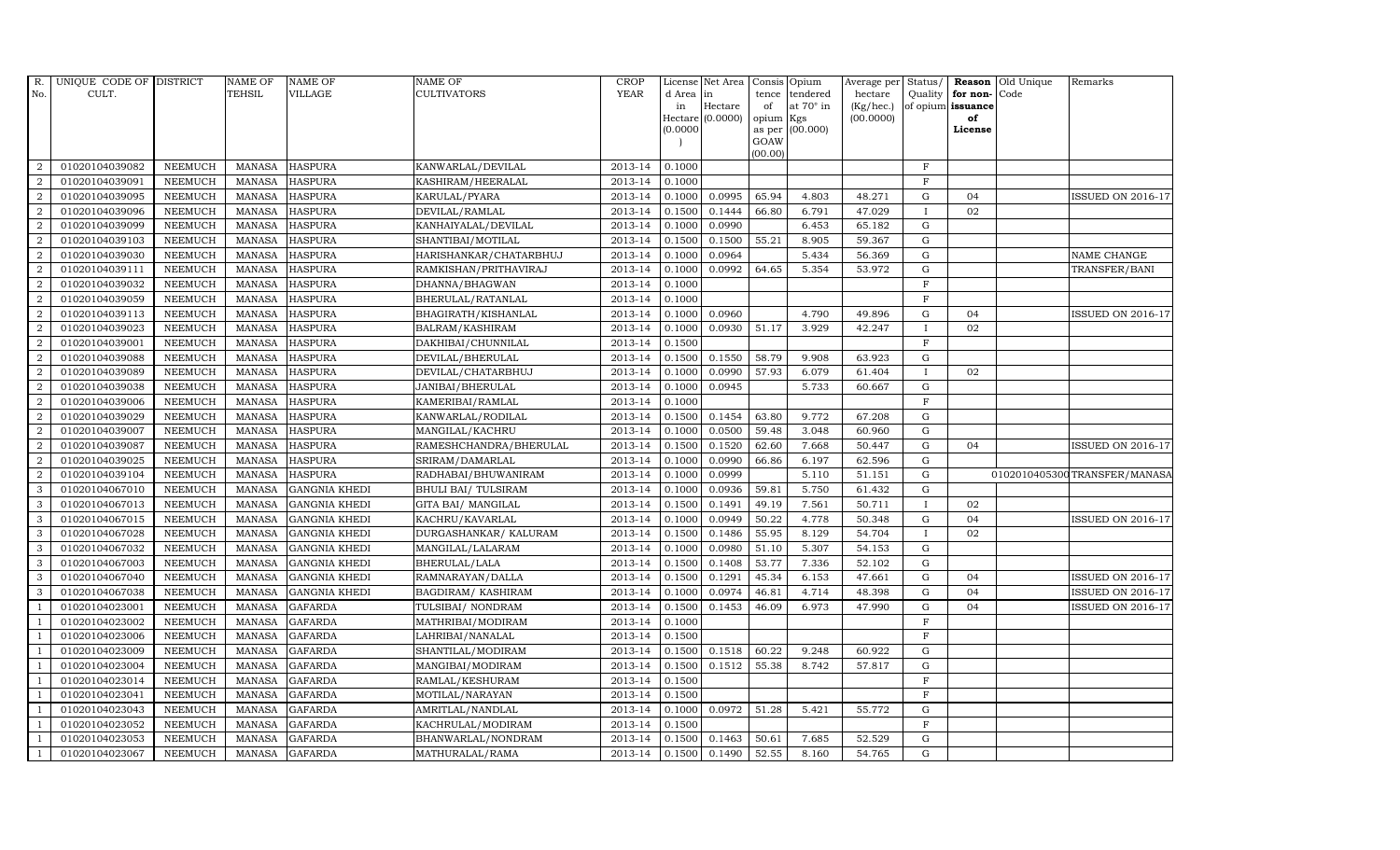| R.             | UNIQUE CODE OF DISTRICT |                | <b>NAME OF</b> | <b>NAME OF</b>  | <b>NAME OF</b>            | CROP        |          | License Net Area   |         | Consis Opium    | Average per | Status/      |                      | <b>Reason</b> Old Unique | Remarks                  |
|----------------|-------------------------|----------------|----------------|-----------------|---------------------------|-------------|----------|--------------------|---------|-----------------|-------------|--------------|----------------------|--------------------------|--------------------------|
| No.            | CULT.                   |                | <b>TEHSIL</b>  | VILLAGE         | <b>CULTIVATORS</b>        | <b>YEAR</b> | d Area   | in                 | tence   | tendered        | hectare     |              | Quality $ $ for non- | Code                     |                          |
|                |                         |                |                |                 |                           |             | in       | Hectare            | of      | at 70° in       | (Kg/hec.)   |              | of opium issuance    |                          |                          |
|                |                         |                |                |                 |                           |             |          | Hectare $(0.0000)$ | opium   | Kgs             | (00.0000)   |              | of                   |                          |                          |
|                |                         |                |                |                 |                           |             | (0.0000) |                    | GOAW    | as per (00.000) |             |              | License              |                          |                          |
|                |                         |                |                |                 |                           |             |          |                    | (00.00) |                 |             |              |                      |                          |                          |
| $\overline{2}$ | 01020104041001          | <b>NEEMUCH</b> | MANASA         | <b>DURGPURA</b> | RAMLAL/NARAYAN            | 2013-14     | 0.1000   | 0.1000             | 64.45   | 2.473           | 24.730      | G            | 04                   |                          |                          |
| $\overline{2}$ | 01020104041002          | <b>NEEMUCH</b> | MANASA         | <b>DURGPURA</b> | KANHAIYALAL/CHAMPA        | 2013-14     | 0.1500   | 0.1496             | 53.07   | 8.465           | 56.584      | $\mathbf G$  |                      |                          |                          |
| 2              | 01020104041003          | <b>NEEMUCH</b> | <b>MANASA</b>  | <b>DURGPURA</b> | BHULIBAI/RAMRATAN         | 2013-14     | 0.1500   | 0.1500             | 58.14   | 9.562           | 63.747      | G            |                      |                          |                          |
| $\overline{2}$ | 01020104041004          | <b>NEEMUCH</b> | <b>MANASA</b>  | <b>DURGPURA</b> | DHANNIBAI/KALU            | 2013-14     | 0.1000   | 0.0996             | 52.57   | 5.369           | 53.906      | G            |                      |                          |                          |
| $\overline{a}$ | 01020104041006          | <b>NEEMUCH</b> | <b>MANASA</b>  | <b>DURGPURA</b> | BAGDURAM/GHASI            | 2013-14     | 0.1000   | 0.0990             | 52.53   | 5.351           | 54.051      | G            |                      |                          |                          |
| $\overline{2}$ | 01020104041015          | <b>NEEMUCH</b> | <b>MANASA</b>  | <b>DURGPURA</b> | RAMESHWAR/NATHURAM        | 2013-14     | 0.1500   | 0.1519             | 61.59   | 9.953           | 65.523      | G            |                      |                          |                          |
| $\overline{a}$ | 01020104041017          | <b>NEEMUCH</b> | <b>MANASA</b>  | <b>DURGPURA</b> | RAMKISHAN/KARU            | 2013-14     | 0.1000   | 0.1048             | 27.26   | 5.617           | 53.597      | ${\rm G}$    |                      |                          |                          |
| $\overline{2}$ | 01020104041021          | <b>NEEMUCH</b> | <b>MANASA</b>  | <b>DURGPURA</b> | TULSIRAM/KANWARLAL        | 2013-14     | 0.1500   | 0.1520             | 61.41   | 9.793           | 64.428      | $\mathbf G$  |                      |                          |                          |
| $\overline{2}$ | 01020104041023          | <b>NEEMUCH</b> | <b>MANASA</b>  | <b>DURGPURA</b> | MANGILAL/LALURAM          | 2013-14     | 0.1500   | 0.1520             | 62.15   | 6.141           | 40.401      |              | 02                   |                          |                          |
| $\overline{2}$ | 01020104041025          | <b>NEEMUCH</b> | <b>MANASA</b>  | <b>DURGPURA</b> | TEJA/LALU URF DALU        | 2013-14     | 0.1000   | 0.1013             | 54.75   | 1.844           | 18.203      | $\mathbf{I}$ | 02                   |                          | NAME CHANGE              |
| $\overline{a}$ | 01020104041038          | <b>NEEMUCH</b> | <b>MANASA</b>  | <b>DURGPURA</b> | DEUBAI/MANGILAL           | 2013-14     | 0.1000   | 0.1007             | 55.35   | 3.582           | 35.571      | $\mathbf{I}$ | 02                   |                          |                          |
| $\overline{2}$ | 01020104041007          | <b>NEEMUCH</b> | <b>MANASA</b>  | <b>DURGPURA</b> | VARDICHAND/KASHIRAM       | 2013-14     | 0.1500   | 0.1480             | 52.31   | 8.272           | 55.892      | G            |                      |                          |                          |
| 2              | 01020104041042          | <b>NEEMUCH</b> | <b>MANASA</b>  | <b>DURGPURA</b> | RADHESHYAM/KISHANLAL      | 2013-14     | 0.1000   | 0.1000             | 58.15   | 6.413           | 64.130      | $\mathbf G$  |                      |                          |                          |
| $\overline{2}$ | 01020104041039          | <b>NEEMUCH</b> | <b>MANASA</b>  | <b>DURGPURA</b> | RAMKANYABAI/RAMGOPAL      | 2013-14     | 0.1000   | 0.0962             | 58.51   | 5.194           | 53.992      | G            |                      |                          |                          |
| $\overline{2}$ | 01020104041040          | <b>NEEMUCH</b> | <b>MANASA</b>  | <b>DURGPURA</b> | RAMNATH/DEVA              | 2013-14     | 0.1500   | 0.1470             | 36.15   | 8.960           | 60.952      | G            |                      |                          |                          |
| 1              | 01020104029016          | <b>NEEMUCH</b> | <b>MANASA</b>  | <b>DHAMNIYA</b> | ASHOKKUMAR/NARAYANDAS     | 2013-14     | 0.1000   | 0.0988             | 60.57   | 6.031           | 61.043      | G            |                      |                          |                          |
| $\overline{1}$ | 01020104029023          | <b>NEEMUCH</b> | <b>MANASA</b>  | <b>DHAMNIYA</b> | BHANWARLAL/KHEMA          | 2013-14     | 0.1000   | 0.0995             | 54.10   | 2.427           | 24.392      | $\mathbf{I}$ | 02                   |                          |                          |
| $\overline{1}$ | 01020104029011          | <b>NEEMUCH</b> | MANASA         | <b>DHAMNIYA</b> | <b>BHERULAL/ OKAR</b>     | 2013-14     | 0.1000   | 0.0992             | 47.08   | 2.004           | 20.202      | G            | 04                   |                          |                          |
|                | 01020104029048          | <b>NEEMUCH</b> | <b>MANASA</b>  | <b>DHAMNIYA</b> | BHONIBAI/BHUWANA          | 2013-14     | 0.1500   | 0.1488             | 62.41   | 9.103           | 61.176      | ${\rm G}$    |                      |                          |                          |
|                | 01020104029007          | <b>NEEMUCH</b> | <b>MANASA</b>  | <b>DHAMNIYA</b> | BHURALAL/ MANGU           | 2013-14     | 0.1000   |                    |         |                 |             | $\mathbf{F}$ |                      |                          |                          |
| -1             | 01020104029027          | <b>NEEMUCH</b> | <b>MANASA</b>  | <b>DHAMNIYA</b> | DHANRAJ/NARAYAN           | 2013-14     | 0.1500   | 0.1392             | 57.68   | 7.663           | 55.050      | G            |                      |                          |                          |
| $\overline{1}$ | 01020104029002          | <b>NEEMUCH</b> | <b>MANASA</b>  | <b>DHAMNIYA</b> | GITABAI/RAMLAL            | 2013-14     | 0.1000   | 0.1000             | 52.34   | 4.673           | 46.730      | ${\rm G}$    | 04                   |                          | <b>ISSUED ON 2016-17</b> |
| $\overline{1}$ | 01020104029043          | <b>NEEMUCH</b> | MANASA         | <b>DHAMNIYA</b> | GOPAL/HEERA               | 2013-14     | 0.1000   | 0.1004             | 52.66   | 5.439           | 54.173      | $\mathbf{I}$ | 02                   |                          |                          |
|                | 01020104029017          | <b>NEEMUCH</b> | <b>MANASA</b>  | <b>DHAMNIYA</b> | HANSRAJ/PYARA             | 2013-14     | 0.1500   | 0.1444             | 60.88   | 8.697           | 60.229      | $\mathbf G$  |                      |                          |                          |
|                | 01020104029012          | <b>NEEMUCH</b> | <b>MANASA</b>  | <b>DHAMNIYA</b> | JAMNI BAI/ DUDHA NATHA    | 2013-14     | 0.1500   | 0.1511             | 54.50   | 7.677           | 50.807      | ${\rm G}$    | 04                   |                          | ISSUED ON 2016-17        |
| - 1            | 01020104029019          | <b>NEEMUCH</b> | <b>MANASA</b>  | <b>DHAMNIYA</b> | JAMNIBAI/BHAGIRATH        | 2013-14     | 0.1000   |                    |         |                 |             | $\mathbf F$  |                      |                          |                          |
| $\overline{1}$ | 01020104029003          | <b>NEEMUCH</b> | <b>MANASA</b>  | <b>DHAMNIYA</b> | KACHRULAL/DEVILAL/JANIBAI | 2013-14     | 0.1500   | 0.1500             | 60.25   | 8.573           | 57.153      | G            |                      |                          |                          |
| $\overline{1}$ | 01020104029066          | <b>NEEMUCH</b> | <b>MANASA</b>  | <b>DHAMNIYA</b> | RUKMANI BAI/ NARAYAN      | 2013-14     | 0.1500   | 0.0560             | 64.54   | 3.513           | 62.732      | G            |                      |                          |                          |
| $\overline{1}$ | 01020104029010          | <b>NEEMUCH</b> | <b>MANASA</b>  | <b>DHAMNIYA</b> | KISHANLAL/ASHU            | 2013-14     | 0.1500   | 0.1472             | 53.68   | 7.960           | 54.076      | $\mathbf G$  |                      |                          |                          |
|                | 01020104029057          | <b>NEEMUCH</b> | <b>MANASA</b>  | <b>DHAMNIYA</b> | MEHTABBAI/MANGILAL        | 2013-14     | 0.1500   | 0.1425             | 52.97   | 3.155           | 22.140      | $\mathbf G$  | 04                   |                          | <b>ISSUED ON 2016-17</b> |
| $\overline{1}$ | 01020104029044          | <b>NEEMUCH</b> | <b>MANASA</b>  | <b>DHAMNIYA</b> | MOHANLAL/MANGILAL         | 2013-14     | 0.1500   | 0.1435             | 58.70   | 8.679           | 60.481      | $\mathbf I$  | 02                   |                          |                          |
|                | 01020104029032          | <b>NEEMUCH</b> | <b>MANASA</b>  | <b>DHAMNIYA</b> | PANNALAL/KANWARLAL        | 2013-14     | 0.1000   | 0.0920             | 59.91   | 5.614           | 61.022      | G            |                      |                          |                          |
| $\overline{1}$ | 01020104029024          | <b>NEEMUCH</b> | <b>MANASA</b>  | <b>DHAMNIYA</b> | RAJU/ MANGILAL            | 2013-14     | 0.1500   | 0.0750             | 59.46   | 4.553           | 60.707      | ${\rm G}$    |                      |                          |                          |
| $\overline{1}$ | 01020104029039          | <b>NEEMUCH</b> | <b>MANASA</b>  | <b>DHAMNIYA</b> | RAMSINGH/ANSU             | 2013-14     | 0.1500   | 0.1487             | 51.48   | 3.346           | 22.502      | $\mathbf G$  | 04                   |                          | <b>ISSUED ON 2016-17</b> |
|                | 01020104029045          | <b>NEEMUCH</b> | <b>MANASA</b>  | <b>DHAMNIYA</b> | SHANTILAL/JAISINGH        | 2013-14     | 0.1500   |                    |         |                 |             | $\mathbf{F}$ |                      |                          |                          |
| $\overline{1}$ | 01020104029029          | <b>NEEMUCH</b> | <b>MANASA</b>  | <b>DHAMNIYA</b> | SHANTILAL/MANNALAL        | 2013-14     | 0.1500   | 0.1469             | 56.35   | 7.897           | 53.758      | G            |                      |                          |                          |
| $\overline{1}$ | 01020104029040          | <b>NEEMUCH</b> | <b>MANASA</b>  | <b>DHAMNIYA</b> | SHIVLAL/RUGHNATH          | 2013-14     | 0.1000   | 0.1000             | 58.55   | 5.755           | 57.550      | ${\rm G}$    |                      |                          |                          |
| $\overline{1}$ | 01020104029033          | NEEMUCH        | <b>MANASA</b>  | <b>DHAMNIYA</b> | SUNDARBAI/KARULAL         | 2013-14     | 0.1500   | 0.1424             | 48.85   | 6.574           | 46.166      | ${\rm G}$    | 04                   |                          | <b>ISSUED ON 2016-17</b> |
| $\overline{1}$ | 01020104029035          | <b>NEEMUCH</b> | <b>MANASA</b>  | <b>DHAMNIYA</b> | KAMLABAI/TULSIRAM         | 2013-14     | 0.1000   | 0.0990             | 59.21   | 5.811           | 58.697      | $\mathbf G$  |                      |                          |                          |
|                | 01020104029004          | <b>NEEMUCH</b> | <b>MANASA</b>  | <b>DHAMNIYA</b> | UDAIRAM/GANGARAM          | 2013-14     | 0.1500   | 0.0720             | 66.00   | 4.667           | 64.819      | $\mathbf G$  |                      |                          |                          |
| 3              | 01020104097001          | <b>NEEMUCH</b> | MANASA DHAKNI  |                 | HAJARILAL/MANGILAL        | 2013-14     | 0.1500   | 0.1479             | 61.68   | 9.948           | 67.262      | G            |                      |                          |                          |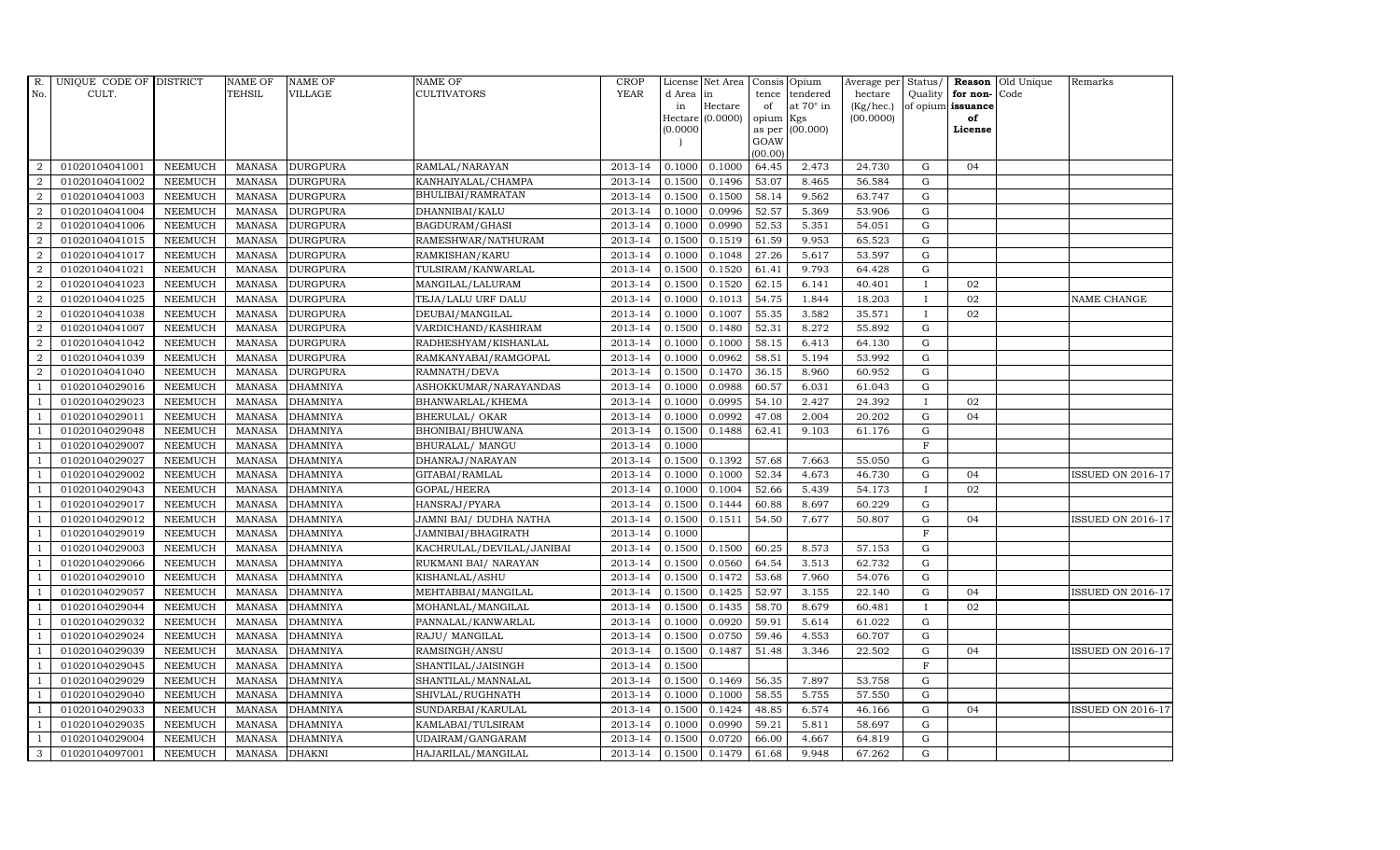| R.             | UNIQUE CODE OF DISTRICT |                | <b>NAME OF</b> | <b>NAME OF</b>          | <b>NAME OF</b>         | CROP        |           | License Net Area   Consis   Opium |           |                  | Average per | Status/     | Reason            | Old Unique     | Remarks                       |
|----------------|-------------------------|----------------|----------------|-------------------------|------------------------|-------------|-----------|-----------------------------------|-----------|------------------|-------------|-------------|-------------------|----------------|-------------------------------|
| No.            | CULT.                   |                | <b>TEHSIL</b>  | <b>VILLAGE</b>          | <b>CULTIVATORS</b>     | <b>YEAR</b> | d Area in |                                   |           | tence tendered   | hectare     | Quality     | for non-          | Code           |                               |
|                |                         |                |                |                         |                        |             | in        | Hectare                           | of        | at $70^\circ$ in | (Kg/hec.)   |             | of opium issuance |                |                               |
|                |                         |                |                |                         |                        |             |           | Hectare (0.0000)                  | opium Kgs |                  | (00.0000)   |             | of<br>License     |                |                               |
|                |                         |                |                |                         |                        |             | (0.0000)  |                                   | GOAW      | as per (00.000)  |             |             |                   |                |                               |
|                |                         |                |                |                         |                        |             |           |                                   | (00.00)   |                  |             |             |                   |                |                               |
| 3              | 01020104097064          | <b>NEEMUCH</b> | MANASA         | <b>DHAKNI</b>           | MANGILAL/ JAGANNATH    | 2013-14     | 0.1500    | 0.1484                            | 47.36     | 7.956            | 53.612      | ${\rm G}$   |                   |                |                               |
| 3              | 01020104097057          | <b>NEEMUCH</b> | MANASA         | <b>DHAKNI</b>           | RAMGOPAL/CHHAGANLAL    | 2013-14     | 0.1000    | 0.0966                            | 48.98     | 5.052            | 52.298      | ${\rm G}$   |                   |                |                               |
| 3              | 01020104097002          | <b>NEEMUCH</b> | <b>MANASA</b>  | <b>DHAKNI</b>           | MUKESHKUMAR/UDAIRAM    | 2013-14     | 0.1500    | 0.1479                            | 49.66     | 8.506            | 57.512      | G           |                   |                |                               |
| 3              | 01020104097066          | <b>NEEMUCH</b> | <b>MANASA</b>  | <b>DHAKNI</b>           | RAMCHANDR/ MOHANLAL    | 2013-14     | 0.1000    | 0.1014                            | 56.41     | 5.834            | 57.535      | $\mathbf G$ |                   |                |                               |
| 3              | 01020104097078          | <b>NEEMUCH</b> | <b>MANASA</b>  | <b>DHAKNI</b>           | SURESHCHANDR/ MOHANLAL | 2013-14     | 0.1500    | 0.1477                            | 61.84     | 10.089           | 68.307      | ${\rm G}$   |                   |                |                               |
| $\mathbf{3}$   | 01020104097006          | <b>NEEMUCH</b> | MANASA         | <b>DHAKNI</b>           | VINOD/BHANWARLAL       | 2013-14     | 0.1000    | 0.0973                            | 54.71     | 5.815            | 59.764      | ${\rm G}$   |                   |                |                               |
| 3              | 01020104097013          | <b>NEEMUCH</b> | <b>MANASA</b>  | <b>DHAKNI</b>           | RAMCHANDRA/RUGGA       | 2013-14     | 0.1500    | 0.1452                            | 55.57     | 8.986            | 61.887      | $\mathbf G$ |                   |                |                               |
| 3              | 01020104097016          | <b>NEEMUCH</b> | <b>MANASA</b>  | <b>DHAKNI</b>           | BANSHILAL/ VAJJA       | 2013-14     | 0.1500    | 0.1420                            | 56.07     | 8.459            | 59.570      | $\mathbf G$ |                   |                |                               |
| 3              | 01020104097018          | <b>NEEMUCH</b> | <b>MANASA</b>  | <b>DHAKNI</b>           | BANSHILAL/KISHANLAL    | 2013-14     | 0.1500    | 0.1411                            | 55.07     | 8.379            | 59.383      | $\mathbf G$ |                   |                |                               |
| 3              | 01020104097023          | <b>NEEMUCH</b> | <b>MANASA</b>  | <b>DHAKNI</b>           | NANDUBAI/NANDLAL       | 2013-14     | 0.1000    | 0.1013                            | 58.75     | 6.639            | 65.538      | ${\rm G}$   |                   |                |                               |
| $\mathbf{3}$   | 01020104097027          | <b>NEEMUCH</b> | <b>MANASA</b>  | <b>DHAKNI</b>           | RAMBAKSH/SALAGRAM      | 2013-14     | 0.1500    | 0.1500                            | 49.05     | 7.932            | 52.880      | ${\rm G}$   |                   |                |                               |
| 3              | 01020104097035          | <b>NEEMUCH</b> | <b>MANASA</b>  | <b>DHAKNI</b>           | DEVIKISHAN MADANLAL    | 2013-14     | 0.1500    | 0.1474                            | 47.27     | 7.881            | 53.467      | ${\rm G}$   |                   |                |                               |
| 3              | 01020104097039          | <b>NEEMUCH</b> | <b>MANASA</b>  | <b>DHAKNI</b>           | GHISALAL/BHUVANIRAM    | 2013-14     | 0.1500    | 0.1414                            | 58.43     | 8.940            | 63.225      | $\mathbf G$ |                   |                |                               |
| 3              | 01020104097076          | <b>NEEMUCH</b> | <b>MANASA</b>  | <b>DHAKNI</b>           | VILAS BAI/ RAMCHANDR   | 2013-14     | 0.1500    | 0.1487                            | 57.94     | 8.633            | 58.056      | $\mathbf G$ |                   |                |                               |
| 3              | 01020104097045          | <b>NEEMUCH</b> | <b>MANASA</b>  | <b>DHAKNI</b>           | DHANRAJ/ BHUWANIRAM    | 2013-14     | 0.1000    | 0.0990                            | 49.84     | 4.785            | 48.333      | G           | 04                |                |                               |
| 3              | 01020104097040          | <b>NEEMUCH</b> | <b>MANASA</b>  | <b>DHAKNI</b>           | BADRILAL/MOHAN         | 2013-14     | 0.1500    | 0.1458                            | 52.49     | 8.226            | 56.420      | ${\rm G}$   |                   |                |                               |
| 3              | 01020104097069          | <b>NEEMUCH</b> | <b>MANASA</b>  | <b>DHAKNI</b>           | NARMADABAI/DEVILAL     | 2013-14     | 0.1000    | 0.0990                            | 58.17     | 6.158            | 62.202      | ${\rm G}$   |                   |                |                               |
| 3              | 01020104097043          | <b>NEEMUCH</b> | MANASA         | <b>DHAKNI</b>           | BAGDIRAM/MANA          | 2013-14     | 0.1500    | 0.1463                            | 54.77     | 9.084            | 62.092      | G           |                   |                |                               |
| 3              | 01020104097074          | <b>NEEMUCH</b> | <b>MANASA</b>  | <b>DHAKNI</b>           | MADHU/RUGGA            | 2013-14     | 0.1500    | 0.1485                            | 49.15     | 8.538            | 57.495      | $\mathbf G$ |                   |                |                               |
| 3              | 01020104097005          | <b>NEEMUCH</b> | <b>MANASA</b>  | <b>DHAKNI</b>           | BHUVANIRAM/PARASRAM    | 2013-14     | 0.1500    | 0.1488                            | 58.17     | 8.942            | 60.094      | ${\rm G}$   |                   |                |                               |
| $\mathbf{3}$   | 01020104097003          | <b>NEEMUCH</b> | <b>MANASA</b>  | <b>DHAKNI</b>           | CHATARBAI/GULABCHAND   | 2013-14     | 0.1000    | 0.0946                            | 51.53     | 5.735            | 60.624      | G           |                   |                |                               |
| 3              | 01020104097029          | <b>NEEMUCH</b> | <b>MANASA</b>  | <b>DHAKNI</b>           | PREMSUKH/ VARDI CHAND  | 2013-14     | 0.1500    | 0.1456                            | 61.24     | 9.772            | 67.115      | ${\rm G}$   |                   |                |                               |
| $\mathbf{3}$   | 01020104097077          | <b>NEEMUCH</b> | MANASA         | <b>DHAKNI</b>           | RAMRATAN/BAPULAL       | 2013-14     | 0.1500    | 0.1472                            | 57.88     | 5.333            | 36.230      | G           | 04                |                | <b>ISSUED ON 2016-17</b>      |
| 3              | 01020104097084          | <b>NEEMUCH</b> | <b>MANASA</b>  | <b>DHAKNI</b>           | RAMESHWAR MEGHRAJ      | 2013-14     | 0.1500    | 0.1446                            | 56.13     | 8.724            | 60.332      | $\mathbf G$ |                   | 01020104084005 |                               |
| 3              | 01020104097079          | <b>NEEMUCH</b> | <b>MANASA</b>  | <b>DHAKNI</b>           | KANHYALAL RAMA         | 2013-14     | 0.1000    | 0.1005                            | 52.91     | 4.951            | 49.264      | $\mathbf G$ | 04                |                | 102010610005ISSUED ON 2016-17 |
| -1             | 01020104013041          | <b>NEEMUCH</b> | <b>MANASA</b>  | <b>DEVRI PARDA</b>      | GENDIBAI/SOJI          | 2013-14     | 0.1000    | 0.1008                            | 56.86     | 4.922            | 48.829      | G           | 04                |                | <b>ISSUED ON 2016-17</b>      |
| -1             | 01020104013042          | <b>NEEMUCH</b> | <b>MANASA</b>  | <b>DEVRI PARDA</b>      | SHYAMLAL/SHOLA         | 2013-14     | 0.1000    |                                   |           |                  |             | $\rm F$     |                   |                |                               |
| $\overline{1}$ | 01020104013043          | <b>NEEMUCH</b> | MANASA         | <b>DEVRI PARDA</b>      | RODILAL/SHOLA          | 2013-14     | 0.1000    | 0.1008                            | 56.47     | 4.961            | 49.216      | G           | 04                |                | <b>ISSUED ON 2016-17</b>      |
| $\overline{1}$ | 01020104013002          | <b>NEEMUCH</b> | <b>MANASA</b>  | <b>DEVRI PARDA</b>      | SHIVLAL / DHANNA       | 2013-14     | 0.1000    |                                   |           |                  |             | $\mathbf F$ |                   |                |                               |
|                | 01020104013007          | <b>NEEMUCH</b> | <b>MANASA</b>  | <b>DEVRI PARDA</b>      | SHAYMLAL/BIHARI        | 2013-14     | 0.1000    |                                   |           |                  |             | $\mathbf F$ |                   |                |                               |
| $\overline{1}$ | 01020104013018          | <b>NEEMUCH</b> | <b>MANASA</b>  | DEVRI PARDA             | KHIMA/MEGHA            | 2013-14     | 0.1000    |                                   |           |                  |             | $_{\rm F}$  |                   |                |                               |
|                | 01020104013019          | <b>NEEMUCH</b> | <b>MANASA</b>  | <b>DEVRI PARDA</b>      | CHHAGAN/CHHOGALAL      | 2013-14     | 0.1000    | 0.1006                            | 49.86     | 4.324            | 42.982      | $\mathbf G$ | 04                |                | <b>ISSUED ON 2016-17</b>      |
| $\overline{1}$ | 01020104013020          | <b>NEEMUCH</b> | <b>MANASA</b>  | <b>DEVRI PARDA</b>      | PIRU/SHOLA             | 2013-14     | 0.1500    | 0.1534                            | 54.15     | 7.326            | 47.757      | $\mathbf G$ | 04                |                | <b>ISSUED ON 2016-17</b>      |
| $\overline{1}$ | 01020104013023          | <b>NEEMUCH</b> | <b>MANASA</b>  | <b>DEVRI PARDA</b>      | SEVA/LALU              | 2013-14     | 0.1000    |                                   |           |                  |             | $\mathbf F$ |                   |                |                               |
|                | 01020104013024          | <b>NEEMUCH</b> | <b>MANASA</b>  | <b>DEVRI PARDA</b>      | MOHANLAL/LALU          | 2013-14     | 0.1000    |                                   |           |                  |             | $\mathbf F$ |                   |                |                               |
| $\overline{1}$ | 01020104013038          | <b>NEEMUCH</b> | <b>MANASA</b>  | <b>DEVRI PARDA</b>      | GENDA/LALA             | 2013-14     | 0.1000    |                                   |           |                  |             | $\mathbf F$ |                   |                |                               |
| $\overline{1}$ | 01020104013021          | <b>NEEMUCH</b> | <b>MANASA</b>  | <b>DEVRI PARDA</b>      | KHETA/KHEMA            | 2013-14     | 0.1000    |                                   |           |                  |             | $\mathbf F$ |                   |                |                               |
| $\mathbf{1}$   | 01020104013014          | <b>NEEMUCH</b> | <b>MANASA</b>  | <b>DEVRI PARDA</b>      | BANSHILAL/DEVAJI       | 2013-14     | 0.1500    | 0.1515                            | 51.88     | 6.522            | 43.050      | $\mathbf G$ | 04                |                | <b>ISSUED ON 2016-17</b>      |
| $\overline{1}$ | 01020104013044          | <b>NEEMUCH</b> | <b>MANASA</b>  | <b>DEVRI PARDA</b>      | SABUDIBAI/NANDLAL      | 2013-14     | 0.1500    |                                   |           |                  |             | $\mathbf F$ |                   |                |                               |
|                | 01020104013010          | <b>NEEMUCH</b> | <b>MANASA</b>  | <b>DEVRI PARDA</b>      | SONI BAI/ HEMA         | 2013-14     | 0.1000    |                                   |           |                  |             | $\mathbf F$ |                   |                |                               |
| $\overline{a}$ | 01020104045084          | <b>NEEMUCH</b> |                | MANASA DEVRI KHAWASA-II | MOHANLAL/KALURAM       | 2013-14     |           | $0.1000 \quad 0.1000$             | 58.24     | 5.358            | 53.580      | G           |                   |                |                               |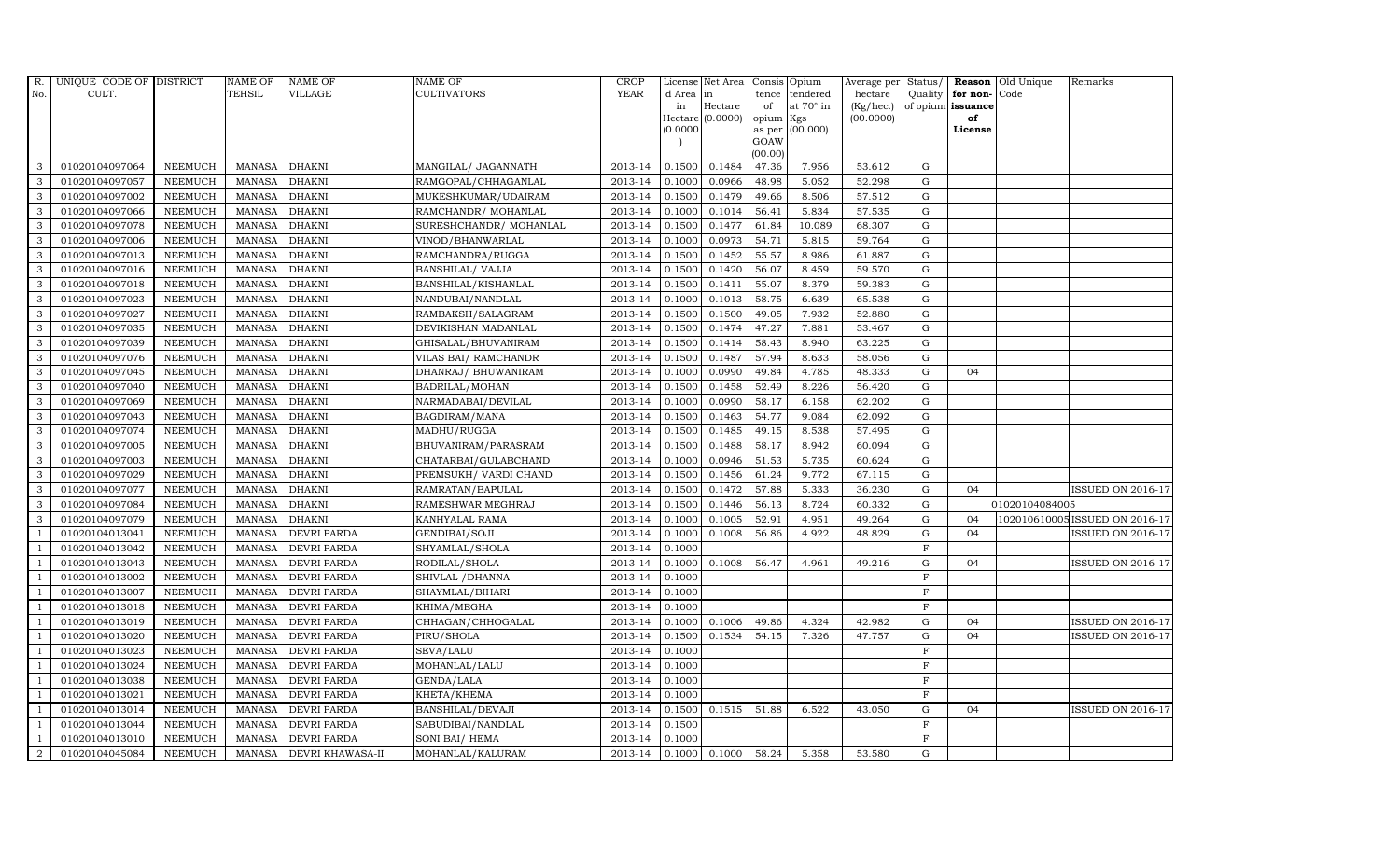| $R_{\cdot}$      | UNIQUE CODE OF DISTRICT |                | <b>NAME OF</b> | <b>NAME OF</b>          | <b>NAME OF</b>              | CROP    |           | License Net Area   Consis   Opium |           |                  | Average per Status/ |              |                   | <b>Reason</b> Old Unique | Remarks                  |
|------------------|-------------------------|----------------|----------------|-------------------------|-----------------------------|---------|-----------|-----------------------------------|-----------|------------------|---------------------|--------------|-------------------|--------------------------|--------------------------|
| No.              | CULT.                   |                | TEHSIL         | VILLAGE                 | <b>CULTIVATORS</b>          | YEAR    | d Area in |                                   |           | tence tendered   | hectare             | Quality      | for non-          | Code                     |                          |
|                  |                         |                |                |                         |                             |         | in        | Hectare                           | of        | at $70^\circ$ in | (Kg/hec.)           |              | of opium issuance |                          |                          |
|                  |                         |                |                |                         |                             |         |           | Hectare (0.0000)                  | opium Kgs |                  | (00.0000)           |              | of                |                          |                          |
|                  |                         |                |                |                         |                             |         | (0.0000)  |                                   | GOAW      | as per (00.000)  |                     |              | License           |                          |                          |
|                  |                         |                |                |                         |                             |         |           |                                   | (00.00)   |                  |                     |              |                   |                          |                          |
| 2                | 01020104045087          | <b>NEEMUCH</b> | MANASA         | <b>DEVRI KHAWASA-II</b> | SATYANARAYAN/MULCHANDRA     | 2013-14 | 0.1000    | 0.1008                            | 59.24     | 5.162            | 51.210              | G            |                   |                          |                          |
| 2                | 01020104045089          | <b>NEEMUCH</b> | <b>MANASA</b>  | DEVRI KHAWASA-II        | RAMESHWAR/PYARCHANDRA       | 2013-14 | 0.1500    | 0.1450                            | 59.26     | 8.398            | 57.917              | $\mathbf G$  |                   |                          |                          |
| 2                | 01020104045093          | <b>NEEMUCH</b> | <b>MANASA</b>  | DEVRI KHAWASA-II        | BANSHIDAS/ONKARDAS          | 2013-14 | 0.1500    | 0.1425                            | 54.60     | 7.176            | 50.358              | G            | 04                |                          | ISSUED ON 2016-17        |
| 2                | 01020104045095          | <b>NEEMUCH</b> | <b>MANASA</b>  | <b>DEVRI KHAWASA-II</b> | BANSHILAL/BAPULAL           | 2013-14 | 0.1000    | 0.1000                            | 57.90     | 5.153            | 51.530              | G            |                   |                          |                          |
| $\overline{2}$   | 01020104045098          | <b>NEEMUCH</b> | <b>MANASA</b>  | DEVRI KHAWASA-II        | OMPRAKASH/CHAGANLAL         | 2013-14 | 0.1500    | 0.1450                            | 71.06     | 9.573            | 66.021              | ${\bf G}$    |                   |                          |                          |
| $\overline{2}$   | 01020104045156          | <b>NEEMUCH</b> | <b>MANASA</b>  | DEVRI KHAWASA-II        | BHAGIRATH/MODIRAM           | 2013-14 | 0.1500    | 0.1500                            | 63.73     | 9.396            | 62.640              | ${\rm G}$    |                   |                          |                          |
| 2                | 01020104045103          | <b>NEEMUCH</b> | <b>MANASA</b>  | DEVRI KHAWASA-II        | HEERALAL/RUPRAM             | 2013-14 | 0.1500    | 0.1500                            | 60.34     | 8.758            | 58.387              | $\mathbf G$  |                   |                          |                          |
| 2                | 01020104045064          | <b>NEEMUCH</b> | <b>MANASA</b>  | DEVRI KHAWASA-II        | RAJIBAI/RAMGOPAL            | 2013-14 | 0.1000    | 0.1000                            | 51.63     | 5.030            | 50.300              | $\mathbf G$  | 04                |                          |                          |
| $\overline{2}$   | 01020104045106          | <b>NEEMUCH</b> | <b>MANASA</b>  | DEVRI KHAWASA-II        | SUNDERLAL/ONKARLAL          | 2013-14 | 0.1500    | 0.1440                            | 57.61     | 7.975            | 55.382              | G            |                   |                          |                          |
| 2                | 01020104045109          | <b>NEEMUCH</b> | <b>MANASA</b>  | DEVRI KHAWASA-II        | OMPRAKASH/BHUWANILAL        | 2013-14 | 0.1500    | 0.1380                            | 66.89     | 8.973            | 65.022              | G            |                   |                          |                          |
| $\overline{2}$   | 01020104045110          | <b>NEEMUCH</b> | <b>MANASA</b>  | DEVRI KHAWASA-II        | GOPIBAI/BANSILAL            | 2013-14 | 0.1000    | 0.0990                            | 67.94     | 6.542            | 66.081              | G            |                   |                          |                          |
| $\overline{2}$   | 01020104045113          | NEEMUCH        | <b>MANASA</b>  | DEVRI KHAWASA-II        | MANNALAL/GULABCHANDRA       | 2013-14 | 0.1000    | 0.0972                            | 59.49     | 5.643            | 58.056              | ${\rm G}$    |                   |                          |                          |
| 2                | 01020104045116          | <b>NEEMUCH</b> | MANASA         | DEVRI KHAWASA-II        | RAMNATH/PYARCHANDRA         | 2013-14 | 0.1000    | 0.1015                            | 66.79     | 6.316            | 62.227              | G            |                   |                          |                          |
| $\overline{2}$   | 01020104045120          | <b>NEEMUCH</b> | <b>MANASA</b>  | DEVRI KHAWASA-II        | GEETABAI/RADHESHYAM         | 2013-14 | 0.1000    | 0.1000                            | 59.54     | 5.809            | 58.090              | $\mathbf{I}$ | 02                |                          |                          |
| $\boldsymbol{2}$ | 01020104045124          | <b>NEEMUCH</b> | <b>MANASA</b>  | DEVRI KHAWASA-II        | INDARMAL/UDAIRAM            | 2013-14 | 0.1500    | 0.1452                            | 70.62     | 9.544            | 65.730              | ${\rm G}$    |                   |                          |                          |
| $\overline{2}$   | 01020104045130          | <b>NEEMUCH</b> | <b>MANASA</b>  | DEVRI KHAWASA-II        | MOHANLAL/MATHURALAL         | 2013-14 | 0.1000    | 0.0990                            | 60.39     | 4.486            | 45.313              | G            | 04                |                          |                          |
| 2                | 01020104045166          | <b>NEEMUCH</b> | <b>MANASA</b>  | DEVRI KHAWASA-II        | GAMERIBAI/RAMLAL            | 2013-14 | 0.1500    | 0.1465                            | 54.76     | 8.050            | 54.949              | $\mathbf G$  |                   |                          |                          |
| $\overline{2}$   | 01020104045145          | <b>NEEMUCH</b> | <b>MANASA</b>  | DEVRI KHAWASA-II        | JAGDISHCHANDRA/LAXMINARAYAN | 2013-14 | 0.1500    | 0.1476                            | 67.06     | 9.676            | 65.556              | $\mathbf{I}$ | 02                |                          |                          |
| 2                | 01020104045147          | <b>NEEMUCH</b> | <b>MANASA</b>  | DEVRI KHAWASA-II        | GHASIRAM/BHAGIRATH          | 2013-14 | 0.1500    | 0.1512                            | 64.82     | 9.279            | 61.369              | G            |                   |                          |                          |
| $\overline{2}$   | 01020104045152          | <b>NEEMUCH</b> | <b>MANASA</b>  | DEVRI KHAWASA-II        | RAMPRAHALAD/RAMESHWAR       | 2013-14 | 0.1000    | 0.0960                            | 67.53     | 3.348            | 34.875              | $\mathbf{I}$ | 02                |                          |                          |
| 2                | 01020104045150          | <b>NEEMUCH</b> | <b>MANASA</b>  | DEVRI KHAWASA-II        | KANHAIYALAL/JETRAM          | 2013-14 | 0.1000    | 0.0990                            | 62.45     | 3.265            | 32.980              | $\bf{I}$     | 02                |                          |                          |
| $\overline{2}$   | 01020104045129          | <b>NEEMUCH</b> | <b>MANASA</b>  | DEVRI KHAWASA-II        | RAMESHNATH/MOHANNATH        | 2013-14 | 0.1000    | 0.0984                            | 58.36     | 5.644            | 57.358              | $\mathbf{I}$ | 02                |                          |                          |
| $\overline{2}$   | 01020104045062          | <b>NEEMUCH</b> | <b>MANASA</b>  | DEVRI KHAWASA-II        | GEETABAI/RAMRATAN           | 2013-14 | 0.1000    | 0.0992                            | 60.24     | 5.809            | 58.558              | ${\rm G}$    |                   |                          |                          |
| 2                | 01020104045159          | <b>NEEMUCH</b> | <b>MANASA</b>  | <b>DEVRI KHAWASA-II</b> | BALCHANDRA/BHAGWAN          | 2013-14 | 0.1000    | 0.0990                            | 58.31     | 5.439            | 54.939              | $\mathbf G$  |                   |                          |                          |
| $\overline{2}$   | 01020104045118          | <b>NEEMUCH</b> | <b>MANASA</b>  | DEVRI KHAWASA-II        | GOPAL/ONKARLAL              | 2013-14 | 0.1500    | 0.1480                            | 59.01     | 8.733            | 59.007              | G            |                   |                          |                          |
| $\overline{2}$   | 01020104045028          | <b>NEEMUCH</b> | <b>MANASA</b>  | DEVRI KHAWASA-II        | RAMNARAYAN/RAMCHANDRA       | 2013-14 | 0.1500    | 0.1518                            | 65.98     | 10.283           | 67.740              | $\bf{I}$     | 02                |                          |                          |
| 2                | 01020104045137          | <b>NEEMUCH</b> | <b>MANASA</b>  | DEVRI KHAWASA-II        | KALURAM/RAMNARAYAN          | 2013-14 | 0.1500    | 0.1480                            | 62.85     | 8.260            | 55.811              | G            |                   |                          |                          |
| 2                | 01020104045053          | <b>NEEMUCH</b> | <b>MANASA</b>  | DEVRI KHAWASA-II        | RATANLAL/RAMCHANDRA         | 2013-14 | 0.1500    | 0.1496                            | 55.83     | 8.135            | 54.378              | $\mathbf G$  |                   |                          |                          |
| $\overline{2}$   | 01020104045164          | <b>NEEMUCH</b> | <b>MANASA</b>  | DEVRI KHAWASA-II        | INDARMAL/FULCHAND           | 2013-14 | 0.1000    | 0.1020                            | 56.10     | 5.065            | 49.657              | ${\rm G}$    | 0 <sub>4</sub>    |                          | <b>ISSUED ON 2016-17</b> |
| $\overline{2}$   | 01020104045125          | <b>NEEMUCH</b> | <b>MANASA</b>  | DEVRI KHAWASA-II        | KANWARLAL/RAJARAM           | 2013-14 | 0.1500    | 0.1462                            | 58.10     | 8.134            | 55.636              | G            |                   |                          |                          |
| $\overline{2}$   | 01020104045042          | <b>NEEMUCH</b> | <b>MANASA</b>  | DEVRI KHAWASA-II        | ONKARLAL/GULABCHANDRA       | 2013-14 | 0.1500    | 0.1492                            | 59.97     | 8.327            | 55.811              | $\mathbf G$  |                   |                          |                          |
| 2                | 01020104045043          | <b>NEEMUCH</b> | <b>MANASA</b>  | DEVRI KHAWASA-II        | SURESHCHANDRA/UDAIRAM       | 2013-14 | 0.1500    | 0.1389                            | 67.24     | 9.423            | 67.840              | G            |                   |                          |                          |
| $\overline{2}$   | 01020104045123          | <b>NEEMUCH</b> | <b>MANASA</b>  | DEVRI KHAWASA-II        | KALURAM/SALAGRAM            | 2013-14 | 0.1500    | 0.1210                            | 58.83     | 6.765            | 55.909              | $\mathbf G$  |                   |                          |                          |
| $\overline{2}$   | 01020104045143          | <b>NEEMUCH</b> | <b>MANASA</b>  | DEVRI KHAWASA-II        | KARIBAI/BALMUKUND           | 2013-14 | 0.1000    | 0.1000                            | 54.25     | 1.620            | 16.200              | ${\rm G}$    | 04                |                          |                          |
| 2                | 01020104045136          | <b>NEEMUCH</b> | <b>MANASA</b>  | DEVRI KHAWASA-II        | AMBARAM/BALMUKUND           | 2013-14 | 0.1000    | 0.1015                            | 55.43     | 5.242            | 51.645              | G            |                   |                          |                          |
| $\overline{2}$   | 01020104045091          | <b>NEEMUCH</b> | <b>MANASA</b>  | DEVRI KHAWASA-II        | MADANLAL/RAMPRATAP          | 2013-14 | 0.1500    | 0.1470                            | 64.10     | 9.194            | 62.544              |              | 02                |                          |                          |
| $\overline{a}$   | 01020104045131          | <b>NEEMUCH</b> | <b>MANASA</b>  | DEVRI KHAWASA-II        | KALURAM/CHAGANLAL           | 2013-14 | 0.1500    | 0.1450                            | 70.19     | 9.606            | 66.248              | G            |                   |                          |                          |
| $\overline{2}$   | 01020104045096          | <b>NEEMUCH</b> | <b>MANASA</b>  | DEVRI KHAWASA-II        | DHAPUBAI//SUBHASHCHANDRA    | 2013-14 | 0.1000    | 0.0990                            | 63.61     | 6.170            | 62.323              | ${\rm G}$    |                   |                          |                          |
| $\overline{2}$   | 01020104045117          | <b>NEEMUCH</b> | <b>MANASA</b>  | DEVRI KHAWASA-II        | KAILASHCHANDRA/ONKARLAL     | 2013-14 | 0.1500    | 0.1400                            | 56.60     | 7.366            | 52.614              | G            |                   |                          |                          |
| 2                | 01020104045100          | <b>NEEMUCH</b> | <b>MANASA</b>  | DEVRI KHAWASA-II        | SAMANDBAI/BHAGIRATH         | 2013-14 | 0.1000    | 0.0980                            | 61.44     | 5.837            | 59.561              | $\mathbf G$  |                   |                          |                          |
| $\overline{2}$   | 01020104045112          | <b>NEEMUCH</b> |                | MANASA DEVRI KHAWASA-II | BALMUKUND/YASHODABAI        | 2013-14 | 0.1500    | 0.1485                            | 64.92     | 9.209            | 62.013              | $\mathbf{I}$ | 02                |                          |                          |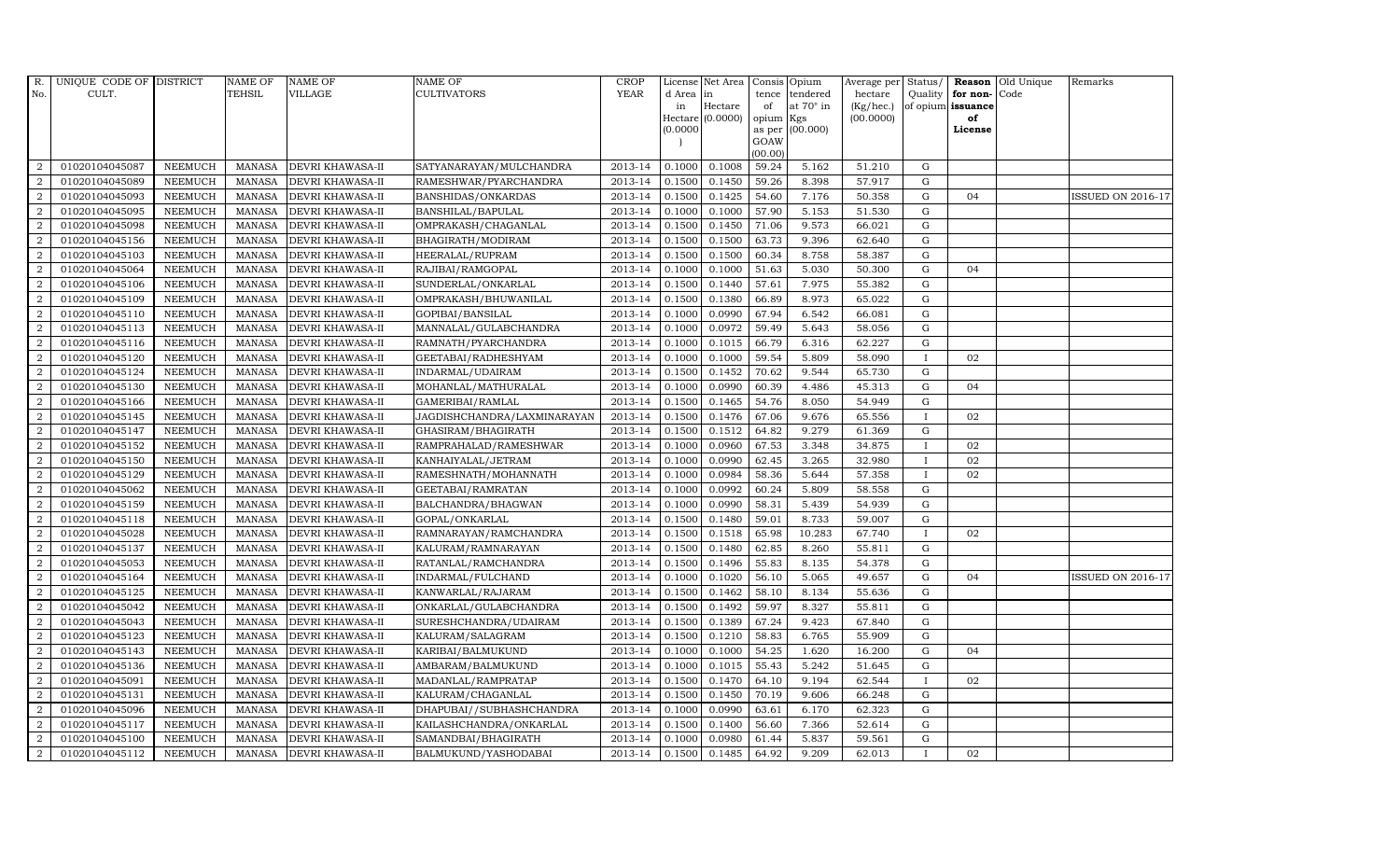| R.             | UNIQUE CODE OF DISTRICT |                | <b>NAME OF</b> | <b>NAME OF</b>          | <b>NAME OF</b>            | <b>CROP</b> |           | License Net Area | Consis Opium   |                  |           |              |                      | Average per Status/ Reason Old Unique | Remarks                  |
|----------------|-------------------------|----------------|----------------|-------------------------|---------------------------|-------------|-----------|------------------|----------------|------------------|-----------|--------------|----------------------|---------------------------------------|--------------------------|
| No.            | CULT.                   |                | <b>TEHSIL</b>  | <b>VILLAGE</b>          | CULTIVATORS               | <b>YEAR</b> | d Area in |                  | tence          | tendered         | hectare   |              | Quality for non-Code |                                       |                          |
|                |                         |                |                |                         |                           |             | in        | Hectare          | of             | at $70^\circ$ in | (Kg/hec.) |              | of opium issuance    |                                       |                          |
|                |                         |                |                |                         |                           |             |           | Hectare (0.0000) | opium          | Kgs              | (00.0000) |              | of                   |                                       |                          |
|                |                         |                |                |                         |                           |             | (0.0000)  |                  | as per<br>GOAW | (00.000)         |           |              | License              |                                       |                          |
|                |                         |                |                |                         |                           |             |           |                  | (00.00)        |                  |           |              |                      |                                       |                          |
| 2              | 01020104045139          | <b>NEEMUCH</b> | MANASA         | <b>DEVRI KHAWASA-II</b> | NIVASIBAI/BAPULAL         | 2013-14     | 0.1000    | 0.1004           | 52.27          | 4.764            | 47.450    | G            | 04                   |                                       | ISSUED ON 2016-17        |
| $\overline{2}$ | 01020104045026          | <b>NEEMUCH</b> | <b>MANASA</b>  | DEVRI KHAWASA-II        | SATYANARAYAN/PYARCHANDRA  | 2013-14     | 0.1000    | 0.0930           | 61.20          | 5.805            | 62.419    | G            |                      |                                       |                          |
| 2              | 01020104045005          | <b>NEEMUCH</b> | <b>MANASA</b>  | <b>DEVRI KHAWASA-I</b>  | RAMGOPAL/BHANWARLAL       | 2013-14     | 0.1500    | 0.1272           | 56.19          | 6.566            | 51.619    | $\mathbf{I}$ | 02                   |                                       |                          |
| $\overline{2}$ | 01020104045001          | <b>NEEMUCH</b> | <b>MANASA</b>  | <b>DEVRI KHAWASA-I</b>  | BALMUKUND/PANNALAL        | 2013-14     | 0.1500    | 0.1477           | 66.19          | 10.089           | 68.307    | G            |                      |                                       |                          |
| $\overline{a}$ | 01020104045002          | <b>NEEMUCH</b> | <b>MANASA</b>  | DEVRI KHAWASA-I         | GYARSILAL/KISHORE         | 2013-14     | 0.1000    | 0.0972           | 58.00          | 5.734            | 58.992    | G            |                      |                                       |                          |
| 2              | 01020104045009          | <b>NEEMUCH</b> | <b>MANASA</b>  | DEVRI KHAWASA-I         | SHANKARLAL/SUKHLAL        | 2013-14     | 0.1000    | 0.0907           | 65.12          | 6.028            | 66.461    | G            |                      |                                       |                          |
| 2              | 01020104045014          | <b>NEEMUCH</b> | <b>MANASA</b>  | <b>DEVRI KHAWASA-I</b>  | RAMESHWAR/NANDRAM         | 2013-14     | 0.1500    | 0.1512           | 57.68          | 8.306            | 54.934    | G            |                      |                                       |                          |
| 2              | 01020104045015          | <b>NEEMUCH</b> | <b>MANASA</b>  | DEVRI KHAWASA-I         | JANKILAL/ONKARLAL         | 2013-14     | 0.1500    | 0.1499           | 56.36          | 8.333            | 55.590    | G            |                      |                                       |                          |
| $\overline{2}$ | 01020104045017          | <b>NEEMUCH</b> | <b>MANASA</b>  | <b>DEVRI KHAWASA-I</b>  | RAJARAM/SUKHLAL           | 2013-14     | 0.1000    | 0.0988           | 56.84          | 5.254            | 53.178    | G            |                      |                                       |                          |
| $\overline{2}$ | 01020104045018          | <b>NEEMUCH</b> | <b>MANASA</b>  | <b>DEVRI KHAWASA-I</b>  | BANSHILAL/SUKHLAL         | 2013-14     | 0.1500    | 0.1435           | 65.49          | 8.476            | 59.066    | G            |                      |                                       |                          |
| $\overline{a}$ | 01020104045020          | <b>NEEMUCH</b> | <b>MANASA</b>  | <b>DEVRI KHAWASA-I</b>  | BHANWARLAL/DEVILAL        | 2013-14     | 0.1500    | 0.0600           | 66.33          | 3.364            | 56.067    | G            |                      |                                       |                          |
| $\overline{2}$ | 01020104045023          | <b>NEEMUCH</b> | MANASA         | <b>DEVRI KHAWASA-I</b>  | AMRITRAM/KHEMRAJ          | 2013-14     | 0.1000    | 0.0986           | 59.51          | 5.789            | 58.712    | $\mathbf G$  |                      |                                       |                          |
| 2              | 01020104045030          | <b>NEEMUCH</b> | <b>MANASA</b>  | <b>DEVRI KHAWASA-I</b>  | NANDLAL/ONKAR             | 2013-14     | 0.1500    | 0.1400           | 55.96          | 7.243            | 51.736    | $\mathbf{I}$ | 02                   |                                       |                          |
| $\overline{2}$ | 01020104045031          | <b>NEEMUCH</b> | <b>MANASA</b>  | <b>DEVRI KHAWASA-I</b>  | LAXMINARAYAN/SUKHLAL      | 2013-14     | 0.1500    | 0.1476           | 63.51          | 9.499            | 64.356    | G            |                      |                                       |                          |
| $\overline{2}$ | 01020104045035          | <b>NEEMUCH</b> | <b>MANASA</b>  | DEVRI KHAWASA-I         | RUKMANIBAI/BAGDIRAM       | 2013-14     | 0.1000    | 0.1013           | 55.52          | 5.370            | 53.011    | G            |                      |                                       |                          |
| $\overline{2}$ | 01020104045037          | <b>NEEMUCH</b> | <b>MANASA</b>  | <b>DEVRI KHAWASA-I</b>  | GHASIRAM/BHUWANIRAM       | 2013-14     | 0.1000    | 0.1000           | 62.67          | 5.318            | 53.180    | G            |                      |                                       |                          |
| $\overline{2}$ | 01020104045038          | <b>NEEMUCH</b> | <b>MANASA</b>  | <b>DEVRI KHAWASA-I</b>  | JAYCHANDRA/SURATRAM       | 2013-14     | 0.1500    | 0.1480           | 56.48          | 8.464            | 57.189    | G            |                      |                                       |                          |
| 2              | 01020104045039          | <b>NEEMUCH</b> | <b>MANASA</b>  | <b>DEVRI KHAWASA-I</b>  | DEVILAL/KASHIRAM          | 2013-14     | 0.1500    | 0.1440           | 59.36          | 8.590            | 59.653    | $\mathbf G$  |                      |                                       |                          |
| $\overline{2}$ | 01020104045044          | <b>NEEMUCH</b> | <b>MANASA</b>  | <b>DEVRI KHAWASA-I</b>  | FATEHLAL/MATHURALAL       | 2013-14     | 0.1500    | 0.0480           | 70.28          | 3.444            | 71.750    | G            |                      |                                       |                          |
| 2              | 01020104045048          | <b>NEEMUCH</b> | <b>MANASA</b>  | <b>DEVRI KHAWASA-I</b>  | KALURAM/RAMCHANDRA GURJAR | 2013-14     | 0.1500    | 0.1440           | 63.44          | 8.419            | 58.465    | $\mathbf{I}$ | 02                   |                                       |                          |
| $\overline{a}$ | 01020104045068          | <b>NEEMUCH</b> | <b>MANASA</b>  | DEVRI KHAWASA-I         | JAGANNATH/RAMKISHAN       | 2013-14     | 0.1500    | 0.1500           | 65.11          | 9.460            | 63.067    | G            |                      |                                       |                          |
| $\overline{a}$ | 01020104045056          | <b>NEEMUCH</b> | <b>MANASA</b>  | DEVRI KHAWASA-I         | RADHESHYAM/MULCHANDRA     | 2013-14     | 0.1500    | 0.1480           | 58.52          | 8.076            | 54.568    | $\mathbf{I}$ | 02                   |                                       |                          |
| $\overline{2}$ | 01020104045008          | <b>NEEMUCH</b> | MANASA         | <b>DEVRI KHAWASA-I</b>  | GANGABAI/MANGILAL         | 2013-14     | 0.1500    | 0.1379           | 67.86          | 9.588            | 69.529    | G            |                      |                                       |                          |
| $\overline{2}$ | 01020104045063          | <b>NEEMUCH</b> | <b>MANASA</b>  | <b>DEVRI KHAWASA-I</b>  | SALAGRAM/ONKARLAL         | 2013-14     | 0.1500    | 0.1485           | 62.92          | 9.141            | 61.556    | G            |                      |                                       |                          |
| $\sqrt{2}$     | 01020104045071          | <b>NEEMUCH</b> | <b>MANASA</b>  | DEVRI KHAWASA-I         | BHANWARBAI/DEVILAL        | 2013-14     | 0.1500    | 0.1500           | 59.84          | 8.583            | 57.220    | G            |                      |                                       |                          |
| 2              | 01020104045075          | <b>NEEMUCH</b> | <b>MANASA</b>  | <b>DEVRI KHAWASA-I</b>  | KESARBAI/GOPALDAS         | 2013-14     | 0.1500    | 0.1470           | 60.24          | 8.571            | 58.306    | G            |                      |                                       |                          |
| $\overline{a}$ | 01020104045076          | <b>NEEMUCH</b> | <b>MANASA</b>  | DEVRI KHAWASA-I         | DINESHKUMAR/KASTURIBAI    | 2013-14     | 0.1500    | 0.1494           | 63.80          | 9.233            | 61.801    | G            |                      |                                       |                          |
| $\overline{a}$ | 01020104045078          | <b>NEEMUCH</b> | <b>MANASA</b>  | <b>DEVRI KHAWASA-I</b>  | MOHANLAL/SHRINIWAS        | 2013-14     | 0.1000    | 0.0950           | 65.86          | 5.974            | 62.884    | G            |                      |                                       |                          |
| 2              | 01020104045079          | <b>NEEMUCH</b> | <b>MANASA</b>  | <b>DEVRI KHAWASA-I</b>  | AMBALAL/CHENRAM           | 2013-14     | 0.1500    | 0.1500           | 61.50          | 8.944            | 59.627    | $\mathbf{I}$ | 02                   |                                       |                          |
| $\overline{2}$ | 01020104045019          | <b>NEEMUCH</b> | <b>MANASA</b>  | DEVRI KHAWASA-I         | BALMUKUND/RAMLAL          | 2013-14     | 0.1500    | 0.0520           | 63.83          | 3.301            | 63.481    | $\mathbf I$  | 02                   |                                       |                          |
| $\overline{2}$ | 01020104045154          | <b>NEEMUCH</b> | <b>MANASA</b>  | DEVRI KHAWASA-I         | RAMNIWAS/BANSHILAL        | 2013-14     | 0.1500    | 0.1480           | 55.83          | 8.295            | 56.047    | G            |                      |                                       |                          |
| $\overline{2}$ | 01020104045101          | <b>NEEMUCH</b> | <b>MANASA</b>  | DEVRI KHAWASA-I         | MANGILAL/PREMCHAND        | 2013-14     | 0.1500    | 0.1496           | 65.00          | 9.295            | 62.132    | G            |                      |                                       |                          |
| $\overline{2}$ | 01020104045006          | <b>NEEMUCH</b> | <b>MANASA</b>  | DEVRI KHAWASA-I         | BANSHILAL/JETRAM          | 2013-14     | 0.1500    | 0.1404           | 59.97          | 8.199            | 58.397    | G            |                      |                                       |                          |
| $\overline{2}$ | 01020104045024          | <b>NEEMUCH</b> | <b>MANASA</b>  | <b>DEVRI KHAWASA-I</b>  | GEETABAI/MANGILAL         | 2013-14     | 0.1500    | 0.0850           | 61.83          | 5.370            | 63.176    | $\mathbf{I}$ | 02                   |                                       |                          |
| $\overline{2}$ | 01020104045036          | <b>NEEMUCH</b> | <b>MANASA</b>  | DEVRI KHAWASA-I         | KAILASHCHANDRA/LAXMAN     | 2013-14     | 0.1500    | 0.1430           | 55.05          | 7.440            | 52.028    | G            |                      |                                       |                          |
| $\overline{2}$ | 01020104045025          | <b>NEEMUCH</b> | <b>MANASA</b>  | DEVRI KHAWASA-I         | KALURAM/BHUWANIRAM        | 2013-14     | 0.1500    | 0.1520           | 52.24          | 7.717            | 50.770    | G            | 04                   |                                       | <b>ISSUED ON 2016-17</b> |
| $\overline{2}$ | 01020104045059          | <b>NEEMUCH</b> | <b>MANASA</b>  | DEVRI KHAWASA-I         | YASHWANTKUMAR/GANGABAI    | 2013-14     | 0.1500    | 0.1428           | 57.58          | 7.971            | 55.819    | G            |                      |                                       |                          |
| $\overline{a}$ | 01020104045065          | <b>NEEMUCH</b> | <b>MANASA</b>  | DEVRI KHAWASA-I         | NATHULAL/KALURAM          | 2013-14     | 0.1500    | 0.1509           | 59.68          | 8.406            | 55.706    | G            |                      |                                       |                          |
| $\overline{2}$ | 01020104045041          | <b>NEEMUCH</b> | <b>MANASA</b>  | <b>DEVRI KHAWASA-I</b>  | AMBARAM/KANIRAM           | 2013-14     | 0.1000    |                  |                |                  |           | $\mathbf{F}$ |                      |                                       |                          |
| 2              | 01020104045052          | <b>NEEMUCH</b> | <b>MANASA</b>  | <b>DEVRI KHAWASA-I</b>  | OMPRAKASH/SALAGRAM        | 2013-14     | 0.1500    | 0.1482           | 69.88          | 10.382           | 70.054    | G            |                      |                                       |                          |
| $\overline{a}$ | 01020104045032          | <b>NEEMUCH</b> | MANASA         | <b>DEVRI KHAWASA-I</b>  | VARDICHANDRA/SURATRAM     | 2013-14     | 0.1500    | 0.1476           | 63.95          | 9.437            | 63.936    | G            |                      |                                       |                          |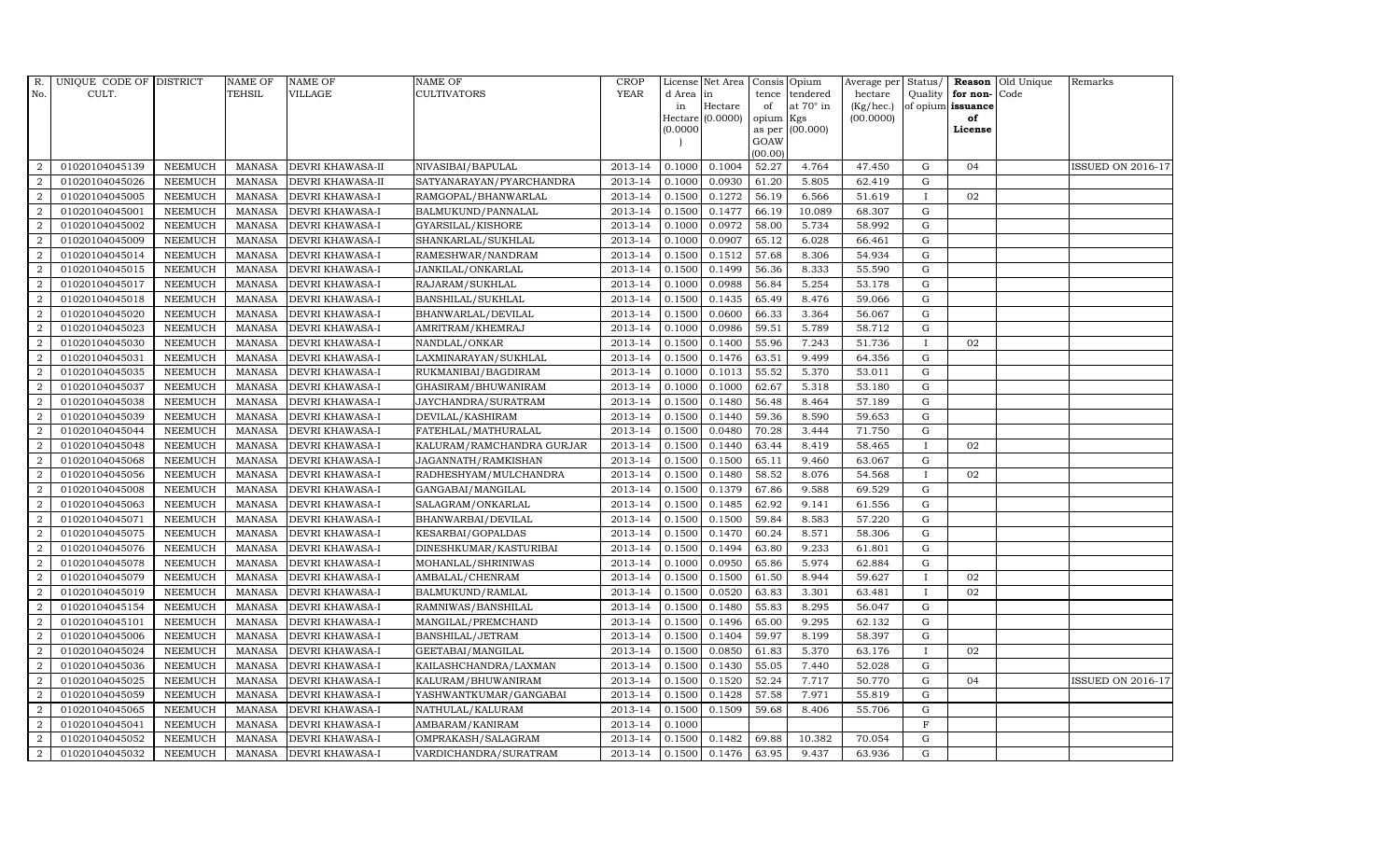| R.               | UNIQUE CODE OF DISTRICT |                | <b>NAME OF</b> | <b>NAME OF</b>         | <b>NAME OF</b>                 | CROP        |           | License Net Area   Consis   Opium |           |                  | Average per Status/ |              |                   | <b>Reason</b> Old Unique | Remarks                  |
|------------------|-------------------------|----------------|----------------|------------------------|--------------------------------|-------------|-----------|-----------------------------------|-----------|------------------|---------------------|--------------|-------------------|--------------------------|--------------------------|
| No.              | CULT.                   |                | <b>TEHSIL</b>  | VILLAGE                | <b>CULTIVATORS</b>             | <b>YEAR</b> | d Area in |                                   |           | tence tendered   | hectare             | Quality      | for non-          | Code                     |                          |
|                  |                         |                |                |                        |                                |             | in        | Hectare                           | of        | at $70^\circ$ in | (Kg/hec.)           |              | of opium issuance |                          |                          |
|                  |                         |                |                |                        |                                |             |           | $Hectare (0.0000)$                | opium Kgs |                  | (00.0000)           |              | of                |                          |                          |
|                  |                         |                |                |                        |                                |             | (0.0000)  |                                   | GOAW      | as per (00.000)  |                     |              | License           |                          |                          |
|                  |                         |                |                |                        |                                |             |           |                                   | (00.00)   |                  |                     |              |                   |                          |                          |
| 2                | 01020104045003          | <b>NEEMUCH</b> | MANASA         | DEVRI KHAWASA-I        | MOTYABAI/BANSHILAL             | 2013-14     | 0.1500    | 0.1512                            | 62.34     | 9.128            | 60.370              | G            |                   |                          |                          |
| 2                | 01020104045051          | <b>NEEMUCH</b> | <b>MANASA</b>  | <b>DEVRI KHAWASA-I</b> | KALABAI/GOTAMRAM               | 2013-14     | 0.1500    | 0.1353                            | 51.40     | 5.206            | 38.477              | ${\rm G}$    | 04                |                          | <b>ISSUED ON 2016-17</b> |
| $\overline{2}$   | 01020104045074          | <b>NEEMUCH</b> | <b>MANASA</b>  | <b>DEVRI KHAWASA-I</b> | BAGDIRAM/VAKTRAM               | 2013-14     | 0.1000    | 0.0979                            | 47.26     | 1.404            | 14.341              | G            | 04                |                          |                          |
| $\boldsymbol{2}$ | 01020104045033          | <b>NEEMUCH</b> | <b>MANASA</b>  | DEVRI KHAWASA-I        | BADRILAL/BHUWANA               | 2013-14     | 0.1500    | 0.1440                            | 57.01     | 8.315            | 57.743              | $\mathbf G$  |                   |                          |                          |
| 3                | 01020104090004          | <b>NEEMUCH</b> | <b>MANASA</b>  | DEVRI ANTRI            | SAMPAT BAI/BANSHILAL           | 2013-14     | 0.1000    | 0.1475                            | 53.32     | 8.181            | 55.464              | $\mathbf G$  |                   |                          |                          |
| 3                | 01020104090008          | <b>NEEMUCH</b> | <b>MANASA</b>  | <b>DEVRI ANTRI</b>     | MEGHRAJ/NATHU                  | 2013-14     | 0.1500    | 0.1454                            | 58.19     | 8.122            | 55.860              | G            |                   |                          |                          |
| 3                | 01020104090011          | <b>NEEMUCH</b> | <b>MANASA</b>  | <b>DEVRI ANTRI</b>     | MADHULAL/LAXMAN                | 2013-14     | 0.1000    | 0.0914                            | 58.76     | 5.188            | 56.761              | ${\rm G}$    |                   |                          |                          |
| 3                | 01020104090013          | <b>NEEMUCH</b> | <b>MANASA</b>  | <b>DEVRI ANTRI</b>     | NATHUSINGH/NANURAM             | 2013-14     | 0.1000    | 0.1014                            | 52.68     | 5.411            | 53.363              | $\mathbf G$  |                   |                          |                          |
| 3                | 01020104090014          | <b>NEEMUCH</b> | <b>MANASA</b>  | <b>DEVRI ANTRI</b>     | RATAN/NANDA                    | 2013-14     | 0.1000    | 0.0944                            | 52.36     | 5.191            | 54.989              | $\mathbf G$  |                   |                          |                          |
| 3                | 01020104090018          | <b>NEEMUCH</b> | <b>MANASA</b>  | <b>DEVRI ANTRI</b>     | GOKAL/SHAVRAM                  | 2013-14     | 0.1000    |                                   |           |                  |                     | $\mathbf F$  |                   |                          |                          |
| 3                | 01020104090021          | <b>NEEMUCH</b> | <b>MANASA</b>  | <b>DEVRI ANTRI</b>     | PREMSUKH NANURAM               | 2013-14     | 0.1000    | 0.1000                            | 52.53     | 5.103            | 51.030              | G            |                   |                          |                          |
| 3                | 01020104090039          | <b>NEEMUCH</b> | <b>MANASA</b>  | <b>DEVRI ANTRI</b>     | DEVU BAI/SHANKARLAL            | 2013-14     | 0.1000    | 0.0943                            | 53.78     | 4.272            | 45.302              | ${\rm G}$    | 04                |                          | <b>ISSUED ON 2016-17</b> |
| 3                | 01020104090032          | <b>NEEMUCH</b> | <b>MANASA</b>  | <b>DEVRI ANTRI</b>     | NANALAL/BHUVANA                | 2013-14     | 0.1000    | 0.1000                            | 43.20     | 4.505            | 45.050              | $\mathbf G$  | 04                |                          | <b>ISSUED ON 2016-17</b> |
| 3                | 01020104090038          | <b>NEEMUCH</b> | <b>MANASA</b>  | <b>DEVRI ANTRI</b>     | BHARAT SINGH/SHANKARLAL D.P. V | 2013-14     | 0.1500    | 0.1452                            | 53.74     | 7.639            | 52.610              | G            |                   |                          |                          |
| 3                | 01020104090066          | <b>NEEMUCH</b> | <b>MANASA</b>  | <b>DEVRI ANTRI</b>     | RUKMANIBAI/SHANKARLAL          | 2013-14     | 0.1500    | 0.1441                            | 46.72     | 5.967            | 41.409              | $\mathbf I$  | 02                |                          |                          |
| 3                | 01020104090041          | <b>NEEMUCH</b> | <b>MANASA</b>  | <b>DEVRI ANTRI</b>     | SHANKARLAL/BHERULAL            | 2013-14     | 0.1500    | 0.1452                            | 58.27     | 8.274            | 56.983              | $\mathbf G$  |                   |                          |                          |
| 3                | 01020104090045          | <b>NEEMUCH</b> | <b>MANASA</b>  | <b>DEVRI ANTRI</b>     | JAGDISH/MADHU JI               | 2013-14     | 0.1000    |                                   |           |                  |                     | $\mathbf F$  |                   |                          |                          |
| 3                | 01020104090028          | <b>NEEMUCH</b> | <b>MANASA</b>  | <b>DEVRI ANTRI</b>     | BAPULAL/RATANLAL               | 2013-14     | 0.1500    | 0.1386                            | 44.49     | 1.583            | 11.421              | $\bf{I}$     | 02                |                          |                          |
| 3                | 01020104090062          | <b>NEEMUCH</b> | <b>MANASA</b>  | DEVRI ANTRI            | LAL BAI/MANOHAR SINGH          | 2013-14     | 0.1500    | 0.1391                            | 49.39     | 7.423            | 53.364              | $\mathbf{I}$ | 02                |                          |                          |
| 3                | 01020104089001          | <b>NEEMUCH</b> | <b>MANASA</b>  | <b>DETHAL</b>          | CHUNNILAL/OKARLAL              | 2013-14     | 0.1500    | 0.1470                            | 44.76     | 5.864            | 39.891              | ${\bf G}$    | 04                |                          | <b>ISSUED ON 2016-17</b> |
| 3                | 01020104089006          | <b>NEEMUCH</b> | <b>MANASA</b>  | <b>DETHAL</b>          | RADHESHYAM / BAPULAL           | 2013-14     | 0.1000    | 0.0960                            | 40.93     | 3.871            | 40.323              | G            | 04                |                          | <b>ISSUED ON 2016-17</b> |
| 3                | 01020104089010          | <b>NEEMUCH</b> | <b>MANASA</b>  | <b>DETHAL</b>          | BHAGATSINGH/BHERUSINGH         | 2013-14     | 0.1500    | 0.1404                            | 62.10     | 9.599            | 68.369              | ${\bf G}$    |                   |                          |                          |
| 3                | 01020104089011          | <b>NEEMUCH</b> | <b>MANASA</b>  | <b>DETHAL</b>          | RAM SINGH/HEMRAJ               | 2013-14     | 0.1000    | 0.0932                            | 52.48     | 5.203            | 55.826              | ${\rm G}$    |                   |                          |                          |
| 3                | 01020104089014          | <b>NEEMUCH</b> | <b>MANASA</b>  | <b>DETHAL</b>          | <b>JAMNA BAI/HIRA</b>          | 2013-14     | 0.1000    | 0.1000                            | 44.22     | 4.593            | 45.930              | G            | 04                |                          | <b>ISSUED ON 2016-17</b> |
| 3                | 01020104089017          | <b>NEEMUCH</b> | <b>MANASA</b>  | <b>DETHAL</b>          | BANSHILAL/NATHU                | 2013-14     | 0.1500    | 0.1482                            | 56.53     | 8.770            | 59.177              | <b>I</b>     | 02                |                          |                          |
| $\mathbf{3}$     | 01020104089018          | <b>NEEMUCH</b> | <b>MANASA</b>  | <b>DETHAL</b>          | RAJU/HIRA                      | 2013-14     | 0.1000    | 0.0924                            | 55.81     | 5.437            | 58.842              | G            |                   |                          |                          |
| 3                | 01020104089024          | <b>NEEMUCH</b> | <b>MANASA</b>  | <b>DETHAL</b>          | KANHYALAL/SURAJMAL             | 2013-14     | 0.1500    | 0.1472                            | 61.06     | 9.351            | 63.526              | G            |                   |                          |                          |
| 3                | 01020104089025          | <b>NEEMUCH</b> | <b>MANASA</b>  | <b>DETHAL</b>          | KACHRU/HAMERA                  | 2013-14     | 0.1000    | 0.0990                            | 52.39     | 5.419            | 54.737              | ${\rm G}$    |                   |                          |                          |
| 3                | 01020104089032          | <b>NEEMUCH</b> | <b>MANASA</b>  | <b>DETHAL</b>          | VAJJI BAI/GOPAL                | 2013-14     | 0.1500    | 0.1377                            | 46.91     | 7.070            | 51.344              | $\mathbf{I}$ | 02                |                          |                          |
| 3                | 01020104089040          | <b>NEEMUCH</b> | <b>MANASA</b>  | <b>DETHAL</b>          | BANE SINGH/BHERU SINGH         | 2013-14     | 0.1500    | 0.1411                            | 49.36     | 7.383            | 52.325              | ${\bf G}$    |                   |                          |                          |
| 3                | 01020104089042          | <b>NEEMUCH</b> | <b>MANASA</b>  | <b>DETHAL</b>          | JAGDISH/BAPULAL POTRA NATHU    | 2013-14     | 0.1000    | 0.0980                            | 43.07     | 4.498            | 45.898              | ${\rm G}$    | 04                |                          | <b>ISSUED ON 2016-17</b> |
| 3                | 01020104089044          | <b>NEEMUCH</b> | <b>MANASA</b>  | <b>DETHAL</b>          | PRAHLAD/BHAVARLAL              | 2013-14     | 0.1500    |                                   |           |                  |                     | $\mathbf F$  |                   |                          |                          |
| 3                | 01020104089045          | <b>NEEMUCH</b> | <b>MANASA</b>  | <b>DETHAL</b>          | BHONA URF BHAWANIRAM/NANURAI   | 2013-14     | 0.1000    | 0.0812                            | 49.90     | 4.035            | 49.692              | ${\rm G}$    | 04                |                          | <b>ISSUED ON 2016-17</b> |
| 3                | 01020104089055          | <b>NEEMUCH</b> | <b>MANASA</b>  | <b>DETHAL</b>          | HANGAMI BAI/GOMA JI            | 2013-14     | 0.1500    | 0.1449                            | 49.90     | 7.763            | 53.575              | G            |                   |                          |                          |
| 3                | 01020104089073          | <b>NEEMUCH</b> | <b>MANASA</b>  | <b>DETHAL</b>          | MUKUNDCHAND/MANGILAL           | 2013-14     | 0.1000    | 0.0956                            | 60.31     | 5.566            | 58.222              | $\mathbf G$  |                   |                          |                          |
| 3                | 01020104089101          | <b>NEEMUCH</b> | <b>MANASA</b>  | <b>DETHAL</b>          | SHIVPRASAD/BHUVANIRAM          | 2013-14     | 0.1000    | 0.0975                            | 54.30     | 3.638            | 37.313              | G            | 04                |                          | <b>ISSUED ON 2016-17</b> |
| 3                | 01020104089106          | <b>NEEMUCH</b> | <b>MANASA</b>  | <b>DETHAL</b>          | RAM SINGH/SAVRAM               | 2013-14     | 0.1500    | 0.1421                            | 64.52     | 9.613            | 67.650              | G            |                   |                          |                          |
| 3                | 01020104089089          | <b>NEEMUCH</b> | <b>MANASA</b>  | <b>DETHAL</b>          | CHANDI BAI/UDAYRAM             | 2013-14     | 0.1000    | 0.0985                            | 51.42     | 5.583            | 56.680              | ${\rm G}$    |                   |                          |                          |
| 3                | 01020104089090          | <b>NEEMUCH</b> | <b>MANASA</b>  | <b>DETHAL</b>          | FAKIRCHAND/RAMLAL              | 2013-14     | 0.1500    | 0.1377                            | 54.26     | 7.922            | 57.531              | ${\rm G}$    |                   |                          |                          |
| 3                | 01020104089092          | <b>NEEMUCH</b> | <b>MANASA</b>  | <b>DETHAL</b>          | RANGLAL/NANALAL                | 2013-14     | 0.1000    | 0.1000                            | 57.90     | 5.947            | 59.470              | $\mathbf G$  |                   |                          |                          |
| 3                | 01020104089094          | <b>NEEMUCH</b> | MANASA DETHAL  |                        | BANSHILAL/RAMLAL               | 2013-14     | 0.1500    | 0.1418                            | 55.59     | 8.505            | 59.979              | G            |                   |                          |                          |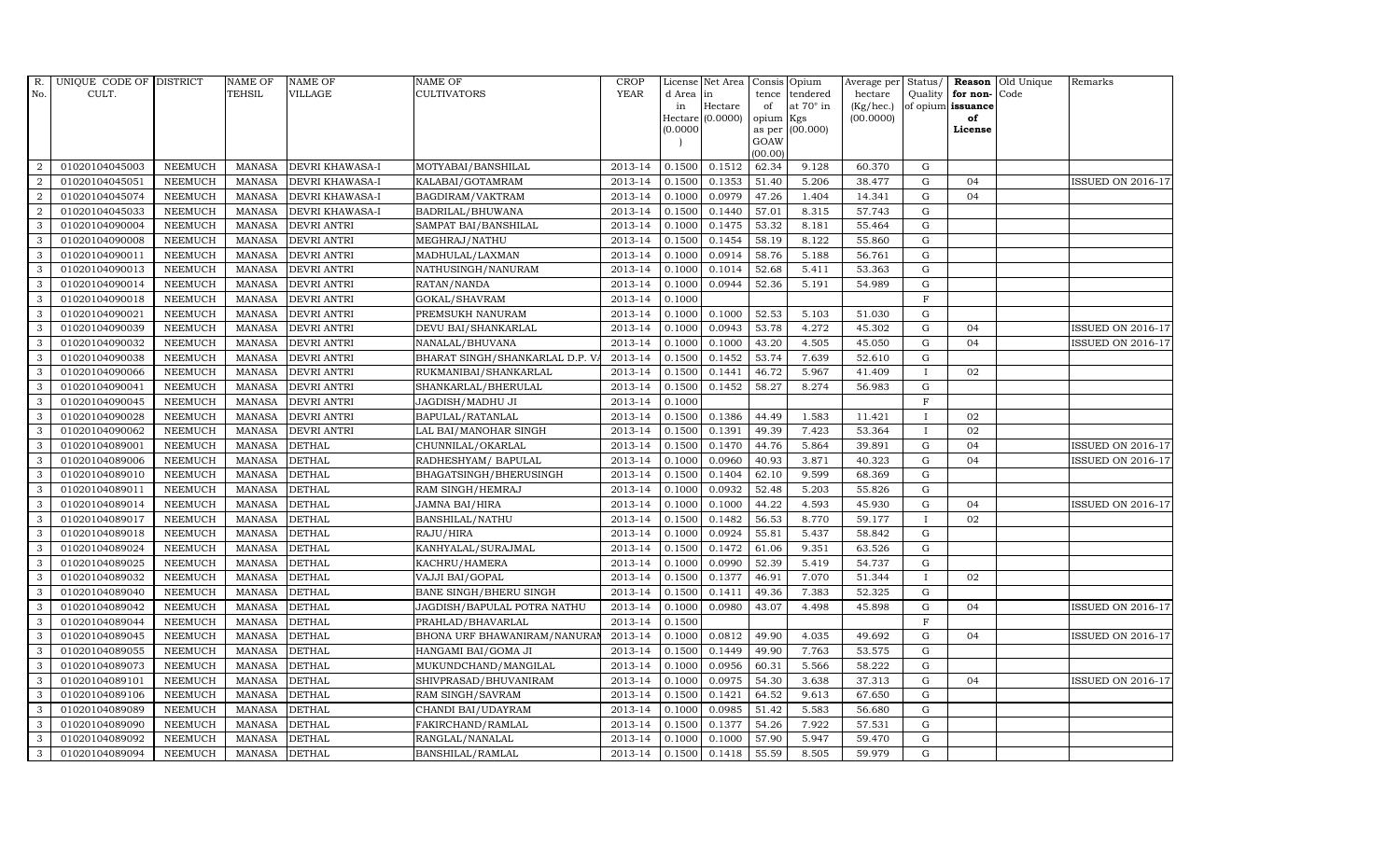| R.           | UNIQUE CODE OF DISTRICT |                | <b>NAME OF</b> | <b>NAME OF</b> | <b>NAME OF</b>            | <b>CROP</b> |          | License Net Area   |           | Consis Opium    | Average per | Status/      | Reason            | Old Unique | Remarks                  |
|--------------|-------------------------|----------------|----------------|----------------|---------------------------|-------------|----------|--------------------|-----------|-----------------|-------------|--------------|-------------------|------------|--------------------------|
| No.          | CULT.                   |                | <b>TEHSIL</b>  | VILLAGE        | CULTIVATORS               | <b>YEAR</b> | d Area   | in                 | tence     | tendered        | hectare     | Quality      | for non-          | Code       |                          |
|              |                         |                |                |                |                           |             | in       | Hectare            | of        | at 70° in       | (Kg/hec.)   |              | of opium issuance |            |                          |
|              |                         |                |                |                |                           |             | (0.0000) | $Hectare (0.0000)$ | opium Kgs | as per (00.000) | (00.0000)   |              | of<br>License     |            |                          |
|              |                         |                |                |                |                           |             |          |                    | GOAW      |                 |             |              |                   |            |                          |
|              |                         |                |                |                |                           |             |          |                    | (00.00)   |                 |             |              |                   |            |                          |
| 3            | 01020104089098          | <b>NEEMUCH</b> | <b>MANASA</b>  | <b>DETHAL</b>  | HANSRAJ/RAMLAL            | 2013-14     | 0.1500   | 0.1404             | 59.86     | 8.295           | 59.081      | G            |                   |            |                          |
| 3            | 01020104089100          | <b>NEEMUCH</b> | <b>MANASA</b>  | <b>DETHAL</b>  | KALULAL/LAXMINARAYAN      | 2013-14     | 0.1500   | 0.1453             | 54.93     | 8.859           | 60.970      | ${\rm G}$    |                   |            |                          |
| 3            | 01020104089111          | <b>NEEMUCH</b> | <b>MANASA</b>  | <b>DETHAL</b>  | DEVILAL/KALURAM           | 2013-14     | 0.1500   | 0.1460             | 55.76     | 8.213           | 56.253      | G            |                   |            |                          |
| 3            | 01020104089112          | <b>NEEMUCH</b> | <b>MANASA</b>  | <b>DETHAL</b>  | SHIVPRASAD/NANALAL        | 2013-14     | 0.1500   | 0.1392             | 51.67     | 7.810           | 56.106      | $\mathbf G$  |                   |            |                          |
| 3            | 01020104089116          | <b>NEEMUCH</b> | <b>MANASA</b>  | <b>DETHAL</b>  | DEVILAL/RAMLAL            | 2013-14     | 0.1500   | 0.1360             | 51.10     | 6.789           | 49.919      | ${\rm G}$    | 04                |            | ISSUED ON 2016-17        |
| $\mathbf{3}$ | 01020104089118          | <b>NEEMUCH</b> | <b>MANASA</b>  | <b>DETHAL</b>  | SUKHALAL/RAJARAM          | $2013-14$   | 0.1000   | 0.0928             | 45.66     | 4.762           | 51.315      | ${\rm G}$    |                   |            |                          |
| 3            | 01020104089122          | <b>NEEMUCH</b> | <b>MANASA</b>  | <b>DETHAL</b>  | SHANTI BAI/MANGILAL       | 2013-14     | 0.1500   | 0.1494             | 53.78     | 8.128           | 54.404      | G            |                   |            |                          |
| 3            | 01020104089137          | <b>NEEMUCH</b> | <b>MANASA</b>  | <b>DETHAL</b>  | BANE SINGH/BHAWANI SINGH  | 2013-14     | 0.1500   | 0.1425             | 55.46     | 8.485           | 59.544      | $\mathbf G$  |                   |            |                          |
| 3            | 01020104089141          | <b>NEEMUCH</b> | <b>MANASA</b>  | <b>DETHAL</b>  | DHANNALAL/BANSHILAL       | 2013-14     | 0.1500   | 0.1416             | 52.65     | 8.078           | 57.048      | G            |                   |            |                          |
| 3            | 01020104089144          | <b>NEEMUCH</b> | <b>MANASA</b>  | <b>DETHAL</b>  | DILIP/HIRALAL             | 2013-14     | 0.1500   | 0.1364             | 49.05     | 6.692           | 49.062      | $\mathbf G$  | 04                |            | ISSUED ON 2016-17        |
| 3            | 01020104089145          | <b>NEEMUCH</b> | <b>MANASA</b>  | <b>DETHAL</b>  | MUKUNDAS/RAMDAS           | 2013-14     | 0.1000   | 0.0924             | 53.98     | 5.329           | 57.673      | ${\rm G}$    |                   |            |                          |
| 3            | 01020104089148          | <b>NEEMUCH</b> | <b>MANASA</b>  | <b>DETHAL</b>  | RAMNARAYAN/KACHRULAL      | 2013-14     | 0.1500   |                    |           |                 |             | $\mathbf{F}$ |                   |            |                          |
| 3            | 01020104089242          | <b>NEEMUCH</b> | <b>MANASA</b>  | <b>DETHAL</b>  | BANSHILAL/DHANNA          | 2013-14     | 0.1500   | 0.1500             | 50.27     | 7.641           | 50.940      | G            | 04                |            | ISSUED ON 2016-17        |
| 3            | 01020104089174          | <b>NEEMUCH</b> | <b>MANASA</b>  | <b>DETHAL</b>  | MANGIBAI/MANGILAL         | 2013-14     | 0.1500   | 0.1395             | 58.51     | 8.994           | 64.473      | G            |                   |            |                          |
| 3            | 01020104089183          | <b>NEEMUCH</b> | <b>MANASA</b>  | <b>DETHAL</b>  | LAXMINARAYAN/BHUVANI      | 2013-14     | 0.1500   | 0.1453             | 57.17     | 9.164           | 63.070      | ${\rm G}$    |                   |            |                          |
| 3            | 01020104089185          | <b>NEEMUCH</b> | <b>MANASA</b>  | <b>DETHAL</b>  | SUNDARLAL/GANGARAM        | 2013-14     | 0.1000   | 0.0963             | 54.63     | 5.369           | 55.753      | ${\rm G}$    |                   |            |                          |
| 3            | 01020104089189          | <b>NEEMUCH</b> | <b>MANASA</b>  | <b>DETHAL</b>  | HIRALAL/NANURAM           | 2013-14     | 0.1500   | 0.1463             | 50.62     | 7.260           | 49.624      | ${\rm G}$    | 04                |            | <b>ISSUED ON 2016-17</b> |
| 3            | 01020104089197          | <b>NEEMUCH</b> | <b>MANASA</b>  | <b>DETHAL</b>  | TULSIBAI/NANALAL          | 2013-14     | 0.1500   | 0.1377             | 49.92     | 7.445           | 54.067      | G            |                   |            |                          |
| 3            | 01020104089206          | <b>NEEMUCH</b> | <b>MANASA</b>  | <b>DETHAL</b>  | SOHAN BAI/SITARAM         | 2013-14     | 0.1500   | 0.1452             | 53.02     | 8.112           | 55.868      | $\mathbf{I}$ | 02                |            |                          |
| 3            | 01020104089210          | <b>NEEMUCH</b> | <b>MANASA</b>  | <b>DETHAL</b>  | RAMESH/NANDLAL            | 2013-14     | 0.1000   | 0.0722             | 59.54     | 4.287           | 59.377      | $\mathbf G$  |                   |            |                          |
| 3            | 01020104089212          | <b>NEEMUCH</b> | <b>MANASA</b>  | <b>DETHAL</b>  | SANTOSH/NARAYAN           | 2013-14     | 0.1500   | 0.1103             | 59.27     | 6.714           | 60.870      | G            |                   |            |                          |
| 3            | 01020104089213          | <b>NEEMUCH</b> | <b>MANASA</b>  | <b>DETHAL</b>  | KANHAIYALAL/ NARAYAN      | 2013-14     | 0.1500   | 0.0660             | 59.16     | 4.285           | 64.924      | $\mathbf G$  |                   |            |                          |
| 3            | 01020104089223          | <b>NEEMUCH</b> | <b>MANASA</b>  | <b>DETHAL</b>  | RADHESHYAM/RAMCHANDR      | 2013-14     | 0.1000   | 0.0980             | 57.62     | 5.811           | 59.296      | ${\rm G}$    |                   |            |                          |
| 3            | 01020104089225          | <b>NEEMUCH</b> | <b>MANASA</b>  | <b>DETHAL</b>  | RAMLAL/MANGILAL           | 2013-14     | 0.1500   | 0.1432             | 59.61     | 2.768           | 19.330      | $\mathbf G$  | 04                |            |                          |
| 3            | 01020104089135          | <b>NEEMUCH</b> | <b>MANASA</b>  | <b>DETHAL</b>  | JAGNNATH/HIRALAL          | 2013-14     | 0.1500   | 0.1500             | 51.73     | 7.745           | 51.633      |              | 02                |            |                          |
| 3            | 01020104089228          | <b>NEEMUCH</b> | <b>MANASA</b>  | <b>DETHAL</b>  | KARULAL/KHEMALAL          | 2013-14     | 0.1000   | 0.0960             | 63.86     | 6.432           | 67.000      | ${\rm G}$    | 08                |            | <b>ISSUED ON 2015-16</b> |
| 3            | 01020104089237          | <b>NEEMUCH</b> | <b>MANASA</b>  | <b>DETHAL</b>  | MOTILAL/BHANWARLAL        | 2013-14     | 0.1500   | 0.0972             | 57.15     | 5.258           | 54.095      | $\mathbf G$  |                   |            |                          |
| 3            | 01020104089049          | <b>NEEMUCH</b> | <b>MANASA</b>  | <b>DETHAL</b>  | SANJAY KUMAR/MADANLAL     | 2013-14     | 0.1000   | 0.0948             | 45.71     | 4.669           | 49.251      | ${\rm G}$    | 04                |            | <b>ISSUED ON 2016-17</b> |
| 3            | 01020104089061          | <b>NEEMUCH</b> | <b>MANASA</b>  | <b>DETHAL</b>  | BHERULAL/JAGANNATH        | 2013-14     | 0.1500   | 0.1314             | 46.96     | 7.024           | 53.455      | ${\bf G}$    |                   |            |                          |
| 3            | 01020104089080          | <b>NEEMUCH</b> | <b>MANASA</b>  | <b>DETHAL</b>  | KANA/JETRAM               | 2013-14     | 0.1500   | 0.1363             | 34.74     | 2.898           | 21.262      | $\mathbf G$  | 04                |            | <b>ISSUED ON 2016-17</b> |
| 3            | 01020104089243          | <b>NEEMUCH</b> | <b>MANASA</b>  | <b>DETHAL</b>  | SHANTIBAI/GANGARAM        | 2013-14     | 0.1000   |                    |           |                 |             | $\mathbf F$  |                   |            |                          |
| 3            | 01020104089015          | <b>NEEMUCH</b> | <b>MANASA</b>  | <b>DETHAL</b>  | KISHORLAL/BOTLAL          | 2013-14     | 0.1500   | 0.0539             | 61.47     | 3.556           | 65.974      | ${\rm G}$    |                   |            |                          |
| 3            | 01020104089163          | <b>NEEMUCH</b> | <b>MANASA</b>  | <b>DETHAL</b>  | PARMANAND/KACHRULAL       | 2013-14     | 0.1000   | 0.0950             | 53.55     | 5.386           | 56.695      | $\mathbf G$  |                   |            |                          |
| 3            | 01020104089064          | <b>NEEMUCH</b> | <b>MANASA</b>  | <b>DETHAL</b>  | RAMNARAYAN/NANALAL        | 2013-14     | 0.1500   | 0.1465             | 51.76     | 8.023           | 54.765      | ${\bf G}$    |                   |            |                          |
| 3            | 01020104089109          | <b>NEEMUCH</b> | <b>MANASA</b>  | <b>DETHAL</b>  | RAM PRAHLAD/ HARI SHANKAR | 2013-14     | 0.1500   | 0.1420             | 66.24     | 9.955           | 70.106      | $\mathbf G$  |                   |            |                          |
| 3            | 01020104089209          | <b>NEEMUCH</b> | <b>MANASA</b>  | <b>DETHAL</b>  | RAMPRASAD/NANDRAM         | 2013-14     | 0.1500   | 0.1406             | 60.98     | 8.703           | 61.899      | G            |                   |            |                          |
| 3            | 01020104089084          | <b>NEEMUCH</b> | <b>MANASA</b>  | <b>DETHAL</b>  | PRAKASH/KISHOR            | 2013-14     | 0.1500   | 0.1103             | 60.00     | 6.737           | 61.079      | ${\rm G}$    |                   |            |                          |
| 3            | 01020104089034          | <b>NEEMUCH</b> | <b>MANASA</b>  | <b>DETHAL</b>  | RUKMANIBAI/LAXMINARAYAN   | 2013-14     | 0.1500   | 0.1421             | 61.51     | 9.613           | 67.650      | ${\rm G}$    |                   |            |                          |
| 3            | 01020104089254          | <b>NEEMUCH</b> | <b>MANASA</b>  | <b>DETHAL</b>  | BHERULAL/BADRILAL         | 2013-14     | 0.1500   | 0.1475             | 45.80     | 7.047           | 47.776      | $\mathbf G$  | 04                |            | <b>ISSUED ON 2016-17</b> |
| 3            | 01020104089255          | <b>NEEMUCH</b> | <b>MANASA</b>  | <b>DETHAL</b>  | HARISHANKAR/BADRILAL      | 2013-14     | 0.1000   | 0.0900             | 49.41     | 4.214           | 46.822      | $\mathbf G$  | 04                |            | <b>ISSUED ON 2016-17</b> |
| 3            | 01020104089257          | <b>NEEMUCH</b> | MANASA         | <b>DETHAL</b>  | RAMPRTAP/BHAGATRAM        | 2013-14     | 0.1000   | 0.0960             | 53.22     | 5.345           | 55.677      | G            |                   |            |                          |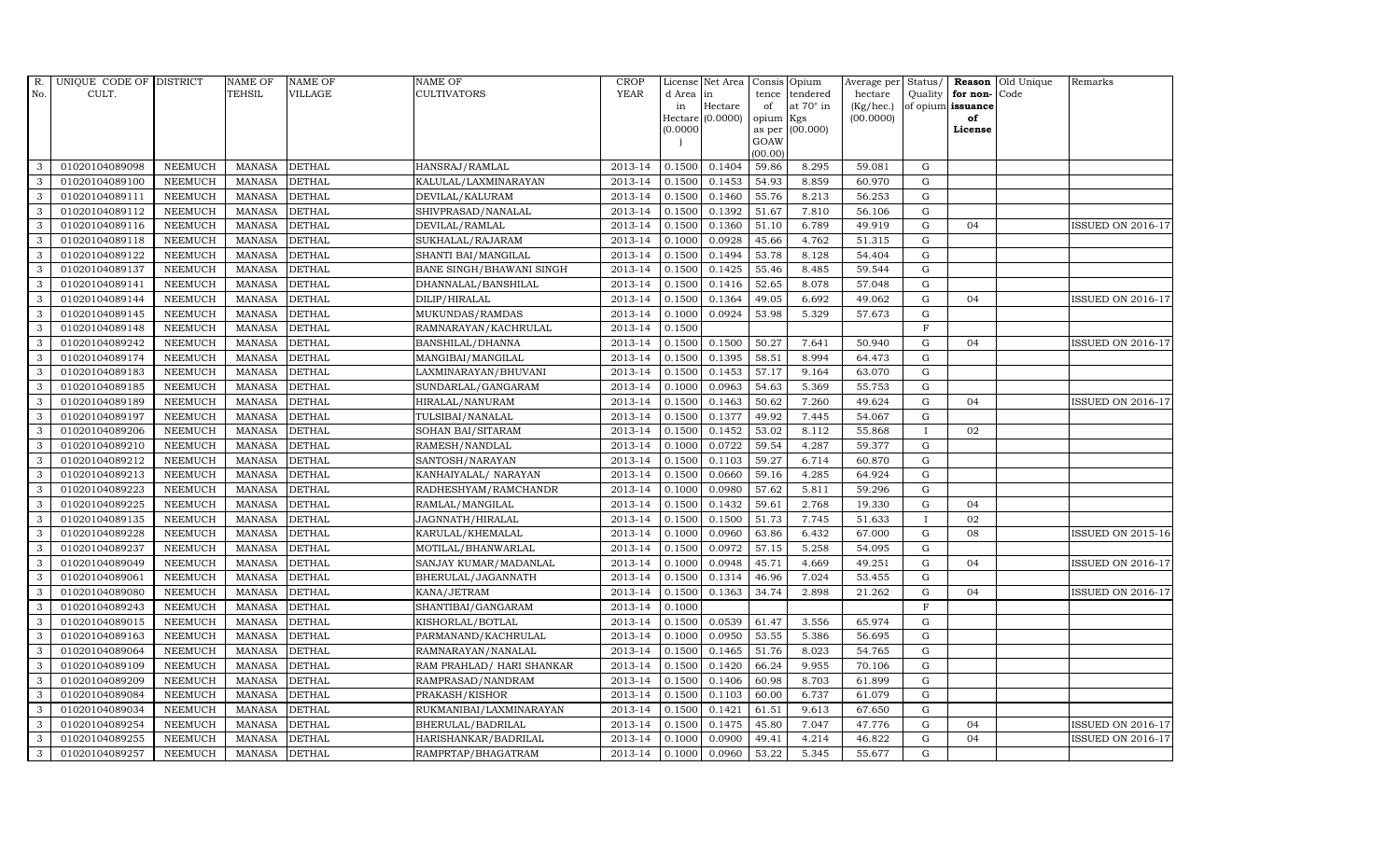| R.             | UNIQUE CODE OF DISTRICT |                | <b>NAME OF</b> | <b>NAME OF</b> | <b>NAME OF</b>           | <b>CROP</b> |          | License Net Area Consis Opium |                 |                  | Average per            | Status/      |                         | <b>Reason</b> Old Unique | Remarks                  |
|----------------|-------------------------|----------------|----------------|----------------|--------------------------|-------------|----------|-------------------------------|-----------------|------------------|------------------------|--------------|-------------------------|--------------------------|--------------------------|
| No.            | CULT.                   |                | <b>TEHSIL</b>  | <b>VILLAGE</b> | <b>CULTIVATORS</b>       | <b>YEAR</b> | d Area   | $\mathop{\text{in}}$          | tence           | tendered         | hectare                | Quality      | for non-Code            |                          |                          |
|                |                         |                |                |                |                          |             | in       | Hectare<br>Hectare (0.0000)   | of<br>opium Kgs | at $70^\circ$ in | (Kg/hec.)<br>(00.0000) |              | of opium issuance<br>of |                          |                          |
|                |                         |                |                |                |                          |             | (0.0000) |                               | as per          | (00.000)         |                        |              | License                 |                          |                          |
|                |                         |                |                |                |                          |             |          |                               | GOAW            |                  |                        |              |                         |                          |                          |
|                |                         |                |                |                |                          |             |          |                               | (00.00)         |                  |                        |              |                         |                          |                          |
| 3              | 01020104089258          | <b>NEEMUCH</b> | <b>MANASA</b>  | <b>DETHAL</b>  | SHIVPRASAD/KANHEYALAL    | 2013-14     | 0.1500   | 0.1472                        | 60.59           | 9.288            | 63.098                 | G            |                         |                          |                          |
| 3              | 01020104089125          | <b>NEEMUCH</b> | <b>MANASA</b>  | <b>DETHAL</b>  | SOHANBAI/MANGILAL        | 2013-14     | 0.1500   | 0.1484                        | 42.63           | 3.776            | 25.445                 | G            | 04                      |                          |                          |
| 3              | 01020104089166          | <b>NEEMUCH</b> | <b>MANASA</b>  | <b>DETHAL</b>  | KACHARI BAI/KARULAL      | 2013-14     | 0.1500   | 0.1456                        | 49.70           | 7.838            | 53.832                 | G            |                         |                          |                          |
| 3              | 01020104089029          | <b>NEEMUCH</b> | <b>MANASA</b>  | <b>DETHAL</b>  | KARULAL/JAYCHAND         | 2013-14     | 0.1500   | 0.1378                        | 46.50           | 6.676            | 48.447                 | G            | 04                      |                          | <b>ISSUED ON 2016-17</b> |
| 3              | 01020104089173          | <b>NEEMUCH</b> | <b>MANASA</b>  | <b>DETHAL</b>  | <b>BHONI BAI/KISHOR</b>  | 2013-14     | 0.1000   | 0.0984                        | 50.01           | 5.401            | 54.888                 | G            |                         |                          |                          |
| 3              | 01020104089252          | <b>NEEMUCH</b> | <b>MANASA</b>  | <b>DETHAL</b>  | NATHU/LALA               | 2013-14     | 0.1500   | 0.1302                        | 53.27           | 7.306            | 56.114                 | G            |                         |                          |                          |
| 3              | 01020104089211          | <b>NEEMUCH</b> | <b>MANASA</b>  | <b>DETHAL</b>  | RAJU/LAXMANPRASAD        | 2013-14     | 0.1500   | 0.1408                        | 61.22           | 8.816            | 62.614                 | G            |                         |                          | NAME CHANGE              |
| $\overline{1}$ | 01020104032002          | <b>NEEMUCH</b> | <b>MANASA</b>  | <b>DATLAI</b>  | NANALAL/BHERU            | 2013-14     | 0.1500   |                               |                 |                  |                        | $\mathbf{F}$ |                         |                          |                          |
|                | 01020104032004          | <b>NEEMUCH</b> | <b>MANASA</b>  | <b>DATLAI</b>  | MOHAN/BADRILAL           | 2013-14     | 0.1500   |                               |                 |                  |                        | $\mathbf F$  |                         |                          | TRANSFER/ KANJARAI       |
|                | 01020104032015          | <b>NEEMUCH</b> | <b>MANASA</b>  | <b>DATLAI</b>  | SHANKAR/PANNA            | 2013-14     | 0.1500   |                               |                 |                  |                        | $\mathbf F$  |                         |                          |                          |
| -1             | 01020104032009          | <b>NEEMUCH</b> | <b>MANASA</b>  | <b>DATLAI</b>  | KAILASH/MANGILAL         | 2013-14     | 0.1500   |                               |                 |                  |                        | $\mathbf F$  |                         |                          | TRANSFER/KANJARAI        |
|                | 01020104032010          | <b>NEEMUCH</b> | <b>MANASA</b>  | <b>DATLAI</b>  | NANURAM/PYARA            | 2013-14     | 0.1500   |                               |                 |                  |                        | $\mathbf F$  |                         |                          |                          |
| $\overline{1}$ | 01020104032005          | <b>NEEMUCH</b> | <b>MANASA</b>  | <b>DATLAI</b>  | CHHAGANLAL/RUPA          | 2013-14     | 0.1500   |                               |                 |                  |                        | $\mathbf F$  |                         |                          | TRANSFER/KANJARAI        |
| $\overline{2}$ | 01020104061008          | <b>NEEMUCH</b> | <b>MANASA</b>  | <b>CHUKNI</b>  | TULSIRAM/BAPULAL         | 2013-14     | 0.1500   | 0.1472                        | 60.82           | 9.688            | 65.815                 | ${\rm G}$    |                         |                          |                          |
| $\overline{2}$ | 01020104061021          | <b>NEEMUCH</b> | <b>MANASA</b>  | <b>CHUKNI</b>  | SURESHKUMAR/GORISHANKAR  | 2013-14     | 0.1500   | 0.1470                        | 62.20           | 9.934            | 67.578                 | G            |                         |                          |                          |
| $\overline{2}$ | 01020104061112          | <b>NEEMUCH</b> | <b>MANASA</b>  | <b>CHUKNI</b>  | SURAJBAI/RAMESHWAR       | 2013-14     | 0.1500   | 0.1521                        | 59.77           | 9.205            | 60.519                 | G            |                         |                          |                          |
| 2              | 01020104061073          | <b>NEEMUCH</b> | <b>MANASA</b>  | <b>CHUKNI</b>  | SHOBHARAM/PRABHULAL      | 2013-14     | 0.1500   | 0.1496                        | 61.99           | 9.874            | 66.003                 | G            |                         |                          |                          |
| 2              | 01020104061048          | <b>NEEMUCH</b> | <b>MANASA</b>  | <b>CHUKNI</b>  | SHANKARLAL/VARDICHANDRA  | 2013-14     | 0.1500   | 0.1508                        | 62.47           | 10.049           | 66.638                 | G            |                         |                          |                          |
| $\overline{2}$ | 01020104061028          | <b>NEEMUCH</b> | <b>MANASA</b>  | <b>CHUKNI</b>  | SALAGRAM/BHURA           | 2013-14     | 0.1500   | 0.1498                        | 65.51           | 10.360           | 69.159                 | ${\rm G}$    |                         |                          |                          |
| $\overline{2}$ | 01020104061006          | <b>NEEMUCH</b> | <b>MANASA</b>  | <b>CHUKNI</b>  | SAJJANBAI/HEERALAL       | 2013-14     | 0.1000   | 0.0975                        | 66.98           | 7.119            | 73.015                 | G            |                         |                          |                          |
| $\overline{2}$ | 01020104061036          | <b>NEEMUCH</b> | <b>MANASA</b>  | <b>CHUKNI</b>  | SABUBAI/JAGANNATH        | 2013-14     | 0.1500   | 0.1496                        | 61.37           | 9.775            | 65.341                 | G            |                         |                          |                          |
| 2              | 01020104061035          | <b>NEEMUCH</b> | <b>MANASA</b>  | <b>CHUKNI</b>  | RUKMANBAI/BAPULAL        | 2013-14     | 0.1500   | 0.1496                        | 65.45           | 10.500           | 70.187                 | G            |                         |                          |                          |
| $\overline{a}$ | 01020104061066          | <b>NEEMUCH</b> | <b>MANASA</b>  | <b>CHUKNI</b>  | RAMESHWAR/KISHANLAL      | 2013-14     | 0.1500   | 0.1496                        | 61.47           | 9.853            | 65.862                 | ${\rm G}$    |                         |                          |                          |
| $\overline{2}$ | 01020104061075          | <b>NEEMUCH</b> | <b>MANASA</b>  | <b>CHUKNI</b>  | RAMPRATAP/KISHANLAL      | 2013-14     | 0.1500   | 0.1496                        | 62.03           | 9.907            | 66.223                 | G            |                         |                          |                          |
| $\overline{2}$ | 01020104061020          | <b>NEEMUCH</b> | <b>MANASA</b>  | <b>CHUKNI</b>  | RAMPRASAD/SALAGRAM       | 2013-14     | 0.1500   | 0.1422                        | 73.48           | 11.662           | 82.011                 | G            |                         |                          |                          |
| 2              | 01020104061042          | <b>NEEMUCH</b> | <b>MANASA</b>  | <b>CHUKNI</b>  | RAMNIWAS/KESHURAM        | 2013-14     | 0.1500   | 0.1480                        | 60.21           | 9.694            | 65.500                 | G            |                         |                          |                          |
| 2              | 01020104061025          | <b>NEEMUCH</b> | <b>MANASA</b>  | <b>CHUKNI</b>  | RAMKUNWARBAI/PYARCHANDRA | 2013-14     | 0.1500   | 0.1485                        | 62.30           | 9.505            | 64.007                 | G            |                         |                          |                          |
| $\overline{2}$ | 01020104061041          | <b>NEEMUCH</b> | <b>MANASA</b>  | <b>CHUKNI</b>  | RAMKRISHNA/MOTILAL       | 2013-14     | 0.1500   | 0.1496                        | 62.12           | 9.575            | 64.004                 | ${\rm G}$    |                         |                          |                          |
| $\overline{2}$ | 01020104061049          | <b>NEEMUCH</b> | <b>MANASA</b>  | <b>CHUKNI</b>  | RAMESHWAR/KHYALIRAM      | 2013-14     | 0.1500   | 0.1485                        | 58.12           | 8.934            | 60.162                 | G            |                         |                          |                          |
| 2              | 01020104061009          | <b>NEEMUCH</b> | <b>MANASA</b>  | <b>CHUKNI</b>  | RAMESHCHANDRA/SITABAI    | 2013-14     | 0.1500   | 0.1496                        | 59.88           | 8.973            | 59.980                 | G            |                         |                          |                          |
| $\overline{2}$ | 01020104061015          | <b>NEEMUCH</b> | <b>MANASA</b>  | <b>CHUKNI</b>  | RAMESHCHANDRA/AEKARILAL  | 2013-14     | 0.1500   | 0.1440                        | 59.67           | 9.215            | 63.993                 | G            |                         |                          |                          |
| 2              | 01020104061059          | <b>NEEMUCH</b> | <b>MANASA</b>  | <b>CHUKNI</b>  | RAJMAL/BHAWSINGH         | 2013-14     | 0.1500   | 0.1530                        | 64.60           | 10.151           | 66.346                 | G            |                         |                          |                          |
| $\overline{2}$ | 01020104061060          | <b>NEEMUCH</b> | <b>MANASA</b>  | <b>CHUKNI</b>  | RAJMAL/BALRAM            | 2013-14     | 0.1500   | 0.1440                        | 55.74           | 8.488            | 58.944                 | G            |                         |                          |                          |
| 2              | 01020104061071          | <b>NEEMUCH</b> | <b>MANASA</b>  | <b>CHUKNI</b>  | PYARCHANDRA/RAMPRASAD    | 2013-14     | 0.1500   | 0.1454                        | 67.33           | 10.388           | 71.444                 | $\mathbf G$  |                         |                          |                          |
| $\overline{2}$ | 01020104061044          | <b>NEEMUCH</b> | <b>MANASA</b>  | <b>CHUKNI</b>  | PURALAL/MEGHA            | 2013-14     | 0.1500   | 0.1480                        | 64.47           | 9.965            | 67.331                 | G            |                         |                          |                          |
| $\overline{2}$ | 01020104061029          | <b>NEEMUCH</b> | <b>MANASA</b>  | <b>CHUKNI</b>  | PRABHULAL/TULSIRAM       | 2013-14     | 0.1500   | 0.1476                        | 59.67           | 9.095            | 61.619                 | ${\rm G}$    |                         |                          |                          |
| 2              | 01020104061113          | <b>NEEMUCH</b> | <b>MANASA</b>  | <b>CHUKNI</b>  | PRABHULAL/VARDICHAND     | 2013-14     | 0.1000   | 0.1000                        | 55.22           | 5.767            | 57.670                 | G            |                         | 01020104058037           |                          |
| $\overline{2}$ | 01020104061063          | <b>NEEMUCH</b> | <b>MANASA</b>  | <b>CHUKNI</b>  | ONKARLAL/MATHURALAL      | 2013-14     | 0.1500   | 0.1512                        | 63.85           | 9.961            | 65.880                 | G            |                         |                          |                          |
| 2              | 01020104061069          | <b>NEEMUCH</b> | <b>MANASA</b>  | <b>CHUKNI</b>  | ONKARLAL/CHENRAM         | 2013-14     | 0.1500   | 0.1480                        | 63.68           | 10.280           | 69.459                 | $\mathbf G$  |                         |                          |                          |
| 2              | 01020104061077          | <b>NEEMUCH</b> | <b>MANASA</b>  | <b>CHUKNI</b>  | OMPRAKASH/BHAGATRAM      | 2013-14     | 0.1500   | 0.1500                        | 61.38           | 9.356            | 62.373                 | $\mathbf G$  |                         |                          |                          |
| $\overline{a}$ | 01020104061027          | NEEMUCH        | MANASA         | <b>CHUKNI</b>  | NATHULAL/MULCHANDRA      | 2013-14     | 0.1500   | 0.1443                        | 64.05           | 10.092           | 69.938                 | G            |                         |                          |                          |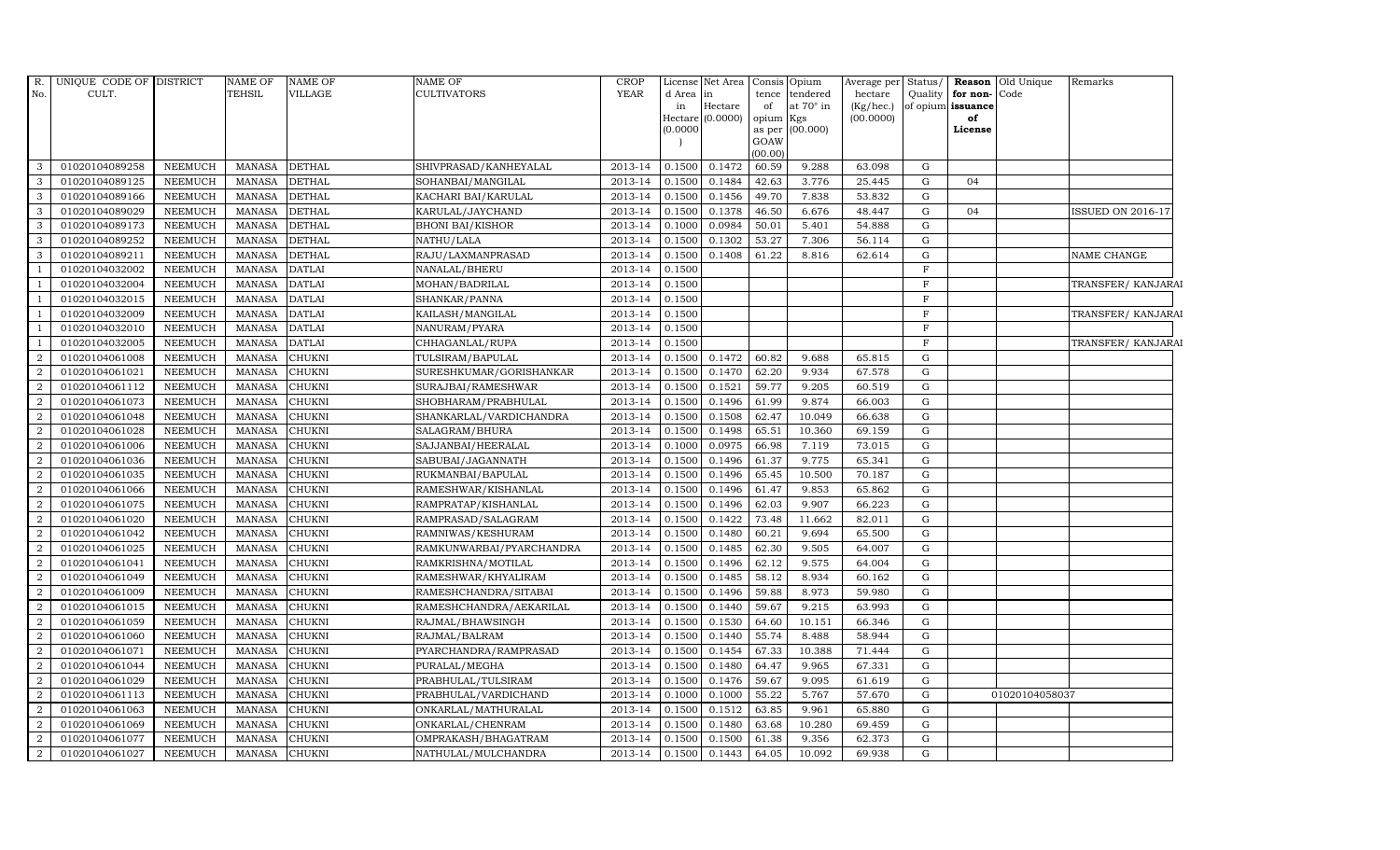| R.<br>No.      | UNIQUE CODE OF DISTRICT<br>CULT. |                | <b>NAME OF</b><br><b>TEHSIL</b> | <b>NAME OF</b><br><b>VILLAGE</b> | <b>NAME OF</b><br><b>CULTIVATORS</b> | <b>CROP</b><br><b>YEAR</b> | d Area<br>in<br>(0.0000) | License Net Area Consis<br>$\mathop{\text{in}}$<br>Hectare<br>Hectare (0.0000) | tence<br>of<br>opium<br>as per<br>GOAW<br>(00.00) | Opium<br>tendered<br>at 70° in<br>Kgs<br>(00.000) | Average per<br>hectare<br>(Kg/hec.)<br>(00.0000) | Status/<br>Quality | for non-<br>of opium issuance<br>of<br>License | Reason Old Unique<br>Code | Remarks                   |
|----------------|----------------------------------|----------------|---------------------------------|----------------------------------|--------------------------------------|----------------------------|--------------------------|--------------------------------------------------------------------------------|---------------------------------------------------|---------------------------------------------------|--------------------------------------------------|--------------------|------------------------------------------------|---------------------------|---------------------------|
| $\overline{2}$ | 01020104061022                   | <b>NEEMUCH</b> | MANASA                          | <b>CHUKNI</b>                    | NARAYAN/BHANWARLAL                   | 2013-14                    | 0.1500                   | 0.1440                                                                         | 60.32                                             | 8.712                                             | 60.500                                           | G                  |                                                |                           |                           |
| $\overline{2}$ | 01020104061038                   | <b>NEEMUCH</b> | <b>MANASA</b>                   | <b>CHUKNI</b>                    | NANDUBAI/KISHANLAL                   | 2013-14                    | 0.1500                   | 0.1496                                                                         | 60.92                                             | 9.347                                             | 62.480                                           | G                  |                                                |                           |                           |
| $\overline{2}$ | 01020104061002                   | <b>NEEMUCH</b> | <b>MANASA</b>                   | <b>CHUKNI</b>                    | NANDLAL/AMRITRAM                     | 2013-14                    | 0.1500                   | 0.1485                                                                         | 62.48                                             | 9.408                                             | 63.354                                           | G                  |                                                |                           |                           |
| $\overline{2}$ | 01020104061061                   | <b>NEEMUCH</b> | <b>MANASA</b>                   | <b>CHUKNI</b>                    | MOJAMBAI/CHANDA                      | 2013-14                    | 0.1500                   | 0.1435                                                                         | 54.28                                             | 8.390                                             | 58.467                                           | G                  |                                                |                           |                           |
| $\overline{2}$ | 01020104061119                   | <b>NEEMUCH</b> | <b>MANASA</b>                   | <b>CHUKNI</b>                    | MOHANBAI/SHAMBHUNATH                 | 2013-14                    | 0.1500                   |                                                                                |                                                   |                                                   |                                                  | $\mathbf F$        |                                                | 01020104058026            |                           |
| 2              | 01020104061089                   | NEEMUCH        | MANASA                          | CHUKNI                           | MATHURALAL/NATHUJI                   | 2013-14                    | 0.1500                   |                                                                                |                                                   |                                                   |                                                  | $\mathbb{N}$       | 08                                             |                           | <b>ISSUED ON 2016-17</b>  |
| $\overline{2}$ | 01020104061098                   | <b>NEEMUCH</b> | <b>MANASA</b>                   | <b>CHUKNI</b>                    | MATHRIBAI/GORA                       | 2013-14                    | 0.1500                   | 0.1440                                                                         | 59.92                                             | 9.245                                             | 64.201                                           | G                  |                                                |                           |                           |
| $\overline{2}$ | 01020104061052                   | <b>NEEMUCH</b> | <b>MANASA</b>                   | <b>CHUKNI</b>                    | MANNALAL/RATANLAL                    | 2013-14                    | 0.1500                   | 0.1443                                                                         | 55.75                                             | 8.155                                             | 56.514                                           | G                  |                                                |                           | TRANSFER/BUDHA MDS-II     |
| $\overline{2}$ | 01020104061050                   | <b>NEEMUCH</b> | <b>MANASA</b>                   | <b>CHUKNI</b>                    | MANNALAL/KANWARLAL                   | 2013-14                    | 0.1500                   | 0.1482                                                                         | 60.24                                             | 9.664                                             | 65.209                                           | G                  |                                                |                           |                           |
| $\overline{2}$ | 01020104061055                   | <b>NEEMUCH</b> | <b>MANASA</b>                   | <b>CHUKNI</b>                    | MANGUDAS/KISHANDAS                   | 2013-14                    | 0.1500                   | 0.1400                                                                         | 62.64                                             | 9.494                                             | 67.814                                           | G                  |                                                |                           |                           |
| 2              | 01020104061011                   | NEEMUCH        | <b>MANASA</b>                   | CHUKNI                           | MANGILAL/MODA                        | 2013-14                    | 0.1500                   | 0.1539                                                                         | 61.45                                             | 9.850                                             | 64.003                                           | G                  |                                                |                           |                           |
| $\overline{2}$ | 01020104061001                   | <b>NEEMUCH</b> | <b>MANASA</b>                   | <b>CHUKNI</b>                    | MANGILAL/KHYALIRAM                   | 2013-14                    | 0.1500                   | 0.1512                                                                         | 72.65                                             | 11.634                                            | 76.944                                           | G                  |                                                |                           |                           |
| $\overline{2}$ | 01020104061037                   | <b>NEEMUCH</b> | <b>MANASA</b>                   | <b>CHUKNI</b>                    | MANGILAL/GULABCHANDRA                | 2013-14                    | 0.1500                   | 0.1496                                                                         | 63.14                                             | 9.877                                             | 66.023                                           | G                  |                                                |                           |                           |
| $\mathcal{D}$  | 01020104061105                   | <b>NEEMUCH</b> | <b>MANASA</b>                   | CHUKNI                           | MANGILAL/CHAGANLAL                   | 2013-14                    | 0.1500                   | 0.1480                                                                         | 59.49                                             | 9.238                                             | 62.419                                           | G                  |                                                |                           |                           |
| 2              | 01020104061026                   | <b>NEEMUCH</b> | <b>MANASA</b>                   | <b>CHUKNI</b>                    | MANGILAL/BHANWARLAL RATHORE          | 2013-14                    | 0.1500                   | 0.1464                                                                         | 63.04                                             | 9.186                                             | 62.746                                           | G                  |                                                |                           |                           |
| 2              | 01020104061076                   | <b>NEEMUCH</b> | <b>MANASA</b>                   | <b>CHUKNI</b>                    | MANGILAL/BHANWARLAL PATIDAR          | 2013-14                    | 0.1500                   | 0.1404                                                                         | 63.36                                             | 9.649                                             | 68.725                                           | G                  |                                                |                           |                           |
| $\overline{2}$ | 01020104061013                   | <b>NEEMUCH</b> | <b>MANASA</b>                   | <b>CHUKNI</b>                    | MANGILAL/RAJARAM                     | 2013-14                    | 0.1500                   | 0.1500                                                                         | 58.00                                             | 9.073                                             | 60.487                                           | G                  |                                                |                           |                           |
| 2              | 01020104061065                   | <b>NEEMUCH</b> | <b>MANASA</b>                   | <b>CHUKNI</b>                    | MANGILAL/CHATARBHUJ                  | 2013-14                    | 0.1500                   | 0.1472                                                                         | 66.14                                             | 10.138                                            | 68.872                                           | G                  |                                                |                           |                           |
| $\overline{2}$ | 01020104061086                   | <b>NEEMUCH</b> | <b>MANASA</b>                   | <b>CHUKNI</b>                    | KISHANLAL/PANNALAL                   | 2013-14                    | 0.1500                   | 0.1496                                                                         | 61.30                                             | 9.834                                             | 65.735                                           | G                  |                                                |                           |                           |
| $\overline{2}$ | 01020104061120                   | <b>NEEMUCH</b> | <b>MANASA</b>                   | <b>CHUKNI</b>                    | KESHARLAL/UDA                        | 2013-14                    | 0.1500                   |                                                                                |                                                   |                                                   |                                                  | F                  |                                                |                           | 0102010405803 NAME CHANGE |
| 2              | 01020104061057                   | <b>NEEMUCH</b> | <b>MANASA</b>                   | <b>CHUKNI</b>                    | KESHARBAI/BHAWSINGH                  | 2013-14                    | 0.1000                   | 0.0961                                                                         | 56.57                                             | 5.600                                             | 58.273                                           | T                  | 02                                             |                           |                           |
| 2              | 01020104061032                   | <b>NEEMUCH</b> | <b>MANASA</b>                   | <b>CHUKNI</b>                    | KANWARLAL/MANGILAL                   | 2013-14                    | 0.1000                   | 0.0999                                                                         | 63.22                                             | 6.909                                             | 69.159                                           | G                  |                                                |                           |                           |
| 2              | 01020104061111                   | <b>NEEMUCH</b> | <b>MANASA</b>                   | <b>CHUKNI</b>                    | KAMLABAI/JERILAL                     | 2013-14                    | 0.1500                   | 0.1475                                                                         | 63.98                                             | 9.679                                             | 65.620                                           | G                  |                                                |                           |                           |
| 2              | 01020104061005                   | <b>NEEMUCH</b> | <b>MANASA</b>                   | <b>CHUKNI</b>                    | KACHRULAL/GAMER                      | 2013-14                    | 0.1500                   | 0.1456                                                                         | 52.17                                             | 7.967                                             | 54.718                                           | G                  |                                                |                           |                           |
| $\overline{2}$ | 01020104061033                   | <b>NEEMUCH</b> | <b>MANASA</b>                   | <b>CHUKNI</b>                    | HEERALAL/GULAB                       | 2013-14                    | 0.1500                   | 0.1482                                                                         | 58.84                                             | 9.272                                             | 62.564                                           | G                  |                                                |                           |                           |
| 2              | 01020104061070                   | <b>NEEMUCH</b> | <b>MANASA</b>                   | <b>CHUKNI</b>                    | GHANSHYAM/MATHURALAL                 | 2013-14                    | 0.1500                   | 0.1520                                                                         | 63.46                                             | 9.755                                             | 64.178                                           | G                  |                                                |                           |                           |
| $\overline{2}$ | 01020104061024                   | <b>NEEMUCH</b> | <b>MANASA</b>                   | <b>CHUKNI</b>                    | DHAPUBAI/NAGJIRAM                    | 2013-14                    | 0.1500                   | 0.1485                                                                         | 66.35                                             | 10.474                                            | 70.532                                           | G                  |                                                |                           |                           |
| 2              | 01020104061014                   | <b>NEEMUCH</b> | <b>MANASA</b>                   | <b>CHUKNI</b>                    | DEVILAL/VARDICHANDRA                 | 2013-14                    | 0.1000                   | 0.1000                                                                         | 63.96                                             | 6.835                                             | 68.350                                           | G                  |                                                |                           |                           |
| $\overline{2}$ | 01020104061074                   | <b>NEEMUCH</b> | <b>MANASA</b>                   | <b>CHUKNI</b>                    | DEVPRASAD/KANHAIYALAL                | 2013-14                    | 0.1500                   | 0.1500                                                                         | 64.22                                             | 10.211                                            | 68.073                                           | ${\rm G}$          |                                                |                           |                           |
| $\overline{2}$ | 01020104061003                   | <b>NEEMUCH</b> | <b>MANASA</b>                   | <b>CHUKNI</b>                    | DASARATH/MANGILAL                    | 2013-14                    | 0.1000                   | 0.1013                                                                         | 61.72                                             | 6.560                                             | 64.758                                           | G                  |                                                |                           | NAME CHANGE               |
| 2              | 01020104061072                   | <b>NEEMUCH</b> | <b>MANASA</b>                   | <b>CHUKNI</b>                    | DASARATHDAS/MANGUDAS                 | 2013-14                    | 0.1500                   | 0.1400                                                                         | 64.42                                             | 9.672                                             | 69.086                                           | G                  |                                                |                           |                           |
| 2              | 01020104061114                   | <b>NEEMUCH</b> | <b>MANASA</b>                   | <b>CHUKNI</b>                    | CHANDMAL/MANGILAL                    | 2013-14                    | 0.1500                   | 0.1512                                                                         | 64.07                                             | 9.766                                             | 64.590                                           | G                  |                                                |                           |                           |
| $\overline{2}$ | 01020104061117                   | NEEMUCH        | <b>MANASA</b>                   | <b>CHUKNI</b>                    | CHAMPALAL/GOPAL                      | 2013-14                    | 0.1500                   | 0.1512                                                                         | 57.41                                             | 9.194                                             | 60.807                                           | G                  |                                                | 01020104058031            |                           |
| $\overline{2}$ | 01020104061109                   | <b>NEEMUCH</b> | <b>MANASA</b>                   | <b>CHUKNI</b>                    | BHONIRAM/CHATARBHUJ                  | 2013-14                    | 0.1000                   | 0.0984                                                                         | 65.36                                             | 6.769                                             | 68.791                                           | G                  |                                                |                           | NAME CHANGE               |
| $\overline{2}$ | 01020104061023                   | <b>NEEMUCH</b> | <b>MANASA</b>                   | <b>CHUKNI</b>                    | BHERULAL/KANIRAM                     | 2013-14                    | 0.1500                   | 0.1470                                                                         | 66.55                                             | 10.021                                            | 68.170                                           | G                  |                                                |                           |                           |
| $\overline{2}$ | 01020104061082                   | <b>NEEMUCH</b> | <b>MANASA</b>                   | <b>CHUKNI</b>                    | BAGDIRAM/SWAROOP                     | 2013-14                    | 0.1500                   | 0.1512                                                                         | 66.09                                             | 10.027                                            | 66.316                                           | G                  |                                                |                           |                           |
| 2              | 01020104061047                   | <b>NEEMUCH</b> | <b>MANASA</b>                   | <b>CHUKNI</b>                    | BADRILAL/RAJARAM                     | 2013-14                    | 0.1500                   | 0.1518                                                                         | 68.90                                             | 10.620                                            | 69.960                                           | G                  |                                                |                           |                           |
| 2              | 01020104061081                   | <b>NEEMUCH</b> | MANASA                          | <b>CHUKNI</b>                    | ASHOK POTRA KANIRAM/DEVPRASA         | 2013-14                    | 0.1500                   | 0.1500                                                                         | 65.39                                             | 10.397                                            | 69.313                                           | G                  |                                                |                           |                           |
| 2              | 01020104061034                   | <b>NEEMUCH</b> | <b>MANASA</b>                   | <b>CHUKNI</b>                    | AEKARILAL/GULABCHAND                 | 2013-14                    | 0.1500                   | 0.1500                                                                         | 60.81                                             | 9.721                                             | 64.807                                           | G                  |                                                |                           |                           |
|                | 01020104020046                   | <b>NEEMUCH</b> | <b>MANASA</b>                   | <b>CHOWKADI</b>                  | <b>GHASI GIR/DHUL GIR</b>            | 2013-14                    | 0.1500                   | 0.1500                                                                         | 54.67                                             | 8.325                                             | 55.500                                           | G                  |                                                |                           |                           |
|                | 01020104020054                   | NEEMUCH        | MANASA                          | <b>CHOWKADI</b>                  | KANHAIYALAL/MANGILAL                 | 2013-14                    | 0.1000                   | 0.1000                                                                         | 62.45                                             | 6.673                                             | 66.730                                           | G                  |                                                |                           |                           |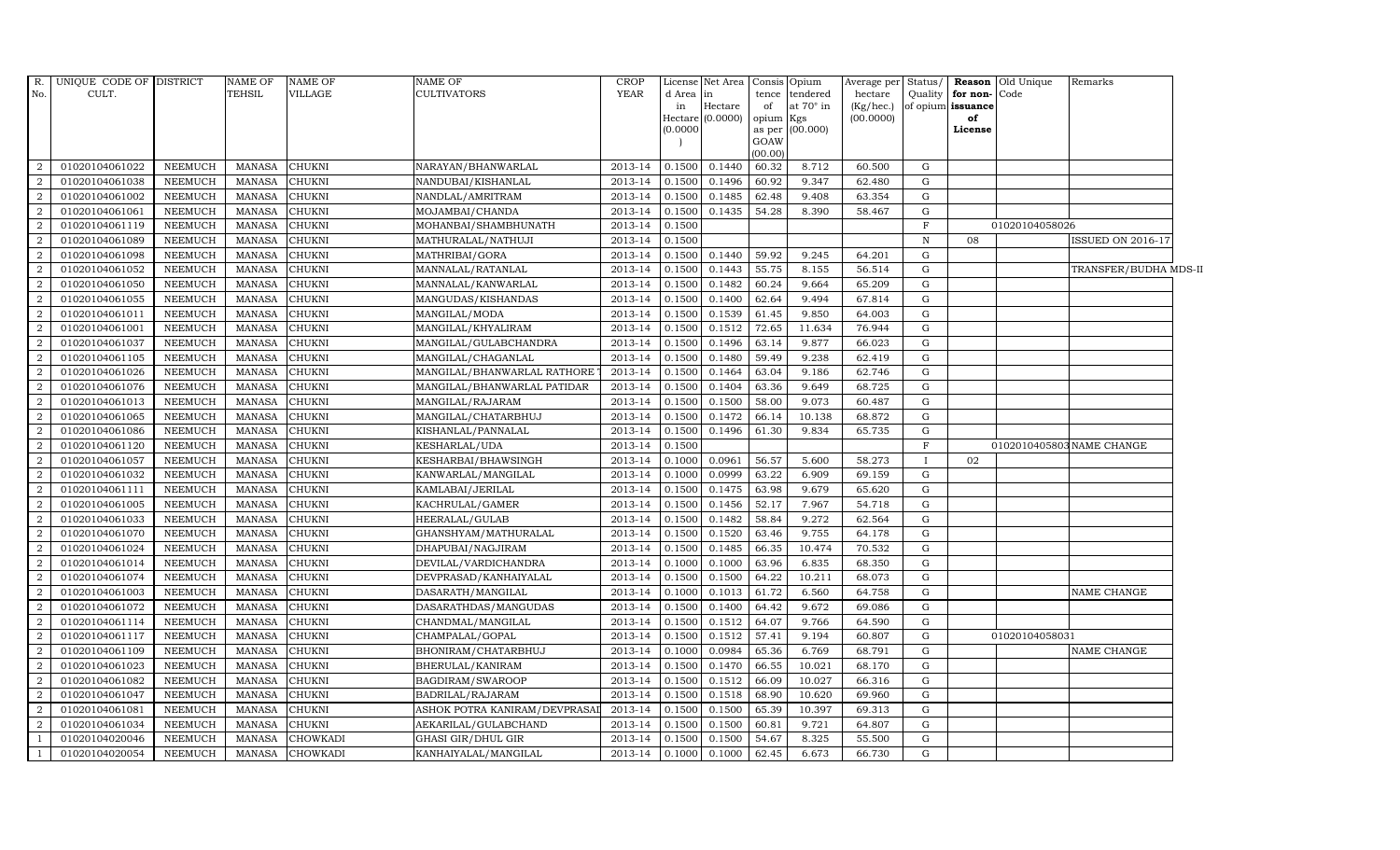| R.                       | UNIQUE CODE OF DISTRICT |                | <b>NAME OF</b> | <b>NAME OF</b>  | NAME OF                 | <b>CROP</b>    |           | License Net Area Consis Opium |           |                  | Average per | Status/     |                   | <b>Reason</b> Old Unique | Remarks                  |  |
|--------------------------|-------------------------|----------------|----------------|-----------------|-------------------------|----------------|-----------|-------------------------------|-----------|------------------|-------------|-------------|-------------------|--------------------------|--------------------------|--|
| No.                      | CULT.                   |                | TEHSIL         | VILLAGE         | <b>CULTIVATORS</b>      | <b>YEAR</b>    | d Area in |                               | tence     | tendered         | hectare     | Quality     | for non-Code      |                          |                          |  |
|                          |                         |                |                |                 |                         |                | in        | Hectare                       | of        | at $70^\circ$ in | (Kg/hec.)   |             | of opium issuance |                          |                          |  |
|                          |                         |                |                |                 |                         |                |           | $Hectare (0.0000)$            | opium Kgs | as per (00.000)  | (00.0000)   |             | of                |                          |                          |  |
|                          |                         |                |                |                 |                         |                | (0.0000)  |                               | GOAW      |                  |             |             | License           |                          |                          |  |
|                          |                         |                |                |                 |                         |                |           |                               | (00.00)   |                  |             |             |                   |                          |                          |  |
|                          | 01020104020067          | NEEMUCH        | MANASA         | <b>CHOWKADI</b> | PYARIBAI/DEVA           | 2013-14 0.1500 |           | 0.1500                        | 62.33     | 9.385            | 62.567      | G           |                   |                          |                          |  |
|                          | 01020104020007          | NEEMUCH        | <b>MANASA</b>  | <b>CHOWKADI</b> | BHERULAL / MANGILAL     | 2013-14        | 0.1500    | 0.1505                        | 64.14     | 9.859            | 65.508      | G           |                   |                          |                          |  |
| $\overline{1}$           | 01020104020001          | NEEMUCH        | <b>MANASA</b>  | <b>CHOWKADI</b> | MANGILAL/MYACHAND       | 2013-14        | 0.1500    | 0.1472                        | 58.68     | 9.756            | 66.277      | ${\rm G}$   |                   |                          |                          |  |
|                          | 01020104020002          | NEEMUCH        | MANASA         | <b>CHOWKADI</b> | SOHNIBAI/MOTILAL        | 2013-14        | 0.1000    | 0.1340                        | 64.04     | 8.714            | 65.030      | G           |                   |                          |                          |  |
|                          | 01020104020005          | NEEMUCH        | <b>MANASA</b>  | CHOWKADI        | DAMARJI/CHUNNILAL       | 2013-14        | 0.1000    | 0.0939                        | 66.02     | 6.630            | 70.607      | G           |                   |                          |                          |  |
|                          | 01020104020085          | <b>NEEMUCH</b> | <b>MANASA</b>  | <b>CHOWKADI</b> | VARJIBAI/TULSIRAM       | 2013-14        | 0.1500    | 0.1500                        | 57.80     | 9.438            | 62.920      | G           |                   |                          |                          |  |
|                          | 01020104020013          | NEEMUCH        | <b>MANASA</b>  | <b>CHOWKADI</b> | CHHAGANLAL/BHERULAL     | 2013-14        | 0.1000    | 0.0935                        | 52.91     | 4.936            | 52.791      | G           |                   |                          |                          |  |
| $\overline{1}$           | 01020104020014          | NEEMUCH        | <b>MANASA</b>  | <b>CHOWKADI</b> | MODIRAM/MEGHA           | 2013-14        | 0.1500    |                               | 60.43     |                  |             | $\mathbf F$ |                   |                          |                          |  |
|                          | 01020104020018          | <b>NEEMUCH</b> | <b>MANASA</b>  | <b>CHOWKADI</b> | <b>BOTLAL/ NARAYAN</b>  | 2013-14        | 0.1500    |                               |           |                  |             | $\mathbf F$ |                   |                          | TRANSFER/KULTHANA BUZURG |  |
|                          | 01020104020020          | NEEMUCH        | MANASA         | <b>CHOWKADI</b> | SHANKARLAL/KASHIRAM     | 2013-14        | 0.1500    | 0.1395                        | 53.97     | 7.949            | 56.982      | ${\rm G}$   |                   |                          |                          |  |
|                          | 01020104020021          | NEEMUCH        | MANASA         | <b>CHOWKADI</b> | CHHAGANLAL/MEGHA        | 2013-14        | 0.1500    | 0.1472                        | 64.64     | 8.456            | 57.446      | G           |                   |                          |                          |  |
|                          | 01020104020024          | NEEMUCH        | MANASA         | <b>CHOWKADI</b> | BALIBAI/DEVILAL         | 2013-14        | 0.1500    | 0.1489                        | 61.78     | 9.258            | 62.176      | G           |                   |                          |                          |  |
|                          | 01020104020026          | NEEMUCH        | MANASA         | CHOWKADI        | <b>BABRU/ NANA</b>      | 2013-14        | 0.1000    | 0.0950                        | 49.54     | 5.039            | 53.042      | G           |                   |                          |                          |  |
|                          | 01020104020031          | NEEMUCH        | MANASA         | CHOWKADI        | MOTILAL/NANDA           | 2013-14        | 0.1500    |                               | 62.61     |                  |             | $\mathbf F$ |                   |                          |                          |  |
|                          | 01020104020032          | <b>NEEMUCH</b> | <b>MANASA</b>  | CHOWKADI        | SHANKARLAL GHISALAL     | 2013-14        | 0.1500    | 0.1493                        | 61.90     | 9.813            | 65.727      | G           |                   |                          |                          |  |
|                          | 01020104020033          | NEEMUCH        | MANASA         | <b>CHOWKADI</b> | KISHANLAL/BHANWARLAL    | 2013-14        | 0.1500    | 0.1475                        | 66.72     | 10.313           | 69.919      | G           |                   |                          |                          |  |
|                          | 01020104020034          | NEEMUCH        | MANASA         | <b>CHOWKADI</b> | BANSHILAL/MOHANLAL      | 2013-14 0.1500 |           | 0.1496                        | 63.33     | 9.907            | 66.223      | G           |                   |                          |                          |  |
|                          | 01020104020036          | NEEMUCH        | MANASA         | <b>CHOWKADI</b> | TULSIBAI/HANSRAJ        | 2013-14        | 0.1500    |                               |           |                  |             | F           |                   |                          | NAME CHANGE              |  |
|                          | 01020104020038          | NEEMUCH        | <b>MANASA</b>  | <b>CHOWKADI</b> | LAXMIBAI/BHAGCHAND      | 2013-14        | 0.1500    | 0.1500                        | 56.72     | 9.197            | 61.313      | G           |                   |                          |                          |  |
|                          | 01020104020039          | <b>NEEMUCH</b> | <b>MANASA</b>  | <b>CHOWKADI</b> | MOHANLAL/GHASI          | 2013-14        | 0.1500    | 0.1417                        |           | 8.215            | 57.975      | $\mathbf G$ |                   |                          |                          |  |
|                          | 01020104020045          | NEEMUCH        | <b>MANASA</b>  | <b>CHOWKADI</b> | JADAVCHAND/UDAILAL      | 2013-14        | 0.1500    | 0.1441                        | 59.92     | 9.604            | 66.648      | $\mathbf G$ |                   |                          |                          |  |
|                          | 01020104020047          | <b>NEEMUCH</b> | <b>MANASA</b>  | <b>CHOWKADI</b> | BHANWARIBAI/NANDLAL     | 2013-14        | 0.1500    | 0.1488                        | 60.23     | 8.876            | 59.651      | G           |                   |                          | NAME CHANGE              |  |
|                          | 01020104020049          | NEEMUCH        | <b>MANASA</b>  | <b>CHOWKADI</b> | BHANWARLAL/GORILAL      | 2013-14 0.1500 |           | 0.1404                        | 58.05     | 8.276            | 58.946      | G           |                   |                          |                          |  |
|                          | 01020104020050          | NEEMUCH        | <b>MANASA</b>  | <b>CHOWKADI</b> | SUKHLAL/GHISALAL        | 2013-14        | 0.1500    | 0.1515                        | 62.05     | 9.821            | 64.825      | ${\rm G}$   |                   |                          |                          |  |
|                          | 01020104020052          | NEEMUCH        | MANASA         | CHOWKADI        | NANDUBAI/DEVA           | 2013-14        | 0.1500    | 0.1508                        | 59.71     | 9.232            | 61.220      | G           |                   |                          |                          |  |
|                          | 01020104020056          | <b>NEEMUCH</b> | <b>MANASA</b>  | <b>CHOWKADI</b> | MODIRAM/UDAIRAM         | 2013-14        | 0.1500    | 0.1464                        | 56.60     | 9.414            | 64.303      | G           |                   |                          |                          |  |
|                          | 01020104020003          | NEEMUCH        | <b>MANASA</b>  | <b>CHOWKADI</b> | KESHURAM/LALURAM        | 2013-14        | 0.1500    | 0.1428                        | 62.62     | 9.822            | 68.782      | G           |                   |                          |                          |  |
| $\overline{1}$           | 01020104020058          | <b>NEEMUCH</b> | <b>MANASA</b>  | <b>CHOWKADI</b> | CHAGNIBAILMOHANLAL      | 2013-14        | 0.1500    | 0.1492                        | 59.63     | 10.038           | 67.279      | G           |                   |                          | NAME CHANGE              |  |
|                          | 01020104020061          | <b>NEEMUCH</b> | <b>MANASA</b>  | <b>CHOWKADI</b> | SUHAGIBAI/JAIRAM        | 2013-14        | 0.1500    | 0.1478                        | 65.51     | 10.191           | 68.951      | G           |                   |                          |                          |  |
| $\overline{\phantom{0}}$ | 01020104020062          | NEEMUCH        | MANASA         | CHOWKADI        | PANNALAL/BHARMAL        | 2013-14        | 0.1500    | 0.1411                        |           | 9.115            | 64.600      | G           |                   |                          |                          |  |
|                          | 01020104020066          | <b>NEEMUCH</b> | <b>MANASA</b>  | <b>CHOWKADI</b> | FULCHAND/NANALAL        | 2013-14        | 0.1500    |                               |           |                  |             | $\mathbf F$ |                   |                          |                          |  |
|                          | 01020104020102          | <b>NEEMUCH</b> | <b>MANASA</b>  | <b>CHOWKADI</b> | SATYANARAYAN/RAMCHANDRA | 2013-14        | 0.1500    | 0.1355                        |           | 8.087            | 59.683      | ${\rm G}$   |                   |                          |                          |  |
| - 1                      | 01020104020072          | <b>NEEMUCH</b> | <b>MANASA</b>  | <b>CHOWKADI</b> | KESHURAM PARTHIVIRAJ    | 2013-14        | 0.1000    | 0.0984                        | 61.76     | 6.450            | 65.549      | G           |                   |                          |                          |  |
|                          | 01020104020073          | <b>NEEMUCH</b> | MANASA         | CHOWKADI        | RADHESHYAM/BHANWARLAL   | 2013-14        | 0.1500    | 0.1482                        | 58.49     | 8.890            | 59.987      |             | 02                |                          |                          |  |
|                          | 01020104020076          | NEEMUCH        | <b>MANASA</b>  | <b>CHOWKADI</b> | GOPALDAS/PRABHUDAS      | 2013-14        | 0.1500    | 0.1378                        | 59.09     | 8.855            | 64.260      | G           |                   |                          |                          |  |
|                          | 01020104020077          | <b>NEEMUCH</b> | <b>MANASA</b>  | <b>CHOWKADI</b> | NATHULAL/MANGILAL       | 2013-14        | 0.1500    | 0.1467                        | 59.88     | 9.067            | 61.806      | G           |                   |                          |                          |  |
|                          | 01020104020078          | NEEMUCH        | MANASA         | CHOWKADI        | SHANKARLAL/TULSIRAM     | 2013-14        | 0.1500    | 0.1463                        | 56.71     | 9.824            | 67.150      | G           |                   |                          |                          |  |
|                          | 01020104020152          | NEEMUCH        | <b>MANASA</b>  | <b>CHOWKADI</b> | PRABHULAL/BHANWARLAL    | 2013-14        | 0.1500    |                               | 60.98     |                  |             | $\mathbf F$ |                   |                          |                          |  |
|                          | 01020104020082          | NEEMUCH        | MANASA         | <b>CHOWKADI</b> | SATYANARAYAN/RAMGOPAL   | 2013-14        | 0.1500    | 0.1470                        | 64.26     | 10.309           | 70.129      | G           |                   |                          |                          |  |
|                          | 01020104020084          | NEEMUCH        | MANASA         | <b>CHOWKADI</b> | SURESHCHAND/BOTLAL      | 2013-14        | 0.1500    | 0.1008                        | 67.96     | 6.514            | 64.623      | G           |                   |                          |                          |  |
| $\overline{1}$           | 01020104020088          | NEEMUCH        | MANASA         | <b>CHOWKADI</b> | SHAMBHULAL/BHARMAL      | 2013-14 0.1500 |           | 0.0893                        | 60.63     | 4.749            | 53.180      | G           |                   |                          |                          |  |
|                          |                         |                |                |                 |                         |                |           |                               |           |                  |             |             |                   |                          |                          |  |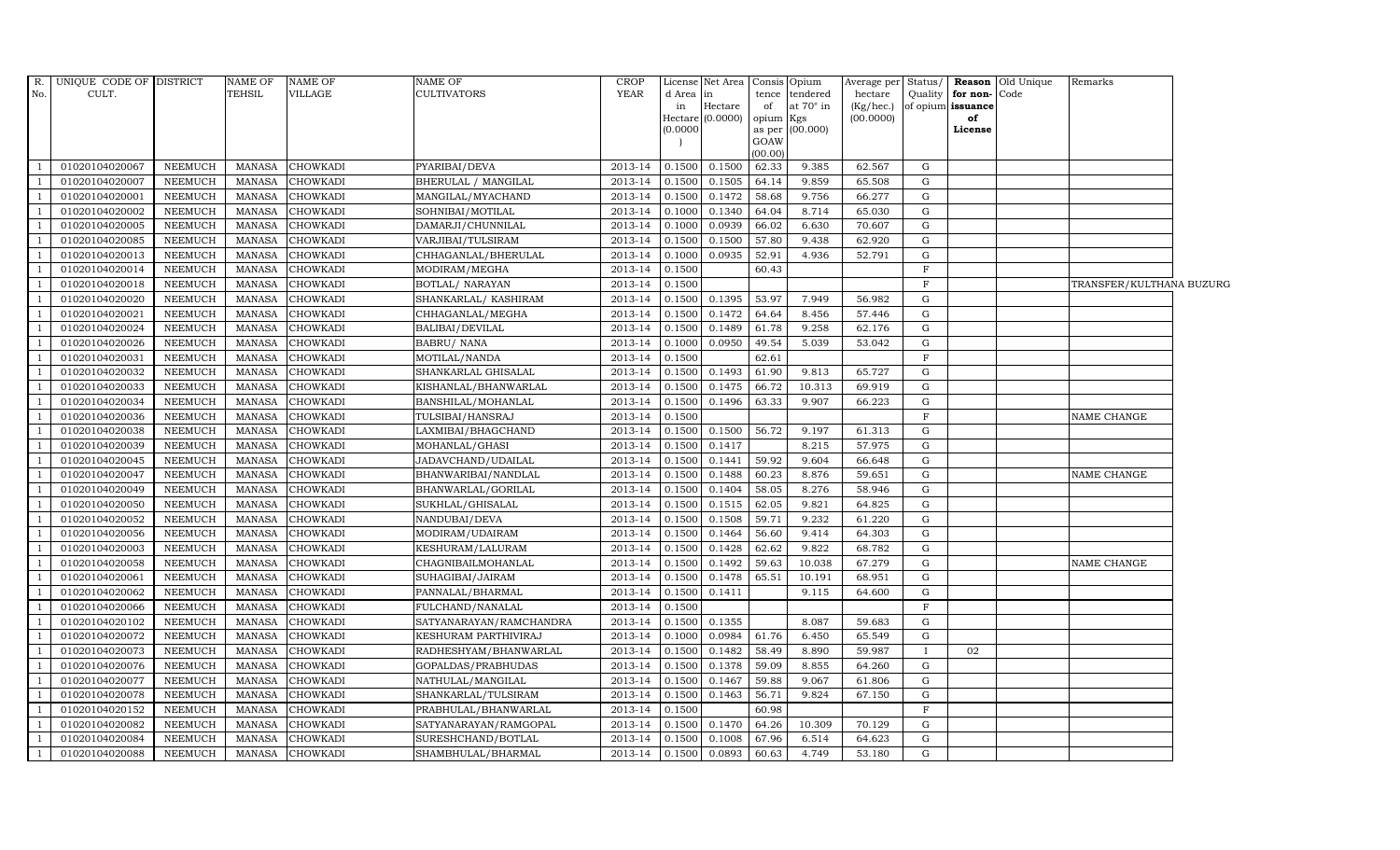| R.  | UNIQUE CODE OF DISTRICT |                | NAME OF       | <b>NAME OF</b>  | NAME OF                    | <b>CROP</b> |           | License Net Area Consis Opium |           |                  | Average per Status/ |             |                   | <b>Reason</b> Old Unique | Remarks |
|-----|-------------------------|----------------|---------------|-----------------|----------------------------|-------------|-----------|-------------------------------|-----------|------------------|---------------------|-------------|-------------------|--------------------------|---------|
| No. | CULT.                   |                | TEHSIL        | VILLAGE         | <b>CULTIVATORS</b>         | <b>YEAR</b> | d Area in |                               |           | tence tendered   | hectare             | Quality     | for non-          | Code                     |         |
|     |                         |                |               |                 |                            |             | in        | Hectare                       | of        | at $70^\circ$ in | (Kg/hec.)           |             | of opium issuance |                          |         |
|     |                         |                |               |                 |                            |             |           | Hectare (0.0000)              | opium Kgs |                  | (00.0000)           |             | of<br>License     |                          |         |
|     |                         |                |               |                 |                            |             | (0.0000)  |                               | GOAW      | as per (00.000)  |                     |             |                   |                          |         |
|     |                         |                |               |                 |                            |             |           |                               | (00.00)   |                  |                     |             |                   |                          |         |
|     | 01020104020089          | <b>NEEMUCH</b> | MANASA        | <b>CHOWKADI</b> | SANTOSHIBAI/GOPAL          | 2013-14     | 0.1000    | 0.1000                        | 63.12     | 6.402            | 64.020              | $\mathbf G$ |                   |                          |         |
|     | 01020104020092          | <b>NEEMUCH</b> | <b>MANASA</b> | <b>CHOWKADI</b> | RADHESHYAM/SUKHLAL         | 2013-14     | 0.1500    | 0.1512                        | 55.72     | 10.103           | 66.819              | $\mathbf G$ |                   |                          |         |
|     | 01020104020093          | <b>NEEMUCH</b> | <b>MANASA</b> | <b>CHOWKADI</b> | AMRITLAL/SUKHLAL           | 2013-14     | 0.1500    | 0.1488                        | 60.59     | 9.435            | 63.407              | G           |                   |                          |         |
|     | 01020104020094          | <b>NEEMUCH</b> | <b>MANASA</b> | <b>CHOWKADI</b> | SOHANI BAI/ KESHURAM       | 2013-14     | 0.1500    | 0.1476                        | 61.11     | 9.405            | 63.720              | $\mathbf G$ |                   |                          |         |
|     | 01020104020099          | <b>NEEMUCH</b> | <b>MANASA</b> | <b>CHOWKADI</b> | BADRILAL/BHANWARLAL        | 2013-14     | 0.1500    | 0.0726                        | 65.27     | 4.877            | 67.176              | ${\rm G}$   |                   |                          |         |
|     | 01020104020103          | NEEMUCH        | <b>MANASA</b> | CHOWKADI        | KANKUBAI/CHHAGANLAL        | 2013-14     | 0.1500    | 0.1485                        | 63.01     | 9.352            | 62.976              | ${\rm G}$   |                   |                          |         |
|     | 01020104020105          | <b>NEEMUCH</b> | <b>MANASA</b> | <b>CHOWKADI</b> | BOTLAL/ GANGARAM           | 2013-14     | 0.1500    | 0.0420                        | 62.39     | 2.816            | 67.048              | $\mathbf G$ |                   |                          |         |
|     | 01020104020107          | <b>NEEMUCH</b> | <b>MANASA</b> | <b>CHOWKADI</b> | HEERALAL/CHHAGANLAL        | 2013-14     | 0.1000    | 0.1008                        | 66.28     | 6.874            | 68.194              | $\mathbf G$ |                   |                          |         |
|     | 01020104020135          | <b>NEEMUCH</b> | <b>MANASA</b> | <b>CHOWKADI</b> | LABHCHAND/CHHAGANLAL BALAI | 2013-14     | 0.1500    | 0.1410                        | 59.95     | 8.915            | 63.227              | $\mathbf G$ |                   |                          |         |
|     | 01020104020109          | <b>NEEMUCH</b> | <b>MANASA</b> | CHOWKADI        | NANALAL/LAXMICHAND         | 2013-14     | 0.1500    | 0.1530                        | 57.53     | 8.827            | 57.693              | $\mathbf G$ |                   |                          |         |
|     | 01020104020112          | NEEMUCH        | <b>MANASA</b> | CHOWKADI        | SHANTILAL/NARAYAN          | 2013-14     | 0.1500    | 0.1495                        | 58.73     | 9.841            | 65.826              | ${\rm G}$   |                   |                          |         |
|     | 01020104020115          | <b>NEEMUCH</b> | <b>MANASA</b> | <b>CHOWKADI</b> | MULCHAND/BHERUJI           | 2013-14     | 0.1500    | 0.1498                        | 56.61     | 8.500            | 56.742              | ${\rm G}$   |                   |                          |         |
|     | 01020104020124          | <b>NEEMUCH</b> | <b>MANASA</b> | <b>CHOWKADI</b> | SHANKARLAL/NARAYAN         | 2013-14     | 0.1500    | 0.1376                        | 60.88     | 9.086            | 66.032              | $\mathbf G$ |                   |                          |         |
|     | 01020104020122          | <b>NEEMUCH</b> | <b>MANASA</b> | <b>CHOWKADI</b> | SHANKARLAL/MANGILAL CHAMAR | 2013-14     | 0.1500    |                               |           |                  |                     | $\mathbf F$ |                   |                          |         |
|     | 01020104020166          | <b>NEEMUCH</b> | <b>MANASA</b> | <b>CHOWKADI</b> | SHANKARLAL/MANGILAL        | 2013-14     | 0.1500    | 0.1361                        | 51.82     | 7.432            | 54.607              | G           |                   |                          |         |
|     | 01020104020125          | <b>NEEMUCH</b> | <b>MANASA</b> | CHOWKADI        | SHANTILAL/GORILAL          | 2013-14     | 0.1500    | 0.1433                        | 66.05     | 8.320            | 58.060              | ${\rm G}$   |                   |                          |         |
|     | 01020104020126          | <b>NEEMUCH</b> | <b>MANASA</b> | <b>CHOWKADI</b> | DINESH/CHUNNILAL           | 2013-14     | 0.1500    |                               |           |                  |                     | $\mathbf F$ |                   |                          |         |
|     | 01020104020127          | <b>NEEMUCH</b> | <b>MANASA</b> | <b>CHOWKADI</b> | BASANTILAL/GORILAL         | 2013-14     | 0.1500    | 0.1365                        | 57.73     | 8.008            | 58.667              | G           |                   |                          |         |
|     | 01020104020129          | <b>NEEMUCH</b> | <b>MANASA</b> | <b>CHOWKADI</b> | DHAPUBAI / BHANWARLAL      | 2013-14     | 0.1500    |                               |           |                  |                     | F           |                   |                          |         |
|     | 01020104020130          | <b>NEEMUCH</b> | <b>MANASA</b> | <b>CHOWKADI</b> | BHAGCHAND/ NARAYAN         | 2013-14     | 0.1000    | 0.0969                        | 61.59     | 6.309            | 65.108              | $\mathbf G$ |                   |                          |         |
|     | 01020104020133          | <b>NEEMUCH</b> | <b>MANASA</b> | <b>CHOWKADI</b> | SHANTIBAI/MANGILAL         | 2013-14     | 0.1500    | 0.1440                        | 59.59     | 8.916            | 61.917              | ${\rm G}$   |                   |                          |         |
|     | 01020104020138          | <b>NEEMUCH</b> | <b>MANASA</b> | CHOWKADI        | RAMLAL/JAIRAM              | 2013-14     | 0.1000    | 0.1464                        |           | 9.486            | 64.795              | g           |                   |                          |         |
|     | 01020104020140          | <b>NEEMUCH</b> | MANASA        | <b>CHOWKADI</b> | NANI BAI/ PYARCHAND        | 2013-14     | 0.1500    | 0.1457                        | 60.94     | 8.214            | 56.376              | G           |                   |                          |         |
|     | 01020104020141          | <b>NEEMUCH</b> | <b>MANASA</b> | <b>CHOWKADI</b> | KESHIBAI/MADANLAL          | 2013-14     | 0.1500    |                               |           |                  |                     | $\mathbf F$ |                   |                          |         |
|     | 01020104020144          | NEEMUCH        | <b>MANASA</b> | CHOWKADI        | PANNALAL/MANGILAL          | 2013-14     | 0.1500    | 0.1471                        | 58.49     | 9.572            | 65.071              | $\mathbf G$ |                   |                          |         |
|     | 01020104020148          | <b>NEEMUCH</b> | <b>MANASA</b> | <b>CHOWKADI</b> | BABULAL/SHANKARLAL         | 2013-14     | 0.1500    | 0.1512                        | 64.94     | 10.548           | 69.762              | G           |                   |                          |         |
|     | 01020104020150          | <b>NEEMUCH</b> | <b>MANASA</b> | <b>CHOWKADI</b> | HEMRAJ/RODILAL             | 2013-14     | 0.1500    | 0.0644                        | 64.97     | 4.548            | 70.621              | ${\rm G}$   |                   |                          |         |
|     | 01020104020153          | <b>NEEMUCH</b> | <b>MANASA</b> | <b>CHOWKADI</b> | RAMLAL/PRABHULAL           | 2013-14     | 0.1000    | 0.0885                        | 67.45     | 6.254            | 70.667              | $\mathbf G$ |                   |                          |         |
|     | 01020104020155          | <b>NEEMUCH</b> | <b>MANASA</b> | <b>CHOWKADI</b> | SAMRATHMAL/MANGILAL        | 2013-14     | 0.1500    | 0.1000                        | 65.61     | 6.212            | 62.120              | $\mathbf G$ |                   |                          |         |
|     | 01020104020156          | <b>NEEMUCH</b> | <b>MANASA</b> | <b>CHOWKADI</b> | MOHAN BAI/BANSHILAL        | 2013-14     | 0.1500    | 0.1491                        | 66.54     | 9.125            | 61.201              | $\mathbf G$ |                   |                          |         |
|     | 01020104020157          | <b>NEEMUCH</b> | <b>MANASA</b> | <b>CHOWKADI</b> | BAGDIRAM/MANGILAL          | 2013-14     | 0.1500    | 0.1454                        | 52.84     | 7.798            | 53.631              | G           |                   |                          |         |
|     | 01020104020161          | <b>NEEMUCH</b> | <b>MANASA</b> | <b>CHOWKADI</b> | RATANLAL/MOHANLAL          | 2013-14     | 0.1000    |                               | 51.86     |                  |                     | $\mathbf F$ |                   |                          |         |
|     | 01020104020168          | NEEMUCH        | <b>MANASA</b> | CHOWKADI        | KAMLIBAI/NATHULAL          | 2013-14     | 0.1500    | 0.1416                        | 57.50     | 8.683            | 61.321              | $\mathbf G$ |                   |                          |         |
|     | 01020104020169          | <b>NEEMUCH</b> | <b>MANASA</b> | <b>CHOWKADI</b> | SHOKIN./MANGILAL           | 2013-14     | 0.1500    | 0.0625                        | 61.06     | 4.416            | 70.656              | $\mathbf G$ |                   |                          |         |
|     | 01020104020171          | <b>NEEMUCH</b> | <b>MANASA</b> | CHOWKADI        | RAMCHANDRA/PANNALAL        | 2013-14     | 0.1500    | 0.1453                        | 55.72     | 8.438            | 58.073              | $\mathbf G$ |                   |                          |         |
|     | 01020104020174          | <b>NEEMUCH</b> | <b>MANASA</b> | CHOWKADI        | PRAKASH/BHERULAL           | 2013-14     | 0.1000    | 0.0962                        | 59.35     | 6.037            | 62.755              | ${\rm G}$   |                   |                          |         |
|     | 01020104020175          | <b>NEEMUCH</b> | <b>MANASA</b> | CHOWKADI        | TANKUBAI/MANGILAL          | 2013-14     | 0.1500    | 0.1496                        | 58.37     | 8.881            | 59.365              | ${\rm G}$   |                   |                          |         |
|     | 01020104020176          | <b>NEEMUCH</b> | <b>MANASA</b> | CHOWKADI        | SHANKAR/CHAMPA             | 2013-14     | 0.1500    | 0.1500                        | 60.96     | 9.732            | 64.880              | $\mathbf G$ |                   |                          |         |
|     | 01020104020177          | <b>NEEMUCH</b> | <b>MANASA</b> | <b>CHOWKADI</b> | SHANKARLAL/BHANWARLAL      | 2013-14     | 0.1500    | 0.1482                        | 63.32     | 9.670            | 65.250              | $\mathbf G$ |                   |                          |         |
|     | 01020104020178          | <b>NEEMUCH</b> | <b>MANASA</b> | <b>CHOWKADI</b> | KANHAIYALAL/KASHIRAM       | 2013-14     | 0.1500    | 0.0700                        | 63.03     | 4.826            | 68.943              | $\mathbf G$ |                   |                          |         |
|     | 01020104020179          | <b>NEEMUCH</b> | MANASA        | <b>CHOWKADI</b> | GOPAL/NANALAL              | 2013-14     | 0.1500    |                               |           |                  |                     | F           |                   |                          |         |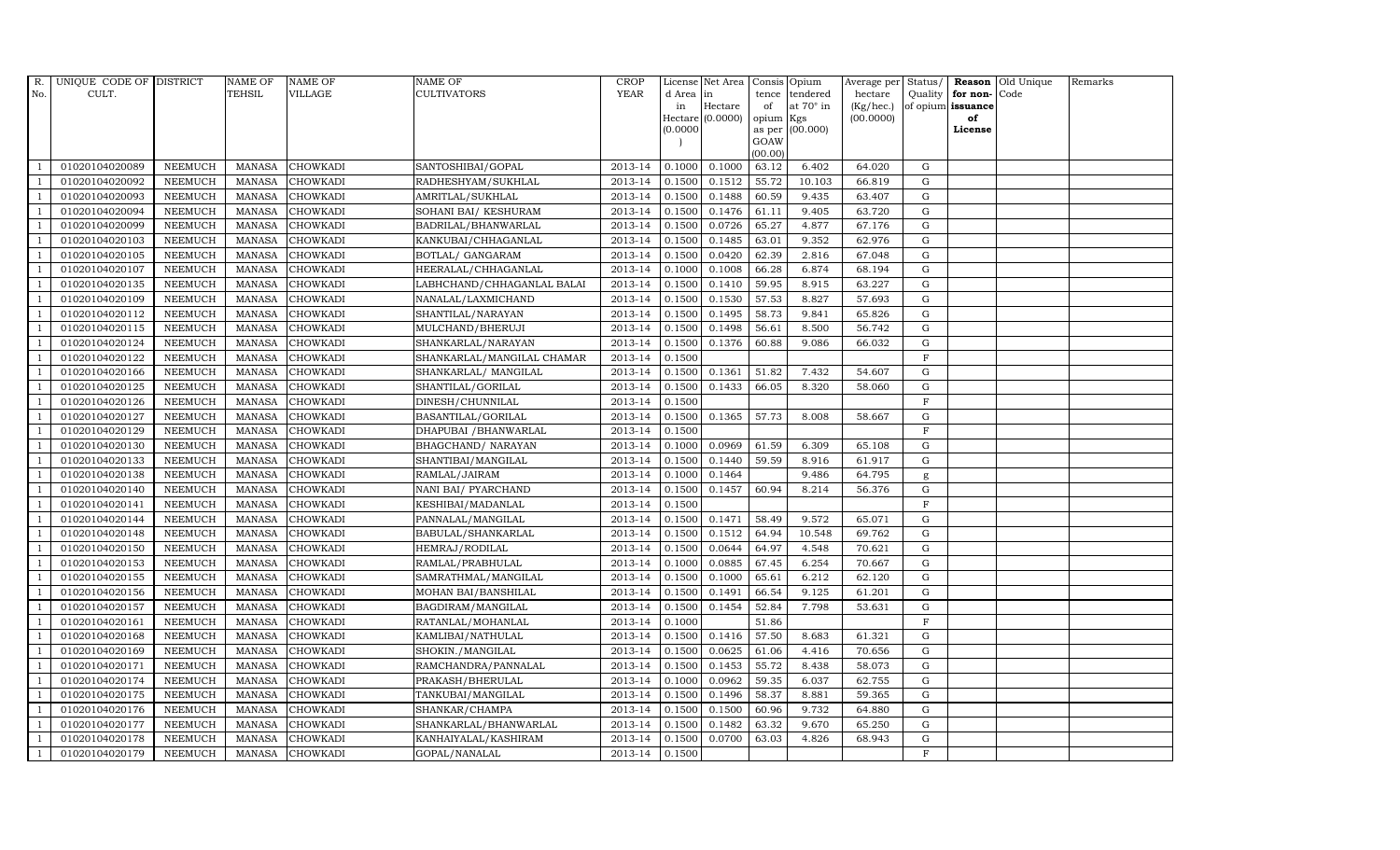| R.             | UNIQUE CODE OF DISTRICT |                | <b>NAME OF</b> | <b>NAME OF</b>  | <b>NAME OF</b>               | CROP    |           | License Net Area Consis Opium |           |                  | Average per Status/ |              | Reason            | Old Unique | Remarks     |
|----------------|-------------------------|----------------|----------------|-----------------|------------------------------|---------|-----------|-------------------------------|-----------|------------------|---------------------|--------------|-------------------|------------|-------------|
| No.            | CULT.                   |                | <b>TEHSIL</b>  | <b>VILLAGE</b>  | <b>CULTIVATORS</b>           | YEAR    | d Area in |                               |           | tence tendered   | hectare             | Quality      | for non-          | Code       |             |
|                |                         |                |                |                 |                              |         | in        | Hectare                       | of        | at $70^\circ$ in | (Kg/hec.)           |              | of opium issuance |            |             |
|                |                         |                |                |                 |                              |         |           | Hectare (0.0000)              | opium Kgs |                  | (00.0000)           |              | of                |            |             |
|                |                         |                |                |                 |                              |         | (0.0000)  |                               | GOAW      | as per (00.000)  |                     |              | License           |            |             |
|                |                         |                |                |                 |                              |         |           |                               | (00.00)   |                  |                     |              |                   |            |             |
|                | 01020104020181          | <b>NEEMUCH</b> | MANASA         | <b>CHOWKADI</b> | RAMESHWAR/JAYRAM             | 2013-14 | 0.1500    | 0.1463                        |           | 10.223           | 69.877              | $\mathbf F$  |                   |            |             |
| -1             | 01020104020184          | <b>NEEMUCH</b> | <b>MANASA</b>  | <b>CHOWKADI</b> | NANDLAL/PRITHVIRAJ           | 2013-14 | 0.1500    | 0.1362                        | 54.97     | 9.436            | 69.280              | $\mathbf G$  |                   |            |             |
|                | 01020104020189          | <b>NEEMUCH</b> | <b>MANASA</b>  | <b>CHOWKADI</b> | GEETABAI/RADHESHYAM          | 2013-14 | 0.1500    | 0.1482                        | 62.74     | 9.805            | 66.161              | G            |                   |            |             |
|                | 01020104020190          | <b>NEEMUCH</b> | <b>MANASA</b>  | <b>CHOWKADI</b> | JADAVCHAND/GORILAL           | 2013-14 | 0.1500    | 0.1480                        | 62.11     | 9.574            | 64.689              | $\mathbf G$  |                   |            |             |
| $\overline{1}$ | 01020104020191          | <b>NEEMUCH</b> | <b>MANASA</b>  | <b>CHOWKADI</b> | DINESH/KANHAIYALAL           | 2013-14 | 0.1500    |                               |           |                  |                     | $\mathbf F$  |                   |            |             |
| $\overline{1}$ | 01020104020159          | <b>NEEMUCH</b> | <b>MANASA</b>  | <b>CHOWKADI</b> | LAXMICHAND/RODILAL           | 2013-14 | 0.1500    | 0.0648                        | 60.65     | 4.561            | 70.386              | $\mathbf G$  |                   |            |             |
| $\overline{1}$ | 01020104020160          | <b>NEEMUCH</b> | <b>MANASA</b>  | <b>CHOWKADI</b> | RAMESHWAR/DEVJI              | 2013-14 | 0.1500    |                               | 62.00     |                  |                     | $\mathbf{f}$ |                   |            |             |
| $\overline{1}$ | 01020104020068          | <b>NEEMUCH</b> | <b>MANASA</b>  | <b>CHOWKADI</b> | BABULAL/BABRU                | 2013-14 | 0.1500    | 0.1488                        | 57.21     | 9.317            | 62.614              | $\mathbf G$  |                   |            |             |
|                | 01020104020162          | <b>NEEMUCH</b> | <b>MANASA</b>  | <b>CHOWKADI</b> | LABHCHAND/ SHANKARLAL        | 2013-14 | 0.1500    | 0.1416                        | 64.10     | 9.963            | 70.360              | G            |                   |            |             |
|                | 01020104020193          | <b>NEEMUCH</b> | <b>MANASA</b>  | <b>CHOWKADI</b> | RADHESHYAM/HEMRAJ            | 2013-14 | 0.1500    |                               |           |                  |                     | $\mathbf F$  |                   |            |             |
| $\overline{1}$ | 01020104020195          | <b>NEEMUCH</b> | <b>MANASA</b>  | <b>CHOWKADI</b> | LABHCHAND/ MATHURALAL        | 2013-14 | 0.1500    | 0.1492                        | 63.17     | 9.412            | 63.083              | G            |                   |            |             |
| $\overline{1}$ | 01020104020081          | <b>NEEMUCH</b> | <b>MANASA</b>  | <b>CHOWKADI</b> | DHAPUBAI/AMARCHAND           | 2013-14 | 0.1500    | 0.1500                        | 55.89     | 8.559            | 57.060              | ${\rm G}$    |                   |            |             |
| $\overline{1}$ | 01020104020208          | <b>NEEMUCH</b> | <b>MANASA</b>  | <b>CHOWKADI</b> | LABHCHAND/BHANWARLAL         | 2013-14 | 0.1500    |                               |           |                  |                     | $\mathbf F$  |                   |            |             |
|                | 01020104020209          | <b>NEEMUCH</b> | <b>MANASA</b>  | <b>CHOWKADI</b> | RADHESHYAM/VARDICHAND        | 2013-14 | 0.1500    | 0.1470                        | 60.64     | 9.635            | 65.544              | $\mathbf G$  |                   |            |             |
| $\overline{1}$ | 01020104020224          | <b>NEEMUCH</b> | <b>MANASA</b>  | <b>CHOWKADI</b> | GISHALAL/NANDA               | 2013-14 | 0.1500    | 0.1450                        | 57.57     | 8.644            | 59.614              | G            |                   |            |             |
| $\overline{1}$ | 01020104020113          | <b>NEEMUCH</b> | <b>MANASA</b>  | <b>CHOWKADI</b> | BHANWARLAL/KAJOD             | 2013-14 | 0.1500    | 0.1505                        | 56.32     | 8.810            | 58.538              | ${\rm G}$    |                   |            |             |
|                | 01020104020042          | <b>NEEMUCH</b> | <b>MANASA</b>  | <b>CHOWKADI</b> | BHANWARI BAI/ MODI RAM       | 2013-14 | 0.1500    |                               |           |                  |                     | $\mathbf F$  |                   |            |             |
| $\overline{1}$ | 01020104020087          | <b>NEEMUCH</b> | <b>MANASA</b>  | <b>CHOWKADI</b> | BHUWANISHANKAR/PARTHA        | 2013-14 | 0.1500    | 0.1484                        | 58.35     | 9.219            | 62.123              | G            |                   |            |             |
|                | 01020104020118          | <b>NEEMUCH</b> | <b>MANASA</b>  | <b>CHOWKADI</b> | CHAGNIBAI/GISHALAL           | 2013-14 | 0.1500    | 0.1476                        | 60.50     | 9.801            | 66.402              | $\mathbf G$  |                   |            |             |
|                | 01020104020011          | <b>NEEMUCH</b> | <b>MANASA</b>  | <b>CHOWKADI</b> | TULSIRAM/JAIRAM              | 2013-14 | 0.1500    | 0.1365                        | 66.52     | 9.068            | 66.432              | G            |                   |            |             |
| -1             | 01020104020070          | <b>NEEMUCH</b> | <b>MANASA</b>  | <b>CHOWKADI</b> | GITABAI/ MANGILAL            | 2013-14 | 0.1500    | 0.1400                        | 59.67     | 9.027            | 64.479              | ${\rm G}$    |                   |            |             |
| $\overline{1}$ | 01020104020120          | <b>NEEMUCH</b> | <b>MANASA</b>  | <b>CHOWKADI</b> | GOVERDHAN/GORILAL            | 2013-14 | 0.1000    | 0.1020                        | 58.55     | 5.964            | 58.471              | ${\rm G}$    |                   |            |             |
| $\overline{1}$ | 01020104020017          | <b>NEEMUCH</b> | MANASA         | <b>CHOWKADI</b> | MANGILAL/ MODA               | 2013-14 | 0.1000    | 0.0997                        | 57.03     | 6.110            | 61.284              | G            |                   |            |             |
|                | 01020104020083          | <b>NEEMUCH</b> | <b>MANASA</b>  | <b>CHOWKADI</b> | GOPAL/MANGILAL               | 2013-14 | 0.1500    | 0.1482                        | 62.84     | 10.036           | 67.719              | $\mathbf G$  |                   |            |             |
|                | 01020104020019          | <b>NEEMUCH</b> | <b>MANASA</b>  | <b>CHOWKADI</b> | MANGILAL VARDICHAND          | 2013-14 | 0.1500    | 0.1450                        | 57.87     | 9.160            | 63.172              | ${\rm G}$    |                   |            |             |
| -1             | 01020104020012          | <b>NEEMUCH</b> | <b>MANASA</b>  | <b>CHOWKADI</b> | BHANWARIBAI/NARAYAN          | 2013-14 | 0.1500    | 0.1479                        | 63.32     | 10.023           | 67.769              | G            |                   |            |             |
| $\overline{1}$ | 01020104020023          | <b>NEEMUCH</b> | <b>MANASA</b>  | <b>CHOWKADI</b> | SUNDARBAI/MANGILAL           | 2013-14 | 0.1500    | 0.1433                        | 63.15     | 9.461            | 66.022              | ${\rm G}$    |                   |            |             |
| $\overline{1}$ | 01020104020080          | <b>NEEMUCH</b> | <b>MANASA</b>  | <b>CHOWKADI</b> | RAMNARAYAN/LAXMINARAYAN      | 2013-14 | 0.1500    | 0.1481                        | 65.71     | 8.997            | 60.749              | $\mathbf G$  |                   |            |             |
| $\overline{1}$ | 01020104020065          | <b>NEEMUCH</b> | <b>MANASA</b>  | <b>CHOWKADI</b> | RAMKUWARI BAI/ SHANKARLAL    | 2013-14 | 0.1000    | 0.1488                        | 60.39     | 9.769            | 65.652              | $\mathbf G$  |                   |            |             |
|                | 01020104020010          | <b>NEEMUCH</b> | <b>MANASA</b>  | <b>CHOWKADI</b> | PRAKASHCHAND/LABHCHAND P VAR | 2013-14 | 0.1500    | 0.1470                        | 56.27     | 10.437           | 71.000              | $\mathbf G$  |                   |            | NAME CHANGE |
| -1             | 01020104020048          | <b>NEEMUCH</b> | <b>MANASA</b>  | <b>CHOWKADI</b> | AMRATLAL/ PRATHVIRAJ         | 2013-14 | 0.1500    | 0.1458                        | 58.26     | 9.114            | 62.510              | G            |                   |            |             |
|                | 01020104020123          | <b>NEEMUCH</b> | <b>MANASA</b>  | <b>CHOWKADI</b> | RAMCHAND/NARAYAN             | 2013-14 | 0.1000    | 0.0950                        | 55.67     | 5.837            | 61.442              | ${\rm G}$    |                   |            |             |
| $\overline{1}$ | 01020104020225          | <b>NEEMUCH</b> | MANASA         | CHOWKADI        | BHANWARLAL/GANGARAM          | 2013-14 | 0.1000    | 0.0983                        | 67.35     | 6.947            | 70.671              | $\mathbf G$  |                   |            |             |
| $\overline{1}$ | 01020104020037          | <b>NEEMUCH</b> | <b>MANASA</b>  | <b>CHOWKADI</b> | MOTYABAI/CHHAGANLAL          | 2013-14 | 0.1500    | 0.1411                        | 57.89     | 8.659            | 61.368              | $\mathbf G$  |                   |            |             |
|                | 01020104020057          | <b>NEEMUCH</b> | <b>MANASA</b>  | <b>CHOWKADI</b> | KAMLIBAI/KESHURAM            | 2013-14 | 0.1500    | 0.1498                        | 59.79     | 9.344            | 62.377              | $\mathbf G$  |                   |            |             |
| $\overline{1}$ | 01020104020027          | <b>NEEMUCH</b> | <b>MANASA</b>  | <b>CHOWKADI</b> | KAMLIBAI/MATHURALAL          | 2013-14 | 0.1500    | 0.1488                        | 58.25     | 8.987            | 60.397              | ${\rm G}$    |                   |            |             |
|                | 01020104020134          | <b>NEEMUCH</b> | <b>MANASA</b>  | <b>CHOWKADI</b> | DEVILAL/ LALURAM             | 2013-14 | 0.1000    | 0.0972                        | 58.91     | 6.472            | 66.584              | ${\rm G}$    |                   |            |             |
| 3              | 01020104093004          | <b>NEEMUCH</b> | <b>MANASA</b>  | CHAPLANA        | GORDHAN/JAGANNATH            | 2013-14 | 0.1500    | 0.1418                        | 55.03     | 7.806            | 55.049              | $\mathbf G$  |                   |            |             |
| 3              | 01020104093007          | <b>NEEMUCH</b> | <b>MANASA</b>  | <b>CHAPLANA</b> | KAMLASHANKAR/ CHHAGANLAL     | 2013-14 | 0.1000    | 0.0928                        | 55.33     | 5.177            | 55.787              | G            |                   |            |             |
| 3              | 01020104093010          | <b>NEEMUCH</b> | <b>MANASA</b>  | <b>CHAPLANA</b> | SURESHCHANDRA/BHAGIRATH      | 2013-14 | 0.1500    | 0.1470                        | 52.90     | 8.041            | 54.701              | $\mathbf G$  |                   |            |             |
| 3              | 01020104093013          | <b>NEEMUCH</b> | MANASA         | <b>CHAPLANA</b> | MUKESH KUMAR/RATANLAL        | 2013-14 | 0.1000    | 0.0986                        | 52.88     | 5.288            | 53.631              | G            |                   |            |             |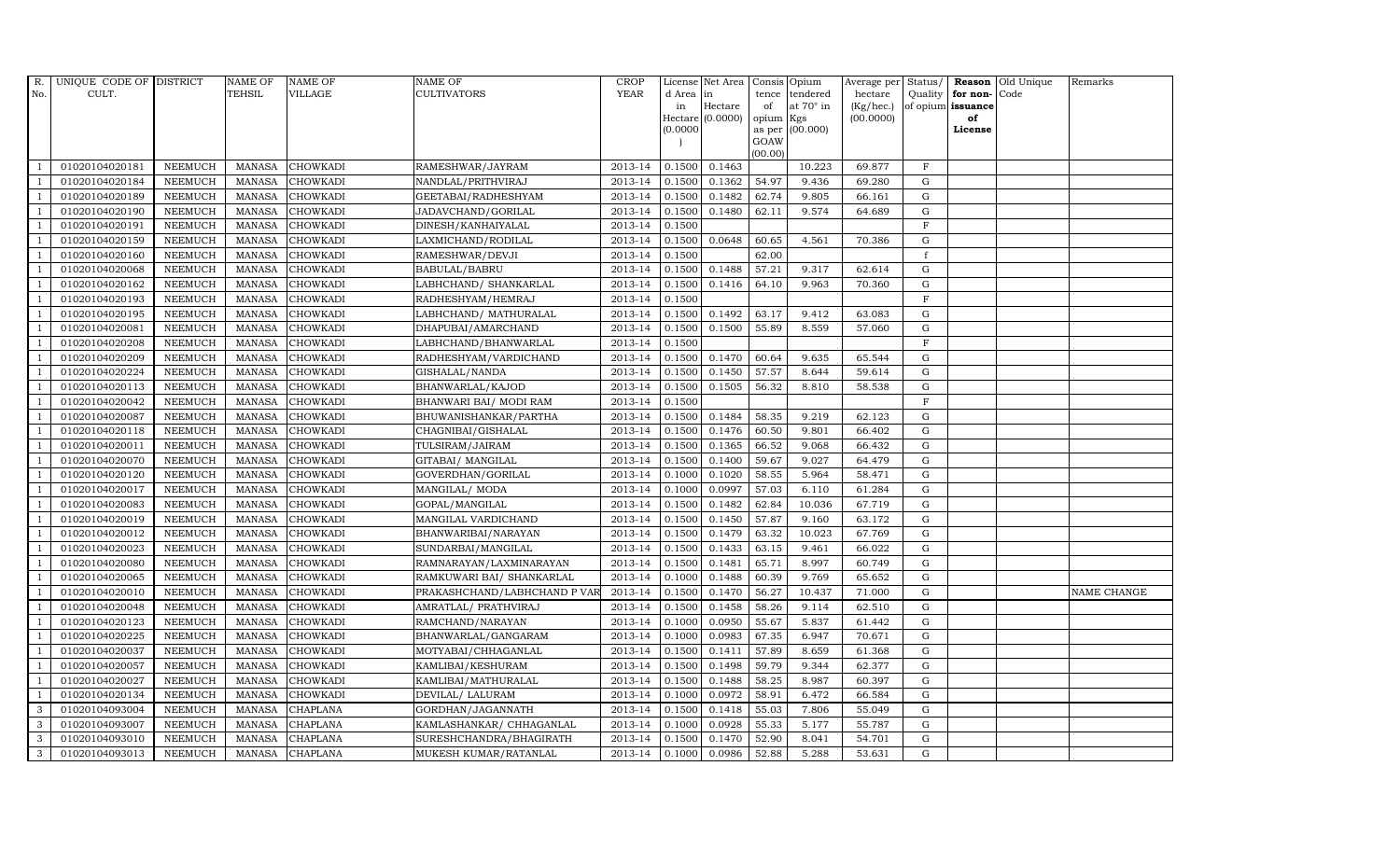| No.            | R. UNIQUE CODE OF DISTRICT<br>CULT. |                | NAME OF<br>TEHSIL | NAME OF<br>VILLAGE  | NAME OF<br><b>CULTIVATORS</b> | <b>CROP</b><br>YEAR | d Area<br>in | License Net Area   Consis   Opium<br>$\ln$<br>Hectare | of              | tence tendered<br>at $70^\circ$ in | hectare<br>(Kg/hec.) |   | Quality for non-Code<br>of opium issuance | Average per Status/ Reason Old Unique | Remarks                                  |                                                            |
|----------------|-------------------------------------|----------------|-------------------|---------------------|-------------------------------|---------------------|--------------|-------------------------------------------------------|-----------------|------------------------------------|----------------------|---|-------------------------------------------|---------------------------------------|------------------------------------------|------------------------------------------------------------|
|                |                                     |                |                   |                     |                               |                     | (0.0000)     | Hectare $(0.0000)$ opium Kgs                          | GOAW<br>(00.00) | as per (00.000)                    | (00.0000)            |   | of<br>License                             |                                       |                                          |                                                            |
| 3              | 01020104093015                      | NEEMUCH        | MANASA            | <b>CHAPLANA</b>     | MANOHAR SINGH/ SHIV SINGH     | 2013-14             | 0.1000       | 0.0986                                                | 62.36           | 6.637                              | 67.312               | G |                                           |                                       |                                          |                                                            |
| 3              | 01020104093016                      | <b>NEEMUCH</b> | <b>MANASA</b>     | <b>CHAPLANA</b>     | MUKESH KUMAR/MANGILAL         | 2013-14             | 0.1000       | 0.0962                                                | 59.07           | 5.266                              | 54.740               |   | 02                                        |                                       |                                          |                                                            |
| $\mathbf{3}$   | 01020104093018                      | <b>NEEMUCH</b> | <b>MANASA</b>     | CHAPLANA            | KANHYALAL/KARULAL             | 2013-14             | 0.1500       | 0.1425                                                | 49.99           | 7.149                              | 50.168               | G | 04                                        |                                       | <b>ISSUED ON 2016-17</b>                 |                                                            |
| 3              | 01020104093020                      | <b>NEEMUCH</b> | MANASA            | <b>CHAPLANA</b>     | SHANTILAL/ SUKHDEV            | 2013-14             | 0.1500       | 0.1443                                                | 67.30           | 9.864                              | 68.358               | G |                                           |                                       |                                          |                                                            |
| 3              | 01020104093022                      | <b>NEEMUCH</b> | <b>MANASA</b>     | <b>CHAPLANA</b>     | GOPAL/ MANGILAL               | 2013-14             | 0.1500       | 0.1500                                                | 55.41           | 8.058                              | 53.720               | G |                                           |                                       |                                          |                                                            |
| $\mathbf{3}$   | 01020104093023                      | <b>NEEMUCH</b> | MANASA            | CHAPLANA            | KANHYALAL/RAMLAL              | 2013-14             | 0.1500       | 0.1414                                                | 56.73           | 8.574                              | 60.636               | G |                                           |                                       |                                          |                                                            |
| $\mathbf{3}$   | 01020104093001                      | <b>NEEMUCH</b> | <b>MANASA</b>     | CHAPLANA            | DHAPU BAI / RATANLAL          | 2013-14             | 0.1500       | 0.1462                                                | 57.03           | 8.530                              | 58.345               | G |                                           |                                       |                                          |                                                            |
| 3              | 01020104093032                      | <b>NEEMUCH</b> | <b>MANASA</b>     | CHAPLANA            | JAVANSINGH/ONKARSINGH         | 2013-14             | 0.1000       | 0.0998                                                | 43.40           | 3.057                              | 30.631               |   | 02                                        |                                       |                                          |                                                            |
| 3              | 01020104093033                      | <b>NEEMUCH</b> | <b>MANASA</b>     | CHAPLANA            | ISHVAR SINGH/MANOHAR SINGH    | 2013-14             | 0.1500       | 0.1479                                                | 50.42           | 6.072                              | 41.055               |   | 02                                        |                                       |                                          |                                                            |
| $\mathbf{3}$   | 01020104093034                      | <b>NEEMUCH</b> | <b>MANASA</b>     | <b>CHAPLANA</b>     | MANOHAR SINGH/ RAN SINGJH     | 2013-14             | 0.1000       | 0.0960                                                | 51.22           | 4.895                              | 50.990               | G | 04                                        |                                       | ISSUED ON 2016-17                        |                                                            |
| 3              | 01020104093041                      | <b>NEEMUCH</b> | <b>MANASA</b>     | <b>CHAPLANA</b>     | GANPATLAL/JAGANNATH           | 2013-14             | 0.1500       | 0.1443                                                | 57.45           | 8.659                              | 60.007               | G |                                           |                                       |                                          |                                                            |
| $\mathbf{3}$   | 01020104093042                      | <b>NEEMUCH</b> | <b>MANASA</b>     | CHAPLANA            | DHANRAJ/JAGANNATH             | 2013-14             | 0.1500       | 0.1407                                                | 43.70           | 6.162                              | 43.795               | G | 04                                        |                                       |                                          |                                                            |
| $\mathbf{3}$   | 01020104093044                      | <b>NEEMUCH</b> | MANASA            | CHAPLANA            | BHAWERKUNWAR/ARJUNSINGH       | 2013-14             | 0.1000       | 0.0999                                                | 59.47           | 5.913                              | 59.189               |   | 02                                        |                                       |                                          |                                                            |
| 3              | 01020104093079                      | <b>NEEMUCH</b> | <b>MANASA</b>     | CHAPLANA            | SHANTIBAI/HIRALAL             | 2013-14             | 0.1500       | 0.1322                                                | 50.50           | 6.695                              | 50.643               | G | 04                                        |                                       |                                          |                                                            |
| 3              | 01020104093046                      | <b>NEEMUCH</b> | <b>MANASA</b>     | <b>CHAPLANA</b>     | BAGDIRAM/ MANGU               | 2013-14             | 0.1500       | 0.1511                                                | 56.81           | 8.651                              | 57.253               | G |                                           |                                       |                                          |                                                            |
| 3              | 01020104093047                      | NEEMUCH        | <b>MANASA</b>     | <b>CHAPLANA</b>     | RADHESHYAM/ BHERA             | 2013-14             | 0.1000       | 0.0992                                                | 49.38           | 4.924                              | 49.637               | G | 04                                        |                                       | ISSUED ON 2016-17                        |                                                            |
| 3              | 01020104093052                      | <b>NEEMUCH</b> | <b>MANASA</b>     | <b>CHAPLANA</b>     | DHAPUBAI/AMRITRAM             | 2013-14             | 0.1000       | 0.0960                                                | 53.61           | 4.955                              | 51.615               | G |                                           |                                       | NAMECHANGE                               |                                                            |
| $\mathbf{3}$   | 01020104093064                      | <b>NEEMUCH</b> | MANASA            | CHAPLANA            | KARULAL/KESHURAM              | 2013-14             | 0.1000       | 0.0971                                                | 49.76           | 4.948                              | 50.958               | G | 04                                        |                                       | ISSUED ON 2016-17                        |                                                            |
| $\mathbf{3}$   | 01020104093089                      | <b>NEEMUCH</b> | <b>MANASA</b>     | CHAPLANA            | JANIBAI/KARULAL               | 2013-14             | 0.1500       | 0.1482                                                | 50.64           | 7.929                              | 53.502               | G |                                           |                                       |                                          |                                                            |
| $\mathbf{3}$   | 01020104093090                      | <b>NEEMUCH</b> | <b>MANASA</b>     | CHAPLANA            | VISHNUPRASAD/SALAGRAM         | 2013-14             | 0.1500       | 0.1422                                                | 57.99           | 8.375                              | 58.896               | G |                                           |                                       |                                          |                                                            |
| 3              | 01020104093059                      | <b>NEEMUCH</b> | <b>MANASA</b>     | <b>CHAPLANA</b>     | MADAN SINGH/ BHAWANI SINGH    | 2013-14             | 0.1000       | 0.0912                                                | 38.19           | 2.090                              | 22.917               | G | 04                                        |                                       |                                          |                                                            |
| $\mathbf{3}$   | 01020104093053                      | <b>NEEMUCH</b> | <b>MANASA</b>     | <b>CHAPLANA</b>     | KANKU BAI/ NAND LAL           | 2013-14             | 0.1500       | 0.1404                                                | 56.79           | 8.259                              | 58.825               | G |                                           |                                       |                                          |                                                            |
| $\mathbf{3}$   | 01020104093074                      | <b>NEEMUCH</b> | <b>MANASA</b>     | CHAPLANA            | KARU LAL/ MANGI LAL           | 2013-14             | 0.1000       | 0.0951                                                | 42.92           | 3.979                              | 41.840               | G | 04                                        |                                       | <b>ISSUED ON 2016-17</b>                 |                                                            |
| $\mathbf{3}$   | 01020104093071                      | <b>NEEMUCH</b> | <b>MANASA</b>     | <b>CHAPLANA</b>     | KASHTURI BAI/ BHAGIRATH       | 2013-14             | 0.1500       | 0.1470                                                | 58.30           | 8.770                              | 59.660               | G |                                           |                                       |                                          |                                                            |
| 3              | 01020104093076                      | <b>NEEMUCH</b> | <b>MANASA</b>     | CHAPLANA            | RAM KUNWAR BAI/ RAMA          | 2013-14             | 0.1000       | 0.0897                                                | 55.64           | 4.960                              | 55.295               | G |                                           |                                       |                                          |                                                            |
| $\mathbf{3}$   | 01020104093012                      | <b>NEEMUCH</b> | <b>MANASA</b>     | CHAPLANA            | SHANKAR LAL/ RATAN LAL        | 2013-14             | 0.1500       | 0.1380                                                | 58.56           | 8.483                              | 61.471               | G |                                           |                                       |                                          |                                                            |
| $\mathbf{3}$   | 01020104093003                      | <b>NEEMUCH</b> | <b>MANASA</b>     | <b>CHAPLANA</b>     | GANESHRAM/ OKAARLAL           | 2013-14             | 0.1500       | 0.1400                                                | 60.80           | 9.433                              | 67.379               | G |                                           |                                       |                                          |                                                            |
| $\mathbf{3}$   | 01020104093107                      | <b>NEEMUCH</b> | <b>MANASA</b>     | CHAPLANA            | CHATARBHUJ/ KISHANLAL         | 2013-14             | 0.1500       | 0.1400                                                | 52.03           | 7.567                              | 54.050               | G |                                           |                                       |                                          |                                                            |
| 3              | 01020104093108                      | <b>NEEMUCH</b> | <b>MANASA</b>     | CHAPLANA            | CHUNNILAL KASHIRAM            | 2013-14             | 0.1500       | 0.1470                                                | 60.88           | 9.793                              | 66.619               | G |                                           |                                       | 0102010407400 TRANSFER/MOKHAMPURA KANCHI |                                                            |
| $\mathbf{3}$   | 01020104093109                      | <b>NEEMUCH</b> | <b>MANASA</b>     | <b>CHAPLANA</b>     | <b>JANIBAI VAKTRAM</b>        | 2013-14             | 0.1000       | 0.0965                                                | 61.65           | 6.244                              | 64.705               | G |                                           |                                       | 0102010407402 TRANSFER/MOKHAMPURA KANCHI |                                                            |
| $\mathbf{3}$   | 01020104093104                      | <b>NEEMUCH</b> | <b>MANASA</b>     | CHAPLANA            | LAXMINARAYAN BHAVARLAL        | 2013-14             | 0.1500       | 0.1500                                                | 49.00           | 6.790                              | 45.267               | G | 04                                        |                                       |                                          | 102010407400 ISSUED ON 2016-17/TRANSFER MOKHAM PURA KHACHI |
| $\mathbf{3}$   | 01020104093102                      | <b>NEEMUCH</b> | <b>MANASA</b>     | <b>CHAPLANA</b>     | <b>BHERULAL SEVA</b>          | 2013-14             | 0.1500       | 0.1472                                                | 69.30           | 10.098                             | 68.601               | G |                                           |                                       | 0102010407400TRANSFER/MOKHAMPURA KANCHI  |                                                            |
| 3              | 01020104093105                      | <b>NEEMUCH</b> | <b>MANASA</b>     | <b>CHAPLANA</b>     | NARAYAN CHATARBHUJ            | 2013-14             | 0.1500       | 0.1470                                                | 58.77           | 9.538                              | 64.884               | G |                                           |                                       | 0102010407401 TRANSFER/MOKHAMPURA KANCHI |                                                            |
| $\overline{1}$ | 01020104028324                      | <b>NEEMUCH</b> | <b>MANASA</b>     | <b>BHATKHEDI-II</b> | AMRATRAM/ PRABHULAL           | 2013-14             | 0.1500       | 0.1506                                                | 59.43           | 8.974                              | 59.588               | G |                                           |                                       |                                          |                                                            |
| $\overline{1}$ | 01020104028180                      | <b>NEEMUCH</b> | <b>MANASA</b>     | <b>BHATKHEDI-II</b> | BAGDIRAM/PARTHA               | 2013-14             | 0.1500       | 0.1460                                                | 49.76           | 6.462                              | 44.260               | G | 04                                        |                                       | ISSUED ON 2016-17                        |                                                            |
|                | 01020104028190                      | <b>NEEMUCH</b> | <b>MANASA</b>     | <b>BHATKHEDI-II</b> | BANSHILAL/NANDLAL             | 2013-14             | 0.1500       | 0.1494                                                | 58.46           | 8.802                              | 58.916               | G |                                           |                                       |                                          |                                                            |
|                | 01020104028208                      | <b>NEEMUCH</b> | <b>MANASA</b>     | <b>BHATKHEDI-II</b> | BAPULAL/ RAMLAL               | 2013-14             | 0.1500       | 0.1518                                                | 60.49           | 9.108                              | 60.000               |   | 02                                        |                                       |                                          |                                                            |
| -1             | 01020104028194                      | <b>NEEMUCH</b> | MANASA            | <b>BHATKHEDI-II</b> | BAPULAL/NANURAM               | 2013-14             | 0.1500       | 0.1490                                                | 57.89           | 8.609                              | 57.779               | G |                                           |                                       |                                          |                                                            |
| -1             | 01020104028203                      | <b>NEEMUCH</b> | <b>MANASA</b>     | <b>BHATKHEDI-II</b> | BHAGCHAND/PARBHULAL           | 2013-14             | 0.1500       | 0.1440                                                | 57.53           | 8.572                              | 59.528               | G |                                           |                                       |                                          |                                                            |
|                | 01020104028080                      | <b>NEEMUCH</b> | MANASA            | BHATKHEDI-II        | BHAGWANSINGH/RAMCHANDRA       | 2013-14             | 0.1000       | 0.1035                                                | 59.71           | 5.835                              | 56.377               | G |                                           |                                       |                                          |                                                            |
|                | 01020104028215                      | <b>NEEMUCH</b> | MANASA            | <b>BHATKHEDI-II</b> | BHERULAL/KHEMA JI             | 2013-14 0.1500      |              | 0.1492                                                | 52.08           | 7.686                              | 51.515               | G |                                           |                                       |                                          |                                                            |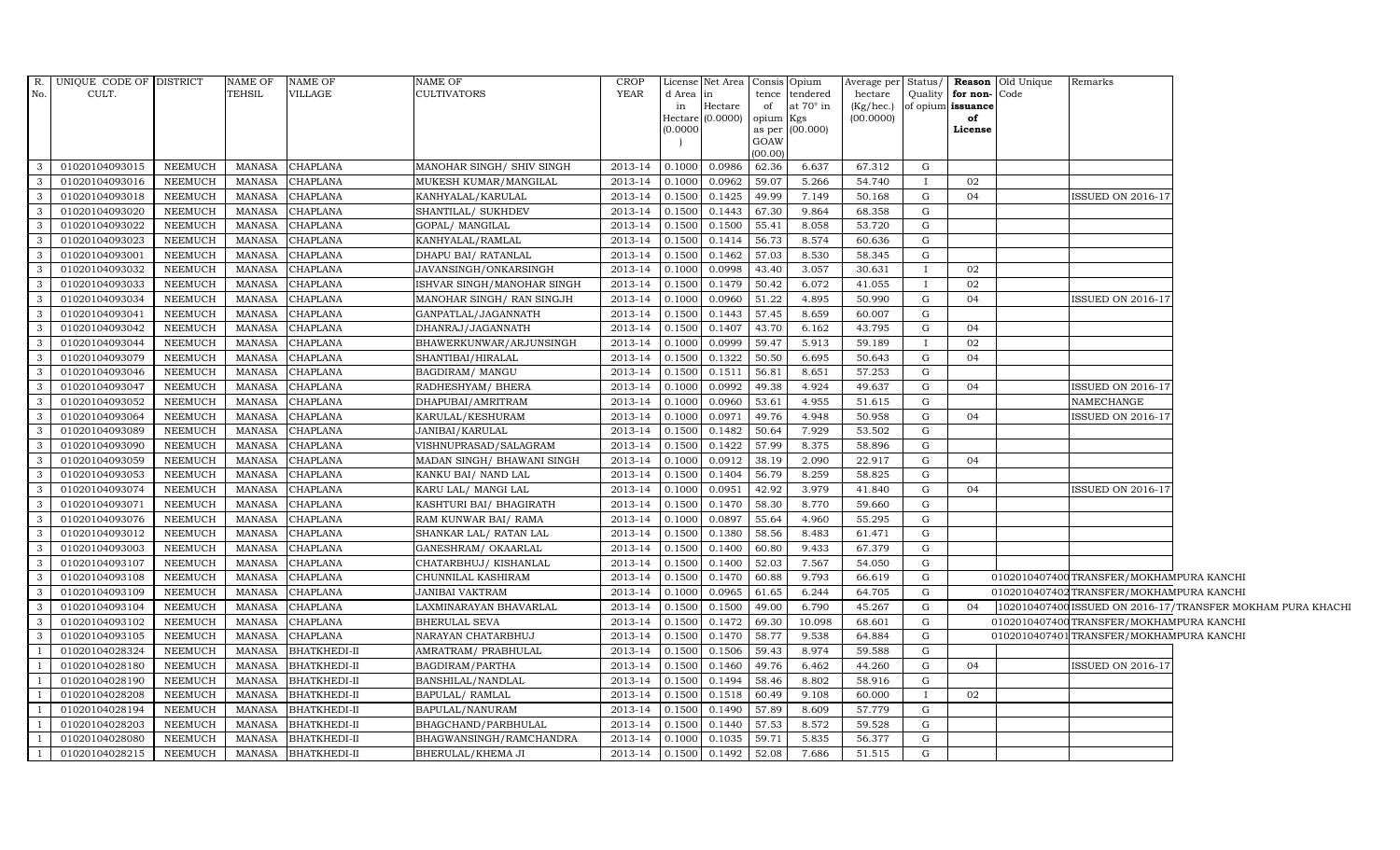| R.             | UNIQUE CODE OF DISTRICT |                | <b>NAME OF</b> | <b>NAME OF</b>      | <b>NAME OF</b>                | <b>CROP</b> |           | License Net Area Consis Opium |           |                 | Average per Status/    |              |                         | <b>Reason</b> Old Unique | Remarks                  |
|----------------|-------------------------|----------------|----------------|---------------------|-------------------------------|-------------|-----------|-------------------------------|-----------|-----------------|------------------------|--------------|-------------------------|--------------------------|--------------------------|
| No.            | CULT.                   |                | <b>TEHSIL</b>  | <b>VILLAGE</b>      | <b>CULTIVATORS</b>            | <b>YEAR</b> | d Area in |                               |           | tence tendered  | hectare                |              | Quality   for non- Code |                          |                          |
|                |                         |                |                |                     |                               |             | in        | Hectare<br>$Hectare (0.0000)$ | of        | at 70° in       | (Kg/hec.)<br>(00.0000) |              | of opium issuance<br>of |                          |                          |
|                |                         |                |                |                     |                               |             | 0.0000    |                               | opium Kgs | as per (00.000) |                        |              | License                 |                          |                          |
|                |                         |                |                |                     |                               |             |           |                               | GOAW      |                 |                        |              |                         |                          |                          |
|                |                         |                |                |                     |                               |             |           |                               | (00.00)   |                 |                        |              |                         |                          |                          |
|                | 01020104028122          | <b>NEEMUCH</b> | MANASA         | <b>BHATKHEDI-II</b> | BHULIBAI/BANSHILAL            | 2013-14     | 0.1500    | 0.1476                        | 67.96     | 9.971           | 67.554                 | G            |                         |                          |                          |
| -1             | 01020104028181          | <b>NEEMUCH</b> | <b>MANASA</b>  | <b>BHATKHEDI-II</b> | <b>BOTLAL/ BALAJI</b>         | 2013-14     | 0.1500    | 0.1501                        | 52.89     | 7.518           | 50.087                 | $\mathbf{I}$ | 02                      |                          |                          |
|                | 01020104028159          | <b>NEEMUCH</b> | <b>MANASA</b>  | <b>BHATKHEDI-II</b> | CHHAGANLAL/RAMLAL             | 2013-14     | 0.1000    | 0.1016                        | 58.38     | 5.071           | 49.911                 | $\mathbf{I}$ | 02                      |                          |                          |
|                | 01020104028135          | <b>NEEMUCH</b> | <b>MANASA</b>  | <b>BHATKHEDI-II</b> | DEVKISHAN/BHERULAL            | 2013-14     | 0.1500    | 0.0960                        | 67.99     | 6.556           | 68.292                 | $\mathbf G$  |                         |                          |                          |
| $\overline{1}$ | 01020104028147          | <b>NEEMUCH</b> | <b>MANASA</b>  | <b>BHATKHEDI-II</b> | DHAPUBAI/MANNALAL             | 2013-14     | 0.1500    | 0.1466                        | 56.29     | 8.403           | 57.319                 | $\mathbf G$  |                         |                          |                          |
| $\overline{1}$ | 01020104028075          | <b>NEEMUCH</b> | <b>MANASA</b>  | <b>BHATKHEDI-II</b> | DHAPUBAI/NARAYAN              | 2013-14     | 0.1500    | 0.1495                        | 53.74     | 8.199           | 54.843                 | G            |                         |                          |                          |
| $\overline{1}$ | 01020104028134          | <b>NEEMUCH</b> | <b>MANASA</b>  | <b>BHATKHEDI-II</b> | GHANSHYAM/RAMLAL              | 2013-14     | 0.1500    | 0.1561                        | 54.50     | 8.393           | 53.767                 | ${\bf G}$    |                         |                          |                          |
| $\overline{1}$ | 01020104028177          | <b>NEEMUCH</b> | <b>MANASA</b>  | <b>BHATKHEDI-II</b> | GHISALAL/RAMCHANDRA           | 2013-14     | 0.1000    | 0.1000                        | 56.66     | 5.261           | 52.610                 | $\bf{I}$     | 02                      | 1020104015022            |                          |
|                | 01020104028158          | <b>NEEMUCH</b> | <b>MANASA</b>  | <b>BHATKHEDI-II</b> | GHISIBAI/RADHESHYAM PUTRAVADI | 2013-14     | 0.1500    | 0.1485                        | 54.13     | 8.112           | 54.626                 | $\mathbf G$  |                         |                          | <b>NAME CHANGE</b>       |
| $\overline{1}$ | 01020104028173          | <b>NEEMUCH</b> | <b>MANASA</b>  | <b>BHATKHEDI-II</b> | GEETABAI/MODIRAM              | 2013-14     | 0.1500    | 0.1500                        | 65.41     | 9.961           | 66.407                 | $\mathbf G$  |                         |                          |                          |
| -1             | 01020104028120          | <b>NEEMUCH</b> | <b>MANASA</b>  | <b>BHATKHEDI-II</b> | GITABAI/RAMNIWAS              | 2013-14     | 0.1500    | 0.1520                        | 63.40     | 9.447           | 62.151                 | G            |                         |                          |                          |
| $\overline{1}$ | 01020104028216          | <b>NEEMUCH</b> | <b>MANASA</b>  | <b>BHATKHEDI-II</b> | GORDHANLAL/PYARCHAND          | 2013-14     | 0.1000    | 0.0986                        | 49.52     | 5.065           | 51.369                 | $\mathbf G$  |                         |                          |                          |
| $\overline{1}$ | 01020104028141          | <b>NEEMUCH</b> | <b>MANASA</b>  | <b>BHATKHEDI-II</b> | HIRA/RAMA                     | 2013-14     | 0.1000    | 0.0912                        | 42.10     | 2.508           | 27.500                 | G            | 04                      |                          |                          |
|                | 01020104028143          | <b>NEEMUCH</b> | <b>MANASA</b>  | <b>BHATKHEDI-II</b> | HIRALAL/ KISHANA              | 2013-14     | 0.1500    | 0.1540                        | 68.28     | 10.047          | 65.240                 | $\mathbf G$  |                         |                          |                          |
|                | 01020104028151          | <b>NEEMUCH</b> | <b>MANASA</b>  | <b>BHATKHEDI-II</b> | KAILASH BAI/OKARLAL           | 2013-14     | 0.1500    | 0.1447                        | 66.88     | 9.698           | 67.021                 | $\mathbf G$  |                         |                          |                          |
| $\overline{1}$ | 01020104028182          | <b>NEEMUCH</b> | <b>MANASA</b>  | <b>BHATKHEDI-II</b> | KAILASH/MANGILAL MALI         | 2013-14     | 0.1500    | 0.1512                        | 63.84     | 9.229           | 61.038                 | G            |                         |                          |                          |
| $\overline{1}$ | 01020104028152          | <b>NEEMUCH</b> | <b>MANASA</b>  | <b>BHATKHEDI-II</b> | KAILASHCHAND/NANDLAL          | 2013-14     | 0.1500    | 0.1410                        | 63.36     | 8.490           | 60.213                 | $\mathbf G$  |                         |                          |                          |
| $\overline{1}$ | 01020104028157          | <b>NEEMUCH</b> | <b>MANASA</b>  | <b>BHATKHEDI-II</b> | KAILASHCHANDRA/VISHNU         | 2013-14     | 0.1000    | 0.1004                        | 63.44     | 6.380           | 63.546                 | $\mathbf G$  |                         |                          |                          |
|                | 01020104028148          | <b>NEEMUCH</b> | <b>MANASA</b>  | <b>BHATKHEDI-II</b> | KALABAI/MOHANLAL              | 2013-14     | 0.1000    | 0.1000                        | 54.80     | 5.410           | 54.100                 | $\mathbf G$  |                         |                          |                          |
| $\overline{1}$ | 01020104028125          | <b>NEEMUCH</b> | <b>MANASA</b>  | <b>BHATKHEDI-II</b> | KARURAM/MULCHAND              | 2013-14     | 0.1500    | 0.1499                        | 56.59     | 8.553           | 57.058                 | $\mathbf G$  |                         |                          |                          |
| $\overline{1}$ | 01020104028166          | <b>NEEMUCH</b> | <b>MANASA</b>  | <b>BHATKHEDI-II</b> | KISHANLAL/NATHU               | 2013-14     | 0.1000    | 0.0911                        | 60.95     | 5.216           | 57.256                 | $\mathbf G$  |                         |                          |                          |
| $\overline{1}$ | 01020104028162          | <b>NEEMUCH</b> | <b>MANASA</b>  | <b>BHATKHEDI-II</b> | KISHOR/BALCHAND               | 2013-14     | 0.1500    | 0.1512                        | 57.23     | 8.470           | 56.019                 | ${\rm G}$    |                         |                          |                          |
| -1             | 01020104028209          | <b>NEEMUCH</b> | MANASA         | <b>BHATKHEDI-II</b> | KOUSHALYABAI/PRABHULAL        | 2013-14     | 0.1000    | 0.1036                        | 55.25     | 5.699           | 55.010                 | G            |                         |                          |                          |
|                | 01020104028235          | <b>NEEMUCH</b> | <b>MANASA</b>  | <b>BHATKHEDI-II</b> | MAGANBAI/JHAMAKLAL            | 2013-14     | 0.1500    | 0.1519                        | 55.46     | 7.883           | 51.896                 | $\mathbf G$  |                         |                          | NAME CHANGE              |
|                | 01020104028254          | <b>NEEMUCH</b> | <b>MANASA</b>  | <b>BHATKHEDI-II</b> | MANGIBAI/RAMCHANDRA DAS       | 2013-14     | 0.1500    | 0.1493                        | 66.38     | 9.284           | 62.184                 | ${\rm G}$    |                         |                          |                          |
| $\overline{1}$ | 01020104028183          | <b>NEEMUCH</b> | <b>MANASA</b>  | <b>BHATKHEDI-II</b> | MANGIBAI/SEVA                 | 2013-14     | 0.1500    | 0.1474                        | 63.38     | 9.543           | 64.742                 | G            |                         |                          |                          |
| -1             | 01020104028123          | <b>NEEMUCH</b> | <b>MANASA</b>  | <b>BHATKHEDI-II</b> | MANGILAL/BADRILAL             | 2013-14     | 0.1500    | 0.1515                        | 59.96     | 8.523           | 56.257                 | ${\rm G}$    |                         |                          |                          |
| $\overline{1}$ | 01020104028128          | <b>NEEMUCH</b> | <b>MANASA</b>  | <b>BHATKHEDI-II</b> | BADAMBAI/MANGILAL             | 2013-14     | 0.1500    | 0.1476                        | 65.69     | 9.122           | 61.802                 | G            |                         |                          |                          |
| $\overline{1}$ | 01020104028188          | <b>NEEMUCH</b> | <b>MANASA</b>  | <b>BHATKHEDI-II</b> | MOHANLAL/JAGANNATH CHAMAR     | 2013-14     | 0.1000    | 0.0968                        | 55.78     | 5.735           | 59.246                 | $\bf{I}$     | 02                      |                          |                          |
|                | 01020104028137          | <b>NEEMUCH</b> | <b>MANASA</b>  | <b>BHATKHEDI-II</b> | MOHANLAL/JAGANNATH SUTAR      | 2013-14     | 0.1500    | 0.1508                        | 56.38     | 8.718           | 57.812                 | $\mathbf G$  |                         |                          |                          |
| $\overline{1}$ | 01020104028249          | <b>NEEMUCH</b> | <b>MANASA</b>  | <b>BHATKHEDI-II</b> | MOHANLAL/NANDLAL              | 2013-14     | 0.1000    | 0.0980                        | 58.48     | 5.940           | 60.612                 | G            |                         |                          |                          |
| $\overline{1}$ | 01020104028168          | <b>NEEMUCH</b> | <b>MANASA</b>  | <b>BHATKHEDI-II</b> | PARSHRAM/MOTYABAI             | 2013-14     | 0.1500    | 0.1485                        | 61.31     | 9.188           | 61.872                 | ${\bf G}$    |                         |                          |                          |
| $\overline{1}$ | 01020104028298          | <b>NEEMUCH</b> | <b>MANASA</b>  | <b>BHATKHEDI-II</b> | MUNNABAI/ONKARLAL PUTRVADHU   | 2013-14     | 0.1000    |                               |           |                 |                        | F            |                         |                          |                          |
| $\overline{1}$ | 01020104028129          | <b>NEEMUCH</b> | <b>MANASA</b>  | <b>BHATKHEDI-II</b> | NANDLAL/BHAGCHAND             | 2013-14     | 0.1500    | 0.1488                        | 64.88     | 9.528           | 64.032                 | $\mathbf G$  |                         |                          |                          |
|                | 01020104028163          | <b>NEEMUCH</b> | <b>MANASA</b>  | <b>BHATKHEDI-II</b> | NANDLAL/VARDICHAND            | 2013-14     | 0.1500    | 0.1391                        | 59.42     | 8.285           | 59.561                 | $\mathbf G$  |                         |                          |                          |
| $\overline{1}$ | 01020104028248          | <b>NEEMUCH</b> | <b>MANASA</b>  | <b>BHATKHEDI-II</b> | NARAYANIBAI/GHISALAL          | 2013-14     | 0.1000    | 0.1035                        | 57.37     | 4.934           | 47.671                 | $\mathbf{I}$ | 02                      |                          |                          |
| $\overline{1}$ | 01020104028164          | <b>NEEMUCH</b> | <b>MANASA</b>  | <b>BHATKHEDI-II</b> | LAXIMINARAYAN/KASHIRAM        | 2013-14     | 0.1000    | 0.1015                        | 56.69     | 5.450           | 53.695                 | ${\rm G}$    |                         |                          |                          |
| $\mathbf{1}$   | 01020104028326          | <b>NEEMUCH</b> | <b>MANASA</b>  | <b>BHATKHEDI-II</b> | PANNALAL BHAGIRATH            | 2013-14     | 0.1000    | 0.1018                        | 57.47     | 5.870           | 57.662                 | ${\rm G}$    |                         | 01020104015060           |                          |
| $\overline{1}$ | 01020104028327          | <b>NEEMUCH</b> | <b>MANASA</b>  | <b>BHATKHEDI-II</b> | PARBHULAL/MOHANLAL            | 2013-14     | 0.1500    | 0.1521                        | 60.62     | 9.154           | 60.184                 | $\mathbf G$  |                         |                          |                          |
|                | 01020104028175          | <b>NEEMUCH</b> | <b>MANASA</b>  | <b>BHATKHEDI-II</b> | PARUBAI/MATHURALAL            | 2013-14     | 0.1500    | 0.1547                        | 46.17     | 6.160           | 39.819                 | G            | 04                      |                          | <b>ISSUED ON 2016-17</b> |
| $\mathbf{1}$   | 01020104028139          | <b>NEEMUCH</b> |                | MANASA BHATKHEDI-II | PATASIBAI/BADRILAL            | 2013-14     | 0.1500    | 0.1516                        | 60.27     | 8.748           | 57.704                 | G            |                         |                          |                          |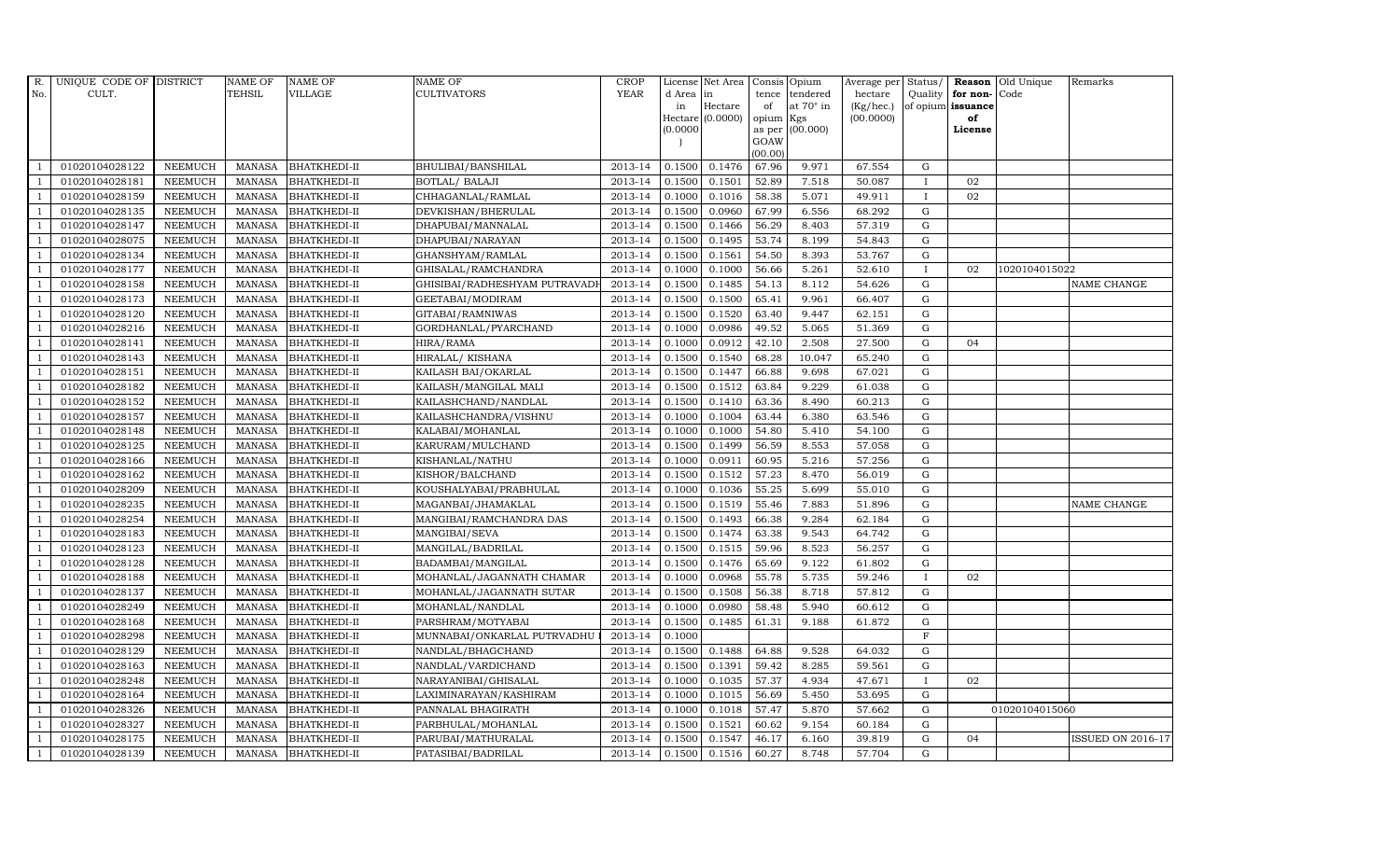| TEHSIL<br><b>VILLAGE</b><br><b>CULTIVATORS</b><br><b>YEAR</b><br>No.<br>CULT.<br>d Area in<br>tence tendered<br>hectare<br>Quality<br>for non-<br>Code<br>Hectare<br>at $70^\circ$ in<br>(Kg/hec.)<br>of opium issuance<br>in<br>of<br>Hectare (0.0000)<br>opium Kgs<br>(00.0000)<br>of<br>(0.0000)<br>as per (00.000)<br>License<br>GOAW<br>(00.00)<br>0.1479<br>01020104028250<br><b>NEEMUCH</b><br>2013-14<br>0.1500<br>58.79<br>8.516<br>57.579<br>G<br>MANASA<br><b>BHATKHEDI-II</b><br>PRAHLAD/ VARDICHAND<br>01020104028225<br>2013-14<br>0.1512<br>55.18<br>53.492<br>$\mathbf G$<br><b>NEEMUCH</b><br><b>MANASA</b><br><b>BHATKHEDI-II</b><br>PRATAPSINGH/PARTHESINGH<br>0.1500<br>8.088<br>2013-14<br>0.1440<br>63.29<br>01020104028124<br><b>NEEMUCH</b><br><b>MANASA</b><br><b>BHATKHEDI-II</b><br>RADHESHYAM/NANDLAL BADA<br>0.1500<br>8.779<br>60.965<br>G<br><b>NEEMUCH</b><br>01020104028161<br><b>MANASA</b><br><b>BHATKHEDI-II</b><br>2013-14<br>0.1500<br>0.1528<br>67.36<br>10.691<br>69.967<br>$\mathbf G$<br>RAMCHANDRA/GANGARAM<br>01020104028179<br><b>MANASA</b><br>2013-14<br>0.1500<br>0.1452<br>53.20<br>7.554<br>52.025<br>${\rm G}$<br><b>NEEMUCH</b><br><b>BHATKHEDI-II</b><br>RAMCHANDRA/MANGILAL<br>NEEMUCH<br>2013-14<br>0.1500<br>0.1485<br>9.291<br>62.566<br>${\rm G}$<br>01020104028223<br><b>MANASA</b><br><b>BHATKHEDI-II</b><br>RAMNARAYAN/BHONA SUTHAR<br>63.02<br>2013-14<br>$\mathbf G$<br>01020104028132<br><b>NEEMUCH</b><br><b>MANASA</b><br><b>BHATKHEDI-II</b><br>0.1500<br>0.1470<br>66.11<br>10.115<br>68.810<br>RAMNIVAS/VARDICHAND<br>01020104028196<br><b>NEEMUCH</b><br>2013-14<br>0.1000<br>57.26<br>$\mathbf G$<br><b>MANASA</b><br><b>BHATKHEDI-II</b><br>RATANIBAI/RATANLAL<br>0.1000<br>5.742<br>57.420<br><b>NEEMUCH</b><br>59.25<br>$\mathbf G$<br>01020104028185<br><b>MANASA</b><br><b>BHATKHEDI-II</b><br>RUGHNATH/DHANNA<br>2013-14<br>0.1500<br>0.1510<br>9.065<br>60.033<br>$\mathbf G$<br><b>MANASA</b><br>2013-14<br>0.1500<br>0.1541<br>57.30<br>8.480<br>55.029<br>01020104028226<br><b>NEEMUCH</b><br><b>BHATKHEDI-II</b><br>SHAMBHULAL/MANGILAL<br>NEEMUCH<br>2013-14<br>0.1023<br>62.82<br>63.245<br>${\rm G}$<br>01020104028177<br><b>MANASA</b><br><b>BHATKHEDI-II</b><br>SHANTIBAI/GHISALAL<br>0.1000<br>6.470<br>01020104028212<br><b>NEEMUCH</b><br>2013-14<br>0.1507<br>54.950<br>${\rm G}$<br><b>MANASA</b><br><b>BHATKHEDI-II</b><br>SHANTILAL/SHANKARLAL<br>0.1500<br>56.28<br>8.281<br>01020104028149<br><b>NEEMUCH</b><br><b>BHATKHEDI-II</b><br>SHOBHARAM/RATANLAL<br>2013-14<br>0.1500<br>0.1459<br>64.54<br>9.441<br>64.709<br>$\mathbf G$<br><b>MANASA</b><br>01020104028131<br><b>NEEMUCH</b><br><b>MANASA</b><br><b>BHATKHEDI-II</b><br>SHYAM/UDAIRAM<br>2013-14<br>0.1500<br>0.1399<br>55.35<br>7.883<br>$\mathbf G$<br>56.347<br>01020104028142<br><b>NEEMUCH</b><br><b>MANASA</b><br><b>BHATKHEDI-II</b><br>SHYAMLAL/ DATAKPUTRA -PURALAL<br>2013-14<br>0.1500<br>0.1458<br>61.43<br>8.530<br>58.505<br>G<br>01020104028171<br><b>NEEMUCH</b><br><b>MANASA</b><br>2013-14<br>0.1500<br>0.1502<br>57.35<br>8.389<br>55.852<br>${\rm G}$<br><b>BHATKHEDI-II</b><br>SHYAMSUNDER/BHANWARLAL<br>01020104028160<br><b>NEEMUCH</b><br><b>MANASA</b><br><b>BHATKHEDI-II</b><br>2013-14<br>0.1500<br>0.1530<br>59.87<br>8.630<br>56.405<br>${\rm G}$<br>SHYAMSUNDER/MANGILAL<br>01020104028153<br><b>NEEMUCH</b><br><b>BHATKHEDI-II</b><br>2013-14<br>0.1500<br>0.1470<br>58.00<br>8.385<br>MANASA<br>YOGESH KUMAR/RAMCHANDRA<br>57.041<br>G<br>01020104028058<br><b>NEEMUCH</b><br><b>MANASA</b><br><b>BHATKHEDI-I</b><br>BABULAL/CHAMPALAL<br>2013-14<br>0.1500<br>0.1505<br>64.30<br>9.434<br>$\mathbf G$<br>62.684<br>0.1516<br>65.79<br>9.718<br>$\mathbf G$<br>01020104028267<br><b>NEEMUCH</b><br><b>MANASA</b><br><b>BHATKHEDI-I</b><br>2013-14<br>0.1500<br>64.103<br>VARDISHANKAR/RAMRATAN<br>01020104028004<br><b>NEEMUCH</b><br><b>MANASA</b><br><b>BHATKHEDI-I</b><br>2013-14<br>0.1500<br>0.1476<br>67.64<br>9.885<br>66.972<br>${\rm G}$<br>BABULAL/KACHRU<br>-1<br>01020104028048<br>NEEMUCH<br><b>MANASA</b><br><b>BHATKHEDI-I</b><br>2013-14<br>0.1500<br>0.1514<br>60.10<br>9.058<br>59.828<br>${\rm G}$<br>BADAMBAI/ONKARLAL<br>0.1510<br>01020104028096<br><b>NEEMUCH</b><br>BADRILAL/LAXMICHAND<br>2013-14<br>0.1500<br>54.61<br>8.309<br>55.026<br>G<br>MANASA<br><b>BHATKHEDI-I</b><br>01020104028099<br><b>NEEMUCH</b><br><b>MANASA</b><br><b>BHATKHEDI-I</b><br>BAGDIRAM/BHANWARLAL<br>2013-14<br>0.1000<br>0.0968<br>58.82<br>5.647<br>58.337<br>$\mathbf G$<br>2013-14<br>0.1500<br>52.22<br>7.796<br>$\mathbf G$<br>01020104028060<br><b>NEEMUCH</b><br><b>MANASA</b><br>BHATKHEDI-I<br>BALURAM/KISHANLAL<br>0.1500<br>51.973<br><b>NEEMUCH</b><br><b>MANASA</b><br>2013-14<br>0.1000<br>0.0971<br>61.76<br>6.308<br>64.964<br>G<br>01020104028084<br><b>BHATKHEDI-I</b><br>BANSHILAL/BHERA<br>01020104028014<br><b>NEEMUCH</b><br><b>MANASA</b><br><b>BHATKHEDI-I</b><br>BHANWARLAL/NARAYAN<br>2013-14<br>0.1000<br>0.1020<br>61.45<br>5.882<br>57.667<br>${\rm G}$<br>2013-14<br>0.1508<br>01020104028008<br><b>NEEMUCH</b><br><b>MANASA</b><br><b>BHATKHEDI-I</b><br>BHERULAL/BALA<br>0.1500<br>59.95<br>9.095<br>60.312<br>G<br>01020104028062<br><b>NEEMUCH</b><br><b>MANASA</b><br><b>BHATKHEDI-I</b><br>BHERULAL/JAGANNATH<br>2013-14<br>0.1500<br>0.1504<br>54.79<br>8.211<br>54.594<br>$\mathbf G$<br>01020104028256<br><b>NEEMUCH</b><br><b>MANASA</b><br><b>BHATKHEDI-I</b><br>DAMARLAL/HIRALAL<br>2013-14<br>0.1500<br>0.1412<br>60.22<br>9.171<br>64.950<br>$\mathbf G$<br>01020104028273<br><b>NEEMUCH</b><br><b>MANASA</b><br><b>BHATKHEDI-I</b><br>2013-14<br>0.1000<br>0.1030<br>60.22<br>5.420<br>52.621<br>G<br>DHANJI/BHERAJI<br><b>NEEMUCH</b><br>2013-14<br>0.1470<br>7.740<br>52.653<br>${\rm G}$<br>01020104028259<br><b>MANASA</b><br><b>BHATKHEDI-I</b><br>DHAPUBAI/BHAGWANDAS<br>0.1500<br>56.44<br>01020104028044<br>NEEMUCH<br>2013-14<br>0.1500<br>0.1500<br>8.035<br>53.567<br>$\mathbf G$<br><b>MANASA</b><br><b>BHATKHEDI-I</b><br>DINBANDHU/ JAGANNATH<br>54.45<br>2013-14<br>0.0985<br>$\mathbf G$<br>01020104028227<br><b>NEEMUCH</b><br><b>MANASA</b><br><b>BHATKHEDI-I</b><br>DINESH/GHISALAL<br>0.1000<br>62.24<br>6.411<br>65.086<br>01020104028076<br><b>NEEMUCH</b><br><b>MANASA</b><br><b>BHATKHEDI-I</b><br>DINESHCHAND/RAMNIVIAS POTRA R<br>2013-14<br>0.1500<br>0.1513<br>63.23<br>9.358<br>61.851<br>$\mathbf G$<br>$\mathbf G$<br>01020104028090<br><b>NEEMUCH</b><br><b>MANASA</b><br>BHATKHEDI-I<br>GANGABAI/MANGILAL<br>2013-14<br>0.1000<br>0.1008<br>58.71<br>5.846<br>57.996<br>01020104028119<br>2013-14<br>0.0997<br>${\rm G}$<br><b>NEEMUCH</b><br><b>MANASA</b><br><b>BHATKHEDI-I</b><br>GHANSHYAM/BALURAM<br>0.1000<br>53.19<br>5.251<br>52.668<br>01020104028049<br><b>NEEMUCH</b><br>2013-14<br>0.1500<br>0.1481<br>56.98<br>$\mathbf G$<br><b>MANASA</b><br>BHATKHEDI-I<br>GHISALAL/NARAYAN<br>8.132<br>54.909<br>2013-14<br>0.0975<br>$\mathbf G$<br>01020104028059<br><b>NEEMUCH</b><br><b>MANASA</b><br><b>BHATKHEDI-I</b><br>GHISIBAI/MANNALAL<br>0.1000<br>60.63<br>5.968<br>61.210<br>01020104028023<br><b>NEEMUCH</b><br><b>MANASA</b><br><b>BHATKHEDI-I</b><br>GOPAL/BHAGCHAND<br>2013-14<br>0.1500<br>0.1498<br>67.65<br>9.751<br>65.093<br>$\mathbf G$ | R. | UNIQUE CODE OF DISTRICT |                | NAME OF       | <b>NAME OF</b>     | NAME OF           | <b>CROP</b> |        | License Net Area   Consis   Opium |       |       | Average per Status/ |   | <b>Reason</b> Old Unique | Remarks |
|---------------------------------------------------------------------------------------------------------------------------------------------------------------------------------------------------------------------------------------------------------------------------------------------------------------------------------------------------------------------------------------------------------------------------------------------------------------------------------------------------------------------------------------------------------------------------------------------------------------------------------------------------------------------------------------------------------------------------------------------------------------------------------------------------------------------------------------------------------------------------------------------------------------------------------------------------------------------------------------------------------------------------------------------------------------------------------------------------------------------------------------------------------------------------------------------------------------------------------------------------------------------------------------------------------------------------------------------------------------------------------------------------------------------------------------------------------------------------------------------------------------------------------------------------------------------------------------------------------------------------------------------------------------------------------------------------------------------------------------------------------------------------------------------------------------------------------------------------------------------------------------------------------------------------------------------------------------------------------------------------------------------------------------------------------------------------------------------------------------------------------------------------------------------------------------------------------------------------------------------------------------------------------------------------------------------------------------------------------------------------------------------------------------------------------------------------------------------------------------------------------------------------------------------------------------------------------------------------------------------------------------------------------------------------------------------------------------------------------------------------------------------------------------------------------------------------------------------------------------------------------------------------------------------------------------------------------------------------------------------------------------------------------------------------------------------------------------------------------------------------------------------------------------------------------------------------------------------------------------------------------------------------------------------------------------------------------------------------------------------------------------------------------------------------------------------------------------------------------------------------------------------------------------------------------------------------------------------------------------------------------------------------------------------------------------------------------------------------------------------------------------------------------------------------------------------------------------------------------------------------------------------------------------------------------------------------------------------------------------------------------------------------------------------------------------------------------------------------------------------------------------------------------------------------------------------------------------------------------------------------------------------------------------------------------------------------------------------------------------------------------------------------------------------------------------------------------------------------------------------------------------------------------------------------------------------------------------------------------------------------------------------------------------------------------------------------------------------------------------------------------------------------------------------------------------------------------------------------------------------------------------------------------------------------------------------------------------------------------------------------------------------------------------------------------------------------------------------------------------------------------------------------------------------------------------------------------------------------------------------------------------------------------------------------------------------------------------------------------------------------------------------------------------------------------------------------------------------------------------------------------------------------------------------------------------------------------------------------------------------------------------------------------------------------------------------------------------------------------------------------------------------------------------------------------------------------------------------------------------------------------------------------------------------------------------------------------------------------------------------------------------------------------------------------------------------------------------------------------------------------------------------------------------------------------------------------------------------------------------------------------------------------------------------------------------------------------------------------------------------------------------------------------------------------------------------------------------------------------------------------------------------------------------------------------------------------------------------------------------------------------------------------------------------------------------------------------------------------------------------------------------------------------------------------------------------------------------------------------------------------------------------------------------------------------------------------------------------------------------------------------------------------------------------------------------------------------------------------------------------------------------------------------------------------------------------------------------------------------------------------------------------------------------------------------------------------------------------------|----|-------------------------|----------------|---------------|--------------------|-------------------|-------------|--------|-----------------------------------|-------|-------|---------------------|---|--------------------------|---------|
|                                                                                                                                                                                                                                                                                                                                                                                                                                                                                                                                                                                                                                                                                                                                                                                                                                                                                                                                                                                                                                                                                                                                                                                                                                                                                                                                                                                                                                                                                                                                                                                                                                                                                                                                                                                                                                                                                                                                                                                                                                                                                                                                                                                                                                                                                                                                                                                                                                                                                                                                                                                                                                                                                                                                                                                                                                                                                                                                                                                                                                                                                                                                                                                                                                                                                                                                                                                                                                                                                                                                                                                                                                                                                                                                                                                                                                                                                                                                                                                                                                                                                                                                                                                                                                                                                                                                                                                                                                                                                                                                                                                                                                                                                                                                                                                                                                                                                                                                                                                                                                                                                                                                                                                                                                                                                                                                                                                                                                                                                                                                                                                                                                                                                                                                                                                                                                                                                                                                                                                                                                                                                                                                                                                                                                                                                                                                                                                                                                                                                                                                                                                                                                                                                                                                                                                                                                                                                                                                                                                                                                                                                                                                                                                                                                                                                                                                                   |    |                         |                |               |                    |                   |             |        |                                   |       |       |                     |   |                          |         |
|                                                                                                                                                                                                                                                                                                                                                                                                                                                                                                                                                                                                                                                                                                                                                                                                                                                                                                                                                                                                                                                                                                                                                                                                                                                                                                                                                                                                                                                                                                                                                                                                                                                                                                                                                                                                                                                                                                                                                                                                                                                                                                                                                                                                                                                                                                                                                                                                                                                                                                                                                                                                                                                                                                                                                                                                                                                                                                                                                                                                                                                                                                                                                                                                                                                                                                                                                                                                                                                                                                                                                                                                                                                                                                                                                                                                                                                                                                                                                                                                                                                                                                                                                                                                                                                                                                                                                                                                                                                                                                                                                                                                                                                                                                                                                                                                                                                                                                                                                                                                                                                                                                                                                                                                                                                                                                                                                                                                                                                                                                                                                                                                                                                                                                                                                                                                                                                                                                                                                                                                                                                                                                                                                                                                                                                                                                                                                                                                                                                                                                                                                                                                                                                                                                                                                                                                                                                                                                                                                                                                                                                                                                                                                                                                                                                                                                                                                   |    |                         |                |               |                    |                   |             |        |                                   |       |       |                     |   |                          |         |
|                                                                                                                                                                                                                                                                                                                                                                                                                                                                                                                                                                                                                                                                                                                                                                                                                                                                                                                                                                                                                                                                                                                                                                                                                                                                                                                                                                                                                                                                                                                                                                                                                                                                                                                                                                                                                                                                                                                                                                                                                                                                                                                                                                                                                                                                                                                                                                                                                                                                                                                                                                                                                                                                                                                                                                                                                                                                                                                                                                                                                                                                                                                                                                                                                                                                                                                                                                                                                                                                                                                                                                                                                                                                                                                                                                                                                                                                                                                                                                                                                                                                                                                                                                                                                                                                                                                                                                                                                                                                                                                                                                                                                                                                                                                                                                                                                                                                                                                                                                                                                                                                                                                                                                                                                                                                                                                                                                                                                                                                                                                                                                                                                                                                                                                                                                                                                                                                                                                                                                                                                                                                                                                                                                                                                                                                                                                                                                                                                                                                                                                                                                                                                                                                                                                                                                                                                                                                                                                                                                                                                                                                                                                                                                                                                                                                                                                                                   |    |                         |                |               |                    |                   |             |        |                                   |       |       |                     |   |                          |         |
|                                                                                                                                                                                                                                                                                                                                                                                                                                                                                                                                                                                                                                                                                                                                                                                                                                                                                                                                                                                                                                                                                                                                                                                                                                                                                                                                                                                                                                                                                                                                                                                                                                                                                                                                                                                                                                                                                                                                                                                                                                                                                                                                                                                                                                                                                                                                                                                                                                                                                                                                                                                                                                                                                                                                                                                                                                                                                                                                                                                                                                                                                                                                                                                                                                                                                                                                                                                                                                                                                                                                                                                                                                                                                                                                                                                                                                                                                                                                                                                                                                                                                                                                                                                                                                                                                                                                                                                                                                                                                                                                                                                                                                                                                                                                                                                                                                                                                                                                                                                                                                                                                                                                                                                                                                                                                                                                                                                                                                                                                                                                                                                                                                                                                                                                                                                                                                                                                                                                                                                                                                                                                                                                                                                                                                                                                                                                                                                                                                                                                                                                                                                                                                                                                                                                                                                                                                                                                                                                                                                                                                                                                                                                                                                                                                                                                                                                                   |    |                         |                |               |                    |                   |             |        |                                   |       |       |                     |   |                          |         |
|                                                                                                                                                                                                                                                                                                                                                                                                                                                                                                                                                                                                                                                                                                                                                                                                                                                                                                                                                                                                                                                                                                                                                                                                                                                                                                                                                                                                                                                                                                                                                                                                                                                                                                                                                                                                                                                                                                                                                                                                                                                                                                                                                                                                                                                                                                                                                                                                                                                                                                                                                                                                                                                                                                                                                                                                                                                                                                                                                                                                                                                                                                                                                                                                                                                                                                                                                                                                                                                                                                                                                                                                                                                                                                                                                                                                                                                                                                                                                                                                                                                                                                                                                                                                                                                                                                                                                                                                                                                                                                                                                                                                                                                                                                                                                                                                                                                                                                                                                                                                                                                                                                                                                                                                                                                                                                                                                                                                                                                                                                                                                                                                                                                                                                                                                                                                                                                                                                                                                                                                                                                                                                                                                                                                                                                                                                                                                                                                                                                                                                                                                                                                                                                                                                                                                                                                                                                                                                                                                                                                                                                                                                                                                                                                                                                                                                                                                   |    |                         |                |               |                    |                   |             |        |                                   |       |       |                     |   |                          |         |
|                                                                                                                                                                                                                                                                                                                                                                                                                                                                                                                                                                                                                                                                                                                                                                                                                                                                                                                                                                                                                                                                                                                                                                                                                                                                                                                                                                                                                                                                                                                                                                                                                                                                                                                                                                                                                                                                                                                                                                                                                                                                                                                                                                                                                                                                                                                                                                                                                                                                                                                                                                                                                                                                                                                                                                                                                                                                                                                                                                                                                                                                                                                                                                                                                                                                                                                                                                                                                                                                                                                                                                                                                                                                                                                                                                                                                                                                                                                                                                                                                                                                                                                                                                                                                                                                                                                                                                                                                                                                                                                                                                                                                                                                                                                                                                                                                                                                                                                                                                                                                                                                                                                                                                                                                                                                                                                                                                                                                                                                                                                                                                                                                                                                                                                                                                                                                                                                                                                                                                                                                                                                                                                                                                                                                                                                                                                                                                                                                                                                                                                                                                                                                                                                                                                                                                                                                                                                                                                                                                                                                                                                                                                                                                                                                                                                                                                                                   |    |                         |                |               |                    |                   |             |        |                                   |       |       |                     |   |                          |         |
|                                                                                                                                                                                                                                                                                                                                                                                                                                                                                                                                                                                                                                                                                                                                                                                                                                                                                                                                                                                                                                                                                                                                                                                                                                                                                                                                                                                                                                                                                                                                                                                                                                                                                                                                                                                                                                                                                                                                                                                                                                                                                                                                                                                                                                                                                                                                                                                                                                                                                                                                                                                                                                                                                                                                                                                                                                                                                                                                                                                                                                                                                                                                                                                                                                                                                                                                                                                                                                                                                                                                                                                                                                                                                                                                                                                                                                                                                                                                                                                                                                                                                                                                                                                                                                                                                                                                                                                                                                                                                                                                                                                                                                                                                                                                                                                                                                                                                                                                                                                                                                                                                                                                                                                                                                                                                                                                                                                                                                                                                                                                                                                                                                                                                                                                                                                                                                                                                                                                                                                                                                                                                                                                                                                                                                                                                                                                                                                                                                                                                                                                                                                                                                                                                                                                                                                                                                                                                                                                                                                                                                                                                                                                                                                                                                                                                                                                                   |    |                         |                |               |                    |                   |             |        |                                   |       |       |                     |   |                          |         |
|                                                                                                                                                                                                                                                                                                                                                                                                                                                                                                                                                                                                                                                                                                                                                                                                                                                                                                                                                                                                                                                                                                                                                                                                                                                                                                                                                                                                                                                                                                                                                                                                                                                                                                                                                                                                                                                                                                                                                                                                                                                                                                                                                                                                                                                                                                                                                                                                                                                                                                                                                                                                                                                                                                                                                                                                                                                                                                                                                                                                                                                                                                                                                                                                                                                                                                                                                                                                                                                                                                                                                                                                                                                                                                                                                                                                                                                                                                                                                                                                                                                                                                                                                                                                                                                                                                                                                                                                                                                                                                                                                                                                                                                                                                                                                                                                                                                                                                                                                                                                                                                                                                                                                                                                                                                                                                                                                                                                                                                                                                                                                                                                                                                                                                                                                                                                                                                                                                                                                                                                                                                                                                                                                                                                                                                                                                                                                                                                                                                                                                                                                                                                                                                                                                                                                                                                                                                                                                                                                                                                                                                                                                                                                                                                                                                                                                                                                   |    |                         |                |               |                    |                   |             |        |                                   |       |       |                     |   |                          |         |
|                                                                                                                                                                                                                                                                                                                                                                                                                                                                                                                                                                                                                                                                                                                                                                                                                                                                                                                                                                                                                                                                                                                                                                                                                                                                                                                                                                                                                                                                                                                                                                                                                                                                                                                                                                                                                                                                                                                                                                                                                                                                                                                                                                                                                                                                                                                                                                                                                                                                                                                                                                                                                                                                                                                                                                                                                                                                                                                                                                                                                                                                                                                                                                                                                                                                                                                                                                                                                                                                                                                                                                                                                                                                                                                                                                                                                                                                                                                                                                                                                                                                                                                                                                                                                                                                                                                                                                                                                                                                                                                                                                                                                                                                                                                                                                                                                                                                                                                                                                                                                                                                                                                                                                                                                                                                                                                                                                                                                                                                                                                                                                                                                                                                                                                                                                                                                                                                                                                                                                                                                                                                                                                                                                                                                                                                                                                                                                                                                                                                                                                                                                                                                                                                                                                                                                                                                                                                                                                                                                                                                                                                                                                                                                                                                                                                                                                                                   |    |                         |                |               |                    |                   |             |        |                                   |       |       |                     |   |                          |         |
|                                                                                                                                                                                                                                                                                                                                                                                                                                                                                                                                                                                                                                                                                                                                                                                                                                                                                                                                                                                                                                                                                                                                                                                                                                                                                                                                                                                                                                                                                                                                                                                                                                                                                                                                                                                                                                                                                                                                                                                                                                                                                                                                                                                                                                                                                                                                                                                                                                                                                                                                                                                                                                                                                                                                                                                                                                                                                                                                                                                                                                                                                                                                                                                                                                                                                                                                                                                                                                                                                                                                                                                                                                                                                                                                                                                                                                                                                                                                                                                                                                                                                                                                                                                                                                                                                                                                                                                                                                                                                                                                                                                                                                                                                                                                                                                                                                                                                                                                                                                                                                                                                                                                                                                                                                                                                                                                                                                                                                                                                                                                                                                                                                                                                                                                                                                                                                                                                                                                                                                                                                                                                                                                                                                                                                                                                                                                                                                                                                                                                                                                                                                                                                                                                                                                                                                                                                                                                                                                                                                                                                                                                                                                                                                                                                                                                                                                                   |    |                         |                |               |                    |                   |             |        |                                   |       |       |                     |   |                          |         |
|                                                                                                                                                                                                                                                                                                                                                                                                                                                                                                                                                                                                                                                                                                                                                                                                                                                                                                                                                                                                                                                                                                                                                                                                                                                                                                                                                                                                                                                                                                                                                                                                                                                                                                                                                                                                                                                                                                                                                                                                                                                                                                                                                                                                                                                                                                                                                                                                                                                                                                                                                                                                                                                                                                                                                                                                                                                                                                                                                                                                                                                                                                                                                                                                                                                                                                                                                                                                                                                                                                                                                                                                                                                                                                                                                                                                                                                                                                                                                                                                                                                                                                                                                                                                                                                                                                                                                                                                                                                                                                                                                                                                                                                                                                                                                                                                                                                                                                                                                                                                                                                                                                                                                                                                                                                                                                                                                                                                                                                                                                                                                                                                                                                                                                                                                                                                                                                                                                                                                                                                                                                                                                                                                                                                                                                                                                                                                                                                                                                                                                                                                                                                                                                                                                                                                                                                                                                                                                                                                                                                                                                                                                                                                                                                                                                                                                                                                   |    |                         |                |               |                    |                   |             |        |                                   |       |       |                     |   |                          |         |
|                                                                                                                                                                                                                                                                                                                                                                                                                                                                                                                                                                                                                                                                                                                                                                                                                                                                                                                                                                                                                                                                                                                                                                                                                                                                                                                                                                                                                                                                                                                                                                                                                                                                                                                                                                                                                                                                                                                                                                                                                                                                                                                                                                                                                                                                                                                                                                                                                                                                                                                                                                                                                                                                                                                                                                                                                                                                                                                                                                                                                                                                                                                                                                                                                                                                                                                                                                                                                                                                                                                                                                                                                                                                                                                                                                                                                                                                                                                                                                                                                                                                                                                                                                                                                                                                                                                                                                                                                                                                                                                                                                                                                                                                                                                                                                                                                                                                                                                                                                                                                                                                                                                                                                                                                                                                                                                                                                                                                                                                                                                                                                                                                                                                                                                                                                                                                                                                                                                                                                                                                                                                                                                                                                                                                                                                                                                                                                                                                                                                                                                                                                                                                                                                                                                                                                                                                                                                                                                                                                                                                                                                                                                                                                                                                                                                                                                                                   |    |                         |                |               |                    |                   |             |        |                                   |       |       |                     |   |                          |         |
|                                                                                                                                                                                                                                                                                                                                                                                                                                                                                                                                                                                                                                                                                                                                                                                                                                                                                                                                                                                                                                                                                                                                                                                                                                                                                                                                                                                                                                                                                                                                                                                                                                                                                                                                                                                                                                                                                                                                                                                                                                                                                                                                                                                                                                                                                                                                                                                                                                                                                                                                                                                                                                                                                                                                                                                                                                                                                                                                                                                                                                                                                                                                                                                                                                                                                                                                                                                                                                                                                                                                                                                                                                                                                                                                                                                                                                                                                                                                                                                                                                                                                                                                                                                                                                                                                                                                                                                                                                                                                                                                                                                                                                                                                                                                                                                                                                                                                                                                                                                                                                                                                                                                                                                                                                                                                                                                                                                                                                                                                                                                                                                                                                                                                                                                                                                                                                                                                                                                                                                                                                                                                                                                                                                                                                                                                                                                                                                                                                                                                                                                                                                                                                                                                                                                                                                                                                                                                                                                                                                                                                                                                                                                                                                                                                                                                                                                                   |    |                         |                |               |                    |                   |             |        |                                   |       |       |                     |   |                          |         |
|                                                                                                                                                                                                                                                                                                                                                                                                                                                                                                                                                                                                                                                                                                                                                                                                                                                                                                                                                                                                                                                                                                                                                                                                                                                                                                                                                                                                                                                                                                                                                                                                                                                                                                                                                                                                                                                                                                                                                                                                                                                                                                                                                                                                                                                                                                                                                                                                                                                                                                                                                                                                                                                                                                                                                                                                                                                                                                                                                                                                                                                                                                                                                                                                                                                                                                                                                                                                                                                                                                                                                                                                                                                                                                                                                                                                                                                                                                                                                                                                                                                                                                                                                                                                                                                                                                                                                                                                                                                                                                                                                                                                                                                                                                                                                                                                                                                                                                                                                                                                                                                                                                                                                                                                                                                                                                                                                                                                                                                                                                                                                                                                                                                                                                                                                                                                                                                                                                                                                                                                                                                                                                                                                                                                                                                                                                                                                                                                                                                                                                                                                                                                                                                                                                                                                                                                                                                                                                                                                                                                                                                                                                                                                                                                                                                                                                                                                   |    |                         |                |               |                    |                   |             |        |                                   |       |       |                     |   |                          |         |
|                                                                                                                                                                                                                                                                                                                                                                                                                                                                                                                                                                                                                                                                                                                                                                                                                                                                                                                                                                                                                                                                                                                                                                                                                                                                                                                                                                                                                                                                                                                                                                                                                                                                                                                                                                                                                                                                                                                                                                                                                                                                                                                                                                                                                                                                                                                                                                                                                                                                                                                                                                                                                                                                                                                                                                                                                                                                                                                                                                                                                                                                                                                                                                                                                                                                                                                                                                                                                                                                                                                                                                                                                                                                                                                                                                                                                                                                                                                                                                                                                                                                                                                                                                                                                                                                                                                                                                                                                                                                                                                                                                                                                                                                                                                                                                                                                                                                                                                                                                                                                                                                                                                                                                                                                                                                                                                                                                                                                                                                                                                                                                                                                                                                                                                                                                                                                                                                                                                                                                                                                                                                                                                                                                                                                                                                                                                                                                                                                                                                                                                                                                                                                                                                                                                                                                                                                                                                                                                                                                                                                                                                                                                                                                                                                                                                                                                                                   |    |                         |                |               |                    |                   |             |        |                                   |       |       |                     |   |                          |         |
|                                                                                                                                                                                                                                                                                                                                                                                                                                                                                                                                                                                                                                                                                                                                                                                                                                                                                                                                                                                                                                                                                                                                                                                                                                                                                                                                                                                                                                                                                                                                                                                                                                                                                                                                                                                                                                                                                                                                                                                                                                                                                                                                                                                                                                                                                                                                                                                                                                                                                                                                                                                                                                                                                                                                                                                                                                                                                                                                                                                                                                                                                                                                                                                                                                                                                                                                                                                                                                                                                                                                                                                                                                                                                                                                                                                                                                                                                                                                                                                                                                                                                                                                                                                                                                                                                                                                                                                                                                                                                                                                                                                                                                                                                                                                                                                                                                                                                                                                                                                                                                                                                                                                                                                                                                                                                                                                                                                                                                                                                                                                                                                                                                                                                                                                                                                                                                                                                                                                                                                                                                                                                                                                                                                                                                                                                                                                                                                                                                                                                                                                                                                                                                                                                                                                                                                                                                                                                                                                                                                                                                                                                                                                                                                                                                                                                                                                                   |    |                         |                |               |                    |                   |             |        |                                   |       |       |                     |   |                          |         |
|                                                                                                                                                                                                                                                                                                                                                                                                                                                                                                                                                                                                                                                                                                                                                                                                                                                                                                                                                                                                                                                                                                                                                                                                                                                                                                                                                                                                                                                                                                                                                                                                                                                                                                                                                                                                                                                                                                                                                                                                                                                                                                                                                                                                                                                                                                                                                                                                                                                                                                                                                                                                                                                                                                                                                                                                                                                                                                                                                                                                                                                                                                                                                                                                                                                                                                                                                                                                                                                                                                                                                                                                                                                                                                                                                                                                                                                                                                                                                                                                                                                                                                                                                                                                                                                                                                                                                                                                                                                                                                                                                                                                                                                                                                                                                                                                                                                                                                                                                                                                                                                                                                                                                                                                                                                                                                                                                                                                                                                                                                                                                                                                                                                                                                                                                                                                                                                                                                                                                                                                                                                                                                                                                                                                                                                                                                                                                                                                                                                                                                                                                                                                                                                                                                                                                                                                                                                                                                                                                                                                                                                                                                                                                                                                                                                                                                                                                   |    |                         |                |               |                    |                   |             |        |                                   |       |       |                     |   |                          |         |
|                                                                                                                                                                                                                                                                                                                                                                                                                                                                                                                                                                                                                                                                                                                                                                                                                                                                                                                                                                                                                                                                                                                                                                                                                                                                                                                                                                                                                                                                                                                                                                                                                                                                                                                                                                                                                                                                                                                                                                                                                                                                                                                                                                                                                                                                                                                                                                                                                                                                                                                                                                                                                                                                                                                                                                                                                                                                                                                                                                                                                                                                                                                                                                                                                                                                                                                                                                                                                                                                                                                                                                                                                                                                                                                                                                                                                                                                                                                                                                                                                                                                                                                                                                                                                                                                                                                                                                                                                                                                                                                                                                                                                                                                                                                                                                                                                                                                                                                                                                                                                                                                                                                                                                                                                                                                                                                                                                                                                                                                                                                                                                                                                                                                                                                                                                                                                                                                                                                                                                                                                                                                                                                                                                                                                                                                                                                                                                                                                                                                                                                                                                                                                                                                                                                                                                                                                                                                                                                                                                                                                                                                                                                                                                                                                                                                                                                                                   |    |                         |                |               |                    |                   |             |        |                                   |       |       |                     |   |                          |         |
|                                                                                                                                                                                                                                                                                                                                                                                                                                                                                                                                                                                                                                                                                                                                                                                                                                                                                                                                                                                                                                                                                                                                                                                                                                                                                                                                                                                                                                                                                                                                                                                                                                                                                                                                                                                                                                                                                                                                                                                                                                                                                                                                                                                                                                                                                                                                                                                                                                                                                                                                                                                                                                                                                                                                                                                                                                                                                                                                                                                                                                                                                                                                                                                                                                                                                                                                                                                                                                                                                                                                                                                                                                                                                                                                                                                                                                                                                                                                                                                                                                                                                                                                                                                                                                                                                                                                                                                                                                                                                                                                                                                                                                                                                                                                                                                                                                                                                                                                                                                                                                                                                                                                                                                                                                                                                                                                                                                                                                                                                                                                                                                                                                                                                                                                                                                                                                                                                                                                                                                                                                                                                                                                                                                                                                                                                                                                                                                                                                                                                                                                                                                                                                                                                                                                                                                                                                                                                                                                                                                                                                                                                                                                                                                                                                                                                                                                                   |    |                         |                |               |                    |                   |             |        |                                   |       |       |                     |   |                          |         |
|                                                                                                                                                                                                                                                                                                                                                                                                                                                                                                                                                                                                                                                                                                                                                                                                                                                                                                                                                                                                                                                                                                                                                                                                                                                                                                                                                                                                                                                                                                                                                                                                                                                                                                                                                                                                                                                                                                                                                                                                                                                                                                                                                                                                                                                                                                                                                                                                                                                                                                                                                                                                                                                                                                                                                                                                                                                                                                                                                                                                                                                                                                                                                                                                                                                                                                                                                                                                                                                                                                                                                                                                                                                                                                                                                                                                                                                                                                                                                                                                                                                                                                                                                                                                                                                                                                                                                                                                                                                                                                                                                                                                                                                                                                                                                                                                                                                                                                                                                                                                                                                                                                                                                                                                                                                                                                                                                                                                                                                                                                                                                                                                                                                                                                                                                                                                                                                                                                                                                                                                                                                                                                                                                                                                                                                                                                                                                                                                                                                                                                                                                                                                                                                                                                                                                                                                                                                                                                                                                                                                                                                                                                                                                                                                                                                                                                                                                   |    |                         |                |               |                    |                   |             |        |                                   |       |       |                     |   |                          |         |
|                                                                                                                                                                                                                                                                                                                                                                                                                                                                                                                                                                                                                                                                                                                                                                                                                                                                                                                                                                                                                                                                                                                                                                                                                                                                                                                                                                                                                                                                                                                                                                                                                                                                                                                                                                                                                                                                                                                                                                                                                                                                                                                                                                                                                                                                                                                                                                                                                                                                                                                                                                                                                                                                                                                                                                                                                                                                                                                                                                                                                                                                                                                                                                                                                                                                                                                                                                                                                                                                                                                                                                                                                                                                                                                                                                                                                                                                                                                                                                                                                                                                                                                                                                                                                                                                                                                                                                                                                                                                                                                                                                                                                                                                                                                                                                                                                                                                                                                                                                                                                                                                                                                                                                                                                                                                                                                                                                                                                                                                                                                                                                                                                                                                                                                                                                                                                                                                                                                                                                                                                                                                                                                                                                                                                                                                                                                                                                                                                                                                                                                                                                                                                                                                                                                                                                                                                                                                                                                                                                                                                                                                                                                                                                                                                                                                                                                                                   |    |                         |                |               |                    |                   |             |        |                                   |       |       |                     |   |                          |         |
|                                                                                                                                                                                                                                                                                                                                                                                                                                                                                                                                                                                                                                                                                                                                                                                                                                                                                                                                                                                                                                                                                                                                                                                                                                                                                                                                                                                                                                                                                                                                                                                                                                                                                                                                                                                                                                                                                                                                                                                                                                                                                                                                                                                                                                                                                                                                                                                                                                                                                                                                                                                                                                                                                                                                                                                                                                                                                                                                                                                                                                                                                                                                                                                                                                                                                                                                                                                                                                                                                                                                                                                                                                                                                                                                                                                                                                                                                                                                                                                                                                                                                                                                                                                                                                                                                                                                                                                                                                                                                                                                                                                                                                                                                                                                                                                                                                                                                                                                                                                                                                                                                                                                                                                                                                                                                                                                                                                                                                                                                                                                                                                                                                                                                                                                                                                                                                                                                                                                                                                                                                                                                                                                                                                                                                                                                                                                                                                                                                                                                                                                                                                                                                                                                                                                                                                                                                                                                                                                                                                                                                                                                                                                                                                                                                                                                                                                                   |    |                         |                |               |                    |                   |             |        |                                   |       |       |                     |   |                          |         |
|                                                                                                                                                                                                                                                                                                                                                                                                                                                                                                                                                                                                                                                                                                                                                                                                                                                                                                                                                                                                                                                                                                                                                                                                                                                                                                                                                                                                                                                                                                                                                                                                                                                                                                                                                                                                                                                                                                                                                                                                                                                                                                                                                                                                                                                                                                                                                                                                                                                                                                                                                                                                                                                                                                                                                                                                                                                                                                                                                                                                                                                                                                                                                                                                                                                                                                                                                                                                                                                                                                                                                                                                                                                                                                                                                                                                                                                                                                                                                                                                                                                                                                                                                                                                                                                                                                                                                                                                                                                                                                                                                                                                                                                                                                                                                                                                                                                                                                                                                                                                                                                                                                                                                                                                                                                                                                                                                                                                                                                                                                                                                                                                                                                                                                                                                                                                                                                                                                                                                                                                                                                                                                                                                                                                                                                                                                                                                                                                                                                                                                                                                                                                                                                                                                                                                                                                                                                                                                                                                                                                                                                                                                                                                                                                                                                                                                                                                   |    |                         |                |               |                    |                   |             |        |                                   |       |       |                     |   |                          |         |
|                                                                                                                                                                                                                                                                                                                                                                                                                                                                                                                                                                                                                                                                                                                                                                                                                                                                                                                                                                                                                                                                                                                                                                                                                                                                                                                                                                                                                                                                                                                                                                                                                                                                                                                                                                                                                                                                                                                                                                                                                                                                                                                                                                                                                                                                                                                                                                                                                                                                                                                                                                                                                                                                                                                                                                                                                                                                                                                                                                                                                                                                                                                                                                                                                                                                                                                                                                                                                                                                                                                                                                                                                                                                                                                                                                                                                                                                                                                                                                                                                                                                                                                                                                                                                                                                                                                                                                                                                                                                                                                                                                                                                                                                                                                                                                                                                                                                                                                                                                                                                                                                                                                                                                                                                                                                                                                                                                                                                                                                                                                                                                                                                                                                                                                                                                                                                                                                                                                                                                                                                                                                                                                                                                                                                                                                                                                                                                                                                                                                                                                                                                                                                                                                                                                                                                                                                                                                                                                                                                                                                                                                                                                                                                                                                                                                                                                                                   |    |                         |                |               |                    |                   |             |        |                                   |       |       |                     |   |                          |         |
|                                                                                                                                                                                                                                                                                                                                                                                                                                                                                                                                                                                                                                                                                                                                                                                                                                                                                                                                                                                                                                                                                                                                                                                                                                                                                                                                                                                                                                                                                                                                                                                                                                                                                                                                                                                                                                                                                                                                                                                                                                                                                                                                                                                                                                                                                                                                                                                                                                                                                                                                                                                                                                                                                                                                                                                                                                                                                                                                                                                                                                                                                                                                                                                                                                                                                                                                                                                                                                                                                                                                                                                                                                                                                                                                                                                                                                                                                                                                                                                                                                                                                                                                                                                                                                                                                                                                                                                                                                                                                                                                                                                                                                                                                                                                                                                                                                                                                                                                                                                                                                                                                                                                                                                                                                                                                                                                                                                                                                                                                                                                                                                                                                                                                                                                                                                                                                                                                                                                                                                                                                                                                                                                                                                                                                                                                                                                                                                                                                                                                                                                                                                                                                                                                                                                                                                                                                                                                                                                                                                                                                                                                                                                                                                                                                                                                                                                                   |    |                         |                |               |                    |                   |             |        |                                   |       |       |                     |   |                          |         |
|                                                                                                                                                                                                                                                                                                                                                                                                                                                                                                                                                                                                                                                                                                                                                                                                                                                                                                                                                                                                                                                                                                                                                                                                                                                                                                                                                                                                                                                                                                                                                                                                                                                                                                                                                                                                                                                                                                                                                                                                                                                                                                                                                                                                                                                                                                                                                                                                                                                                                                                                                                                                                                                                                                                                                                                                                                                                                                                                                                                                                                                                                                                                                                                                                                                                                                                                                                                                                                                                                                                                                                                                                                                                                                                                                                                                                                                                                                                                                                                                                                                                                                                                                                                                                                                                                                                                                                                                                                                                                                                                                                                                                                                                                                                                                                                                                                                                                                                                                                                                                                                                                                                                                                                                                                                                                                                                                                                                                                                                                                                                                                                                                                                                                                                                                                                                                                                                                                                                                                                                                                                                                                                                                                                                                                                                                                                                                                                                                                                                                                                                                                                                                                                                                                                                                                                                                                                                                                                                                                                                                                                                                                                                                                                                                                                                                                                                                   |    |                         |                |               |                    |                   |             |        |                                   |       |       |                     |   |                          |         |
|                                                                                                                                                                                                                                                                                                                                                                                                                                                                                                                                                                                                                                                                                                                                                                                                                                                                                                                                                                                                                                                                                                                                                                                                                                                                                                                                                                                                                                                                                                                                                                                                                                                                                                                                                                                                                                                                                                                                                                                                                                                                                                                                                                                                                                                                                                                                                                                                                                                                                                                                                                                                                                                                                                                                                                                                                                                                                                                                                                                                                                                                                                                                                                                                                                                                                                                                                                                                                                                                                                                                                                                                                                                                                                                                                                                                                                                                                                                                                                                                                                                                                                                                                                                                                                                                                                                                                                                                                                                                                                                                                                                                                                                                                                                                                                                                                                                                                                                                                                                                                                                                                                                                                                                                                                                                                                                                                                                                                                                                                                                                                                                                                                                                                                                                                                                                                                                                                                                                                                                                                                                                                                                                                                                                                                                                                                                                                                                                                                                                                                                                                                                                                                                                                                                                                                                                                                                                                                                                                                                                                                                                                                                                                                                                                                                                                                                                                   |    |                         |                |               |                    |                   |             |        |                                   |       |       |                     |   |                          |         |
|                                                                                                                                                                                                                                                                                                                                                                                                                                                                                                                                                                                                                                                                                                                                                                                                                                                                                                                                                                                                                                                                                                                                                                                                                                                                                                                                                                                                                                                                                                                                                                                                                                                                                                                                                                                                                                                                                                                                                                                                                                                                                                                                                                                                                                                                                                                                                                                                                                                                                                                                                                                                                                                                                                                                                                                                                                                                                                                                                                                                                                                                                                                                                                                                                                                                                                                                                                                                                                                                                                                                                                                                                                                                                                                                                                                                                                                                                                                                                                                                                                                                                                                                                                                                                                                                                                                                                                                                                                                                                                                                                                                                                                                                                                                                                                                                                                                                                                                                                                                                                                                                                                                                                                                                                                                                                                                                                                                                                                                                                                                                                                                                                                                                                                                                                                                                                                                                                                                                                                                                                                                                                                                                                                                                                                                                                                                                                                                                                                                                                                                                                                                                                                                                                                                                                                                                                                                                                                                                                                                                                                                                                                                                                                                                                                                                                                                                                   |    |                         |                |               |                    |                   |             |        |                                   |       |       |                     |   |                          |         |
|                                                                                                                                                                                                                                                                                                                                                                                                                                                                                                                                                                                                                                                                                                                                                                                                                                                                                                                                                                                                                                                                                                                                                                                                                                                                                                                                                                                                                                                                                                                                                                                                                                                                                                                                                                                                                                                                                                                                                                                                                                                                                                                                                                                                                                                                                                                                                                                                                                                                                                                                                                                                                                                                                                                                                                                                                                                                                                                                                                                                                                                                                                                                                                                                                                                                                                                                                                                                                                                                                                                                                                                                                                                                                                                                                                                                                                                                                                                                                                                                                                                                                                                                                                                                                                                                                                                                                                                                                                                                                                                                                                                                                                                                                                                                                                                                                                                                                                                                                                                                                                                                                                                                                                                                                                                                                                                                                                                                                                                                                                                                                                                                                                                                                                                                                                                                                                                                                                                                                                                                                                                                                                                                                                                                                                                                                                                                                                                                                                                                                                                                                                                                                                                                                                                                                                                                                                                                                                                                                                                                                                                                                                                                                                                                                                                                                                                                                   |    |                         |                |               |                    |                   |             |        |                                   |       |       |                     |   |                          |         |
|                                                                                                                                                                                                                                                                                                                                                                                                                                                                                                                                                                                                                                                                                                                                                                                                                                                                                                                                                                                                                                                                                                                                                                                                                                                                                                                                                                                                                                                                                                                                                                                                                                                                                                                                                                                                                                                                                                                                                                                                                                                                                                                                                                                                                                                                                                                                                                                                                                                                                                                                                                                                                                                                                                                                                                                                                                                                                                                                                                                                                                                                                                                                                                                                                                                                                                                                                                                                                                                                                                                                                                                                                                                                                                                                                                                                                                                                                                                                                                                                                                                                                                                                                                                                                                                                                                                                                                                                                                                                                                                                                                                                                                                                                                                                                                                                                                                                                                                                                                                                                                                                                                                                                                                                                                                                                                                                                                                                                                                                                                                                                                                                                                                                                                                                                                                                                                                                                                                                                                                                                                                                                                                                                                                                                                                                                                                                                                                                                                                                                                                                                                                                                                                                                                                                                                                                                                                                                                                                                                                                                                                                                                                                                                                                                                                                                                                                                   |    |                         |                |               |                    |                   |             |        |                                   |       |       |                     |   |                          |         |
|                                                                                                                                                                                                                                                                                                                                                                                                                                                                                                                                                                                                                                                                                                                                                                                                                                                                                                                                                                                                                                                                                                                                                                                                                                                                                                                                                                                                                                                                                                                                                                                                                                                                                                                                                                                                                                                                                                                                                                                                                                                                                                                                                                                                                                                                                                                                                                                                                                                                                                                                                                                                                                                                                                                                                                                                                                                                                                                                                                                                                                                                                                                                                                                                                                                                                                                                                                                                                                                                                                                                                                                                                                                                                                                                                                                                                                                                                                                                                                                                                                                                                                                                                                                                                                                                                                                                                                                                                                                                                                                                                                                                                                                                                                                                                                                                                                                                                                                                                                                                                                                                                                                                                                                                                                                                                                                                                                                                                                                                                                                                                                                                                                                                                                                                                                                                                                                                                                                                                                                                                                                                                                                                                                                                                                                                                                                                                                                                                                                                                                                                                                                                                                                                                                                                                                                                                                                                                                                                                                                                                                                                                                                                                                                                                                                                                                                                                   |    |                         |                |               |                    |                   |             |        |                                   |       |       |                     |   |                          |         |
|                                                                                                                                                                                                                                                                                                                                                                                                                                                                                                                                                                                                                                                                                                                                                                                                                                                                                                                                                                                                                                                                                                                                                                                                                                                                                                                                                                                                                                                                                                                                                                                                                                                                                                                                                                                                                                                                                                                                                                                                                                                                                                                                                                                                                                                                                                                                                                                                                                                                                                                                                                                                                                                                                                                                                                                                                                                                                                                                                                                                                                                                                                                                                                                                                                                                                                                                                                                                                                                                                                                                                                                                                                                                                                                                                                                                                                                                                                                                                                                                                                                                                                                                                                                                                                                                                                                                                                                                                                                                                                                                                                                                                                                                                                                                                                                                                                                                                                                                                                                                                                                                                                                                                                                                                                                                                                                                                                                                                                                                                                                                                                                                                                                                                                                                                                                                                                                                                                                                                                                                                                                                                                                                                                                                                                                                                                                                                                                                                                                                                                                                                                                                                                                                                                                                                                                                                                                                                                                                                                                                                                                                                                                                                                                                                                                                                                                                                   |    |                         |                |               |                    |                   |             |        |                                   |       |       |                     |   |                          |         |
|                                                                                                                                                                                                                                                                                                                                                                                                                                                                                                                                                                                                                                                                                                                                                                                                                                                                                                                                                                                                                                                                                                                                                                                                                                                                                                                                                                                                                                                                                                                                                                                                                                                                                                                                                                                                                                                                                                                                                                                                                                                                                                                                                                                                                                                                                                                                                                                                                                                                                                                                                                                                                                                                                                                                                                                                                                                                                                                                                                                                                                                                                                                                                                                                                                                                                                                                                                                                                                                                                                                                                                                                                                                                                                                                                                                                                                                                                                                                                                                                                                                                                                                                                                                                                                                                                                                                                                                                                                                                                                                                                                                                                                                                                                                                                                                                                                                                                                                                                                                                                                                                                                                                                                                                                                                                                                                                                                                                                                                                                                                                                                                                                                                                                                                                                                                                                                                                                                                                                                                                                                                                                                                                                                                                                                                                                                                                                                                                                                                                                                                                                                                                                                                                                                                                                                                                                                                                                                                                                                                                                                                                                                                                                                                                                                                                                                                                                   |    |                         |                |               |                    |                   |             |        |                                   |       |       |                     |   |                          |         |
|                                                                                                                                                                                                                                                                                                                                                                                                                                                                                                                                                                                                                                                                                                                                                                                                                                                                                                                                                                                                                                                                                                                                                                                                                                                                                                                                                                                                                                                                                                                                                                                                                                                                                                                                                                                                                                                                                                                                                                                                                                                                                                                                                                                                                                                                                                                                                                                                                                                                                                                                                                                                                                                                                                                                                                                                                                                                                                                                                                                                                                                                                                                                                                                                                                                                                                                                                                                                                                                                                                                                                                                                                                                                                                                                                                                                                                                                                                                                                                                                                                                                                                                                                                                                                                                                                                                                                                                                                                                                                                                                                                                                                                                                                                                                                                                                                                                                                                                                                                                                                                                                                                                                                                                                                                                                                                                                                                                                                                                                                                                                                                                                                                                                                                                                                                                                                                                                                                                                                                                                                                                                                                                                                                                                                                                                                                                                                                                                                                                                                                                                                                                                                                                                                                                                                                                                                                                                                                                                                                                                                                                                                                                                                                                                                                                                                                                                                   |    |                         |                |               |                    |                   |             |        |                                   |       |       |                     |   |                          |         |
|                                                                                                                                                                                                                                                                                                                                                                                                                                                                                                                                                                                                                                                                                                                                                                                                                                                                                                                                                                                                                                                                                                                                                                                                                                                                                                                                                                                                                                                                                                                                                                                                                                                                                                                                                                                                                                                                                                                                                                                                                                                                                                                                                                                                                                                                                                                                                                                                                                                                                                                                                                                                                                                                                                                                                                                                                                                                                                                                                                                                                                                                                                                                                                                                                                                                                                                                                                                                                                                                                                                                                                                                                                                                                                                                                                                                                                                                                                                                                                                                                                                                                                                                                                                                                                                                                                                                                                                                                                                                                                                                                                                                                                                                                                                                                                                                                                                                                                                                                                                                                                                                                                                                                                                                                                                                                                                                                                                                                                                                                                                                                                                                                                                                                                                                                                                                                                                                                                                                                                                                                                                                                                                                                                                                                                                                                                                                                                                                                                                                                                                                                                                                                                                                                                                                                                                                                                                                                                                                                                                                                                                                                                                                                                                                                                                                                                                                                   |    |                         |                |               |                    |                   |             |        |                                   |       |       |                     |   |                          |         |
|                                                                                                                                                                                                                                                                                                                                                                                                                                                                                                                                                                                                                                                                                                                                                                                                                                                                                                                                                                                                                                                                                                                                                                                                                                                                                                                                                                                                                                                                                                                                                                                                                                                                                                                                                                                                                                                                                                                                                                                                                                                                                                                                                                                                                                                                                                                                                                                                                                                                                                                                                                                                                                                                                                                                                                                                                                                                                                                                                                                                                                                                                                                                                                                                                                                                                                                                                                                                                                                                                                                                                                                                                                                                                                                                                                                                                                                                                                                                                                                                                                                                                                                                                                                                                                                                                                                                                                                                                                                                                                                                                                                                                                                                                                                                                                                                                                                                                                                                                                                                                                                                                                                                                                                                                                                                                                                                                                                                                                                                                                                                                                                                                                                                                                                                                                                                                                                                                                                                                                                                                                                                                                                                                                                                                                                                                                                                                                                                                                                                                                                                                                                                                                                                                                                                                                                                                                                                                                                                                                                                                                                                                                                                                                                                                                                                                                                                                   |    |                         |                |               |                    |                   |             |        |                                   |       |       |                     |   |                          |         |
|                                                                                                                                                                                                                                                                                                                                                                                                                                                                                                                                                                                                                                                                                                                                                                                                                                                                                                                                                                                                                                                                                                                                                                                                                                                                                                                                                                                                                                                                                                                                                                                                                                                                                                                                                                                                                                                                                                                                                                                                                                                                                                                                                                                                                                                                                                                                                                                                                                                                                                                                                                                                                                                                                                                                                                                                                                                                                                                                                                                                                                                                                                                                                                                                                                                                                                                                                                                                                                                                                                                                                                                                                                                                                                                                                                                                                                                                                                                                                                                                                                                                                                                                                                                                                                                                                                                                                                                                                                                                                                                                                                                                                                                                                                                                                                                                                                                                                                                                                                                                                                                                                                                                                                                                                                                                                                                                                                                                                                                                                                                                                                                                                                                                                                                                                                                                                                                                                                                                                                                                                                                                                                                                                                                                                                                                                                                                                                                                                                                                                                                                                                                                                                                                                                                                                                                                                                                                                                                                                                                                                                                                                                                                                                                                                                                                                                                                                   |    |                         |                |               |                    |                   |             |        |                                   |       |       |                     |   |                          |         |
|                                                                                                                                                                                                                                                                                                                                                                                                                                                                                                                                                                                                                                                                                                                                                                                                                                                                                                                                                                                                                                                                                                                                                                                                                                                                                                                                                                                                                                                                                                                                                                                                                                                                                                                                                                                                                                                                                                                                                                                                                                                                                                                                                                                                                                                                                                                                                                                                                                                                                                                                                                                                                                                                                                                                                                                                                                                                                                                                                                                                                                                                                                                                                                                                                                                                                                                                                                                                                                                                                                                                                                                                                                                                                                                                                                                                                                                                                                                                                                                                                                                                                                                                                                                                                                                                                                                                                                                                                                                                                                                                                                                                                                                                                                                                                                                                                                                                                                                                                                                                                                                                                                                                                                                                                                                                                                                                                                                                                                                                                                                                                                                                                                                                                                                                                                                                                                                                                                                                                                                                                                                                                                                                                                                                                                                                                                                                                                                                                                                                                                                                                                                                                                                                                                                                                                                                                                                                                                                                                                                                                                                                                                                                                                                                                                                                                                                                                   |    |                         |                |               |                    |                   |             |        |                                   |       |       |                     |   |                          |         |
|                                                                                                                                                                                                                                                                                                                                                                                                                                                                                                                                                                                                                                                                                                                                                                                                                                                                                                                                                                                                                                                                                                                                                                                                                                                                                                                                                                                                                                                                                                                                                                                                                                                                                                                                                                                                                                                                                                                                                                                                                                                                                                                                                                                                                                                                                                                                                                                                                                                                                                                                                                                                                                                                                                                                                                                                                                                                                                                                                                                                                                                                                                                                                                                                                                                                                                                                                                                                                                                                                                                                                                                                                                                                                                                                                                                                                                                                                                                                                                                                                                                                                                                                                                                                                                                                                                                                                                                                                                                                                                                                                                                                                                                                                                                                                                                                                                                                                                                                                                                                                                                                                                                                                                                                                                                                                                                                                                                                                                                                                                                                                                                                                                                                                                                                                                                                                                                                                                                                                                                                                                                                                                                                                                                                                                                                                                                                                                                                                                                                                                                                                                                                                                                                                                                                                                                                                                                                                                                                                                                                                                                                                                                                                                                                                                                                                                                                                   |    |                         |                |               |                    |                   |             |        |                                   |       |       |                     |   |                          |         |
|                                                                                                                                                                                                                                                                                                                                                                                                                                                                                                                                                                                                                                                                                                                                                                                                                                                                                                                                                                                                                                                                                                                                                                                                                                                                                                                                                                                                                                                                                                                                                                                                                                                                                                                                                                                                                                                                                                                                                                                                                                                                                                                                                                                                                                                                                                                                                                                                                                                                                                                                                                                                                                                                                                                                                                                                                                                                                                                                                                                                                                                                                                                                                                                                                                                                                                                                                                                                                                                                                                                                                                                                                                                                                                                                                                                                                                                                                                                                                                                                                                                                                                                                                                                                                                                                                                                                                                                                                                                                                                                                                                                                                                                                                                                                                                                                                                                                                                                                                                                                                                                                                                                                                                                                                                                                                                                                                                                                                                                                                                                                                                                                                                                                                                                                                                                                                                                                                                                                                                                                                                                                                                                                                                                                                                                                                                                                                                                                                                                                                                                                                                                                                                                                                                                                                                                                                                                                                                                                                                                                                                                                                                                                                                                                                                                                                                                                                   |    |                         |                |               |                    |                   |             |        |                                   |       |       |                     |   |                          |         |
|                                                                                                                                                                                                                                                                                                                                                                                                                                                                                                                                                                                                                                                                                                                                                                                                                                                                                                                                                                                                                                                                                                                                                                                                                                                                                                                                                                                                                                                                                                                                                                                                                                                                                                                                                                                                                                                                                                                                                                                                                                                                                                                                                                                                                                                                                                                                                                                                                                                                                                                                                                                                                                                                                                                                                                                                                                                                                                                                                                                                                                                                                                                                                                                                                                                                                                                                                                                                                                                                                                                                                                                                                                                                                                                                                                                                                                                                                                                                                                                                                                                                                                                                                                                                                                                                                                                                                                                                                                                                                                                                                                                                                                                                                                                                                                                                                                                                                                                                                                                                                                                                                                                                                                                                                                                                                                                                                                                                                                                                                                                                                                                                                                                                                                                                                                                                                                                                                                                                                                                                                                                                                                                                                                                                                                                                                                                                                                                                                                                                                                                                                                                                                                                                                                                                                                                                                                                                                                                                                                                                                                                                                                                                                                                                                                                                                                                                                   |    |                         |                |               |                    |                   |             |        |                                   |       |       |                     |   |                          |         |
|                                                                                                                                                                                                                                                                                                                                                                                                                                                                                                                                                                                                                                                                                                                                                                                                                                                                                                                                                                                                                                                                                                                                                                                                                                                                                                                                                                                                                                                                                                                                                                                                                                                                                                                                                                                                                                                                                                                                                                                                                                                                                                                                                                                                                                                                                                                                                                                                                                                                                                                                                                                                                                                                                                                                                                                                                                                                                                                                                                                                                                                                                                                                                                                                                                                                                                                                                                                                                                                                                                                                                                                                                                                                                                                                                                                                                                                                                                                                                                                                                                                                                                                                                                                                                                                                                                                                                                                                                                                                                                                                                                                                                                                                                                                                                                                                                                                                                                                                                                                                                                                                                                                                                                                                                                                                                                                                                                                                                                                                                                                                                                                                                                                                                                                                                                                                                                                                                                                                                                                                                                                                                                                                                                                                                                                                                                                                                                                                                                                                                                                                                                                                                                                                                                                                                                                                                                                                                                                                                                                                                                                                                                                                                                                                                                                                                                                                                   |    |                         |                |               |                    |                   |             |        |                                   |       |       |                     |   |                          |         |
|                                                                                                                                                                                                                                                                                                                                                                                                                                                                                                                                                                                                                                                                                                                                                                                                                                                                                                                                                                                                                                                                                                                                                                                                                                                                                                                                                                                                                                                                                                                                                                                                                                                                                                                                                                                                                                                                                                                                                                                                                                                                                                                                                                                                                                                                                                                                                                                                                                                                                                                                                                                                                                                                                                                                                                                                                                                                                                                                                                                                                                                                                                                                                                                                                                                                                                                                                                                                                                                                                                                                                                                                                                                                                                                                                                                                                                                                                                                                                                                                                                                                                                                                                                                                                                                                                                                                                                                                                                                                                                                                                                                                                                                                                                                                                                                                                                                                                                                                                                                                                                                                                                                                                                                                                                                                                                                                                                                                                                                                                                                                                                                                                                                                                                                                                                                                                                                                                                                                                                                                                                                                                                                                                                                                                                                                                                                                                                                                                                                                                                                                                                                                                                                                                                                                                                                                                                                                                                                                                                                                                                                                                                                                                                                                                                                                                                                                                   |    |                         |                |               |                    |                   |             |        |                                   |       |       |                     |   |                          |         |
|                                                                                                                                                                                                                                                                                                                                                                                                                                                                                                                                                                                                                                                                                                                                                                                                                                                                                                                                                                                                                                                                                                                                                                                                                                                                                                                                                                                                                                                                                                                                                                                                                                                                                                                                                                                                                                                                                                                                                                                                                                                                                                                                                                                                                                                                                                                                                                                                                                                                                                                                                                                                                                                                                                                                                                                                                                                                                                                                                                                                                                                                                                                                                                                                                                                                                                                                                                                                                                                                                                                                                                                                                                                                                                                                                                                                                                                                                                                                                                                                                                                                                                                                                                                                                                                                                                                                                                                                                                                                                                                                                                                                                                                                                                                                                                                                                                                                                                                                                                                                                                                                                                                                                                                                                                                                                                                                                                                                                                                                                                                                                                                                                                                                                                                                                                                                                                                                                                                                                                                                                                                                                                                                                                                                                                                                                                                                                                                                                                                                                                                                                                                                                                                                                                                                                                                                                                                                                                                                                                                                                                                                                                                                                                                                                                                                                                                                                   |    |                         |                |               |                    |                   |             |        |                                   |       |       |                     |   |                          |         |
|                                                                                                                                                                                                                                                                                                                                                                                                                                                                                                                                                                                                                                                                                                                                                                                                                                                                                                                                                                                                                                                                                                                                                                                                                                                                                                                                                                                                                                                                                                                                                                                                                                                                                                                                                                                                                                                                                                                                                                                                                                                                                                                                                                                                                                                                                                                                                                                                                                                                                                                                                                                                                                                                                                                                                                                                                                                                                                                                                                                                                                                                                                                                                                                                                                                                                                                                                                                                                                                                                                                                                                                                                                                                                                                                                                                                                                                                                                                                                                                                                                                                                                                                                                                                                                                                                                                                                                                                                                                                                                                                                                                                                                                                                                                                                                                                                                                                                                                                                                                                                                                                                                                                                                                                                                                                                                                                                                                                                                                                                                                                                                                                                                                                                                                                                                                                                                                                                                                                                                                                                                                                                                                                                                                                                                                                                                                                                                                                                                                                                                                                                                                                                                                                                                                                                                                                                                                                                                                                                                                                                                                                                                                                                                                                                                                                                                                                                   |    |                         |                |               |                    |                   |             |        |                                   |       |       |                     |   |                          |         |
|                                                                                                                                                                                                                                                                                                                                                                                                                                                                                                                                                                                                                                                                                                                                                                                                                                                                                                                                                                                                                                                                                                                                                                                                                                                                                                                                                                                                                                                                                                                                                                                                                                                                                                                                                                                                                                                                                                                                                                                                                                                                                                                                                                                                                                                                                                                                                                                                                                                                                                                                                                                                                                                                                                                                                                                                                                                                                                                                                                                                                                                                                                                                                                                                                                                                                                                                                                                                                                                                                                                                                                                                                                                                                                                                                                                                                                                                                                                                                                                                                                                                                                                                                                                                                                                                                                                                                                                                                                                                                                                                                                                                                                                                                                                                                                                                                                                                                                                                                                                                                                                                                                                                                                                                                                                                                                                                                                                                                                                                                                                                                                                                                                                                                                                                                                                                                                                                                                                                                                                                                                                                                                                                                                                                                                                                                                                                                                                                                                                                                                                                                                                                                                                                                                                                                                                                                                                                                                                                                                                                                                                                                                                                                                                                                                                                                                                                                   |    | 01020104028042          | <b>NEEMUCH</b> | <b>MANASA</b> | <b>BHATKHEDI-I</b> | HEERALAL/MOHANLAL | 2013-14     | 0.1500 | 0.1500                            | 62.65 | 8.708 | 58.053              | G |                          |         |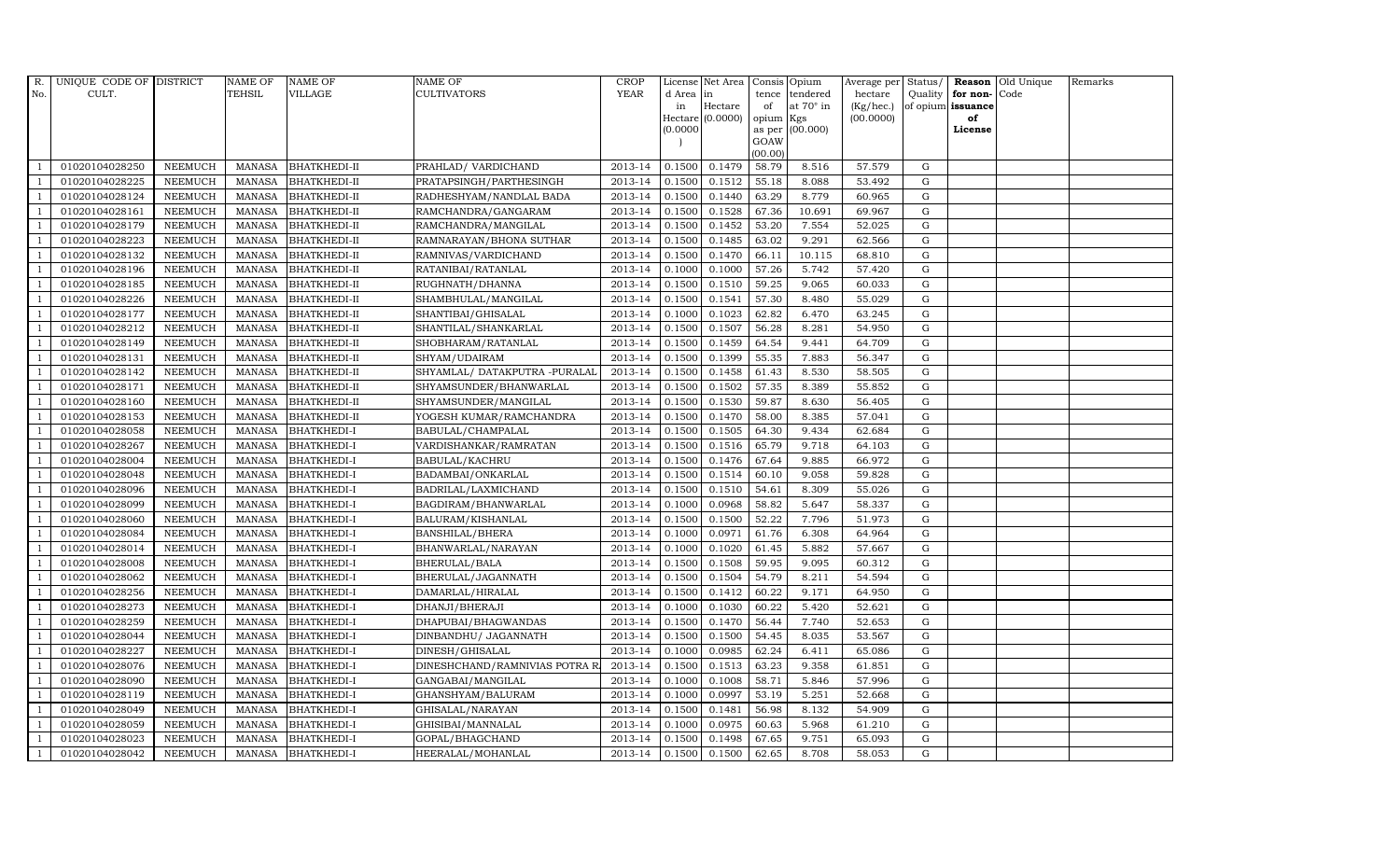| R.             | UNIQUE CODE OF DISTRICT |                | <b>NAME OF</b> | <b>NAME OF</b>     | <b>NAME OF</b>            | CROP        |           | License Net Area |           | Consis Opium     | Average per Status/ |                |                         | <b>Reason</b> Old Unique | Remarks                  |
|----------------|-------------------------|----------------|----------------|--------------------|---------------------------|-------------|-----------|------------------|-----------|------------------|---------------------|----------------|-------------------------|--------------------------|--------------------------|
| No.            | CULT.                   |                | TEHSIL         | <b>VILLAGE</b>     | <b>CULTIVATORS</b>        | <b>YEAR</b> | d Area in |                  |           | tence tendered   | hectare             |                | Quality   for non- Code |                          |                          |
|                |                         |                |                |                    |                           |             | in        | Hectare          | of        | at $70^\circ$ in | $(Kg/$ hec. $)$     |                | of opium issuance       |                          |                          |
|                |                         |                |                |                    |                           |             | 0.0000    | Hectare (0.0000) | opium Kgs | as per (00.000)  | (00.0000)           |                | of<br>License           |                          |                          |
|                |                         |                |                |                    |                           |             |           |                  | GOAW      |                  |                     |                |                         |                          |                          |
|                |                         |                |                |                    |                           |             |           |                  | (00.00)   |                  |                     |                |                         |                          |                          |
|                | 01020104028100          | <b>NEEMUCH</b> | <b>MANASA</b>  | <b>BHATKHEDI-I</b> | ISHWARLAL/DURGASHANKAR    | 2013-14     | 0.1000    | 0.0992           | 58.78     | 6.080            | 61.290              | $\mathbf G$    |                         |                          | <b>NAME CHANGE</b>       |
| $\overline{1}$ | 01020104028022          | <b>NEEMUCH</b> | <b>MANASA</b>  | <b>BHATKHEDI-I</b> | JAGDISH/KISHANLAL         | 2013-14     | 0.1500    | 0.1450           | 62.98     | 9.375            | 64.655              | ${\rm G}$      |                         |                          |                          |
| $\overline{1}$ | 01020104028037          | <b>NEEMUCH</b> | <b>MANASA</b>  | <b>BHATKHEDI-I</b> | JAMNALAL/TARACHAND        | 2013-14     | 0.1500    | 0.1504           | 47.46     | 6.997            | 46.523              | G              | 04                      |                          | <b>ISSUED ON 2016-17</b> |
|                | 01020104028317          | <b>NEEMUCH</b> | <b>MANASA</b>  | <b>BHATKHEDI-I</b> | JAMNI BAI/ BOTLAL         | 2013-14     | 0.1500    | 0.1508           | 54.24     | 7.485            | 49.635              | $\mathbf G$    | 04                      |                          | <b>ISSUED ON 2016-17</b> |
| $\overline{1}$ | 01020104028024          | <b>NEEMUCH</b> | <b>MANASA</b>  | <b>BHATKHEDI-I</b> | KACHRU/MANGILAL           | 2013-14     | 0.1500    | 0.1485           | 57.33     | 8.657            | 58.296              | $\mathbf G$    |                         |                          |                          |
| $\overline{1}$ | 01020104028109          | <b>NEEMUCH</b> | <b>MANASA</b>  | <b>BHATKHEDI-I</b> | KAILASH/ MANGILAL         | 2013-14     | 0.1500    | 0.1526           | 60.65     | 8.396            | 55.020              | G              |                         |                          |                          |
| $\overline{1}$ | 01020104028045          | <b>NEEMUCH</b> | <b>MANASA</b>  | <b>BHATKHEDI-I</b> | KAILASH/ONKARLAL          | 2013-14     | 0.1500    | 0.1525           | 54.56     | 8.309            | 54.485              | ${\rm G}$      |                         |                          |                          |
| $\overline{1}$ | 01020104028055          | <b>NEEMUCH</b> | <b>MANASA</b>  | <b>BHATKHEDI-I</b> | KALURAM/LAXMICHAND        | 2013-14     | 0.1500    | 0.1440           | 49.14     | 7.167            | 49.771              | G              | 04                      |                          | <b>ISSUED ON 2016-17</b> |
|                | 01020104028271          | <b>NEEMUCH</b> | <b>MANASA</b>  | <b>BHATKHEDI-I</b> | KANHAIYALAL/KACHRU        | 2013-14     | 0.1500    | 0.1445           | 58.28     | 7.427            | 51.398              | $\mathbf G$    |                         |                          |                          |
|                | 01020104028088          | <b>NEEMUCH</b> | <b>MANASA</b>  | <b>BHATKHEDI-I</b> | KANHAIYALAL/LAXMICHAND    | 2013-14     | 0.1500    | 0.1518           | 61.83     | 9.442            | 62.200              | ${\rm G}$      |                         |                          |                          |
| - 1            | 01020104028012          | <b>NEEMUCH</b> | <b>MANASA</b>  | <b>BHATKHEDI-I</b> | KANHAIYALAL/SHANKARLAL    | 2013-14     | 0.1500    | 0.1479           | 63.96     | 9.503            | 64.253              | G              |                         |                          |                          |
| $\overline{1}$ | 01020104028110          | <b>NEEMUCH</b> | <b>MANASA</b>  | <b>BHATKHEDI-I</b> | KARULAL/TULSIRAM          | 2013-14     | 0.1500    | 0.1532           | 59.44     | 8.704            | 56.815              | ${\rm G}$      |                         |                          |                          |
| $\overline{1}$ | 01020104028069          | <b>NEEMUCH</b> | <b>MANASA</b>  | <b>BHATKHEDI-I</b> | KASTURIBAI/RAMESHWAR      | 2013-14     | 0.1500    | 0.1492           | 65.55     | 9.945            | 66.655              | G              |                         |                          |                          |
|                | 01020104028085          | <b>NEEMUCH</b> | <b>MANASA</b>  | <b>BHATKHEDI-I</b> | KISHANBAI/NANDLAL         | 2013-14     | 0.1500    |                  |           |                  |                     | $\overline{F}$ |                         |                          |                          |
|                | 01020104028039          | <b>NEEMUCH</b> | <b>MANASA</b>  | <b>BHATKHEDI-I</b> | LAXMANSINGH/RAMSINGH      | 2013-14     | 0.1500    | 0.0912           | 56.90     | 5.056            | 55.439              | ${\rm G}$      |                         |                          |                          |
| $\overline{1}$ | 01020104028086          | <b>NEEMUCH</b> | <b>MANASA</b>  | <b>BHATKHEDI-I</b> | LAXMINARAYAN/BHANWARLAL   | 2013-14     | 0.1000    | 0.1018           | 59.26     | 5.664            | 55.639              | $\mathbf G$    |                         |                          |                          |
| -1             | 01020104028046          | <b>NEEMUCH</b> | <b>MANASA</b>  | <b>BHATKHEDI-I</b> | LAXMINARAYAN/KHEMRAJ      | 2013-14     | 0.1500    | 0.1536           | 56.95     | 8.681            | 56.517              | ${\rm G}$      |                         |                          |                          |
| $\overline{1}$ | 01020104028030          | <b>NEEMUCH</b> | MANASA         | <b>BHATKHEDI-I</b> | MADANLAL/RATANLAL         | 2013-14     | 0.1500    | 0.1446           | 69.65     | 10.040           | 69.433              | G              |                         |                          |                          |
|                | 01020104028053          | <b>NEEMUCH</b> | <b>MANASA</b>  | <b>BHATKHEDI-I</b> | MANGILAL/BHERA            | 2013-14     | 0.1500    | 0.1467           | 55.66     | 8.095            | 55.181              | $\mathbf G$    |                         |                          |                          |
|                | 01020104028082          | NEEMUCH        | <b>MANASA</b>  | <b>BHATKHEDI-I</b> | MANGILAL/GOVERDHAN        | 2013-14     | 0.1000    | 0.1020           | 56.09     | 5.032            | 49.333              | ${\rm G}$      | 04                      |                          | <b>ISSUED ON 2016-17</b> |
| $\overline{1}$ | 01020104028087          | <b>NEEMUCH</b> | <b>MANASA</b>  | <b>BHATKHEDI-I</b> | MANGILAL/NANURAM/TULSIBAI | 2013-14     | 0.1000    | 0.1008           | 53.52     | 5.413            | 53.700              | G              |                         |                          | NAME CHANGE              |
|                | 01020104028274          | <b>NEEMUCH</b> | <b>MANASA</b>  | <b>BHATKHEDI-I</b> | MANGILAL/NANURAM          | 2013-14     | 0.1500    | 0.1446           | 69.14     | 9.788            | 67.690              | ${\rm G}$      |                         |                          |                          |
| $\overline{1}$ | 01020104028074          | <b>NEEMUCH</b> | MANASA         | <b>BHATKHEDI-I</b> | MANGILAL/NATHU            | 2013-14     | 0.1500    | 0.1480           | 53.07     | 7.870            | 53.176              | ${\rm G}$      |                         |                          |                          |
|                | 01020104028017          | <b>NEEMUCH</b> | <b>MANASA</b>  | <b>BHATKHEDI-I</b> | MANGILAL/SHIVLAL          | 2013-14     | 0.1000    | 0.0994           | 66.86     | 6.667            | 67.072              | $\mathbf G$    |                         |                          |                          |
|                | 01020104028319          | NEEMUCH        | <b>MANASA</b>  | <b>BHATKHEDI-I</b> | MANISH JOSHI/ RAMKARAN    | 2013-14     | 0.1500    | 0.1442           | 64.51     | 9.455            | 65.569              | $\mathbf G$    |                         |                          |                          |
| -1             | 01020104028007          | <b>NEEMUCH</b> | <b>MANASA</b>  | <b>BHATKHEDI-I</b> | MODIRAM/BADRILAL          | 2013-14     | 0.1500    | 0.1497           | 62.64     | 9.405            | 62.826              | $\mathbf G$    |                         |                          |                          |
| -1             | 01020104028016          | <b>NEEMUCH</b> | <b>MANASA</b>  | <b>BHATKHEDI-I</b> | SATYNARAYAN/BHAGCHAND     | 2013-14     | 0.1500    | 0.1470           | 61.94     | 9.291            | 63.204              | ${\rm G}$      |                         |                          |                          |
| $\overline{1}$ | 01020104028102          | <b>NEEMUCH</b> | <b>MANASA</b>  | <b>BHATKHEDI-I</b> | MOHANLAL/BHANWARLAL       | 2013-14     | 0.1500    | 0.1476           | 58.71     | 8.739            | 59.207              | ${\rm G}$      |                         |                          |                          |
| $\overline{1}$ | 01020104028063          | <b>NEEMUCH</b> | <b>MANASA</b>  | <b>BHATKHEDI-I</b> | MOHANLAL/RAMLAL           | 2013-14     | 0.1000    | 0.1020           | 53.16     | 5.232            | 51.294              | $\mathbf G$    |                         |                          |                          |
|                | 01020104028320          | <b>NEEMUCH</b> | <b>MANASA</b>  | <b>BHATKHEDI-I</b> | MUSHTAK/ MOHMAD           | 2013-14     | 0.1500    | 0.1450           | 57.51     | 7.813            | 53.883              | $\mathbf G$    |                         |                          |                          |
| $\overline{1}$ | 01020104028035          | <b>NEEMUCH</b> | MANASA         | <b>BHATKHEDI-I</b> | NANDLAL/BABRU             | 2013-14     | 0.1500    | 0.1473           | 59.36     | 7.844            | 53.252              | G              |                         |                          |                          |
|                | 01020104028034          | <b>NEEMUCH</b> | <b>MANASA</b>  | <b>BHATKHEDI-I</b> | NANDLAL/JAGANNATH         | 2013-14     | 0.1500    | 0.1449           | 63.75     | 9.335            | 64.424              | $\mathbf G$    |                         |                          |                          |
| $\overline{1}$ | 01020104028078          | <b>NEEMUCH</b> | <b>MANASA</b>  | <b>BHATKHEDI-I</b> | DINSHCHAND/NATHULAL       | 2013-14     | 0.1000    | 0.0972           | 58.40     | 5.690            | 58.539              | ${\rm G}$      |                         |                          |                          |
| $\overline{1}$ | 01020104028117          | <b>NEEMUCH</b> | <b>MANASA</b>  | <b>BHATKHEDI-I</b> | NATHULAL/DEVAJI           | 2013-14     | 0.1500    | 0.1506           | 60.03     | 9.133            | 60.644              | $\mathbf G$    |                         |                          |                          |
|                | 01020104028026          | <b>NEEMUCH</b> | <b>MANASA</b>  | <b>BHATKHEDI-I</b> | PRABHULAL/NARAYAN         | 2013-14     | 0.1500    | 0.1511           | 59.53     | 9.210            | 60.953              | $\mathbf G$    |                         |                          |                          |
| $\overline{1}$ | 01020104028003          | <b>NEEMUCH</b> | <b>MANASA</b>  | <b>BHATKHEDI-I</b> | ONKARLAL/KACHRU           | 2013-14     | 0.1500    | 0.1440           | 63.62     | 9.034            | 62.736              | ${\rm G}$      |                         |                          | NAME CHANGE              |
| $\overline{1}$ | 01020104028285          | <b>NEEMUCH</b> | <b>MANASA</b>  | <b>BHATKHEDI-I</b> | PARBHULAL/BALCHAND        | 2013-14     | 0.1000    | 0.0954           | 55.55     | 5.380            | 56.394              | ${\rm G}$      |                         |                          |                          |
| $\mathbf{1}$   | 01020104028066          | <b>NEEMUCH</b> | <b>MANASA</b>  | <b>BHATKHEDI-I</b> | RADHESHYAM/NANDRAM CHOTA  | 2013-14     | 0.1000    | 0.0980           | 58.49     | 5.832            | 59.510              | ${\rm G}$      |                         |                          |                          |
| $\overline{1}$ | 01020104028322          | <b>NEEMUCH</b> | <b>MANASA</b>  | <b>BHATKHEDI-I</b> | RAMCHANDR/ MANGILAL       | 2013-14     | 0.1000    | 0.0946           | 55.46     | 5.689            | 60.137              | $\mathbf G$    |                         |                          |                          |
|                | 01020104028006          | <b>NEEMUCH</b> | <b>MANASA</b>  | <b>BHATKHEDI-I</b> | RAMCHANDRA/NANA           | 2013-14     | 0.1500    | 0.1391           | 55.67     | 8.470            | 60.891              | $\mathbf G$    |                         |                          |                          |
| $\mathbf{1}$   | 01020104028112          | <b>NEEMUCH</b> |                | MANASA BHATKHEDI-I | RAMDAYAL/BALCHAND         | 2013-14     | 0.1500    | 0.1500           | 56.60     | 8.296            | 55.307              | G              |                         |                          |                          |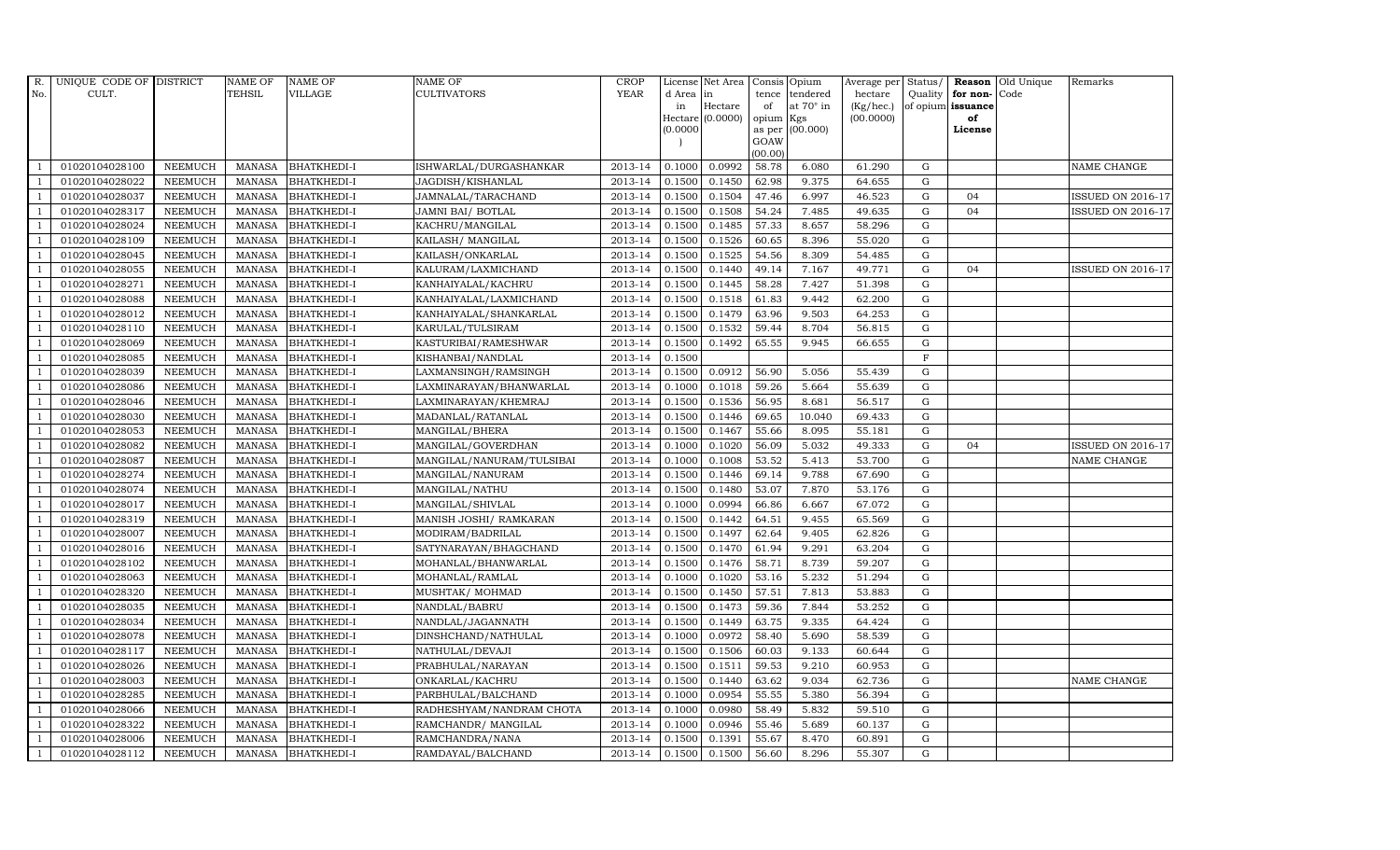| R.             | UNIQUE CODE OF DISTRICT |                | <b>NAME OF</b> | <b>NAME OF</b>     | <b>NAME OF</b>                 | CROP        |           | License Net Area   Consis   Opium |           |                  | Average per | Status/      | Reason            | Old Unique | Remarks                  |
|----------------|-------------------------|----------------|----------------|--------------------|--------------------------------|-------------|-----------|-----------------------------------|-----------|------------------|-------------|--------------|-------------------|------------|--------------------------|
| No.            | CULT.                   |                | <b>TEHSIL</b>  | <b>VILLAGE</b>     | <b>CULTIVATORS</b>             | <b>YEAR</b> | d Area in |                                   |           | tence tendered   | hectare     | Quality      | for non-          | Code       |                          |
|                |                         |                |                |                    |                                |             | in        | Hectare                           | of        | at $70^\circ$ in | (Kg/hec.)   |              | of opium issuance |            |                          |
|                |                         |                |                |                    |                                |             |           | Hectare (0.0000)                  | opium Kgs |                  | (00.0000)   |              | of<br>License     |            |                          |
|                |                         |                |                |                    |                                |             | (0.0000)  |                                   | GOAW      | as per (00.000)  |             |              |                   |            |                          |
|                |                         |                |                |                    |                                |             |           |                                   | (00.00)   |                  |             |              |                   |            |                          |
|                | 01020104028118          | <b>NEEMUCH</b> | MANASA         | <b>BHATKHEDI-I</b> | RAMGOPAL/ RAMESH               | 2013-14     | 0.1000    |                                   |           |                  |             | $\mathbf F$  |                   |            |                          |
| -1             | 01020104028025          | <b>NEEMUCH</b> | MANASA         | <b>BHATKHEDI-I</b> | RAMPRASAD/LAXMICHAND           | 2013-14     | 0.1000    | 0.1020                            | 59.24     | 5.848            | 57.333      | $\mathbf G$  |                   |            |                          |
|                | 01020104028009          | <b>NEEMUCH</b> | <b>MANASA</b>  | <b>BHATKHEDI-I</b> | RAMPRASAD/MEGHA                | 2013-14     | 0.1000    | 0.0990                            | 62.06     | 6.428            | 64.929      | G            |                   |            |                          |
|                | 01020104028041          | <b>NEEMUCH</b> | MANASA         | <b>BHATKHEDI-I</b> | RAMPRATAP/ONKARLAL             | 2013-14     | 0.1500    | 0.1496                            | 65.04     | 10.174           | 68.008      | $\mathbf G$  |                   |            |                          |
| $\overline{1}$ | 01020104028101          | <b>NEEMUCH</b> | <b>MANASA</b>  | <b>BHATKHEDI-I</b> | RAMRATAN/BADRILAL              | 2013-14     | 0.1500    | 0.1353                            | 57.31     | 8.073            | 59.667      | ${\rm G}$    |                   |            |                          |
| $\overline{1}$ | 01020104028010          | <b>NEEMUCH</b> | <b>MANASA</b>  | <b>BHATKHEDI-I</b> | RAMSUKH/RATANLAL               | 2013-14     | 0.1500    | 0.1453                            | 57.60     | 8.912            | 61.335      | $\mathbf G$  |                   |            |                          |
| $\overline{1}$ | 01020104028071          | <b>NEEMUCH</b> | <b>MANASA</b>  | <b>BHATKHEDI-I</b> | RAMVILAS/MANGILAL              | 2013-14     | 0.1500    | 0.1504                            | 54.55     | 8.315            | 55.286      | $\mathbf G$  |                   |            |                          |
| $\overline{1}$ | 01020104028031          | <b>NEEMUCH</b> | <b>MANASA</b>  | <b>BHATKHEDI-I</b> | RATNIBAI/NARAYAN               | 2013-14     | 0.1500    | 0.1435                            | 52.00     | 3.907            | 27.226      | $\mathbf{I}$ | 02                |            |                          |
|                | 01020104028052          | <b>NEEMUCH</b> | <b>MANASA</b>  | <b>BHATKHEDI-I</b> | RUKMANI BAI/MANGILAL           | 2013-14     | 0.1000    | 0.1033                            | 47.13     | 4.854            | 46.989      | G            | 04                |            | <b>ISSUED ON 2016-17</b> |
|                | 01020104028011          | <b>NEEMUCH</b> | <b>MANASA</b>  | <b>BHATKHEDI-I</b> | RUKMANIBAI/RAMCHANDRA          | 2013-14     | 0.1500    | 0.1516                            | 60.81     | 9.269            | 61.141      | $\mathbf G$  |                   |            |                          |
| $\overline{1}$ | 01020104028077          | <b>NEEMUCH</b> | <b>MANASA</b>  | <b>BHATKHEDI-I</b> | SAMANBAI/KANWARLAL             | 2013-14     | 0.1500    | 0.1500                            | 57.52     | 8.488            | 56.587      | ${\rm G}$    |                   |            |                          |
| $\overline{1}$ | 01020104028321          | <b>NEEMUCH</b> | <b>MANASA</b>  | <b>BHATKHEDI-I</b> | SAYNARAYAN / RAMCHANDRA        | 2013-14     | 0.1000    | 0.0956                            | 57.01     | 5.416            | 56.653      | ${\rm G}$    |                   |            |                          |
| $\overline{1}$ | 01020104028094          | <b>NEEMUCH</b> | <b>MANASA</b>  | <b>BHATKHEDI-I</b> | RAMESHWAR/SHANKARLAL           | 2013-14     | 0.1500    | 0.1488                            | 65.45     | 9.855            | 66.230      | $\mathbf G$  |                   |            |                          |
|                | 01020104028272          | <b>NEEMUCH</b> | <b>MANASA</b>  | <b>BHATKHEDI-I</b> | SHANTILAL/SHANKARLAL           | 2013-14     | 0.1000    | 0.0988                            | 60.09     | 5.580            | 56.478      | $\mathbf G$  |                   |            |                          |
| $\overline{1}$ | 01020104028015          | <b>NEEMUCH</b> | <b>MANASA</b>  | <b>BHATKHEDI-I</b> | SHRINIWAS/NANDLAL              | 2013-14     | 0.1500    | 0.1483                            | 60.87     | 5.791            | 39.049      | G            | 04                |            | ISSUED ON 2016-17        |
| -1             | 01020104028081          | <b>NEEMUCH</b> | <b>MANASA</b>  | <b>BHATKHEDI-I</b> | SUNDERBAI/NANDLAL              | 2013-14     | 0.1500    | 0.1533                            | 49.41     | 5.717            | 37.293      | ${\rm G}$    | 04                |            | <b>ISSUED ON 2016-17</b> |
| $\overline{1}$ | 01020104028103          | <b>NEEMUCH</b> | <b>MANASA</b>  | <b>BHATKHEDI-I</b> | TULSIRAM/TARACHAND             | 2013-14     | 0.1000    | 0.0989                            | 52.41     | 5.166            | 52.235      | $\mathbf G$  |                   |            |                          |
| $\overline{1}$ | 01020104028095          | <b>NEEMUCH</b> | MANASA         | <b>BHATKHEDI-I</b> | VIMLABAI/RUPCHAND              | 2013-14     | 0.1500    | 0.1480                            | 59.44     | 8.755            | 59.155      | G            |                   |            |                          |
| $\overline{2}$ | 01020104033001          | <b>NEEMUCH</b> | <b>MANASA</b>  | <b>BAWDA</b>       | BHARATRAM/BHAGIRATH            | 2013-14     | 0.1500    | 0.1450                            | 60.81     | 9.615            | 66.310      | $\mathbf G$  |                   |            |                          |
| $\overline{2}$ | 01020104033004          | <b>NEEMUCH</b> | <b>MANASA</b>  | <b>BAWDA</b>       | KISHANLAL/BAPULAL              | 2013-14     | 0.1000    | 0.0994                            | 54.08     | 5.709            | 57.435      | G            |                   |            |                          |
| $\overline{2}$ | 01020104033005          | <b>NEEMUCH</b> | <b>MANASA</b>  | <b>BAWDA</b>       | BADRILAL / MANGILAL POTR BHUWA | 2013-14     | 0.1000    | 0.0960                            | 63.75     | 6.209            | 64.677      | ${\rm G}$    |                   |            |                          |
| $\overline{a}$ | 01020104033006          | <b>NEEMUCH</b> | <b>MANASA</b>  | <b>BAWDA</b>       | LILABAI GOVINDRAM              | 2013-14     | 0.1500    | 0.1470                            | 59.08     | 8.569            | 58.293      | ${\rm G}$    |                   |            |                          |
| $\overline{a}$ | 01020104033019          | <b>NEEMUCH</b> | MANASA         | <b>BAWDA</b>       | OMPRAKASH/SHREELAL             | 2013-14     | 0.1000    | 0.0960                            | 62.87     | 5.897            | 61.427      | G            |                   |            |                          |
| $\overline{2}$ | 01020104033021          | <b>NEEMUCH</b> | <b>MANASA</b>  | <b>BAWDA</b>       | GANESHGIR/KACHRUGIR            | 2013-14     | 0.1000    | 0.0972                            | 53.84     | 5.961            | 61.327      | $\mathbf G$  |                   |            |                          |
| $\sqrt{2}$     | 01020104033025          | <b>NEEMUCH</b> | <b>MANASA</b>  | <b>BAWDA</b>       | VISHNU/RAMPRASAD               | 2013-14     | 0.1000    | 0.0950                            | 60.80     | 6.288            | 66.189      | ${\rm G}$    |                   |            |                          |
| $\overline{2}$ | 01020104033026          | <b>NEEMUCH</b> | <b>MANASA</b>  | <b>BAWDA</b>       | SURESH/DHARAMRAJ               | 2013-14     | 0.1000    | 0.1000                            | 64.92     | 6.198            | 61.980      | G            |                   |            |                          |
| $\overline{a}$ | 01020104033012          | <b>NEEMUCH</b> | <b>MANASA</b>  | <b>BAWDA</b>       | KANHAIYALAL/PUNA               | 2013-14     | 0.1500    | 0.1453                            | 65.66     | 7.426            | 51.108      | ${\rm G}$    |                   |            |                          |
| 2              | 01020104033034          | <b>NEEMUCH</b> | MANASA         | <b>BAWDA</b>       | BHUWANA/PIRU                   | 2013-14     | 0.1500    | 0.1440                            | 58.25     | 8.380            | 58.194      | $\mathbf{I}$ | 02                |            |                          |
| 2              | 01020104033028          | <b>NEEMUCH</b> | <b>MANASA</b>  | <b>BAWDA</b>       | RADHESHYAM/BAPULAL             | 2013-14     | 0.1000    | 0.0975                            | 54.49     | 6.315            | 64.769      | $\mathbf G$  |                   |            |                          |
| $\overline{2}$ | 01020104033030          | <b>NEEMUCH</b> | <b>MANASA</b>  | <b>BAWDA</b>       | RAMPARSAD MATA GITABAI S/O MAN | 2013-14     | 0.1500    | 0.1416                            | 62.08     | 4.846            | 34.223      | $\mathbf G$  | 04                |            | <b>ISSUED ON 2016-17</b> |
| $\overline{2}$ | 01020104033010          | <b>NEEMUCH</b> | <b>MANASA</b>  | <b>BAWDA</b>       | PARASRAM/SHRILAL               | 2013-14     | 0.1000    | 0.0990                            | 58.84     | 6.272            | 63.354      | G            |                   |            |                          |
| $\overline{a}$ | 01020104033003          | <b>NEEMUCH</b> | <b>MANASA</b>  | <b>BAWDA</b>       | SHANTILAL CHAGANLAL            | 2013-14     | 0.1000    | 0.0897                            | 59.02     | 4.520            | 50.390      | ${\rm G}$    | 04                |            | <b>ISSUED ON 2016-17</b> |
| $\overline{a}$ | 01020104033007          | <b>NEEMUCH</b> | MANASA         | <b>BAWDA</b>       | NANIBAI/DHAMRAJ                | 2013-14     | 0.1500    | 0.1458                            | 61.43     | 9.353            | 64.150      | $\mathbf{I}$ | 02                |            |                          |
| $\overline{2}$ | 01020104033009          | <b>NEEMUCH</b> | <b>MANASA</b>  | <b>BAWDA</b>       | RAMPRATAP/LAXMINARAYN          | 2013-14     | 0.1000    | 0.1008                            | 59.09     | 5.966            | 59.187      | $\mathbf G$  |                   |            |                          |
| $\overline{2}$ | 01020104033011          | <b>NEEMUCH</b> | <b>MANASA</b>  | <b>BAWDA</b>       | RATANLAL/BAPULAL               | 2013-14     | 0.1000    | 0.0992                            | 59.73     | 6.390            | 64.415      | $\mathbf G$  |                   |            |                          |
| $\overline{a}$ | 01020104033013          | <b>NEEMUCH</b> | <b>MANASA</b>  | <b>BAWDA</b>       | NATHULAL/RAMLAL                | 2013-14     | 0.1500    | 0.1488                            | 56.86     | 9.522            | 63.992      | $\mathbf G$  |                   |            |                          |
| $\overline{2}$ | 01020104033040          | <b>NEEMUCH</b> | <b>MANASA</b>  | <b>BAWDA</b>       | MANNALAL/PREMCHAND             | 2013-14     | 0.1000    | 0.0976                            | 46.18     | 4.064            | 41.639      | ${\bf G}$    | 04                |            | <b>ISSUED ON 2016-17</b> |
| $\overline{a}$ | 01020104033041          | <b>NEEMUCH</b> | <b>MANASA</b>  | <b>BAWDA</b>       | RAJMAL/MANNALAL                | 2013-14     | 0.1000    | 0.0980                            | 63.37     | 5.595            | 57.092      | $\mathbf{I}$ | 02                |            |                          |
| 2              | 01020104033042          | <b>NEEMUCH</b> | <b>MANASA</b>  | <b>BAWDA</b>       | GOPAL GIR/KACHARU GIR GOSAI    | 2013-14     | 0.1500    | 0.1440                            | 56.91     | 9.161            | 63.618      | G            |                   |            |                          |
| 2              | 01020104033043          | <b>NEEMUCH</b> | <b>MANASA</b>  | <b>BAWDA</b>       | BASANTILAL/ SHOBHARAM          | 2013-14     | 0.1500    | 0.1500                            | 58.25     | 9.098            | 60.653      | $\mathbf G$  |                   |            |                          |
| $\overline{a}$ | 01020104033037          | <b>NEEMUCH</b> | MANASA BAWDA   |                    | MOHANLAL/NANDLAL               | 2013-14     | 0.1500    | 0.0966                            | 61.26     | 5.811            | 60.155      | G            |                   |            |                          |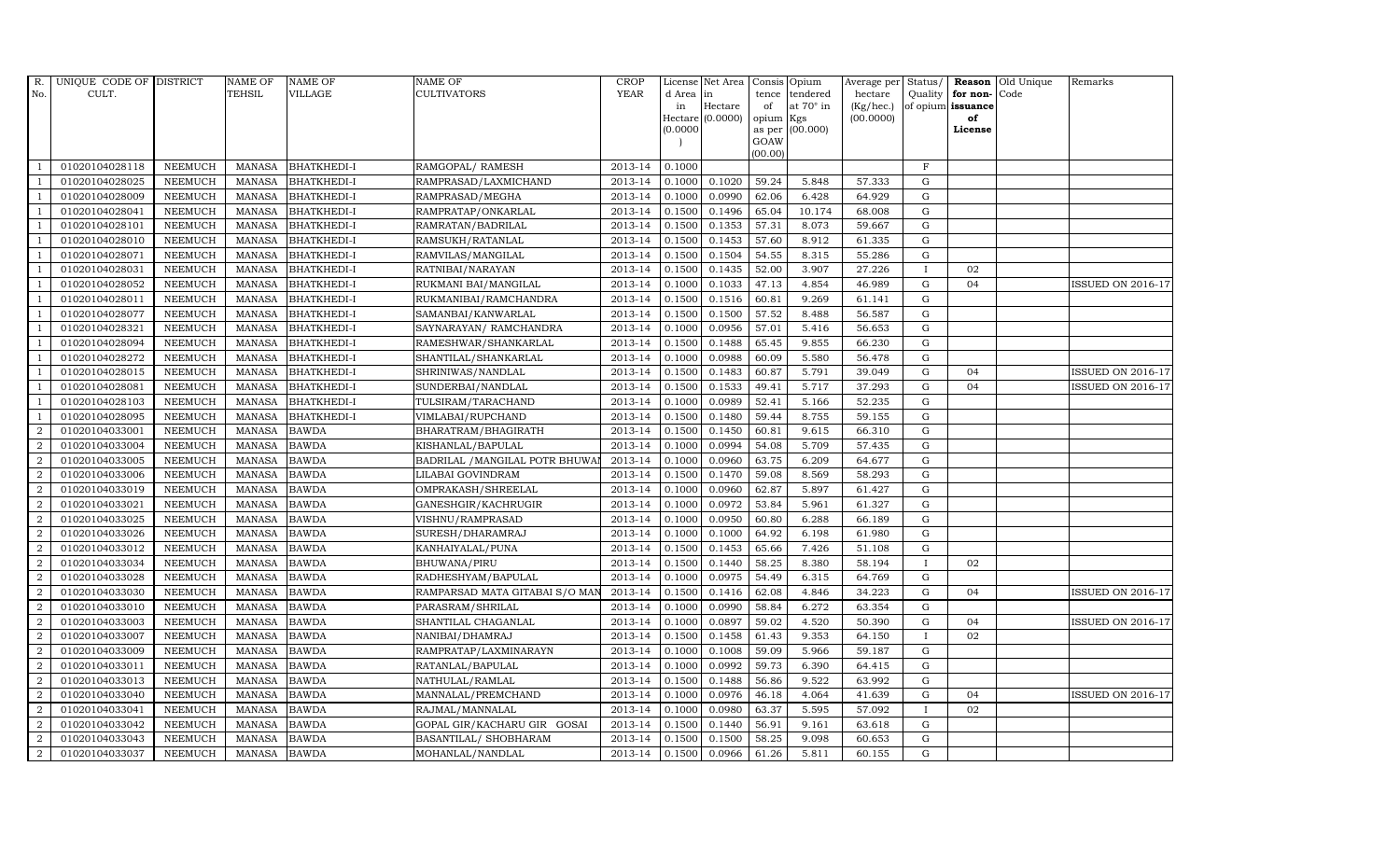| R.             | UNIQUE CODE OF DISTRICT |                | <b>NAME OF</b> | <b>NAME OF</b> | <b>NAME OF</b>              | <b>CROP</b> |           | License Net Area   |           | Consis Opium     | Average per | Status/      |                   | Reason Old Unique | Remarks                  |
|----------------|-------------------------|----------------|----------------|----------------|-----------------------------|-------------|-----------|--------------------|-----------|------------------|-------------|--------------|-------------------|-------------------|--------------------------|
| No.            | CULT.                   |                | <b>TEHSIL</b>  | VILLAGE        | <b>CULTIVATORS</b>          | <b>YEAR</b> | d Area in |                    | tence     | tendered         | hectare     |              | Quality for non-  | Code              |                          |
|                |                         |                |                |                |                             |             | in        | Hectare            | of        | at $70^\circ$ in | (Kg/hec.)   |              | of opium issuance |                   |                          |
|                |                         |                |                |                |                             |             |           | $Hectare (0.0000)$ | opium Kgs |                  | (00.0000)   |              | of                |                   |                          |
|                |                         |                |                |                |                             |             | (0.0000)  |                    | GOAW      | as per (00.000)  |             |              | License           |                   |                          |
|                |                         |                |                |                |                             |             |           |                    | (00.00)   |                  |             |              |                   |                   |                          |
| $\overline{2}$ | 01020104033044          | <b>NEEMUCH</b> | MANASA BAWDA   |                | JAGDISH/ JAYNARAYAN         | 2013-14     | 0.1000    | 0.0953             | 54.08     | 5.629            | 59.066      | G            |                   |                   |                          |
| $\overline{2}$ | 01020104043101          | <b>NEEMUCH</b> | MANASA         | <b>BARTHUN</b> | AMBALAL/BHUWANIRAM          | 2013-14     | 0.1500    | 0.1400             | 52.26     | 3.061            | 21.864      | $\mathbf{I}$ | 02                |                   |                          |
| 2              | 01020104043003          | <b>NEEMUCH</b> | <b>MANASA</b>  | <b>BARTHUN</b> | ASHOKKUMAR/JAGANNATH        | 2013-14     | 0.1500    | 0.1394             | 55.05     | 7.660            | 54.950      | G            |                   |                   |                          |
| $\overline{2}$ | 01020104043079          | <b>NEEMUCH</b> | MANASA         | <b>BARTHUN</b> | BABULAL/BALMUKUND           | 2013-14     | 0.1000    |                    |           |                  |             | $\mathbf F$  |                   |                   |                          |
| $\overline{a}$ | 01020104043147          | <b>NEEMUCH</b> | <b>MANASA</b>  | <b>BARTHUN</b> | BALARAM/BAPULAL             | 2013-14     | 0.1000    |                    |           |                  |             | $\rm F$      |                   |                   |                          |
| $\overline{2}$ | 01020104043080          | <b>NEEMUCH</b> | MANASA         | <b>BARTHUN</b> | BALRAM/BHANWARLAL           | 2013-14     | 0.1500    | 0.1419             | 53.84     | 7.561            | 53.284      | G            |                   |                   |                          |
| $\overline{a}$ | 01020104043005          | <b>NEEMUCH</b> | MANASA         | <b>BARTHUN</b> | BALUSINGH/DEVISINGH         | 2013-14     | 0.1500    | 0.1518             | 51.25     | 3.163            | 20.837      | ${\rm G}$    | 04                |                   |                          |
| $\overline{2}$ | 01020104043048          | <b>NEEMUCH</b> | <b>MANASA</b>  | <b>BARTHUN</b> | BHAGIRATH/KACHRULAL         | 2013-14     | 0.1000    |                    |           |                  |             | $\rm F$      |                   |                   |                          |
| $\overline{2}$ | 01020104043067          | <b>NEEMUCH</b> | <b>MANASA</b>  | <b>BARTHUN</b> | BHANWARLAL/GANESHRAM        | 2013-14     | 0.1000    | 0.1000             | 62.50     | 5.438            | 54.380      | G            |                   |                   |                          |
| $\overline{2}$ | 01020104043112          | <b>NEEMUCH</b> | <b>MANASA</b>  | <b>BARTHUN</b> | BHERULAL/MADHOLAL           | 2013-14     | 0.1000    |                    |           |                  |             | $\mathbf F$  |                   |                   |                          |
| $\overline{a}$ | 01020104043107          | <b>NEEMUCH</b> | <b>MANASA</b>  | <b>BARTHUN</b> | CHENRAM/BHAGIRATH           | 2013-14     | 0.1000    | 0.0995             | 56.67     | 5.627            | 56.553      | $\mathbf I$  | 02                |                   |                          |
| $\overline{2}$ | 01020104043092          | <b>NEEMUCH</b> | MANASA         | <b>BARTHUN</b> | DASHRATHSINGH/BHOPALSINGH   | 2013-14     | 0.1000    |                    |           |                  |             | $\mathbf{F}$ |                   |                   |                          |
| 2              | 01020104043059          | <b>NEEMUCH</b> | <b>MANASA</b>  | <b>BARTHUN</b> | DILIPSINGH/GOVERDHANSINGH   | 2013-14     | 0.1000    |                    |           |                  |             | $\mathbf F$  |                   |                   |                          |
| $\overline{2}$ | 01020104043011          | <b>NEEMUCH</b> | <b>MANASA</b>  | <b>BARTHUN</b> | DOULATSINGH/GULABKANWAR     | 2013-14     | 0.1000    | 0.1023             | 50.85     | 5.317            | 51.975      | G            |                   |                   |                          |
| $\overline{2}$ | 01020104043055          | <b>NEEMUCH</b> | MANASA         | <b>BARTHUN</b> | GHANSHYAM/BAPULAL           | 2013-14     | 0.1000    | 0.1015             | 62.02     | 5.768            | 56.828      | G            |                   |                   |                          |
| $\overline{a}$ | 01020104043146          | <b>NEEMUCH</b> | MANASA         | <b>BARTHUN</b> | GOPAL/BHERULAL              | 2013-14     | 0.1000    | 0.1000             | 60.21     | 5.634            | 56.340      | G            |                   |                   |                          |
| 2              | 01020104043002          | <b>NEEMUCH</b> | <b>MANASA</b>  | <b>BARTHUN</b> | GOVERDHANSINGH/BAHADURSINGI | 2013-14     | 0.1500    |                    |           |                  |             | F            |                   |                   |                          |
| 2              | 01020104043058          | <b>NEEMUCH</b> | MANASA         | <b>BARTHUN</b> | GOVINDSINGH/BAHADURSINGH    | 2013-14     | 0.1000    | 0.1005             | 46.46     | 1.746            | 17.373      | G            | 04                |                   |                          |
| $\overline{2}$ | 01020104043056          | <b>NEEMUCH</b> | MANASA         | <b>BARTHUN</b> | GOVINDSINGH/SAJJANSINGH     | 2013-14     | 0.1000    | 0.0960             | 55.88     | 5.245            | 54.635      | G            |                   |                   |                          |
| $\overline{2}$ | 01020104043013          | <b>NEEMUCH</b> | <b>MANASA</b>  | <b>BARTHUN</b> | GOVINDSINGH/SHIVSINGH       | 2013-14     | 0.1500    | 0.1534             | 55.85     | 8.657            | 56.434      | G            |                   |                   |                          |
| $\overline{2}$ | 01020104043044          | <b>NEEMUCH</b> | <b>MANASA</b>  | <b>BARTHUN</b> | GULABSINGH/BHANWARSINGH     | 2013-14     | 0.1000    |                    |           |                  |             | $\mathbf F$  |                   |                   |                          |
| $\overline{a}$ | 01020104043098          | <b>NEEMUCH</b> | MANASA         | <b>BARTHUN</b> | GULABSINGH/SWAROOPSINGH     | 2013-14     | 0.1000    |                    |           |                  |             | F            |                   |                   |                          |
| $\overline{a}$ | 01020104043113          | <b>NEEMUCH</b> | MANASA         | <b>BARTHUN</b> | INDIRABAI/KANHAIYALAL       | 2013-14     | 0.1000    | 0.1008             | 62.97     | 6.477            | 64.256      | G            |                   |                   |                          |
| $\overline{2}$ | 01020104043081          | <b>NEEMUCH</b> | <b>MANASA</b>  | <b>BARTHUN</b> | JAGDISHCHANDRA/MANGILAL     | 2013-14     | 0.1000    |                    |           |                  |             | $\mathbf F$  |                   |                   |                          |
| 2              | 01020104043152          | <b>NEEMUCH</b> | <b>MANASA</b>  | <b>BARTHUN</b> | KAILASHBAI/SHRINIWAS        | 2013-14     | 0.1500    |                    |           |                  |             | $\mathbf{F}$ |                   |                   |                          |
| $\overline{2}$ | 01020104043155          | <b>NEEMUCH</b> | <b>MANASA</b>  | <b>BARTHUN</b> | KANHAIYALAL/BAGDIRAM        | 2013-14     | 0.1500    | 0.0701             | 61.32     | 4.345            | 61.983      | G            |                   |                   |                          |
| $\overline{a}$ | 01020104043094          | <b>NEEMUCH</b> | <b>MANASA</b>  | <b>BARTHUN</b> | KANHAIYALAL/MAGNIRAM        | 2013-14     | 0.1500    | 0.1418             | 67.67     | 9.000            | 63.470      | G            |                   |                   |                          |
| 2              | 01020104043022          | <b>NEEMUCH</b> | MANASA         | <b>BARTHUN</b> | KANHAIYALAL/RAMA            | 2013-14     | 0.1500    | 0.1430             | 59.33     | 8.001            | 55.951      | G            |                   |                   |                          |
| 2              | 01020104043089          | <b>NEEMUCH</b> | MANASA         | <b>BARTHUN</b> | KARULAL/CHENRAM             | 2013-14     | 0.1000    |                    |           |                  |             | $\mathbf F$  |                   |                   |                          |
| $\overline{2}$ | 01020104043064          | <b>NEEMUCH</b> | MANASA         | <b>BARTHUN</b> | KANWARLAL/BIHARILAL         | 2013-14     | 0.1000    |                    |           |                  |             | $\mathbf{F}$ |                   |                   |                          |
| $\overline{2}$ | 01020104043095          | <b>NEEMUCH</b> | MANASA         | <b>BARTHUN</b> | LAXMINARAYAN/KANHAIYALAL    | 2013-14     | 0.1500    | 0.1420             | 66.08     | 8.666            | 61.028      | $\mathbf I$  | 02                |                   |                          |
| $\overline{a}$ | 01020104043088          | <b>NEEMUCH</b> | MANASA         | <b>BARTHUN</b> | LAXMINARAYAN/SHANKARLAL     | 2013-14     | 0.1000    | 0.0992             | 61.09     | 6.170            | 62.198      | G            |                   |                   |                          |
| $\overline{a}$ | 01020104043007          | <b>NEEMUCH</b> | MANASA         | <b>BARTHUN</b> | LAXMINARAYAN/JAGANNATH      | 2013-14     | 0.1000    | 0.0924             | 62.00     | 5.247            | 56.786      | $\mathbf{I}$ | 02                |                   |                          |
| 2              | 01020104043120          | <b>NEEMUCH</b> | <b>MANASA</b>  | <b>BARTHUN</b> | MANGILAL/TORIRAM            | 2013-14     | 0.1500    | 0.1440             | 53.61     | 3.832            | 26.611      | $\mathbf{I}$ | 02                |                   |                          |
| $\overline{2}$ | 01020104043148          | <b>NEEMUCH</b> | <b>MANASA</b>  | <b>BARTHUN</b> | MANGILAL/SHANKARLAL         | 2013-14     | 0.1000    | 0.1000             | 51.89     | 6.501            | 65.010      | $\mathbf G$  |                   |                   |                          |
| $\overline{a}$ | 01020104043004          | <b>NEEMUCH</b> | <b>MANASA</b>  | <b>BARTHUN</b> | MAGYA/UDA CHAMAR            | 2013-14     | 0.1500    |                    |           |                  |             | $\mathbf F$  |                   |                   |                          |
| $\overline{2}$ | 01020104043040          | <b>NEEMUCH</b> | <b>MANASA</b>  | <b>BARTHUN</b> | MOHANLAL/GANGARAM           | 2013-14     | 0.1500    | 0.1440             | 58.80     | 7.084            | 49.194      | G            | 04                |                   | <b>ISSUED ON 2016-17</b> |
| $\overline{a}$ | 01020104043087          | <b>NEEMUCH</b> | MANASA         | <b>BARTHUN</b> | MOHANLAL/NANDA              | 2013-14     | 0.1500    | 0.1475             | 58.80     | 8.904            | 60.366      | G            |                   |                   |                          |
| $\overline{2}$ | 01020104043149          | <b>NEEMUCH</b> | <b>MANASA</b>  | <b>BARTHUN</b> | BHULIBAI/MAGNIRAM           | 2013-14     | 0.1000    | 0.0915             | 67.12     | 5.782            | 63.191      | G            |                   |                   |                          |
| 2              | 01020104043106          | <b>NEEMUCH</b> | <b>MANASA</b>  | <b>BARTHUN</b> | NANDLAL/BIHARILAL           | 2013-14     | 0.1000    | 0.0960             | 69.59     | 6.323            | 65.865      | $\mathbf{I}$ | 02                |                   |                          |
| $\overline{a}$ | 01020104043090          | <b>NEEMUCH</b> |                | MANASA BARTHUN | NANDLAL/RAMPRAHALAD         | 2013-14     | 0.1000    | 0.0952             | 63.89     | 5.887            | 61.838      | G            |                   |                   |                          |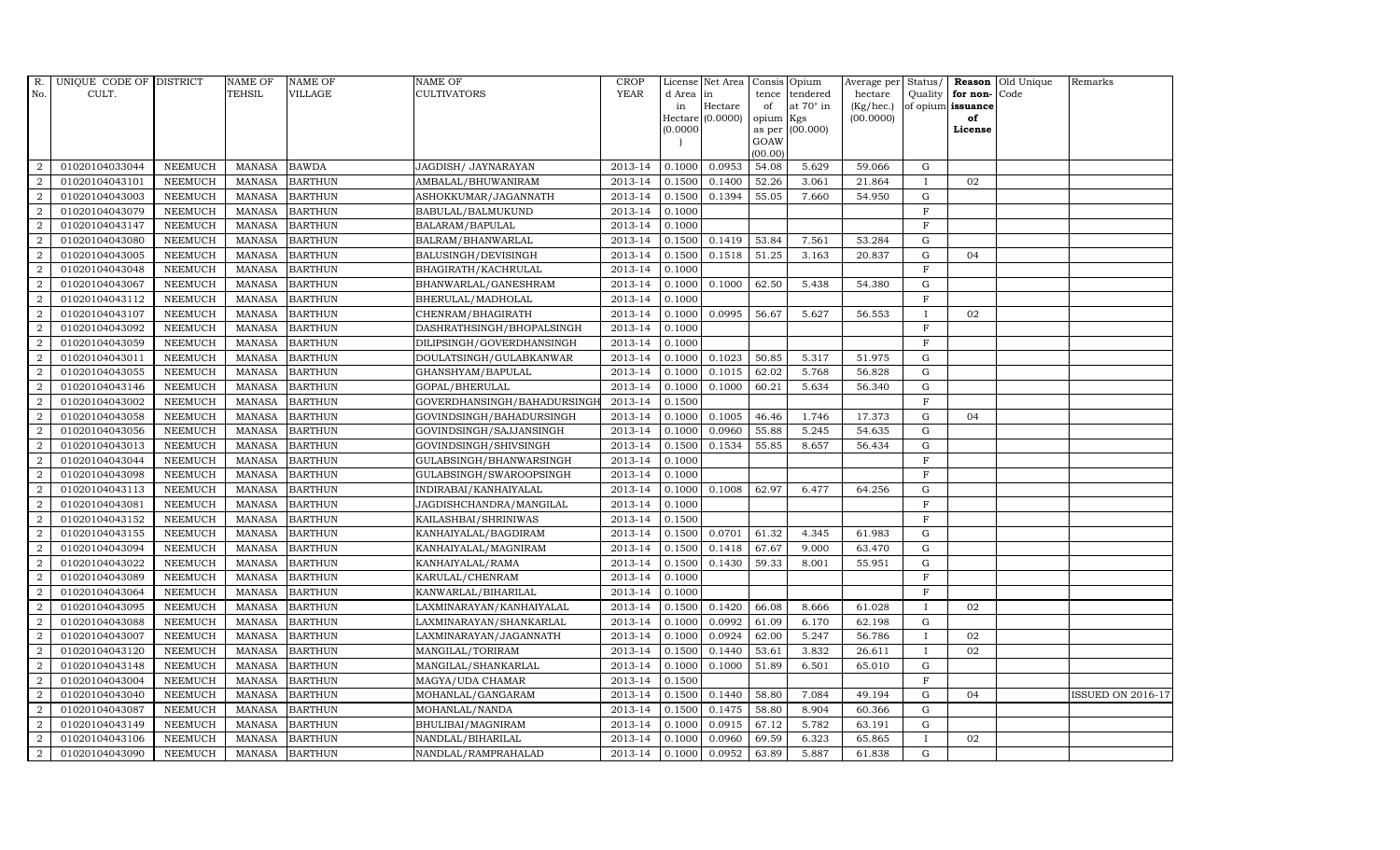| R.             | UNIQUE CODE OF DISTRICT |                | <b>NAME OF</b> | <b>NAME OF</b>        | NAME OF                    | <b>CROP</b> |           | License Net Area            | Consis Opium    |                  |           |              |                      | Average per Status/ Reason Old Unique | Remarks           |
|----------------|-------------------------|----------------|----------------|-----------------------|----------------------------|-------------|-----------|-----------------------------|-----------------|------------------|-----------|--------------|----------------------|---------------------------------------|-------------------|
| No.            | CULT.                   |                | <b>TEHSIL</b>  | VILLAGE               | <b>CULTIVATORS</b>         | <b>YEAR</b> | d Area in |                             | tence           | tendered         | hectare   |              | Quality for non-Code |                                       |                   |
|                |                         |                |                |                       |                            |             | in        | Hectare<br>Hectare (0.0000) | of              | at $70^\circ$ in | (Kg/hec.) |              | of opium issuance    |                                       |                   |
|                |                         |                |                |                       |                            |             | (0.0000)  |                             | opium<br>as per | Kgs<br>(00.000)  | (00.0000) |              | of<br>License        |                                       |                   |
|                |                         |                |                |                       |                            |             |           |                             | GOAW            |                  |           |              |                      |                                       |                   |
|                |                         |                |                |                       |                            |             |           |                             | (00.00)         |                  |           |              |                      |                                       |                   |
| 2              | 01020104043086          | <b>NEEMUCH</b> | MANASA         | <b>BARTHUN</b>        | PRAHALAD/VARDICHANDRA      | 2013-14     | 0.1000    | 0.0990                      | 53.61           | 4.266            | 43.091    | G            | 04                   |                                       | ISSUED ON 2016-17 |
| $\overline{2}$ | 01020104043039          | <b>NEEMUCH</b> | <b>MANASA</b>  | <b>BARTHUN</b>        | PRAHALADSINGH/BHANWARSINGH | 2013-14     | 0.1000    | 0.0990                      | 53.28           | 4.628            | 46.747    | G            | 04                   |                                       |                   |
| 2              | 01020104043156          | <b>NEEMUCH</b> | <b>MANASA</b>  | <b>BARTHUN</b>        | PURANSINGH/MANSINGH        | 2013-14     | 0.1000    | 0.0970                      | 48.03           | 1.489            | 15.351    | $\mathbf{I}$ | 02                   |                                       |                   |
| $\overline{2}$ | 01020104043069          | <b>NEEMUCH</b> | <b>MANASA</b>  | <b>BARTHUN</b>        | RAGHUVEERSINGH/MOTISINGH   | 2013-14     | 0.1000    |                             |                 |                  |           | $\mathbf F$  |                      |                                       |                   |
| $\overline{a}$ | 01020104043061          | <b>NEEMUCH</b> | <b>MANASA</b>  | <b>BARTHUN</b>        | RAMSINGH/RANSINGH          | 2013-14     | 0.1000    |                             |                 |                  |           | $\mathbf F$  |                      |                                       |                   |
| 2              | 01020104043016          | <b>NEEMUCH</b> | <b>MANASA</b>  | <b>BARTHUN</b>        | RAMESHCHANDRA/NANURAM      | 2013-14     | 0.1500    | 0.1500                      | 44.90           | 2.097            | 13.980    | $\mathbf{I}$ | 02                   |                                       |                   |
| 2              | 01020104043137          | <b>NEEMUCH</b> | <b>MANASA</b>  | <b>BARTHUN</b>        | RAMKISHAN/CHITAL           | 2013-14     | 0.1500    | 0.0960                      | 61.84           | 6.016            | 62.667    | G            |                      |                                       |                   |
| 2              | 01020104043031          | <b>NEEMUCH</b> | <b>MANASA</b>  | <b>BARTHUN</b>        | RAMPRAHALAD/JAGANNATH      | 2013-14     | 0.1000    | 0.0980                      | 59.29           | 5.819            | 59.378    | G            |                      |                                       |                   |
| $\overline{2}$ | 01020104043130          | <b>NEEMUCH</b> | <b>MANASA</b>  | <b>BARTHUN</b>        | SUKHIBAI/MANGILAL          | 2013-14     | 0.1000    | 0.0992                      | 53.87           | 5.272            | 53.145    | G            |                      |                                       |                   |
| $\overline{2}$ | 01020104043020          | <b>NEEMUCH</b> | <b>MANASA</b>  | <b>BARTHUN</b>        | SURAJBAI/BALURAM           | 2013-14     | 0.1000    | 0.0952                      | 38.75           | 0.000            | 0.000     | $\mathbf{I}$ | 02                   |                                       |                   |
| $\overline{a}$ | 01020104043042          | <b>NEEMUCH</b> | <b>MANASA</b>  | <b>BARTHUN</b>        | SURESHCHANDRA/AMRITRAM     | 2013-14     | 0.1000    | 0.0990                      | 59.97           | 5.894            | 59.535    | G            |                      |                                       |                   |
| $\overline{2}$ | 01020104043038          | <b>NEEMUCH</b> | <b>MANASA</b>  | <b>BARTHUN</b>        | VISHNUPRASAD/MOHANLAL      | 2013-14     | 0.1000    | 0.1014                      | 60.86           | 1.991            | 19.635    | $\mathbf{I}$ | 02                   |                                       |                   |
| $\mathbf{1}$   | 01020104025003          | <b>NEEMUCH</b> | <b>MANASA</b>  | <b>BARKHEDA GHATA</b> | CHHAGANLAL/BHANWARLAL      | 2013-14     | 0.1500    | 0.0702                      | 64.94           | 4.880            | 69.516    | G            |                      |                                       |                   |
|                | 01020104025004          | <b>NEEMUCH</b> | <b>MANASA</b>  | <b>BARKHEDA GHATA</b> | MANGILAL/RAMSUKH           | 2013-14     | 0.1500    | 0.1504                      | 61.98           | 9.386            | 62.407    | G            |                      |                                       |                   |
|                | 01020104025005          | <b>NEEMUCH</b> | <b>MANASA</b>  | <b>BARKHEDA GHATA</b> | KASHIBAI BOTALAL           | 2013-14     | 0.1500    | 0.1482                      | 61.56           | 9.392            | 63.374    | ${\rm G}$    |                      |                                       |                   |
| $\overline{1}$ | 01020104025006          | <b>NEEMUCH</b> | <b>MANASA</b>  | <b>BARKHEDA GHATA</b> | JAMNIBAI/DAYARAM           | 2013-14     | 0.1500    | 0.0492                      | 61.77           | 3.256            | 66.179    | G            |                      |                                       | NAME CHANGE       |
| $\overline{1}$ | 01020104025011          | <b>NEEMUCH</b> | <b>MANASA</b>  | <b>BARKHEDA GHATA</b> | NANALAL/KALU               | 2013-14     | 0.1500    | 0.0702                      | 57.33           | 4.390            | 62.536    | G            |                      |                                       |                   |
| $\overline{1}$ | 01020104025012          | <b>NEEMUCH</b> | <b>MANASA</b>  | <b>BARKHEDA GHATA</b> | GHISALAL/MANGILAL          | 2013-14     | 0.1500    | 0.1480                      | 45.42           | 6.897            | 46.601    | $\mathbf G$  | 04                   |                                       | ISSUED ON 2016-17 |
|                | 01020104025013          | <b>NEEMUCH</b> | <b>MANASA</b>  | <b>BARKHEDA GHATA</b> | HARLAL/MODA                | 2013-14     | 0.1500    | 0.1450                      | 56.25           | 8.526            | 58.800    | G            |                      |                                       |                   |
| $\mathbf{1}$   | 01020104025018          | <b>NEEMUCH</b> | <b>MANASA</b>  | <b>BARKHEDA GHATA</b> | MEGHRAJ/MODA               | 2013-14     | 0.1500    | 0.1491                      | 66.44           | 10.621           | 71.234    | G            |                      |                                       |                   |
| $\overline{1}$ | 01020104025019          | <b>NEEMUCH</b> | <b>MANASA</b>  | <b>BARKHEDA GHATA</b> | KANHAIYALAL/CHOKHA         | 2013-14     | 0.1500    | 0.1455                      | 62.74           | 9.743            | 66.962    | G            |                      |                                       |                   |
| $\overline{1}$ | 01020104025020          | <b>NEEMUCH</b> | <b>MANASA</b>  | BARKHEDA GHATA        | BHAWARLAL/GOPAL            | 2013-14     | 0.1000    | 0.0975                      | 58.96           | 5.854            | 60.041    | G            |                      |                                       |                   |
| $\overline{1}$ | 01020104025021          | <b>NEEMUCH</b> | MANASA         | <b>BARKHEDA GHATA</b> | NANALAL/ HANSARAJ          | 2013-14     | 0.1500    |                             |                 |                  |           | $\, {\rm F}$ |                      |                                       | NAME CHANGE       |
|                | 01020104025022          | <b>NEEMUCH</b> | <b>MANASA</b>  | <b>BARKHEDA GHATA</b> | PARBHULAL KHEMRAJ          | 2013-14     | 0.1500    | 0.1470                      | 61.73           | 9.445            | 64.252    | G            |                      |                                       |                   |
|                | 01020104025024          | <b>NEEMUCH</b> | <b>MANASA</b>  | <b>BARKHEDA GHATA</b> | LABHCHAND/CHATARBHUJ       | 2013-14     | 0.1500    | 0.1464                      | 58.90           | 8.852            | 60.464    | G            |                      |                                       |                   |
| $\overline{1}$ | 01020104025025          | <b>NEEMUCH</b> | <b>MANASA</b>  | <b>BARKHEDA GHATA</b> | TAPUBAI/PRITHVIRAJ         | 2013-14     | 0.1500    | 0.1444                      | 54.64           | 8.219            | 56.918    | G            |                      |                                       |                   |
| $\mathbf{1}$   | 01020104025026          | <b>NEEMUCH</b> | <b>MANASA</b>  | <b>BARKHEDA GHATA</b> | SOHANLAL/MANGILAL          | 2013-14     | 0.1500    | 0.1456                      | 58.01           | 8.859            | 60.845    | G            |                      |                                       |                   |
| $\overline{1}$ | 01020104025028          | <b>NEEMUCH</b> | <b>MANASA</b>  | <b>BARKHEDA GHATA</b> | NANDLAL/KALU               | 2013-14     | 0.1000    | 0.0995                      | 62.24           | 6.500            | 65.327    | G            |                      |                                       |                   |
| $\overline{1}$ | 01020104025032          | <b>NEEMUCH</b> | <b>MANASA</b>  | <b>BARKHEDA GHATA</b> | CHHAGANLAL/KHEMRAJ         | 2013-14     | 0.1500    | 0.1433                      | 58.16           | 8.832            | 61.633    | $\mathbf G$  |                      |                                       |                   |
|                | 01020104025034          | <b>NEEMUCH</b> | <b>MANASA</b>  | <b>BARKHEDA GHATA</b> | MANGIBAI / CHAMPALAL       | 2013-14     | 0.1000    | 0.0985                      | 64.58           | 6.679            | 67.807    | G            |                      |                                       |                   |
| -1             | 01020104025041          | <b>NEEMUCH</b> | <b>MANASA</b>  | <b>BARKHEDA GHATA</b> | GHISALAL/ONKARLAL          | 2013-14     | 0.1000    | 0.0959                      | 56.76           | 5.595            | 58.342    | G            |                      |                                       |                   |
|                | 01020104025043          | <b>NEEMUCH</b> | <b>MANASA</b>  | <b>BARKHEDA GHATA</b> | SURESHCHAND/BHANWARLAL     | 2013-14     | 0.1000    | 0.0979                      | 64.07           | 6.828            | 69.745    | G            |                      |                                       |                   |
| $\overline{1}$ | 01020104025048          | <b>NEEMUCH</b> | <b>MANASA</b>  | <b>BARKHEDA GHATA</b> | MANGIBAI GIRDHARI          | 2013-14     | 0.1000    | 0.0954                      | 58.42           | 5.976            | 62.642    | G            |                      |                                       |                   |
| $\overline{1}$ | 01020104025049          | <b>NEEMUCH</b> | <b>MANASA</b>  | <b>BARKHEDA GHATA</b> | SHANKARLAL/KALURAM         | 2013-14     | 0.1000    | 0.0989                      | 57.23           | 5.846            | 59.110    | G            |                      |                                       |                   |
|                | 01020104025052          | <b>NEEMUCH</b> | <b>MANASA</b>  | <b>BARKHEDA GHATA</b> | BHAGCHANDRA/HANRAJ         | 2013-14     | 0.1500    |                             |                 |                  |           | F            |                      |                                       |                   |
| $\overline{1}$ | 01020104025053          | <b>NEEMUCH</b> | <b>MANASA</b>  | <b>BARKHEDA GHATA</b> | NATHULAL/NANALAL           | 2013-14     | 0.1000    | 0.0957                      | 60.29           | 5.986            | 62.550    | G            |                      |                                       |                   |
| -1             | 01020104025054          | <b>NEEMUCH</b> | <b>MANASA</b>  | BARKHEDA GHATA        | PRABHULAL/PREMCHANDRA      | 2013-14     | 0.1500    | 0.1496                      | 57.15           | 8.850            | 59.158    | G            |                      |                                       |                   |
| $\overline{1}$ | 01020104025055          | <b>NEEMUCH</b> | <b>MANASA</b>  | <b>BARKHEDA GHATA</b> | AMARCHANDRA/NARAYAN        | 2013-14     | 0.1000    | 0.0925                      | 49.05           | 4.737            | 51.211    | $\mathbf{I}$ | 02                   |                                       |                   |
| $\overline{1}$ | 01020104025057          | <b>NEEMUCH</b> | <b>MANASA</b>  | <b>BARKHEDA GHATA</b> | KANHAIYALAL/SUKHLAL        | 2013-14     | 0.1500    | 0.1484                      | 58.17           | 9.066            | 61.092    | G            |                      |                                       |                   |
|                | 01020104025061          | <b>NEEMUCH</b> | <b>MANASA</b>  | <b>BARKHEDA GHATA</b> | TULSIRAM/RATANLAL          | 2013-14     | 0.1500    | 0.1488                      | 60.31           | 10.029           | 67.399    | G            |                      |                                       |                   |
| $\mathbf{1}$   | 01020104025067          | NEEMUCH        | MANASA         | <b>BARKHEDA GHATA</b> | NANALAL/VARDICHANDRA       | 2013-14     | 0.1500    | 0.1456                      | 56.08           | 8.308            | 57.060    | G            |                      |                                       |                   |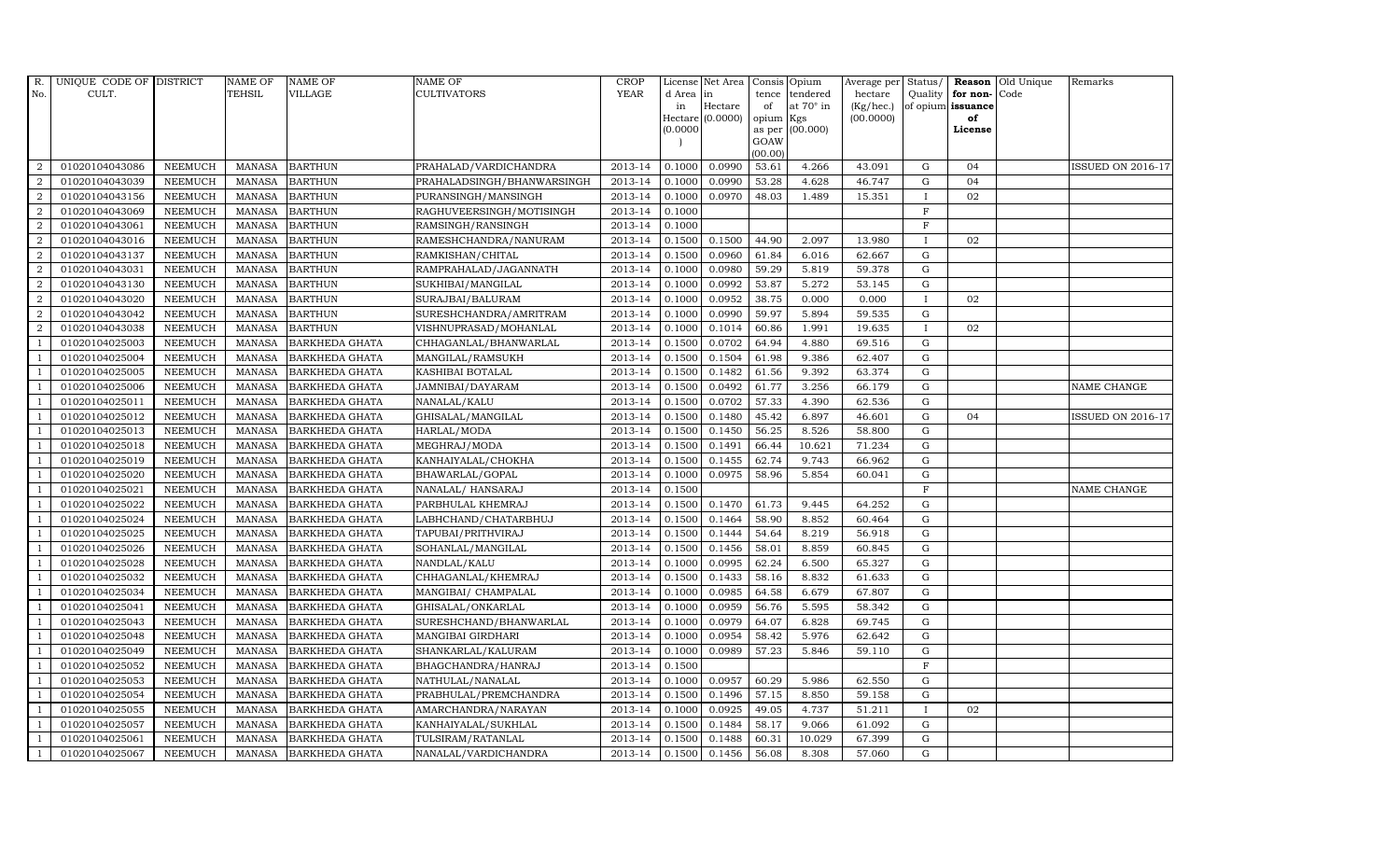| R.               | UNIQUE CODE OF DISTRICT |                | NAME OF       | <b>NAME OF</b>        | <b>NAME OF</b>               | CROP    |           | License Net Area   Consis   Opium |           |                  | Average per | Status/        | Reason            | Old Unique | Remarks                  |
|------------------|-------------------------|----------------|---------------|-----------------------|------------------------------|---------|-----------|-----------------------------------|-----------|------------------|-------------|----------------|-------------------|------------|--------------------------|
| No.              | CULT.                   |                | TEHSIL        | <b>VILLAGE</b>        | <b>CULTIVATORS</b>           | YEAR    | d Area in |                                   |           | tence tendered   | hectare     | Quality        | for non-          | Code       |                          |
|                  |                         |                |               |                       |                              |         | in        | Hectare                           | of        | at $70^\circ$ in | (Kg/hec.)   |                | of opium issuance |            |                          |
|                  |                         |                |               |                       |                              |         |           | Hectare (0.0000)                  | opium Kgs |                  | (00.0000)   |                | of<br>License     |            |                          |
|                  |                         |                |               |                       |                              |         | (0.0000)  |                                   | GOAW      | as per (00.000)  |             |                |                   |            |                          |
|                  |                         |                |               |                       |                              |         |           |                                   | (00.00)   |                  |             |                |                   |            |                          |
|                  | 01020104025072          | <b>NEEMUCH</b> | MANASA        | <b>BARKHEDA GHATA</b> | KANHAIYALAL/MODA             | 2013-14 | 0.1000    | 0.1001                            | 60.69     | 6.546            | 65.395      | ${\rm G}$      |                   |            |                          |
| -1               | 01020104025078          | <b>NEEMUCH</b> | MANASA        | <b>BARKHEDA GHATA</b> | KAILASH/BHANWARLAL           | 2013-14 | 0.1500    | 0.1438                            | 62.92     | 9.276            | 64.506      | $\mathbf G$    |                   |            |                          |
|                  | 01020104025007          | <b>NEEMUCH</b> | <b>MANASA</b> | <b>BARKHEDA GHATA</b> | CHITARBAI/HEMRAJ             | 2013-14 | 0.1000    | 0.0961                            | 51.35     | 5.098            | 53.049      | G              |                   |            |                          |
|                  | 01020104025075          | <b>NEEMUCH</b> | <b>MANASA</b> | <b>BARKHEDA GHATA</b> | GHISALAL/CHHAGANLAL          | 2013-14 | 0.1000    | 0.0972                            | 55.75     | 5.886            | 60.556      | $\mathbf G$    |                   |            |                          |
| $\overline{1}$   | 01020104025002          | <b>NEEMUCH</b> | <b>MANASA</b> | <b>BARKHEDA GHATA</b> | NANDLAL PYARCHAND            | 2013-14 | 0.1500    | 0.1431                            | 63.27     | 9.572            | 66.890      | ${\rm G}$      |                   |            |                          |
| $\overline{1}$   | 01020104025023          | <b>NEEMUCH</b> | <b>MANASA</b> | <b>BARKHEDA GHATA</b> | NANIBAI/SHAMBHULAL           | 2013-14 | 0.1500    | 0.1485                            | 61.54     | 9.504            | 64.000      | $\mathbf G$    |                   |            |                          |
| $\overline{1}$   | 01020104025062          | <b>NEEMUCH</b> | <b>MANASA</b> | <b>BARKHEDA GHATA</b> | KAMLABAI/LAXMAN              | 2013-14 | 0.1000    | 0.0936                            | 54.51     | 5.467            | 58.408      | $\mathbf G$    |                   |            |                          |
| $\overline{1}$   | 01020104025058          | <b>NEEMUCH</b> | <b>MANASA</b> | <b>BARKHEDA GHATA</b> | SHANTILAL/GHISALAL           | 2013-14 | 0.1500    | 0.1409                            | 63.07     | 9.379            | 66.565      | $\mathbf G$    |                   |            |                          |
| $\overline{2}$   | 01020104054004          | <b>NEEMUCH</b> | <b>MANASA</b> | <b>BARDIYA KENT</b>   | SHIVLAL/LALA                 | 2013-14 | 0.1500    | 0.1444                            | 60.73     | 8.927            | 61.821      | $\mathbf G$    |                   |            |                          |
| $\overline{2}$   | 01020104054005          | <b>NEEMUCH</b> | <b>MANASA</b> | <b>BARDIYA KENT</b>   | NANALAL/UDA                  | 2013-14 | 0.1500    | 0.1406                            | 60.96     | 9.100            | 64.723      | ${\bf G}$      |                   |            |                          |
| $\overline{a}$   | 01020104054006          | <b>NEEMUCH</b> | <b>MANASA</b> | <b>BARDIYA KENT</b>   | MOHANLAL/SUNDARBAI           | 2013-14 | 0.1500    | 0.1451                            | 65.12     | 9.787            | 67.450      | ${\rm G}$      |                   |            |                          |
| $\overline{2}$   | 01020104054007          | <b>NEEMUCH</b> | MANASA        | <b>BARDIYA KENT</b>   | AMRITLAL/RAMLAL              | 2013-14 | 0.1000    |                                   |           |                  |             | $\mathbf F$    |                   |            |                          |
| 2                | 01020104054010          | <b>NEEMUCH</b> | <b>MANASA</b> | <b>BARDIYA KENT</b>   | BHULIBAI/KANWARLAL           | 2013-14 | 0.1500    |                                   |           |                  |             | $\mathbf F$    |                   |            |                          |
| $\overline{2}$   | 01020104054015          | <b>NEEMUCH</b> | <b>MANASA</b> | <b>BARDIYA KENT</b>   | <b>BALCHAND/HEERA</b>        | 2013-14 | 0.1000    |                                   |           |                  |             | $\overline{F}$ |                   |            |                          |
| $\overline{2}$   | 01020104054018          | <b>NEEMUCH</b> | <b>MANASA</b> | <b>BARDIYA KENT</b>   | SURAJMAL/GORILAL MATA DHAPUB | 2013-14 | 0.1000    |                                   |           |                  |             | $_{\rm F}$     |                   |            |                          |
| $\overline{2}$   | 01020104054024          | <b>NEEMUCH</b> | <b>MANASA</b> | <b>BARDIYA KENT</b>   | MUNNASINGH/PRATAPSINGH       | 2013-14 | 0.1500    | 0.1521                            | 48.73     | 6.453            | 42.426      | <b>I</b>       | 02                |            |                          |
| 2                | 01020104054030          | <b>NEEMUCH</b> | MANASA        | <b>BARDIYA KENT</b>   | GANGARAM/KARULAL             | 2013-14 | 0.1500    | 0.1365                            | 49.33     | 6.307            | 46.205      | $\mathbf G$    | 04                |            | <b>ISSUED ON 2016-17</b> |
| 2                | 01020104054034          | <b>NEEMUCH</b> | MANASA        | <b>BARDIYA KENT</b>   | MANGIBAI/NARAYAN             | 2013-14 | 0.1000    | 0.0950                            | 52.58     | 4.830            | 50.842      | G              | 04                |            | ISSUED ON 2016-17        |
| $\overline{2}$   | 01020104054035          | <b>NEEMUCH</b> | <b>MANASA</b> | <b>BARDIYA KENT</b>   | CHAMPALAL/MAGNA              | 2013-14 | 0.1000    | 0.0955                            | 61.91     | 5.970            | 62.513      | $\mathbf G$    |                   |            |                          |
| $\overline{2}$   | 01020104054042          | <b>NEEMUCH</b> | <b>MANASA</b> | <b>BARDIYA KENT</b>   | RADHESHYAM/DALLA             | 2013-14 | 0.1000    | 0.0950                            | 53.03     | 5.008            | 52.716      | G              |                   |            | TRANSFER/BHOPALI         |
| $\overline{2}$   | 01020104054029          | <b>NEEMUCH</b> | <b>MANASA</b> | <b>BARDIYA KENT</b>   | GHISALAL/KACHRU              | 2013-14 | 0.1500    | 0.1459                            | 59.65     | 7.840            | 53.735      | ${\rm G}$      |                   |            |                          |
| $\overline{a}$   | 01020104054008          | <b>NEEMUCH</b> | <b>MANASA</b> | <b>BARDIYA KENT</b>   | BHANWARIBAI/MANGILAL         | 2013-14 | 0.1000    | 0.0446                            | 52.48     | 2.144            | 48.072      | ${\rm G}$      | 04                |            |                          |
| $\overline{a}$   | 01020104050003          | <b>NEEMUCH</b> | MANASA        | <b>BARDIYA JAGIR</b>  | SUNDARBAI/MOHANLAL           | 2013-14 | 0.1000    | 0.0960                            | 62.10     | 6.662            | 69.396      | G              |                   |            |                          |
| $\overline{2}$   | 01020104050001          | <b>NEEMUCH</b> | <b>MANASA</b> | <b>BARDIYA JAGIR</b>  | MOTILAL/RATANLAL             | 2013-14 | 0.1000    | 0.1000                            | 58.32     | 6.015            | 60.150      | $\mathbf G$    |                   |            |                          |
| $\boldsymbol{2}$ | 01020104050011          | <b>NEEMUCH</b> | <b>MANASA</b> | <b>BARDIYA JAGIR</b>  | BHANWARLAL/PRABHULAL         | 2013-14 | 0.1500    | 0.1457                            | 56.91     | 8.610            | 59.094      | $\mathbf G$    |                   |            |                          |
| $\overline{2}$   | 01020104050012          | <b>NEEMUCH</b> | <b>MANASA</b> | <b>BARDIYA JAGIR</b>  | CHAGANLAL/PRABHULAL          | 2013-14 | 0.1500    | 0.1485                            | 59.17     | 9.045            | 60.909      | G              |                   |            |                          |
| $\overline{a}$   | 01020104050020          | <b>NEEMUCH</b> | <b>MANASA</b> | <b>BARDIYA JAGIR</b>  | MOHANBAI/TULSIRAM            | 2013-14 | 0.1500    | 0.1500                            | 68.58     | 11.218           | 74.787      | ${\rm G}$      |                   |            |                          |
| 2                | 01020104050021          | <b>NEEMUCH</b> | MANASA        | <b>BARDIYA JAGIR</b>  | UDAYRAM/NANDRAM              | 2013-14 | 0.1500    | 0.1520                            | 63.42     | 10.392           | 68.368      | G              |                   |            |                          |
| 2                | 01020104050023          | <b>NEEMUCH</b> | <b>MANASA</b> | <b>BARDIYA JAGIR</b>  | DHANRAJ/NANDRAM              | 2013-14 | 0.1500    | 0.1500                            | 71.66     | 12.233           | 81.553      | $\mathbf G$    |                   |            |                          |
| $\overline{2}$   | 01020104050024          | <b>NEEMUCH</b> | <b>MANASA</b> | <b>BARDIYA JAGIR</b>  | RADHIBAI/MULCHANDRA          | 2013-14 | 0.1500    | 0.1426                            | 54.96     | 8.354            | 58.583      | $\mathbf G$    |                   |            |                          |
| $\overline{2}$   | 01020104050027          | <b>NEEMUCH</b> | <b>MANASA</b> | <b>BARDIYA JAGIR</b>  | RANCHOR/RATANLAL             | 2013-14 | 0.1500    | 0.1490                            | 63.81     | 10.365           | 69.564      | G              |                   |            |                          |
| $\overline{a}$   | 01020104050033          | <b>NEEMUCH</b> | <b>MANASA</b> | <b>BARDIYA JAGIR</b>  | SOHANBAI/AMIRCHAND           | 2013-14 | 0.1500    | 0.1395                            | 62.74     | 9.626            | 69.004      | ${\rm G}$      |                   |            |                          |
| $\overline{a}$   | 01020104050008          | <b>NEEMUCH</b> | <b>MANASA</b> | <b>BARDIYA JAGIR</b>  | SUKHIBAI/RAMCHANDRA          | 2013-14 | 0.1000    | 0.0990                            | 60.41     | 6.429            | 64.939      | $\mathbf G$    |                   |            |                          |
| $\overline{2}$   | 01020104050037          | <b>NEEMUCH</b> | <b>MANASA</b> | <b>BARDIYA JAGIR</b>  | SURAJBAI/RATANNATH           | 2013-14 | 0.1500    | 0.1504                            | 63.45     | 10.451           | 69.488      | $\mathbf G$    |                   |            |                          |
| $\overline{2}$   | 01020104050038          | <b>NEEMUCH</b> | <b>MANASA</b> | <b>BARDIYA JAGIR</b>  | BALARAM/MADHURAM             | 2013-14 | 0.1500    | 0.1500                            | 61.79     | 9.931            | 66.207      | $\mathbf G$    |                   |            |                          |
| $\overline{a}$   | 01020104050039          | <b>NEEMUCH</b> | <b>MANASA</b> | <b>BARDIYA JAGIR</b>  | RAJIBAI/KALURAM              | 2013-14 | 0.1500    | 0.1500                            | 61.15     | 9.758            | 65.053      | ${\rm G}$      |                   |            |                          |
| $\overline{2}$   | 01020104050040          | <b>NEEMUCH</b> | <b>MANASA</b> | <b>BARDIYA JAGIR</b>  | MULCHANDRA/NANDRAM PATIDAR   | 2013-14 | 0.1500    | 0.1496                            | 61.02     | 9.336            | 62.406      | ${\rm G}$      |                   |            |                          |
| $\overline{a}$   | 01020104050046          | <b>NEEMUCH</b> | <b>MANASA</b> | <b>BARDIYA JAGIR</b>  | CHATARSINGH/ARJUNSINGH       | 2013-14 | 0.1500    | 0.1476                            | 57.90     | 9.851            | 66.741      | $\mathbf G$    |                   |            |                          |
| $\overline{2}$   | 01020104050049          | <b>NEEMUCH</b> | <b>MANASA</b> | <b>BARDIYA JAGIR</b>  | BHANWARLAL/MANGILAL          | 2013-14 | 0.1500    | 0.1504                            | 63.33     | 9.780            | 65.027      | $\mathbf G$    |                   |            |                          |
| 2                | 01020104050052          | <b>NEEMUCH</b> | <b>MANASA</b> | <b>BARDIYA JAGIR</b>  | JAGANNATH/RAMLAL             | 2013-14 | 0.1500    | 0.1480                            | 62.53     | 9.639            | 65.128      | $\mathbf G$    |                   |            |                          |
| $\overline{a}$   | 01020104050053          | <b>NEEMUCH</b> |               | MANASA BARDIYA JAGIR  | BHANWARNATH/RATANNATH        | 2013-14 | 0.1500    | 0.1494                            | 54.55     | 9.009            | 60.301      | G              |                   |            |                          |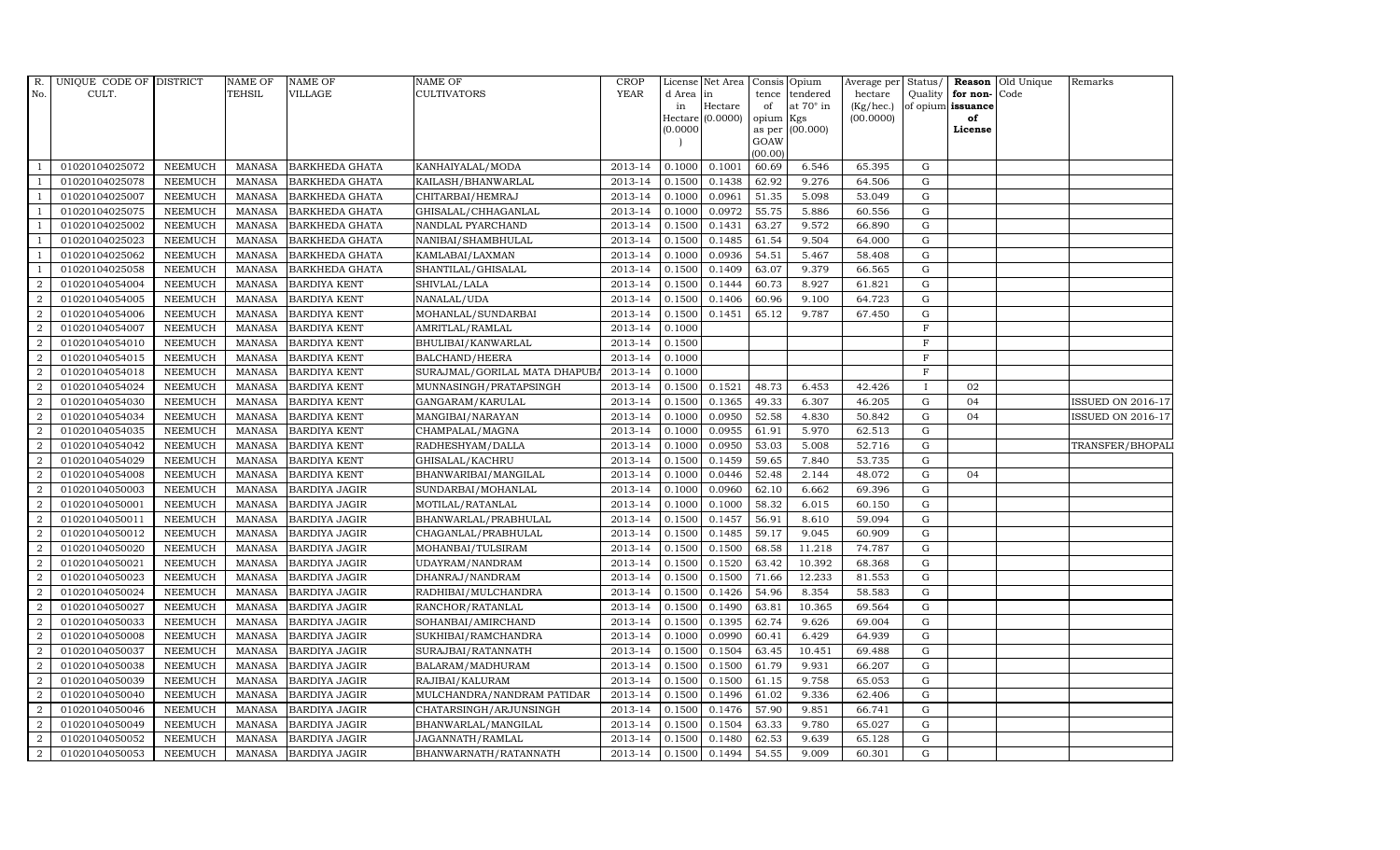| R.               | UNIQUE CODE OF DISTRICT |                | <b>NAME OF</b> | <b>NAME OF</b>       | NAME OF                  | <b>CROP</b> |           | License Net Area   |                | Consis Opium     | Average per Status/ |              |                   | Reason Old Unique | Remarks |
|------------------|-------------------------|----------------|----------------|----------------------|--------------------------|-------------|-----------|--------------------|----------------|------------------|---------------------|--------------|-------------------|-------------------|---------|
| No.              | CULT.                   |                | <b>TEHSIL</b>  | <b>VILLAGE</b>       | CULTIVATORS              | <b>YEAR</b> | d Area in |                    | tence          | tendered         | hectare             | Quality      | for non-          | Code              |         |
|                  |                         |                |                |                      |                          |             | in        | Hectare            | of             | at $70^\circ$ in | (Kg/hec.)           |              | of opium issuance |                   |         |
|                  |                         |                |                |                      |                          |             |           | Hectare $(0.0000)$ | opium          | Kgs              | (00.0000)           |              | of                |                   |         |
|                  |                         |                |                |                      |                          |             | (0.0000)  |                    | as per<br>GOAW | (00.000)         |                     |              | License           |                   |         |
|                  |                         |                |                |                      |                          |             |           |                    | (00.00)        |                  |                     |              |                   |                   |         |
| 2                | 01020104050057          | <b>NEEMUCH</b> | <b>MANASA</b>  | <b>BARDIYA JAGIR</b> | BASANTILAL/KANHAIYALAL   | 2013-14     | 0.1500    | 0.1496             | 60.95          | 9.735            | 65.074              | G            |                   |                   |         |
| $\overline{2}$   | 01020104050004          | <b>NEEMUCH</b> | <b>MANASA</b>  | <b>BARDIYA JAGIR</b> | BASANTIBAI/KANHAIYALAL   | 2013-14     | 0.1000    | 0.0980             | 63.69          | 6.615            | 67.500              | G            |                   |                   |         |
| 2                | 01020104050059          | <b>NEEMUCH</b> | <b>MANASA</b>  | <b>BARDIYA JAGIR</b> | MADANLAL/LAXMAN          | 2013-14     | 0.1500    | 0.1488             | 58.58          | 9.649            | 64.845              | G            |                   |                   |         |
| $\overline{2}$   | 01020104050070          | <b>NEEMUCH</b> | <b>MANASA</b>  | <b>BARDIYA JAGIR</b> | KAMLESH KUMAR/KESHARIMAL | 2013-14     | 0.1000    | 0.0990             | 57.06          | 6.122            | 61.838              | G            |                   |                   |         |
| $\overline{2}$   | 01020104050075          | <b>NEEMUCH</b> | <b>MANASA</b>  | <b>BARDIYA JAGIR</b> | MANGILAL/ONKARLAL        | 2013-14     | 0.1500    | 0.1470             | 70.44          | 11.763           | 80.020              | $\mathbf I$  | 02                |                   |         |
| $\overline{2}$   | 01020104050079          | <b>NEEMUCH</b> | <b>MANASA</b>  | <b>BARDIYA JAGIR</b> | JAGDISH/BHANWARLAL       | 2013-14     | 0.1500    | 0.1505             | 55.09          | 8.893            | 59.090              | G            |                   |                   |         |
| $\overline{2}$   | 01020104050009          | <b>NEEMUCH</b> | <b>MANASA</b>  | <b>BARDIYA JAGIR</b> | BHANWARLAL/RADHAKISHAN   | 2013-14     | 0.1000    | 0.1008             | 54.46          | 5.547            | 55.030              | G            |                   |                   |         |
| $\overline{2}$   | 01020104050073          | <b>NEEMUCH</b> | <b>MANASA</b>  | <b>BARDIYA JAGIR</b> | BABULAL/LAXMAN           | 2013-14     | 0.1500    | 0.1509             | 60.87          | 9.148            | 60.623              | $\mathbf G$  |                   |                   |         |
| $\overline{2}$   | 01020104050061          | <b>NEEMUCH</b> | <b>MANASA</b>  | <b>BARDIYA JAGIR</b> | KANKUBAI/KESHURAM        | 2013-14     | 0.1500    | 0.1509             | 58.62          | 9.270            | 61.431              | $\mathbf G$  |                   |                   |         |
| $\overline{a}$   | 01020104050093          | <b>NEEMUCH</b> | <b>MANASA</b>  | <b>BARDIYA JAGIR</b> | SADARAM/KESHURAM         | 2013-14     | 0.1500    | 0.1520             | 63.41          | 9.937            | 65.375              | G            |                   |                   |         |
| $\overline{2}$   | 01020104040003          | <b>NEEMUCH</b> | <b>MANASA</b>  | <b>BANI</b>          | MANGILAL/RAMCHANDRA      | 2013-14     | 0.1500    | 0.1500             | 67.41          | 10.304           | 68.693              | G            |                   |                   |         |
| $\overline{2}$   | 01020104040004          | <b>NEEMUCH</b> | <b>MANASA</b>  | <b>BANI</b>          | FULKUNWAR/RAMNARAYAN     | 2013-14     | 0.1500    | 0.1486             | 61.02          | 9.240            | 62.180              | G            |                   |                   |         |
| $\overline{2}$   | 01020104040005          | <b>NEEMUCH</b> | <b>MANASA</b>  | <b>BANI</b>          | AMBARAM/BAPULAL          | 2013-14     | 0.1000    | 0.0952             | 58.42          | 5.650            | 59.349              | $\mathbf G$  |                   |                   |         |
| $\overline{2}$   | 01020104040006          | <b>NEEMUCH</b> | <b>MANASA</b>  | <b>BANI</b>          | JARILAL/HARCHANDRA       | 2013-14     | 0.1000    | 0.1015             | 59.24          | 6.068            | 59.783              | G            |                   |                   |         |
| $\overline{2}$   | 01020104040007          | <b>NEEMUCH</b> | <b>MANASA</b>  | <b>BANI</b>          | BHULIBAI/RAMLAL          | 2013-14     | 0.1000    | 0.1000             | 64.19          | 6.364            | 63.640              | G            |                   |                   |         |
| $\overline{2}$   | 01020104040008          | <b>NEEMUCH</b> | <b>MANASA</b>  | <b>BANI</b>          | DAYARAM/CHITARLAL        | 2013-14     | 0.1500    | 0.1470             | 59.22          | 8.925            | 60.714              | G            |                   |                   |         |
| $\overline{2}$   | 01020104040011          | <b>NEEMUCH</b> | <b>MANASA</b>  | <b>BANI</b>          | BHANWARLAL/AMRITRAM      | 2013-14     | 0.1000    | 0.1015             | 67.76          | 6.786            | 66.857              | G            |                   |                   |         |
| $\overline{2}$   | 01020104040012          | <b>NEEMUCH</b> | <b>MANASA</b>  | <b>BANI</b>          | MOTILAL/AMRITRAM         | 2013-14     | 0.1500    | 0.1449             | 59.59          | 8.700            | 60.041              | G            |                   |                   |         |
| $\overline{2}$   | 01020104040014          | <b>NEEMUCH</b> | <b>MANASA</b>  | <b>BANI</b>          | KOSHALYABAI/KISHANLAL    | 2013-14     | 0.1500    | 0.1491             | 62.01          | 9.195            | 61.670              | G            |                   |                   |         |
| $\overline{2}$   | 01020104040002          | <b>NEEMUCH</b> | <b>MANASA</b>  | <b>BANI</b>          | SUMITRABAI/DEVRAM        | 2013-14     | 0.1000    | 0.1004             | 54.23          | 5.415            | 53.934              | G            |                   |                   |         |
| $\overline{2}$   | 01020104040018          | <b>NEEMUCH</b> | <b>MANASA</b>  | <b>BANI</b>          | NANDLAL/JARILAL          | 2013-14     | 0.1500    | 0.1470             | 60.94          | 9.002            | 61.238              | G            |                   |                   |         |
| $\boldsymbol{2}$ | 01020104040020          | <b>NEEMUCH</b> | <b>MANASA</b>  | <b>BANI</b>          | BHUWANIRAM/MATHURALAL    | 2013-14     | 0.1000    | 0.0960             | 60.28          | 5.417            | 56.427              | G            |                   |                   |         |
| $\overline{2}$   | 01020104040022          | <b>NEEMUCH</b> | <b>MANASA</b>  | <b>BANI</b>          | KARULAL/MOTILAL          | 2013-14     | 0.1500    | 0.1430             | 61.72          | 8.932            | 62.462              | G            |                   |                   |         |
| $\overline{2}$   | 01020104040034          | <b>NEEMUCH</b> | <b>MANASA</b>  | <b>BANI</b>          | KASHIRAM/PURALAL         | 2013-14     | 0.1500    | 0.1470             | 53.21          | 7.776            | 52.898              | $\mathbf G$  |                   |                   |         |
| $\overline{2}$   | 01020104040039          | <b>NEEMUCH</b> | <b>MANASA</b>  | <b>BANI</b>          | RAMNIWAS/NATHURAM        | 2013-14     | 0.1500    | 0.1500             | 59.46          | 9.029            | 60.193              | G            |                   |                   |         |
| 2                | 01020104040040          | <b>NEEMUCH</b> | <b>MANASA</b>  | <b>BANI</b>          | MOHANLAL/RATANLAL        | 2013-14     | 0.1500    | 0.1518             | 63.94          | 9.810            | 64.625              | G            |                   |                   |         |
| 2                | 01020104040045          | <b>NEEMUCH</b> | <b>MANASA</b>  | <b>BANI</b>          | RAMPRATAP/HEERALAL       | 2013-14     | 0.1500    | 0.1504             | 61.96          | 9.232            | 61.383              | G            |                   |                   |         |
| 2                | 01020104040047          | <b>NEEMUCH</b> | <b>MANASA</b>  | <b>BANI</b>          | BHERULAL/FULCHANDRA      | 2013-14     | 0.1500    | 0.1406             | 65.63          | 9.423            | 67.020              | G            |                   |                   |         |
| 2                | 01020104040055          | <b>NEEMUCH</b> | <b>MANASA</b>  | <b>BANI</b>          | BHANWARLAL/LAXMINARAYAN  | 2013-14     | 0.1500    | 0.1480             | 61.98          | 9.439            | 63.777              | $\mathbf G$  |                   |                   |         |
| $\overline{2}$   | 01020104040048          | <b>NEEMUCH</b> | <b>MANASA</b>  | <b>BANI</b>          | RAMPRAHALAD/BHANWARLAL   | 2013-14     | 0.1500    | 0.1488             | 61.89          | 9.390            | 63.105              | G            |                   |                   |         |
| 2                | 01020104040025          | <b>NEEMUCH</b> | <b>MANASA</b>  | <b>BANI</b>          | RAJENDRAKUMAR/RADHESHYAM | 2013-14     | 0.1500    | 0.1440             | 64.52          | 9.199            | 63.882              | G            |                   |                   |         |
| $\overline{2}$   | 01020104040019          | <b>NEEMUCH</b> | <b>MANASA</b>  | <b>BANI</b>          | BHUWANIRAM/JAGANNATH     | 2013-14     | 0.1500    | 0.1485             | 64.83          | 9.660            | 65.051              | G            |                   |                   |         |
| $\overline{2}$   | 01020104040036          | <b>NEEMUCH</b> | <b>MANASA</b>  | <b>BANI</b>          | MANGILAL/ASHARAM         | 2013-14     | 0.1500    | 0.1404             | 70.81          | 9.792            | 69.744              | G            |                   |                   |         |
| 2                | 01020104040009          | <b>NEEMUCH</b> | <b>MANASA</b>  | <b>BANI</b>          | AMBARAM/PURALAL          | 2013-14     | 0.1000    | 0.1012             | 56.77          | 5.685            | 56.176              | G            |                   |                   |         |
| 2                | 01020104040046          | <b>NEEMUCH</b> | <b>MANASA</b>  | <b>BANI</b>          | RADHESHYAM/BHAGIRATH     | 2013-14     | 0.1500    | 0.1428             | 65.34          | 9.213            | 64.517              | $\mathbf G$  |                   |                   |         |
| $\overline{2}$   | 01020104040016          | <b>NEEMUCH</b> | <b>MANASA</b>  | <b>BANI</b>          | BANSHILAL/BHAGIRATH      | 2013-14     | 0.1500    | 0.1516             | 62.07          | 9.479            | 62.526              | G            |                   |                   |         |
| $\overline{2}$   | 01020104040038          | <b>NEEMUCH</b> | <b>MANASA</b>  | <b>BANI</b>          | BALKISHAN/CHITARMAL      | 2013-14     | 0.1000    | 0.1000             | 61.08          | 6.440            | 64.400              | G            |                   |                   |         |
| $\overline{2}$   | 01020104040015          | <b>NEEMUCH</b> | <b>MANASA</b>  | <b>BANI</b>          | HARDAYAL/PURALAL         | 2013-14     | 0.1000    | 0.1000             | 64.21          | 6.733            | 67.330              | $\mathbf{I}$ | 02                |                   |         |
| 2                | 01020104040021          | <b>NEEMUCH</b> | <b>MANASA</b>  | <b>BANI</b>          | BAGDIBAI/BHUWANIRAM      | 2013-14     | 0.1500    | 0.1508             | 68.75          | 10.538           | 69.881              | G            |                   |                   |         |
| 2                | 01020104040056          | <b>NEEMUCH</b> | <b>MANASA</b>  | <b>BANI</b>          | MADANLAL/LAXMINARAYAN    | 2013-14     | 0.1500    | 0.1480             | 62.77          | 9.568            | 64.649              | $\mathbf G$  |                   |                   |         |
| $\overline{2}$   | 01020104040058          | <b>NEEMUCH</b> | MANASA         | <b>BANI</b>          | DEVILAL/BHARATRAM        | 2013-14     | 0.1500    | 0.1504             | 65.62          | 9.871            | 65.632              | G            |                   |                   |         |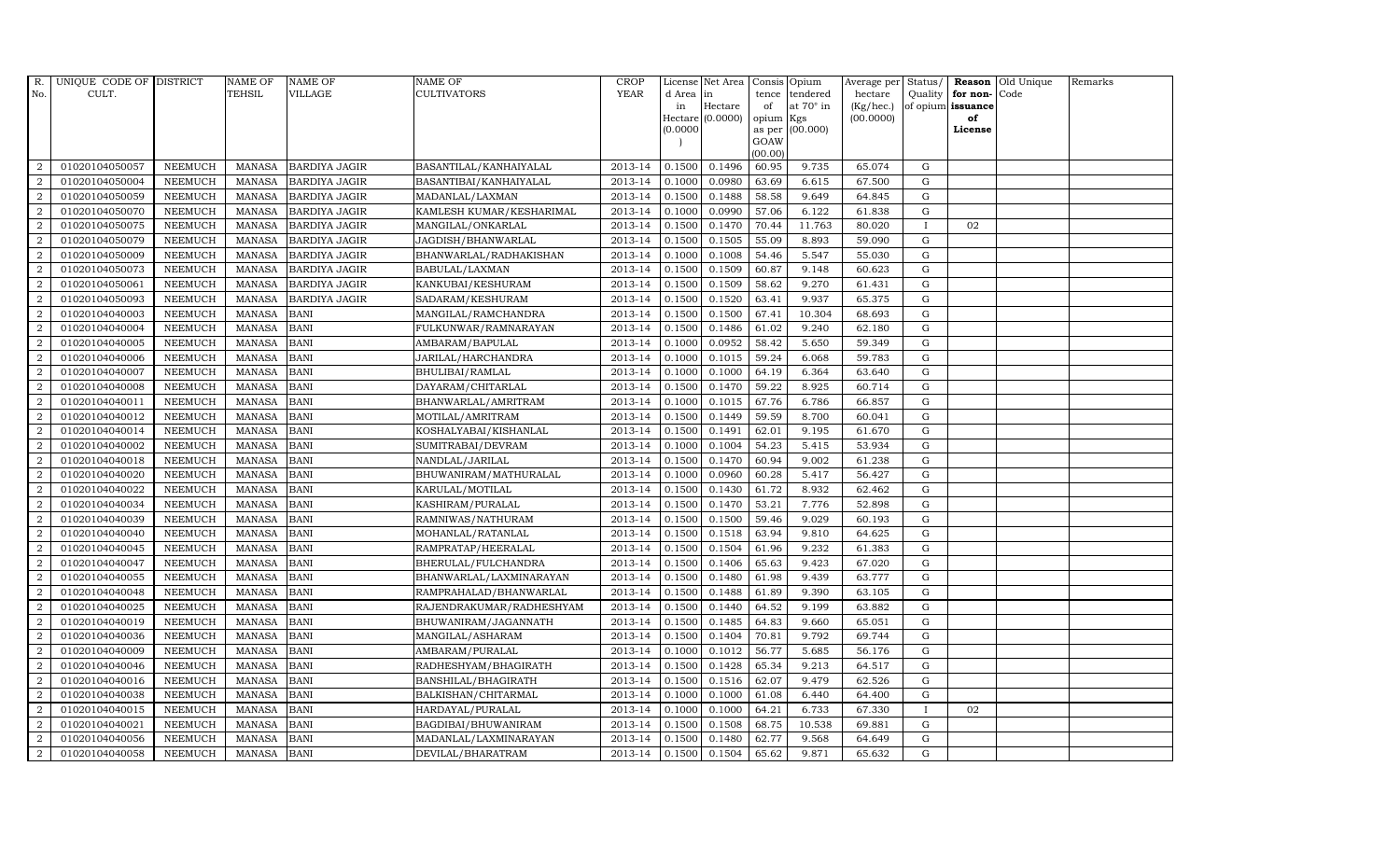| R.             | UNIQUE CODE OF DISTRICT |                | <b>NAME OF</b> | <b>NAME OF</b>         | <b>NAME OF</b>         | <b>CROP</b>    |           | License Net Area Consis Opium |           |                 | Average per Status/ |              |                   | Reason Old Unique | Remarks                  |  |
|----------------|-------------------------|----------------|----------------|------------------------|------------------------|----------------|-----------|-------------------------------|-----------|-----------------|---------------------|--------------|-------------------|-------------------|--------------------------|--|
| No.            | CULT.                   |                | TEHSIL         | VILLAGE                | <b>CULTIVATORS</b>     | <b>YEAR</b>    | d Area in |                               | tence     | tendered        | hectare             | Quality      | for non-Code      |                   |                          |  |
|                |                         |                |                |                        |                        |                | in        | Hectare                       | of        | at 70° in       | (Kg/hec.)           |              | of opium issuance |                   |                          |  |
|                |                         |                |                |                        |                        |                | (0.0000)  | Hectare (0.0000)              | opium Kgs | as per (00.000) | (00.0000)           |              | of<br>License     |                   |                          |  |
|                |                         |                |                |                        |                        |                |           |                               | GOAW      |                 |                     |              |                   |                   |                          |  |
|                |                         |                |                |                        |                        |                |           |                               | (00.00)   |                 |                     |              |                   |                   |                          |  |
| 2              | 01020104040059          | NEEMUCH        | MANASA         | <b>BANI</b>            | SAMPATBAI/DEVILAL      | 2013-14        | 0.1500    | 0.1482                        | 66.25     | 9.947           | 67.119              | G            |                   |                   |                          |  |
| 2              | 01020104040041          | <b>NEEMUCH</b> | MANASA         | <b>BANI</b>            | BHONIBAI/DULICHAND     | 2013-14        | 0.1000    | 0.1014                        | 64.65     | 6.419           | 63.304              | G            |                   |                   |                          |  |
| 2              | 01020104040010          | <b>NEEMUCH</b> | <b>MANASA</b>  | <b>BANI</b>            | LAXMINARAYAN/BAPULAL   | 2013-14        | 0.1500    | 0.1485                        | 64.38     | 9.859           | 66.391              | ${\rm G}$    |                   |                   |                          |  |
| $\overline{2}$ | 01020104040060          | <b>NEEMUCH</b> | <b>MANASA</b>  | <b>BANI</b>            | UDAILAL/BHAGIRATH      | 2013-14        | 0.1500    | 0.1459                        | 56.04     | 8.278           | 56.737              | G            |                   |                   |                          |  |
| $\overline{2}$ | 01020104040031          | <b>NEEMUCH</b> | <b>MANASA</b>  | <b>BANI</b>            | MULCHAND/PURALAL       | 2013-14        | 0.1000    | 0.1000                        | 63.74     | 6.383           | 63.830              | G            |                   |                   |                          |  |
| 2              | 01020104040026          | <b>NEEMUCH</b> | MANASA         | <b>BANI</b>            | RAMPRASAD/RATANLAL     | 2013-14        | 0.1500    | 0.0969                        | 64.87     | 6.190           | 63.880              | ${\rm G}$    |                   | 01020104039102    |                          |  |
| $\overline{2}$ | 01020104040061          | <b>NEEMUCH</b> | <b>MANASA</b>  | <b>BANI</b>            | RADHAKISHAN / BAPULAL  | 2013-14        | 0.1500    | 0.0864                        | 62.35     | 5.718           | 66.181              | G            |                   | 01020104127019    |                          |  |
| 3              | 01020104079012          | <b>NEEMUCH</b> | <b>MANASA</b>  | <b>BAMNI</b>           | RAMKUNWAR/KISHANLAL    | 2013-14        | 0.1500    | 0.1462                        | 53.28     | 8.472           | 57.948              | G            |                   |                   |                          |  |
| 3              | 01020104079003          | <b>NEEMUCH</b> | <b>MANASA</b>  | <b>BAMNI</b>           | BAPULAL/JAYSINGH       | 2013-14        | 0.1500    | 0.1500                        | 54.61     | 8.106           | 54.040              | ${\rm G}$    |                   |                   |                          |  |
| 3              | 01020104079004          | NEEMUCH        | MANASA         | <b>BAMNI</b>           | RAMLAL/ HARIRAM        | 2013-14        | 0.1500    | 0.1463                        | 59.42     | 9.618           | 65.742              | ${\rm G}$    |                   |                   |                          |  |
| 3              | 01020104079005          | <b>NEEMUCH</b> | <b>MANASA</b>  | <b>BAMNI</b>           | HARIRAM/ HEMA          | 2013-14        | 0.1500    | 0.1485                        | 55.99     | 7.927           | 53.380              | G            |                   |                   |                          |  |
| 3              | 01020104079014          | <b>NEEMUCH</b> | <b>MANASA</b>  | <b>BAMNI</b>           | BHUWANIRAM/HEMA        | 2013-14        | 0.1500    | 0.1483                        | 57.67     | 8.288           | 55.887              | G            |                   |                   |                          |  |
| 3              | 01020104079015          | <b>NEEMUCH</b> | MANASA         | <b>BAMNI</b>           | RAMPYARI BAI/ VAKTAVAR | 2013-14        | 0.1500    | 0.1404                        | 47.47     | 7.758           | 55.256              | ${\rm G}$    |                   |                   |                          |  |
| 3              | 01020104079018          | <b>NEEMUCH</b> | <b>MANASA</b>  | <b>BAMNI</b>           | KANWARLAL/BHANWARLAL   | 2013-14        | 0.1000    | 0.0968                        | 52.81     | 5.809           | 60.010              | ${\rm G}$    |                   |                   |                          |  |
| 3              | 01020104079031          | <b>NEEMUCH</b> | <b>MANASA</b>  | <b>BAMNI</b>           | HARCHAND/RAMPRASAD     | 2013-14        | 0.1500    | 0.1460                        | 56.79     | 8.616           | 59.014              | G            |                   |                   |                          |  |
|                | 01020104007004          | <b>NEEMUCH</b> | MANASA         | <b>BALAJI KA KHEDA</b> | DEVA/BHOLA             | 2013-14        | 0.1500    |                               |           |                 |                     | $\mathbf F$  |                   |                   |                          |  |
| $\overline{1}$ | 01020104007005          | <b>NEEMUCH</b> | <b>MANASA</b>  | <b>BALAJI KA KHEDA</b> | NANDA/VARDICHAND       | 2013-14        | 0.1500    |                               |           |                 |                     | $\mathbf F$  |                   |                   |                          |  |
|                | 01020104007006          | NEEMUCH        | MANASA         | <b>BALAJI KA KHEDA</b> | NANDA/GULAB            | 2013-14        | 0.1000    |                               |           |                 |                     | $\mathbf{F}$ |                   |                   |                          |  |
| $\overline{1}$ | 01020104007014          | <b>NEEMUCH</b> | <b>MANASA</b>  | <b>BALAJI KA KHEDA</b> | SHANTILAL/VARDICHAND   | 2013-14        | 0.1000    |                               |           |                 |                     | $\mathbf F$  |                   |                   |                          |  |
|                | 01020104007027          | <b>NEEMUCH</b> | <b>MANASA</b>  | <b>BALAJI KA KHEDA</b> | MOHANLAL/GOPI          | 2013-14        | 0.1000    |                               |           |                 |                     | $\mathbf F$  |                   |                   |                          |  |
|                | 01020104007037          | NEEMUCH        | MANASA         | <b>BALAJI KA KHEDA</b> | KHEMRAJ/RODA           | 2013-14        | 0.1000    |                               |           |                 |                     | $\mathbf{F}$ |                   |                   |                          |  |
|                | 01020104007039          | <b>NEEMUCH</b> | <b>MANASA</b>  | <b>BALAJI KA KHEDA</b> | MANGILAL/DEVA          | 2013-14        | 0.1000    |                               |           |                 |                     | $\mathbf{F}$ |                   |                   |                          |  |
|                | 01020104007046          | <b>NEEMUCH</b> | MANASA         | <b>BALAJI KA KHEDA</b> | BHANWARLAL/TULSIRAM    | 2013-14        | 0.1500    |                               |           |                 |                     | $\mathbf{F}$ |                   |                   |                          |  |
|                | 01020104007048          | NEEMUCH        | <b>MANASA</b>  | <b>BALAJI KA KHEDA</b> | PREMCHAND/NATHU        | 2013-14        | 0.1500    |                               |           |                 |                     | $\mathbf F$  |                   |                   |                          |  |
|                | 01020104007058          | <b>NEEMUCH</b> | <b>MANASA</b>  | <b>BALAJI KA KHEDA</b> | HARIRAM/ VARDICHAND    | 2013-14        | 0.1000    | 0.0482                        | 60.08     | 2.978           | 61.784              | G            |                   |                   |                          |  |
|                | 01020104007074          | <b>NEEMUCH</b> | <b>MANASA</b>  | <b>BALAJI KA KHEDA</b> | MOHANLAL/ BHWARLAL     | 2013-14        | 0.1000    |                               |           |                 |                     | $\mathbf F$  |                   |                   |                          |  |
|                | 01020104007075          | <b>NEEMUCH</b> | <b>MANASA</b>  | <b>BALAJI KA KHEDA</b> | DEV BIA / DEVA         | 2013-14        | 0.1500    |                               |           |                 |                     | $\mathbf F$  |                   |                   |                          |  |
|                | 01020104007071          | <b>NEEMUCH</b> | <b>MANASA</b>  | <b>BALAJI KA KHEDA</b> | HARIRAM/SURAJMAL       | 2013-14        | 0.1500    |                               |           |                 |                     | $\mathbf{F}$ |                   |                   | TRANSFER/ SUWASRABUJURG  |  |
|                | 01020104007077          | <b>NEEMUCH</b> | <b>MANASA</b>  | <b>BALAJI KA KHEDA</b> | KANKUBAI/BHERU         | 2013-14        | 0.1500    |                               |           |                 |                     | $\mathbf F$  |                   |                   |                          |  |
| $\overline{1}$ | 01020104011001          | <b>NEEMUCH</b> | <b>MANASA</b>  | <b>BALAGANJ</b>        | BAPULAL/AMARLAL        | 2013-14        | 0.1500    | 0.0280                        | 50.12     | 1.468           | 52.429              | G            |                   |                   |                          |  |
|                | 01020104011002          | <b>NEEMUCH</b> | <b>MANASA</b>  | <b>BALAGANJ</b>        | PRASRAM/UDAA           | 2013-14        | 0.1500    |                               |           |                 |                     | $\mathbf{F}$ |                   |                   |                          |  |
|                | 01020104011003          | <b>NEEMUCH</b> | <b>MANASA</b>  | <b>BALAGANJ</b>        | GANGA BAI/MANGILAL     | 2013-14        | 0.1000    |                               |           |                 |                     | $\mathbf F$  |                   |                   |                          |  |
| - 1            | 01020104011005          | <b>NEEMUCH</b> | <b>MANASA</b>  | <b>BALAGANJ</b>        | DEVIKISHAN/ONKAR       | 2013-14        |           | 0.1500 0.1504                 | 52.86     | 8.050           | 53.524              | G            |                   |                   |                          |  |
|                | 01020104011006          | NEEMUCH        | <b>MANASA</b>  | <b>BALAGANJ</b>        | MOHANBAI/RADHESHYAM    | 2013-14        | 0.1000    | 0.0758                        | 52.02     | 3.983           | 52.546              | G            |                   |                   | NAME CHANGE              |  |
|                | 01020104011010          | <b>NEEMUCH</b> | MANASA         | <b>BALAGANJ</b>        | NANDU BAI/TEKCHAND     | 2013-14        | 0.1500    | 0.1458                        | 58.43     | 8.656           | 59.369              | G            |                   |                   |                          |  |
|                | 01020104011012          | <b>NEEMUCH</b> | <b>MANASA</b>  | <b>BALAGANJ</b>        | PURANMAL / LALURAM     | 2013-14        | 0.1000    |                               |           |                 |                     | $\mathbf F$  |                   |                   | NAME CHANGE              |  |
|                | 01020104011013          | NEEMUCH        | <b>MANASA</b>  | <b>BALAGANJ</b>        | <b>BABULAL/ DHURA</b>  | 2013-14        | 0.1500    | 0.1477                        | 51.77     | 7.573           | 51.273              | G            |                   |                   |                          |  |
|                | 01020104011014          | <b>NEEMUCH</b> | <b>MANASA</b>  | <b>BALAGANJ</b>        | GENDI BAI/MANGILAL     | 2013-14        | 0.1500    | 0.1462                        | 55.55     | 8.047           | 55.041              | G            |                   |                   |                          |  |
|                | 01020104011016          | <b>NEEMUCH</b> | <b>MANASA</b>  | <b>BALAGANJ</b>        | MITHULAL/ NARAYAN      | 2013-14        | 0.1500    | 0.1449                        | 60.15     | 8.009           | 55.273              | G            |                   |                   |                          |  |
|                | 01020104011017          | <b>NEEMUCH</b> | MANASA         | <b>BALAGANJ</b>        | CHEINRAM/NARAYAN       | 2013-14        | 0.1500    | 0.1444                        | 53.13     | 7.537           | 52.195              | G            |                   |                   |                          |  |
| -1             | 01020104011020          | <b>NEEMUCH</b> | MANASA         | <b>BALAGANJ</b>        | JANIBAI/GORA           | 2013-14 0.1500 |           | 0.1484                        | 61.84     | 4.267           | 28.753              | G            | 04                |                   | <b>ISSUED ON 2016-17</b> |  |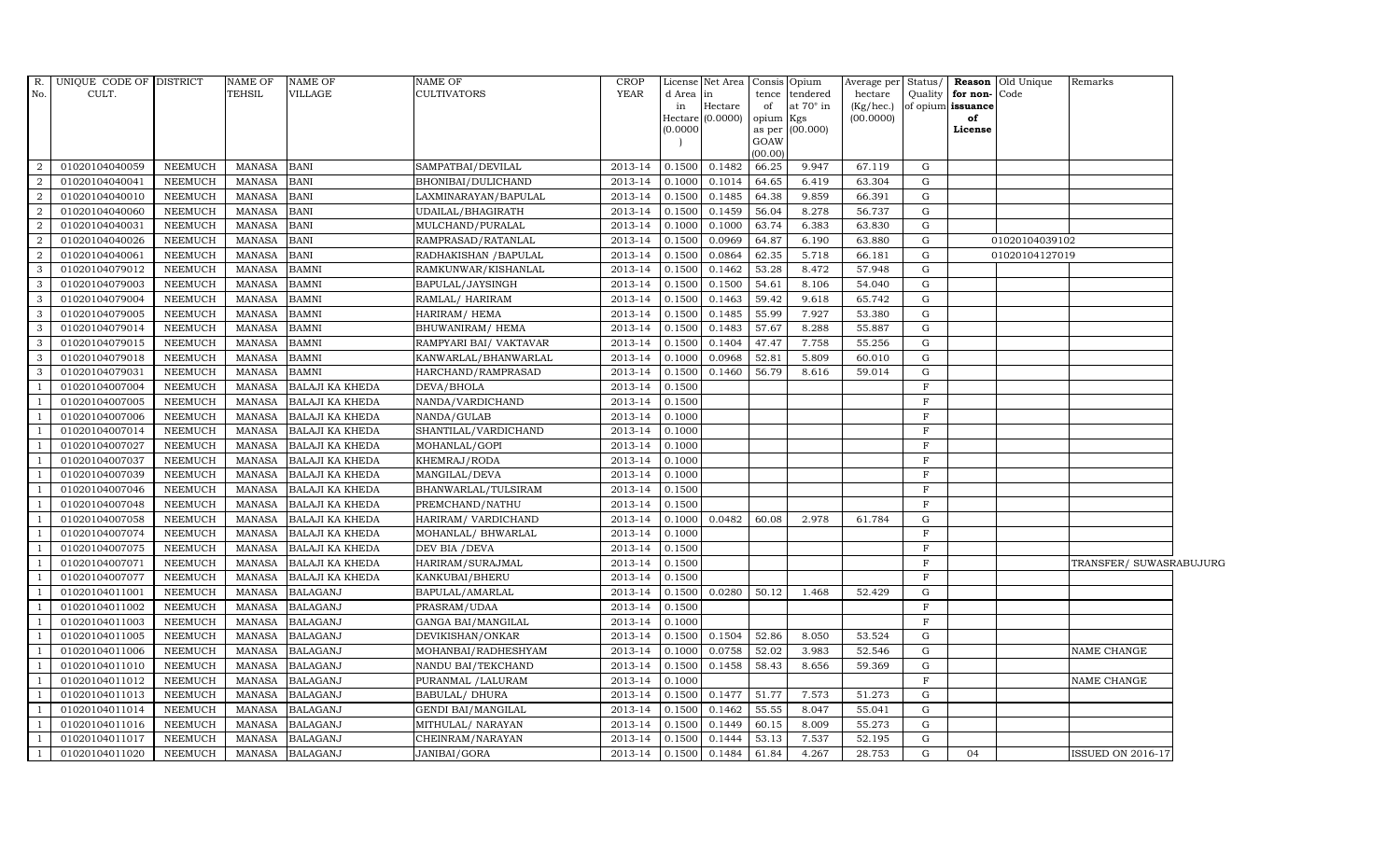| R.  | UNIQUE CODE OF DISTRICT |                | NAME OF       | <b>NAME OF</b>  | NAME OF                 | <b>CROP</b> |           | License Net Area   Consis   Opium |                 |                  | Average per Status/    |              | Reason                  | Old Unique     | Remarks                  |
|-----|-------------------------|----------------|---------------|-----------------|-------------------------|-------------|-----------|-----------------------------------|-----------------|------------------|------------------------|--------------|-------------------------|----------------|--------------------------|
| No. | CULT.                   |                | TEHSIL        | <b>VILLAGE</b>  | <b>CULTIVATORS</b>      | <b>YEAR</b> | d Area in |                                   |                 | tence tendered   | hectare                | Quality      | for non-                | Code           |                          |
|     |                         |                |               |                 |                         |             | in        | Hectare<br>Hectare (0.0000)       | of<br>opium Kgs | at $70^\circ$ in | (Kg/hec.)<br>(00.0000) |              | of opium issuance<br>of |                |                          |
|     |                         |                |               |                 |                         |             | (0.0000)  |                                   |                 | as per (00.000)  |                        |              | License                 |                |                          |
|     |                         |                |               |                 |                         |             |           |                                   | GOAW            |                  |                        |              |                         |                |                          |
|     |                         |                |               |                 |                         |             |           |                                   | (00.00)         |                  |                        |              |                         |                |                          |
|     | 01020104011028          | <b>NEEMUCH</b> | MANASA        | <b>BALAGANJ</b> | NATHA/DALLA             | 2013-14     | 0.1500    | 0.1351                            | 53.58           | 7.425            | 54.959                 | ${\rm G}$    |                         |                |                          |
|     | 01020104011030          | <b>NEEMUCH</b> | <b>MANASA</b> | <b>BALAGANJ</b> | MANNALAL/GABBA          | 2013-14     | 0.1500    | 0.1474                            | 58.52           | 8.887            | 60.292                 | $\mathbf G$  |                         |                |                          |
|     | 01020104011004          | <b>NEEMUCH</b> | <b>MANASA</b> | <b>BALAGANJ</b> | KAMLA BAI/AMBALAL       | 2013-14     | 0.1500    | 0.1485                            | 56.19           | 8.645            | 58.215                 | G            |                         |                |                          |
|     | 01020104011032          | <b>NEEMUCH</b> | <b>MANASA</b> | <b>BALAGANJ</b> | KAMLA BAI/ BHONA        | 2013-14     | 0.1500    | 0.1425                            | 50.92           | 7.151            | 50.182                 | $\mathbf G$  | 04                      |                | <b>ISSUED ON 2016-17</b> |
|     | 01020104011037          | NEEMUCH        | <b>MANASA</b> | <b>BALAGANJ</b> | JANIBAI/NATHULAL        | 2013-14     | 0.1000    | 0.1005                            | 59.43           | 5.663            | 56.348                 | $\mathbf G$  |                         |                |                          |
|     | 01020104011040          | NEEMUCH        | <b>MANASA</b> | <b>BALAGANJ</b> | HIRALAL/ SOHANLAL       | 2013-14     | 0.1500    | 0.1512                            | 60.51           | 9.172            | 60.661                 | ${\rm G}$    |                         |                |                          |
|     | 01020104011043          | <b>NEEMUCH</b> | <b>MANASA</b> | <b>BALAGANJ</b> | BADRI/MANGU             | 2013-14     | 0.1500    |                                   |                 |                  |                        | $\mathbf F$  |                         |                |                          |
|     | 01020104011044          | <b>NEEMUCH</b> | <b>MANASA</b> | <b>BALAGANJ</b> | PANNI BAI/NARAYAN       | 2013-14     | 0.1500    |                                   |                 |                  |                        | $\mathbf F$  |                         |                |                          |
|     | 01020104011047          | <b>NEEMUCH</b> | <b>MANASA</b> | <b>BALAGANJ</b> | SHYAMCHARAN/RADHAKISHAN | 2013-14     | 0.1000    | 0.0963                            | 51.26           | 5.287            | 54.901                 | G            |                         |                |                          |
|     | 01020104011048          | <b>NEEMUCH</b> | <b>MANASA</b> | <b>BALAGANJ</b> | KAMALA BAI/ GABBA       | 2013-14     | 0.1500    | 0.1444                            | 59.88           | 8.332            | 57.701                 | $\mathbf G$  |                         |                |                          |
|     | 01020104011050          | NEEMUCH        | <b>MANASA</b> | <b>BALAGANJ</b> | BANSILAL/GIRWAR         | 2013-14     | 0.1500    | 0.1470                            | 53.67           | 8.641            | 58.782                 | ${\rm G}$    |                         |                |                          |
|     | 01020104011051          | <b>NEEMUCH</b> | <b>MANASA</b> | <b>BALAGANJ</b> | AMARSINGH/MANGILAL      | 2013-14     | 0.1500    | 0.1473                            | 58.71           | 8.479            | 57.563                 | ${\rm G}$    |                         |                |                          |
|     | 01020104011052          | <b>NEEMUCH</b> | <b>MANASA</b> | <b>BALAGANJ</b> | BIHARI/LALA             | 2013-14     | 0.1500    | 0.1419                            | 56.53           | 8.253            | 58.161                 | $\mathbf G$  |                         |                |                          |
|     | 01020104011053          | <b>NEEMUCH</b> | <b>MANASA</b> | <b>BALAGANJ</b> | KAJODIBAI/NATHU         | 2013-14     | 0.1500    | 0.1440                            | 54.63           | 7.984            | 55.444                 | $\mathbf{I}$ | 02                      |                |                          |
|     | 01020104011054          | <b>NEEMUCH</b> | <b>MANASA</b> | <b>BALAGANJ</b> | BHURALAL/SOJI           | 2013-14     | 0.1500    | 0.1470                            | 52.51           | 7.831            | 53.272                 | G            |                         |                |                          |
|     | 01020104011059          | <b>NEEMUCH</b> | <b>MANASA</b> | <b>BALAGANJ</b> | GANPAT/GIRVAR           | 2013-14     | 0.1500    | 0.1385                            | 53.83           | 7.990            | 57.690                 | ${\rm G}$    |                         |                |                          |
|     | 01020104011064          | <b>NEEMUCH</b> | <b>MANASA</b> | <b>BALAGANJ</b> | DURGA/RAMA              | 2013-14     | 0.1500    | 0.1472                            | 51.40           | 7.805            | 53.023                 | $\mathbf{I}$ | 02                      |                |                          |
|     | 01020104011067          | <b>NEEMUCH</b> | <b>MANASA</b> | <b>BALAGANJ</b> | OKAR SINGH/RAYSINGH     | 2013-14     | 0.1500    | 0.1443                            | 59.27           | 2.591            | 17.956                 | $\mathbf G$  | 04                      |                | <b>ISSUED ON 2016-17</b> |
|     | 01020104011068          | <b>NEEMUCH</b> | <b>MANASA</b> | <b>BALAGANJ</b> | DURGA/SHOJI             | 2013-14     | 0.1500    | 0.1459                            | 56.51           | 8.210            | 56.271                 | $\mathbf G$  |                         |                |                          |
|     | 01020104011069          | <b>NEEMUCH</b> | <b>MANASA</b> | <b>BALAGANJ</b> | GYANMAL/SOHANLAL        | 2013-14     | 0.1500    | 0.1479                            | 58.69           | 8.996            | 60.825                 | $\mathbf G$  |                         |                |                          |
|     | 01020104011070          | <b>NEEMUCH</b> | <b>MANASA</b> | <b>BALAGANJ</b> | HANGAMIBAI/SHOLA        | 2013-14     | 0.1500    | 0.1488                            | 59.64           | 8.503            | 57.144                 | ${\rm G}$    |                         |                | NAME CHANGE              |
|     | 01020104011071          | NEEMUCH        | <b>MANASA</b> | <b>BALAGANJ</b> | RAJU/LAKKHA             | 2013-14     | 0.1500    | 0.1485                            | 57.27           | 8.623            | 58.067                 | $\mathbf G$  |                         |                |                          |
|     | 01020104011075          | <b>NEEMUCH</b> | MANASA        | <b>BALAGANJ</b> | <b>INDU SINGH/SABBA</b> | 2013-14     | 0.1000    | 0.0984                            | 55.99           | 5.599            | 56.900                 | G            |                         |                |                          |
|     | 01020104011077          | <b>NEEMUCH</b> | <b>MANASA</b> | <b>BALAGANJ</b> | KESHURAM/LALA           | 2013-14     | 0.1500    | 0.1444                            | 63.40           | 9.392            | 65.042                 | $\mathbf G$  |                         |                |                          |
|     | 01020104011078          | NEEMUCH        | <b>MANASA</b> | <b>BALAGANJ</b> | INDERSINGH/GOURA        | 2013-14     | 0.1500    | 0.1472                            | 50.45           | 7.423            | 50.428                 | $\mathbf G$  | 04                      |                | <b>ISSUED ON 2016-17</b> |
|     | 01020104011079          | <b>NEEMUCH</b> | <b>MANASA</b> | <b>BALAGANJ</b> | SHYAMLAL/MANGILAL       | 2013-14     | 0.1500    | 0.1470                            | 55.18           | 2.097            | 14.265                 | G            | 04                      |                |                          |
|     | 01020104011084          | <b>NEEMUCH</b> | <b>MANASA</b> | <b>BALAGANJ</b> | BABULAL/MEGHA           | 2013-14     | 0.1000    | 0.0959                            | 55.94           | 5.298            | 55.245                 | ${\rm G}$    |                         |                | NAME CHANGE              |
|     | 01020104011085          | <b>NEEMUCH</b> | <b>MANASA</b> | <b>BALAGANJ</b> | LAXMICHAND/ NARAYAN     | 2013-14     | 0.1500    | 0.1455                            | 56.86           | 7.765            | 53.368                 | $\mathbf G$  |                         |                |                          |
|     | 01020104011086          | <b>NEEMUCH</b> | <b>MANASA</b> | <b>BALAGANJ</b> | TEJA/PARSA              | 2013-14     | 0.1500    | 0.1485                            | 54.75           | 8.072            | 54.357                 | $\mathbf G$  |                         |                |                          |
|     | 01020104011087          | <b>NEEMUCH</b> | <b>MANASA</b> | <b>BALAGANJ</b> | JAINARAYAN/BANSHILAL    | 2013-14     | 0.1500    | 0.1488                            | 57.20           | 9.087            | 61.069                 | $\mathbf G$  |                         |                |                          |
|     | 01020104011060          | <b>NEEMUCH</b> | <b>MANASA</b> | <b>BALAGANJ</b> | SADDA/BHAVSINGH CHOTA   | 2013-14     | 0.1500    | 0.1495                            | 62.95           | 8.525            | 57.023                 | G            |                         |                |                          |
|     | 01020104011099          | <b>NEEMUCH</b> | <b>MANASA</b> | <b>BALAGANJ</b> | GANGARAM/GABBA          | 2013-14     | 0.1500    | 0.1495                            | 28.35           | 1.138            | 7.612                  | ${\rm G}$    | 04                      |                |                          |
|     | 01020104011061          | <b>NEEMUCH</b> | <b>MANASA</b> | <b>BALAGANJ</b> | GABBA/MAN SINGH         | 2013-14     | 0.1500    | 0.1465                            | 56.40           | 8.581            | 58.573                 | $\mathbf G$  |                         |                |                          |
|     | 01020104011045          | <b>NEEMUCH</b> | <b>MANASA</b> | <b>BALAGANJ</b> | GOVINDRAM/BANSHILAL     | 2013-14     | 0.1000    | 0.0990                            | 57.45           | 6.049            | 61.101                 | $\mathbf G$  |                         |                |                          |
|     | 01020104011120          | <b>NEEMUCH</b> | <b>MANASA</b> | <b>BALAGANJ</b> | MOTILAL BHAGHIRATH      | 2013-14     | 0.1000    | 0.0871                            | 57.64           | 5.237            | 60.126                 | $\mathbf G$  |                         | 01020104015002 |                          |
|     | 01020104011062          | <b>NEEMUCH</b> | <b>MANASA</b> | <b>BALAGANJ</b> | TEJA/NENA               | 2013-14     | 0.1500    | 0.1474                            | 56.74           | 8.503            | 57.687                 | ${\rm G}$    |                         |                |                          |
|     | 01020104011082          | <b>NEEMUCH</b> | <b>MANASA</b> | <b>BALAGANJ</b> | RADHAKISHAN/ HAJARI     | 2013-14     | 0.1000    | 0.0975                            | 52.99           | 5.117            | 52.482                 | ${\rm G}$    |                         |                |                          |
|     | 01020104011049          | <b>NEEMUCH</b> | <b>MANASA</b> | <b>BALAGANJ</b> | BHAWSINGH/PIRU          | 2013-14     | 0.1500    | 0.1485                            | 60.88           | 8.697            | 58.566                 | $\mathbf G$  |                         |                |                          |
|     | 01020104011095          | <b>NEEMUCH</b> | <b>MANASA</b> | <b>BALAGANJ</b> | DURGA/MANSINGH          | 2013-14     | 0.1500    | 0.1364                            | 55.94           | 2.933            | 21.503                 | $\mathbf G$  | 04                      |                |                          |
|     | 01020104011103          | <b>NEEMUCH</b> | <b>MANASA</b> | <b>BALAGANJ</b> | BIHARI/PIRU             | 2013-14     | 0.1500    |                                   |                 |                  |                        | $\mathbf F$  |                         |                |                          |
|     | 01020104011104          | <b>NEEMUCH</b> | <b>MANASA</b> | <b>BALAGANJ</b> | SHYAMBAI / DAYARAM      | 2013-14     | 0.1500    | 0.1444                            | 60.63           | 2.304            | 15.956                 |              | 02                      |                |                          |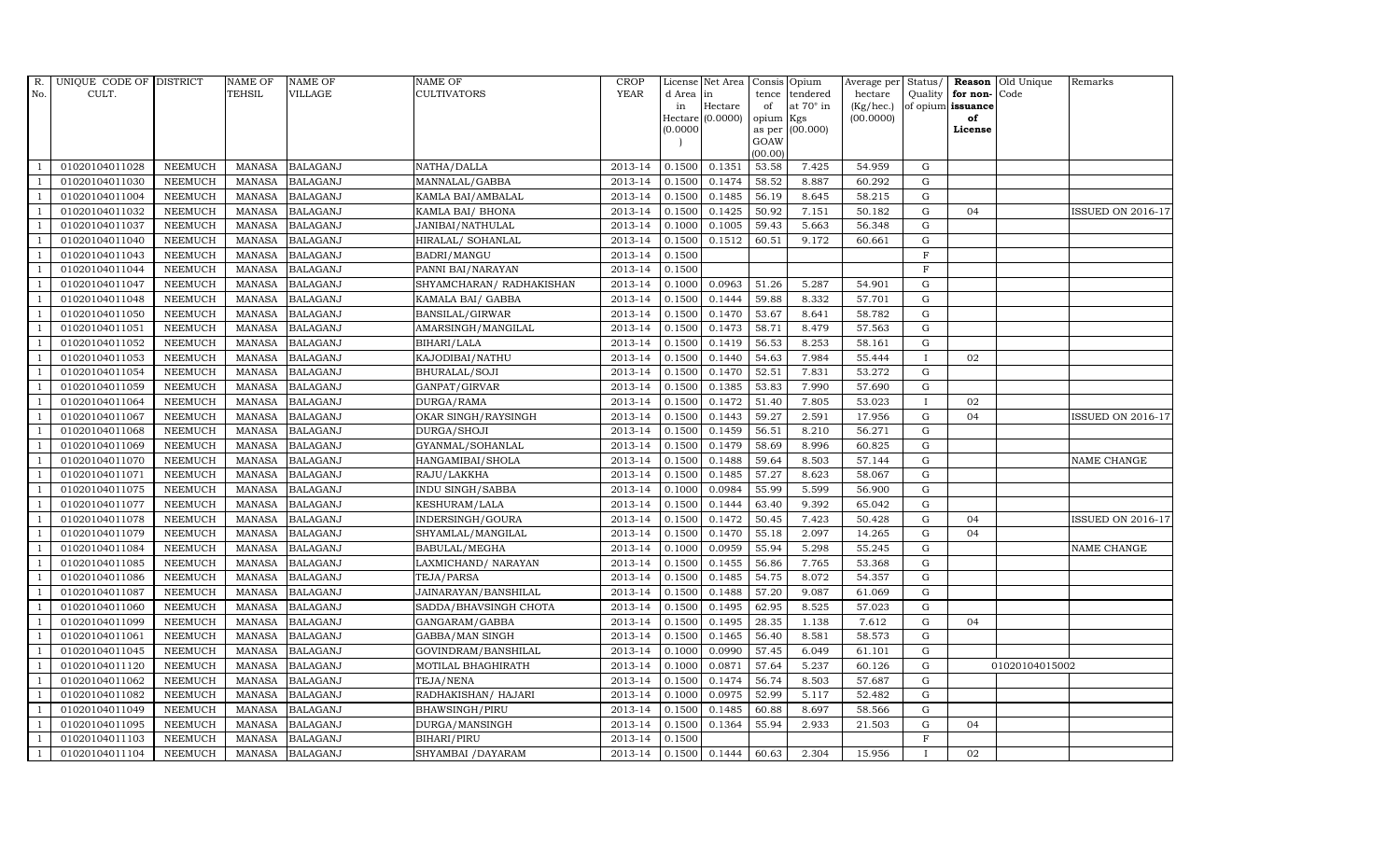| R.             | UNIQUE CODE OF DISTRICT |                | <b>NAME OF</b> | <b>NAME OF</b>     | <b>NAME OF</b>               | CROP        |          | License Net Area   Consis   Opium |           |                  | Average per | Status/      | Reason            | Old Unique | Remarks                  |
|----------------|-------------------------|----------------|----------------|--------------------|------------------------------|-------------|----------|-----------------------------------|-----------|------------------|-------------|--------------|-------------------|------------|--------------------------|
| No.            | CULT.                   |                | <b>TEHSIL</b>  | <b>VILLAGE</b>     | <b>CULTIVATORS</b>           | <b>YEAR</b> | d Area   | in                                | tence     | tendered         | hectare     | Quality      | for non-          | Code       |                          |
|                |                         |                |                |                    |                              |             | in       | Hectare                           | of        | at $70^\circ$ in | (Kg/hec.)   |              | of opium issuance |            |                          |
|                |                         |                |                |                    |                              |             |          | Hectare (0.0000)                  | opium Kgs |                  | (00.0000)   |              | of<br>License     |            |                          |
|                |                         |                |                |                    |                              |             | (0.0000) |                                   | GOAW      | as per (00.000)  |             |              |                   |            |                          |
|                |                         |                |                |                    |                              |             |          |                                   | (00.00)   |                  |             |              |                   |            |                          |
|                | 01020104011106          | <b>NEEMUCH</b> | MANASA         | <b>BALAGANJ</b>    | RUPA/MAN SINGH               | 2013-14     | 0.1500   | 0.1425                            | 54.55     | 8.315            | 58.351      | ${\rm G}$    |                   |            |                          |
| $\overline{1}$ | 01020104011109          | <b>NEEMUCH</b> | <b>MANASA</b>  | <b>BALAGANJ</b>    | SHOLA/MAN SINGH              | 2013-14     | 0.1500   | 0.1420                            | 51.12     | 7.507            | 52.866      | $\mathbf G$  |                   |            |                          |
|                | 01020104011110          | <b>NEEMUCH</b> | <b>MANASA</b>  | <b>BALAGANJ</b>    | JAMNALAL/UDAYRAM             | 2013-14     | 0.1500   | 0.1470                            | 55.88     | 2.626            | 17.864      | $\mathbf{I}$ | 02                |            |                          |
|                | 01020104011076          | <b>NEEMUCH</b> | <b>MANASA</b>  | <b>BALAGANJ</b>    | DURGA/MEGHA                  | 2013-14     | 0.1000   | 0.0999                            | 54.63     | 5.143            | 51.481      | $\mathbf G$  |                   |            |                          |
| $\overline{1}$ | 01020104011114          | <b>NEEMUCH</b> | <b>MANASA</b>  | <b>BALAGANJ</b>    | RAJENDRA/BANSHILAL           | 2013-14     | 0.1000   | 0.1005                            | 46.61     | 4.814            | 47.900      | ${\rm G}$    | 04                |            |                          |
| -1             | 01020104011116          | <b>NEEMUCH</b> | <b>MANASA</b>  | <b>BALAGANJ</b>    | GHANSHYAM/ BHANWAR LAL       | 2013-14     | 0.1500   |                                   |           |                  |             | F            |                   |            |                          |
| $\overline{1}$ | 01020104011118          | <b>NEEMUCH</b> | <b>MANASA</b>  | <b>BALAGANJ</b>    | SEVA/DALU                    | 2013-14     | 0.1500   | 0.1500                            | 53.85     | 5.347            | 35.647      | $\mathbf G$  | 04                |            | <b>ISSUED ON 2016-17</b> |
| $\overline{1}$ | 01020104011117          | <b>NEEMUCH</b> | <b>MANASA</b>  | <b>BALAGANJ</b>    | DALIBAI/CHAGANLAL            | 2013-14     | 0.1500   | 0.1459                            | 49.47     | 7.569            | 51.878      | G            |                   |            |                          |
| $\overline{1}$ | 01020104011119          | <b>NEEMUCH</b> | <b>MANASA</b>  | <b>BALAGANJ</b>    | KESHYA/KALU                  | 2013-14     | 0.1500   | 0.1469                            | 60.30     | 9.002            | 61.280      | $\mathbf G$  |                   |            |                          |
| 3              | 01020104069005          | <b>NEEMUCH</b> | <b>MANASA</b>  | <b>BADKUWAN</b>    | GOVINDRAM/GANESHRAM          | 2013-14     | 0.1500   | 0.1418                            | 52.11     | 5.211            | 36.749      | ${\rm G}$    | 04                |            |                          |
| 3              | 01020104069006          | <b>NEEMUCH</b> | <b>MANASA</b>  | <b>BADKUWAN</b>    | KARI BAI/BAGDU               | 2013-14     | 0.1500   |                                   |           |                  |             | $\mathbf F$  |                   |            |                          |
| 3              | 01020104069009          | <b>NEEMUCH</b> | <b>MANASA</b>  | <b>BADKUWAN</b>    | BAGDIRAM/RAMLAL              | 2013-14     | 0.1500   | 0.1422                            | 38.52     | 5.162            | 36.301      | $\mathbf G$  | 04                |            | <b>ISSUED ON 2016-17</b> |
| 3              | 01020104069010          | <b>NEEMUCH</b> | MANASA         | <b>BADKUWAN</b>    | MEGHARAJ/KACHARU             | 2013-14     | 0.1500   | 0.1247                            | 52.70     | 5.993            | 48.059      | G            | 04                |            | <b>ISSUED ON 2016-17</b> |
| 3              | 01020104069011          | <b>NEEMUCH</b> | <b>MANASA</b>  | <b>BADKUWAN</b>    | SUKHALAL/DHANNALAL           | 2013-14     | 0.1000   | 0.0952                            | 47.79     | 3.932            | 41.303      | G            | 04                |            | <b>ISSUED ON 2016-17</b> |
| 3              | 01020104069013          | <b>NEEMUCH</b> | <b>MANASA</b>  | <b>BADKUWAN</b>    | JAGANNATH/CHATARBHUJ         | 2013-14     | 0.1500   | 0.1404                            | 59.49     | 8.652            | 61.624      | $\mathbf G$  |                   |            |                          |
| 3              | 01020104069014          | <b>NEEMUCH</b> | <b>MANASA</b>  | <b>BADKUWAN</b>    | RAMESH/MOTILAL               | 2013-14     | 0.1500   | 0.1272                            | 50.94     | 5.975            | 46.973      | G            | 04                |            | <b>ISSUED ON 2016-17</b> |
| 3              | 01020104069016          | <b>NEEMUCH</b> | <b>MANASA</b>  | <b>BADKUWAN</b>    | KISHANLAL/PRABHULAL          | 2013-14     | 0.1000   | 0.0946                            | 54.76     | 2.339            | 24.725      | $\mathbf G$  | 04                |            |                          |
| 3              | 01020104069017          | <b>NEEMUCH</b> | <b>MANASA</b>  | <b>BADKUWAN</b>    | KAMALA BAI/PRABHU            | 2013-14     | 0.1500   | 0.1406                            | 55.75     | 7.463            | 53.080      | $\mathbf G$  |                   |            |                          |
| 3              | 01020104069021          | <b>NEEMUCH</b> | <b>MANASA</b>  | <b>BADKUWAN</b>    | VISHRAM/MODA                 | 2013-14     | 0.1500   | 0.1332                            | 54.82     | 7.040            | 52.853      | G            |                   |            |                          |
| 3              | 01020104069026          | <b>NEEMUCH</b> | <b>MANASA</b>  | <b>BADKUWAN</b>    | BADRILAL/BAGDU               | 2013-14     | 0.1000   | 0.0928                            | 47.44     | 5.191            | 55.938      | ${\rm G}$    |                   |            |                          |
| $\mathbf{3}$   | 01020104069112          | <b>NEEMUCH</b> | <b>MANASA</b>  | <b>BADKUWAN</b>    | <b>BAGDU/HIRA</b>            | 2013-14     | 0.1000   | 0.0920                            | 40.33     | 3.514            | 38.196      | $\mathbf G$  | 04                |            | <b>ISSUED ON 2016-17</b> |
| 3              | 01020104069030          | <b>NEEMUCH</b> | <b>MANASA</b>  | <b>BADKUWAN</b>    | BHAGATRAM/GOUTAM             | 2013-14     | 0.1500   | 0.1495                            | 53.77     | 7.535            | 50.401      | ${\rm G}$    | 04                |            | <b>ISSUED ON 2016-17</b> |
| 3              | 01020104069034          | <b>NEEMUCH</b> | <b>MANASA</b>  | <b>BADKUWAN</b>    | <b>GENDI BAI/RAJMAL</b>      | 2013-14     | 0.1000   | 0.0954                            | 51.81     | 4.581            | 48.019      | $\mathbf G$  | 04                |            | <b>ISSUED ON 2016-17</b> |
| 3              | 01020104069042          | <b>NEEMUCH</b> | <b>MANASA</b>  | <b>BADKUWAN</b>    | RODI BAI/BAGDURAM            | 2013-14     | 0.1000   | 0.0968                            | 58.84     | 5.354            | 55.310      | $\mathbf G$  |                   |            |                          |
| 3              | 01020104069029          | <b>NEEMUCH</b> | <b>MANASA</b>  | <b>BADKUWAN</b>    | <b>BHULI BAI/DALU</b>        | 2013-14     | 0.1000   | 0.0912                            | 58.38     | 5.421            | 59.441      | $\mathbf G$  |                   |            |                          |
| $\mathbf{3}$   | 01020104069044          | <b>NEEMUCH</b> | <b>MANASA</b>  | <b>BADKUWAN</b>    | SALAGRAM/MODA                | 2013-14     | 0.1500   | 0.1314                            | 48.80     | 5.591            | 42.549      | ${\rm G}$    | 04                |            | <b>ISSUED ON 2016-17</b> |
| 3              | 01020104069046          | <b>NEEMUCH</b> | <b>MANASA</b>  | <b>BADKUWAN</b>    | RATAN/ MANA                  | 2013-14     | 0.1000   | 0.0914                            | 52.02     | 4.793            | 52.440      | ${\rm G}$    |                   |            |                          |
| 3              | 01020104069057          | <b>NEEMUCH</b> | <b>MANASA</b>  | <b>BADKUWAN</b>    | MATHURALAL/GOUTAM            | 2013-14     | 0.1500   | 0.1258                            | 58.16     | 7.021            | 55.811      | $\mathbf G$  |                   |            |                          |
| 3              | 01020104069058          | <b>NEEMUCH</b> | <b>MANASA</b>  | <b>BADKUWAN</b>    | RATNIBAI/RATANLAL            | 2013-14     | 0.1000   |                                   |           |                  |             | $_{\rm F}$   |                   |            |                          |
| 3              | 01020104069059          | <b>NEEMUCH</b> | <b>MANASA</b>  | <b>BADKUWAN</b>    | NANDLAL/MULCHAND             | 2013-14     | 0.1500   | 0.1439                            | 52.54     | 6.267            | 43.551      | $\mathbf G$  | 04                |            | <b>ISSUED ON 2016-17</b> |
| $\mathbf{3}$   | 01020104069066          | <b>NEEMUCH</b> | <b>MANASA</b>  | <b>BADKUWAN</b>    | MATHURALAL/MOTILAL           | 2013-14     | 0.1500   | 0.1421                            | 51.10     | 6.906            | 48.600      | ${\rm G}$    | 04                |            | <b>ISSUED ON 2016-17</b> |
| 3              | 01020104069111          | <b>NEEMUCH</b> | <b>MANASA</b>  | <b>BADKUWAN</b>    | <b>BHONI BAI/MANGILAL</b>    | 2013-14     | 0.1000   | 0.0989                            | 50.14     | 4.527            | 45.774      | $\mathbf G$  | 04                |            | <b>ISSUED ON 2016-17</b> |
| $\mathbf{3}$   | 01020104069071          | <b>NEEMUCH</b> | <b>MANASA</b>  | <b>BADKUWAN</b>    | OMPRAKASH/LALJI              | 2013-14     | 0.1500   | 0.1444                            | 52.71     | 6.913            | 47.874      | $\mathbf G$  | 04                |            | <b>ISSUED ON 2016-17</b> |
| 3              | 01020104069015          | <b>NEEMUCH</b> | <b>MANASA</b>  | <b>BADKUWAN</b>    | DEVRAM/VARDICHAND            | 2013-14     | 0.1500   | 0.1340                            | 53.60     | 6.907            | 51.545      | $\mathbf G$  |                   |            |                          |
| 3              | 01020104069031          | <b>NEEMUCH</b> | <b>MANASA</b>  | <b>BADKUWAN</b>    | KALU/DSEVA                   | 2013-14     | 0.1500   | 0.1408                            | 47.26     | 6.319            | 44.879      | $\mathbf G$  | 04                |            | <b>ISSUED ON 2016-17</b> |
| $\mathbf{3}$   | 01020104069094          | <b>NEEMUCH</b> | <b>MANASA</b>  | <b>BADKUWAN</b>    | NANDUBAI/PRABHULAL           | 2013-14     | 0.1000   | 0.0920                            | 54.46     | 4.971            | 54.033      | ${\rm G}$    |                   |            |                          |
| 3              | 01020104069064          | <b>NEEMUCH</b> | <b>MANASA</b>  | <b>BADKUWAN</b>    | DHAPU BAI/SITARAM            | 2013-14     | 0.1500   | 0.1407                            | 52.64     | 7.219            | 51.308      | ${\rm G}$    |                   |            |                          |
| $\mathbf{3}$   | 01020104069081          | <b>NEEMUCH</b> | <b>MANASA</b>  | <b>BADKUWAN</b>    | KASTURI BAI/ JAGANNATH       | 2013-14     | 0.1500   | 0.1444                            | 54.74     | 7.851            | 54.370      | $\mathbf G$  |                   |            |                          |
| 3              | 01020104069048          | <b>NEEMUCH</b> | <b>MANASA</b>  | <b>BADKUWAN</b>    | SHANKAR/ GOTAM               | 2013-14     | 0.1500   | 0.1340                            | 54.11     | 7.359            | 54.918      | $\mathbf G$  |                   |            |                          |
| 3              | 01020104069012          | <b>NEEMUCH</b> | <b>MANASA</b>  | <b>BADKUWAN</b>    | SHANU BAI / MANGI LAL        | 2013-14     | 0.1500   | 0.1480                            | 58.16     | 8.790            | 59.392      | G            |                   |            |                          |
| $\mathbf{3}$   | 01020104095004          | <b>NEEMUCH</b> |                | MANASA ARNIYA MALI | GANGABAI/BAGDURAM PUTRA VADH | 2013-14     | 0.1500   | 0.1386                            | 55.78     | 9.470            | 68.326      | $\mathbf G$  |                   |            |                          |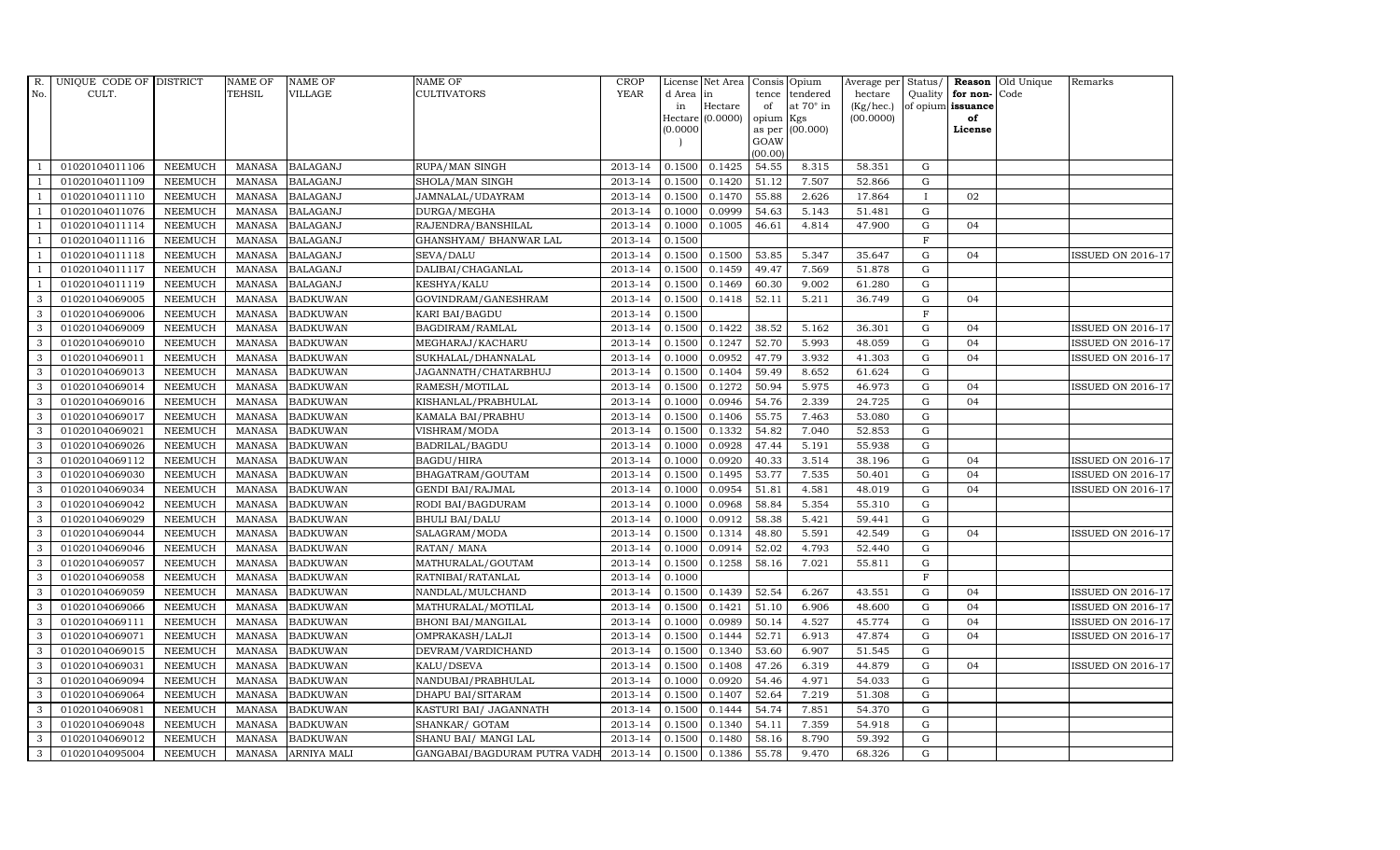| R.           | UNIQUE CODE OF DISTRICT |                | NAME OF       | <b>NAME OF</b>      | <b>NAME OF</b>            | CROP        |           | License Net Area Consis Opium |                     |                  | Average per     | Status/     |                   | <b>Reason</b> Old Unique | Remarks                  |
|--------------|-------------------------|----------------|---------------|---------------------|---------------------------|-------------|-----------|-------------------------------|---------------------|------------------|-----------------|-------------|-------------------|--------------------------|--------------------------|
| No.          | CULT.                   |                | TEHSIL        | <b>VILLAGE</b>      | <b>CULTIVATORS</b>        | <b>YEAR</b> | d Area in |                               | tence               | tendered         | hectare         | Quality     | for non-          | Code                     |                          |
|              |                         |                |               |                     |                           |             | in        | Hectare                       | of                  | at $70^\circ$ in | $(Kg/$ hec. $)$ |             | of opium issuance |                          |                          |
|              |                         |                |               |                     |                           |             | (0.0000)  | Hectare (0.0000)              | opium Kgs<br>as per | (00.000)         | (00.0000)       |             | of<br>License     |                          |                          |
|              |                         |                |               |                     |                           |             |           |                               | GOAW                |                  |                 |             |                   |                          |                          |
|              |                         |                |               |                     |                           |             |           |                               | (00.00)             |                  |                 |             |                   |                          |                          |
| 3            | 01020104095005          | <b>NEEMUCH</b> | <b>MANASA</b> | <b>ARNIYA MALI</b>  | RAM SINGH/KISHAN SINGH    | 2013-14     | 0.1500    | 0.1430                        | 60.03               | 9.236            | 64.587          | G           |                   |                          |                          |
| 3            | 01020104095006          | <b>NEEMUCH</b> | MANASA        | <b>ARNIYA MALI</b>  | MADAN SINGH/ BHAWAR SINGH | 2013-14     | 0.1500    | 0.1459                        | 61.21               | 9.881            | 67.724          | ${\rm G}$   |                   |                          |                          |
| 3            | 01020104095011          | <b>NEEMUCH</b> | <b>MANASA</b> | <b>ARNIYA MALI</b>  | BHAVARLAL/LALURAM         | 2013-14     | 0.1500    | 0.1446                        | 62.36               | 9.220            | 63.762          | G           |                   |                          |                          |
| 3            | 01020104095012          | <b>NEEMUCH</b> | MANASA        | <b>ARNIYA MALI</b>  | BHAVARLAL/JODHA           | 2013-14     | 0.1500    | 0.1422                        | 62.34               | 9.556            | 67.201          | $\mathbf G$ |                   |                          |                          |
| 3            | 01020104095013          | <b>NEEMUCH</b> | MANASA        | <b>ARNIYA MALI</b>  | MOTIRAM/NANURAM           | 2013-14     | 0.1500    | 0.1476                        | 47.02               | 7.033            | 47.649          | ${\rm G}$   | 04                |                          | <b>ISSUED ON 2016-17</b> |
| $\mathbf{3}$ | 01020104095016          | <b>NEEMUCH</b> | <b>MANASA</b> | <b>ARNIYA MALI</b>  | KHUMANSINGH/GOBAR SINGH   | 2013-14     | 0.1500    | 0.1485                        | 49.99               | 7.798            | 52.512          | G           |                   |                          |                          |
| 3            | 01020104095078          | <b>NEEMUCH</b> | MANASA        | <b>ARNIYA MALI</b>  | MANGU BAI/ KHUMAN SINGH   | 2013-14     | 0.1500    | 0.1436                        | 54.58               | 8.725            | 60.759          | ${\rm G}$   |                   |                          |                          |
| 3            | 01020104095026          | <b>NEEMUCH</b> | MANASA        | <b>ARNIYA MALI</b>  | RUPSINGH / SHAWROOPSINGH  | 2013-14     | 0.1500    | 0.1392                        | 61.38               | 9.303            | 66.832          | G           |                   |                          |                          |
| 3            | 01020104095030          | <b>NEEMUCH</b> | <b>MANASA</b> | <b>ARNIYA MALI</b>  | RADHESHYAM/RAMLAL         | 2013-14     | 0.1500    | 0.1386                        | 63.30               | 9.585            | 69.156          | $\mathbf G$ |                   |                          |                          |
| 3            | 01020104095031          | <b>NEEMUCH</b> | MANASA        | ARNIYA MALI         | KARULAL/ NANURAM          | 2013-14     | 0.1500    | 0.1430                        | 49.91               | 7.586            | 53.049          | $\mathbf G$ |                   |                          |                          |
| 3            | 01020104095032          | <b>NEEMUCH</b> | <b>MANASA</b> | <b>ARNIYA MALI</b>  | UMRAVSINGH/RUPSINGH       | 2013-14     | 0.1000    | 0.0856                        | 64.77               | 5.996            | 70.047          | ${\rm G}$   |                   |                          |                          |
| 3            | 01020104095033          | <b>NEEMUCH</b> | MANASA        | <b>ARNIYA MALI</b>  | CHITARSINGH/SVARUPSINGH   | 2013-14     | 0.1500    | 0.1431                        | 68.25               | 10.462           | 73.110          | ${\rm G}$   |                   |                          |                          |
| $\mathbf{3}$ | 01020104095036          | <b>NEEMUCH</b> | MANASA        | <b>ARNIYA MALI</b>  | GHANSHYAM/ MANGILAL       | 2013-14     | 0.1500    | 0.1407                        | 51.88               | 7.686            | 54.627          | G           |                   |                          |                          |
| 3            | 01020104095037          | <b>NEEMUCH</b> | <b>MANASA</b> | <b>ARNIYA MALI</b>  | NAVALSINGH/BHAVARSINGH    | 2013-14     | 0.1500    | 0.1446                        | 59.15               | 9.413            | 65.097          | $\mathbf G$ |                   |                          |                          |
| 3            | 01020104095042          | <b>NEEMUCH</b> | <b>MANASA</b> | ARNIYA MALI         | SHYAM DAS/ MOTI DAS       | 2013-14     | 0.1500    | 0.1471                        | 62.62               | 9.715            | 66.044          | $\mathbf G$ |                   |                          |                          |
| 3            | 01020104095043          | <b>NEEMUCH</b> | <b>MANASA</b> | <b>ARNIYA MALI</b>  | LALSINGH/BHAVARLAL        | 2013-14     | 0.1500    | 0.1357                        | 61.58               | 9.043            | 66.640          | $\mathbf G$ |                   |                          |                          |
| 3            | 01020104095045          | <b>NEEMUCH</b> | MANASA        | <b>ARNIYA MALI</b>  | GOVIND SINGH/KALUSINGH    | 2013-14     | 0.1000    | 0.0928                        | 57.63               | 5.640            | 60.776          | ${\rm G}$   |                   |                          |                          |
| 3            | 01020104095038          | <b>NEEMUCH</b> | MANASA        | <b>ARNIYA MALI</b>  | MOHANLAL/NANURAM          | 2013-14     | 0.1500    | 0.1485                        | 63.75               | 10.255           | 69.057          | G           |                   |                          |                          |
| 3            | 01020104095050          | <b>NEEMUCH</b> | <b>MANASA</b> | <b>ARNIYA MALI</b>  | GANGARAM/CHATRU           | 2013-14     | 0.1500    | 0.1424                        | 58.97               | 9.073            | 63.715          | $\mathbf G$ |                   |                          |                          |
| 3            | 01020104095060          | <b>NEEMUCH</b> | <b>MANASA</b> | <b>ARNIYA MALI</b>  | SULTAN SINGH/RAYSINGH     | 2013-14     | 0.1000    | 0.1000                        | 54.11               | 5.913            | 59.130          | ${\rm G}$   |                   |                          | NAMECHANGE               |
| 3            | 01020104095065          | <b>NEEMUCH</b> | <b>MANASA</b> | <b>ARNIYA MALI</b>  | KALU SINGH/KISHAN SINGH   | 2013-14     | 0.1500    | 0.1400                        | 63.69               | 9.681            | 69.150          | $\mathbf G$ |                   |                          |                          |
| 3            | 01020104095001          | <b>NEEMUCH</b> | <b>MANASA</b> | ARNIYA MALI         | KANKU BAI/LALURAM         | 2013-14     | 0.1500    | 0.1456                        | 62.92               | 9.474            | 65.069          | ${\rm G}$   |                   |                          |                          |
| 3            | 01020104095039          | <b>NEEMUCH</b> | MANASA        | ARNIYA MALI         | ANUPAMSINGH/SULTAN SINGH  | 2013-14     | 0.1500    | 0.1500                        | 52.35               | 8.174            | 54.493          | $\mathbf G$ |                   |                          |                          |
| 3            | 01020104095044          | <b>NEEMUCH</b> | <b>MANASA</b> | <b>ARNIYA MALI</b>  | BAPURAM/KANIRAM           | 2013-14     | 0.1500    | 0.1485                        | 57.70               | 9.232            | 62.168          | $\mathbf G$ |                   |                          |                          |
| 3            | 01020104095021          | <b>NEEMUCH</b> | <b>MANASA</b> | <b>ARNIYA MALI</b>  | RUP SINGH/KISHOR SINGH    | 2013-14     | 0.1500    | 0.1417                        | 59.56               | 9.019            | 63.649          | $\mathbf G$ |                   |                          |                          |
| $\mathbf{3}$ | 01020104095015          | <b>NEEMUCH</b> | <b>MANASA</b> | ARNIYA MALI         | BAGDIRAM/CHUNNILAL        | 2013-14     | 0.1500    | 0.1421                        | 61.71               | 9.204            | 64.771          | $\mathbf G$ |                   |                          |                          |
| 3            | 01020104095049          | <b>NEEMUCH</b> | <b>MANASA</b> | <b>ARNIYA MALI</b>  | PRABHU SINGH/KISHAN SINGH | 2013-14     | 0.1500    | 0.1491                        | 60.77               | 9.741            | 65.332          | ${\rm G}$   |                   |                          |                          |
| 3            | 01020104095014          | <b>NEEMUCH</b> | MANASA        | ARNIYA MALI         | KISHAN SINGH/SULTAN SINGH | 2013-14     | 0.1000    | 0.0987                        | 61.92               | 6.652            | 67.396          | $\mathbf G$ |                   |                          |                          |
| 3            | 01020104095053          | <b>NEEMUCH</b> | <b>MANASA</b> | <b>ARNIYA MALI</b>  | BHUWANI RAM/ NANU RAM     | 2013-14     | 0.1500    | 0.1485                        | 58.10               | 8.864            | 59.690          | $\mathbf G$ |                   |                          |                          |
| 3            | 01020104095028          | <b>NEEMUCH</b> | <b>MANASA</b> | <b>ARNIYA MALI</b>  | KANWAR LAL/ SITA RAM      | 2013-14     | 0.1500    | 0.1380                        | 57.74               | 7.869            | 57.022          | $\mathbf G$ |                   |                          |                          |
| 3            | 01020104095073          | <b>NEEMUCH</b> | MANASA        | <b>ARNIYA MALI</b>  | PHOOLA BAI/ LAL SINGH     | 2013-14     | 0.1500    | 0.1432                        | 60.17               | 9.275            | 64.770          | G           |                   |                          |                          |
| $\mathbf{3}$ | 01020104095059          | <b>NEEMUCH</b> | <b>MANASA</b> | <b>ARNIYA MALI</b>  | TILLIBAI/ NAND LAL        | 2013-14     | 0.1500    | 0.1463                        | 61.98               | 9.129            | 62.399          | ${\rm G}$   |                   |                          |                          |
| 3            | 01020104095002          | <b>NEEMUCH</b> | MANASA        | <b>ARNIYA MALI</b>  | BAGDIRAM/BHANWARLAL       | 2013-14     | 0.1500    | 0.1440                        | 63.13               | 9.140            | 63.472          | ${\rm G}$   |                   |                          |                          |
| 3            | 01020104095079          | <b>NEEMUCH</b> | <b>MANASA</b> | <b>ARNIYA MALI</b>  | MUNNABAI/UDAY SINGH       | 2013-14     | 0.1500    | 0.1403                        | 55.11               | 8.385            | 59.765          | $\mathbf G$ |                   |                          |                          |
| 3            | 01020104092004          | <b>NEEMUCH</b> | <b>MANASA</b> | <b>ANTRI BUJURG</b> | BANSHILAL/DHURA           | 2013-14     | 0.1000    | 0.0975                        | 48.52               | 5.053            | 51.826          | $\mathbf G$ |                   |                          |                          |
| 3            | 01020104092006          | <b>NEEMUCH</b> | <b>MANASA</b> | <b>ANTRI BUJURG</b> | DHAPU BAI / MANGILAL      | 2013-14     | 0.1500    | 0.1406                        | 67.71               | 9.741            | 69.282          | ${\rm G}$   |                   |                          |                          |
| 3            | 01020104092008          | <b>NEEMUCH</b> | <b>MANASA</b> | <b>ANTRI BUJURG</b> | MANGILAL/NANURAM          | 2013-14     | 0.1000    | 0.0995                        | 62.14               | 6.028            | 60.583          | ${\rm G}$   |                   |                          |                          |
| 3            | 01020104092011          | <b>NEEMUCH</b> | <b>MANASA</b> | <b>ANTRI BUJURG</b> | NANDU BAI/ CHATRA         | 2013-14     | 0.1500    | 0.1463                        | 60.78               | 8.761            | 59.884          | $\mathbf G$ |                   |                          |                          |
| 3            | 01020104092017          | <b>NEEMUCH</b> | <b>MANASA</b> | <b>ANTRI BUJURG</b> | MANNALAL/NARAYAN          | 2013-14     | 0.1500    | 0.1475                        | 61.23               | 8.940            | 60.610          | G           |                   |                          |                          |
| 3            | 01020104092018          | <b>NEEMUCH</b> | <b>MANASA</b> | <b>ANTRI BUJURG</b> | LAXMINARAYAN / GOPAL      | 2013-14     | 0.1000    | 0.0900                        | 52.06               | 4.975            | 55.278          | $\mathbf G$ |                   |                          |                          |
| 3            | 01020104092020          | <b>NEEMUCH</b> |               | MANASA ANTRI BUJURG | BABULAL/ GOPAL            | 2013-14     | 0.1500    | 0.1500                        | 44.41               | 6.776            | 45.173          | G           | 04                |                          | <b>ISSUED ON 2016-17</b> |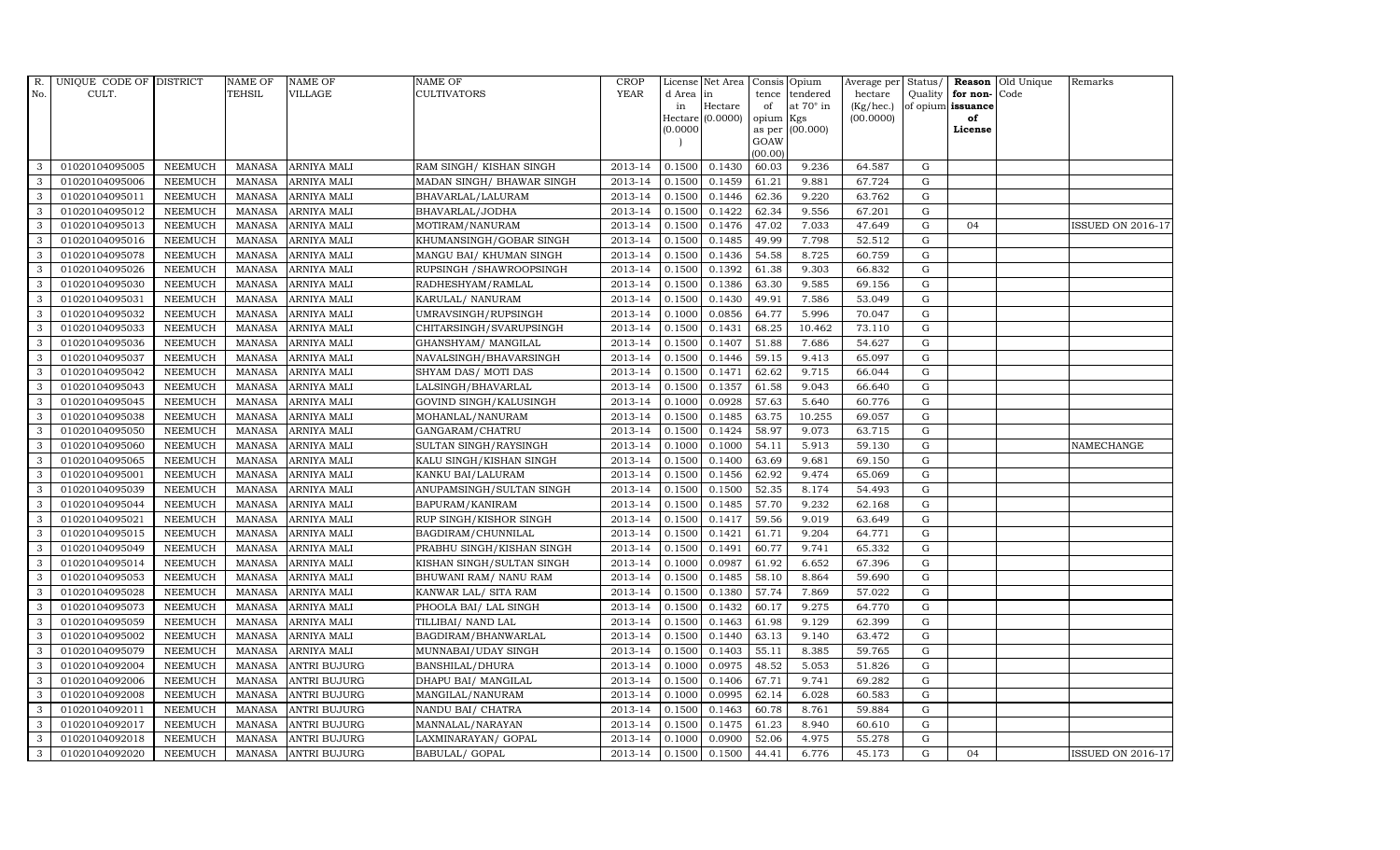| <b>YEAR</b><br>TEHSIL<br>VILLAGE<br><b>CULTIVATORS</b><br>No.<br>CULT.<br>d Area in<br>tendered<br>hectare<br>Quality $ $ for non-<br>Code<br>tence<br>Hectare<br>at $70^\circ$ in<br>(Kg/hec.)<br>of opium issuance<br>in<br>of<br>Hectare $(0.0000)$<br>opium Kgs<br>(00.0000)<br>of<br>as per (00.000)<br>(0.0000)<br>License<br>GOAW<br>(00.00)<br>0.0912<br>3<br>01020104092021<br>2013-14<br>0.1000<br>59.70<br>5.893<br>64.616<br>G<br><b>NEEMUCH</b><br>MANASA ANTRI BUJURG<br>SHIVRAM/RUGHNATH<br>01020104092022<br>2013-14<br>0.1458<br>3<br><b>NEEMUCH</b><br>MANASA ANTRI BUJURG<br>BABUKHAN/RAHIMBAKSH<br>0.1500<br>63.17<br>9.728<br>66.722<br>G<br>3<br>2013-14<br>01020104092024<br><b>NEEMUCH</b><br>MANASA<br><b>ANTRI BUJURG</b><br>NONDRAM/UDA JI<br>0.1000<br>$_{\rm F}$<br>3<br>01020104092025<br><b>NEEMUCH</b><br>MANASA ANTRI BUJURG<br>FAKIRCHAND/NANDA<br>2013-14<br>0.1000<br>0.1000<br>58.21<br>6.037<br>60.370<br>$\mathbf G$<br>01020104092027<br>MANASA<br>2013-14<br>0.1500<br>$\mathbf F$<br>3<br><b>NEEMUCH</b><br><b>ANTRI BUJURG</b><br>SHEKHMO./NOOR<br>$\mathbf{3}$<br>2013-14<br>0.1500<br>0.1424<br>57.17<br>01020104092029<br><b>NEEMUCH</b><br>MANASA<br><b>ANTRI BUJURG</b><br>GULABKUNWAR/GOVERDHANSINGH<br>8.192<br>57.528<br>G<br>3<br>01020104092030<br><b>NEEMUCH</b><br>MANASA<br>GOPAL/MANGILAL<br>2013-14<br>0.1500<br>0.1480<br>59.92<br>9.091<br>61.426<br>G<br><b>ANTRI BUJURG</b><br>3<br>01020104092039<br>2013-14<br>$\mathbf F$<br><b>NEEMUCH</b><br><b>MANASA</b><br><b>ANTRI BUJURG</b><br>GOVINDKUNWARBAI/DALPAT<br>0.1500<br>3<br>01020104092041<br><b>NEEMUCH</b><br>MANASA<br><b>ANTRI BUJURG</b><br>AMARSINGH/SAJJANSINGH<br>2013-14<br>0.1500<br>0.1485<br>64.27<br>9.732<br>65.535<br>G<br>3<br><b>MANASA</b><br>2013-14<br>0.1500<br>0.1430<br>55.60<br>8.054<br>56.322<br>G<br>01020104092044<br><b>NEEMUCH</b><br><b>ANTRI BUJURG</b><br>VIJAY SINGH/ BAHADUR SINGH<br>$\mathbf{3}$<br>2013-14<br>0.0980<br>01020104092045<br><b>NEEMUCH</b><br><b>MANASA</b><br><b>ANTRI BUJURG</b><br>KALU SINGH/ INDAR SINGH<br>0.1000<br>63.81<br>6.481<br>66.133<br>G<br>01020104092046<br>2013-14<br>0.1442<br>G<br>3<br><b>NEEMUCH</b><br>MANASA<br><b>ANTRI BUJURG</b><br>BHERU SINGH / INDAR SINGH<br>0.1500<br>63.68<br>9.352<br>64.854<br>3<br>01020104092047<br><b>NEEMUCH</b><br>2013-14<br>0.1000<br>56.57<br>5.455<br><b>MANASA</b><br><b>ANTRI BUJURG</b><br>BHERULAL/ RATANLAL<br>0.1000<br>54.550<br>G<br>3<br>01020104092049<br><b>NEEMUCH</b><br>MANASA<br>2013-14<br>0.0930<br>5.522<br>59.376<br>G<br><b>ANTRI BUJURG</b><br>BABULAL/ BIHARILAL<br>0.1000<br>59.38<br>3<br>01020104092050<br>MANASA<br>2013-14<br>0.0936<br>58.63<br>5.436<br>58.077<br>G<br><b>NEEMUCH</b><br><b>ANTRI BUJURG</b><br>SUNDARLAL/NARAYAN<br>0.1000 | Remarks                  |
|----------------------------------------------------------------------------------------------------------------------------------------------------------------------------------------------------------------------------------------------------------------------------------------------------------------------------------------------------------------------------------------------------------------------------------------------------------------------------------------------------------------------------------------------------------------------------------------------------------------------------------------------------------------------------------------------------------------------------------------------------------------------------------------------------------------------------------------------------------------------------------------------------------------------------------------------------------------------------------------------------------------------------------------------------------------------------------------------------------------------------------------------------------------------------------------------------------------------------------------------------------------------------------------------------------------------------------------------------------------------------------------------------------------------------------------------------------------------------------------------------------------------------------------------------------------------------------------------------------------------------------------------------------------------------------------------------------------------------------------------------------------------------------------------------------------------------------------------------------------------------------------------------------------------------------------------------------------------------------------------------------------------------------------------------------------------------------------------------------------------------------------------------------------------------------------------------------------------------------------------------------------------------------------------------------------------------------------------------------------------------------------------------------------------------------------------------------------------------------------------------------------------------------------------------------------------------------------------------------------------------------------------------------------------------------------------------------------------------------------------------------------------------------------------------------------|--------------------------|
|                                                                                                                                                                                                                                                                                                                                                                                                                                                                                                                                                                                                                                                                                                                                                                                                                                                                                                                                                                                                                                                                                                                                                                                                                                                                                                                                                                                                                                                                                                                                                                                                                                                                                                                                                                                                                                                                                                                                                                                                                                                                                                                                                                                                                                                                                                                                                                                                                                                                                                                                                                                                                                                                                                                                                                                                                |                          |
|                                                                                                                                                                                                                                                                                                                                                                                                                                                                                                                                                                                                                                                                                                                                                                                                                                                                                                                                                                                                                                                                                                                                                                                                                                                                                                                                                                                                                                                                                                                                                                                                                                                                                                                                                                                                                                                                                                                                                                                                                                                                                                                                                                                                                                                                                                                                                                                                                                                                                                                                                                                                                                                                                                                                                                                                                |                          |
|                                                                                                                                                                                                                                                                                                                                                                                                                                                                                                                                                                                                                                                                                                                                                                                                                                                                                                                                                                                                                                                                                                                                                                                                                                                                                                                                                                                                                                                                                                                                                                                                                                                                                                                                                                                                                                                                                                                                                                                                                                                                                                                                                                                                                                                                                                                                                                                                                                                                                                                                                                                                                                                                                                                                                                                                                |                          |
|                                                                                                                                                                                                                                                                                                                                                                                                                                                                                                                                                                                                                                                                                                                                                                                                                                                                                                                                                                                                                                                                                                                                                                                                                                                                                                                                                                                                                                                                                                                                                                                                                                                                                                                                                                                                                                                                                                                                                                                                                                                                                                                                                                                                                                                                                                                                                                                                                                                                                                                                                                                                                                                                                                                                                                                                                |                          |
|                                                                                                                                                                                                                                                                                                                                                                                                                                                                                                                                                                                                                                                                                                                                                                                                                                                                                                                                                                                                                                                                                                                                                                                                                                                                                                                                                                                                                                                                                                                                                                                                                                                                                                                                                                                                                                                                                                                                                                                                                                                                                                                                                                                                                                                                                                                                                                                                                                                                                                                                                                                                                                                                                                                                                                                                                |                          |
|                                                                                                                                                                                                                                                                                                                                                                                                                                                                                                                                                                                                                                                                                                                                                                                                                                                                                                                                                                                                                                                                                                                                                                                                                                                                                                                                                                                                                                                                                                                                                                                                                                                                                                                                                                                                                                                                                                                                                                                                                                                                                                                                                                                                                                                                                                                                                                                                                                                                                                                                                                                                                                                                                                                                                                                                                |                          |
|                                                                                                                                                                                                                                                                                                                                                                                                                                                                                                                                                                                                                                                                                                                                                                                                                                                                                                                                                                                                                                                                                                                                                                                                                                                                                                                                                                                                                                                                                                                                                                                                                                                                                                                                                                                                                                                                                                                                                                                                                                                                                                                                                                                                                                                                                                                                                                                                                                                                                                                                                                                                                                                                                                                                                                                                                |                          |
|                                                                                                                                                                                                                                                                                                                                                                                                                                                                                                                                                                                                                                                                                                                                                                                                                                                                                                                                                                                                                                                                                                                                                                                                                                                                                                                                                                                                                                                                                                                                                                                                                                                                                                                                                                                                                                                                                                                                                                                                                                                                                                                                                                                                                                                                                                                                                                                                                                                                                                                                                                                                                                                                                                                                                                                                                |                          |
|                                                                                                                                                                                                                                                                                                                                                                                                                                                                                                                                                                                                                                                                                                                                                                                                                                                                                                                                                                                                                                                                                                                                                                                                                                                                                                                                                                                                                                                                                                                                                                                                                                                                                                                                                                                                                                                                                                                                                                                                                                                                                                                                                                                                                                                                                                                                                                                                                                                                                                                                                                                                                                                                                                                                                                                                                |                          |
|                                                                                                                                                                                                                                                                                                                                                                                                                                                                                                                                                                                                                                                                                                                                                                                                                                                                                                                                                                                                                                                                                                                                                                                                                                                                                                                                                                                                                                                                                                                                                                                                                                                                                                                                                                                                                                                                                                                                                                                                                                                                                                                                                                                                                                                                                                                                                                                                                                                                                                                                                                                                                                                                                                                                                                                                                |                          |
|                                                                                                                                                                                                                                                                                                                                                                                                                                                                                                                                                                                                                                                                                                                                                                                                                                                                                                                                                                                                                                                                                                                                                                                                                                                                                                                                                                                                                                                                                                                                                                                                                                                                                                                                                                                                                                                                                                                                                                                                                                                                                                                                                                                                                                                                                                                                                                                                                                                                                                                                                                                                                                                                                                                                                                                                                |                          |
|                                                                                                                                                                                                                                                                                                                                                                                                                                                                                                                                                                                                                                                                                                                                                                                                                                                                                                                                                                                                                                                                                                                                                                                                                                                                                                                                                                                                                                                                                                                                                                                                                                                                                                                                                                                                                                                                                                                                                                                                                                                                                                                                                                                                                                                                                                                                                                                                                                                                                                                                                                                                                                                                                                                                                                                                                |                          |
|                                                                                                                                                                                                                                                                                                                                                                                                                                                                                                                                                                                                                                                                                                                                                                                                                                                                                                                                                                                                                                                                                                                                                                                                                                                                                                                                                                                                                                                                                                                                                                                                                                                                                                                                                                                                                                                                                                                                                                                                                                                                                                                                                                                                                                                                                                                                                                                                                                                                                                                                                                                                                                                                                                                                                                                                                |                          |
|                                                                                                                                                                                                                                                                                                                                                                                                                                                                                                                                                                                                                                                                                                                                                                                                                                                                                                                                                                                                                                                                                                                                                                                                                                                                                                                                                                                                                                                                                                                                                                                                                                                                                                                                                                                                                                                                                                                                                                                                                                                                                                                                                                                                                                                                                                                                                                                                                                                                                                                                                                                                                                                                                                                                                                                                                |                          |
|                                                                                                                                                                                                                                                                                                                                                                                                                                                                                                                                                                                                                                                                                                                                                                                                                                                                                                                                                                                                                                                                                                                                                                                                                                                                                                                                                                                                                                                                                                                                                                                                                                                                                                                                                                                                                                                                                                                                                                                                                                                                                                                                                                                                                                                                                                                                                                                                                                                                                                                                                                                                                                                                                                                                                                                                                |                          |
|                                                                                                                                                                                                                                                                                                                                                                                                                                                                                                                                                                                                                                                                                                                                                                                                                                                                                                                                                                                                                                                                                                                                                                                                                                                                                                                                                                                                                                                                                                                                                                                                                                                                                                                                                                                                                                                                                                                                                                                                                                                                                                                                                                                                                                                                                                                                                                                                                                                                                                                                                                                                                                                                                                                                                                                                                |                          |
|                                                                                                                                                                                                                                                                                                                                                                                                                                                                                                                                                                                                                                                                                                                                                                                                                                                                                                                                                                                                                                                                                                                                                                                                                                                                                                                                                                                                                                                                                                                                                                                                                                                                                                                                                                                                                                                                                                                                                                                                                                                                                                                                                                                                                                                                                                                                                                                                                                                                                                                                                                                                                                                                                                                                                                                                                |                          |
|                                                                                                                                                                                                                                                                                                                                                                                                                                                                                                                                                                                                                                                                                                                                                                                                                                                                                                                                                                                                                                                                                                                                                                                                                                                                                                                                                                                                                                                                                                                                                                                                                                                                                                                                                                                                                                                                                                                                                                                                                                                                                                                                                                                                                                                                                                                                                                                                                                                                                                                                                                                                                                                                                                                                                                                                                |                          |
|                                                                                                                                                                                                                                                                                                                                                                                                                                                                                                                                                                                                                                                                                                                                                                                                                                                                                                                                                                                                                                                                                                                                                                                                                                                                                                                                                                                                                                                                                                                                                                                                                                                                                                                                                                                                                                                                                                                                                                                                                                                                                                                                                                                                                                                                                                                                                                                                                                                                                                                                                                                                                                                                                                                                                                                                                |                          |
|                                                                                                                                                                                                                                                                                                                                                                                                                                                                                                                                                                                                                                                                                                                                                                                                                                                                                                                                                                                                                                                                                                                                                                                                                                                                                                                                                                                                                                                                                                                                                                                                                                                                                                                                                                                                                                                                                                                                                                                                                                                                                                                                                                                                                                                                                                                                                                                                                                                                                                                                                                                                                                                                                                                                                                                                                |                          |
| 3<br><b>NEEMUCH</b><br>MANASA<br>2013-14<br>0.1500<br>0.1400<br>57.67<br>58.550<br>01020104092052<br><b>ANTRI BUJURG</b><br>RAMPRASAD/HEERALAL<br>8.197<br>G                                                                                                                                                                                                                                                                                                                                                                                                                                                                                                                                                                                                                                                                                                                                                                                                                                                                                                                                                                                                                                                                                                                                                                                                                                                                                                                                                                                                                                                                                                                                                                                                                                                                                                                                                                                                                                                                                                                                                                                                                                                                                                                                                                                                                                                                                                                                                                                                                                                                                                                                                                                                                                                   |                          |
| 3<br>01020104092054<br>MANASA<br>2013-14<br>0.1500<br>0.1446<br>59.41<br>8.903<br>61.570<br>G<br><b>NEEMUCH</b><br><b>ANTRI BUJURG</b><br>MANOJ/GANPAT                                                                                                                                                                                                                                                                                                                                                                                                                                                                                                                                                                                                                                                                                                                                                                                                                                                                                                                                                                                                                                                                                                                                                                                                                                                                                                                                                                                                                                                                                                                                                                                                                                                                                                                                                                                                                                                                                                                                                                                                                                                                                                                                                                                                                                                                                                                                                                                                                                                                                                                                                                                                                                                         |                          |
| 3<br>01020104092055<br><b>NEEMUCH</b><br>2013-14<br>0.1500<br>0.1476<br>59.40<br>8.681<br>58.814<br>MANASA<br><b>ANTRI BUJURG</b><br>DINESH/MANNALAL<br>G                                                                                                                                                                                                                                                                                                                                                                                                                                                                                                                                                                                                                                                                                                                                                                                                                                                                                                                                                                                                                                                                                                                                                                                                                                                                                                                                                                                                                                                                                                                                                                                                                                                                                                                                                                                                                                                                                                                                                                                                                                                                                                                                                                                                                                                                                                                                                                                                                                                                                                                                                                                                                                                      |                          |
| 3<br>01020104092057<br><b>NEEMUCH</b><br>MANASA<br>SURESH CHANDR/ NARAYAN<br>2013-14<br>0.0975<br>58.72<br>5.855<br>60.051<br>G<br><b>ANTRI BUJURG</b><br>0.1000                                                                                                                                                                                                                                                                                                                                                                                                                                                                                                                                                                                                                                                                                                                                                                                                                                                                                                                                                                                                                                                                                                                                                                                                                                                                                                                                                                                                                                                                                                                                                                                                                                                                                                                                                                                                                                                                                                                                                                                                                                                                                                                                                                                                                                                                                                                                                                                                                                                                                                                                                                                                                                               |                          |
| 3<br>G<br>01020104092061<br><b>NEEMUCH</b><br><b>MANASA</b><br><b>ANTRI BUJURG</b><br>RADHESHYAM/ BHAWARLAL<br>2013-14<br>0.1000<br>0.0981<br>58.48<br>6.107<br>62.253                                                                                                                                                                                                                                                                                                                                                                                                                                                                                                                                                                                                                                                                                                                                                                                                                                                                                                                                                                                                                                                                                                                                                                                                                                                                                                                                                                                                                                                                                                                                                                                                                                                                                                                                                                                                                                                                                                                                                                                                                                                                                                                                                                                                                                                                                                                                                                                                                                                                                                                                                                                                                                         |                          |
| $\mathbf{3}$<br>01020104092062<br><b>NEEMUCH</b><br>MANASA<br>2013-14<br>0.1000<br>0.0988<br>57.19<br>5.874<br>59.453<br>G<br><b>ANTRI BUJURG</b><br>SATYANARAYAN/ BHAWARLAL                                                                                                                                                                                                                                                                                                                                                                                                                                                                                                                                                                                                                                                                                                                                                                                                                                                                                                                                                                                                                                                                                                                                                                                                                                                                                                                                                                                                                                                                                                                                                                                                                                                                                                                                                                                                                                                                                                                                                                                                                                                                                                                                                                                                                                                                                                                                                                                                                                                                                                                                                                                                                                   |                          |
| 01020104092064<br>MANASA<br>2013-14<br>0.1424<br>57.43<br>8.639<br>60.667<br>3<br><b>NEEMUCH</b><br><b>ANTRI BUJURG</b><br>HARIVALLABH/BADRILAL<br>0.1500<br>G                                                                                                                                                                                                                                                                                                                                                                                                                                                                                                                                                                                                                                                                                                                                                                                                                                                                                                                                                                                                                                                                                                                                                                                                                                                                                                                                                                                                                                                                                                                                                                                                                                                                                                                                                                                                                                                                                                                                                                                                                                                                                                                                                                                                                                                                                                                                                                                                                                                                                                                                                                                                                                                 |                          |
| $\mathbf{3}$<br>01020104092065<br>2013-14<br>0.1500<br>0.1404<br>51.10<br>7.680<br>54.701<br><b>NEEMUCH</b><br>MANASA<br><b>ANTRI BUJURG</b><br>BABULAL/RAMGOPAL<br>G                                                                                                                                                                                                                                                                                                                                                                                                                                                                                                                                                                                                                                                                                                                                                                                                                                                                                                                                                                                                                                                                                                                                                                                                                                                                                                                                                                                                                                                                                                                                                                                                                                                                                                                                                                                                                                                                                                                                                                                                                                                                                                                                                                                                                                                                                                                                                                                                                                                                                                                                                                                                                                          |                          |
| 2013-14<br>0.1442<br>3<br>01020104092068<br><b>NEEMUCH</b><br>MANASA<br><b>ANTRI BUJURG</b><br>NANHEKHAN/NOORA<br>0.1500<br>68.25<br>10.072<br>69.847<br>$\mathbf G$                                                                                                                                                                                                                                                                                                                                                                                                                                                                                                                                                                                                                                                                                                                                                                                                                                                                                                                                                                                                                                                                                                                                                                                                                                                                                                                                                                                                                                                                                                                                                                                                                                                                                                                                                                                                                                                                                                                                                                                                                                                                                                                                                                                                                                                                                                                                                                                                                                                                                                                                                                                                                                           |                          |
| 3<br><b>MANASA</b><br>2013-14<br>$\mathbf{F}$<br>01020104092070<br><b>NEEMUCH</b><br><b>ANTRI BUJURG</b><br>KISHORE/LALSINGH<br>0.1500                                                                                                                                                                                                                                                                                                                                                                                                                                                                                                                                                                                                                                                                                                                                                                                                                                                                                                                                                                                                                                                                                                                                                                                                                                                                                                                                                                                                                                                                                                                                                                                                                                                                                                                                                                                                                                                                                                                                                                                                                                                                                                                                                                                                                                                                                                                                                                                                                                                                                                                                                                                                                                                                         |                          |
| 0.1425<br>3<br><b>NEEMUCH</b><br><b>MANASA</b><br>2013-14<br>0.1500<br>61.33<br>62.035<br>G<br>01020104092071<br><b>ANTRI BUJURG</b><br>KAILASH/HEERALAL<br>8.840                                                                                                                                                                                                                                                                                                                                                                                                                                                                                                                                                                                                                                                                                                                                                                                                                                                                                                                                                                                                                                                                                                                                                                                                                                                                                                                                                                                                                                                                                                                                                                                                                                                                                                                                                                                                                                                                                                                                                                                                                                                                                                                                                                                                                                                                                                                                                                                                                                                                                                                                                                                                                                              |                          |
| 01020104092073<br><b>NEEMUCH</b><br>MANASA<br><b>ANTRI BUJURG</b><br>SAMRATH/RAMGOPAL<br>2013-14<br>0.1500<br>0.1350<br>58.09<br>8.423<br>62.393<br>G<br>3                                                                                                                                                                                                                                                                                                                                                                                                                                                                                                                                                                                                                                                                                                                                                                                                                                                                                                                                                                                                                                                                                                                                                                                                                                                                                                                                                                                                                                                                                                                                                                                                                                                                                                                                                                                                                                                                                                                                                                                                                                                                                                                                                                                                                                                                                                                                                                                                                                                                                                                                                                                                                                                     |                          |
| $\mathbf{3}$<br>01020104092074<br><b>NEEMUCH</b><br>MANASA<br><b>ANTRI BUJURG</b><br>2013-14<br>0.1500<br>0.1370<br>56.40<br>7.912<br>57.752<br>G<br>KAILASH/SATYANARAYAN                                                                                                                                                                                                                                                                                                                                                                                                                                                                                                                                                                                                                                                                                                                                                                                                                                                                                                                                                                                                                                                                                                                                                                                                                                                                                                                                                                                                                                                                                                                                                                                                                                                                                                                                                                                                                                                                                                                                                                                                                                                                                                                                                                                                                                                                                                                                                                                                                                                                                                                                                                                                                                      |                          |
| 3<br>01020104092076<br><b>NEEMUCH</b><br>MANASA<br><b>ANTRI BUJURG</b><br>2013-14<br>0.1500<br>0.1350<br>58.69<br>8.401<br>62.230<br>$\mathbf G$<br>UDAYRAM/ CHATRU                                                                                                                                                                                                                                                                                                                                                                                                                                                                                                                                                                                                                                                                                                                                                                                                                                                                                                                                                                                                                                                                                                                                                                                                                                                                                                                                                                                                                                                                                                                                                                                                                                                                                                                                                                                                                                                                                                                                                                                                                                                                                                                                                                                                                                                                                                                                                                                                                                                                                                                                                                                                                                            |                          |
| 3<br>01020104092078<br><b>NEEMUCH</b><br>MANASA<br><b>ANTRI BUJURG</b><br>LAXMAN/NAHARSINGH<br>2013-14<br>0.0990<br>56.61<br>3.356<br>${\rm G}$<br>0.1000<br>33.899<br>04                                                                                                                                                                                                                                                                                                                                                                                                                                                                                                                                                                                                                                                                                                                                                                                                                                                                                                                                                                                                                                                                                                                                                                                                                                                                                                                                                                                                                                                                                                                                                                                                                                                                                                                                                                                                                                                                                                                                                                                                                                                                                                                                                                                                                                                                                                                                                                                                                                                                                                                                                                                                                                      | <b>ISSUED ON 2016-17</b> |
| 3<br>01020104092079<br><b>NEEMUCH</b><br>MANASA<br>2013-14<br>0.1500<br>0.1360<br>64.67<br>8.749<br>64.331<br>G<br><b>ANTRI BUJURG</b><br>DINESH/BABUGIR                                                                                                                                                                                                                                                                                                                                                                                                                                                                                                                                                                                                                                                                                                                                                                                                                                                                                                                                                                                                                                                                                                                                                                                                                                                                                                                                                                                                                                                                                                                                                                                                                                                                                                                                                                                                                                                                                                                                                                                                                                                                                                                                                                                                                                                                                                                                                                                                                                                                                                                                                                                                                                                       |                          |
| 2013-14<br>0.0960<br>3<br>01020104092080<br><b>NEEMUCH</b><br>MANASA<br><b>ANTRI BUJURG</b><br>LAL SINGH/ BHAWAR SINGH<br>0.1000<br>47.61<br>4.897<br>51.010<br>G                                                                                                                                                                                                                                                                                                                                                                                                                                                                                                                                                                                                                                                                                                                                                                                                                                                                                                                                                                                                                                                                                                                                                                                                                                                                                                                                                                                                                                                                                                                                                                                                                                                                                                                                                                                                                                                                                                                                                                                                                                                                                                                                                                                                                                                                                                                                                                                                                                                                                                                                                                                                                                              |                          |
| 3<br>01020104092081<br>2013-14<br>0.1462<br><b>NEEMUCH</b><br>MANASA<br><b>ANTRI BUJURG</b><br>PARVAT SINGH/ SHIV SINGH<br>0.1500<br>61.70<br>9.158<br>62.640<br>G                                                                                                                                                                                                                                                                                                                                                                                                                                                                                                                                                                                                                                                                                                                                                                                                                                                                                                                                                                                                                                                                                                                                                                                                                                                                                                                                                                                                                                                                                                                                                                                                                                                                                                                                                                                                                                                                                                                                                                                                                                                                                                                                                                                                                                                                                                                                                                                                                                                                                                                                                                                                                                             |                          |
| 2013-14<br>$\mathbf{F}$<br>3<br>01020104092084<br><b>NEEMUCH</b><br>MANASA<br><b>ANTRI BUJURG</b><br>TIKAM SINGH / SHIV SINGH<br>0.1000                                                                                                                                                                                                                                                                                                                                                                                                                                                                                                                                                                                                                                                                                                                                                                                                                                                                                                                                                                                                                                                                                                                                                                                                                                                                                                                                                                                                                                                                                                                                                                                                                                                                                                                                                                                                                                                                                                                                                                                                                                                                                                                                                                                                                                                                                                                                                                                                                                                                                                                                                                                                                                                                        |                          |
| 3<br>01020104092087<br><b>MANASA</b><br>DINESH KUMAR/ KANHEYALAL<br>2013-14<br>0.0972<br>50.77<br>4.352<br>44.774<br>$\mathbf G$<br><b>NEEMUCH</b><br><b>ANTRI BUJURG</b><br>0.1000<br>04                                                                                                                                                                                                                                                                                                                                                                                                                                                                                                                                                                                                                                                                                                                                                                                                                                                                                                                                                                                                                                                                                                                                                                                                                                                                                                                                                                                                                                                                                                                                                                                                                                                                                                                                                                                                                                                                                                                                                                                                                                                                                                                                                                                                                                                                                                                                                                                                                                                                                                                                                                                                                      | <b>ISSUED ON 2016-17</b> |
| 3<br>0.1470<br>8.932<br>01020104092090<br><b>NEEMUCH</b><br>MANASA<br><b>ANTRI BUJURG</b><br>YASHWANT/HARIVALLABH<br>2013-14<br>0.1500<br>59.38<br>60.762<br>G                                                                                                                                                                                                                                                                                                                                                                                                                                                                                                                                                                                                                                                                                                                                                                                                                                                                                                                                                                                                                                                                                                                                                                                                                                                                                                                                                                                                                                                                                                                                                                                                                                                                                                                                                                                                                                                                                                                                                                                                                                                                                                                                                                                                                                                                                                                                                                                                                                                                                                                                                                                                                                                 |                          |
| 01020104092091<br>2013-14<br>3<br><b>NEEMUCH</b><br><b>MANASA</b><br><b>ANTRI BUJURG</b><br>HARIPRASAD/BIHARI<br>0.1500<br>$_{\rm F}$                                                                                                                                                                                                                                                                                                                                                                                                                                                                                                                                                                                                                                                                                                                                                                                                                                                                                                                                                                                                                                                                                                                                                                                                                                                                                                                                                                                                                                                                                                                                                                                                                                                                                                                                                                                                                                                                                                                                                                                                                                                                                                                                                                                                                                                                                                                                                                                                                                                                                                                                                                                                                                                                          |                          |
| 3<br>01020104092092<br>2013-14<br>0.1500<br>0.1485<br>61.30<br>${\rm G}$<br><b>NEEMUCH</b><br>MANASA<br><b>ANTRI BUJURG</b><br>BHARATSINGH/NAHARSINGH<br>9.274<br>62.451                                                                                                                                                                                                                                                                                                                                                                                                                                                                                                                                                                                                                                                                                                                                                                                                                                                                                                                                                                                                                                                                                                                                                                                                                                                                                                                                                                                                                                                                                                                                                                                                                                                                                                                                                                                                                                                                                                                                                                                                                                                                                                                                                                                                                                                                                                                                                                                                                                                                                                                                                                                                                                       |                          |
| 3<br>2013-14<br>0.1000<br>G<br>01020104092093<br><b>NEEMUCH</b><br><b>MANASA</b><br><b>ANTRI BUJURG</b><br>HIRALAL/ RAMCHANDR<br>0.1000<br>51.04<br>5.148<br>51.480                                                                                                                                                                                                                                                                                                                                                                                                                                                                                                                                                                                                                                                                                                                                                                                                                                                                                                                                                                                                                                                                                                                                                                                                                                                                                                                                                                                                                                                                                                                                                                                                                                                                                                                                                                                                                                                                                                                                                                                                                                                                                                                                                                                                                                                                                                                                                                                                                                                                                                                                                                                                                                            |                          |
| 3<br>01020104092097<br><b>NEEMUCH</b><br><b>MANASA</b><br><b>ANTRI BUJURG</b><br>MANOJ KUMAR/ BAPULAL<br>2013-14<br>0.1410<br>52.88<br>7.894<br>55.986<br>$\mathbf G$<br>0.1500                                                                                                                                                                                                                                                                                                                                                                                                                                                                                                                                                                                                                                                                                                                                                                                                                                                                                                                                                                                                                                                                                                                                                                                                                                                                                                                                                                                                                                                                                                                                                                                                                                                                                                                                                                                                                                                                                                                                                                                                                                                                                                                                                                                                                                                                                                                                                                                                                                                                                                                                                                                                                                |                          |
| 3<br>01020104092098<br><b>NEEMUCH</b><br>MANASA ANTRI BUJURG<br>2013-14<br>0.1500<br>0.1404<br>57.57<br>8.487<br>60.449<br>G<br>DHARAMCHANDRA/HEERALAL                                                                                                                                                                                                                                                                                                                                                                                                                                                                                                                                                                                                                                                                                                                                                                                                                                                                                                                                                                                                                                                                                                                                                                                                                                                                                                                                                                                                                                                                                                                                                                                                                                                                                                                                                                                                                                                                                                                                                                                                                                                                                                                                                                                                                                                                                                                                                                                                                                                                                                                                                                                                                                                         |                          |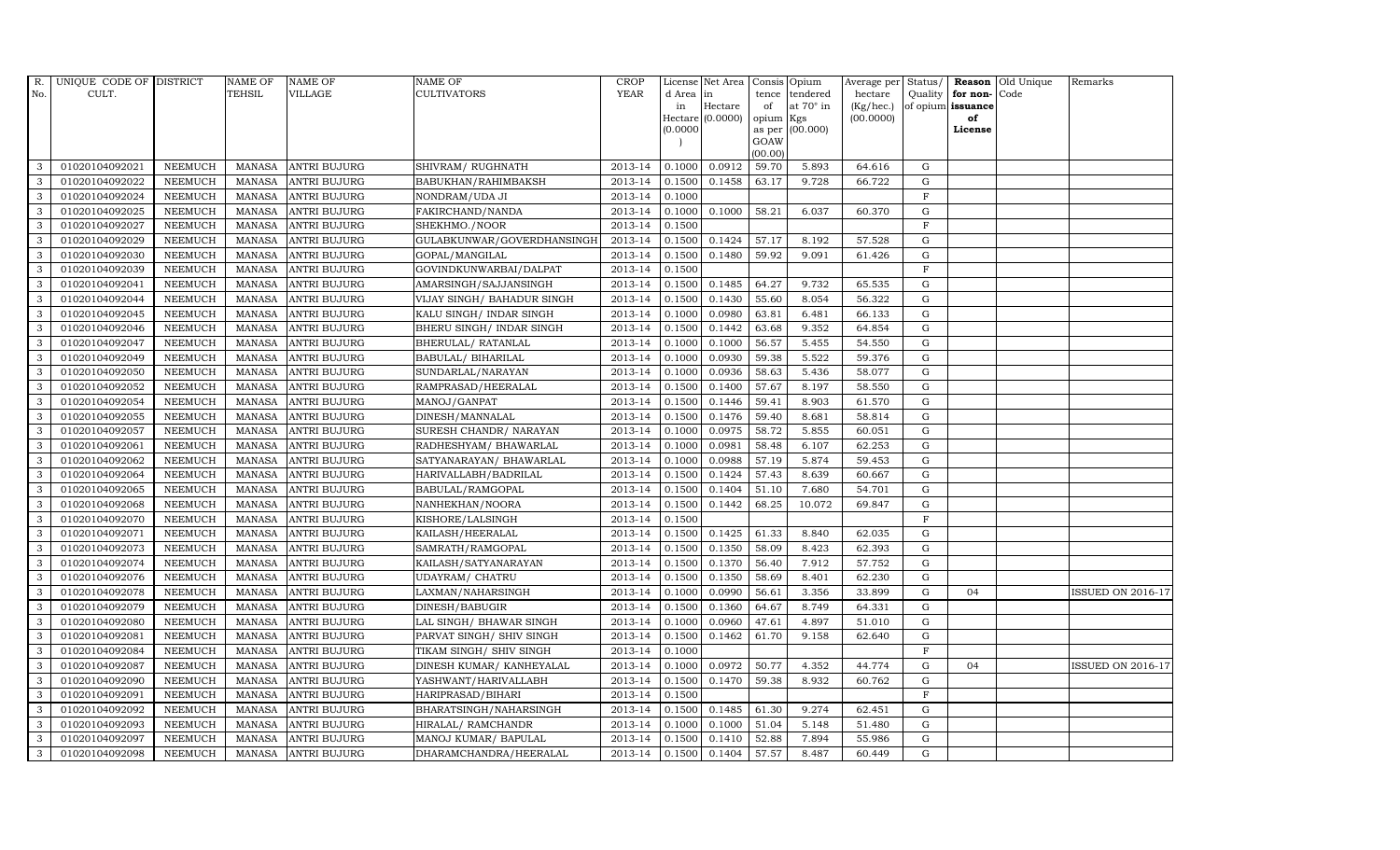| R.           | UNIQUE CODE OF DISTRICT |                | <b>NAME OF</b> | <b>NAME OF</b>      | <b>NAME OF</b>                 | CROP        |           | License Net Area Consis Opium |           |                  | Average per | Status/      | Reason            | Old Unique | Remarks                  |
|--------------|-------------------------|----------------|----------------|---------------------|--------------------------------|-------------|-----------|-------------------------------|-----------|------------------|-------------|--------------|-------------------|------------|--------------------------|
| No.          | CULT.                   |                | <b>TEHSIL</b>  | <b>VILLAGE</b>      | <b>CULTIVATORS</b>             | <b>YEAR</b> | d Area in |                               |           | tence tendered   | hectare     | Quality      | for non-          | Code       |                          |
|              |                         |                |                |                     |                                |             | in        | Hectare                       | of        | at $70^\circ$ in | (Kg/hec.)   |              | of opium issuance |            |                          |
|              |                         |                |                |                     |                                |             |           | Hectare (0.0000)              | opium Kgs |                  | (00.0000)   |              | of                |            |                          |
|              |                         |                |                |                     |                                |             | (0.0000)  |                               | GOAW      | as per (00.000)  |             |              | License           |            |                          |
|              |                         |                |                |                     |                                |             |           |                               | (00.00)   |                  |             |              |                   |            |                          |
| 3            | 01020104092099          | <b>NEEMUCH</b> |                | MANASA ANTRI BUJURG | GOPAL/SATYANARAYAN             | 2013-14     | 0.1500    | 0.1435                        | 55.24     | 7.797            | 54.334      | $\mathbf G$  |                   |            |                          |
| 3            | 01020104092103          | <b>NEEMUCH</b> | MANASA         | <b>ANTRI BUJURG</b> | SHRINIWAS/CHHAGANLAL           | 2013-14     | 0.1500    | 0.1442                        | 51.98     | 7.708            | 53.454      | $\mathbf G$  |                   |            |                          |
| 3            | 01020104092113          | <b>NEEMUCH</b> | <b>MANASA</b>  | <b>ANTRI BUJURG</b> | GUMAN SINGH/ RAM SINGH         | 2013-14     | 0.1000    | 0.0946                        | 62.69     | 6.144            | 64.947      | G            |                   |            |                          |
| 3            | 01020104092125          | <b>NEEMUCH</b> |                | MANASA ANTRI BUJURG | NAHARSINGH/VAKTAVARSINGH       | 2013-14     | 0.1500    |                               |           |                  |             | $\mathbf F$  |                   |            |                          |
| 3            | 01020104092102          | <b>NEEMUCH</b> | <b>MANASA</b>  | <b>ANTRI BUJURG</b> | SAMNDI BAI/ KANHEYALAL         | 2013-14     | 0.1500    | 0.1455                        | 64.98     | 9.366            | 64.371      | ${\rm G}$    |                   |            |                          |
| $\mathbf{3}$ | 01020104092129          | <b>NEEMUCH</b> | MANASA         | <b>ANTRI BUJURG</b> | ALLAHBAKSH/RAMJU               | 2013-14     | 0.1500    | 0.1481                        | 65.58     | 9.959            | 67.245      | $\mathbf G$  |                   |            |                          |
| 3            | 01020104092130          | <b>NEEMUCH</b> | MANASA         | <b>ANTRI BUJURG</b> | PRABHULAL/ NARAYAN             | 2013-14     | 0.1000    | 0.1000                        | 57.49     | 5.913            | 59.130      | ${\rm G}$    |                   |            |                          |
| 3            | 01020104092132          | <b>NEEMUCH</b> | <b>MANASA</b>  | <b>ANTRI BUJURG</b> | BHUWANISHANKAR/NARAYAN         | 2013-14     | 0.1500    | 0.1466                        | 62.71     | 8.421            | 57.442      | $\mathbf G$  |                   |            |                          |
| 3            | 01020104092143          | <b>NEEMUCH</b> | MANASA         | <b>ANTRI BUJURG</b> | RADHAKISHAN/ BHAWARLAL         | 2013-14     | 0.1500    | 0.1475                        | 52.42     | 7.938            | 53.817      | $\mathbf G$  |                   |            |                          |
| 3            | 01020104092149          | <b>NEEMUCH</b> | <b>MANASA</b>  | <b>ANTRI BUJURG</b> | SAMPATBAI/RAMNARAYAN           | 2013-14     | 0.1000    | 0.0960                        | 60.52     | 5.862            | 61.063      | ${\rm G}$    |                   |            |                          |
| 3            | 01020104092157          | <b>NEEMUCH</b> | <b>MANASA</b>  | <b>ANTRI BUJURG</b> | MAYABAI/KAILASHCHANDRA         | 2013-14     | 0.1500    | 0.1458                        | 63.30     | 9.350            | 64.129      | ${\rm G}$    |                   |            |                          |
| 3            | 01020104092160          | <b>NEEMUCH</b> | MANASA         | <b>ANTRI BUJURG</b> | KANHYALAL/SURAJMAL             | 2013-14     | 0.1500    | 0.1468                        | 55.96     | 8.634            | 58.815      | $\mathbf G$  |                   |            |                          |
| 3            | 01020104092137          | <b>NEEMUCH</b> | <b>MANASA</b>  | <b>ANTRI BUJURG</b> | MANGU SINGH/INDRA SINGH        | 2013-14     | 0.1500    | 0.1455                        | 59.64     | 9.014            | 61.952      | $\mathbf{I}$ | 02                |            |                          |
| 3            | 01020104092072          | <b>NEEMUCH</b> | MANASA         | <b>ANTRI BUJURG</b> | SHAMBHULAL/BHONA               | 2013-14     | 0.1500    | 0.1496                        | 52.32     | 8.282            | 55.361      | G            |                   |            |                          |
| 3            | 01020104092161          | <b>NEEMUCH</b> | MANASA         | <b>ANTRI BUJURG</b> | SATYANARAYAN / SHANKARLAL      | 2013-14     | 0.1500    | 0.1453                        | 57.86     | 8.373            | 57.626      | G            |                   |            |                          |
| 3            | 01020104092063          | <b>NEEMUCH</b> | MANASA         | <b>ANTRI BUJURG</b> | AMRATLAL/BHAVARLAL             | 2013-14     | 0.1500    | 0.1470                        | 56.10     | 8.567            | 58.279      | ${\rm G}$    |                   |            |                          |
| 3            | 01020104092152          | <b>NEEMUCH</b> | MANASA         | <b>ANTRI BUJURG</b> | VISHNULAL/ KACHRU              | 2013-14     | 0.1000    | 0.0975                        | 55.38     | 5.585            | 57.282      | $\mathbf G$  |                   |            |                          |
| 3            | 01020104092015          | <b>NEEMUCH</b> | MANASA         | <b>ANTRI BUJURG</b> | KAMLA BAI/HIRALAL              | 2013-14     | 0.1000    | 0.0960                        | 57.72     | 5.690            | 59.271      | G            |                   |            |                          |
| 3            | 01020104092005          | <b>NEEMUCH</b> | MANASA         | <b>ANTRI BUJURG</b> | BHAWARLAL/ GOPAL               | 2013-14     | 0.1000    | 0.0966                        | 55.11     | 5.566            | 57.619      | $\mathbf G$  |                   |            |                          |
| 3            | 01020104092010          | <b>NEEMUCH</b> | <b>MANASA</b>  | <b>ANTRI BUJURG</b> | RAMPRASAD/BHERULAL             | 2013-14     | 0.1500    | 0.1449                        | 57.92     | 8.580            | 59.213      | $\mathbf G$  |                   |            |                          |
| $\mathbf{3}$ | 01020104092033          | <b>NEEMUCH</b> | <b>MANASA</b>  | <b>ANTRI BUJURG</b> | HAKIMKHA/NANHEKHA              | 2013-14     | 0.1000    | 0.1000                        | 58.48     | 5.965            | 59.650      | ${\rm G}$    |                   |            |                          |
| 3            | 01020104092138          | <b>NEEMUCH</b> | MANASA         | <b>ANTRI BUJURG</b> | MOHAN KUNWAR/ NARENDRA SINGH   | 2013-14     | 0.1500    |                               |           |                  |             | $\mathbf F$  |                   |            |                          |
| $\mathbf{3}$ | 01020104092131          | <b>NEEMUCH</b> | MANASA         | <b>ANTRI BUJURG</b> | CHHOTE KHAN/ NANA KAHAN        | 2013-14     | 0.1000    | 0.0948                        | 61.15     | 5.958            | 62.848      | G            |                   |            |                          |
| 3            | 01020104092146          | <b>NEEMUCH</b> | <b>MANASA</b>  | <b>ANTRI BUJURG</b> | VISHNUDAS/RAGHUVEERDAS         | 2013-14     | 0.1000    | 0.0960                        | 60.65     | 6.273            | 65.344      | $\mathbf G$  |                   |            |                          |
| 3            | 01020104092105          | <b>NEEMUCH</b> | <b>MANASA</b>  | <b>ANTRI BUJURG</b> | DASHRATH / PARASRAM            | 2013-14     | 0.1500    | 0.1392                        | 67.69     | 9.583            | 68.843      | ${\rm G}$    |                   |            |                          |
| 3            | 01020104092194          | <b>NEEMUCH</b> | <b>MANASA</b>  | <b>ANTRI BUJURG</b> | FAKIRCHAND/ AMRA               | 2013-14     | 0.1000    | 0.0986                        | 56.34     | 5.682            | 57.627      | G            |                   |            |                          |
| 3            | 01020104092197          | <b>NEEMUCH</b> | <b>MANASA</b>  | <b>ANTRI BUJURG</b> | BHAWAR SINGH/ SHAMBHU SINGH    | 2013-14     | 0.1000    | 0.0963                        | 58.08     | 5.542            | 57.549      | ${\rm G}$    |                   |            |                          |
| $\mathbf{3}$ | 01020104096002          | <b>NEEMUCH</b> | MANASA         | <b>ANKLI</b>        | MANGILAL/DEVA                  | 2013-14     | 0.1000    | 0.0990                        | 55.52     | 5.703            | 57.606      | $\mathbf G$  |                   |            |                          |
| 3            | 01020104096003          | <b>NEEMUCH</b> | <b>MANASA</b>  | <b>ANKLI</b>        | DEVILAL/LADU D.P. KISHNA       | 2013-14     | 0.1500    | 0.1444                        | 51.18     | 7.721            | 53.470      | $\mathbf G$  |                   |            |                          |
| 3            | 01020104096006          | <b>NEEMUCH</b> | <b>MANASA</b>  | <b>ANKLI</b>        | ANILKUMAR/KESHARIMAL D.P.RAJM. | 2013-14     | 0.1500    | 0.1334                        | 52.25     | 6.822            | 51.139      | $\mathbf G$  |                   |            |                          |
| 3            | 01020104096007          | <b>NEEMUCH</b> | <b>MANASA</b>  | <b>ANKLI</b>        | RAMNARAYAN/NATHU               | 2013-14     | 0.1000    | 0.1000                        | 51.95     | 5.173            | 51.730      | G            |                   |            |                          |
| 3            | 01020104096014          | <b>NEEMUCH</b> | <b>MANASA</b>  | <b>ANKLI</b>        | PURALAL/GHASIRAM               | 2013-14     | 0.1500    | 0.1479                        | 62.13     | 9.080            | 61.393      | ${\rm G}$    |                   |            |                          |
| 3            | 01020104096016          | <b>NEEMUCH</b> | MANASA         | <b>ANKLI</b>        | PRAHLAD/MANNALAL               | 2013-14     | 0.1500    | 0.1459                        | 58.94     | 8.344            | 57.190      | $\mathbf G$  |                   |            |                          |
| 3            | 01020104096028          | <b>NEEMUCH</b> | <b>MANASA</b>  | <b>ANKLI</b>        | GOPAL/BAGDIRAM                 | 2013-14     | 0.1500    | 0.1485                        | 49.80     | 7.363            | 49.582      | $\mathbf G$  | 04                |            | <b>ISSUED ON 2016-17</b> |
| 3            | 01020104096031          | <b>NEEMUCH</b> | <b>MANASA</b>  | <b>ANKLI</b>        | KRISHPALSINGH/MANOHARSINGH     | 2013-14     | 0.1500    | 0.1479                        | 43.01     | 6.439            | 43.536      | $\mathbf G$  | 04                |            | <b>ISSUED ON 2016-17</b> |
| 3            | 01020104096032          | <b>NEEMUCH</b> | <b>MANASA</b>  | <b>ANKLI</b>        | NAGULAL/KISHOR                 | 2013-14     | 0.1000    | 0.0943                        | 43.26     | 4.258            | 45.154      | ${\rm G}$    | 04                |            | <b>ISSUED ON 2016-17</b> |
| 3            | 01020104096033          | <b>NEEMUCH</b> | <b>MANASA</b>  | <b>ANKLI</b>        | SHANTILAL/BHANWARLAL           | 2013-14     | 0.1500    | 0.1110                        | 57.09     | 6.647            | 59.883      | ${\rm G}$    |                   |            |                          |
| 3            | 01020104096050          | <b>NEEMUCH</b> | <b>MANASA</b>  | <b>ANKLI</b>        | BAGDIRAM/AMRA JI               | 2013-14     | 0.1000    | 0.0930                        | 48.41     | 4.516            | 48.559      | $\mathbf G$  | 04                |            | <b>ISSUED ON 2016-17</b> |
| 3            | 01020104096056          | <b>NEEMUCH</b> | <b>MANASA</b>  | <b>ANKLI</b>        | KASTURIBAI/MANGILAL            | 2013-14     | 0.1500    | 0.1443                        | 49.03     | 6.472            | 44.851      | $\mathbf G$  | 0 <sub>4</sub>    |            | <b>ISSUED ON 2016-17</b> |
| 3            | 01020104096068          | <b>NEEMUCH</b> | <b>MANASA</b>  | <b>ANKLI</b>        | RAJARAM / JAGANNATH            | 2013-14     | 0.1000    | 0.0975                        | 52.90     | 5.192            | 53.251      | $\mathbf G$  |                   |            |                          |
| 3            | 01020104096081          | <b>NEEMUCH</b> | MANASA ANKLI   |                     | BHAGATRAM/RAMCHANDRA           | 2013-14     | 0.1500    | 0.1475                        | 66.58     | 9.683            | 65.647      | G            |                   |            |                          |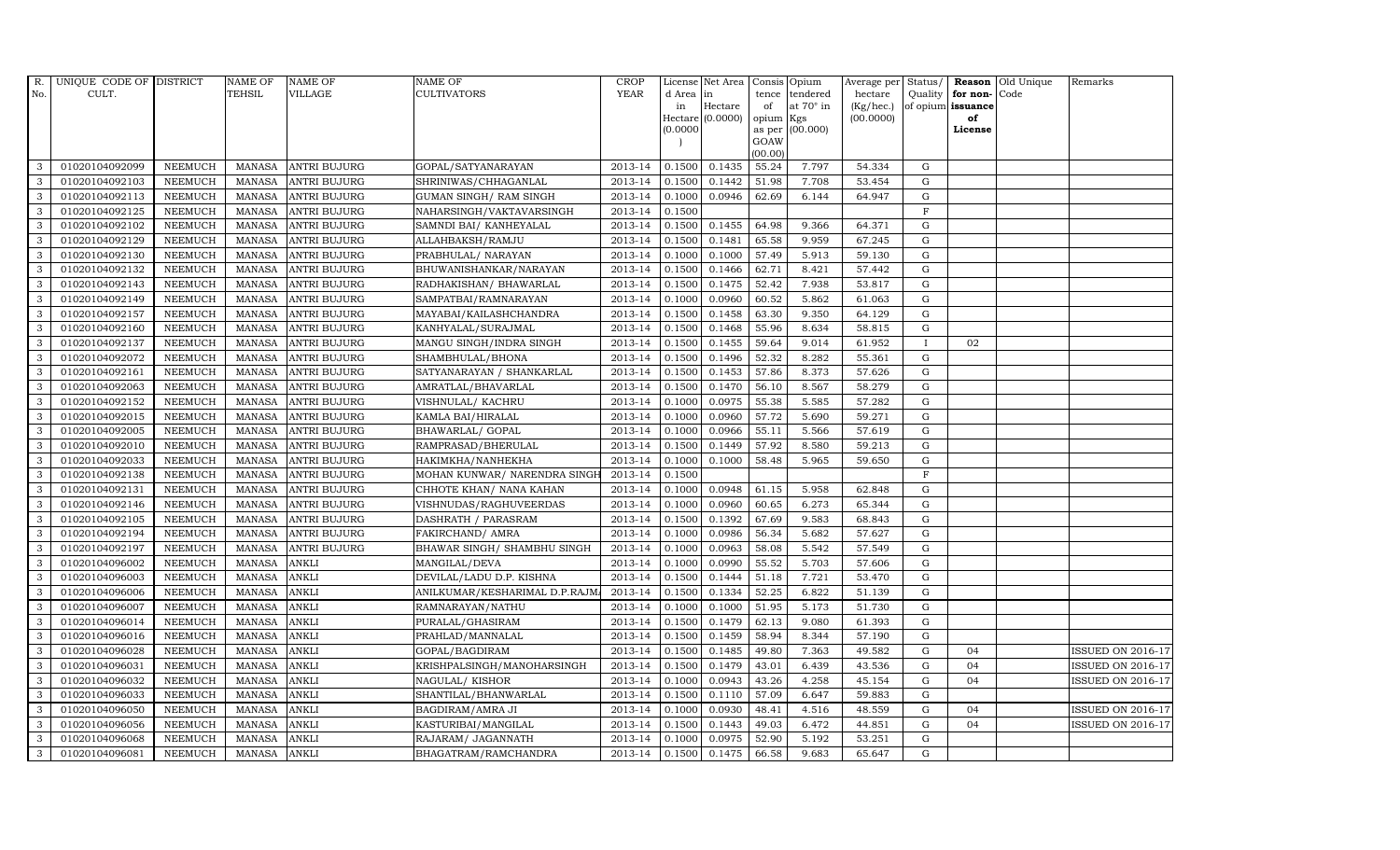| R.               | UNIQUE CODE OF DISTRICT |                | NAME OF       | <b>NAME OF</b>        | NAME OF                       | <b>CROP</b> |           | License Net Area Consis |                     | Opium            | Average per | Status/ |                   | <b>Reason</b> Old Unique | Remarks                        |
|------------------|-------------------------|----------------|---------------|-----------------------|-------------------------------|-------------|-----------|-------------------------|---------------------|------------------|-------------|---------|-------------------|--------------------------|--------------------------------|
| No.              | CULT.                   |                | <b>TEHSIL</b> | <b>VILLAGE</b>        | <b>CULTIVATORS</b>            | <b>YEAR</b> | d Area in |                         | tence               | tendered         | hectare     | Quality | for non-Code      |                          |                                |
|                  |                         |                |               |                       |                               |             | in        | Hectare                 | of                  | at $70^\circ$ in | (Kg/hec.)   |         | of opium issuance |                          |                                |
|                  |                         |                |               |                       |                               |             | (0.0000)  | Hectare (0.0000)        | opium Kgs<br>as per | (00.000)         | (00.0000)   |         | of<br>License     |                          |                                |
|                  |                         |                |               |                       |                               |             |           |                         | GOAW                |                  |             |         |                   |                          |                                |
|                  |                         |                |               |                       |                               |             |           |                         | (00.00)             |                  |             |         |                   |                          |                                |
| 3                | 01020104096085          | <b>NEEMUCH</b> | <b>MANASA</b> | ANKLI                 | PURUSHOTTAM/RAMNIVAS          | 2013-14     | 0.1500    | 0.1496                  | 59.63               | 9.098            | 60.816      | G       |                   |                          |                                |
| 3                | 01020104096087          | <b>NEEMUCH</b> | <b>MANASA</b> | ANKLI                 | SHYAMLAL/SITARAM              | 2013-14     | 0.1000    | 0.0928                  | 56.95               | 4.987            | 53.739      | G       |                   |                          |                                |
| 3                | 01020104096088          | <b>NEEMUCH</b> | <b>MANASA</b> | ANKLI                 | MADANLAL/ RUPAJI              | 2013-14     | 0.1000    | 0.0956                  | 41.87               | 4.026            | 42.113      | G       | 04                |                          | <b>ISSUED ON 2016-17</b>       |
| 3                | 01020104096015          | <b>NEEMUCH</b> | <b>MANASA</b> | <b>ANKLI</b>          | BHAVARLAL/MANGILAL            | 2013-14     | 0.1500    | 0.1462                  | 59.01               | 8.801            | 60.198      | G       |                   |                          |                                |
| 3                | 01020104096024          | <b>NEEMUCH</b> | <b>MANASA</b> | ANKLI                 | BAPULAL/NARAYAN               | 2013-14     | 0.1500    | 0.1435                  | 47.25               | 7.074            | 49.296      | G       | 04                |                          | <b>ISSUED ON 2016-17</b>       |
| 3                | 01020104096054          | <b>NEEMUCH</b> | <b>MANASA</b> | ANKLI                 | DULESINGH/ONKARSINGH          | 2013-14     | 0.1500    | 0.1449                  | 61.11               | 9.027            | 62.298      | G       |                   |                          |                                |
| 3                | 01020104096075          | <b>NEEMUCH</b> | <b>MANASA</b> | ANKLI                 | BHANWARLAL/GANGARAM           | 2013-14     | 0.1000    | 0.0963                  | 59.11               | 6.055            | 62.876      | G       |                   |                          |                                |
| 3                | 01020104096025          | <b>NEEMUCH</b> | <b>MANASA</b> | ANKLI                 | BAPULAL/RAMCHAND              | 2013-14     | 0.1500    | 0.1460                  | 58.78               | 8.473            | 58.034      | G       |                   |                          |                                |
| 3                | 01020104096077          | <b>NEEMUCH</b> | <b>MANASA</b> | ANKLI                 | MADANSINGH/JAYSINGH           | 2013-14     | 0.1500    | 0.1419                  | 53.48               | 7.510            | 52.925      | G       |                   |                          | TRANSFER/SOJAWAS               |
| 3                | 01020104096038          | NEEMUCH        | <b>MANASA</b> | ANKLI                 | ARJUNSINGH/DEVISINGH          | 2013-14     | 0.1500    | 0.1407                  | 40.17               | 6.014            | 42.743      | G       | 04                |                          | 102010407800 ISSUED ON 2016-17 |
| 3                | 01020104096051          | <b>NEEMUCH</b> | <b>MANASA</b> | <b>ANKLI</b>          | PRABHULAL/HARIRAM             | 2013-14     | 0.1000    | 0.0995                  | 39.20               | 2.542            | 25.548      | G       | 04                |                          | <b>ISSUED ON 2016-17</b>       |
| 3                | 01020104096094          | <b>NEEMUCH</b> | <b>MANASA</b> | ANKLI                 | MOHAN LAL/ RAM CHANDRA        | 2013-14     | 0.1500    | 0.1485                  | 57.55               | 8.345            | 56.195      | G       |                   |                          |                                |
| 3                | 01020104096069          | <b>NEEMUCH</b> | <b>MANASA</b> | ANKLI                 | PARMANAND/MANGILAL            | 2013-14     | 0.1000    |                         |                     |                  |             | F       |                   |                          |                                |
| 3                | 01020104096019          | <b>NEEMUCH</b> | <b>MANASA</b> | ANKLI                 | <b>GANESHRAM/ DHANNA</b>      | 2013-14     | 0.1500    | 0.1444                  | 56.45               | 8.379            | 58.026      | G       |                   |                          |                                |
| 3                | 01020104096023          | NEEMUCH        | <b>MANASA</b> | <b>ANKLI</b>          | KISHORE SINGH MADAN SINGH     | 2013-14     | 0.1500    | 0.1439                  | 54.88               | 8.154            | 56.664      | G       |                   |                          |                                |
| 3                | 01020104096100          | <b>NEEMUCH</b> | <b>MANASA</b> | ANKLI                 | MOHANLAL/ RATANLAL            | 2013-14     | 0.1000    | 0.0979                  | 52.49               | 5.219            | 53.309      | G       |                   |                          |                                |
| 3                | 01020104096102          | <b>NEEMUCH</b> | <b>MANASA</b> | <b>ANKLI</b>          | BAGDIRAM/KHEMRAJ              | 2013-14     | 0.1500    | 0.1446                  | 62.55               | 9.079            | 62.787      | G       |                   |                          |                                |
| 2                | 01020104052048          | <b>NEEMUCH</b> | <b>MANASA</b> | ALHED JAGIR-II        | NANURAM/LAXMAN                | 2013-14     | 0.1500    | 0.1430                  | 66.71               | 10.121           | 70.776      | G       |                   |                          |                                |
| 2                | 01020104052049          | <b>NEEMUCH</b> | <b>MANASA</b> | ALHED JAGIR-II        | GITABAI/NANDLAL               | 2013-14     | 0.1000    | 0.1000                  | 58.82               | 5.706            | 57.060      | G       |                   |                          |                                |
| $\overline{2}$   | 01020104052056          | NEEMUCH        | <b>MANASA</b> | ALHED JAGIR-II        | KANHAIYALAL/NANURAM RATHORE   | 2013-14     | 0.1500    | 0.1505                  | 49.86               | 7.607            | 50.545      | G       | 04                |                          | <b>ISSUED ON 2016-17</b>       |
| $\overline{2}$   | 01020104052062          | <b>NEEMUCH</b> | <b>MANASA</b> | ALHED JAGIR-II        | BHAGATRAM/NATHU               | 2013-14     | 0.1000    | 0.1008                  | 49.00               | 4.102            | 40.694      | G       | 04                |                          |                                |
| 2                | 01020104052064          | <b>NEEMUCH</b> | <b>MANASA</b> | ALHED JAGIR-II        | RAMNARAYAN/LAXMAN             | 2013-14     | 0.1500    | 0.1480                  | 69.65               | 10.408           | 70.324      | G       |                   |                          |                                |
| $\overline{2}$   | 01020104052067          | <b>NEEMUCH</b> | <b>MANASA</b> | ALHED JAGIR-II        | BAGDIRAM/SAVLA                | 2013-14     | 0.1000    | 0.1000                  | 54.42               | 5.450            | 54.500      | G       |                   |                          |                                |
| $\overline{2}$   | 01020104052072          | <b>NEEMUCH</b> | <b>MANASA</b> | ALHED JAGIR-II        | RUGHNATH/BHERULAL             | 2013-14     | 0.1000    | 0.0990                  | 55.56               | 5.540            | 55.960      | G       |                   |                          |                                |
| $\overline{2}$   | 01020104052076          | NEEMUCH        | <b>MANASA</b> | ALHED JAGIR-II        | GIRDHARI/KESHURAM             | 2013-14     | 0.1500    | 0.1560                  | 49.60               | 7.773            | 49.827      | G       | 04                |                          | <b>ISSUED ON 2016-17</b>       |
| $\overline{2}$   | 01020104052082          | <b>NEEMUCH</b> | <b>MANASA</b> | ALHED JAGIR-II        | JAGDISH/MANGILAL PATIDAR      | 2013-14     | 0.1000    | 0.0992                  | 75.41               | 7.756            | 78.185      | G       |                   |                          |                                |
| $\overline{2}$   | 01020104052085          | <b>NEEMUCH</b> | <b>MANASA</b> | ALHED JAGIR-II        | CHAINRAM/NANDLAL              | 2013-14     | 0.1500    | 0.1454                  | 68.28               | 10.105           | 69.498      | G       |                   |                          |                                |
| $\overline{2}$   | 01020104052092          | <b>NEEMUCH</b> | <b>MANASA</b> | ALHED JAGIR-II        | KACHRULAL/ONKARLAL            | 2013-14     | 0.1500    | 0.1500                  | 53.13               | 7.620            | 50.800      | G       | 04                |                          | <b>ISSUED ON 2016-17</b>       |
| 2                | 01020104052094          | <b>NEEMUCH</b> | <b>MANASA</b> | ALHED JAGIR-II        | RADHABAI/ONKAR                | 2013-14     | 0.1500    | 0.1518                  | 68.29               | 10.458           | 68.893      | G       |                   |                          |                                |
| $\overline{2}$   | 01020104052098          | <b>NEEMUCH</b> | <b>MANASA</b> | ALHED JAGIR-II        | CHAINSUKH / DEVILAL           | 2013-14     | 0.1500    | 0.1470                  | 55.35               | 8.864            | 60.299      | G       |                   |                          |                                |
| $\overline{2}$   | 01020104052099          | <b>NEEMUCH</b> | <b>MANASA</b> | ALHED JAGIR-II        | BAPULAL/CHATARBHUJ            | 2013-14     | 0.1000    | 0.1004                  | 63.01               | 6.805            | 67.779      | G       |                   |                          |                                |
| $\overline{2}$   | 01020104052101          | <b>NEEMUCH</b> | <b>MANASA</b> | ALHED JAGIR-II        | RATANBAI/NAGJIRAM             | 2013-14     | 0.1000    | 0.1046                  | 44.06               | 4.142            | 39.598      | G       | 04                |                          | <b>ISSUED ON 2016-17</b>       |
| $\overline{2}$   | 01020104052118          | <b>NEEMUCH</b> | <b>MANASA</b> | ALHED JAGIR-II        | RAMPRASAD/KHYALIRAM           | 2013-14     | 0.1000    | 0.1000                  | 49.79               | 4.652            | 46.520      | G       | 04                |                          | <b>ISSUED ON 2016-17</b>       |
| 2                | 01020104052122          | <b>NEEMUCH</b> | <b>MANASA</b> | ALHED JAGIR-II        | NANIBAI/SAVLA                 | 2013-14     | 0.1000    | 0.1000                  | 48.29               | 4.684            | 46.840      | G       | 04                |                          | <b>ISSUED ON 2016-17</b>       |
| $\overline{2}$   | 01020104052127          | <b>NEEMUCH</b> | <b>MANASA</b> | ALHED JAGIR-II        | RAMPRASAD/LAXMAN              | 2013-14     | 0.1500    | 0.1440                  | 68.01               | 9.988            | 69.361      | G       |                   |                          |                                |
| $\overline{2}$   | 01020104052137          | <b>NEEMUCH</b> | <b>MANASA</b> | ALHED JAGIR-II        | LILABAI/RAMRATAN              | 2013-14     | 0.1500    | 0.1480                  | 61.32               | 9.364            | 63.270      | G       |                   |                          |                                |
| $\overline{2}$   | 01020104052158          | <b>NEEMUCH</b> | <b>MANASA</b> | ALHED JAGIR-II        | KISHORILAL/BHUWANILAL         | 2013-14     | 0.1500    | 0.1504                  | 66.87               | 10.317           | 68.597      | G       |                   |                          |                                |
| $\boldsymbol{2}$ | 01020104052070          | <b>NEEMUCH</b> | <b>MANASA</b> | ALHED JAGIR-II        | KANIRAM URF KANHIYALAL/LAXMAN | 2013-14     | 0.1500    | 0.1480                  | 71.99               | 10.367           | 70.047      | G       |                   |                          |                                |
| 2                | 01020104052169          | <b>NEEMUCH</b> | <b>MANASA</b> | <b>ALHED JAGIR-II</b> | GOPAL/BHAGATRAM               | 2013-14     | 0.1000    | 0.1013                  | 54.00               | 2.577            | 25.439      | G       | 04                |                          | <b>ISSUED 2018-19</b>          |
| $\overline{2}$   | 01020104052010          | <b>NEEMUCH</b> | <b>MANASA</b> | ALHED JAGIR-II        | LAXMINARAYAN / NANURAM        | 2013-14     | 0.1500    | 0.1436                  | 64.37               | 10.134           | 70.571      | G       |                   |                          |                                |
| $\overline{2}$   | 01020104052251          | <b>NEEMUCH</b> | <b>MANASA</b> | ALHED JAGIR-II        | MANGIBAI/KRISHNAGOPAL         | 2013-14     | 0.1000    | 0.1016                  | 59.70               | 6.337            | 62.372      | G       |                   |                          |                                |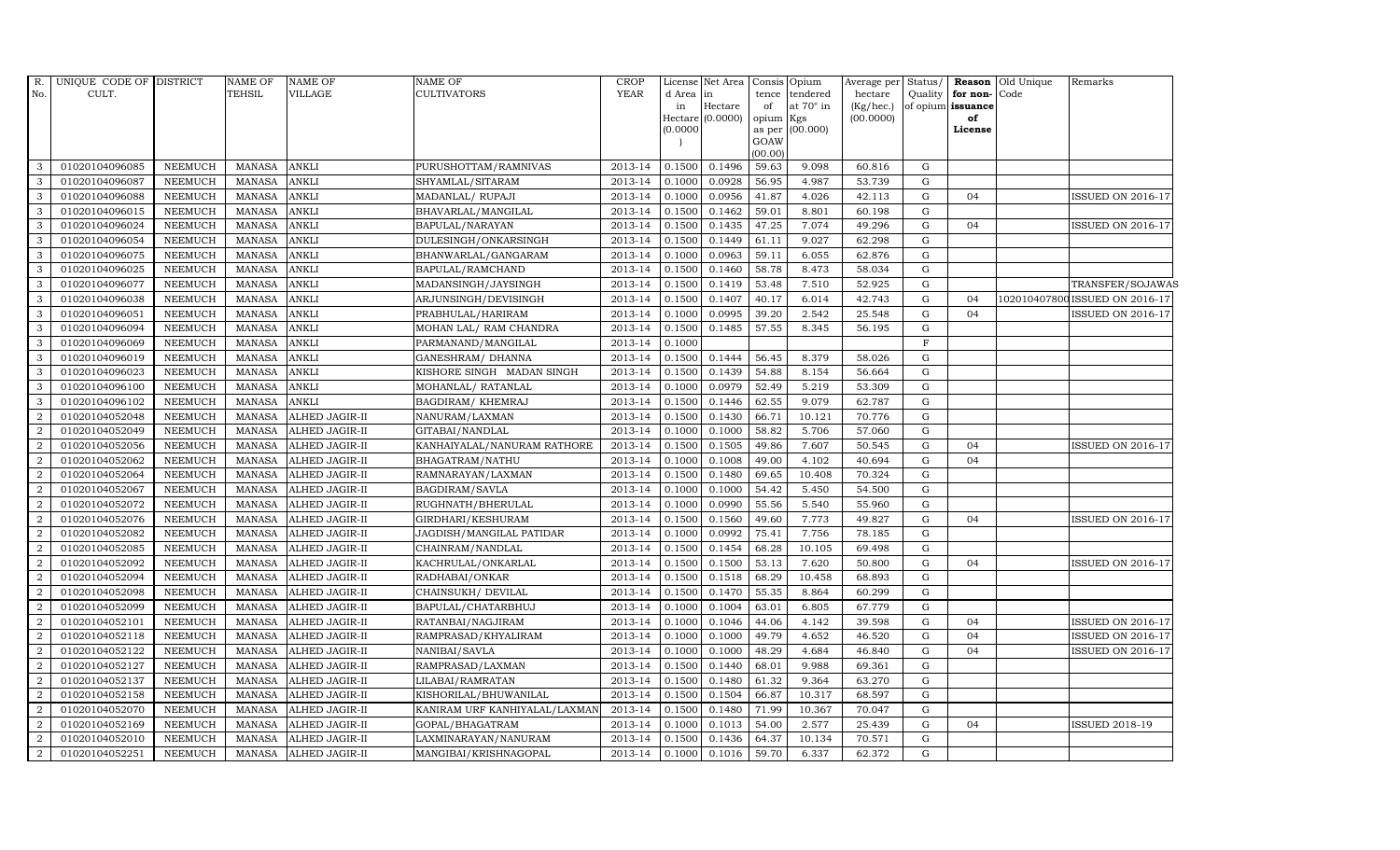| R.             | UNIQUE CODE OF DISTRICT |                | <b>NAME OF</b> | <b>NAME OF</b>       | NAME OF                    | <b>CROP</b> |           | License Net Area | Consis Opium   |                  | Average per Status/ |              |                      | <b>Reason</b> Old Unique | Remarks                  |
|----------------|-------------------------|----------------|----------------|----------------------|----------------------------|-------------|-----------|------------------|----------------|------------------|---------------------|--------------|----------------------|--------------------------|--------------------------|
| No.            | CULT.                   |                | TEHSIL         | <b>VILLAGE</b>       | CULTIVATORS                | <b>YEAR</b> | d Area in |                  | tence          | tendered         | hectare             |              | Quality $ $ for non- | Code                     |                          |
|                |                         |                |                |                      |                            |             | in        | Hectare          | of             | at $70^\circ$ in | (Kg/hec.)           |              | of opium issuance    |                          |                          |
|                |                         |                |                |                      |                            |             |           | Hectare (0.0000) | opium          | Kgs              | (00.0000)           |              | of                   |                          |                          |
|                |                         |                |                |                      |                            |             | (0.0000)  |                  | as per<br>GOAW | (00.000)         |                     |              | License              |                          |                          |
|                |                         |                |                |                      |                            |             |           |                  | (00.00)        |                  |                     |              |                      |                          |                          |
| 2              | 01020104052112          | <b>NEEMUCH</b> | MANASA         | ALHED JAGIR-II       | BABULAL/NANALAL            | 2013-14     | 0.1000    | 0.0990           | 53.77          | 3.795            | 38.333              | $\mathbf{I}$ | 02                   |                          |                          |
| $\overline{2}$ | 01020104052042          | <b>NEEMUCH</b> | <b>MANASA</b>  | ALHED JAGIR-II       | MAGANIRAM/UDA              | 2013-14     | 0.1500    | 0.1470           | 60.77          | 8.881            | 60.415              | G            |                      |                          |                          |
| $\overline{2}$ | 01020104052050          | <b>NEEMUCH</b> | <b>MANASA</b>  | ALHED JAGIR-II       | GOPAL/LAKHMICHANDRA        | 2013-14     | 0.1500    | 0.1404           | 62.68          | 8.820            | 62.821              | G            |                      |                          |                          |
| $\overline{2}$ | 01020104052055          | <b>NEEMUCH</b> | <b>MANASA</b>  | ALHED JAGIR-II       | BHAGUBAI/NANDLAL           | 2013-14     | 0.1500    | 0.1488           | 61.62          | 10.000           | 67.204              | G            |                      |                          |                          |
| $\overline{2}$ | 01020104052252          | <b>NEEMUCH</b> | <b>MANASA</b>  | ALHED JAGIR-II       | MANGIBAI/BHAGIRATH         | 2013-14     | 0.1500    | 0.1170           | 62.53          | 7.119            | 60.846              | ${\rm G}$    |                      |                          |                          |
| $\overline{a}$ | 01020104052046          | <b>NEEMUCH</b> | <b>MANASA</b>  | ALHED JAGIR-II       | KAMLABAI/BHAGATRAM         | 2013-14     | 0.1500    | 0.1506           | 65.59          | 10.101           | 67.072              | G            |                      |                          |                          |
| $\overline{2}$ | 01020104052078          | <b>NEEMUCH</b> | <b>MANASA</b>  | ALHED JAGIR-II       | SHOKIN/SHANTILAL           | 2013-14     | 0.1000    | 0.0975           | 57.27          | 5.833            | 59.826              | G            |                      |                          |                          |
| 2              | 01020104052065          | <b>NEEMUCH</b> | <b>MANASA</b>  | ALHED JAGIR-II       | RUGHNATH/LAXMAN            | 2013-14     | 0.1500    | 0.1500           | 69.70          | 10.933           | 72.887              | G            |                      | 369                      |                          |
| $\overline{2}$ | 01020104052255          | <b>NEEMUCH</b> | <b>MANASA</b>  | ALHED JAGIR-II       | VISHNUPRASAD RAMPRASAD     | 2013-14     | 0.1500    | 0.1440           | 66.86          | 9.742            | 67.653              | G            |                      | 323                      |                          |
| $\overline{2}$ | 01020104052244          | <b>NEEMUCH</b> | <b>MANASA</b>  | ALHED JAGIR-II       | RADHESHYAM/KANWARLAL       | 2013-14     | 0.1500    | 0.1500           | 57.09          | 8.629            | 57.527              | G            |                      | 370                      |                          |
| $\overline{2}$ | 01020104052001          | <b>NEEMUCH</b> | <b>MANASA</b>  | ALHED JAGIR-I        | RAMCHANDRA/BHANWARLAL      | 2013-14     | 0.1500    | 0.1485           | 64.48          | 9.635            | 64.882              | G            |                      |                          |                          |
| $\overline{a}$ | 01020104052002          | <b>NEEMUCH</b> | <b>MANASA</b>  | ALHED JAGIR-I        | RATANLAL/FAKIRCHAND        | 2013-14     | 0.1500    | 0.1514           | 57.91          | 5.948            | 39.287              | G            | 04                   |                          | <b>ISSUED ON 2016-17</b> |
| 2              | 01020104052008          | <b>NEEMUCH</b> | <b>MANASA</b>  | ALHED JAGIR-I        | <b>NOJI BAI/GHISULAL</b>   | 2013-14     | 0.1500    | 0.1512           | 67.85          | 10.643           | 70.390              | G            |                      |                          |                          |
| $\overline{2}$ | 01020104052009          | <b>NEEMUCH</b> | <b>MANASA</b>  | ALHED JAGIR-I        | GODAVARI BAI/JARILAL       | 2013-14     | 0.1500    | 0.1003           | 59.50          | 5.984            | 59.661              | G            |                      |                          |                          |
| $\overline{a}$ | 01020104052011          | <b>NEEMUCH</b> | <b>MANASA</b>  | ALHED JAGIR-I        | MANGILAL/DOULA             | 2013-14     | 0.1500    | 0.1496           | 64.53          | 9.809            | 65.568              | ${\rm G}$    |                      |                          |                          |
| $\overline{2}$ | 01020104052021          | <b>NEEMUCH</b> | <b>MANASA</b>  | ALHED JAGIR-I        | <b>BADAM BAI/RAMLAL</b>    | 2013-14     | 0.1500    | 0.1512           | 53.08          | 8.038            | 53.161              | G            |                      |                          |                          |
| $\overline{a}$ | 01020104052018          | <b>NEEMUCH</b> | <b>MANASA</b>  | ALHED JAGIR-I        | BHONIRAM/BHERULAL          | 2013-14     | 0.1000    | 0.1000           | 52.50          | 5.303            | 53.030              | G            |                      |                          |                          |
| $\overline{a}$ | 01020104052023          | <b>NEEMUCH</b> | <b>MANASA</b>  | ALHED JAGIR-I        | BHUWANA/KESURAM            | 2013-14     | 0.1000    | 0.1000           | 50.34          | 5.343            | 53.430              | G            |                      |                          |                          |
| $\overline{2}$ | 01020104052031          | <b>NEEMUCH</b> | <b>MANASA</b>  | ALHED JAGIR-I        | MANKUNWAR/PURANMAL         | 2013-14     | 0.1000    | 0.0999           | 60.15          | 6.531            | 65.375              | ${\bf G}$    |                      |                          |                          |
| $\overline{2}$ | 01020104052033          | <b>NEEMUCH</b> | <b>MANASA</b>  | ALHED JAGIR-I        | PURANMAL/SURATRAM          | 2013-14     | 0.1500    | 0.1421           | 62.27          | 9.421            | 66.298              | ${\bf G}$    |                      |                          |                          |
| $\overline{2}$ | 01020104052044          | <b>NEEMUCH</b> | <b>MANASA</b>  | ALHED JAGIR-I        | MOHANLAL/MODIRAM           | 2013-14     | 0.1500    | 0.1502           | 60.42          | 9.840            | 65.513              | G            |                      |                          |                          |
| 2              | 01020104052171          | <b>NEEMUCH</b> | <b>MANASA</b>  | ALHED JAGIR-I        | SEETARAM/GHASILAL          | 2013-14     | 0.1500    | 0.1500           | 66.17          | 10.427           | 69.513              | G            |                      |                          |                          |
| $\overline{a}$ | 01020104052172          | <b>NEEMUCH</b> | <b>MANASA</b>  | ALHED JAGIR-I        | LAXMINARAYAN/KANWARLAL     | 2013-14     | 0.1500    | 0.1444           | 63.29          | 9.277            | 64.245              | G            |                      |                          |                          |
| 2              | 01020104052175          | <b>NEEMUCH</b> | <b>MANASA</b>  | ALHED JAGIR-I        | UDAIRAM/PRABHULAL          | 2013-14     | 0.1500    | 0.1500           | 55.74          | 8.369            | 55.793              | G            |                      |                          |                          |
| $\overline{2}$ | 01020104052184          | <b>NEEMUCH</b> | <b>MANASA</b>  | ALHED JAGIR-I        | PURANMAL/PYARAJI           | 2013-14     | 0.1000    | 0.1001           | 47.97          | 4.811            | 48.062              | G            | 04                   |                          | <b>ISSUED ON 2016-17</b> |
| $\overline{a}$ | 01020104052186          | <b>NEEMUCH</b> | <b>MANASA</b>  | ALHED JAGIR-I        | RAMNIWAS/KANHAIYALAL       | 2013-14     | 0.1000    | 0.1000           | 55.15          | 5.507            | 55.070              | G            |                      |                          |                          |
| 2              | 01020104052192          | <b>NEEMUCH</b> | <b>MANASA</b>  | ALHED JAGIR-I        | BANSHILAL/RAMNARAYAN       | 2013-14     | 0.1500    | 0.1520           | 64.33          | 9.613            | 63.243              | G            |                      |                          |                          |
| 2              | 01020104052201          | <b>NEEMUCH</b> | <b>MANASA</b>  | ALHED JAGIR-I        | SAJJANBAI/SHIVLAL          | 2013-14     | 0.1000    | 0.0980           | 45.78          | 4.408            | 44.980              | G            | 04                   |                          | <b>ISSUED ON 2016-17</b> |
| $\overline{2}$ | 01020104052202          | <b>NEEMUCH</b> | <b>MANASA</b>  | ALHED JAGIR-I        | DULICHANDRA/RAMNARAYAN     | 2013-14     | 0.1000    | 0.0980           | 68.97          | 6.818            | 69.571              | G            |                      |                          |                          |
| 2              | 01020104052203          | <b>NEEMUCH</b> | <b>MANASA</b>  | ALHED JAGIR-I        | <b>GUDDU BAI/RAMLAL</b>    | 2013-14     | 0.1000    | 0.1000           | 57.76          | 5.710            | 57.100              | G            |                      |                          |                          |
| $\overline{2}$ | 01020104052204          | <b>NEEMUCH</b> | <b>MANASA</b>  | ALHED JAGIR-I        | LAXMINARAYAN/BHONIRAM      | 2013-14     | 0.1500    | 0.1482           | 69.18          | 10.555           | 71.221              | G            |                      |                          |                          |
| 2              | 01020104052205          | <b>NEEMUCH</b> | <b>MANASA</b>  | ALHED JAGIR-I        | DASHRATH/BALKISHAN         | 2013-14     | 0.1500    | 0.1450           | 71.54          | 10.077           | 69.497              | G            |                      |                          |                          |
| $\overline{a}$ | 01020104052206          | <b>NEEMUCH</b> | <b>MANASA</b>  | ALHED JAGIR-I        | DINESH CHANDRA/CHHAGANLAL  | 2013-14     | 0.1000    | 0.1026           | 62.98          | 6.397            | 62.349              | G            |                      |                          |                          |
| $\overline{2}$ | 01020104052210          | <b>NEEMUCH</b> | <b>MANASA</b>  | ALHED JAGIR-I        | PRABHULAL/JAGGA            | 2013-14     | 0.1000    | 0.0975           | 54.30          | 5.135            | 52.667              | G            |                      |                          |                          |
| $\overline{2}$ | 01020104052212          | <b>NEEMUCH</b> | <b>MANASA</b>  | ALHED JAGIR-I        | OMPRAKASH/BALKISHAN        | 2013-14     | 0.1500    | 0.1472           | 66.39          | 10.869           | 73.838              | G            |                      |                          |                          |
| $\overline{2}$ | 01020104052221          | <b>NEEMUCH</b> | <b>MANASA</b>  | ALHED JAGIR-I        | RAMCHANDRA/GHISALAL        | 2013-14     | 0.1000    | 0.0970           | 66.10          | 6.582            | 67.856              | G            |                      |                          |                          |
| $\overline{2}$ | 01020104052222          | <b>NEEMUCH</b> | <b>MANASA</b>  | ALHED JAGIR-I        | DHANRAJ/BHAGATRAM          | 2013-14     | 0.1000    | 0.1000           | 65.78          | 6.268            | 62.680              | G            |                      |                          |                          |
| $\overline{a}$ | 01020104052223          | <b>NEEMUCH</b> | <b>MANASA</b>  | ALHED JAGIR-I        | BHONILAL/MANGILAL          | 2013-14     | 0.1500    | 0.1452           | 64.34          | 9.458            | 65.138              | G            |                      |                          |                          |
| $\overline{2}$ | 01020104052190          | <b>NEEMUCH</b> | <b>MANASA</b>  | ALHED JAGIR-I        | <b>BHONI BAI/ MANGILAL</b> | 2013-14     | 0.1500    | 0.1376           | 47.21          | 5.099            | 37.057              | G            | 04                   |                          | <b>ISSUED ON 2016-17</b> |
| 2              | 01020104052224          | <b>NEEMUCH</b> | <b>MANASA</b>  | ALHED JAGIR-I        | RAMDHESHYAM/CHATURBHUJ     | 2013-14     | 0.1500    | 0.0653           | 67.31          | 4.808            | 73.629              | G            |                      |                          |                          |
| $\overline{a}$ | 01020104052227          | NEEMUCH        | <b>MANASA</b>  | <b>ALHED JAGIR-I</b> | DINDAYAL/HARIVALLABH       | 2013-14     | 0.1000    | 0.0999           | 59.53          | 4.269            | 42.733              | G            | 04                   |                          | <b>ISSUED ON 2016-17</b> |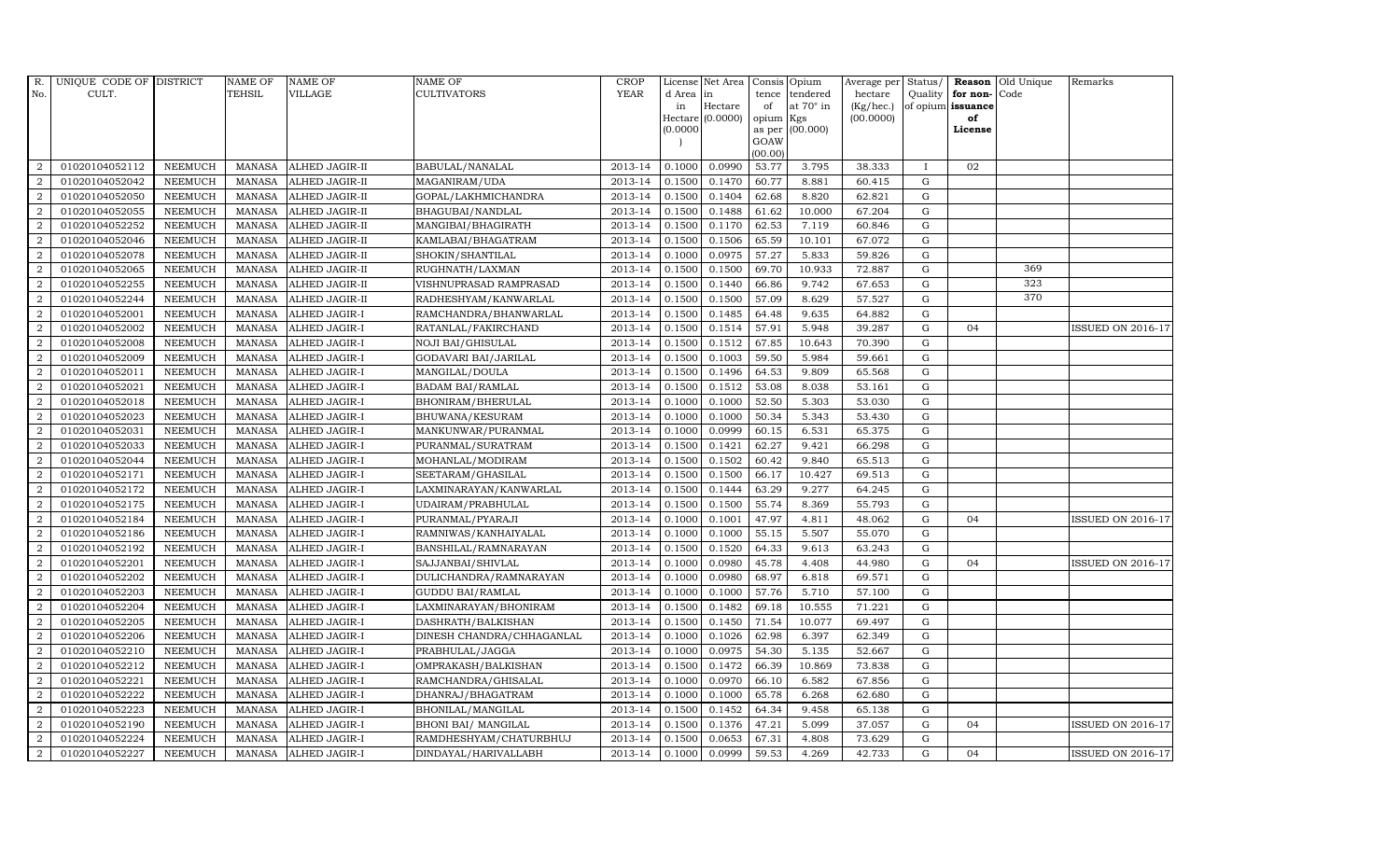| R.               | UNIQUE CODE OF DISTRICT |                | <b>NAME OF</b> | <b>NAME OF</b>   | NAME OF                      | <b>CROP</b> |          | License Net Area   |           | Consis Opium    | Average per | Status/      | <b>Reason</b>     | Old Unique     | Remarks                  |
|------------------|-------------------------|----------------|----------------|------------------|------------------------------|-------------|----------|--------------------|-----------|-----------------|-------------|--------------|-------------------|----------------|--------------------------|
| No.              | CULT.                   |                | <b>TEHSIL</b>  | VILLAGE          | <b>CULTIVATORS</b>           | <b>YEAR</b> | d Area   | in                 | tence     | tendered        | hectare     | Quality      | for non-          | Code           |                          |
|                  |                         |                |                |                  |                              |             | in       | Hectare            | of        | at 70° in       | (Kg/hec.)   |              | of opium issuance |                |                          |
|                  |                         |                |                |                  |                              |             | (0.0000) | $Hectare (0.0000)$ | opium Kgs | as per (00.000) | (00.0000)   |              | of<br>License     |                |                          |
|                  |                         |                |                |                  |                              |             |          |                    | GOAW      |                 |             |              |                   |                |                          |
|                  |                         |                |                |                  |                              |             |          |                    | (00.00)   |                 |             |              |                   |                |                          |
| 2                | 01020104052230          | <b>NEEMUCH</b> | <b>MANASA</b>  | ALHED JAGIR-I    | AMBARAM/RAMCHANDRA           | 2013-14     | 0.1500   | 0.1500             | 67.81     | 10.365          | 69.100      | G            |                   |                |                          |
| 2                | 01020104052231          | <b>NEEMUCH</b> | <b>MANASA</b>  | ALHED JAGIR-I    | LALURAM/MODIRAM              | 2013-14     | 0.1000   | 0.1020             | 68.86     | 7.378           | 72.333      | ${\rm G}$    |                   |                |                          |
| 2                | 01020104052232          | <b>NEEMUCH</b> | <b>MANASA</b>  | ALHED JAGIR-I    | TULSIRAM/MODIRAM             | 2013-14     | 0.1500   | 0.1440             | 57.38     | 8.787           | 61.021      | G            |                   |                |                          |
| $\overline{2}$   | 01020104052234          | <b>NEEMUCH</b> | <b>MANASA</b>  | ALHED JAGIR-I    | <b>GITA BAI/ BASANTILAL</b>  | 2013-14     | 0.1500   | 0.1472             | 60.33     | 9.575           | 65.048      | $\mathbf G$  |                   |                |                          |
| $\overline{2}$   | 01020104052238          | <b>NEEMUCH</b> | <b>MANASA</b>  | ALHED JAGIR-I    | JAGDISH CHANDRA/KANHAIYALAL  | 2013-14     | 0.1500   | 0.1470             | 71.97     | 10.374          | 70.571      | ${\rm G}$    |                   |                |                          |
| $\overline{2}$   | 01020104052239          | <b>NEEMUCH</b> | <b>MANASA</b>  | ALHED JAGIR-I    | SHANTILAL/PRABHULAL          | 2013-14     | 0.1500   | 0.1450             | 56.78     | 8.274           | 57.062      | $\mathbf G$  |                   |                |                          |
| $\overline{2}$   | 01020104052241          | <b>NEEMUCH</b> | <b>MANASA</b>  | ALHED JAGIR-I    | RAMESHCHANDRA/BHONIRAM       | 2013-14     | 0.1500   | 0.1488             | 47.61     | 6.897           | 46.351      | ${\rm G}$    | 04                |                | <b>ISSUED ON 2016-17</b> |
| $\overline{2}$   | 01020104052243          | <b>NEEMUCH</b> | <b>MANASA</b>  | ALHED JAGIR-I    | SHIVNARAYAN/BALKISHAN        | 2013-14     | 0.1500   | 0.1450             | 71.68     | 10.097          | 69.634      | $\mathbf G$  |                   |                |                          |
| $\overline{2}$   | 01020104052245          | <b>NEEMUCH</b> | <b>MANASA</b>  | ALHED JAGIR-I    | MOHANLAL/PRABHULAL           | 2013-14     | 0.1500   | 0.1517             | 65.25     | 10.244          | 67.528      | G            |                   |                |                          |
| 2                | 01020104052142          | <b>NEEMUCH</b> | <b>MANASA</b>  | ALHED JAGIR-I    | GANESHLAL/MANGILAL           | 2013-14     | 0.1000   |                    |           |                 |             | $\mathbf F$  |                   |                |                          |
| $\overline{2}$   | 01020104052016          | <b>NEEMUCH</b> | <b>MANASA</b>  | ALHED JAGIR-I    | PHOOLKUNWAR/RAMESHWAR        | 2013-14     | 0.1500   | 0.0420             | 65.21     | 2.804           | 66.762      | ${\rm G}$    |                   |                |                          |
| 2                | 01020104052207          | <b>NEEMUCH</b> | <b>MANASA</b>  | ALHED JAGIR-I    | RAMPRASAD/BHONIRAM PATIDAR   | 2013-14     | 0.1500   | 0.1548             | 66.93     | 10.412          | 67.261      | G            |                   |                |                          |
| 2                | 01020104052017          | <b>NEEMUCH</b> | <b>MANASA</b>  | ALHED JAGIR-I    | BHAGWANTI BAI/ MANGILAL      | 2013-14     | 0.1500   | 0.1470             | 62.63     | 9.529           | 64.823      | G            |                   |                |                          |
| 2                | 01020104004024          | <b>NEEMUCH</b> | <b>MANASA</b>  | <b>AKHEPUR</b>   | SHYAMLAL/PURALAL             | 2013-14     | 0.1000   | 0.1007             | 62.27     | 5.836           | 57.954      | $\mathbf{I}$ | 02                |                |                          |
| $\overline{2}$   | 01020104004027          | <b>NEEMUCH</b> | <b>MANASA</b>  | <b>AKHEPUR</b>   | HEERALAL/RUPA                | 2013-14     | 0.1000   | 0.1008             | 51.80     | 4.928           | 48.889      | ${\rm G}$    | 04                |                | <b>ISSUED ON 2016-17</b> |
| $\overline{2}$   | 01020104004039          | <b>NEEMUCH</b> | <b>MANASA</b>  | <b>AKHEPUR</b>   | DEVILAL/KAWARLAL             | 2013-14     | 0.1500   | 0.1440             | 62.96     | 9.300           | 64.583      | ${\rm G}$    |                   |                |                          |
| 2                | 01020104004007          | <b>NEEMUCH</b> | <b>MANASA</b>  | <b>AKHEPUR</b>   | JAGDISH / SHANKARLAL         | 2013-14     | 0.1000   | 0.1002             | 64.75     | 6.031           | 60.190      | G            |                   |                |                          |
| 2                | 01020104004020          | <b>NEEMUCH</b> | <b>MANASA</b>  | <b>AKHEPUR</b>   | JAGDISH/DHANRAJ              | 2013-14     | 0.1500   | 0.1568             | 62.25     | 9.907           | 63.182      | $\mathbf G$  |                   |                |                          |
| $\overline{2}$   | 01020104004057          | <b>NEEMUCH</b> | <b>MANASA</b>  | <b>AKHEPUR</b>   | PARBHULAL/PYARJI             | 2013-14     | 0.1000   | 0.1025             | 53.39     | 5.293           | 51.639      | $\mathbf G$  |                   |                |                          |
| $\overline{2}$   | 01020104004003          | <b>NEEMUCH</b> | MANASA         | <b>AKHEPUR</b>   | BADRILAL/SHOBHARAM           | 2013-14     | 0.1000   | 0.1022             | 48.74     | 4.609           | 45.098      | $\mathbf G$  | 04                |                |                          |
| $\overline{2}$   | 01020104004063          | <b>NEEMUCH</b> | <b>MANASA</b>  | <b>AKHEPUR</b>   | KOUSHALYABAI/BANSHILAL       | 2013-14     | 0.1500   | 0.1426             | 64.21     | 8.622           | 60.463      | $\mathbf G$  |                   |                |                          |
| $\boldsymbol{2}$ | 01020104014069          | <b>NEEMUCH</b> | <b>MANASA</b>  | <b>AKHEPUR</b>   | VISHNUKUMAR/RADHESHYAM       | 2013-14     | 0.1000   | 0.0983             | 60.68     | 6.129           | 62.350      | G            |                   |                |                          |
| $\overline{2}$   | 01020104004067          | <b>NEEMUCH</b> | <b>MANASA</b>  | <b>AKHEPUR</b>   | MADHULAL/KISHANLAL           | 2013-14     | 0.1500   | 0.1554             | 59.55     | 8.618           | 55.457      | G            |                   |                |                          |
| $\overline{2}$   | 01020104014070          | <b>NEEMUCH</b> | <b>MANASA</b>  | <b>AKHEPUR</b>   | BHERULAL/NANALAL             | 2013-14     | 0.1000   | 0.0960             | 52.44     | 5.087           | 52.990      | ${\rm G}$    |                   | 01020104053034 |                          |
| $\overline{2}$   | 01020104014071          | <b>NEEMUCH</b> | <b>MANASA</b>  | <b>AKHEPUR</b>   | MOHANLAL/ ROOPLAL            | 2013-14     | 0.1500   | 0.1520             | 57.57     | 8.668           | 57.026      | ${\rm G}$    |                   | 01020104053045 |                          |
| 3                | 01020104088011          | <b>NEEMUCH</b> | <b>MANASA</b>  | <b>ACHALPURA</b> | DEVILAL/ DAYARAM             | 2013-14     | 0.1500   | 0.1487             | 59.54     | 9.110           | 61.264      | G            |                   |                |                          |
| 3                | 01020104088017          | <b>NEEMUCH</b> | <b>MANASA</b>  | <b>ACHALPURA</b> | SATYANARAYN/BAPULAL          | 2013-14     | 0.1500   | 0.1430             | 57.38     | 8.992           | 62.881      | ${\rm G}$    |                   |                |                          |
| 3                | 01020104088025          | <b>NEEMUCH</b> | <b>MANASA</b>  | <b>ACHALPURA</b> | GHISALAL/ DAYARAM            | 2013-14     | 0.1500   | 0.1435             | 55.76     | 8.085           | 56.341      | $\mathbf G$  |                   |                |                          |
| 3                | 01020104088075          | <b>NEEMUCH</b> | <b>MANASA</b>  | <b>ACHALPURA</b> | BANSHILAL/ONKARLAL           | 2013-14     | 0.1500   | 0.1480             | 61.89     | 9.628           | 65.054      | $\mathbf G$  |                   |                | TRANSFER/DHAKNI          |
| 3                | 01020104088076          | <b>NEEMUCH</b> | <b>MANASA</b>  | <b>ACHALPURA</b> | <b>BHULI BAI/ BAPULAL</b>    | 2013-14     | 0.1000   | 0.0930             | 55.93     | 5.257           | 56.527      | $\mathbf G$  |                   |                |                          |
| 3                | 01020104088049          | <b>NEEMUCH</b> | <b>MANASA</b>  | <b>ACHALPURA</b> | RAMCHANDRA/MAGNA             | 2013-14     | 0.1500   | 0.1010             | 51.82     | 3.761           | 37.238      | G            | 04                |                |                          |
| 3                | 01020104088031          | <b>NEEMUCH</b> | <b>MANASA</b>  | <b>ACHALPURA</b> | SURAJMAL/HIRALAL             | 2013-14     | 0.1000   | 0.0983             | 57.17     | 5.554           | 56.501      | ${\rm G}$    |                   |                |                          |
| 3                | 01020104088024          | NEEMUCH        | <b>MANASA</b>  | <b>ACHALPURA</b> | KISHANLAL/LAXMICHAND         | 2013-14     | 0.1500   | 0.1444             | 58.78     | 8.548           | 59.197      | ${\rm G}$    |                   |                |                          |
| 3                | 01020104088055          | <b>NEEMUCH</b> | <b>MANASA</b>  | <b>ACHALPURA</b> | DHANGIR/MANGUGIR DP BHERUGIR | 2013-14     | 0.1500   | 0.1450             | 56.12     | 8.683           | 59.883      | $\mathbf G$  |                   |                |                          |
| 3                | 01020104088054          | <b>NEEMUCH</b> | <b>MANASA</b>  | <b>ACHALPURA</b> | BHAGIRATH/MODA               | 2013-14     | 0.1500   | 0.1404             | 59.29     | 8.894           | 63.348      | $\mathbf G$  |                   |                |                          |
| 3                | 01020104088089          | <b>NEEMUCH</b> | <b>MANASA</b>  | <b>ACHALPURA</b> | DURGASHANKAR/ KHEMRAJ        | 2013-14     | 0.1000   | 0.0950             | 56.02     | 5.746           | 60.484      | ${\rm G}$    |                   |                |                          |
| 3                | 01020104088005          | <b>NEEMUCH</b> | <b>MANASA</b>  | <b>ACHALPURA</b> | MANGU GIR/BHERU GIR          | 2013-14     | 0.1000   | 0.0974             | 59.63     | 6.380           | 65.503      | ${\rm G}$    |                   |                |                          |
| 3                | 01020104088041          | NEEMUCH        | <b>MANASA</b>  | <b>ACHALPURA</b> | KISANLAL/HIRALAL             | 2013-14     | 0.1500   | 0.1453             | 55.36     | 8.193           | 56.387      | ${\rm G}$    |                   |                |                          |
| 3                | 01020104088051          | <b>NEEMUCH</b> | <b>MANASA</b>  | <b>ACHALPURA</b> | NARAYAN/NATHU                | 2013-14     | 0.1500   | 0.1498             | 58.15     | 7.476           | 49.907      | $\mathbf G$  | 04                |                | <b>ISSUED ON 2016-17</b> |
| 3                | 01020104088042          | <b>NEEMUCH</b> | <b>MANASA</b>  | <b>ACHALPURA</b> | KOSHALYABAI/KANWARLAL        | 2013-14     | 0.1500   | 0.1417             | 49.30     | 7.381           | 52.089      | G            |                   |                |                          |
| 3                | 01020104088033          | <b>NEEMUCH</b> | MANASA         | <b>ACHALPURA</b> | TULSIRAM/ CHUNNILAL          | 2013-14     | 0.1000   | 0.0973             | 57.39     | 5.706           | 58.643      | G            |                   |                |                          |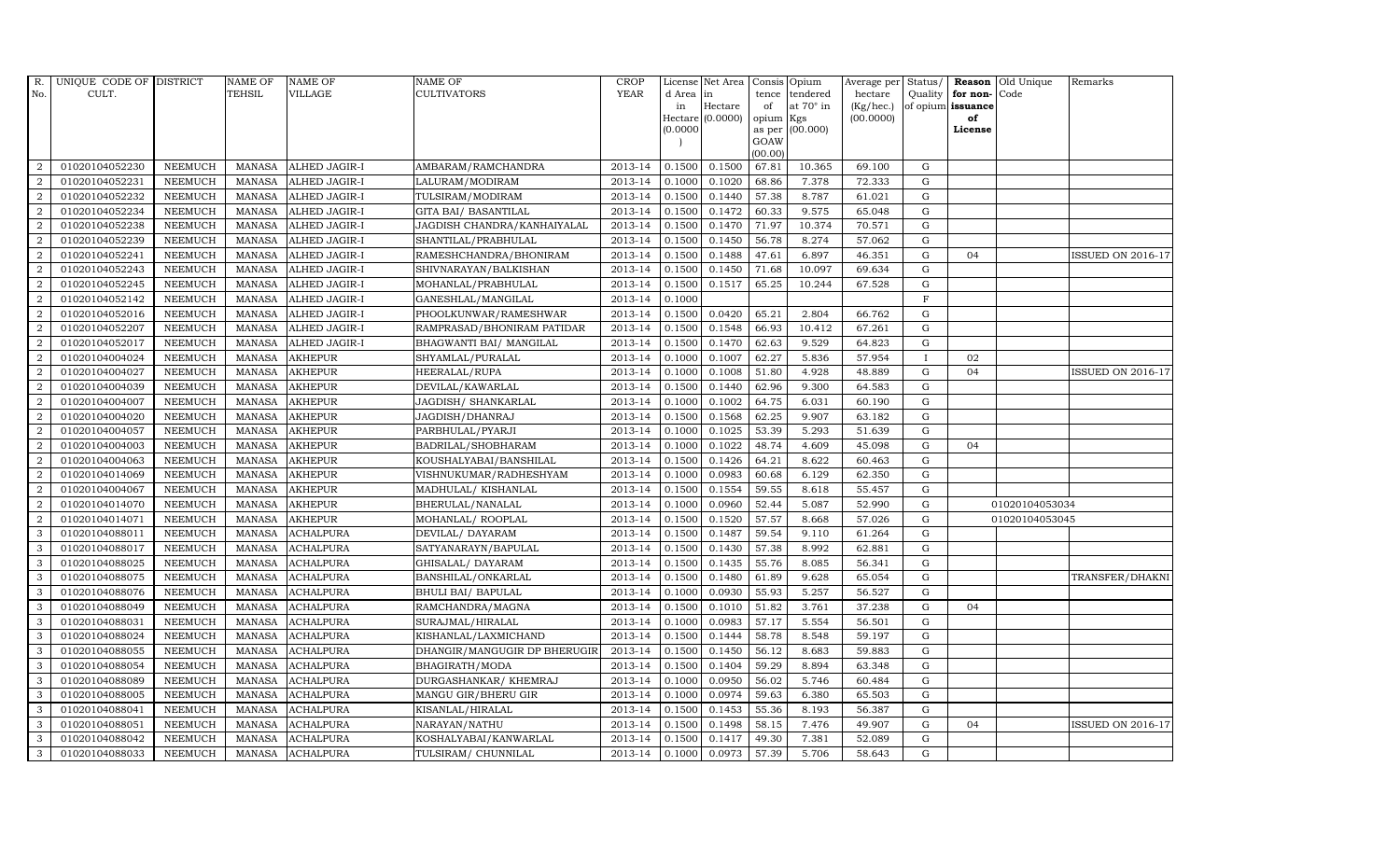| R.             | UNIQUE CODE OF DISTRICT |                | <b>NAME OF</b> | <b>NAME OF</b>         | NAME OF                    | <b>CROP</b> |          | License Net Area   |           | Consis Opium    | Average per | Status/      | Reason            | Old Unique | Remarks                  |
|----------------|-------------------------|----------------|----------------|------------------------|----------------------------|-------------|----------|--------------------|-----------|-----------------|-------------|--------------|-------------------|------------|--------------------------|
| No.            | CULT.                   |                | <b>TEHSIL</b>  | VILLAGE                | <b>CULTIVATORS</b>         | <b>YEAR</b> | d Area   | in                 | tence     | tendered        | hectare     | Quality      | for non-          | Code       |                          |
|                |                         |                |                |                        |                            |             | in       | Hectare            | of        | at 70° in       | (Kg/hec.)   |              | of opium issuance |            |                          |
|                |                         |                |                |                        |                            |             |          | $Hectare (0.0000)$ | opium Kgs |                 | (00.0000)   |              | of<br>License     |            |                          |
|                |                         |                |                |                        |                            |             | (0.0000) |                    | GOAW      | as per (00.000) |             |              |                   |            |                          |
|                |                         |                |                |                        |                            |             |          |                    | (00.00)   |                 |             |              |                   |            |                          |
| 3              | 01020104088062          | <b>NEEMUCH</b> | MANASA         | <b>ACHALPURA</b>       | KACHRU GIR/ MANGU GIR      | 2013-14     | 0.1500   | 0.1449             | 60.80     | 9.216           | 63.602      | G            |                   |            |                          |
| 3              | 01020104088044          | <b>NEEMUCH</b> | <b>MANASA</b>  | <b>ACHALPURA</b>       | PRABHULAL/RUGHNATH         | 2013-14     | 0.1000   | 0.0985             | 53.82     | 5.751           | 58.386      | ${\rm G}$    |                   |            |                          |
| 3              | 01020104088001          | <b>NEEMUCH</b> | <b>MANASA</b>  | <b>ACHALPURA</b>       | MOHANLAL/HIRALAL           | 2013-14     | 0.1000   | 0.0970             | 55.32     | 5.777           | 59.557      | G            |                   |            |                          |
| 3              | 01020104088064          | <b>NEEMUCH</b> | <b>MANASA</b>  | <b>ACHALPURA</b>       | RAMKANYABAI/BHANWARLAL     | 2013-14     | 0.1500   | 0.1437             | 49.80     | 7.100           | 49.408      | $\mathbf G$  | 04                |            | ISSUED ON 2016-17        |
| 3              | 01020104098003          | <b>NEEMUCH</b> | <b>MANASA</b>  | <b>ABAKHEDI</b>        | MOHANLAL/HIRA              | 2013-14     | 0.1500   | 0.1470             | 56.44     | 8.789           | 59.789      | ${\rm G}$    |                   |            |                          |
| 3              | 01020104098004          | <b>NEEMUCH</b> | <b>MANASA</b>  | <b>ABAKHEDI</b>        | DHAPUBAI/GHISALAL          | 2013-14     | 0.1500   | 0.1432             | 55.97     | 8.571           | 59.853      | $\mathbf G$  |                   |            |                          |
| 3              | 01020104098009          | <b>NEEMUCH</b> | <b>MANASA</b>  | <b>ABAKHEDI</b>        | PRABHA BAI/RAMPRASAD       | 2013-14     | 0.1000   | 0.0900             | 55.23     | 5.207           | 57.856      | ${\rm G}$    |                   |            |                          |
| 3              | 01020104098008          | <b>NEEMUCH</b> | <b>MANASA</b>  | <b>ABAKHEDI</b>        | RAMESHCHANDRA/GHISALAL     | 2013-14     | 0.1500   | 0.1403             | 57.89     | 8.468           | 60.356      | $\mathbf G$  |                   |            |                          |
| 3              | 01020104098014          | <b>NEEMUCH</b> | <b>MANASA</b>  | <b>ABAKHEDI</b>        | RANGLAL/GENDMAL            | 2013-14     | 0.1500   | 0.1406             | 56.72     | 8.038           | 57.169      | G            |                   |            |                          |
| 3              | 01020104098016          | <b>NEEMUCH</b> | <b>MANASA</b>  | <b>ABAKHEDI</b>        | JITENDRAKUMAR / SEVA       | 2013-14     | 0.1500   | 0.1462             | 55.35     | 8.445           | 57.763      | ${\rm G}$    |                   |            |                          |
| 3              | 01020104098019          | <b>NEEMUCH</b> | <b>MANASA</b>  | <b>ABAKHEDI</b>        | PRABHULAL/HIRA             | 2013-14     | 0.1500   | 0.1458             | 54.69     | 8.391           | 57.551      | ${\rm G}$    |                   |            |                          |
| 3              | 01020104098020          | <b>NEEMUCH</b> | <b>MANASA</b>  | <b>ABAKHEDI</b>        | GOMALAL/ PARTHILAL         | 2013-14     | 0.1000   | 0.0990             | 44.77     | 4.464           | 45.091      | $\mathbf G$  | 04                |            | <b>ISSUED ON 2016-17</b> |
| 3              | 01020104098021          | <b>NEEMUCH</b> | <b>MANASA</b>  | <b>ABAKHEDI</b>        | MADANLAL/ BALMUKUND        | 2013-14     | 0.1500   | 0.1405             | 47.72     | 7.369           | 52.448      | $\mathbf G$  |                   |            | TRANSFER/JETHLI          |
| 3              | 01020104098012          | <b>NEEMUCH</b> | <b>MANASA</b>  | <b>ABAKHEDI</b>        | SUNDAR BAI/BHERULAL        | 2013-14     | 0.1500   | 0.0710             | 59.34     | 4.493           | 63.282      | $\mathbf G$  |                   |            |                          |
| $\overline{4}$ | 01020104126002          | <b>NEEMUCH</b> | <b>MANASA</b>  | <b>SEMLI JAGIR</b>     | RAMCHANDRA/DEVILAL         | 2013-14     | 0.1500   | 0.1485             | 55.96     | 8.314           | 55.987      | ${\rm G}$    |                   |            |                          |
| $\overline{4}$ | 01020104126004          | <b>NEEMUCH</b> | <b>MANASA</b>  | <b>SEMLI JAGIR</b>     | RAMESHCHANDRA/VARDICHANDRA | 2013-14     | 0.1000   | 0.1013             | 57.77     | 5.620           | 55.479      | ${\rm G}$    |                   |            |                          |
| $\overline{4}$ | 01020104126006          | <b>NEEMUCH</b> | <b>MANASA</b>  | <b>SEMLI JAGIR</b>     | SUNDERLAL/NANDA            | 2013-14     | 0.1000   | 0.1003             | 48.59     | 4.561           | 45.474      | G            | 04                |            | <b>ISSUED ON 2016-17</b> |
| $\overline{4}$ | 01020104126008          | <b>NEEMUCH</b> | <b>MANASA</b>  | <b>SEMLI JAGIR</b>     | RAMABAI/RAMLAL             | 2013-14     | 0.1000   | 0.1017             | 45.06     | 4.049           | 39.813      | $\mathbf G$  | 04                |            |                          |
| $\overline{4}$ | 01020104126010          | <b>NEEMUCH</b> | <b>MANASA</b>  | <b>SEMLI JAGIR</b>     | DEVILAL/NARAYAN            | 2013-14     | 0.1500   | 0.1518             | 41.99     | 5.735           | 37.780      | $\mathbf G$  | 0 <sub>4</sub>    |            | <b>ISSUED ON 2016-17</b> |
| $\overline{4}$ | 01020104126016          | <b>NEEMUCH</b> | MANASA         | <b>SEMLI JAGIR</b>     | MANGILAL/JAYCHANDRA        | 2013-14     | 0.1000   |                    |           |                 |             | $\mathbf F$  |                   |            |                          |
| $\overline{4}$ | 01020104126017          | <b>NEEMUCH</b> | <b>MANASA</b>  | <b>SEMLI JAGIR</b>     | DEVILAL/JAYCHAND           | 2013-14     | 0.1500   | 0.1515             | 56.84     | 8.494           | 56.066      | $\mathbf G$  |                   |            |                          |
| $\overline{4}$ | 01020104126018          | <b>NEEMUCH</b> | <b>MANASA</b>  | <b>SEMLI JAGIR</b>     | BALMUKUND/JAYCHAND         | 2013-14     | 0.1500   |                    |           |                 |             | F            |                   |            |                          |
| $\overline{4}$ | 01020104126019          | <b>NEEMUCH</b> | <b>MANASA</b>  | <b>SEMLI JAGIR</b>     | SURESHCHANDRA/ONKARLAL     | 2013-14     | 0.1000   | 0.0999             | 58.52     | 5.835           | 58.408      | G            |                   |            |                          |
| $\overline{4}$ | 01020104126020          | <b>NEEMUCH</b> | <b>MANASA</b>  | <b>SEMLI JAGIR</b>     | MANSINGH/PURALAL           | 2013-14     | 0.1000   | 0.1001             | 54.19     | 5.357           | 53.516      | $\mathbf G$  |                   |            |                          |
| $\overline{4}$ | 01020104126029          | <b>NEEMUCH</b> | <b>MANASA</b>  | <b>SEMLI JAGIR</b>     | AHMADNOOR/NANHEKHAN        | 2013-14     | 0.1500   | 0.1449             | 51.88     | 6.767           | 46.701      | $\mathbf G$  | 04                |            | <b>ISSUED ON 2016-17</b> |
| $\overline{4}$ | 01020104126015          | <b>NEEMUCH</b> | <b>MANASA</b>  | <b>SEMLI JAGIR</b>     | RAMVILAS/GODIRAM           | 2013-14     | 0.1000   |                    |           |                 |             | $\mathbf F$  |                   |            |                          |
| $\overline{4}$ | 01020104126023          | <b>NEEMUCH</b> | <b>MANASA</b>  | <b>SEMLI JAGIR</b>     | DEVILAL/PURA               | 2013-14     | 0.1000   | 0.1000             | 54.23     | 4.896           | 48.960      | ${\rm G}$    | 04                |            | <b>ISSUED ON 2016-17</b> |
| $\overline{4}$ | 01020104126003          | <b>NEEMUCH</b> | <b>MANASA</b>  | <b>SEMLI JAGIR</b>     | GHANSHYAM/ PRABHU LAL      | 2013-14     | 0.1500   | 0.1500             | 56.29     | 8.476           | 56.507      | $\mathbf G$  |                   |            |                          |
| $\overline{4}$ | 01020104126005          | <b>NEEMUCH</b> | <b>MANASA</b>  | <b>SEMLI JAGIR</b>     | KANCHAN BAI/ RAMNARAYAN    | 2013-14     | 0.1500   |                    |           |                 |             | $\mathbf F$  |                   |            |                          |
| $\overline{4}$ | 01020104137004          | <b>NEEMUCH</b> | <b>MANASA</b>  | SEMLI ISHTMURAR        | RAMPRASAD/ PRABHULAL       | 2013-14     | 0.1500   |                    |           |                 |             | $\mathbf F$  |                   |            |                          |
| $\overline{4}$ | 01020104137005          | <b>NEEMUCH</b> | <b>MANASA</b>  | SEMLI ISHTMURAR        | RAMNIWASH/MANGILAL         | 2013-14     | 0.1500   | 0.1165             | 60.73     | 7.296           | 62.627      | G            |                   |            |                          |
| $\overline{4}$ | 01020104137006          | <b>NEEMUCH</b> | <b>MANASA</b>  | SEMLI ISHTMURAR        | ISHVARSINGH/GULABSINGH     | 2013-14     | 0.1000   | 0.0930             | 60.12     | 5.127           | 55.129      | ${\rm G}$    |                   |            |                          |
| $\overline{4}$ | 01020104137019          | NEEMUCH        | <b>MANASA</b>  | SEMLI ISHTMURAR        | PAPPU SINGH/ BAHADUR SINGH | 2013-14     | 0.1500   | 0.1500             | 45.39     | 2.458           | 16.387      | $\mathbf{I}$ | 02                |            |                          |
| $\overline{4}$ | 01020104137020          | <b>NEEMUCH</b> | <b>MANASA</b>  | SEMLI ISHTMURAR        | KANHYALAL/UDA              | 2013-14     | 0.1500   | 0.1500             | 54.13     | 7.222           | 48.147      | $\mathbf{I}$ | 02                |            |                          |
| $\overline{4}$ | 01020104137028          | <b>NEEMUCH</b> | <b>MANASA</b>  | SEMLI ISHTMURAR        | BAGDIRAM KHEMRAJ           | 2013-14     | 0.1500   | 0.1521             | 57.17     | 8.200           | 53.912      | $\mathbf G$  |                   |            |                          |
| $\overline{4}$ | 01020104137032          | <b>NEEMUCH</b> | <b>MANASA</b>  | SEMLI ISHTMURAR        | RAJARAM/NONDRAM            | 2013-14     | 0.1500   | 0.1497             | 45.89     | 6.884           | 45.985      | ${\rm G}$    | 04                |            | <b>ISSUED ON 2016-17</b> |
| $\overline{4}$ | 01020104137038          | <b>NEEMUCH</b> | <b>MANASA</b>  | SEMLI ISHTMURAR        | BHERUSINGH/GULABSINGH      | 2013-14     | 0.1500   | 0.1517             | 58.78     | 7.927           | 52.254      | ${\rm G}$    |                   |            |                          |
| $\overline{4}$ | 01020104137043          | NEEMUCH        | <b>MANASA</b>  | SEMLI ISHTMURAR        | CHENRAM/MANGILAL           | 2013-14     | 0.1500   | 0.1500             | 57.41     | 8.308           | 55.387      | ${\rm G}$    |                   |            |                          |
| $\overline{4}$ | 01020104137044          | <b>NEEMUCH</b> | <b>MANASA</b>  | SEMLI ISHTMURAR        | MANGUSINGH/RAMSINGH        | 2013-14     | 0.1500   | 0.1510             | 46.47     | 6.479           | 42.907      | $\mathbf G$  | 04                |            | <b>ISSUED ON 2016-17</b> |
| $\overline{4}$ | 01020104137048          | <b>NEEMUCH</b> | <b>MANASA</b>  | SEMLI ISHTMURAR        | SHYAMSINGH/BANESINGH       | 2013-14     | 0.1000   |                    |           |                 |             | $\mathbf F$  |                   |            |                          |
| $\overline{4}$ | 01020104137052          | <b>NEEMUCH</b> | MANASA         | <b>SEMLI ISHTMURAR</b> | RAGHUVIRSINGH/NAHARSINGH   | 2013-14     | 0.1500   | 0.1520             | 51.51     | 7.594           | 49.961      |              | 02                |            |                          |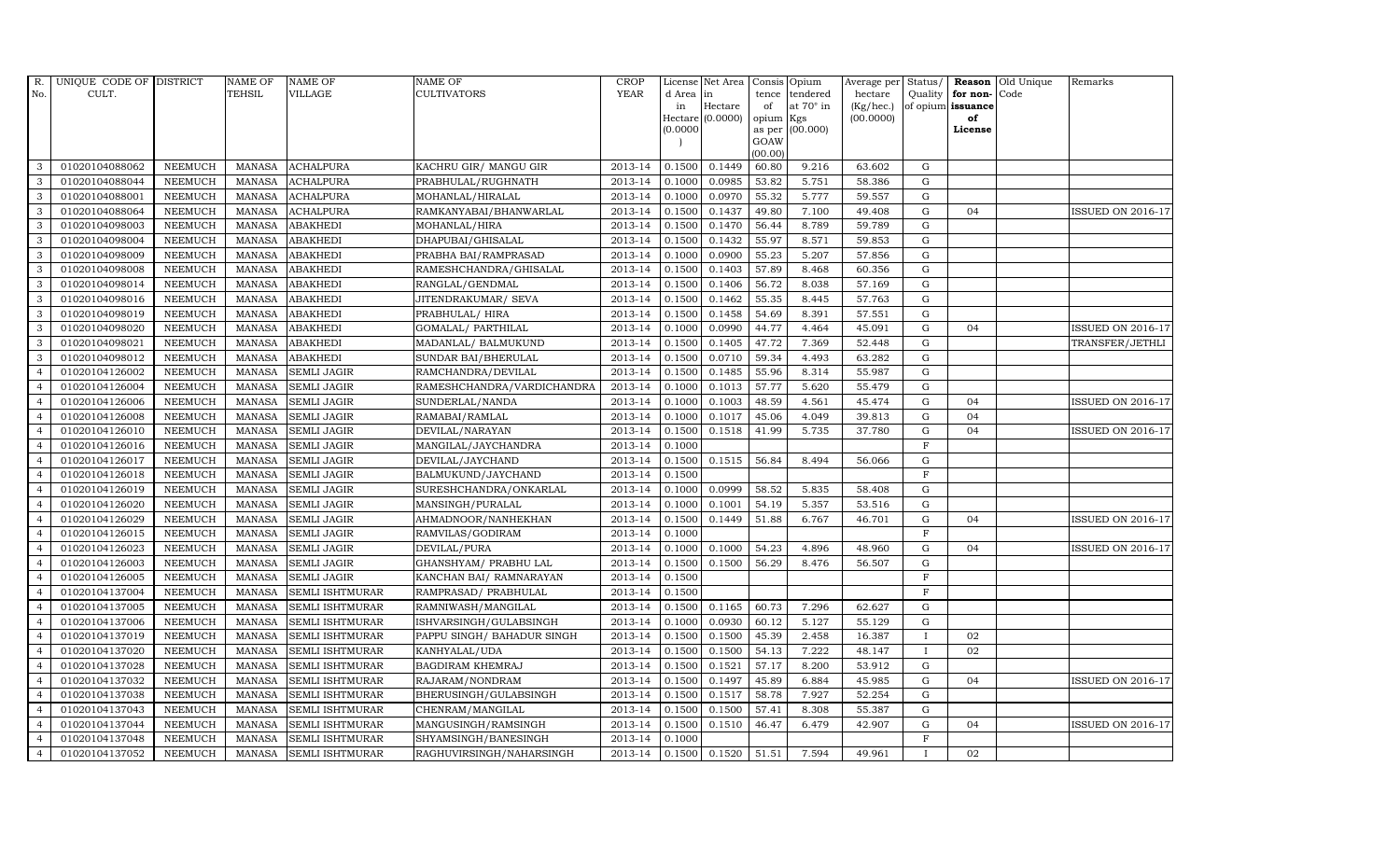| R.             | UNIQUE CODE OF DISTRICT |                | <b>NAME OF</b> | <b>NAME OF</b>         | <b>NAME OF</b>              | CROP        |          | License Net Area   |         | Consis Opium           | Average per | Status/      |                      | <b>Reason</b> Old Unique | Remarks                  |
|----------------|-------------------------|----------------|----------------|------------------------|-----------------------------|-------------|----------|--------------------|---------|------------------------|-------------|--------------|----------------------|--------------------------|--------------------------|
| No.            | CULT.                   |                | <b>TEHSIL</b>  | VILLAGE                | <b>CULTIVATORS</b>          | <b>YEAR</b> | d Area   | in                 | tence   | tendered               | hectare     |              | Quality $ $ for non- | Code                     |                          |
|                |                         |                |                |                        |                             |             | in       | Hectare            | of      | at 70° in              | (Kg/hec.)   |              | of opium issuance    |                          |                          |
|                |                         |                |                |                        |                             |             | (0.0000) | Hectare $(0.0000)$ | opium   | Kgs<br>as per (00.000) | (00.0000)   |              | of<br>License        |                          |                          |
|                |                         |                |                |                        |                             |             |          |                    | GOAW    |                        |             |              |                      |                          |                          |
|                |                         |                |                |                        |                             |             |          |                    | (00.00) |                        |             |              |                      |                          |                          |
| $\overline{4}$ | 01020104137053          | <b>NEEMUCH</b> | MANASA         | <b>SEMLI ISHTMURAR</b> | BHAGWANSINGH/GOVERDHANSINGI | 2013-14     | 0.1500   | 0.1425             | 67.82   | 8.671                  | 60.849      | G            |                      |                          |                          |
| $\overline{a}$ | 01020104137059          | <b>NEEMUCH</b> | MANASA         | <b>SEMLI ISHTMURAR</b> | RAJENDRASINGH/BHAGWANSINGH  | 2013-14     | 0.1500   | 0.1425             | 67.31   | 7.904                  | 55.467      | $\mathbf G$  |                      |                          |                          |
| $\overline{4}$ | 01020104137062          | <b>NEEMUCH</b> | <b>MANASA</b>  | <b>SEMLI ISHTMURAR</b> | KISHOR SINGH/ MANGU SINGH   | 2013-14     | 0.1500   | 0.1553             | 52.74   | 2.953                  | 19.015      | G            | 02                   |                          |                          |
|                | 01020104137055          | <b>NEEMUCH</b> | <b>MANASA</b>  | <b>SEMLI ISHTMURAR</b> | JAGDISH/BHAWARLAL           | 2013-14     | 0.1000   |                    |         |                        |             | $\mathbf F$  |                      |                          |                          |
| $\overline{4}$ | 01020104137060          | <b>NEEMUCH</b> | <b>MANASA</b>  | <b>SEMLI ISHTMURAR</b> | BOPAL SINGH/ GULAB SINGH    | 2013-14     | 0.1000   | 0.0936             | 55.55   | 5.087                  | 54.348      | G            |                      |                          |                          |
| $\overline{4}$ | 01020104137009          | <b>NEEMUCH</b> | <b>MANASA</b>  | <b>SEMLI ISHTMURAR</b> | GULAB BAI/ PRABHU LAL       | 2013-14     | 0.1000   | 0.0974             | 57.73   | 5.674                  | 58.255      | G            |                      |                          |                          |
| $\overline{4}$ | 01020104134002          | <b>NEEMUCH</b> | <b>MANASA</b>  | <b>RATANPURA</b>       | FAKIRCHANDRA/BHERA          | 2013-14     | 0.1500   | 0.0999             | 45.46   | 4.455                  | 44.595      | ${\rm G}$    | 04                   |                          | ISSUED ON 2016-17        |
| $\overline{4}$ | 01020104134003          | <b>NEEMUCH</b> | <b>MANASA</b>  | <b>RATANPURA</b>       | RAMLAL/JETRAM               | 2013-14     | 0.1500   | 0.1400             | 49.92   | 6.597                  | 47.121      | ${\rm G}$    | 04                   |                          | <b>ISSUED ON 2016-17</b> |
|                | 01020104134010          | <b>NEEMUCH</b> | <b>MANASA</b>  | <b>RATANPURA</b>       | NATHULAL/NANDA              | 2013-14     | 0.1000   | 0.1032             | 53.21   | 5.268                  | 51.047      | $\mathbf G$  |                      |                          |                          |
| $\overline{4}$ | 01020104134015          | <b>NEEMUCH</b> | <b>MANASA</b>  | <b>RATANPURA</b>       | SAJJAN BAI / BHAWARLAL      | 2013-14     | 0.1000   | 0.0973             | 49.24   | 4.973                  | 51.110      | ${\rm G}$    |                      |                          |                          |
| $\overline{4}$ | 01020104134029          | <b>NEEMUCH</b> | <b>MANASA</b>  | <b>RATANPURA</b>       | RAMKISHAN/ BHAWARLAL        | 2013-14     | 0.1000   |                    |         |                        |             | $\mathbf{F}$ |                      |                          |                          |
| $\overline{4}$ | 01020104134030          | <b>NEEMUCH</b> | <b>MANASA</b>  | <b>RATANPURA</b>       | PRABHULAL/ NATHULAL         | 2013-14     | 0.1000   | 0.1028             | 47.36   | 4.472                  | 43.502      | G            | 04                   |                          | ISSUED ON 2016-17        |
| $\overline{4}$ | 01020104134032          | <b>NEEMUCH</b> | <b>MANASA</b>  | <b>RATANPURA</b>       | NANALAL/GANGARAM            | 2013-14     | 0.1500   | 0.1500             | 50.54   | 7.653                  | 51.020      | $\mathbf G$  |                      |                          |                          |
| $\overline{4}$ | 01020104134033          | <b>NEEMUCH</b> | <b>MANASA</b>  | <b>RATANPURA</b>       | KARULAL/JETRAM              | 2013-14     | 0.1500   |                    |         |                        |             | $\mathbf{F}$ |                      |                          |                          |
| $\overline{4}$ | 01020104134034          | <b>NEEMUCH</b> | <b>MANASA</b>  | <b>RATANPURA</b>       | MANOHARLAL/GANGARAM         | 2013-14     | 0.1000   | 0.0989             | 48.25   | 4.777                  | 48.301      | G            | 04                   |                          | <b>ISSUED ON 2016-17</b> |
| $\overline{4}$ | 01020104134037          | <b>NEEMUCH</b> | <b>MANASA</b>  | <b>RATANPURA</b>       | RAMPAL/RAMCHANDRA           | 2013-14     | 0.1000   |                    |         |                        |             | $\mathbf F$  |                      |                          |                          |
| $\overline{4}$ | 01020104134043          | <b>NEEMUCH</b> | <b>MANASA</b>  | <b>RATANPURA</b>       | RAMLAL/BHURA                | 2013-14     | 0.1000   | 0.1000             | 49.46   | 5.045                  | 50.450      | ${\rm G}$    | 04                   |                          | <b>ISSUED ON 2016-17</b> |
| $\overline{4}$ | 01020104134047          | <b>NEEMUCH</b> | MANASA         | <b>RATANPURA</b>       | FAKIRIBAI/GOKUL             | 2013-14     | 0.1000   | 0.0984             | 47.50   | 4.886                  | 49.654      | G            | 04                   |                          | <b>ISSUED ON 2016-17</b> |
| $\overline{4}$ | 01020104134028          | <b>NEEMUCH</b> | <b>MANASA</b>  | <b>RATANPURA</b>       | MOTILAL/RATANLAL            | 2013-14     | 0.1000   | 0.0975             | 44.04   | 3.957                  | 40.585      | ${\rm G}$    | 04                   |                          | <b>ISSUED ON 2016-17</b> |
| $\overline{4}$ | 01020104134006          | <b>NEEMUCH</b> | <b>MANASA</b>  | <b>RATANPURA</b>       | RAMSINGH/GANGARAM           | 2013-14     | 0.1000   | 0.1020             | 50.68   | 5.321                  | 52.167      | $\mathbf G$  |                      |                          |                          |
| 4              | 01020104134055          | <b>NEEMUCH</b> | <b>MANASA</b>  | <b>RATANPURA</b>       | MANGU BAI/ HARIRAM          | 2013-14     | 0.1000   | 0.0992             | 61.49   | 6.210                  | 62.601      | G            |                      |                          |                          |
| $\overline{4}$ | 01020104134057          | <b>NEEMUCH</b> | <b>MANASA</b>  | <b>RATANPURA</b>       | LAXMINARAYAN / AMRA         | 2013-14     | 0.1000   | 0.1012             | 58.44   | 5.961                  | 58.903      | ${\rm G}$    |                      |                          | TRANSFER/PAVTI           |
| $\overline{4}$ | 01020104134054          | <b>NEEMUCH</b> | MANASA         | <b>RATANPURA</b>       | MOHANLAL/ UDAA              | 2013-14     | 0.1000   | 0.0987             | 64.45   | 6.822                  | 69.119      | G            |                      |                          |                          |
| $\overline{4}$ | 01020104134058          | <b>NEEMUCH</b> | <b>MANASA</b>  | <b>RATANPURA</b>       | NANDLAL/ BHAGIRATH          | 2013-14     | 0.1500   | 0.1496             | 57.30   | 9.299                  | 62.159      | $\mathbf G$  |                      |                          | TRANSFER/ PAVTI          |
| $\overline{4}$ | 01020104134019          | <b>NEEMUCH</b> | <b>MANASA</b>  | <b>RATANPURA</b>       | NANI BAI/ BHURA             | 2013-14     | 0.1500   | 0.1500             | 47.37   | 7.092                  | 47.280      | G            | 04                   |                          | ISSUED ON 2016-17        |
| $\overline{4}$ | 01020104134021          | <b>NEEMUCH</b> | <b>MANASA</b>  | <b>RATANPURA</b>       | <b>BULAK BAI/ RAMCHANDR</b> | 2013-14     | 0.1500   |                    |         |                        |             | $\mathbf F$  |                      |                          |                          |
| $\overline{4}$ | 01020104134016          | <b>NEEMUCH</b> | <b>MANASA</b>  | <b>RATANPURA</b>       | RAMKUVARIBAI/GANGARAM       | 2013-14     | 0.1000   | 0.1000             | 50.91   | 5.440                  | 54.400      | G            |                      |                          |                          |
| $\overline{4}$ | 01020104134025          | <b>NEEMUCH</b> | MANASA         | <b>RATANPURA</b>       | GOKUL/HEERA                 | 2013-14     | 0.1000   | 0.0998             | 52.10   | 5.188                  | 51.984      | G            |                      |                          |                          |
| $\overline{4}$ | 01020104134062          | <b>NEEMUCH</b> | <b>MANASA</b>  | <b>RATANPURA</b>       | RAMESHCHAND NARAYAN         | 2013-14     | 0.1000   | 0.0983             | 57.53   | 6.098                  | 62.035      | ${\bf G}$    |                      |                          |                          |
| $\overline{4}$ | 01020104118001          | <b>NEEMUCH</b> | <b>MANASA</b>  | PIPLIYA GHOTA          | KISHANLAL/UDAIRAM           | 2013-14     | 0.1000   | 0.0987             | 59.92   | 5.033                  | 50.993      | G            | 04                   |                          | <b>ISSUED ON 2016-17</b> |
| $\overline{4}$ | 01020104118005          | <b>NEEMUCH</b> | <b>MANASA</b>  | PIPLIYA GHOTA          | RAMLAL/PYARCHANDRA          | 2013-14     | 0.1500   |                    |         |                        |             | $\mathbf{F}$ |                      |                          |                          |
| $\overline{4}$ | 01020104118006          | <b>NEEMUCH</b> | MANASA         | PIPLIYA GHOTA          | RAMVILAS/JAGANNATH          | 2013-14     | 0.1000   | 0.0948             | 44.70   | 4.642                  | 48.966      | G            | 04                   |                          | <b>ISSUED ON 2016-17</b> |
| $\overline{4}$ | 01020104118007          | <b>NEEMUCH</b> | <b>MANASA</b>  | PIPLIYA GHOTA          | DHANRAJ/BAPULAL             | 2013-14     | 0.1500   | 0.1500             | 56.41   | 8.228                  | 54.853      | ${\rm G}$    |                      |                          |                          |
| $\overline{4}$ | 01020104118026          | <b>NEEMUCH</b> | <b>MANASA</b>  | PIPLIYA GHOTA          | RAMESH/NARAYAN              | 2013-14     | 0.1500   | 0.1464             | 56.78   | 7.487                  | 51.141      | $\mathbf G$  |                      |                          |                          |
| $\overline{4}$ | 01020104118027          | <b>NEEMUCH</b> | <b>MANASA</b>  | PIPLIYA GHOTA          | SHYAMLAL/KISANLAL           | 2013-14     | 0.1000   | 0.1008             | 60.28   | 5.658                  | 56.131      | $\mathbf G$  |                      |                          |                          |
| $\overline{4}$ | 01020104118037          | <b>NEEMUCH</b> | <b>MANASA</b>  | PIPLIYA GHOTA          | KISHORE/BHAGWAN             | 2013-14     | 0.1500   | 0.1470             | 55.05   | 8.344                  | 56.762      | G            |                      |                          |                          |
| $\overline{4}$ | 01020104118038          | <b>NEEMUCH</b> | <b>MANASA</b>  | PIPLIYA GHOTA          | SHOBHARAM/BHAGWAN           | 2013-14     | 0.1500   | 0.1470             | 55.24   | 8.231                  | 55.993      | ${\bf G}$    |                      |                          |                          |
| $\overline{4}$ | 01020104118041          | NEEMUCH        | <b>MANASA</b>  | PIPLIYA GHOTA          | NANDLAL/GIRDHARI            | 2013-14     | 0.1000   | 0.1040             | 53.27   | 4.186                  | 40.250      | ${\rm G}$    | 04                   |                          | <b>ISSUED ON 2016-17</b> |
| $\overline{4}$ | 01020104118034          | <b>NEEMUCH</b> | <b>MANASA</b>  | PIPLIYA GHOTA          | BHERUSINGH/BAPUSINGH        | 2013-14     | 0.1500   | 0.1446             | 60.50   | 8.989                  | 62.165      | $\mathbf{I}$ | 02                   |                          |                          |
| $\overline{4}$ | 01020104118047          | <b>NEEMUCH</b> | <b>MANASA</b>  | PIPLIYA GHOTA          | BANESINGH/LALSINGH          | 2013-14     | 0.1000   |                    |         |                        |             | $\mathbf{F}$ |                      |                          |                          |
| $\overline{4}$ | 01020104118030          | <b>NEEMUCH</b> |                | MANASA PIPLIYA GHOTA   | SAMRATHSINGH/BALWANATSINGH  | 2013-14     | 0.1000   | 0.0999             | 62.71   | 6.020                  | 60.260      | G            |                      |                          |                          |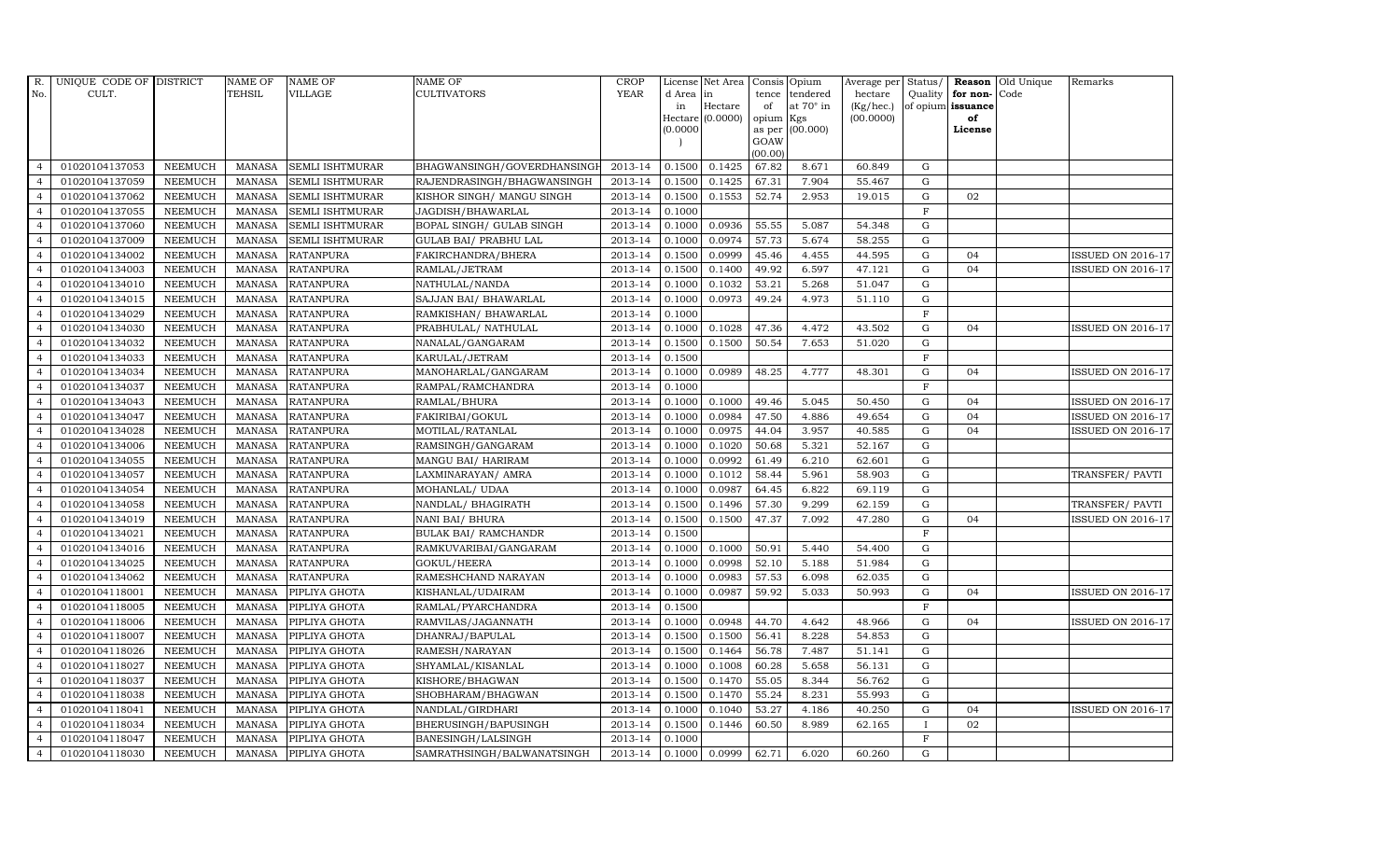| R.             | UNIQUE CODE OF DISTRICT |                | <b>NAME OF</b> | <b>NAME OF</b> | NAME OF                     | <b>CROP</b> |           | License Net Area | Consis Opium   |                  | Average per Status/ |              |                   | <b>Reason</b> Old Unique | Remarks                  |
|----------------|-------------------------|----------------|----------------|----------------|-----------------------------|-------------|-----------|------------------|----------------|------------------|---------------------|--------------|-------------------|--------------------------|--------------------------|
| No.            | CULT.                   |                | <b>TEHSIL</b>  | <b>VILLAGE</b> | <b>CULTIVATORS</b>          | <b>YEAR</b> | d Area in |                  | tence          | tendered         | hectare             |              | Quality for non-  | Code                     |                          |
|                |                         |                |                |                |                             |             | in        | Hectare          | of             | at $70^\circ$ in | (Kg/hec.)           |              | of opium issuance |                          |                          |
|                |                         |                |                |                |                             |             |           | Hectare (0.0000) | opium          | Kgs              | (00.0000)           |              | of                |                          |                          |
|                |                         |                |                |                |                             |             | (0.0000)  |                  | as per<br>GOAW | (00.000)         |                     |              | License           |                          |                          |
|                |                         |                |                |                |                             |             |           |                  | (00.00)        |                  |                     |              |                   |                          |                          |
| $\overline{4}$ | 01020104118002          | <b>NEEMUCH</b> | MANASA         | PIPLIYA GHOTA  | BALKISHAN/JANKILAL          | 2013-14     | 0.1500    | 0.1495           | 51.46          | 6.888            | 46.074              | G            | 04                |                          | <b>ISSUED ON 2016-17</b> |
| $\overline{a}$ | 01020104118015          | <b>NEEMUCH</b> | <b>MANASA</b>  | PIPLIYA GHOTA  | GULABSINGH/KHUMANSINGH      | 2013-14     | 0.1000    | 0.0975           | 61.28          | 6.014            | 61.682              | G            |                   |                          |                          |
| $\overline{4}$ | 01020104118018          | <b>NEEMUCH</b> | <b>MANASA</b>  | PIPLIYA GHOTA  | KAVARLAL/ONKAR              | 2013-14     | 0.1500    | 0.1445           | 55.63          | 7.725            | 53.460              | G            |                   |                          | NAME CHANGE              |
|                | 01020104118045          | <b>NEEMUCH</b> | <b>MANASA</b>  | PIPLIYA GHOTA  | PANNALAL/ JAGANNATH         | 2013-14     | 0.1500    | 0.1410           | 58.91          | 7.322            | 51.929              | G            |                   |                          |                          |
| $\overline{4}$ | 01020104118062          | <b>NEEMUCH</b> | <b>MANASA</b>  | PIPLIYA GHOTA  | VISHNU NARAYAN/ SITARAM     | 2013-14     | 0.1500    | 0.1513           | 59.17          | 8.825            | 58.328              | ${\rm G}$    |                   |                          |                          |
| $\overline{4}$ | 01020104118068          | <b>NEEMUCH</b> | <b>MANASA</b>  | PIPLIYA GHOTA  | BHAGATRAM/RAGHUNATH         | 2013-14     | 0.1000    | 0.0998           | 57.93          | 5.586            | 55.972              | G            |                   |                          |                          |
| $\overline{4}$ | 01020104118069          | <b>NEEMUCH</b> | <b>MANASA</b>  | PIPLIYA GHOTA  | RAMVILAS/RAMCHANDRA         | 2013-14     | 0.1500    | 0.1462           | 63.87          | 8.504            | 58.167              | G            |                   |                          |                          |
| $\overline{4}$ | 01020104118060          | <b>NEEMUCH</b> | <b>MANASA</b>  | PIPLIYA GHOTA  | BHARATRAM/RAGHUNATH         | 2013-14     | 0.1500    | 0.1491           | 57.27          | 8.353            | 56.023              | $\mathbf G$  |                   |                          |                          |
| $\overline{4}$ | 01020104119002          | <b>NEEMUCH</b> | <b>MANASA</b>  | PHOOLPURA      | KAVERIBAI/BAPULAL           | 2013-14     | 0.1500    | 0.1544           | 47.90          | 7.363            | 47.688              | G            | 04                |                          | <b>ISSUED ON 2016-17</b> |
| $\overline{4}$ | 01020104119005          | <b>NEEMUCH</b> | <b>MANASA</b>  | PHOOLPURA      | BAPULAL/NARAYAN             | 2013-14     | 0.1000    | 0.0975           | 48.34          | 4.889            | 50.144              | G            | 04                |                          | <b>ISSUED ON 2016-17</b> |
| $\overline{4}$ | 01020104119006          | <b>NEEMUCH</b> | <b>MANASA</b>  | PHOOLPURA      | KALULAL/UDAIRAM             | 2013-14     | 0.1500    | 0.1540           | 58.48          | 9.231            | 59.942              | G            |                   |                          |                          |
| $\overline{4}$ | 01020104119010          | <b>NEEMUCH</b> | <b>MANASA</b>  | PHOOLPURA      | KAWARLAL/KISHANLAL          | 2013-14     | 0.1000    | 0.1499           | 56.43          | 8.714            | 58.132              | G            |                   |                          |                          |
| $\overline{4}$ | 01020104119015          | <b>NEEMUCH</b> | <b>MANASA</b>  | PHOOLPURA      | SUNDERLAL/KARULAL           | 2013-14     | 0.1500    | 0.1478           | 48.65          | 7.270            | 49.188              | G            | 04                |                          | <b>ISSUED ON 2016-17</b> |
| $\overline{4}$ | 01020104119018          | <b>NEEMUCH</b> | <b>MANASA</b>  | PHOOLPURA      | AMRITRAM/UDA                | 2013-14     | 0.1500    | 0.1460           | 56.45          | 8.943            | 61.253              | G            |                   |                          |                          |
| $\overline{4}$ | 01020104119021          | <b>NEEMUCH</b> | <b>MANASA</b>  | PHOOLPURA      | BAPULAL/KISHORE             | 2013-14     | 0.1000    | 0.1000           | 56.42          | 6.247            | 62.470              | G            |                   |                          |                          |
| $\overline{4}$ | 01020104119013          | <b>NEEMUCH</b> | <b>MANASA</b>  | PHOOLPURA      | MANNALAL/KISHORE            | 2013-14     | 0.1500    | 0.1034           | 48.43          | 5.528            | 53.462              | G            |                   |                          |                          |
| $\overline{4}$ | 01020104119019          | <b>NEEMUCH</b> | <b>MANASA</b>  | PHOOLPURA      | VARDI BAI/ RODILAL          | 2013-14     | 0.1500    | 0.1508           | 47.61          | 7.461            | 49.476              | G            | 04                |                          | <b>ISSUED ON 2016-17</b> |
| $\overline{4}$ | 01020104119027          | <b>NEEMUCH</b> | <b>MANASA</b>  | PHOOLPURA      | PREMCHANDRA/RAMCHANDRA      | 2013-14     | 0.1500    | 0.1510           | 56.31          | 7.883            | 52.205              | $\mathbf G$  |                   |                          |                          |
| $\overline{4}$ | 01020104119029          | <b>NEEMUCH</b> | <b>MANASA</b>  | PHOOLPURA      | MANGILAL/ SHOBHARAM         | 2013-14     | 0.1000    | 0.0963           | 51.76          | 4.843            | 50.291              | G            | 04                |                          | <b>ISSUED ON 2016-17</b> |
| $\overline{4}$ | 01020104119031          | <b>NEEMUCH</b> | <b>MANASA</b>  | PHOOLPURA      | MOHANLAL/RAMCHANDRA         | 2013-14     | 0.1000    | 0.1005           | 48.68          | 5.132            | 51.065              | G            |                   |                          |                          |
| $\overline{4}$ | 01020104119033          | <b>NEEMUCH</b> | <b>MANASA</b>  | PHOOLPURA      | RAMCHANDR/ NARAYAN CHOUDHAR | 2013-14     | 0.1500    | 0.1456           | 49.84          | 8.565            | 58.826              | $\mathbf G$  |                   |                          |                          |
| $\overline{4}$ | 01020104119032          | <b>NEEMUCH</b> | <b>MANASA</b>  | PHOOLPURA      | KISHANLAL/ BABRU            | 2013-14     | 0.1000    | 0.0995           | 53.95          | 4.085            | 41.055              | G            | 04                |                          |                          |
| $\overline{4}$ | 01020104119034          | <b>NEEMUCH</b> | MANASA         | PHOOLPURA      | NATHU/SHYAMA                | 2013-14     | 0.1500    | 0.1453           | 46.75          | 7.059            | 48.582              | G            | 04                |                          | ISSUED ON 2016-17        |
| $\overline{4}$ | 01020104133002          | <b>NEEMUCH</b> | <b>MANASA</b>  | <b>MOYA</b>    | GANGABAI/RAMCHANDRA         | 2013-14     | 0.1500    | 0.1442           | 50.48          | 7.421            | 51.463              | G            |                   |                          |                          |
|                | 01020104133006          | <b>NEEMUCH</b> | <b>MANASA</b>  | MOYA           | ABDULKARIM/IBRAHIM          | 2013-14     | 0.1000    |                  |                |                  |                     | $\mathbf{F}$ |                   |                          |                          |
| $\overline{4}$ | 01020104133008          | <b>NEEMUCH</b> | <b>MANASA</b>  | MOYA           | BAPULAL/DEVILAL             | 2013-14     | 0.1500    | 0.1400           | 55.89          | 8.144            | 58.171              | G            |                   |                          |                          |
| $\overline{4}$ | 01020104133010          | <b>NEEMUCH</b> | <b>MANASA</b>  | <b>MOYA</b>    | JAGDISH/PRITHVIRAJ          | 2013-14     | 0.1000    | 0.1015           | 58.74          | 6.268            | 61.754              | G            |                   |                          |                          |
| $\overline{4}$ | 01020104133070          | <b>NEEMUCH</b> | <b>MANASA</b>  | MOYA           | SHAKIL MOHAMMAD/ AHMADNOOR  | 2013-14     | 0.1000    | 0.1006           | 63.76          | 6.194            | 61.571              | G            |                   |                          |                          |
| $\overline{4}$ | 01020104133012          | <b>NEEMUCH</b> | <b>MANASA</b>  | <b>MOYA</b>    | ALLAHNOOR/NANHEKHAN         | 2013-14     | 0.1000    | 0.0963           | 53.41          | 4.105            | 42.627              | G            | 04                |                          |                          |
|                | 01020104133018          | <b>NEEMUCH</b> | <b>MANASA</b>  | <b>MOYA</b>    | MOHAN BAI/ NATHULAL         | 2013-14     | 0.1500    | 0.1550           | 51.89          | 8.080            | 52.129              | G            |                   |                          |                          |
| $\overline{4}$ | 01020104133036          | <b>NEEMUCH</b> | <b>MANASA</b>  | <b>MOYA</b>    | SULTAN KHA/IBRAHIM KHA      | 2013-14     | 0.1500    | 0.1521           | 65.72          | 9.680            | 63.642              | G            |                   |                          |                          |
| $\overline{4}$ | 01020104133040          | <b>NEEMUCH</b> | <b>MANASA</b>  | <b>MOYA</b>    | SHARDABAI/RATANLAL          | 2013-14     | 0.1500    | 0.1507           | 55.12          | 8.496            | 56.377              | G            |                   |                          |                          |
| $\overline{4}$ | 01020104133041          | <b>NEEMUCH</b> | <b>MANASA</b>  | MOYA           | GORDHAN SINGH/ BHUR SINGH   | 2013-14     | 0.1500    |                  |                |                  |                     | $\mathbf{F}$ |                   |                          |                          |
| $\overline{4}$ | 01020104133043          | <b>NEEMUCH</b> | <b>MANASA</b>  | <b>MOYA</b>    | SATYANARAYAN/KANHAIYALAL    | 2013-14     | 0.1000    | 0.0990           | 53.90          | 5.452            | 55.071              | G            |                   |                          |                          |
| $\overline{4}$ | 01020104133051          | <b>NEEMUCH</b> | <b>MANASA</b>  | <b>MOYA</b>    | ALTABHUSSAIN/AHMADNOOR      | 2013-14     | 0.1000    | 0.1020           | 54.77          | 5.321            | 52.167              | G            |                   |                          |                          |
| $\overline{4}$ | 01020104133004          | <b>NEEMUCH</b> | <b>MANASA</b>  | MOYA           | BHAGUBAI/BHAVARLAL          | 2013-14     | 0.1000    | 0.1015           | 51.62          | 5.162            | 50.857              | G            | 04                |                          | <b>ISSUED ON 2016-17</b> |
| $\overline{4}$ | 01020104133060          | <b>NEEMUCH</b> | <b>MANASA</b>  | <b>MOYA</b>    | JETAN BAI/ AMIR KHA         | 2013-14     | 0.1500    | 0.0746           | 64.59          | 4.761            | 63.820              | G            |                   |                          |                          |
| $\overline{4}$ | 01020104133067          | <b>NEEMUCH</b> | <b>MANASA</b>  | MOYA           | BHULIBAI/BHONIRAM           | 2013-14     | 0.1000    | 0.0960           | 53.74          | 5.182            | 53.979              | G            |                   |                          |                          |
| $\overline{4}$ | 01020104133069          | <b>NEEMUCH</b> | <b>MANASA</b>  | MOYA           | SHARIFHUSSAIN/SABIR         | 2013-14     | 0.1500    |                  |                |                  |                     | $\mathbf{F}$ |                   |                          |                          |
| $\overline{4}$ | 01020104133022          | <b>NEEMUCH</b> | <b>MANASA</b>  | <b>MOYA</b>    | TEJ SINGH/ BHAWAR SINGH     | 2013-14     | 0.1500    | 0.1488           | 57.75          | 8.506            | 57.164              | G            |                   |                          |                          |
| $\overline{4}$ | 01020104133038          | NEEMUCH        | MANASA         | <b>MOYA</b>    | <b>BANSHILAL/ RAMLAL</b>    | 2013-14     | 0.1500    | 0.1470           | 50.70          | 7.446            | 50.653              | G            | 04                |                          | <b>ISSUED ON 2016-17</b> |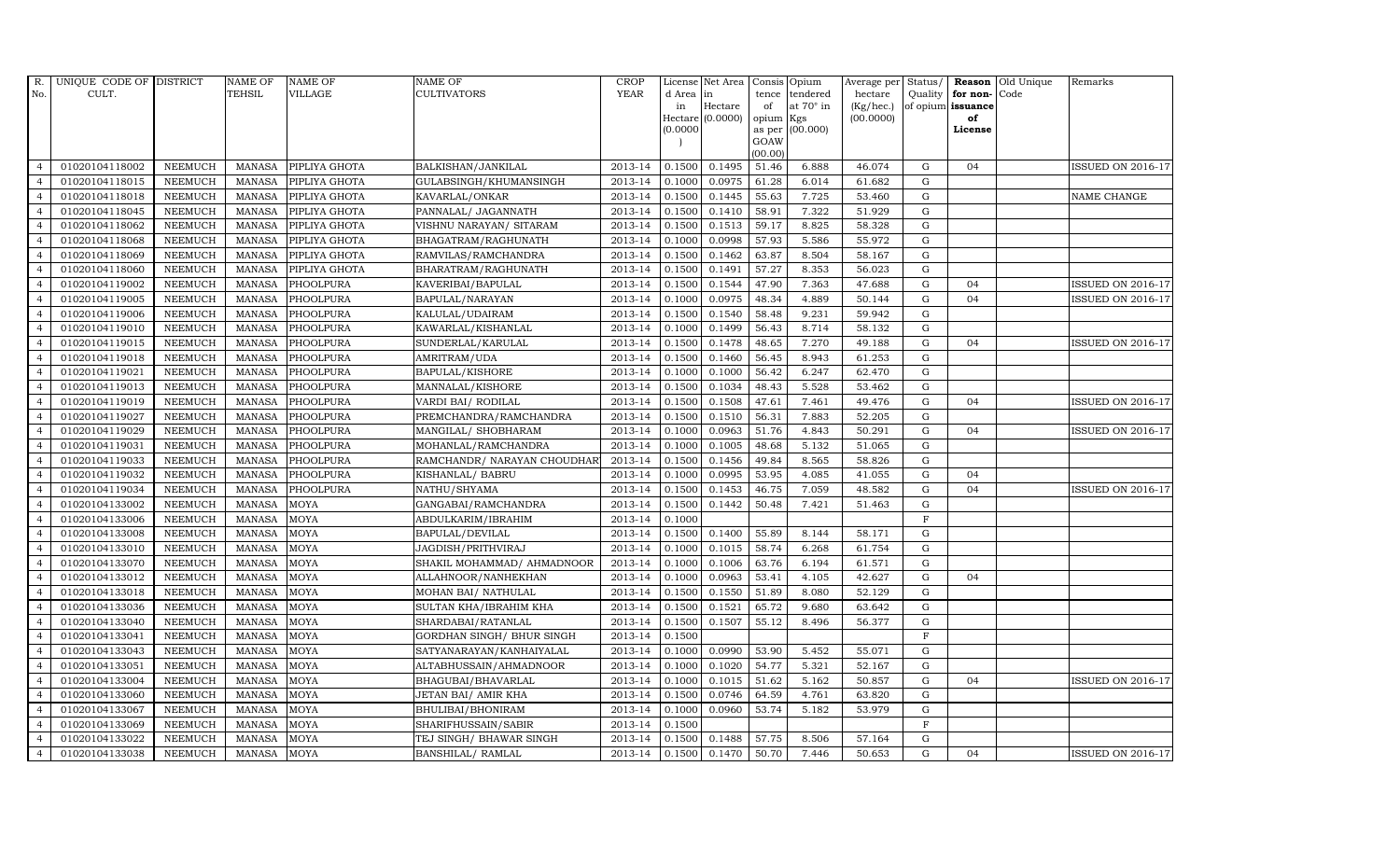| R.               | UNIQUE CODE OF DISTRICT |                | NAME OF       | <b>NAME OF</b>     | NAME OF                      | CROP        |           | License Net Area | Consis                      | Opium                        | Average per            | Status/      |                         | <b>Reason</b> Old Unique | Remarks                  |  |
|------------------|-------------------------|----------------|---------------|--------------------|------------------------------|-------------|-----------|------------------|-----------------------------|------------------------------|------------------------|--------------|-------------------------|--------------------------|--------------------------|--|
| No.              | CULT.                   |                | TEHSIL        | VILLAGE            | <b>CULTIVATORS</b>           | <b>YEAR</b> | d Area in | Hectare          | tence<br>of                 | tendered<br>at $70^\circ$ in | hectare                | Quality      | for non-Code            |                          |                          |  |
|                  |                         |                |               |                    |                              |             | in        | Hectare (0.0000) | $\ensuremath{\text{opium}}$ | Kgs                          | (Kg/hec.)<br>(00.0000) |              | of opium issuance<br>of |                          |                          |  |
|                  |                         |                |               |                    |                              |             | (0.0000)  |                  | as per                      | (00.000)                     |                        |              | License                 |                          |                          |  |
|                  |                         |                |               |                    |                              |             |           |                  | GOAW                        |                              |                        |              |                         |                          |                          |  |
| $\overline{4}$   | 01020104116001          | <b>NEEMUCH</b> | MANASA        | <b>MOKADI</b>      | JASWANTSINGH/BHANWARSINGH    | 2013-14     | 0.1500    |                  | (00.00)                     |                              |                        | $_{\rm F}$   |                         |                          |                          |  |
| $\overline{4}$   | 01020104116002          | <b>NEEMUCH</b> | <b>MANASA</b> | <b>MOKADI</b>      | MOHANSINGH/BHAVRASINGH       | 2013-14     | 0.1500    |                  |                             |                              |                        | $\mathbf{F}$ |                         |                          |                          |  |
| $\overline{4}$   | 01020104116005          | <b>NEEMUCH</b> | MANASA        | <b>MOKADI</b>      | SHANTIBAI/KISHORE            | 2013-14     | 0.1500    |                  |                             |                              |                        | $_{\rm F}$   |                         |                          |                          |  |
|                  | 01020104116007          | <b>NEEMUCH</b> | <b>MANASA</b> | <b>MOKADI</b>      | PRABHAKUNWAR/BAHADURSINGH    | 2013-14     | 0.1500    |                  |                             |                              |                        | $\mathbf F$  |                         |                          |                          |  |
|                  | 01020104116009          | <b>NEEMUCH</b> | MANASA        | <b>MOKADI</b>      | DALPATSINGH/BHANWARSINGH     | 2013-14     | 0.1000    |                  |                             |                              |                        | $\mathbf F$  |                         |                          |                          |  |
| $\overline{a}$   | 01020104116012          | <b>NEEMUCH</b> | MANASA        | <b>MOKADI</b>      | RUGHNATH/ANSU                | 2013-14     | 0.1500    | 0.1463           | 65.72                       | 3.155                        | 21.565                 | G            | 04                      |                          | <b>ISSUED ON 2016-17</b> |  |
| $\overline{4}$   | 01020104116004          | <b>NEEMUCH</b> | <b>MANASA</b> | <b>MOKADI</b>      | JAMNABAI/PYARA               | 2013-14     | 0.1500    |                  |                             |                              |                        | $\mathbf{F}$ |                         |                          |                          |  |
|                  | 01020104116025          | <b>NEEMUCH</b> | MANASA        | <b>MOKADI</b>      | GORDHANSINGH/MANSINGH        | 2013-14     | 0.1000    |                  |                             |                              |                        | $\, {\rm F}$ |                         |                          |                          |  |
|                  | 01020104116026          | <b>NEEMUCH</b> | <b>MANASA</b> | <b>MOKADI</b>      | RAMLAL/PYARA                 | 2013-14     | 0.1500    |                  |                             |                              |                        | $\, {\rm F}$ |                         |                          |                          |  |
|                  | 01020104116048          | <b>NEEMUCH</b> | <b>MANASA</b> | <b>MOKADI</b>      | GAJENDRASINGH/MADANSINGH     | 2013-14     | 0.1500    |                  |                             |                              |                        | $\mathbf{F}$ |                         |                          |                          |  |
|                  | 01020104116050          | <b>NEEMUCH</b> | MANASA        | <b>MOKADI</b>      | SHAMBHUSINGH/RAMSINGH        | 2013-14     | 0.1000    | 0.0950           | 53.94                       | 2.882                        | 30.337                 | G            | 04                      |                          |                          |  |
| $\overline{4}$   | 01020104116044          | <b>NEEMUCH</b> | MANASA        | <b>MOKADI</b>      | BALVANT SINGH/ NIRBHAY SINGH | 2013-14     | 0.1500    | 0.1480           | 59.80                       | 8.261                        | 55.818                 | G            |                         |                          | TRANSFER/PIPLIA GHOTA    |  |
|                  | 01020104116042          | <b>NEEMUCH</b> | MANASA        | <b>MOKADI</b>      | RUKMAN BAI/ BHAWARLAL        | 2013-14     | 0.1000    |                  |                             |                              |                        | $\, {\rm F}$ |                         |                          |                          |  |
|                  | 01020104116018          | <b>NEEMUCH</b> | <b>MANASA</b> | <b>MOKADI</b>      | HARISINGH/MOKAMSINGH         | 2013-14     | 0.1500    |                  |                             |                              |                        | $\mathbf{F}$ |                         |                          |                          |  |
|                  | 01020104116057          | <b>NEEMUCH</b> | <b>MANASA</b> | <b>MOKADI</b>      | VIDHYABAI/NANDLAL            | 2013-14     | 0.1500    |                  |                             |                              |                        | $\mathbf{F}$ |                         |                          |                          |  |
|                  | 01020104116054          | <b>NEEMUCH</b> | MANASA        | <b>MOKADI</b>      | HARPALSINGH/NATHUSINGH       | 2013-14     | 0.1500    | 0.1442           | 54.63                       | 7.133                        | 49.466                 | G            | 04                      |                          | <b>ISSUED ON 2016-17</b> |  |
| $\overline{4}$   | 01020104116062          | <b>NEEMUCH</b> | MANASA        | <b>MOKADI</b>      | HIRALAL/ BHUWANIRAM          | 2013-14     | 0.1000    |                  |                             |                              |                        | $_{\rm F}$   |                         |                          |                          |  |
|                  | 01020104116063          | <b>NEEMUCH</b> | <b>MANASA</b> | <b>MOKADI</b>      | CHANDIBAI/KALURAM            | 2013-14     | 0.1000    | 0.0994           | 63.31                       | 4.097                        | 41.217                 | G            | 04                      |                          | <b>ISSUED ON 2016-17</b> |  |
|                  | 01020104116056          | <b>NEEMUCH</b> | <b>MANASA</b> | <b>MOKADI</b>      | KRASHNGOPAL/ LAXMINARAYAN    | 2013-14     | 0.1500    |                  |                             |                              |                        | $\mathbf{F}$ |                         |                          |                          |  |
|                  | 01020104116064          | <b>NEEMUCH</b> | <b>MANASA</b> | <b>MOKADI</b>      | CHENKUNWAR/OMPRAKASH         | 2013-14     | 0.1500    |                  |                             |                              |                        | $\mathbf{F}$ |                         |                          |                          |  |
|                  | 01020104013040          | <b>NEEMUCH</b> | MANASA        | <b>DEVRI PARDA</b> | BHAGGA/ BIHARI               | 2013-14     | 0.1000    |                  |                             |                              |                        | $\mathbf F$  |                         |                          | TRANSFER/MALAHEDA        |  |
| $\boldsymbol{A}$ | 01020104124001          | <b>NEEMUCH</b> | <b>MANASA</b> | MAHESHPURIYA       | KANHAIYALAL/BHANWARLAL       | 2013-14     | 0.1500    | 0.1486           | 63.47                       | 10.182                       | 68.520                 | G            |                         |                          |                          |  |
| $\overline{4}$   | 01020104124002          | <b>NEEMUCH</b> | <b>MANASA</b> | MAHESHPURIYA       | RAMKISHAN/ONKAR              | 2013-14     | 0.1500    | 0.1496           | 61.42                       | 9.783                        | 65.394                 | G            |                         |                          |                          |  |
|                  | 01020104124003          | <b>NEEMUCH</b> | <b>MANASA</b> | MAHESHPURIYA       | NANDUBAI/KASHIRAM            | 2013-14     | 0.1000    | 0.0950           | 54.45                       | 5.359                        | 56.411                 | G            |                         |                          | NAME CHANGE              |  |
|                  | 01020104124004          | <b>NEEMUCH</b> | <b>MANASA</b> | MAHESHPURIYA       | LAXMINARAYAN / HARLAL        | 2013-14     | 0.1500    | 0.1520           | 55.13                       | 8.703                        | 57.257                 | G            |                         |                          |                          |  |
|                  | 01020104124005          | <b>NEEMUCH</b> | <b>MANASA</b> | MAHESHPURIYA       | JAGANNATH/BHANWARLAL         | 2013-14     | 0.1500    | 0.1460           | 60.40                       | 9.586                        | 65.658                 | G            |                         |                          |                          |  |
|                  | 01020104124006          | <b>NEEMUCH</b> | <b>MANASA</b> | MAHESHPURIYA       | JANKILAL/HARLAL              | 2013-14     | 0.1500    | 0.1515           | 54.77                       | 8.497                        | 56.086                 | G            |                         |                          |                          |  |
| $\overline{4}$   | 01020104124007          | <b>NEEMUCH</b> | MANASA        | MAHESHPURIYA       | MANNALAL/BHANWARLAL          | $2013 - 14$ | 0.1500    | 0.1496           | 58.29                       | 9.185                        | 61.397                 | G            |                         |                          |                          |  |
| $\Delta$         | 01020104124011          | <b>NEEMUCH</b> | MANASA        | MAHESHPURIYA       | PRABHULAL/PANNALAL           | 2013-14     | 0.1500    | 0.1441           | 47.58                       | 3.942                        | 27.356                 | G            | 04                      |                          | <b>ISSUED ON 2016-17</b> |  |
|                  | 01020104124012          | <b>NEEMUCH</b> | <b>MANASA</b> | MAHESHPURIYA       | DEVILAL/ CHAMPALAL           | 2013-14     | 0.1500    | 0.1450           | 56.35                       | 8.581                        | 59.179                 | G            |                         |                          |                          |  |
|                  | 01020104124024          | <b>NEEMUCH</b> | MANASA        | MAHESHPURIYA       | AMRITRAM/FULCHANDRA          | 2013-14     | 0.1000    | 0.0955           | 50.01                       | 4.894                        | 51.246                 | G            |                         |                          |                          |  |
| 4                | 01020104124017          | <b>NEEMUCH</b> | <b>MANASA</b> | MAHESHPURIYA       | JAGANNATH / FHULCHAND        | 2013-14     | 0.1500    | 0.1418           | 48.73                       | 7.087                        | 49.979                 | G            | 04                      |                          | <b>ISSUED ON 2016-17</b> |  |
| $\overline{4}$   | 01020104124018          | <b>NEEMUCH</b> | MANASA        | MAHESHPURIYA       | DHANNALAL/RAMLAL             | 2013-14     | 0.1500    | 0.1473           | 46.56                       | 7.337                        | 49.810                 | G            | 04                      |                          | <b>ISSUED ON 2016-17</b> |  |
| $\overline{a}$   | 01020104124020          | <b>NEEMUCH</b> | MANASA        | MAHESHPURIYA       | JUJHARLAL/ GHISALAL          | 2013-14     | 0.1500    | 0.1422           | 49.72                       | 6.492                        | 45.654                 | G            | 04                      |                          |                          |  |
|                  | 01020104124028          | <b>NEEMUCH</b> | <b>MANASA</b> | MAHESHPURIYA       | RAMCHANDR/LAXMINARAYAN       | 2013-14     | 0.1500    | 0.1520           | 55.61                       | 8.850                        | 58.224                 | G            |                         |                          |                          |  |
|                  | 01020104124031          | <b>NEEMUCH</b> | <b>MANASA</b> | MAHESHPURIYA       | RUGHNATHSINGH/RAMSINGH       | 2013-14     | 0.1500    | 0.1444           | 54.20                       | 8.262                        | 57.216                 | G            |                         |                          |                          |  |
| 4                | 01020104124036          | <b>NEEMUCH</b> | MANASA        | MAHESHPURIYA       | BAPULAL/HIRALAL              | 2013-14     | 0.1500    | 0.1500           | 46.37                       | 7.724                        | 51.493                 | G            |                         |                          |                          |  |
| $\overline{4}$   | 01020104124013          | <b>NEEMUCH</b> | MANASA        | MAHESHPURIYA       | PRAHLAD/BHAGIRATH            | 2013-14     | 0.1500    | 0.1421           | 59.76                       | 8.563                        | 60.260                 | G            |                         |                          |                          |  |
| $\overline{4}$   | 01020104124023          | <b>NEEMUCH</b> | MANASA        | MAHESHPURIYA       | RAMPRASAD/KANHAIYALAL        | 2013-14     | 0.1500    | 0.1488           | 43.13                       | 6.550                        | 44.019                 | G            | 04                      |                          | <b>ISSUED ON 2016-17</b> |  |
|                  | 01020104124019          | <b>NEEMUCH</b> | <b>MANASA</b> | MAHESHPURIYA       | BHERULAL/DHURA               | 2013-14     | 0.1500    | 0.1436           | 55.16                       | 8.061                        | 56.135                 | G            |                         |                          |                          |  |
| $\overline{4}$   | 01020104124029          | <b>NEEMUCH</b> | MANASA        | MAHESHPURIYA       | JAMNALAL/UDA                 | 2013-14     | 0.1500    | 0.1485           | 52.43                       | 8.179                        | 55.077                 | G            | 08                      |                          |                          |  |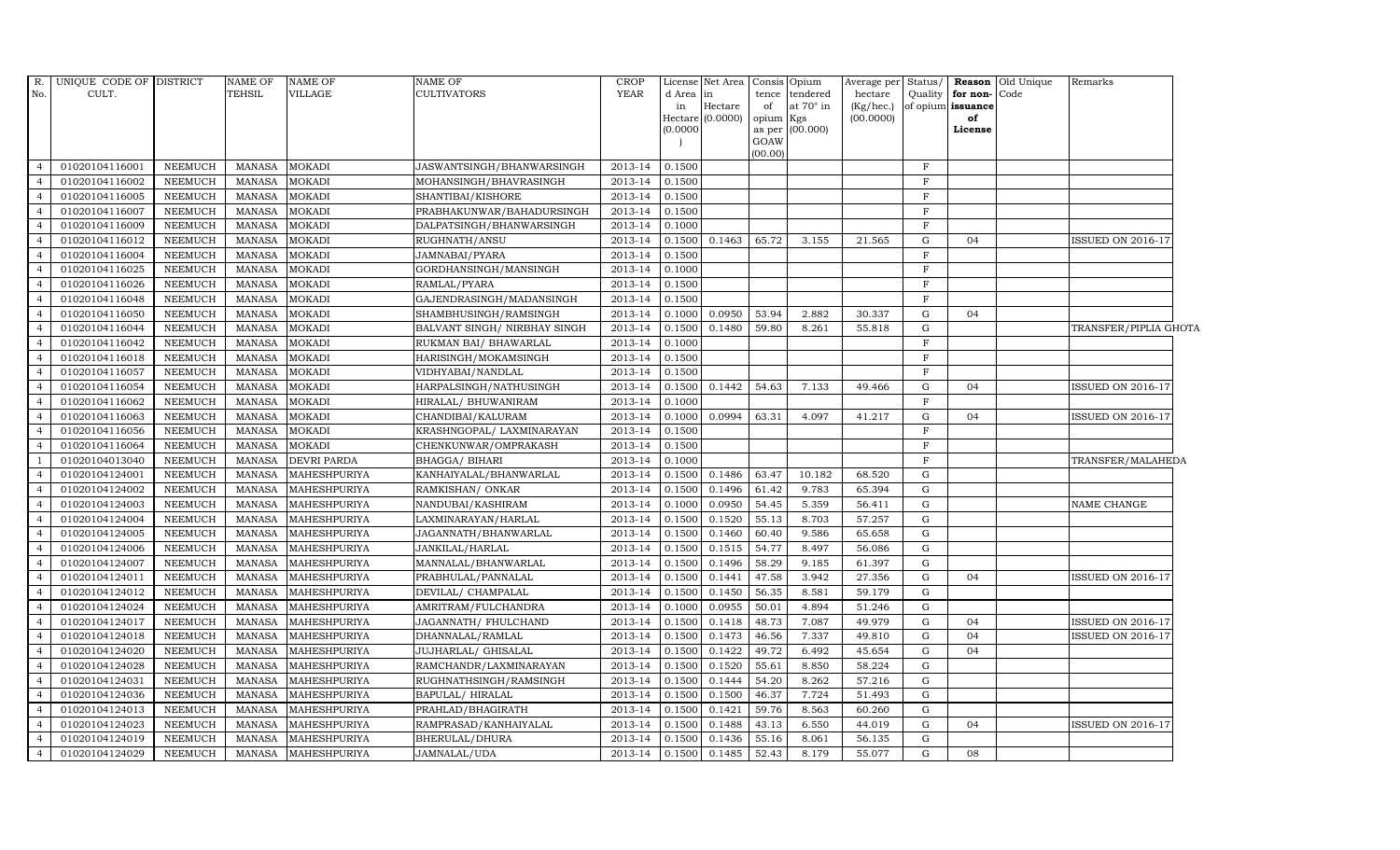| R.             | UNIQUE CODE OF DISTRICT |                | <b>NAME OF</b> | <b>NAME OF</b>        | <b>NAME OF</b>             | <b>CROP</b>            |           | License Net Area   |                | Consis Opium     | Average per Status/ |              |                   | <b>Reason</b> Old Unique | Remarks                      |
|----------------|-------------------------|----------------|----------------|-----------------------|----------------------------|------------------------|-----------|--------------------|----------------|------------------|---------------------|--------------|-------------------|--------------------------|------------------------------|
| No.            | CULT.                   |                | <b>TEHSIL</b>  | <b>VILLAGE</b>        | <b>CULTIVATORS</b>         | <b>YEAR</b>            | d Area in |                    |                | tence tendered   | hectare             | Quality      | for non-Code      |                          |                              |
|                |                         |                |                |                       |                            |                        | in        | Hectare            | of             | at $70^\circ$ in | (Kg/hec.)           |              | of opium issuance |                          |                              |
|                |                         |                |                |                       |                            |                        | (0.0000)  | $Hectare (0.0000)$ | opium Kgs      | (00.000)         | (00.0000)           |              | of<br>License     |                          |                              |
|                |                         |                |                |                       |                            |                        |           |                    | as per<br>GOAW |                  |                     |              |                   |                          |                              |
|                |                         |                |                |                       |                            |                        |           |                    | (00.00)        |                  |                     |              |                   |                          |                              |
| $\overline{4}$ | 01020104124034          | <b>NEEMUCH</b> | <b>MANASA</b>  | MAHESHPURIYA          | BHANWARKUNWAR/HARISINGH    | 2013-14                | 0.1500    | 0.1463             | 53.19          | 8.404            | 57.444              | G            |                   |                          |                              |
| $\overline{4}$ | 01020104124040          | <b>NEEMUCH</b> | <b>MANASA</b>  | MAHESHPURIYA          | SUKHIBAI MOHANLAL          | 2013-14                | 0.1000    | 0.1000             | 46.47          | 4.826            | 48.260              | ${\rm G}$    | 04                | 1020104100087            |                              |
| $\overline{4}$ | 01020104145001          | <b>NEEMUCH</b> | <b>MANASA</b>  | <b>LASUDIYA ANTRI</b> | KACHRU/BHAGWAN             | 2013-14                | 0.1500    | 0.1491             | 56.50          | 9.024            | 60.523              | $\mathbf G$  |                   |                          |                              |
| $\overline{4}$ | 01020104145002          | <b>NEEMUCH</b> | <b>MANASA</b>  | <b>LASUDIYA ANTRI</b> | HANSRAJ/KANWARLAL          | 2013-14                | 0.1000    | 0.1023             | 60.42          | 6.258            | 61.173              | $\mathbf G$  |                   |                          |                              |
| $\overline{4}$ | 01020104145006          | <b>NEEMUCH</b> | <b>MANASA</b>  | <b>LASUDIYA ANTRI</b> | NENKIYA/BHERA              | 2013-14                | 0.1500    | 0.1418             | 46.88          | 5.344            | 37.687              | $\mathbf G$  | 04                |                          | <b>ISSUED ON 2016-17</b>     |
| $\overline{4}$ | 01020104145007          | <b>NEEMUCH</b> | <b>MANASA</b>  | LASUDIYA ANTRI        | MANABAI/RAMNARAYAN         | 2013-14                | 0.1500    | 0.1438             | 50.51          | 7.461            | 51.885              | G            |                   |                          | $\operatorname{NAME}$ CHANGE |
| $\overline{4}$ | 01020104145009          | <b>NEEMUCH</b> | <b>MANASA</b>  | <b>LASUDIYA ANTRI</b> | BHAGYAWATI BAI/ BHONA NATH | 2013-14                | 0.1000    | 0.1045             | 48.45          | 2.762            | 26.431              | ${\bf G}$    | 04                |                          |                              |
| $\overline{4}$ | 01020104145012          | <b>NEEMUCH</b> | <b>MANASA</b>  | <b>LASUDIYA ANTRI</b> | <b>GOPAL/HEERA</b>         | 2013-14                | 0.1000    | 0.0945             | 30.57          | 0.065            | 6.878               | $\mathbf{I}$ | 02                |                          |                              |
| $\overline{4}$ | 01020104145015          | <b>NEEMUCH</b> | <b>MANASA</b>  | <b>LASUDIYA ANTRI</b> | BAGDU/KACHRU               | $\overline{2013} - 14$ | 0.1500    | 0.1323             | 49.65          | 6.298            | 47.604              | $\mathbf G$  | 04                |                          | <b>ISSUED ON 2016-17</b>     |
| $\overline{4}$ | 01020104145016          | NEEMUCH        | <b>MANASA</b>  | <b>LASUDIYA ANTRI</b> | RAMNARAYAN/SEETARAM        | 2013-14                | 0.1000    | 0.0989             | 42.18          | 4.435            | 44.843              | ${\rm G}$    | 04                |                          | <b>ISSUED ON 2016-17</b>     |
| $\overline{4}$ | 01020104145034          | <b>NEEMUCH</b> | <b>MANASA</b>  | <b>LASUDIYA ANTRI</b> | BHULIBAI/MOTILAL           | 2013-14                | 0.1000    | 0.0948             | 48.11          | 4.708            | 49.662              | G            | 04                |                          |                              |
| $\overline{4}$ | 01020104145057          | <b>NEEMUCH</b> | <b>MANASA</b>  | LASUDIYA ANTRI        | BHAGVATIBAI / RODILAL      | 2013-14                | 0.1000    | 0.1040             | 53.02          | 5.567            | 53.529              | ${\bf G}$    |                   |                          | 0102010414401 TRANSFER/NALVA |
| $\overline{4}$ | 01020104120042          | <b>NEEMUCH</b> | <b>MANASA</b>  | KUKDESHWAR-II         | YASHWANT/BAPULAL           | 2013-14                | 0.1000    | 0.1029             | 48.64          | 5.114            | 49.699              | $\mathbf G$  | 0 <sub>4</sub>    |                          | <b>ISSUED ON 2016-17</b>     |
| $\overline{4}$ | 01020104120066          | <b>NEEMUCH</b> | <b>MANASA</b>  | KUKDESHWAR-II         | SHANKAR/NANURAM            | 2013-14                | 0.1000    | 0.0972             | 52.41          | 5.271            | 54.228              | $\mathbf G$  |                   |                          |                              |
| $\overline{4}$ | 01020104120151          | NEEMUCH        | <b>MANASA</b>  | KUKDESHWAR-II         | BAPULAL/ RAMJI             | 2013-14                | 0.1000    | 0.1013             | 49.68          | 5.188            | 51.214              | ${\rm G}$    |                   |                          |                              |
| $\overline{4}$ | 01020104120163          | <b>NEEMUCH</b> | <b>MANASA</b>  | KUKDESHWAR-II         | DEVILAL/ DAMARLAL          | 2013-14                | 0.1000    | 0.0930             | 40.38          | 3.115            | 33.495              | G            | 04                |                          |                              |
| $\overline{4}$ | 01020104120196          | <b>NEEMUCH</b> | <b>MANASA</b>  | KUKDESHWAR-II         | BHANWARLAL/JHAMAKLAL       | 2013-14                | 0.1000    | 0.0956             | 53.07          | 4.860            | 50.837              | $\mathbf G$  | 04                |                          |                              |
| $\overline{4}$ | 01020104120215          | <b>NEEMUCH</b> | MANASA         | KUKDESHWAR-II         | GOPAL/KANHAIYALAL          | 2013-14                | 0.1000    | 0.1014             | 53.58          | 5.565            | 54.882              | $\mathbf{I}$ | 02                |                          |                              |
| $\overline{4}$ | 01020104120132          | <b>NEEMUCH</b> | <b>MANASA</b>  | KUKDESHWAR-II         | DEVILAL/RAMA               | 2013-14                | 0.1000    | 0.1038             | 44.79          | 4.421            | 42.592              | $\mathbf G$  | 04                |                          |                              |
| $\overline{4}$ | 01020104120284          | NEEMUCH        | <b>MANASA</b>  | KUKDESHWAR-II         | MUNNALAL/HIRALAL           | 2013-14                | 0.1000    | 0.0986             | 50.61          | 5.314            | 53.895              | ${\rm G}$    |                   |                          |                              |
| $\overline{4}$ | 01020104120202          | <b>NEEMUCH</b> | <b>MANASA</b>  | KUKDESHWAR-II         | RAJENDRA/NARAYAN           | 2013-14                | 0.1000    | 0.1015             | 56.37          | 5.959            | 58.709              | $\mathbf G$  |                   |                          |                              |
| $\overline{4}$ | 01020104120223          | <b>NEEMUCH</b> | <b>MANASA</b>  | KUKDESHWAR-II         | <b>BANSHILAL/MODA</b>      | 2013-14                | 0.1000    | 0.1003             | 56.52          | 5.208            | 51.924              | ${\bf G}$    |                   |                          |                              |
| $\overline{4}$ | 01020104120150          | <b>NEEMUCH</b> | <b>MANASA</b>  | KUKDESHWAR-II         | NIRMALABAI/SHIVPRASAD      | 2013-14                | 0.1500    | 0.1480             | 54.33          | 8.320            | 56.216              | ${\rm G}$    |                   |                          |                              |
| $\overline{4}$ | 01020104120275          | <b>NEEMUCH</b> | <b>MANASA</b>  | KUKDESHWAR-II         | RADHESHYAM/KHYALIRAM       | 2013-14                | 0.1500    | 0.1417             | 56.74          | 7.733            | 54.573              | $\mathbf G$  |                   |                          |                              |
|                | 01020104120276          | NEEMUCH        | <b>MANASA</b>  | KUKDESHWAR-II         | CHANDMAL/ SATYANARAYAN     | 2013-14                | 0.1500    | 0.1435             | 47.33          | 6.112            | 42.592              | $\mathbf G$  | 04                |                          | <b>ISSUED ON 2016-17</b>     |
| $\overline{4}$ | 01020104120177          | <b>NEEMUCH</b> | <b>MANASA</b>  | KUKDESHWAR-II         | MOHANLAL/HEMRAJ            | 2013-14                | 0.1500    | 0.1527             | 46.23          | 7.952            | 52.076              | $\mathbf G$  |                   |                          |                              |
| $\overline{4}$ | 01020104120285          | <b>NEEMUCH</b> | <b>MANASA</b>  | KUKDESHWAR-II         | SHAMBHUDAYAL/ UDAYRAM      | 2013-14                | 0.1000    | 0.1007             | 44.64          | 4.649            | 46.167              | $\mathbf G$  | 04                |                          | <b>ISSUED ON 2016-17</b>     |
| $\overline{4}$ | 01020104120068          | <b>NEEMUCH</b> | <b>MANASA</b>  | KUKDESHWAR-II         | RAMKANYABAI/BADRILAL       | 2013-14                | 0.1000    | 0.0986             | 40.28          | 3.729            | 37.819              | ${\rm G}$    | 04                |                          |                              |
| $\overline{4}$ | 01020104120260          | <b>NEEMUCH</b> | <b>MANASA</b>  | KUKDESHWAR-II         | MOTILAL/CHANDA             | 2013-14                | 0.1000    | 0.1007             | 51.70          | 5.177            | 51.410              | $\mathbf G$  | 08                |                          |                              |
| $\overline{4}$ | 01020104120028          | <b>NEEMUCH</b> | <b>MANASA</b>  | KUKDESHWAR-II         | KANKU BAI/BOTLAL           | 2013-14                | 0.1000    | 0.1020             | 63.11          | 5.932            | 58.157              | $\mathbf G$  |                   |                          |                              |
| $\overline{4}$ | 01020104120005          | <b>NEEMUCH</b> | MANASA         | KUKDESHWAR-I          | RAMCHANDRA/CHUNNILAL       | 2013-14                | 0.1000    | 0.1000             | 53.50          | 2.782            | 27.820              | G            | 04                |                          | <b>ISSUED ON 2016-17</b>     |
| $\overline{4}$ | 01020104120023          | <b>NEEMUCH</b> | <b>MANASA</b>  | KUKDESHWAR-I          | GIRJASHANKAR/BHAWANILAL    | 2013-14                | 0.1000    | 0.0988             | 48.50          | 2.903            | 29.383              | $\mathbf G$  | 04                |                          | <b>ISSUED ON 2016-17</b>     |
| $\overline{4}$ | 01020104120026          | <b>NEEMUCH</b> | <b>MANASA</b>  | KUKDESHWAR-I          | GORDHAN/MAGNA              | 2013-14                | 0.1000    | 0.1000             | 54.78          | 3.326            | 33.260              | ${\rm G}$    | 04                |                          | <b>ISSUED ON 2016-17</b>     |
| $\overline{4}$ | 01020104120041          | <b>NEEMUCH</b> | <b>MANASA</b>  | KUKDESHWAR-I          | HARISHANKAR/BALCHANDRA     | 2013-14                | 0.1500    | 0.1480             | 37.47          | 4.876            | 32.946              | $\mathbf G$  | 04                |                          | <b>ISSUED ON 2016-17</b>     |
| $\overline{4}$ | 01020104120047          | <b>NEEMUCH</b> | <b>MANASA</b>  | KUKDESHWAR-I          | DEVILAL/SHANKARLAL         | 2013-14                | 0.1500    | 0.1422             | 56.32          | 8.255            | 58.052              | $\mathbf G$  |                   |                          |                              |
| $\overline{4}$ | 01020104120054          | <b>NEEMUCH</b> | <b>MANASA</b>  | KUKDESHWAR-I          | BHERULAL/HEERALAL          | 2013-14                | 0.1000    | 0.0999             | 52.60          | 3.780            | 37.838              | ${\rm G}$    | 04                |                          | <b>ISSUED ON 2016-17</b>     |
| $\overline{4}$ | 01020104120075          | <b>NEEMUCH</b> | <b>MANASA</b>  | KUKDESHWAR-I          | GIRJASHANKAR/VARDICHANDRA  | 2013-14                | 0.1500    | 0.1480             | 59.07          | 7.477            | 50.520              | $\mathbf G$  | 04                |                          | <b>ISSUED ON 2016-17</b>     |
| $\overline{4}$ | 01020104120110          | <b>NEEMUCH</b> | <b>MANASA</b>  | KUKDESHWAR-I          | RAJENDRA/UTTAMCHANDRA      | 2013-14                | 0.1000    | 0.0930             | 52.34          | 5.084            | 54.667              | $\mathbf G$  |                   |                          |                              |
| $\overline{4}$ | 01020104120280          | <b>NEEMUCH</b> | <b>MANASA</b>  | KUKDESHWAR-I          | SAMRATHLAL/ MANNALAL       | 2013-14                | 0.1000    | 0.0992             | 44.85          | 4.101            | 41.341              | $\mathbf G$  | 04                |                          | <b>ISSUED ON 2016-17</b>     |
| $\overline{4}$ | 01020104120124          | <b>NEEMUCH</b> | <b>MANASA</b>  | KUKDESHWAR-I          | RAMLAL/BAGDIRAM            | 2013-14                | 0.1000    | 0.1012             | 45.69          | 1.912            | 18.893              | G            | 04                |                          |                              |
| $\overline{4}$ | 01020104120126          | <b>NEEMUCH</b> | MANASA         | KUKDESHWAR-I          | VISHNUPRASAD/PARSURAM      | 2013-14                | 0.1000    | 0.0992             | 47.69          | 4.905            | 49.446              | G            | 04                |                          | <b>ISSUED ON 2016-17</b>     |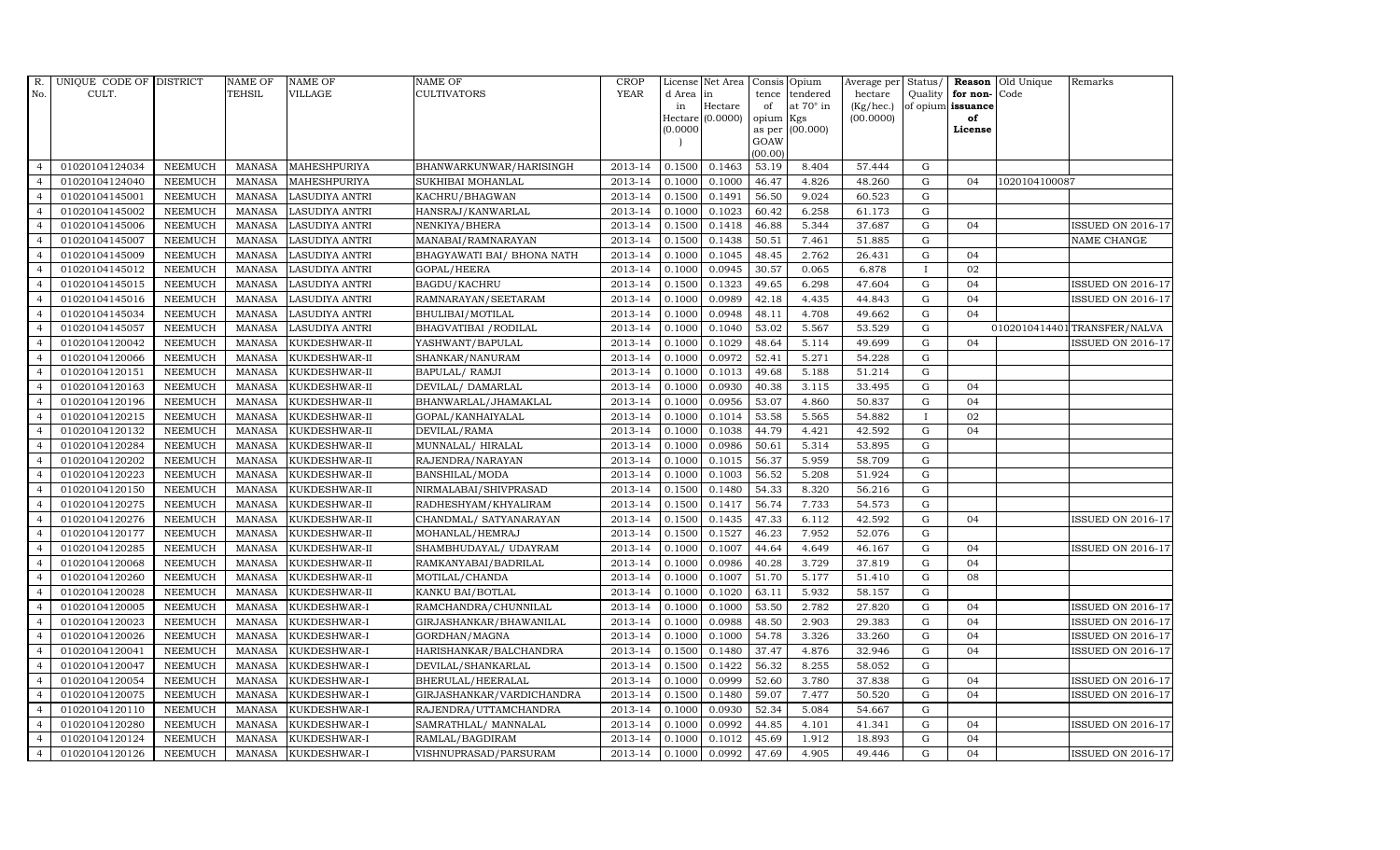| R.             | UNIQUE CODE OF DISTRICT |                | <b>NAME OF</b>  | <b>NAME OF</b>    | <b>NAME OF</b>                 | CROP        |           | License Net Area |                     | Consis Opium     | Average per     | Status/        | Reason            | Old Unique | Remarks                  |
|----------------|-------------------------|----------------|-----------------|-------------------|--------------------------------|-------------|-----------|------------------|---------------------|------------------|-----------------|----------------|-------------------|------------|--------------------------|
| No.            | CULT.                   |                | <b>TEHSIL</b>   | <b>VILLAGE</b>    | <b>CULTIVATORS</b>             | <b>YEAR</b> | d Area in |                  | tence               | tendered         | hectare         | Quality        | for non-          | Code       |                          |
|                |                         |                |                 |                   |                                |             | in        | Hectare          | of                  | at $70^\circ$ in | $(Kg/$ hec. $)$ |                | of opium issuance |            |                          |
|                |                         |                |                 |                   |                                |             | (0.0000)  | Hectare (0.0000) | opium Kgs<br>as per | (00.000)         | (00.0000)       |                | of<br>License     |            |                          |
|                |                         |                |                 |                   |                                |             |           |                  | GOAW                |                  |                 |                |                   |            |                          |
|                |                         |                |                 |                   |                                |             |           |                  | (00.00)             |                  |                 |                |                   |            |                          |
| $\overline{4}$ | 01020104120227          | <b>NEEMUCH</b> | <b>MANASA</b>   | KUKDESHWAR-I      | LAXMINARAYAN/BHAGWAN           | 2013-14     | 0.1500    | 0.1558           | 59.92               | 8.123            | 52.137          | G              |                   |            |                          |
| $\overline{4}$ | 01020104120045          | <b>NEEMUCH</b> | MANASA          | KUKDESHWAR-I      | RAMCHANDR/ NARAYAN BIJLOR      | 2013-14     | 0.1000    | 0.1000           | 53.28               | 5.115            | 51.150          | ${\rm G}$      |                   |            |                          |
| $\overline{4}$ | 01020104120142          | <b>NEEMUCH</b> | <b>MANASA</b>   | KUKDESHWAR-I      | GURUCHARAN SINGH / INDAR SINGH | 2013-14     | 0.1500    | 0.1436           | 49.87               | 7.359            | 51.247          | G              |                   |            |                          |
| $\overline{4}$ | 01020104120273          | <b>NEEMUCH</b> | <b>MANASA</b>   | KUKDESHWAR-I      | HUKMICHANDRA/KISHANLAL         | 2013-14     | 0.1500    | 0.1506           | 51.50               | 7.791            | 51.733          | $\mathbf G$    |                   |            |                          |
| $\overline{4}$ | 01020104120224          | <b>NEEMUCH</b> | $\mbox{MANASA}$ | KUKDESHWAR-I      | PRABHULAL/LAXMAN               | 2013-14     | 0.1000    | 0.1000           | 61.03               | 5.676            | 56.760          | ${\rm G}$      |                   |            |                          |
| $\overline{4}$ | 01020104120024          | <b>NEEMUCH</b> | <b>MANASA</b>   | KUKDESHWAR-I      | TULSIRAM/BHANWARLAL            | 2013-14     | 0.1000    | 0.0998           | 53.51               | 5.626            | 56.373          | ${\rm G}$      |                   |            |                          |
| $\overline{4}$ | 01020104120008          | <b>NEEMUCH</b> | MANASA          | KUKDESHWAR-I      | KARULAL/BHAWARIBAI             | 2013-14     | 0.1000    | 0.1020           | 43.23               | 4.366            | 42.804          | $\mathbf G$    | 04                |            | <b>ISSUED ON 2016-17</b> |
| $\overline{4}$ | 01020104120129          | <b>NEEMUCH</b> | <b>MANASA</b>   | KUKDESHWAR-I      | KAILASH/MOHANLAL               | 2013-14     | 0.1000    | 0.0999           | 50.58               | 4.747            | 47.518          | G              | 04                |            |                          |
| $\overline{4}$ | 01020104120038          | <b>NEEMUCH</b> | <b>MANASA</b>   | KUKDESHWAR-I      | BHAWRI BAI/ LAXMINARAYAN       | 2013-14     | 0.1000    | 0.1000           | 52.17               | 4.889            | 48.890          | $\mathbf G$    | 04                |            |                          |
| $\overline{4}$ | 01020104120164          | NEEMUCH        | <b>MANASA</b>   | KUKDESHWAR-I      | LOKESH KUMAR/ RUPCHAND         | 2013-14     | 0.1000    | 0.0990           | 49.53               | 3.035            | 30.657          | $\mathbf G$    | 04                |            |                          |
| $\overline{4}$ | 01020104120286          | <b>NEEMUCH</b> | <b>MANASA</b>   | KUKDESHWAR-I      | NATHULAL/DEVA                  | 2013-14     | 0.1000    | 0.0976           | 63.34               | 6.171            | 63.227          | ${\rm G}$      |                   |            |                          |
| $\overline{4}$ | 01020104036003          | <b>NEEMUCH</b> | <b>MANASA</b>   | KHEDI CHANDRAWAT  | DHAPUBAI/JEEVA                 | 2013-14     | 0.1000    |                  |                     |                  |                 | $\mathbf F$    |                   |            | NAME CHANGE              |
| $\overline{4}$ | 01020104036005          | <b>NEEMUCH</b> | <b>MANASA</b>   | KHEDI CHANDRAWAT  | SHOJI/GABBA                    | 2013-14     | 0.1500    |                  |                     |                  |                 | $\mathbf F$    |                   |            |                          |
| $\overline{4}$ | 01020104036016          | <b>NEEMUCH</b> | <b>MANASA</b>   | KHEDI CHANDRAWAT  | DALLA/RAMA                     | 2013-14     | 0.1500    | 0.1508           | 56.29               | 8.403            | 55.723          | $\mathbf G$    |                   |            |                          |
| $\overline{4}$ | 01020104036032          | NEEMUCH        | <b>MANASA</b>   | KHEDI CHANDRAWAT  | DALLA/MANGILAL                 | 2013-14     | 0.1500    |                  |                     |                  |                 | $\overline{F}$ |                   |            |                          |
| $\overline{4}$ | 01020104036038          | <b>NEEMUCH</b> | <b>MANASA</b>   | KHEDI CHANDRAWAT  | DALSINGH/NATHU                 | 2013-14     | 0.1500    | 0.1513           | 54.41               | 7.750            | 51.223          |                | 02                |            |                          |
| $\overline{4}$ | 01020104036039          | <b>NEEMUCH</b> | <b>MANASA</b>   | KHEDI CHANDRAWAT  | GORA/BHERA                     | 2013-14     | 0.1000    | 0.0960           | 59.40               | 5.304            | 55.250          | ${\rm G}$      |                   |            |                          |
| $\overline{4}$ | 01020104036030          | <b>NEEMUCH</b> | MANASA          | KHEDI CHANDRAWAT  | SWAROOPIBAI/MEGHA              | 2013-14     | 0.1000    | 0.1012           | 59.80               | 5.792            | 57.233          | G              |                   |            |                          |
| $\overline{4}$ | 01020104036040          | <b>NEEMUCH</b> | <b>MANASA</b>   | KHEDI CHANDRAWAT  | MANNA/SHOJI                    | 2013-14     | 0.1500    | 0.1500           | 62.24               | 2.161            | 14.407          | $\mathbf{I}$   | 02                |            |                          |
| $\overline{4}$ | 01020104036043          | NEEMUCH        | <b>MANASA</b>   | KHEDI CHANDRAWAT  | <b>BALLA/RUPA</b>              | 2013-14     | 0.1000    | 0.0963           | 71.91               | 2.024            | $21.018\,$      | $\mathbf G$    | 04                |            |                          |
| $\overline{4}$ | 01020104036048          | <b>NEEMUCH</b> | <b>MANASA</b>   | KHEDI CHANDRAWAT  | PRATAP/BHERULAL                | 2013-14     | 0.1000    |                  |                     |                  |                 | $\mathbf F$    |                   |            |                          |
| $\overline{4}$ | 01020104036052          | <b>NEEMUCH</b> | <b>MANASA</b>   | KHEDI CHANDRAWAT  | NANDUBAI/PIRU                  | 2013-14     | 0.1000    |                  |                     |                  |                 | $\mathbf F$    |                   |            |                          |
| $\overline{4}$ | 01020104036053          | <b>NEEMUCH</b> | MANASA          | KHEDI CHANDRAWAT  | SADDA/TEJA                     | 2013-14     | 0.1500    | 0.1500           | 60.75               | 8.410            | 56.067          | $\mathbf G$    |                   |            |                          |
| $\overline{4}$ | 01020104036057          | <b>NEEMUCH</b> | <b>MANASA</b>   | KHEDI CHANDRAWAT  | JANIBAI/BHAGGA                 | 2013-14     | 0.1500    |                  |                     |                  |                 | $\mathbf F$    |                   |            |                          |
|                | 01020104036060          | NEEMUCH        | <b>MANASA</b>   | KHEDI CHANDRAWAT  | <b>BHERU/DEVA</b>              | 2013-14     | 0.1500    |                  |                     |                  |                 | $\mathbf F$    |                   |            |                          |
| $\overline{4}$ | 01020104036006          | <b>NEEMUCH</b> | <b>MANASA</b>   | KHEDI CHANDRAWAT  | JAYSINGH/RAMSINGH              | 2013-14     | 0.1500    | 0.1470           | 60.21               | 8.610            | 58.571          | $\mathbf G$    |                   |            |                          |
| $\overline{4}$ | 01020104036017          | <b>NEEMUCH</b> | <b>MANASA</b>   | KHEDI CHANDRAWAT  | CHATARU/BIHARI                 | 2013-14     | 0.1000    | 0.1037           | 54.76               | 5.679            | 54.764          | ${\rm G}$      |                   |            |                          |
| $\overline{4}$ | 01020104036045          | <b>NEEMUCH</b> | <b>MANASA</b>   | KHEDI CHANDRAWAT  | GOMA/MEGHA                     | 2013-14     | 0.1000    |                  |                     |                  |                 | F              |                   |            |                          |
| $\overline{4}$ | 01020104036066          | <b>NEEMUCH</b> | <b>MANASA</b>   | KHEDI CHANDRAWAT  | SHYAMLAL/BHAGGA                | 2013-14     | 0.1500    | 0.1520           | 60.73               | 9.057            | 59.586          | $\mathbf G$    |                   |            |                          |
| $\overline{4}$ | 01020104115007          | <b>NEEMUCH</b> | <b>MANASA</b>   | <b>KHADAWDA</b>   | SAJJANSINGH/SARDARSINGH        | 2013-14     | 0.1000    | 0.0980           | 44.75               | 4.207            | 42.929          | $\mathbf G$    | 04                |            | <b>ISSUED ON 2016-17</b> |
| $\overline{4}$ | 01020104115015          | <b>NEEMUCH</b> | MANASA          | <b>KHADAWDA</b>   | PRABHULAL/AMRA                 | 2013-14     | 0.1500    | 0.1499           | 54.64               | 8.243            | 54.990          | ${\rm G}$      |                   |            |                          |
| $\overline{4}$ | 01020104115022          | <b>NEEMUCH</b> | <b>MANASA</b>   | <b>KHADAWDA</b>   | RAMESH/ONKAR                   | 2013-14     | 0.1000    | 0.0990           | 48.81               | 4.860            | 49.091          | ${\rm G}$      | 04                |            | <b>ISSUED ON 2016-17</b> |
| $\overline{4}$ | 01020104115033          | <b>NEEMUCH</b> | <b>MANASA</b>   | <b>KHADAWDA</b>   | NARAYAN/CHUNNILAL              | 2013-14     | 0.1500    | 0.1428           | 54.86               | 7.884            | 55.210          | ${\rm G}$      |                   |            |                          |
| $\overline{4}$ | 01020104115056          | <b>NEEMUCH</b> | <b>MANASA</b>   | <b>KHADAWDA</b>   | ONKAR/DHURA                    | 2013-14     | 0.1500    | 0.1505           | 54.18               | 8.104            | 53.847          | $\mathbf G$    |                   |            |                          |
| $\overline{4}$ | 01020104115059          | <b>NEEMUCH</b> | <b>MANASA</b>   | <b>KHADAWDA</b>   | SARJUBAI/LALA                  | 2013-14     | 0.1500    | 0.1447           | 48.80               | 7.181            | 49.627          | $\mathbf G$    | 04                |            | <b>ISSUED ON 2016-17</b> |
| $\overline{4}$ | 01020104115013          | <b>NEEMUCH</b> | <b>MANASA</b>   | <b>KHADAWDA</b>   | BHARAT SINGH/ SAJJAN SINGH     | 2013-14     | 0.1000    | 0.0967           | 51.67               | 4.842            | 50.072          | $\mathbf G$    | 04                |            | <b>ISSUED ON 2016-17</b> |
| $\overline{4}$ | 01020104115070          | <b>NEEMUCH</b> | <b>MANASA</b>   | <b>KHADAWDA</b>   | MANOHAR SINGH/LAL SINGH        | 2013-14     | 0.1500    | 0.1458           | 45.08               | 6.653            | 45.631          | ${\rm G}$      | 04                |            | <b>ISSUED ON 2016-17</b> |
| $\overline{4}$ | 01020104115042          | <b>NEEMUCH</b> | <b>MANASA</b>   | <b>KHADAWDA</b>   | KAMLA BAI/ MANNALAL            | 2013-14     | 0.1500    | 0.1451           | 48.55               | 2.864            | 19.738          | $\mathbf G$    | 04                |            | <b>ISSUED ON 2016-17</b> |
| $\overline{4}$ | 01020104146001          | <b>NEEMUCH</b> | <b>MANASA</b>   | KADI KHURD        | KACHRU/KISHANLAL               | 2013-14     | 0.1000    | 0.1019           | 44.64               | 4.776            | 46.869          | $\mathbf G$    | 0 <sub>4</sub>    |            | <b>ISSUED ON 2016-17</b> |
| $\overline{4}$ | 01020104146003          | <b>NEEMUCH</b> | <b>MANASA</b>   | KADI KHURD        | DEVRAM/ UDAYRAM                | 2013-14     | 0.1500    | 0.1329           | 59.41               | 7.749            | 58.307          | $\mathbf G$    |                   |            |                          |
| $\overline{4}$ | 01020104146005          | <b>NEEMUCH</b> |                 | MANASA KADI KHURD | RAMLAL/HIRA                    | 2013-14     | 0.1500    | 0.1444           | 55.23               | 8.095            | 56.060          | G              |                   |            |                          |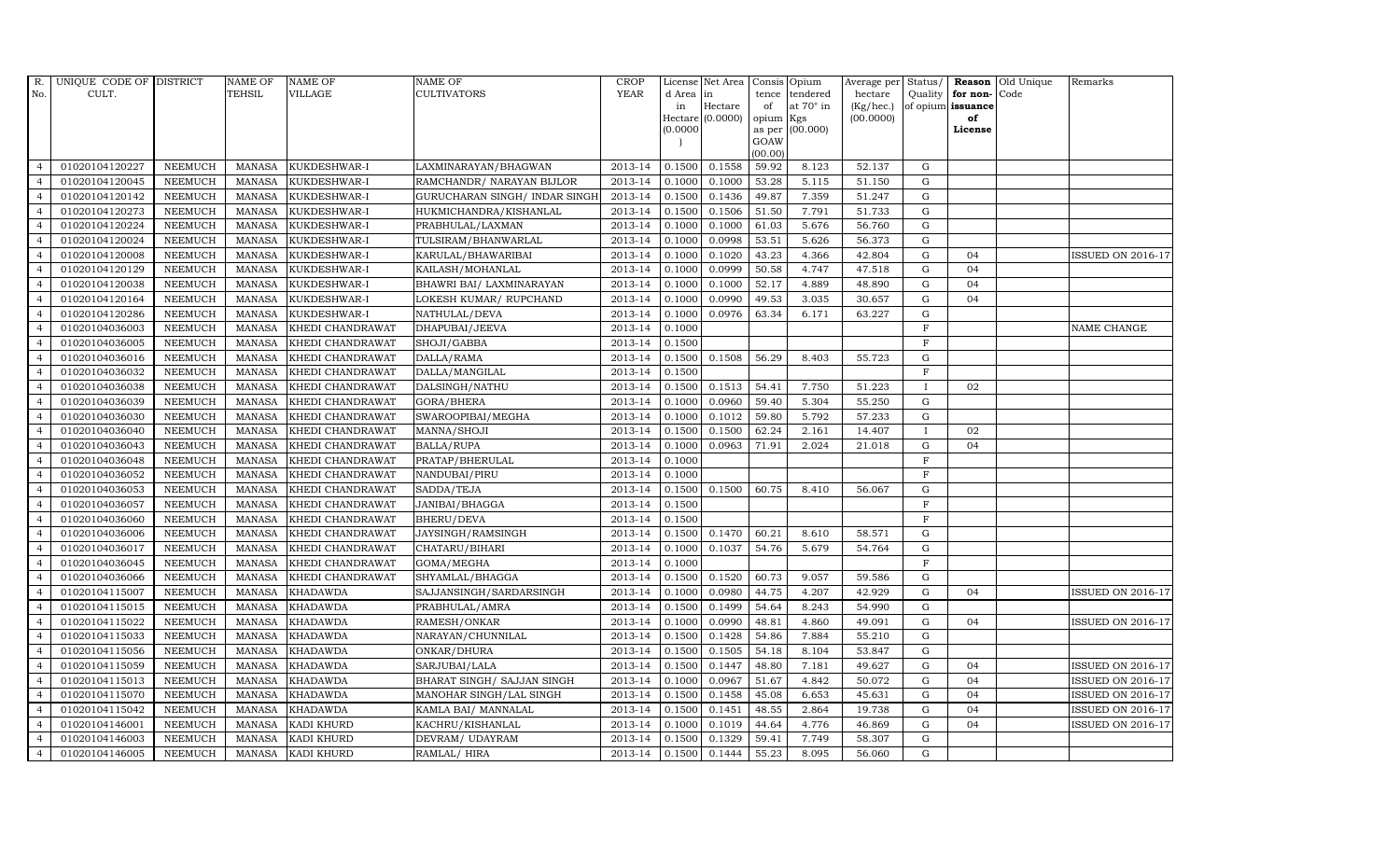| R.             | UNIQUE CODE OF DISTRICT |                | <b>NAME OF</b> | <b>NAME OF</b>     | <b>NAME OF</b>          | CROP    |          | License Net Area   Consis   Opium |           |                  | Average per | Status/      | Reason            | Old Unique | Remarks                  |
|----------------|-------------------------|----------------|----------------|--------------------|-------------------------|---------|----------|-----------------------------------|-----------|------------------|-------------|--------------|-------------------|------------|--------------------------|
| No.            | CULT.                   |                | <b>TEHSIL</b>  | <b>VILLAGE</b>     | <b>CULTIVATORS</b>      | YEAR    | d Area   | in                                | tence     | tendered         | hectare     | Quality      | for non-          | Code       |                          |
|                |                         |                |                |                    |                         |         | in       | Hectare                           | of        | at $70^\circ$ in | (Kg/hec.)   |              | of opium issuance |            |                          |
|                |                         |                |                |                    |                         |         |          | Hectare (0.0000)                  | opium Kgs |                  | (00.0000)   |              | of<br>License     |            |                          |
|                |                         |                |                |                    |                         |         | (0.0000) |                                   | GOAW      | as per (00.000)  |             |              |                   |            |                          |
|                |                         |                |                |                    |                         |         |          |                                   | (00.00)   |                  |             |              |                   |            |                          |
| $\overline{4}$ | 01020104146007          | <b>NEEMUCH</b> | MANASA         | <b>KADI KHURD</b>  | SHAWRAM/HARIRAM         | 2013-14 | 0.1000   | 0.0960                            | 41.95     | 3.841            | 40.010      | ${\rm G}$    | 04                |            |                          |
| $\overline{a}$ | 01020104146010          | <b>NEEMUCH</b> | MANASA         | <b>KADI KHURD</b>  | MEGHRAJ/UDAIRAM         | 2013-14 | 0.1500   | 0.1496                            | 57.41     | 8.874            | 59.318      | $\mathbf G$  |                   |            |                          |
| $\overline{4}$ | 01020104146013          | <b>NEEMUCH</b> | <b>MANASA</b>  | <b>KADI KHURD</b>  | KARULAL/ BHAWARLAL      | 2013-14 | 0.1500   | 0.1460                            | 57.58     | 7.280            | 49.863      | G            | 04                |            | <b>ISSUED ON 2016-17</b> |
|                | 01020104146015          | <b>NEEMUCH</b> | MANASA         | KADI KHURD         | GOPAL/RATANLAL          | 2013-14 | 0.1000   | 0.0949                            | 57.40     | 5.847            | 61.612      | $\mathbf G$  |                   |            |                          |
| $\overline{4}$ | 01020104146016          | <b>NEEMUCH</b> | <b>MANASA</b>  | KADI KHURD         | BHAGIRATH/BAGDIRAM      | 2013-14 | 0.1500   | 0.1326                            | 60.97     | 7.316            | 55.173      | ${\rm G}$    |                   |            |                          |
| $\overline{4}$ | 01020104146018          | <b>NEEMUCH</b> | MANASA         | KADI KHURD         | PRABHULAL/KANIRAM       | 2013-14 | 0.1500   | 0.1491                            | 48.92     | 7.478            | 50.154      | ${\rm G}$    | 04                |            | <b>ISSUED ON 2016-17</b> |
| $\overline{4}$ | 01020104146019          | <b>NEEMUCH</b> | <b>MANASA</b>  | KADI KHURD         | PRAKASHGIR/RAMAGIR      | 2013-14 | 0.1500   | 0.1492                            | 57.12     | 8.258            | 55.349      | $\mathbf G$  |                   |            |                          |
| $\overline{4}$ | 01020104146020          | <b>NEEMUCH</b> | <b>MANASA</b>  | KADI KHURD         | BHAGWAN/RAMLAL          | 2013-14 | 0.1000   | 0.0901                            | 56.10     | 5.642            | 62.619      | $\mathbf G$  |                   |            |                          |
|                | 01020104146021          | <b>NEEMUCH</b> | <b>MANASA</b>  | <b>KADI KHURD</b>  | CHHAGANLAL/KANIRAM      | 2013-14 | 0.1500   | 0.1386                            | 47.95     | 7.371            | 53.182      | $\mathbf G$  |                   |            |                          |
| $\overline{4}$ | 01020104146022          | <b>NEEMUCH</b> | <b>MANASA</b>  | KADI KHURD         | JAMNALAL/HANSRAJ        | 2013-14 | 0.1000   | 0.0950                            | 42.06     | 4.218            | 44.400      | $\mathbf G$  | 04                |            | ISSUED ON 2016-17        |
| $\overline{4}$ | 01020104146025          | <b>NEEMUCH</b> | <b>MANASA</b>  | <b>KADI KHURD</b>  | MATHRIBAI/RATANLAL      | 2013-14 | 0.1500   | 0.1520                            | 35.26     | 3.398            | 22.355      | $\mathbf{I}$ | 02                |            |                          |
| $\overline{4}$ | 01020104146026          | <b>NEEMUCH</b> | <b>MANASA</b>  | <b>KADI KHURD</b>  | <b>BAGDIRAM/ NANDA</b>  | 2013-14 | 0.1500   | 0.1446                            | 58.55     | 9.385            | 64.903      | ${\rm G}$    |                   |            |                          |
| $\overline{4}$ | 01020104146030          | <b>NEEMUCH</b> | <b>MANASA</b>  | KADI KHURD         | MOTIYABAI/BHAGATRAM     | 2013-14 | 0.1000   | 0.0969                            | 52.44     | 5.476            | 56.512      | $\mathbf G$  |                   |            |                          |
| $\overline{4}$ | 01020104146038          | <b>NEEMUCH</b> | <b>MANASA</b>  | <b>KADI KHURD</b>  | DEVILAL/BANSHILAL       | 2013-14 | 0.1500   | 0.1415                            | 55.69     | 8.194            | 57.908      | $\mathbf G$  |                   |            |                          |
| $\overline{4}$ | 01020104146006          | <b>NEEMUCH</b> | <b>MANASA</b>  | <b>KADI KHURD</b>  | MODIRAM/RAMA            | 2013-14 | 0.1000   | 0.0988                            | 50.33     | 5.579            | 56.468      | G            |                   |            |                          |
| $\overline{4}$ | 01020104146068          | <b>NEEMUCH</b> | <b>MANASA</b>  | KADI KHURD         | MANNALAL/ SITARAM       | 2013-14 | 0.1500   | 0.1152                            | 55.86     | 6.743            | 58.533      | ${\rm G}$    |                   |            |                          |
| $\overline{4}$ | 01020104146065          | <b>NEEMUCH</b> | <b>MANASA</b>  | KADI KHURD         | BHAWARLAL/BHUVANA       | 2013-14 | 0.1000   | 0.0868                            | 48.26     | 4.247            | 48.929      | $\mathbf G$  | 04                |            | <b>ISSUED ON 2016-17</b> |
| $\overline{4}$ | 01020104146057          | <b>NEEMUCH</b> | MANASA         | KADI KHURD         | HAMERIBAI/RATANLAL      | 2013-14 | 0.1500   | 0.1428                            | 49.75     | 7.029            | 49.223      | G            | 04                |            | <b>ISSUED ON 2016-17</b> |
| $\overline{4}$ | 01020104146059          | <b>NEEMUCH</b> | <b>MANASA</b>  | <b>KADI KHURD</b>  | BHAGIRATH/UDAIRAM       | 2013-14 | 0.1500   | 0.1342                            | 57.31     | 7.647            | 56.982      | $\mathbf G$  |                   |            |                          |
| $\overline{4}$ | 01020104146060          | <b>NEEMUCH</b> | <b>MANASA</b>  | <b>KADI KHURD</b>  | TULSIBAI/BHUWANISINGH   | 2013-14 | 0.1500   | 0.1395                            | 58.93     | 7.307            | 52.380      | $\mathbf G$  |                   |            |                          |
| 4              | 01020104146062          | <b>NEEMUCH</b> | <b>MANASA</b>  | <b>KADI KHURD</b>  | NANDUBAI/BAPULAL        | 2013-14 | 0.1000   | 0.1006                            | 57.35     | 5.735            | 57.008      | ${\rm G}$    |                   |            |                          |
| $\overline{4}$ | 01020104146064          | <b>NEEMUCH</b> | <b>MANASA</b>  | KADI KHURD         | BHERU/DUDHA             | 2013-14 | 0.1500   | 0.1456                            | 43.63     | 5.734            | 39.382      | ${\rm G}$    | 04                |            | <b>ISSUED ON 2016-17</b> |
| $\overline{4}$ | 01020104146012          | <b>NEEMUCH</b> | MANASA         | <b>KADI KHURD</b>  | JET RAM/ GANGA RAM      | 2013-14 | 0.1500   | 0.1525                            | 52.59     | 7.318            | 47.987      | G            | 04                |            | ISSUED ON 2016-17        |
| $\overline{4}$ | 01020104146033          | <b>NEEMUCH</b> | <b>MANASA</b>  | <b>KADI KHURD</b>  | MANGILAL/ MEGHA         | 2013-14 | 0.1000   | 0.0936                            | 45.44     | 4.602            | 49.167      | $\mathbf G$  | 04                |            | <b>ISSUED ON 2016-17</b> |
| $\overline{4}$ | 01020104146041          | <b>NEEMUCH</b> | <b>MANASA</b>  | <b>KADI KHURD</b>  | BANSHILAL/SITARAM       | 2013-14 | 0.1000   | 0.0986                            | 53.42     | 5.479            | 55.568      | $\mathbf G$  |                   |            |                          |
| $\overline{4}$ | 01020104146037          | <b>NEEMUCH</b> | <b>MANASA</b>  | <b>KADI KHURD</b>  | SHYAMLAL/VARDICHANDRA   | 2013-14 | 0.1000   | 0.0989                            | 47.39     | 4.881            | 49.353      | G            | 04                |            |                          |
| $\overline{4}$ | 01020104141031          | <b>NEEMUCH</b> | <b>MANASA</b>  | <b>HANUMANTIYA</b> | RAMESH/NATHU            | 2013-14 | 0.1500   | 0.1500                            | 55.02     | 8.143            | 54.287      | $\mathbf{I}$ | 02                |            |                          |
| $\overline{4}$ | 01020104141013          | <b>NEEMUCH</b> | MANASA         | <b>HANUMANTIYA</b> | LAXMINARAYAN / CHAMPA   | 2013-14 | 0.1500   |                                   |           |                  |             | $\mathbf F$  |                   |            |                          |
| $\overline{4}$ | 01020104141016          | <b>NEEMUCH</b> | <b>MANASA</b>  | <b>HANUMANTIYA</b> | MATHURALAL/ NARAYAN     | 2013-14 | 0.1000   | 0.1000                            | 49.36     | 5.437            | 54.370      | $\mathbf{I}$ | 02                |            |                          |
| $\overline{4}$ | 01020104141020          | <b>NEEMUCH</b> | <b>MANASA</b>  | <b>HANUMANTIYA</b> | GANPAT/ DEVILAL         | 2013-14 | 0.1500   | 0.1504                            | 47.40     | 7.760            | 51.596      | $\mathbf G$  |                   |            |                          |
| $\overline{4}$ | 01020104141023          | <b>NEEMUCH</b> | <b>MANASA</b>  | HANUMANTIYA        | OMPRAKASH / BHAWARLAL   | 2013-14 | 0.1500   | 0.1505                            | 53.86     | 7.410            | 49.236      | G            | 04                |            | <b>ISSUED ON 2016-17</b> |
| $\overline{4}$ | 01020104141007          | <b>NEEMUCH</b> | <b>MANASA</b>  | <b>HANUMANTIYA</b> | NARAYAN/BHONA           | 2013-14 | 0.1000   | 0.1000                            | 46.60     | 4.773            | 47.730      | $\mathbf{I}$ | 02                |            |                          |
| $\overline{4}$ | 01020104141049          | <b>NEEMUCH</b> | <b>MANASA</b>  | HANUMANTIYA        | NARMADABAI/BADRILAL     | 2013-14 | 0.1000   | 0.1024                            | 63.25     | 6.714            | 65.566      | $\mathbf G$  |                   |            |                          |
| $\overline{4}$ | 01020104141011          | <b>NEEMUCH</b> | <b>MANASA</b>  | <b>HANUMANTIYA</b> | RAJARAM / MANGILAL      | 2013-14 | 0.1000   | 0.1008                            | 47.24     | 4.940            | 49.008      | $\mathbf G$  | 04                |            | <b>ISSUED ON 2016-17</b> |
| $\overline{4}$ | 01020104034001          | <b>NEEMUCH</b> | <b>MANASA</b>  | <b>HADIPIPLIYA</b> | JANKILAL/RADHAKISHAN    | 2013-14 | 0.1000   | 0.1001                            | 55.28     | 5.315            | 53.097      | $\mathbf G$  |                   |            |                          |
| $\overline{4}$ | 01020104034009          | <b>NEEMUCH</b> | <b>MANASA</b>  | HADIPIPLIYA        | KARULAL/BHUWAN          | 2013-14 | 0.1500   | 0.1459                            | 60.88     | 8.906            | 61.042      | $\mathbf G$  |                   |            |                          |
| $\overline{4}$ | 01020104034010          | <b>NEEMUCH</b> | <b>MANASA</b>  | HADIPIPLIYA        | BHARATSINGH/SAJJANSINGH | 2013-14 | 0.1000   | 0.1000                            | 50.06     | 4.913            | 49.130      | ${\rm G}$    | 04                |            | <b>ISSUED ON 2016-17</b> |
| $\overline{4}$ | 01020104034011          | <b>NEEMUCH</b> | <b>MANASA</b>  | HADIPIPLIYA        | SAMANDBAI/JETRAM        | 2013-14 | 0.1500   | 0.1452                            | 56.98     | 8.246            | 56.791      | $\mathbf G$  |                   |            |                          |
| $\overline{4}$ | 01020104034012          | <b>NEEMUCH</b> | <b>MANASA</b>  | HADIPIPLIYA        | JASWANT/KARULAL         | 2013-14 | 0.1000   | 0.1000                            | 61.36     | 6.092            | 60.920      | $\mathbf G$  |                   |            |                          |
| $\overline{4}$ | 01020104034013          | <b>NEEMUCH</b> | <b>MANASA</b>  | <b>HADIPIPLIYA</b> | BHAGWAN/PRITHVIRAJ      | 2013-14 | 0.1000   |                                   |           |                  |             | $\mathbf F$  |                   |            |                          |
| $\overline{4}$ | 01020104034017          | <b>NEEMUCH</b> |                | MANASA HADIPIPLIYA | RADHAKISHAN/DEVILAL     | 2013-14 | 0.1500   | 0.1526                            | 58.94     | 8.420            | 55.177      | $\mathbf G$  |                   |            |                          |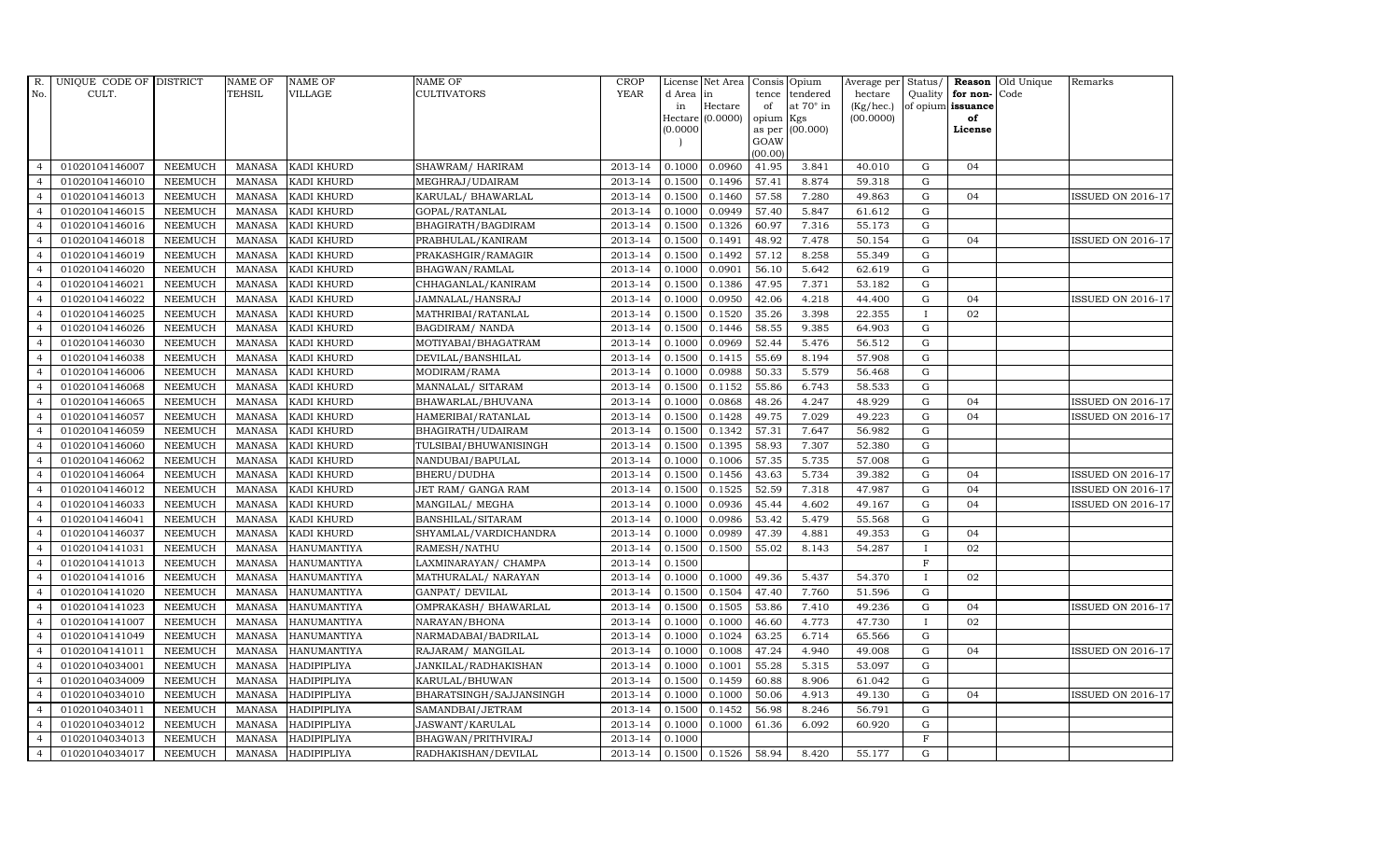| R.             | UNIQUE CODE OF DISTRICT |                 | <b>NAME OF</b> | NAME OF            | NAME OF                     | <b>CROP</b> |           | License Net Area   |                     | Consis Opium     | Average per  | Status/ |                   | <b>Reason</b> Old Unique | Remarks                       |  |
|----------------|-------------------------|-----------------|----------------|--------------------|-----------------------------|-------------|-----------|--------------------|---------------------|------------------|--------------|---------|-------------------|--------------------------|-------------------------------|--|
| No.            | CULT.                   |                 | <b>TEHSIL</b>  | VILLAGE            | <b>CULTIVATORS</b>          | YEAR        | d Area in |                    |                     | tence tendered   | hectare      | Quality | for non-          | Code                     |                               |  |
|                |                         |                 |                |                    |                             |             | in        | Hectare            | of                  | at $70^\circ$ in | $(Kg/$ hec.) |         | of opium issuance |                          |                               |  |
|                |                         |                 |                |                    |                             |             | (0.0000)  | Hectare $(0.0000)$ | opium Kgs<br>as per | (00.000)         | (00.0000)    |         | of<br>License     |                          |                               |  |
|                |                         |                 |                |                    |                             |             |           |                    | GOAW                |                  |              |         |                   |                          |                               |  |
|                |                         |                 |                |                    |                             |             |           |                    | (00.00)             |                  |              |         |                   |                          |                               |  |
| $\overline{4}$ | 01020104034019          | NEEMUCH         | MANASA         | <b>HADIPIPLIYA</b> | KAMLABAI/MOHANLAL           | 2013-14     | 0.1000    | 0.1022             | 50.40               | 4.838            | 47.339       | G       | 04                |                          | <b>ISSUED ON 2016-17</b>      |  |
| $\overline{4}$ | 01020104034021          | NEEMUCH         | <b>MANASA</b>  | <b>HADIPIPLIYA</b> | RAMSUKH/RADHAKISHAN         | 2013-14     | 0.1500    | 0.1485             | 60.59               | 9.530            | 64.175       | G       |                   |                          |                               |  |
| $\overline{4}$ | 01020104034023          | <b>NEEMUCH</b>  | <b>MANASA</b>  | <b>HADIPIPLIYA</b> | LAXMINARAYAN/RADHAKISHAN    | 2013-14     | 0.1500    | 0.1505             | 56.53               | 8.366            | 55.588       | G       |                   |                          |                               |  |
| $\overline{4}$ | 01020104034027          | <b>NEEMUCH</b>  | <b>MANASA</b>  | <b>HADIPIPLIYA</b> | MANGILAL/UDAIRAM            | 2013-14     | 0.1000    | 0.1000             | 54.46               | 4.917            | 49.170       | G       | 04                |                          | NAME CHANGE/ISSUED ON 2016-17 |  |
| $\overline{4}$ | 01020104034028          | NEEMUCH         | <b>MANASA</b>  | HADIPIPLIYA        | BAPULAL/DEVILAL             | 2013-14     | 0.1500    | 0.1458             | 54.66               | 7.707            | 52.860       | G       |                   |                          |                               |  |
| $\overline{4}$ | 01020104034029          | NEEMUCH         | <b>MANASA</b>  | <b>HADIPIPLIYA</b> | PARWATSINGH/GOVERDHANSINGH  | 2013-14     | 0.1500    | 0.1457             | 62.11               | 9.130            | 62.663       | G       |                   |                          |                               |  |
| $\overline{4}$ | 01020104034030          | <b>NEEMUCH</b>  | <b>MANASA</b>  | <b>HADIPIPLIYA</b> | GOBARLAL/HAJARILAL          | 2013-14     | 0.1500    | 0.1498             | 54.99               | 7.981            | 53.278       |         | 02                |                          |                               |  |
| $\overline{4}$ | 01020104034014          | NEEMUCH         | <b>MANASA</b>  | HADIPIPLIYA        | SATYANARAYAN/PRITHVIRAJ     | 2013-14     | 0.1500    | 0.1485             | 62.81               | 9.386            | 63.205       | G       |                   |                          |                               |  |
|                | 01020104034035          | <b>NEEMUCH</b>  | <b>MANASA</b>  | HADIPIPLIYA        | MATHURALAL/RATANLAL         | 2013-14     | 0.1000    | 0.0991             | 58.38               | 5.621            | 56.720       | G       |                   |                          |                               |  |
| $\overline{4}$ | 01020104034036          | NEEMUCH         | <b>MANASA</b>  | HADIPIPLIYA        | MADANLAL/HEERALAL           | 2013-14     | 0.1500    | 0.1512             | 57.16               | 8.411            | 55.628       | G       |                   |                          |                               |  |
| $\overline{4}$ | 01020104034037          | NEEMUCH         | <b>MANASA</b>  | HADIPIPLIYA        | BAPUSINGH/DEVISINGH         | 2013-14     | 0.1500    | 0.1470             | 62.54               | 9.059            | 61.626       | G       |                   |                          |                               |  |
| $\overline{4}$ | 01020104034042          | NEEMUCH         | <b>MANASA</b>  | <b>HADIPIPLIYA</b> | KARIBAI/BHERULAL            | 2013-14     | 0.1500    | 0.1510             | 54.61               | 8.074            | 53.470       | G       |                   |                          |                               |  |
| $\overline{4}$ | 01020104034044          | NEEMUCH         | <b>MANASA</b>  | <b>HADIPIPLIYA</b> | KHUSHALSINGH/GOVERDHANSINGH | 2013-14     | 0.1500    | 0.1500             | 57.97               | 6.567            | 43.780       | G       | 04                |                          | <b>ISSUED ON 2016-17</b>      |  |
|                | 01020104034046          | NEEMUCH         | <b>MANASA</b>  | <b>HADIPIPLIYA</b> | RADHESHYAM/ONKARLAL         | 2013-14     | 0.1500    | 0.1480             | 56.01               | 8.369            | 56.547       | G       |                   |                          |                               |  |
| $\overline{4}$ | 01020104034047          | <b>NEEMUCH</b>  | <b>MANASA</b>  | <b>HADIPIPLIYA</b> | RAMCHANDRA/NARAYAN          | 2013-14     | 0.1000    | 0.1000             | 61.01               | 5.988            | 59.880       | G       |                   |                          |                               |  |
| $\overline{4}$ | 01020104034024          | <b>NEEMUCH</b>  | <b>MANASA</b>  | HADIPIPLIYA        | BAGDIRAM/BAPULAL            | 2013-14     | 0.1500    | 0.1488             | 63.25               | 9.216            | 61.935       | G       |                   |                          |                               |  |
| $\overline{4}$ | 01020104034049          | NEEMUCH         | <b>MANASA</b>  | <b>HADIPIPLIYA</b> | BHERULAL/NARAYAN            | 2013-14     | 0.1500    | 0.1506             | 64.06               | 9.609            | 63.805       | G       |                   |                          |                               |  |
| $\overline{4}$ | 01020104034051          | NEEMUCH         | <b>MANASA</b>  | <b>HADIPIPLIYA</b> | DINESH/MEGHRAJ              | 2013-14     | 0.1000    | 0.0977             | 54.10               | 5.201            | 53.234       | G       |                   |                          |                               |  |
| $\overline{4}$ | 01020104034054          | <b>NEEMUCH</b>  | <b>MANASA</b>  | <b>HADIPIPLIYA</b> | LALA/HARIRAM                | 2013-14     | 0.1000    | 0.1010             | 57.08               | 3.425            | 33.911       | G       | 04                |                          | <b>ISSUED ON 2016-17</b>      |  |
| $\overline{4}$ | 01020104034055          | NEEMUCH         | <b>MANASA</b>  | <b>HADIPIPLIYA</b> | JAMANATIBAI/MANGU           | 2013-14     | 0.1000    | 0.0960             | 45.31               | 4.013            | 41.802       | G       | 04                |                          | <b>ISSUED ON 2016-17</b>      |  |
| $\overline{4}$ | 01020104034056          | <b>NEEMUCH</b>  | <b>MANASA</b>  | <b>HADIPIPLIYA</b> | BAPULAL/RUPAJI              | 2013-14     | 0.1500    | 0.1416             | 57.45               | 7.945            | 56.109       | G       |                   |                          |                               |  |
| $\overline{4}$ | 01020104034057          | NEEMUCH         | <b>MANASA</b>  | HADIPIPLIYA        | SATYANARAYAN/LAXMINARAYAN   | 2013-14     | 0.1500    | 0.1517             | 57.79               | 8.487            | 55.946       | G       |                   |                          |                               |  |
| $\overline{4}$ | 01020104034058          | NEEMUCH         | <b>MANASA</b>  | <b>HADIPIPLIYA</b> | VARDIBAI/BHANWARLAL         | 2013-14     | 0.1000    | 0.1000             | 52.08               | 4.590            | 45.900       | G       | 04                |                          | <b>ISSUED ON 2015-16</b>      |  |
| $\overline{4}$ | 01020104034059          | <b>NEEMUCH</b>  | <b>MANASA</b>  | <b>HADIPIPLIYA</b> | BHAGIRATH/HARIKISHAN        | 2013-14     | 0.1500    | 0.1526             | 54.98               | 8.545            | 55.996       | G       |                   |                          |                               |  |
|                | 01020104034060          | NEEMUCH         | <b>MANASA</b>  | HADIPIPLIYA        | SUKHLAL/HAMER               | 2013-14     | 0.1500    | 0.1500             | 53.07               | 7.794            | 51.960       | G       |                   |                          |                               |  |
| $\overline{4}$ | 01020104034061          | NEEMUCH         | <b>MANASA</b>  | HADIPIPLIYA        | TEJSINGH/GOVERDHANSINGH     | 2013-14     | 0.1500    | 0.1521             | 61.50               | 9.041            | 59.441       | G       |                   |                          |                               |  |
| $\overline{4}$ | 01020104034068          | <b>NEEMUCH</b>  | <b>MANASA</b>  | HADIPIPLIYA        | MOHANLAL/HEERALAL           | 2013-14     | 0.1000    | 0.0950             | 67.22               | 5.944            | 62.568       | G       |                   |                          |                               |  |
| $\overline{4}$ | 01020104034070          | NEEMUCH         | <b>MANASA</b>  | <b>HADIPIPLIYA</b> | MANNALAL/GHASI              | 2013-14     | 0.1500    | 0.1513             | 41.85               | 5.548            | 36.669       | G       | 04                |                          | <b>ISSUED ON 2016-17</b>      |  |
| $\overline{4}$ | 01020104034071          | NEEMUCH         | <b>MANASA</b>  | <b>HADIPIPLIYA</b> | AMARSINGH/NATHU             | 2013-14     | 0.1000    | 0.1040             | 50.71               | 5.172            | 49.731       | G       | 04                |                          | <b>ISSUED ON 2016-17</b>      |  |
|                | 01020104034007          | NEEMUCH         | <b>MANASA</b>  | <b>HADIPIPLIYA</b> | UMARAVSINGH/GOVERDHANSINGH  | 2013-14     | 0.1500    | 0.1500             | 59.32               | 8.805            | 58.700       | G       |                   |                          |                               |  |
| $\overline{4}$ | 01020104034015          | NEEMUCH         | <b>MANASA</b>  | <b>HADIPIPLIYA</b> | GOPAL/ONKARLAL              | 2013-14     | 0.1500    | 0.1380             | 54.58               | 8.226            | 59.609       | G       |                   |                          |                               |  |
| $\overline{4}$ | 01020104034077          | <b>NEEMUCH</b>  | <b>MANASA</b>  | <b>HADIPIPLIYA</b> | PRAKASHCHANDRA/MADANLAL     | 2013-14     | 0.1500    | 0.1512             | 58.64               | 8.603            | 56.898       | G       |                   |                          |                               |  |
| $\overline{4}$ | 01020104034078          | NEEMUCH         | <b>MANASA</b>  | HADIPIPLIYA        | RADHESHYAM/RATANLAL         | 2013-14     | 0.1000    | 0.0975             | 62.49               | 2.348            | 24.082       | G       | 04                |                          | <b>ISSUED ON 2016-17</b>      |  |
| $\overline{4}$ | 01020104034080          | NEEMUCH         | <b>MANASA</b>  | <b>HADIPIPLIYA</b> | RAMKUNWARBAI/RAMLAL         | 2013-14     | 0.1000    | 0.0995             | 54.42               | 5.100            | 51.256       |         | 02                |                          |                               |  |
|                | 01020104034082          | <b>NEEMUCH</b>  | <b>MANASA</b>  | <b>HADIPIPLIYA</b> | VINODKUMAR/CHOGA            | 2013-14     | 0.1000    | 0.0962             | 62.61               | 2.737            | 28.451       | G       | 04                |                          | <b>ISSUED ON 2016-17</b>      |  |
| $\overline{4}$ | 01020104034083          | ${\tt NEEMUCH}$ | <b>MANASA</b>  | HADIPIPLIYA        | PRABHULAL/JETRAM            | 2013-14     | 0.1000    | 0.0990             | 50.32               | 4.687            | 47.343       | G       | 04                |                          | <b>ISSUED ON 2016-17</b>      |  |
| $\overline{4}$ | 01020104034084          | NEEMUCH         | <b>MANASA</b>  | HADIPIPLIYA        | RADHESHYAM/BHONA            | 2013-14     | 0.1500    | 0.1498             | 58.79               | 8.642            | 57.690       | G       |                   |                          |                               |  |
| $\overline{4}$ | 01020104034085          | NEEMUCH         | <b>MANASA</b>  | HADIPIPLIYA        | NANALAL/GOBARLAL            | 2013-14     | 0.1500    | 0.1485             | 56.72               | 8.111            | 54.620       | G       |                   |                          |                               |  |
| $\overline{4}$ | 01020104034086          | <b>NEEMUCH</b>  | <b>MANASA</b>  | <b>HADIPIPLIYA</b> | BABULAL/PRABHULAL           | 2013-14     | 0.1500    | 0.1138             | 53.11               | 3.816            | 33.533       | G       | 04                |                          | <b>ISSUED ON 2016-17</b>      |  |
| $\overline{4}$ | 01020104034087          | <b>NEEMUCH</b>  | <b>MANASA</b>  | <b>HADIPIPLIYA</b> | RATANLAL/KUKAJI             | 2013-14     | 0.1500    | 0.1498             | 57.58               | 8.497            | 56.722       | G       |                   |                          |                               |  |
| $\overline{4}$ | 01020104034063          | NEEMUCH         | <b>MANASA</b>  | <b>HADIPIPLIYA</b> | MAGANBAI/FAKIRCHANDRA MALI  | 2013-14     | 0.1500    | 0.1500             | 52.90               | 8.154            | 54.360       | G       |                   |                          |                               |  |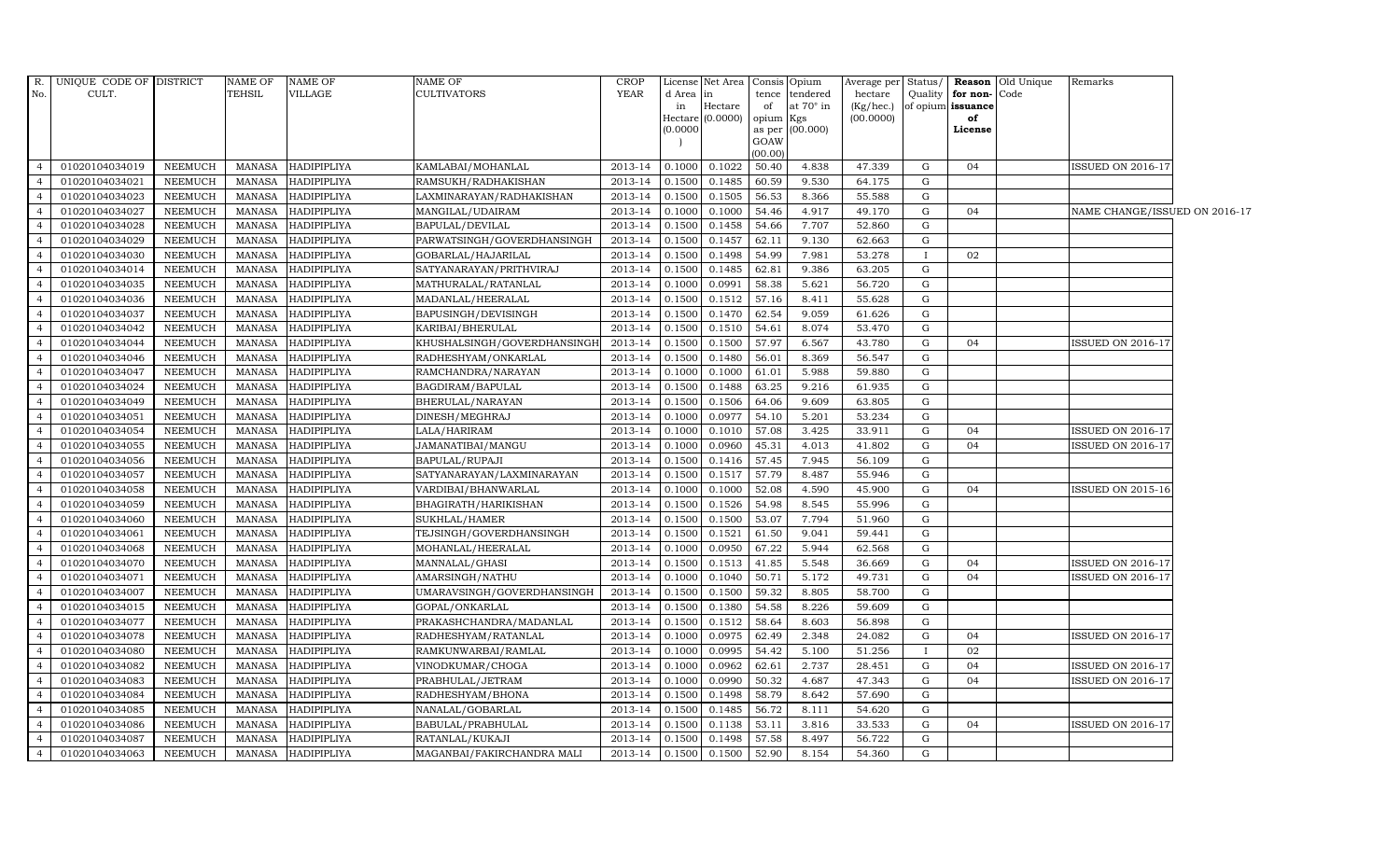| R.             | UNIQUE CODE OF DISTRICT |                | <b>NAME OF</b> | <b>NAME OF</b>         | <b>NAME OF</b>               | <b>CROP</b> |           | License Net Area   |           | Consis Opium     | Average per Status/ |                |                   | <b>Reason</b> Old Unique | Remarks                  |
|----------------|-------------------------|----------------|----------------|------------------------|------------------------------|-------------|-----------|--------------------|-----------|------------------|---------------------|----------------|-------------------|--------------------------|--------------------------|
| No.            | CULT.                   |                | <b>TEHSIL</b>  | <b>VILLAGE</b>         | <b>CULTIVATORS</b>           | <b>YEAR</b> | d Area in |                    |           | tence tendered   | hectare             | Quality        | for non-Code      |                          |                          |
|                |                         |                |                |                        |                              |             | in        | Hectare            | of        | at $70^\circ$ in | (Kg/hec.)           |                | of opium issuance |                          |                          |
|                |                         |                |                |                        |                              |             | 0.0000    | $Hectare (0.0000)$ | opium Kgs | as per (00.000)  | (00.0000)           |                | of<br>License     |                          |                          |
|                |                         |                |                |                        |                              |             |           |                    | GOAW      |                  |                     |                |                   |                          |                          |
|                |                         |                |                |                        |                              |             |           |                    | (00.00)   |                  |                     |                |                   |                          |                          |
| $\overline{4}$ | 01020104034033          | <b>NEEMUCH</b> | <b>MANASA</b>  | <b>HADIPIPLIYA</b>     | BHANWARSINGH/DEVISINGH       | 2013-14     | 0.1500    | 0.1512             | 62.31     | 9.382            | 62.050              | G              |                   |                          |                          |
| $\overline{4}$ | 01020104034025          | <b>NEEMUCH</b> | <b>MANASA</b>  | HADIPIPLIYA            | HULASIBAI/RODAJI             | 2013-14     | 0.1000    | 0.0979             | 46.69     | 4.442            | 45.373              | $\mathbf G$    | 04                |                          | <b>ISSUED ON 2016-17</b> |
| $\overline{4}$ | 01020104034039          | <b>NEEMUCH</b> | <b>MANASA</b>  | <b>HADIPIPLIYA</b>     | RAMKUNWARIBAI/MANGILAL       | 2013-14     | 0.1500    | 0.1440             | 61.22     | 8.859            | 61.521              | $\mathbf G$    |                   |                          |                          |
| $\overline{4}$ | 01020104034073          | <b>NEEMUCH</b> | <b>MANASA</b>  | <b>HADIPIPLIYA</b>     | SITABAI/BHANWARLAL           | 2013-14     | 0.1000    | 0.1010             | 53.59     | 4.701            | 46.545              | $\mathbf G$    | 04                |                          | <b>ISSUED ON 2016-17</b> |
| $\overline{4}$ | 01020104034092          | <b>NEEMUCH</b> | <b>MANASA</b>  | <b>HADIPIPLIYA</b>     | SAMRATH/RAMRATAN             | 2013-14     | 0.1000    | 0.1000             | 56.88     | 5.631            | 56.310              | G              |                   |                          |                          |
| $\overline{4}$ | 01020104034094          | <b>NEEMUCH</b> | <b>MANASA</b>  | HADIPIPLIYA            | SAMPATLAL/PRITHVIRAJ         | 2013-14     | 0.1500    | 0.1485             | 63.35     | 9.557            | 64.357              | $\mathbf G$    |                   |                          |                          |
| $\overline{4}$ | 01020104034093          | <b>NEEMUCH</b> | <b>MANASA</b>  | HADIPIPLIYA            | KESHARBAI/BHANWARLAL         | 2013-14     | 0.1000    | 0.1015             | 59.51     | 5.424            | 53.438              | $\mathbf G$    |                   |                          |                          |
| $\overline{4}$ | 01020104038002          | <b>NEEMUCH</b> | MANASA         | <b>DANGADI</b>         | KANHAIYALAL/NANDLAL          | 2013-14     | 0.1000    |                    |           |                  |                     | $\mathbf{F}$   |                   |                          |                          |
| $\overline{4}$ | 01020104038003          | <b>NEEMUCH</b> | <b>MANASA</b>  | <b>DANGADI</b>         | KANCHANBAI/KISANLAL          | 2013-14     | 0.1500    | 0.1458             | 41.57     | 6.158            | 42.236              | $\mathbf G$    | 04                | 1020104127033            |                          |
| $\overline{4}$ | 01020104038069          | <b>NEEMUCH</b> | <b>MANASA</b>  | <b>DANGADI</b>         | BASANTILAL/DEVA              | 2013-14     | 0.1500    | 0.1500             | 50.24     | 7.995            | 53.300              |                | 02                |                          |                          |
| $\overline{4}$ | 01020104038023          | <b>NEEMUCH</b> | <b>MANASA</b>  | <b>DANGADI</b>         | NANDLAL/MANGILAL             | 2013-14     | 0.1500    | 0.1480             | 45.51     | 6.625            | 44.764              | G              | 04                |                          |                          |
| $\overline{4}$ | 01020104038026          | <b>NEEMUCH</b> | MANASA         | <b>DANGADI</b>         | BHERULAL/MAGNIRAM            | 2013-14     | 0.1500    |                    |           |                  |                     | F              |                   |                          |                          |
| $\overline{4}$ | 01020104038031          | <b>NEEMUCH</b> | MANASA         | <b>DANGADI</b>         | MOHANLAL/NANURAM             | 2013-14     | 0.1000    | 0.0984             | 59.17     | 5.494            | 55.833              | $\mathbf G$    |                   |                          |                          |
| $\overline{4}$ | 01020104038044          | <b>NEEMUCH</b> | <b>MANASA</b>  | <b>DANGADI</b>         | SHIVNARAYAN/HAJARILAL        | 2013-14     | 0.1500    | 0.1418             | 50.34     | 6.544            | 46.150              | $\mathbf G$    | 04                |                          |                          |
| $\overline{4}$ | 01020104038048          | <b>NEEMUCH</b> | <b>MANASA</b>  | <b>DANGADI</b>         | BAGDIRAM/CHATARBHUJ          | 2013-14     | 0.1500    |                    |           |                  |                     | $\overline{F}$ |                   |                          |                          |
| $\overline{4}$ | 01020104038054          | <b>NEEMUCH</b> | <b>MANASA</b>  | <b>DANGADI</b>         | RAMCHANDRA/CHOTU             | 2013-14     | 0.1000    |                    |           |                  |                     | $\mathbf F$    |                   |                          |                          |
| $\overline{4}$ | 01020104038071          | <b>NEEMUCH</b> | <b>MANASA</b>  | <b>DANGADI</b>         | MANGILAL/CHATARBHUJ          | 2013-14     | 0.1500    | 0.1482             | 60.23     | 7.976            | 53.819              | $\mathbf G$    |                   |                          |                          |
| $\overline{4}$ | 01020104038009          | <b>NEEMUCH</b> | <b>MANASA</b>  | <b>DANGADI</b>         | PURALAL/TULSIRAM             | 2013-14     | 0.1000    | 0.0881             | 40.40     | 2.355            | 26.731              | $\mathbf{I}$   | 02                |                          |                          |
| $\overline{4}$ | 01020104038074          | <b>NEEMUCH</b> | <b>MANASA</b>  | <b>DANGADI</b>         | PRABHULAL/NANDA URF GULAB    | 2013-14     | 0.1500    | 0.1479             | 64.44     | 9.887            | 66.849              | ${\rm G}$      |                   |                          |                          |
| $\overline{4}$ | 01020104038062          | <b>NEEMUCH</b> | <b>MANASA</b>  | <b>DANGADI</b>         | KANHAIYALAL/NANDA            | 2013-14     | 0.1000    | 0.0985             | 41.63     | 3.770            | 38.274              | $\mathbf G$    | 04                |                          | <b>ISSUED ON 2016-17</b> |
| $\overline{4}$ | 01020104139007          | <b>NEEMUCH</b> | <b>MANASA</b>  | <b>BHATKHEDI KHURD</b> | ANANDKUNWAR/RAJENDRASINGH    | 2013-14     | 0.1000    | 0.0972             | 39.52     | 3.675            | 37.809              | ${\rm G}$      | 04                |                          | <b>ISSUED ON 2016-17</b> |
| $\overline{4}$ | 01020104139009          | <b>NEEMUCH</b> | <b>MANASA</b>  | <b>BHATKHEDI KHURD</b> | NAGUSINGH/NARAYANSINGH       | 2013-14     | 0.1000    | 0.1005             | 34.14     | 1.488            | 14.806              | $\mathbf{I}$   | 02                |                          |                          |
| $\overline{4}$ | 01020104139010          | <b>NEEMUCH</b> | <b>MANASA</b>  | <b>BHATKHEDI KHURD</b> | DHANNALAL/KARULAL            | 2013-14     | 0.1000    | 0.1012             | 47.68     | 4.931            | 48.725              | $\mathbf G$    | 04                |                          | <b>ISSUED ON 2016-17</b> |
| $\overline{4}$ | 01020104139015          | <b>NEEMUCH</b> | <b>MANASA</b>  | <b>BHATKHEDI KHURD</b> | TIKAMSINGH/DUNGARSINGH       | 2013-14     | 0.1000    | 0.0969             | 50.65     | 4.949            | 51.073              | $\mathbf G$    |                   |                          |                          |
| $\overline{4}$ | 01020104139016          | <b>NEEMUCH</b> | <b>MANASA</b>  | <b>BHATKHEDI KHURD</b> | BANESINGH/JHUJARSINGH        | 2013-14     | 0.1000    | 0.1000             | 44.55     | 1.973            | 19.730              | $\mathbf G$    | 04                |                          |                          |
| $\overline{4}$ | 01020104139019          | <b>NEEMUCH</b> | <b>MANASA</b>  | <b>BHATKHEDI KHURD</b> | BHARATSINGH/MANGUSINGH       | 2013-14     | 0.1000    | 0.1045             | 34.87     | 1.335            | 12.775              | ${\rm G}$      | 04                |                          |                          |
| $\overline{4}$ | 01020104139002          | <b>NEEMUCH</b> | <b>MANASA</b>  | <b>BHATKHEDI KHURD</b> | MANGILAL/KASIRAM             | 2013-14     | 0.1000    | 0.0990             | 50.48     | 4.853            | 49.020              | $\mathbf G$    | 04                |                          | <b>ISSUED ON 2016-17</b> |
| $\overline{4}$ | 01020104139039          | <b>NEEMUCH</b> | <b>MANASA</b>  | <b>BHATKHEDI KHURD</b> | SUMANDIBAI BHURALAL          | 2013-14     | 0.1000    | 0.0968             | 43.48     | 3.584            | 37.025              | $\mathbf G$    | 04                | 1020104100078            |                          |
| $\overline{4}$ | 01020104135003          | <b>NEEMUCH</b> | <b>MANASA</b>  | <b>BHADWA</b>          | <b>BHULIBAI/SEWARAM</b>      | 2013-14     | 0.1000    | 0.0970             | 44.36     | 4.411            | 45.474              | ${\rm G}$      | 04                |                          | <b>ISSUED ON 2016-17</b> |
| $\overline{4}$ | 01020104135011          | <b>NEEMUCH</b> | <b>MANASA</b>  | <b>BHADWA</b>          | GOPAL/NANDA                  | 2013-14     | 0.1000    | 0.0902             | 55.64     | 5.023            | 55.687              | G              |                   |                          |                          |
| $\overline{4}$ | 01020104135019          | <b>NEEMUCH</b> | <b>MANASA</b>  | <b>BHADWA</b>          | SATYANARAYAN/MANGILAL        | 2013-14     | 0.1000    | 0.0990             | 54.78     | 5.689            | 57.465              | $\mathbf G$    |                   |                          |                          |
| $\overline{4}$ | 01020104135020          | <b>NEEMUCH</b> | <b>MANASA</b>  | <b>BHADWA</b>          | GOPAL/ PRATHVIRAJ            | 2013-14     | 0.1000    | 0.0990             | 52.28     | 4.802            | 48.505              | ${\rm G}$      | 04                |                          | <b>ISSUED ON 2016-17</b> |
| $\overline{4}$ | 01020104135029          | <b>NEEMUCH</b> | MANASA         | <b>BHADWA</b>          | BANSHILAL/BHANWARLAL         | 2013-14     | 0.1000    | 0.0991             | 50.82     | 4.959            | 50.040              | $\mathbf G$    | 04                |                          | <b>ISSUED ON 2015-16</b> |
| $\overline{4}$ | 01020104135027          | <b>NEEMUCH</b> | <b>MANASA</b>  | <b>BHADWA</b>          | BHARATSINGH/RAMSINGH         | 2013-14     | 0.1000    |                    |           |                  |                     | $\mathbf{F}$   |                   |                          |                          |
|                | 01020104136037          | <b>NEEMUCH</b> | <b>MANASA</b>  | <b>BATTISADI</b>       | PARVATI BAI/ BHERULAL        | 2013-14     | 0.1500    | 0.1414             | 43.99     | 5.524            | 39.066              | G              | 04                |                          |                          |
| $\overline{4}$ | 01020104136005          | <b>NEEMUCH</b> | <b>MANASA</b>  | <b>BATTISADI</b>       | CHAMPA/KISHNA                | 2013-14     | 0.1000    | 0.0943             | 51.96     | 3.021            | 32.036              | ${\rm G}$      | 04                |                          | ISSUED ON 2016-17        |
| $\overline{4}$ | 01020104136007          | <b>NEEMUCH</b> | MANASA         | <b>BATTISADI</b>       | BANSHILAL/RAMLAL             | 2013-14     | 0.1000    | 0.0977             | 54.59     | 3.268            | 33.449              | $\mathbf G$    | 04                |                          | <b>ISSUED ON 2016-17</b> |
| $\overline{4}$ | 01020104136009          | <b>NEEMUCH</b> | MANASA         | <b>BATTISADI</b>       | NANURAM/HEERALAL             | 2013-14     | 0.1000    | 0.0949             | 39.07     | 1.691            | 17.819              | $\mathbf G$    | 04                |                          |                          |
| $\overline{4}$ | 01020104136012          | <b>NEEMUCH</b> | <b>MANASA</b>  | <b>BATTISADI</b>       | SURAJBAI/MOHANLAL            | 2013-14     | 0.1000    | 0.0998             | 47.64     | 4.294            | 43.026              | G              | 04                |                          |                          |
| $\overline{4}$ | 01020104136026          | <b>NEEMUCH</b> | <b>MANASA</b>  | <b>BATTISADI</b>       | MANGILAL/MADHU               | 2013-14     | 0.1500    |                    |           |                  |                     | F              |                   |                          |                          |
| $\overline{4}$ | 01020104136036          | <b>NEEMUCH</b> |                | MANASA BATTISADI       | NARENDR SINGH/ SHAMBHU SINGH | 2013-14     |           | $0.1000$ 0.0959    | 52.71     | 3.102            | 32.346              | G              | 04                |                          | <b>ISSUED ON 2016-17</b> |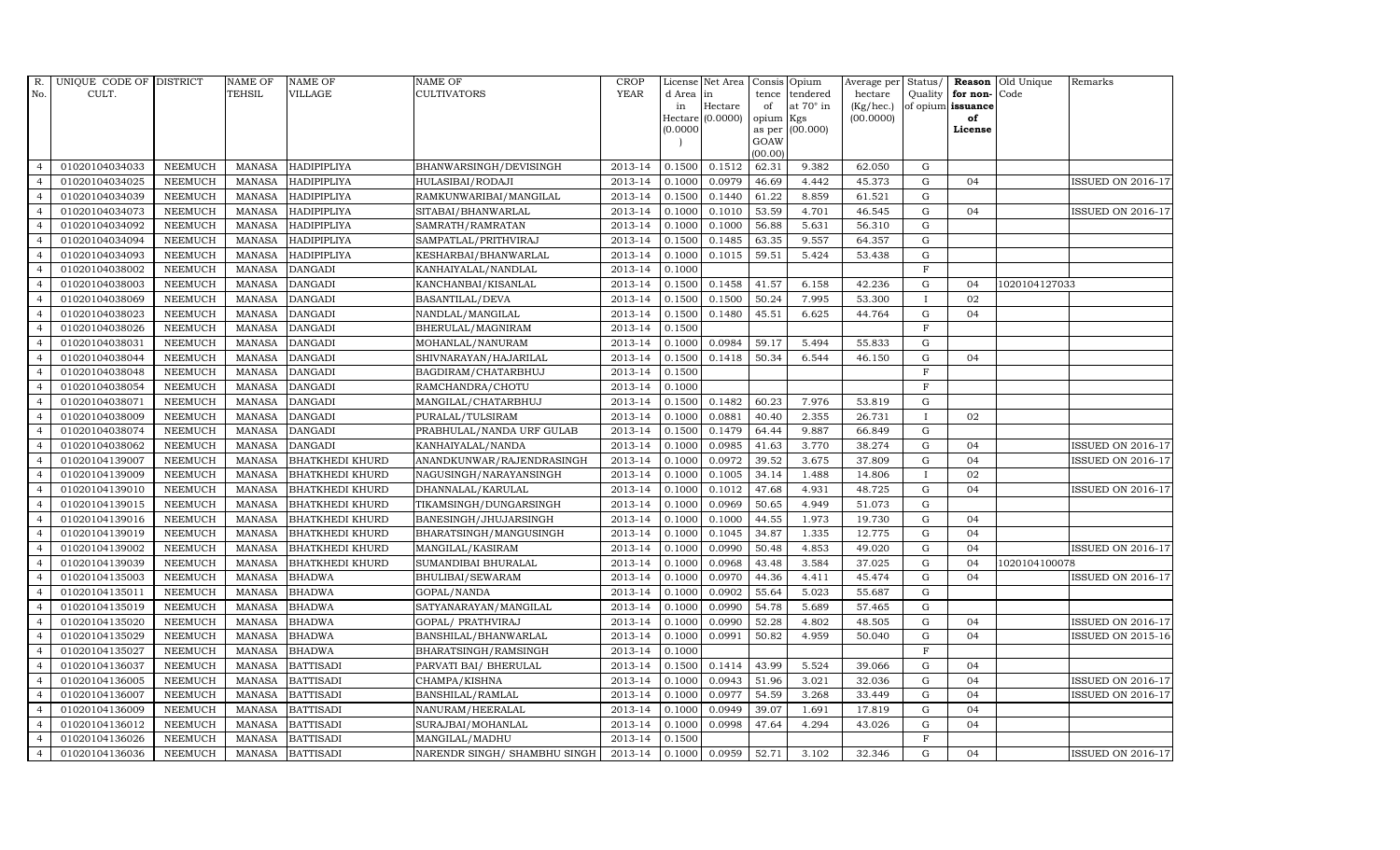| <b>TEHSIL</b><br><b>YEAR</b><br>CULT.<br><b>VILLAGE</b><br><b>CULTIVATORS</b><br>No.<br>d Area in<br>tence<br>tendered<br>hectare<br>Quality<br>for non-<br>at $70^\circ$ in<br>(Kg/hec.)<br>Hectare<br>of opium issuance<br>in<br>of<br>Hectare (0.0000)<br>(00.0000)<br>opium Kgs<br>of<br>as per (00.000)<br>(0.0000)<br>License<br>GOAW<br>(00.00)<br>$\mathbf F$<br>01020104136032<br><b>NEEMUCH</b><br><b>BATTISADI</b><br>2013-14<br>0.1000<br>$\overline{4}$<br>MANASA<br>SHAMBHUSINGH/RAMSINGH<br>01020104128002<br><b>BARKHEDI</b><br>2013-14<br>0.1463<br>50.56<br>$\mathbf G$<br><b>NEEMUCH</b><br>MANASA<br>BRAJ KUWAR/ BHIM SINGH<br>0.1500<br>8.133<br>55.591<br>$\overline{a}$<br><b>BARKHEDI</b><br>2013-14<br>0.1528<br>57.90<br>10.099<br>$\overline{4}$<br>01020104128003<br><b>NEEMUCH</b><br><b>MANASA</b><br>BAPULAL/BHUWANA<br>0.1500<br>66.093<br>G<br><b>BARKHEDI</b><br>56.31<br>8.551<br>58.729<br>$\mathbf G$<br>01020104128005<br><b>NEEMUCH</b><br><b>MANASA</b><br>BAHADURSINGH/GOPALSINGH<br>2013-14<br>0.1500<br>0.1456<br>57.07<br>${\rm G}$<br>01020104128008<br><b>NEEMUCH</b><br><b>MANASA</b><br><b>BARKHEDI</b><br>2013-14<br>0.1000<br>0.0992<br>6.017<br>60.655<br>LALSINGH/GOPALSINGH<br>$\overline{4}$ | Code                     |
|----------------------------------------------------------------------------------------------------------------------------------------------------------------------------------------------------------------------------------------------------------------------------------------------------------------------------------------------------------------------------------------------------------------------------------------------------------------------------------------------------------------------------------------------------------------------------------------------------------------------------------------------------------------------------------------------------------------------------------------------------------------------------------------------------------------------------------------------------------------------------------------------------------------------------------------------------------------------------------------------------------------------------------------------------------------------------------------------------------------------------------------------------------------------------------------------------------------------------------------------------|--------------------------|
|                                                                                                                                                                                                                                                                                                                                                                                                                                                                                                                                                                                                                                                                                                                                                                                                                                                                                                                                                                                                                                                                                                                                                                                                                                                    |                          |
|                                                                                                                                                                                                                                                                                                                                                                                                                                                                                                                                                                                                                                                                                                                                                                                                                                                                                                                                                                                                                                                                                                                                                                                                                                                    |                          |
|                                                                                                                                                                                                                                                                                                                                                                                                                                                                                                                                                                                                                                                                                                                                                                                                                                                                                                                                                                                                                                                                                                                                                                                                                                                    |                          |
|                                                                                                                                                                                                                                                                                                                                                                                                                                                                                                                                                                                                                                                                                                                                                                                                                                                                                                                                                                                                                                                                                                                                                                                                                                                    |                          |
|                                                                                                                                                                                                                                                                                                                                                                                                                                                                                                                                                                                                                                                                                                                                                                                                                                                                                                                                                                                                                                                                                                                                                                                                                                                    |                          |
|                                                                                                                                                                                                                                                                                                                                                                                                                                                                                                                                                                                                                                                                                                                                                                                                                                                                                                                                                                                                                                                                                                                                                                                                                                                    |                          |
|                                                                                                                                                                                                                                                                                                                                                                                                                                                                                                                                                                                                                                                                                                                                                                                                                                                                                                                                                                                                                                                                                                                                                                                                                                                    |                          |
|                                                                                                                                                                                                                                                                                                                                                                                                                                                                                                                                                                                                                                                                                                                                                                                                                                                                                                                                                                                                                                                                                                                                                                                                                                                    |                          |
|                                                                                                                                                                                                                                                                                                                                                                                                                                                                                                                                                                                                                                                                                                                                                                                                                                                                                                                                                                                                                                                                                                                                                                                                                                                    |                          |
|                                                                                                                                                                                                                                                                                                                                                                                                                                                                                                                                                                                                                                                                                                                                                                                                                                                                                                                                                                                                                                                                                                                                                                                                                                                    |                          |
| <b>NEEMUCH</b><br>2013-14<br>0.1000<br>0.0930<br>59.30<br>6.074<br>65.312<br>${\rm G}$<br>01020104128011<br>MANASA<br><b>BARKHEDI</b><br>BHANWARLAL/NANDA<br>$\overline{4}$                                                                                                                                                                                                                                                                                                                                                                                                                                                                                                                                                                                                                                                                                                                                                                                                                                                                                                                                                                                                                                                                        |                          |
| 01020104128012<br>2013-14<br>0.1414<br>54.56<br>$\mathbf G$<br><b>NEEMUCH</b><br><b>MANASA</b><br><b>BARKHEDI</b><br>JASWANTSINGH/BHERUSINGH<br>0.1500<br>8.145<br>57.603<br>$\overline{4}$                                                                                                                                                                                                                                                                                                                                                                                                                                                                                                                                                                                                                                                                                                                                                                                                                                                                                                                                                                                                                                                        |                          |
| 01020104128013<br><b>NEEMUCH</b><br><b>BARKHEDI</b><br>LAXMANSINGH/PRATAPSINGH<br>2013-14<br>0.1000<br>0.1014<br>54.24<br>5.649<br>55.710<br>$\mathbf G$<br>$\overline{4}$<br><b>MANASA</b>                                                                                                                                                                                                                                                                                                                                                                                                                                                                                                                                                                                                                                                                                                                                                                                                                                                                                                                                                                                                                                                        |                          |
| <b>NEEMUCH</b><br><b>MANASA</b><br><b>BARKHEDI</b><br>57.56<br>8.535<br>$\mathbf G$<br>01020104128014<br>SUJANSINGH/BHERUSINGH<br>2013-14<br>0.1500<br>0.1414<br>60.361<br>$\overline{4}$                                                                                                                                                                                                                                                                                                                                                                                                                                                                                                                                                                                                                                                                                                                                                                                                                                                                                                                                                                                                                                                          |                          |
| 0.1500<br>${\rm G}$<br>01020104128015<br><b>NEEMUCH</b><br><b>MANASA</b><br><b>BARKHEDI</b><br>2013-14<br>0.1500<br>60.08<br>10.351<br>69.007<br>$\overline{4}$<br>BANESINGH/GUMANSINGH                                                                                                                                                                                                                                                                                                                                                                                                                                                                                                                                                                                                                                                                                                                                                                                                                                                                                                                                                                                                                                                            |                          |
| 01020104128016<br><b>NEEMUCH</b><br><b>MANASA</b><br><b>BARKHEDI</b><br>2013-14<br>0.1500<br>0.1452<br>52.08<br>7.842<br>54.008<br>${\rm G}$<br>$\overline{4}$<br>MOTISINGH/GOPALSINGH                                                                                                                                                                                                                                                                                                                                                                                                                                                                                                                                                                                                                                                                                                                                                                                                                                                                                                                                                                                                                                                             |                          |
| 01020104128018<br><b>NEEMUCH</b><br><b>MANASA</b><br><b>BARKHEDI</b><br>2013-14<br>0.1500<br>0.1463<br>53.40<br>${\rm G}$<br>JUJHARSINGH/BHIMSINGH<br>8.864<br>60.588<br>$\overline{4}$                                                                                                                                                                                                                                                                                                                                                                                                                                                                                                                                                                                                                                                                                                                                                                                                                                                                                                                                                                                                                                                            |                          |
| 01020104128021<br><b>NEEMUCH</b><br><b>MANASA</b><br><b>BARKHEDI</b><br>2013-14<br>0.1500<br>0.1403<br>45.04<br>6.428<br>45.816<br>$\mathbf G$<br>$\overline{4}$<br>RAJENDRASINGH/MADANSINGH<br>04                                                                                                                                                                                                                                                                                                                                                                                                                                                                                                                                                                                                                                                                                                                                                                                                                                                                                                                                                                                                                                                 | <b>ISSUED ON 2016-17</b> |
| 01020104128022<br><b>NEEMUCH</b><br><b>MANASA</b><br><b>BARKHEDI</b><br>2013-14<br>0.1500<br>0.1435<br>60.56<br>8.963<br>62.460<br>G<br>DOULATKUWAR/DASHRATHSINGH<br>$\overline{4}$                                                                                                                                                                                                                                                                                                                                                                                                                                                                                                                                                                                                                                                                                                                                                                                                                                                                                                                                                                                                                                                                |                          |
| 01020104128029<br><b>NEEMUCH</b><br><b>MANASA</b><br><b>BARKHEDI</b><br>2013-14<br>0.1500<br>0.1498<br>47.04<br>7.600<br>50.734<br>G<br>BHAWARLAL/KISHOR<br>04<br>$\overline{4}$                                                                                                                                                                                                                                                                                                                                                                                                                                                                                                                                                                                                                                                                                                                                                                                                                                                                                                                                                                                                                                                                   | <b>ISSUED ON 2016-17</b> |
| 0.0999<br>01020104131051<br><b>NEEMUCH</b><br><b>MANASA</b><br><b>BARKHEDA</b><br>2013-14<br>0.1000<br>52.43<br>5.123<br>51.281<br>${\rm G}$<br>$\overline{4}$<br>GITABAI/DEVILAL                                                                                                                                                                                                                                                                                                                                                                                                                                                                                                                                                                                                                                                                                                                                                                                                                                                                                                                                                                                                                                                                  | 01020104127010           |
| 01020104131052<br><b>NEEMUCH</b><br><b>MANASA</b><br><b>BARKHEDA</b><br>RAMPRAHLAD/KASHIRAM<br>2013-14<br>0.1500<br>0.1469<br>59.19<br>8.599<br>58.536<br>${\rm G}$<br>$\overline{4}$                                                                                                                                                                                                                                                                                                                                                                                                                                                                                                                                                                                                                                                                                                                                                                                                                                                                                                                                                                                                                                                              | 01020104127020           |
| 01020104131006<br><b>NEEMUCH</b><br><b>MANASA</b><br><b>BARKHEDA</b><br>SHANTIBAI/RAMESHWAR<br>2013-14<br>0.1500<br>0.1512<br>58.99<br>8.874<br>58.690<br>G<br>$\overline{4}$                                                                                                                                                                                                                                                                                                                                                                                                                                                                                                                                                                                                                                                                                                                                                                                                                                                                                                                                                                                                                                                                      |                          |
| 01020104131007<br><b>NEEMUCH</b><br><b>MANASA</b><br><b>BARKHEDA</b><br>PARVAT SINGH/ BHAWAR SINGH<br>2013-14<br>0.1000<br>0.1020<br>53.85<br>5.377<br>52.716<br>$\mathbf G$<br>$\overline{4}$                                                                                                                                                                                                                                                                                                                                                                                                                                                                                                                                                                                                                                                                                                                                                                                                                                                                                                                                                                                                                                                     |                          |
| <b>MANASA</b><br>2013-14<br>0.0979<br>43.67<br>4.080<br>41.675<br>$\mathbf G$<br>$\overline{4}$<br>01020104131009<br><b>NEEMUCH</b><br><b>BARKHEDA</b><br>SAMANDI BAI/PARTHA<br>0.1000<br>04                                                                                                                                                                                                                                                                                                                                                                                                                                                                                                                                                                                                                                                                                                                                                                                                                                                                                                                                                                                                                                                       | <b>ISSUED ON 2016-17</b> |
| 0.1408<br>50.97<br>01020104131012<br><b>NEEMUCH</b><br><b>MANASA</b><br><b>BARKHEDA</b><br>MOHANLAL/ NANURAM<br>2013-14<br>0.1500<br>7.107<br>50.476<br>${\rm G}$<br>04<br>4                                                                                                                                                                                                                                                                                                                                                                                                                                                                                                                                                                                                                                                                                                                                                                                                                                                                                                                                                                                                                                                                       | <b>ISSUED ON 2016-17</b> |
| 01020104131020<br><b>NEEMUCH</b><br><b>MANASA</b><br><b>BARKHEDA</b><br>2013-14<br>0.1000<br>0.0986<br>50.13<br>5.120<br>51.927<br>${\rm G}$<br>$\overline{4}$<br>PANNALAL/RAMLAL                                                                                                                                                                                                                                                                                                                                                                                                                                                                                                                                                                                                                                                                                                                                                                                                                                                                                                                                                                                                                                                                  |                          |
| 2013-14<br>0.1484<br>$\overline{4}$<br>01020104131037<br><b>NEEMUCH</b><br><b>MANASA</b><br><b>BARKHEDA</b><br>RADHESHYAM / RAMESHWAR<br>0.1500<br>56.46<br>8.154<br>54.946<br>G                                                                                                                                                                                                                                                                                                                                                                                                                                                                                                                                                                                                                                                                                                                                                                                                                                                                                                                                                                                                                                                                   |                          |
| 01020104131045<br><b>BARKHEDA</b><br>2013-14<br>$\mathbf G$<br><b>NEEMUCH</b><br><b>MANASA</b><br>OMPRAKASH/BANSHILAL<br>0.1500<br>0.1436<br>53.47<br>7.639<br>53.196<br>$\overline{4}$                                                                                                                                                                                                                                                                                                                                                                                                                                                                                                                                                                                                                                                                                                                                                                                                                                                                                                                                                                                                                                                            |                          |
| 01020104131001<br><b>NEEMUCH</b><br><b>MANASA</b><br><b>BARKHEDA</b><br>2013-14<br>0.1451<br>60.04<br>8.534<br>${\rm G}$<br>SITARAM/NANURAM<br>0.1500<br>58.815<br>$\overline{4}$                                                                                                                                                                                                                                                                                                                                                                                                                                                                                                                                                                                                                                                                                                                                                                                                                                                                                                                                                                                                                                                                  |                          |
| 01020104131042<br><b>NEEMUCH</b><br><b>MANASA</b><br><b>BARKHEDA</b><br>2013-14<br>0.1000<br>0.1008<br>55.61<br>5.625<br>55.804<br>G<br>$\overline{4}$<br>DEVKISHAN/PARTHA                                                                                                                                                                                                                                                                                                                                                                                                                                                                                                                                                                                                                                                                                                                                                                                                                                                                                                                                                                                                                                                                         |                          |
| 01020104131053<br><b>NEEMUCH</b><br><b>MANASA</b><br><b>BARKHEDA</b><br>SHIVNARAYAN/RAMKISHAN<br>2013-14<br>0.1500<br>0.1463<br>66.45<br>9.787<br>66.897<br>${\rm G}$<br>$\overline{4}$                                                                                                                                                                                                                                                                                                                                                                                                                                                                                                                                                                                                                                                                                                                                                                                                                                                                                                                                                                                                                                                            | 01020104127021           |
| 01020104035001<br>2013-14<br>0.1000<br>$\mathbf F$<br>$\overline{4}$<br><b>NEEMUCH</b><br><b>MANASA</b><br>ARNIYA CHANDRAWAT<br>GORA/DURGA                                                                                                                                                                                                                                                                                                                                                                                                                                                                                                                                                                                                                                                                                                                                                                                                                                                                                                                                                                                                                                                                                                         |                          |
| 0.1000<br>50.77<br>01020104035003<br><b>NEEMUCH</b><br><b>MANASA</b><br>ARNIYA CHANDRAWAT<br>NANDUBAI/GABBA<br>2013-14<br>0.1000<br>2.879<br>28.790<br>$\mathbf G$<br>04<br>$\overline{4}$                                                                                                                                                                                                                                                                                                                                                                                                                                                                                                                                                                                                                                                                                                                                                                                                                                                                                                                                                                                                                                                         | <b>ISSUED ON 2016-17</b> |
| 01020104035005<br><b>NEEMUCH</b><br><b>MANASA</b><br>ARNIYA CHANDRAWAT<br>MANGU/BRIJBHAN<br>2013-14<br>0.1500<br>$\mathbf F$<br>$\overline{4}$                                                                                                                                                                                                                                                                                                                                                                                                                                                                                                                                                                                                                                                                                                                                                                                                                                                                                                                                                                                                                                                                                                     |                          |
| 01020104035007<br><b>NEEMUCH</b><br><b>MANASA</b><br>ARNIYA CHANDRAWAT<br>2013-14<br>0.1500<br>$\mathbf F$<br>$\overline{4}$<br>DURGA/CHATRA                                                                                                                                                                                                                                                                                                                                                                                                                                                                                                                                                                                                                                                                                                                                                                                                                                                                                                                                                                                                                                                                                                       |                          |
| 01020104035009<br><b>MANASA</b><br>2013-14<br>$\rm F$<br><b>NEEMUCH</b><br>ARNIYA CHANDRAWAT<br>NATHU/SHOJI<br>0.1000<br>$\overline{4}$                                                                                                                                                                                                                                                                                                                                                                                                                                                                                                                                                                                                                                                                                                                                                                                                                                                                                                                                                                                                                                                                                                            |                          |
| 01020104035010<br><b>NEEMUCH</b><br>2013-14<br>F<br>$\overline{4}$<br><b>MANASA</b><br>ARNIYA CHANDRAWAT<br>MANSINGH/RATANLAL<br>0.1000                                                                                                                                                                                                                                                                                                                                                                                                                                                                                                                                                                                                                                                                                                                                                                                                                                                                                                                                                                                                                                                                                                            |                          |
| 2013-14<br>$\mathbf F$<br>01020104035012<br><b>NEEMUCH</b><br><b>MANASA</b><br>ARNIYA CHANDRAWAT<br>MANGILAL/HEMA<br>0.1000<br>$\overline{4}$                                                                                                                                                                                                                                                                                                                                                                                                                                                                                                                                                                                                                                                                                                                                                                                                                                                                                                                                                                                                                                                                                                      |                          |
| 01020104035013<br><b>NEEMUCH</b><br><b>MANASA</b><br>VAJESINGH/BHAGGA<br>2013-14<br>$\mathbf F$<br>$\overline{4}$<br>ARNIYA CHANDRAWAT<br>0.1000                                                                                                                                                                                                                                                                                                                                                                                                                                                                                                                                                                                                                                                                                                                                                                                                                                                                                                                                                                                                                                                                                                   |                          |
| 58.00<br>01020104035015<br><b>NEEMUCH</b><br><b>MANASA</b><br>ARNIYA CHANDRAWAT<br>KANIRAM/LALA<br>2013-14<br>0.1500<br>0.0744<br>4.317<br>58.024<br>G<br>$\overline{4}$                                                                                                                                                                                                                                                                                                                                                                                                                                                                                                                                                                                                                                                                                                                                                                                                                                                                                                                                                                                                                                                                           |                          |
| 01020104035017<br>2013-14<br>0.1511<br>${\rm G}$<br><b>NEEMUCH</b><br><b>MANASA</b><br>ARNIYA CHANDRAWAT<br>MANNALAL/SHOJI<br>0.1500<br>62.06<br>9.469<br>62.667<br>$\overline{4}$                                                                                                                                                                                                                                                                                                                                                                                                                                                                                                                                                                                                                                                                                                                                                                                                                                                                                                                                                                                                                                                                 |                          |
| $\mathbf F$<br>01020104035018<br><b>NEEMUCH</b><br>2013-14<br>0.1000<br>$\overline{4}$<br><b>MANASA</b><br>ARNIYA CHANDRAWAT<br>MATHRIBAI/GORA                                                                                                                                                                                                                                                                                                                                                                                                                                                                                                                                                                                                                                                                                                                                                                                                                                                                                                                                                                                                                                                                                                     |                          |
| $\mathbf F$<br>01020104035019<br>2013-14<br>$\overline{4}$<br><b>NEEMUCH</b><br><b>MANASA</b><br>ARNIYA CHANDRAWAT<br>DURGA/PARTHA<br>0.1000                                                                                                                                                                                                                                                                                                                                                                                                                                                                                                                                                                                                                                                                                                                                                                                                                                                                                                                                                                                                                                                                                                       |                          |
| 01020104035020<br><b>NEEMUCH</b><br><b>MANASA</b><br>ARNIYA CHANDRAWAT<br>AMARSINGH/MANGILAL<br>2013-14<br>0.1500<br>$\mathbf F$<br>$\overline{4}$                                                                                                                                                                                                                                                                                                                                                                                                                                                                                                                                                                                                                                                                                                                                                                                                                                                                                                                                                                                                                                                                                                 |                          |
| 01020104035024<br><b>NEEMUCH</b><br>MANASA<br>2013-14<br>0.1000<br>F<br>$\overline{4}$<br>ARNIYA CHANDRAWAT<br>RAJMAL/RAMA                                                                                                                                                                                                                                                                                                                                                                                                                                                                                                                                                                                                                                                                                                                                                                                                                                                                                                                                                                                                                                                                                                                         |                          |